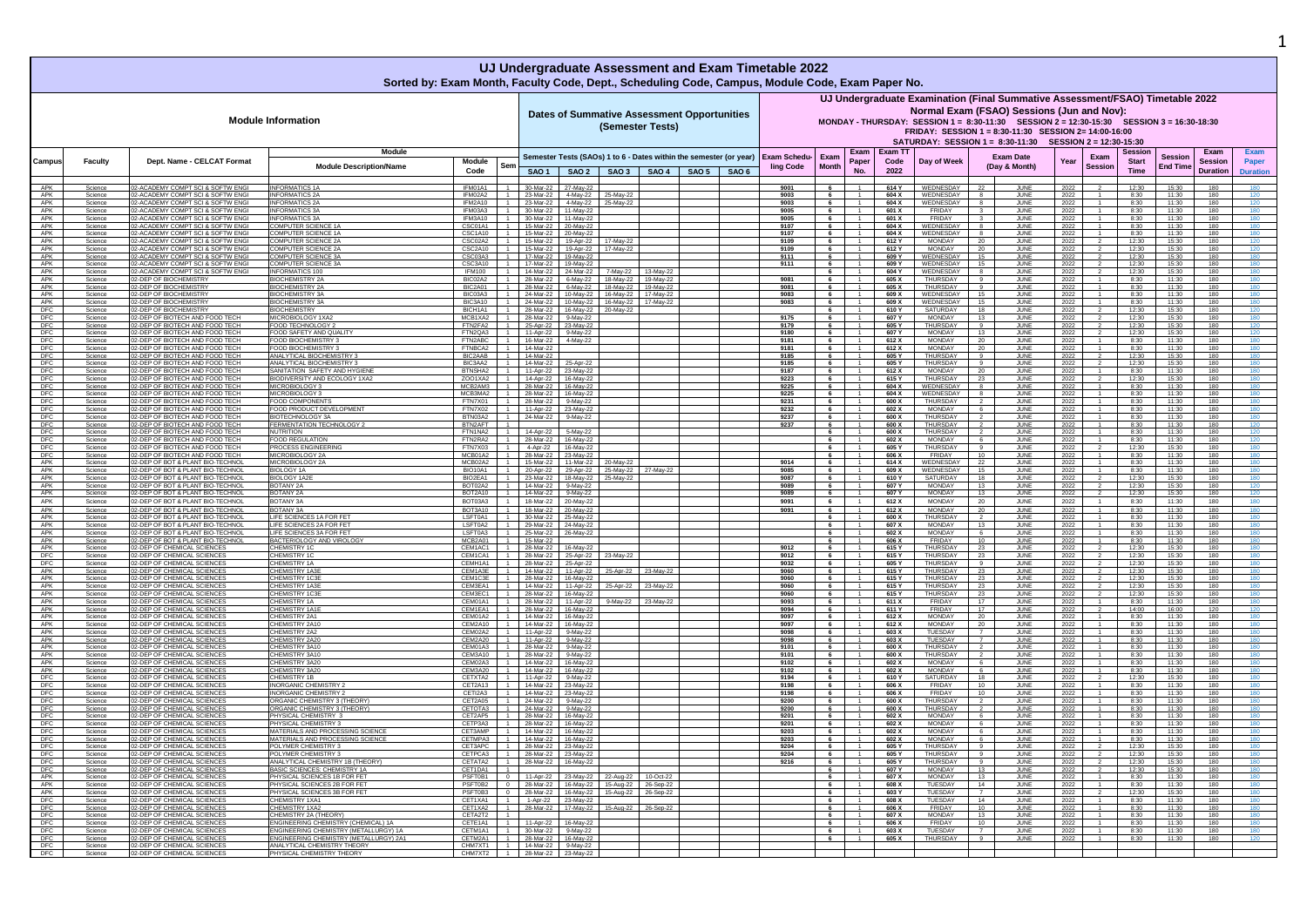|                          |                    |                                                                        | Module                                                             |                           |                |                        |                                                                             |                                                                    |                     |                      |                                  | Exam   Exam T1   |                                  |                                  |                                   |              |                         | Sessior        |                            | Exam            |                 |
|--------------------------|--------------------|------------------------------------------------------------------------|--------------------------------------------------------------------|---------------------------|----------------|------------------------|-----------------------------------------------------------------------------|--------------------------------------------------------------------|---------------------|----------------------|----------------------------------|------------------|----------------------------------|----------------------------------|-----------------------------------|--------------|-------------------------|----------------|----------------------------|-----------------|-----------------|
| Campus                   | Faculty            | Dept. Name - CELCAT Format                                             | <b>Module Description/Name</b>                                     | Module                    |                |                        |                                                                             | Semester Tests (SAOs) 1 to 6 - Dates within the semester (or year) | <b>Exam Schedu-</b> | Exam<br>Month        | Paper                            | Code             | Day of Week                      |                                  | <b>Exam Date</b><br>(Day & Month) | Year         | Exam<br>Sessior         | <b>Start</b>   | Sessior<br><b>End Time</b> | Session         | Paper           |
|                          |                    |                                                                        |                                                                    | Code                      |                |                        |                                                                             | SAO1   SAO2   SAO3   SAO4   SAO5   SAO6                            | ling Code           |                      | No.                              | 2022             |                                  |                                  |                                   |              |                         | Time           |                            | <b>Duration</b> | <b>Duration</b> |
| APK                      | Science            | 02-DEP OF GEOG ENV & ENERGY STUDY                                      | GEOGRAPHY 1A                                                       | GGR01A1                   |                | 15-Mar-22              | 10-May-22                                                                   | 12-May-22 13-May-22                                                | 9016                | 6                    |                                  | 612 X            | <b>MONDAY</b>                    | - 20                             | JUNE                              | 2022         |                         | 8:30           | 11:30                      | 180             |                 |
| APK<br>APK               | Science<br>Science | 02-DEP OF GEOG ENV & ENERGY STUDY<br>02-DEP OF GEOG ENV & ENERGY STUDY | <b>GEOGRAPHY 2A</b><br>PEDOGRAPHY AND BIOGEOGRAPHY                 | GGR02A2<br>GGR2A10        |                | 22-Mar-22<br>22-Mar-22 | 10-May-22<br>10-May-22                                                      |                                                                    | 9018<br>9018        | 6<br>6               | -1.<br>$-1$                      | 614 Y<br>614 Y   | WEDNESDAY<br>WEDNESDAY           | -22<br>22                        | JUNE<br>JUNE                      | 2022<br>2022 |                         | 12:30<br>12:30 | 15:30<br>15:30             | 180<br>180      | 180<br>180      |
| APK                      | Science            | 02-DEP OF GEOG ENV & ENERGY STUDY                                      | GEOGRAPHY 3/                                                       | GGR03A3                   |                | 25-Mar-22              | 11-May-22                                                                   |                                                                    | 9020                | 6                    |                                  | 608 Y            | TUESDAY                          | 14                               | JUNI                              | 2022         |                         | 12:30          | 15:30                      | 180             | 180             |
| APK<br>APK               | Science<br>Science | 02-DEP OF GEOG ENV & ENERGY STUDY<br>02-DEP OF GEOG ENV & ENERGY STUDY | GEOGRAPHY 3A<br>GEOGRAPHY 1A FOR FET                               | GGR3A10<br>GR1AFET        |                | 25-Mar-22              | 11-May-22<br>25-Mar-22 11-May-22<br>18-May-22                               |                                                                    | 9020<br>9050        | 6<br>6               | $\overline{1}$                   | 608<br>609 Y     | TUESDAY<br>WEDNESDAY             | 14<br>- 15                       | JUNE<br>JUNE                      | 2022<br>2022 |                         | 12:30<br>12:30 | 15:30<br>15:30             | 180<br>180      | 180<br>120      |
| APK                      | Science            | 02-DEP OF GEOG ENV & ENERGY STUDY                                      | GEOGRAPHY 2A FOR FET                                               | GR2AFET                   |                | 25-Mar-22              | 11-May-22<br>16-May-22                                                      |                                                                    | 9050                | 6                    |                                  | 609 Y            | WEDNESDAY                        | 15                               | JUNE                              | 2022         |                         | 12:30          | 15:30                      | 180             | 120             |
| APK<br>APK               | Science            | 02-DEP OF GEOG ENV & ENERGY STUDY                                      | ENVIRONMENTAL MANAGEMENT 2A                                        | ENM02A2                   |                | 17-Mar-22              | 19-May-22                                                                   |                                                                    | 9114                | 6                    |                                  | 602 X            | <b>MONDAY</b>                    | 6                                | JUNE                              | 2022         |                         | 8:30           | 11:30<br>11:30             | 180<br>180      | 180<br>180      |
| APK                      | Science<br>Science | 02-DEP OF GEOG ENV & ENERGY STUDY<br>02-DEP OF GEOG ENV & ENERGY STUDY | ENVIRONMENTAL MANAGEMENT 2A<br><b>FNVIRONMENTAL MANAGEMENT 3A</b>  | ENM2A10<br>ENM03A3        |                | 17-Mar-22<br>17-Mar-22 | 19-May-22<br>24-May-22                                                      |                                                                    | 9114<br>9115        | 6<br>$6 -$           | $\overline{1}$                   | 602 X<br>612 X   | <b>MONDAY</b><br>MONDAY          | 6<br>20                          | JUNE<br>JUNI                      | 2022<br>2022 |                         | 8:30<br>8:30   | 11:30                      | 180             | 180             |
| APK                      | Science            | 12-DEP OF GEOG ENV & ENERGY STUD                                       | ENVIRONMENTAL MANAGEMENT 3A                                        | ENM3A10                   |                | 17-Mar-22              | 24-May-22                                                                   |                                                                    | 9115                | 6                    |                                  | 612 X            | <b>MONDAY</b>                    | 20                               | JUNI                              | 2022         |                         | 8:30           | 11:30                      | 180             | 180             |
| APK<br>APK               | Science<br>Science | 02-DEP OF GEOG ENV & ENERGY STUDY<br>02-DEP OF GEOG ENV & ENERGY STUDY | GEOGRAPHY 1A2E<br>GEOGRAPHY 3A FOR FET                             | GGR2EA1<br>GR3AFET        |                | 23-Mar-22<br>10-Mar-22 | 11-May-22<br>19-May-22<br>29-Mar-22                                         | 12-May-22 17-May-22                                                |                     | 6<br>6               |                                  | 600 X<br>609 X   | <b>THURSDAY</b><br>WEDNESDAY     | $\overline{2}$<br>15             | JUNE<br>JUNE                      | 2022<br>2022 |                         | 8:30<br>8:30   | 11:30<br>11:30             | 180<br>180      | 120<br>180      |
| APK                      | Science            | 02-DEP OF GEOLOGY                                                      | <b>APPLIED GEOLOGY 2A</b>                                          | APG02A2                   |                | 15-Mar-22              | 10-May-22                                                                   |                                                                    | 9069                | 6                    |                                  | 606 X            | FRIDAY                           | 10                               | JUNE                              | 2022         |                         | 8:30           | 11:30                      | 180             | 180             |
| APK                      | Science            | 02-DEP OF GEOLOGY                                                      | APPLIED GEOLOGICAL MAPS & GEOSPATIAL TECH                          | APG2A01                   |                | 15-Mar-22              | 10-May-22                                                                   |                                                                    | 9069                | $6\overline{6}$      |                                  | 606 X            | FRIDAY                           | 10                               | JUNE                              | 2022         |                         | 8:30           | 11:30                      | 180             | 180             |
| APK<br>APK               | Science<br>Science | 02-DEP OF GEOLOGY<br>02-DEP OF GEOLOGY                                 | APPLIED GEOLOGY 3A<br>APPLIED GEOLOGY 3A                           | APG03A3<br>APG3A10        |                | 22-Mar-22<br>22-Mar-22 | 10-May-22<br>10-May-22                                                      |                                                                    | 9071<br>9071        | 6<br>6               |                                  | 612 X<br>612 X   | <b>MONDAY</b><br><b>MONDAY</b>   | - 20<br>20                       | JUNE<br>JUNE                      | 2022<br>2022 |                         | 8:30<br>8:30   | 11:30<br>11:30             | 180<br>180      | 180<br>180      |
| APK                      | Science            | 02-DEP OF GEOLOG'                                                      | GEOLOGY 1A                                                         | GLG01A1                   |                |                        | 29-Mar-22 24-May-22                                                         |                                                                    | 9119                | 6                    |                                  | 607 Y            | MONDAY                           | 13                               | JUNE                              | 2022         |                         | 12:30          | 15:30                      | 180             | 180             |
| APK<br>APK               | Science<br>Science | 02-DEP OF GEOLOGY<br>02-DEP OF GEOLOGY                                 | GEOLOGY 1A10<br>GEOLOGY 2A IGNEOUS ROCKS                           | GLG1A10<br>GLG01A2        |                | 29-Mar-22<br>29-Mar-22 | 24-May-22<br>24-May-22                                                      |                                                                    | 9119<br>9121        | 6<br>6               |                                  | 607 Y<br>600 X   | <b>MONDAY</b><br>THURSDAY        | 13<br>$\overline{2}$             | JUNE<br>JUNE                      | 2022<br>2022 |                         | 12:30<br>8:30  | 15:30<br>11:30             | 180<br>180      | 180<br>180      |
| APK                      | Science            | 02-DEP OF GEOLOGY                                                      | SEOLOGY 2A METAMORPHIC ROCKS                                       | GLG02A2                   |                |                        |                                                                             |                                                                    | 9122                | $6\overline{6}$      | $\overline{1}$                   | 612 Y            | MONDAY                           | 20                               | <b>JUNE</b>                       | 2022         |                         | 12:30          | 15:30                      | 180             | 180             |
| APK<br>APK               | Science            | 02-DEP OF GEOLOGY<br>02-DEP OF GEOLOGY                                 | METAMORPHIC ROCKS<br>GEOLOGY 3A                                    | GLG2A02<br>GLG01A3        |                |                        |                                                                             |                                                                    | 9122                | 6<br>6               |                                  | 612 ነ<br>610 Y   | <b>MONDAY</b><br>SATURDAY        | 20                               | JUNE                              | 2022         |                         | 12:30<br>12:30 | 15:30<br>15:30             | 180<br>180      | 180<br>180      |
| APK                      | Science<br>Science | 02-DEP OF GEOLOGY                                                      | GEOLOGY 3A10                                                       | GLG3A10                   |                | 23-Mar-22<br>23-Mar-22 | 18-May-22<br>18-May-22                                                      |                                                                    | 9124<br>9124        | 6                    |                                  | 610 Y            | SATURDAY                         | 18<br>18                         | JUNE<br>JUNE                      | 2022<br>2022 |                         | 12:30          | 15:30                      | 180             | 180             |
| APK                      | Science            | 02-DEP OF GEOLOGY                                                      | GEOLOGY 3A IGNEOUS ROCKS                                           | GLG10A3                   |                |                        |                                                                             |                                                                    |                     | 6                    |                                  | 600 X            | THURSDAY                         | 2                                | JUNE                              | 2022         |                         | 8:30           | 11:30                      | 180             | 180             |
| APK<br>APK               | Science<br>Science | 02-DEP OF GEOLOGY<br>02-DEP OF GEOLOGY                                 | GEOLOGY 3A METAMORPHIC ROCKS<br>GEOLOGY 2A                         | GLG20A3<br>GLG22A2        |                | 23-Mar-22              | 18-May-22<br>20-Apr-22                                                      |                                                                    |                     | 6<br>6               | 1                                | 611 X<br>604 Y   | FRIDAY<br>WEDNESDAY              | 17<br>8                          | JUNE<br>JUNI                      | 2022<br>2022 |                         | 8:30<br>12:30  | 11:30<br>15:30             | 180<br>180      | 180<br>180      |
| DFC                      | Science            | 02-DEP OF GEOLOGY                                                      | MINING GEOLOGY:                                                    | GI G3AMM                  |                |                        |                                                                             |                                                                    |                     | $6\overline{6}$      | $\overline{1}$                   | 600 X            | THURSDAY                         |                                  | <b>JUNE</b>                       | 2022         |                         | 8:30           | 11:30                      | 180             | 180             |
| DFC                      | Science            | 02-DEP OF GEOLOG'                                                      | ENGINEERING GEOLOGY (MINING) 2A                                    | GLGE2A2                   |                | 7-Mar-22               | 28-Mar-22<br>23-May-22                                                      |                                                                    |                     | 6                    | 1                                | 600 Y            | THURSDAY                         | $\overline{2}$                   | JUNE                              | 2022         |                         | 12:30          | 15:30                      | 180             | 180             |
| DFC<br>APK               | Science<br>Science | 02-DEP OF GEOLOG'<br>02-DEP OF MATH & APPL MATHEMATICS                 | ENGINEERING GEOLOGY (METALLURGY) 2A<br>MATHEMATICS 1A              | GMESCA2<br>MAT01A1        |                | 25-Apr-22<br>24-Mar-22 | 16-May-22<br>16-May-22                                                      |                                                                    | 9007                | 6<br>6               |                                  | 607 X<br>600 Z   | <b>MONDAY</b><br><b>THURSDAY</b> | 13<br>$\overline{2}$             | JUNI<br>JUNE                      | 2022<br>2022 |                         | 8:30<br>16:30  | 11:30<br>18:30             | 180<br>120      | 180<br>120      |
| APK                      | Science            | 02-DEP OF MATH & APPL MATHEMATICS                                      | <b>ENGINEERING MATHEMATICS 1A</b>                                  | MATENA1                   |                | 24-Mar-22              | 16-May-22                                                                   |                                                                    | 9007                | 6                    | 1                                | 600 Z            | THURSDAY                         | $\overline{2}$                   | JUNE                              | 2022         |                         | 16:30          | 18:30                      | 120             | 120             |
| DFC<br>APK               | Science<br>Science | 2-DEP OF MATH & APPL MATHEMATIC<br>02-DEP OF MATH & APPL MATHEMATIC    | <b>MATHEMATICS 1A</b><br><b>MATHEMATICS 2A2</b>                    | MAT01A1<br>MAT02A2        |                | 24-Mar-22<br>14-Mar-22 | 16-May-22<br>7-May-22                                                       |                                                                    | 9007<br>9022        | 6<br>6               |                                  | 600Z<br>611 X    | THURSDAY<br>FRIDAY               | 17                               | JUNI<br>JUNE                      | 2022<br>2022 |                         | 16:30<br>8:30  | 18:30<br>11:30             | 120<br>180      | 120<br>120      |
| APK                      | Science            | 02-DEP OF MATH & APPL MATHEMATICS                                      | <b>MATHEMATICS 2A20</b>                                            | MAT2A20                   |                | 14-Mar-22              | 7-May-22                                                                    |                                                                    | 9022                | 6                    |                                  | 611 X            | FRIDAY                           | 17                               | <b>JUNE</b>                       | 2022         |                         | 8:30           | 11:30                      | 180             | 120             |
| DFC                      | Science            | 02-DEP OF MATH & APPL MATHEMATIC:<br>02-DEP OF MATH & APPL MATHEMATICS | <b>ENGINEERING MATHEMATICS 1A</b><br><b>MATHEMATICS 1XA1</b>       | MATE1A1<br>MAT1XA1        |                | 28-Mar-22              | 16-May-22                                                                   |                                                                    | 9034                | 6                    | 1<br>1                           | 611 X<br>603 Y   | FRIDAY                           | 17<br>$\overline{7}$             | JUNE                              | 2022         |                         | 8:30           | 11:30                      | 180             | 180<br>180      |
| DFC<br>DFC               | Science<br>Science | 02-DEP OF MATH & APPL MATHEMATICS                                      | MATHEMATICS CXA*                                                   | MATCXA1                   |                | 11-Apr-22<br>28-Mar-22 | 16-May-22<br>16-May-22                                                      |                                                                    | 9036<br>9036        | 6                    | $6 -$<br>$\overline{1}$          | 603 Y            | TUESDAY<br>TUESDAY               | $\overline{7}$                   | JUNE<br><b>JUNE</b>               | 2022<br>2022 |                         | 12:30<br>12:30 | 15:30<br>15:30             | 180<br>180      | 180             |
| APK                      | Science            | 02-DEP OF MATH & APPL MATHEMATICS                                      | BASIC MATHS & APPLI. IN ECONOMICS & BUSI. (A)                      | MAEB0A1                   |                | 1-Apr-22               | 23-May-22<br>13-May-22                                                      |                                                                    | 9044                | 6                    | $\mathbf{1}$                     | 612Z             | <b>MONDAY</b>                    | 20                               | JUNE                              | 2022         | $\overline{\mathbf{3}}$ | 16:30          | 18:30                      | 120             | 120             |
| APK                      | Science            | 02-DEP OF MATH & APPL MATHEMATIC                                       | <b>MATHEMATICS 1A3</b>                                             | MAT1A3E                   |                | 14-Mar-22              | 9-May-22                                                                    |                                                                    | 9059                | 6                    |                                  | 600 X            | THURSDAY                         |                                  | JUNE                              | 2022         |                         | 8:30           | 11:30                      | 180             |                 |
| APK                      | Science            | 02-DEP OF MATH & APPL MATHEMATICS                                      | MATHEMATICS 1A3E                                                   | MAT3EA1                   |                | 14-Mar-22              | 9-May-22                                                                    |                                                                    | 9059                | $6^{\circ}$          |                                  | 600 X            | THURSDAY                         | $\overline{2}$                   | JUNE                              | 2022         |                         | 8:30           | 11:30                      | 180             | 120             |
| APK                      | Science            | 02-DEP OF MATH & APPL MATHEMATICS                                      | INTRODUCTORY MATHEMATICAL ANALYSIS /                               | MAA00A1                   |                | 11-Apr-22              | 14-May-22<br>25-Apr-22 (S                                                   | 21-May-22                                                          | 9065                | 6                    | $\mathbf{1}$                     | 603Z             | TUESDAY                          |                                  | JUNE                              | 2022         |                         | 16:30          | 18:30                      | 120             | 120             |
| APK                      | Science            | 02-DEP OF MATH & APPL MATHEMATICS                                      | NTRODUCTORY MATHEMATICAL ANALYSIS A                                | MAT00A1                   |                | 11-Apr-22              | 14-May-22<br>5-Apr-22 (S                                                    | 21-May-22                                                          | 9065                | 6                    | $\mathbf{1}$                     | 603Z             | TUESDAY                          |                                  | JUNE                              | 2022         |                         | 16:30          | 18:30                      | 120             | 120             |
| APK                      | Science            | 02-DEP OF MATH & APPL MATHEMATICS                                      | <b>MATHEMATICS 2A1</b>                                             | MAT01A2                   |                | 26-Mar-22              | 11-May-22                                                                   | (S)                                                                | 9067                | 6                    |                                  | 602 Y            | MONDAY                           | 6                                | JUNE                              | 2022         |                         | 12:30          | 15:30                      | 180             | 120             |
| APK                      | Science            | 02-DEP OF MATH & APPL MATHEMATIC:                                      | <b>MATHEMATICS 2A10</b>                                            | MAT2A10                   |                | 26-Mar-22              | 11-May-22                                                                   |                                                                    | 9067                | 6                    |                                  | 602 Y            | <b>MONDAY</b>                    | 6                                | JUNE                              | 2022         |                         | 12:30          | 15:30                      | 180             | 120             |
| APK                      | Science            | 02-DEP OF MATH & APPL MATHEMATICS                                      | APPLIED MATHEMATICS 1A                                             | APM01A1                   | $\overline{1}$ | 19-Mar-22              | 13-May-22                                                                   |                                                                    | 9073                | 6                    | $\overline{1}$                   | 605Z             | THURSDAY                         | 9                                | JUNE                              | 2022         |                         | 16:30          | 18:30                      | 120             | 120             |
| APK<br>APK               | Science<br>Science | 2-DEP OF MATH & APPL MATHEMATIC<br>02-DEP OF MATH & APPL MATHEMATIC    | APPLIED MATHEMATICS 1A<br>APPLIED MATHEMATICS 1A2E                 | APM1A10<br>APM1A2E        |                | 19-Mar-22<br>13-Apr-22 | 13-May-22<br>18-May-22                                                      |                                                                    | 9073<br>9075        | 6<br>6               |                                  | 605Z<br>613Z     | THURSDAY<br>TUESDAY              | -9<br>21                         | JUNI<br>JUNE                      | 2022<br>2022 |                         | 16:30<br>16:30 | 18:30<br>18:30             | 120<br>120      | 120<br>120      |
| APK                      | Science            | 02-DEP OF MATH & APPL MATHEMATICS                                      | APPLIED MATHEMATICS 1A2E                                           | APM2EA1                   |                | 13-Apr-22              | 18-May-22                                                                   |                                                                    | 9075                | 6                    |                                  | 613 Z            | TUESDAY                          | 21                               | JUNE                              | 2022         |                         | 16:30          | 18:30                      | 120             | 120             |
| APK<br>APK               | Science<br>Science | 02-DEP OF MATH & APPL MATHEMATICS<br>02-DEP OF MATH & APPL MATHEMATIC  | APPLIED MATHEMATICS 2A<br>APPLIED MATHEMATICS 2A                   | APM02A2<br>APM2A10        |                | 28-Mar-22<br>28-Mar-22 | 14-May-22<br>14-May-22                                                      |                                                                    | 9077<br>9077        | $6\overline{6}$<br>6 | $\overline{1}$<br>1              | 600 Y<br>600 Y   | THURSDAY<br>THURSDAY             | $\overline{2}$<br>$\overline{2}$ | <b>JUNE</b><br>JUNE               | 2022<br>2022 |                         | 12:30<br>12:30 | 15:30<br>15:30             | 180<br>180      | 120<br>120      |
| APK                      | Science            | 02-DEP OF MATH & APPL MATHEMATIC                                       | APPLIED MATHEMATICS 3A                                             | APM03A3                   |                | 22-Mar-22              | 3-May-22                                                                    |                                                                    | 9079                | 6                    |                                  | 612 X            | <b>MONDAY</b>                    | 20                               | JUNI                              | 2022         |                         | 8:30           | 11:30                      | 180             | 180             |
| APK<br>APK               | Science            | 02-DEP OF MATH & APPL MATHEMATIC<br>02-DEP OF MATH & APPL MATHEMATIC   | APPLIED MATHEMATICS 3A<br>MATHEMATICS 1A1                          | APM3A10<br>MAT1A1F        |                | 22-Mar-22              | 3-May-22                                                                    |                                                                    | 9079                | 6                    |                                  | 612 X            | <b>MONDAY</b><br>THURSDAY        | - 20                             | JUNI                              | 2022         |                         | 8:30           | 11:30                      | 180             | 180             |
| APK                      | Science<br>Science | 02-DEP OF MATH & APPL MATHEMATIC:                                      | <b>MATHEMATICS 1A1E</b>                                            | MAT1EA1                   |                | 19-Mar-22<br>19-Mar-22 | 14-May-22<br>14-May-22                                                      |                                                                    | 9126<br>9126        | $6 -$<br>6           | $-1$                             | 600 Y<br>600 Y   | THURSDAY                         | $\overline{2}$                   | JUNI<br>JUNE                      | 2022<br>2022 |                         | 12:30<br>12:30 | 15:30<br>15:30             | 180<br>180      | 120<br>120      |
| APK                      | Science            | 02-DEP OF MATH & APPL MATHEMATICS                                      | <b>MATHEMATICS 1C</b>                                              | MAT1CA1                   |                | 21-Apr-22              | 21-May-22                                                                   |                                                                    | 9128                | 6                    |                                  | 610Z             | SATURDAY                         | 18                               | JUNE                              | 2022         |                         | 16:30          | 18:30                      | 120             | 120             |
| APK<br>APK               | Science<br>Science | 02-DEP OF MATH & APPL MATHEMATICS<br>02-DEP OF MATH & APPL MATHEMATICS | MATHEMATICS 3A10<br>MATHEMATICS 3A01                               | MAT01A3<br><b>MAT3A01</b> | $-1$<br>$-1$   | 26-Mar-22<br>26-Mar-22 | 16-May-22<br>16-May-22                                                      |                                                                    | 9132<br>9132        | 6<br>6               | $-1$                             | 606 X<br>606 X   | FRIDAY<br>FRIDAY                 | 10 <sup>10</sup><br>10           | JUNE<br>JUNE                      | 2022<br>2022 |                         | 8:30<br>8:30   | 11:30<br>11:30             | 180<br>180      | 180<br>180      |
| APK                      | Science            | 2-DEP OF MATH & APPL MATHEMATIC                                        | <b>MATHEMATICS 3A20</b>                                            | MAT02A3                   |                | 19-Mar-22              | 10-May-22                                                                   |                                                                    | 9134                | 6                    |                                  | 607 X            | <b>MONDAY</b>                    | 13                               | JUNI                              | 2022         |                         | 8:30           | 11:30                      | 180             | 180             |
| APK                      | Science            | 02-DEP OF MATH & APPL MATHEMATIC                                       | <b>MATHEMATICS 3A20</b><br><b>MATHEMATICS 2A4</b>                  | MAT3A20                   |                | 19-Mar-22              | 10-May-22                                                                   |                                                                    | 9134                | 6                    |                                  | 607 X            | <b>MONDAY</b>                    | 13                               | JUNE                              | 2022         |                         | 8:30           | 11:30                      | 180             | 180             |
| APK<br>APK               | Science<br>Science | 02-DEP OF MATH & APPL MATHEMATICS<br>02-DEP OF MATH & APPL MATHEMATIC: | <b>MATHEMATICS 2A40</b>                                            | MAT04A2<br>MAT2A40        |                | 28-Mar-22<br>28-Mar-22 | 11-May-22<br>11-May-22                                                      |                                                                    | 9158<br>9158        | 6<br>6               | $\overline{1}$<br>1              | 605 Z<br>605Z    | THURSDAY<br>THURSDAY             | 9<br>9                           | <b>JUNE</b><br>JUNE               | 2022<br>2022 |                         | 16:30<br>16:30 | 18:30<br>18:30             | 120<br>120      | 120<br>120      |
| APK                      | Science            | 02-DEP OF MATH & APPL MATHEMATIC:                                      | <b>ENGINEERING MATHEMATICS 0AA2</b>                                | MAT0AA2                   |                | 14-Mar-22              | 7-May-22                                                                    |                                                                    | 9211                | 6                    | 1                                | 612 X            | <b>MONDAY</b>                    | 20                               | JUNE                              | 2022         |                         | 8:30           | 11:30                      | 180             | 120             |
| APK<br>APK               | Science<br>Science | 02-DEP OF MATH & APPL MATHEMATIC:<br>02-DEP OF MATH & APPL MATHEMATICS | <b>ENGINEERING MATHEMATICS 2A2</b><br>ENGINEERING MATHEMATICS 0CA: | MATEAA2<br>MAT0CA2        |                | 14-Mar-22<br>26-Mar-22 | 7-May-22<br>3-May-22                                                        |                                                                    | 9211<br>9213        | 6                    | $6 -$<br>$-1$                    | 612 X<br>605 Y   | <b>MONDAY</b><br>THURSDAY        | 20<br>9                          | <b>JUNE</b><br>JUNE               | 2022<br>2022 |                         | 8:30<br>12:30  | 11:30<br>15:30             | 180<br>180      | 120<br>120      |
| APK                      | Science            | 02-DEP OF MATH & APPL MATHEMATIC:                                      | <b>ENGINEERING MATHEMATICS 2A1</b>                                 | MATECA2                   |                | 26-Mar-22              | 3-May-22                                                                    |                                                                    | 9213                | $6\overline{6}$      |                                  | 605 Y            | THURSDAY                         | 9                                | JUNE                              | 2022         |                         | 12:30          | 15:30                      | 180             | 120             |
| APK                      | Science            | 02-DEP OF MATH & APPL MATHEMATICS                                      | MATHEMATICS: FINANCE & BUSINESS 1/                                 | MATDCA1                   |                | 11-Apr-22              | 22-Apr-22 (S<br>16-May-22                                                   | 21-May-22                                                          | 9234                | 6                    | $\mathbf{1}$                     | 600 X            | THURSDAY                         | $\overline{2}$                   | JUNE                              | 2022         |                         | 8:30           | 11:30                      | 180             | 120             |
| SWC                      | Science            | 02-DEP OF MATH & APPL MATHEMATICS                                      | MATHEMATICS: FINANCE & BUSINESS 1A                                 | MATDCA1                   |                | 11-Apr-22              | 16-May-22<br>22-Apr-22 (9                                                   | 21-May-22                                                          | 9234                | 6                    |                                  | 600 X            | THURSDAY                         | $\overline{2}$                   | JUNE                              | 2022         |                         | 8:30           | 11:30                      | 180             | 120             |
| APK                      | Science            | 02-DEP OF MATH & APPL MATHEMATICS                                      | MATHEMATICS 1C3E                                                   | MAT1C3F                   |                | 12-Anr-22              | 17-May-22                                                                   |                                                                    | 9236                | 6                    | $\overline{1}$                   | 612 X            | MONDAY                           | 20                               | .II INF                           | 2022         |                         | 8:30           | 11:30                      | 180             | 120             |
| APK                      | Science            | 02-DEP OF MATH & APPL MATHEMATIC:                                      | <b>MATHEMATICS 1C3</b>                                             | MAT3EC1                   |                | 12-Apr-22              | 17-May-22                                                                   |                                                                    | 9236                | 6                    |                                  | 612 X            | <b>MONDAY</b>                    | 20                               | <b>JUNE</b>                       | 2022         |                         | 8:30           | 11:30                      | 180             | 120             |
| APK                      | Science            | 02-DEP OF MATH & APPL MATHEMATICS                                      | MATHEMATICS 1A FOR FET                                             | MAFT0A1                   |                | 24-Mar-22              | 16-May-22                                                                   |                                                                    |                     | 6                    |                                  | 612 Y            | <b>MONDAY</b>                    | 20                               | JUNE                              | 2022         |                         | 12:30          | 15:30                      | 180             | 120             |
| APK<br>APK               | Science<br>Science | 02-DEP OF MATH & APPL MATHEMATICS<br>2-DEP OF MATH & APPL MATHEMATICS  | MATHEMATICS 2A FOR FET<br>MATHEMATICS 3A FOR FET                   | MAFT0A2<br>MAFT0A3        |                | 31-Mar-22<br>25-Mar-22 | 12-May-22<br>20-May-22                                                      |                                                                    |                     | 6<br>6               | $\overline{1}$<br>$\overline{1}$ | 610 Y<br>612 X   | SATURDAY<br><b>MONDAY</b>        | 18<br>20                         | JUNE<br>JUNE                      | 2022<br>2022 |                         | 12:30<br>8:30  | 15:30<br>11:30             | 180<br>180      | 120<br>180      |
| APK                      | Science            | 02-DEP OF MATH & APPL MATHEMATICS                                      | BUSINESS MATHEMATICS 100                                           | <b>MAT100</b>             |                | 18-Mar-22              | 25-Mar-22<br>28-Apr-22                                                      | 10-May-22                                                          |                     | 6                    | $\overline{1}$                   | 611 Y            | FRIDAY                           | 17                               | JUNE                              | 2022         | $\overline{2}$          | 14:00          | 16:00                      | 120             | 120             |
| DFC                      | Science            | 02-DEP OF MATH & APPL MATHEMATICS                                      | <b>MATHEMATICS 2</b>                                               | MAT2WA2                   |                | 30-Mar-22              | (S)<br>18-May-22                                                            |                                                                    |                     | 6                    |                                  | 607 X            | <b>MONDAY</b>                    | 13                               | JUNE                              | 2022         |                         | 8:30           | 11:30                      | 180             | 180             |
| DFC                      | Science            | 02-DEP OF MATH & APPL MATHEMATICS                                      | <b>ENGINEERING MATHEMATICS 2A</b>                                  | MATE2A2                   |                | 28-Mar-22              | 25-Apr-22<br>16-May-22                                                      |                                                                    |                     | 6                    | $\overline{1}$                   | 600 X            | <b>THURSDAY</b>                  | $\overline{2}$                   | <b>JUNE</b>                       | 2022         |                         | 8:30           | 11:30                      | 180             | 180             |
| DFC                      | Science            | 02-DEP OF MATH & APPL MATHEMATIC:<br>02-DEP OF MATH & APPL MATHEMATICS | MEASUREMENT MATHEMATICS 1A<br>ENGINEERING MATHEMATICS 1 (part B)   | MATM1A1<br>MATM2A1        |                | 11-Apr-22              | 16-May-22                                                                   |                                                                    |                     | 6<br>6               | 1<br>1                           | 602 X<br>607 Z   | <b>MONDAY</b><br><b>MONDAY</b>   | 6<br>13                          | JUNE                              | 2022         |                         | 8:30<br>16:30  | 11:30<br>18:30             | 180             | 180             |
| DFC<br>DFC               | Science<br>Science | 02-DEP OF PHYSIC                                                       | <b>BASIC SCIENCE: PHYSICS</b>                                      | PHB1AA1                   |                | 14-Mar-22<br>11-Apr-22 | 25-Apr-22<br>23-May-22<br>16-May-22                                         |                                                                    | 9030                | 6                    |                                  | 600 X            | THURSDAY                         |                                  | JUNE<br>JUNI                      | 2022<br>2022 |                         | 8:30           | 11:30                      | 120<br>180      | 120<br>180      |
| DFC                      | Science            | 02-DEP OF PHYSIC                                                       | <b>BASIC SCIENCES: PHYSICS 1A</b>                                  | PHY1DA1                   |                | 28-Feb-22              | 24-Mar-22<br>16-May-22                                                      |                                                                    | 9030                | $6\overline{6}$      | $\overline{1}$                   | 600 X            | THURSDAY                         |                                  | <b>JUNE</b>                       | 2022         |                         | 8:30           | 11:30                      | 180             | 180             |
| <b>DFC</b><br><b>APK</b> | Science<br>science | 02-DEP OF PHYSICS<br>-DEP OF PHYSICS                                   | ENGINEERING PHYSICS 1A                                             | PHYXTA2<br>PHYE0A1        |                | 28-Mar-22              | 11-Apr-22<br>23-May-22                                                      |                                                                    | 9031<br>9054        | 6                    | $\sim$                           | 602 X<br>602     | <b>MONDAY</b><br><b>MUNDA</b>    | 6                                | JUNE<br>JUNI                      | 2022<br>2022 |                         | 8:30<br>12:30  | 11:30<br>15:30             | 180             | 180             |
| APK                      | Science            | 02-DEP OF PHYSICS                                                      | PHYSICS S0A1                                                       | PHYS0A1                   | $-1$           |                        | 29-Mar-22  19-Apr-22  16-May-22  24-May-22                                  |                                                                    | 9054                | 6                    | $-1$                             | 602 Y            | MONDAY                           | 6                                | JUNE                              | 2022         |                         | 12:30          | 15:30                      | 180             | 120             |
| APK<br>APK               | Science            | 02-DEP OF PHYSICS<br>02-DEP OF PHYSICS                                 | PHYSICS S1A<br>PHYSICS 2A                                          | PHYS1A1<br>PHY2A01        | $-1$           |                        | 29-Mar-22 19-Apr-22 16-May-22 24-May-22                                     |                                                                    | 9054                | $6 -$                | 1                                | 602 Y            | MONDAY<br>WEDNESDAY              | 6                                | JUNE                              | 2022         |                         | 12:30          | 15:30                      | 180             | 120             |
| APK                      | Science<br>Science | 02-DEP OF PHYSICS                                                      | <b>ENGINEERING PHYSICS 2A</b>                                      | PHYE0A2                   |                |                        | 17-Mar-22 28-Apr-22<br>18-May-22                                            |                                                                    | 9056<br>9056        | $6 -$<br>6           |                                  | 614 X<br>614 X   | WEDNESDAY                        | 22<br>- 22                       | JUNE<br>JUNE                      | 2022<br>2022 |                         | 8:30<br>8:30   | 11:30<br>11:30             | 180<br>180      | 180<br>180      |
| APK                      | Science            | 02-DEP OF PHYSICS                                                      | <b>ENGINEERING PHYSICS 2A</b>                                      | PHYE2A2                   |                |                        | 17-Mar-22 28-Apr-22<br>18-May-22                                            |                                                                    | 9056                | 6                    | $\overline{1}$                   | 614 X            | WEDNESDAY                        | 22                               | <b>JUNE</b>                       | 2022         |                         | 8:30           | 11:30                      | 180             | 180             |
| APK<br>APK               | Science<br>Science | 02-DEP OF PHYSICS<br>02-DEP OF PHYSICS                                 | PHYSICS L03E<br>PHYSICS 1A3E                                       | PHE3LA1<br>PHY3EA1        |                |                        | 28-Mar-22 11-Apr-22<br>28-Mar-22 11-Apr-22<br>25-Apr-22                     | 25-Apr-22 23-May-22                                                | 9058<br>9058        | 6                    | $-1$<br>$6\quad$<br>1            | 607 X<br>607 X   | MONDAY<br><b>MONDAY</b>          | 13<br>13                         | JUNE<br>JUNE                      | 2022<br>2022 |                         | 8:30<br>8:30   | 11:30<br>11:30             | 180<br>180      | 180<br>180      |
| APK                      | Science            | 02-DEP OF PHYSICS                                                      | PHYSICS L03E                                                       | PHYL03E                   | -1.            |                        | 28-Mar-22 11-Apr-22 25-Apr-22 23-May-22                                     |                                                                    | 9058                | 6                    | $\overline{1}$                   | 607 X            | <b>MONDAY</b>                    | 13                               | JUNE                              | 2022         |                         | 8:30           | 11:30                      | 180             | 180             |
| APK<br>APK               | Science            | 02-DEP OF PHYSICS<br>02-DEP OF PHYSICS                                 | PHYSICS 1A1E                                                       | PHY1A1E<br>PHY1EA1        | $-1$           |                        | 28-Mar-22 11-Apr-22                                                         | 25-Apr-22 23-May-22                                                | 9136                |                      | $6 -$<br>$\overline{1}$<br>1     | 612 Y            | MONDAY<br>MONDAY                 | 20                               | JUNE                              | 2022         |                         | 12:30          | 15:30                      | 180             | 180<br>180      |
| APK                      | Science<br>Science | 02-DEP OF PHYSICS                                                      | PHYSICS 1A1E<br>PHYSICS 2A CLASSICAL MECH&SPECIAL RELATIVITY       | PHY002A                   |                |                        | 28-Mar-22 11-Apr-22<br>22-Mar-22 19-Apr-22<br>17-Mav-22                     | 25-Apr-22 23-May-22                                                | 9136<br>9137        | $6 -$<br>6           | -1.                              | 612 Y<br>609 X   | WEDNESDAY                        | 20<br>- 15                       | JUNE<br>JUNE                      | 2022<br>2022 |                         | 12:30<br>8:30  | 15:30<br>11:30             | 180<br>180      | 180             |
| APK                      | Science            | 02-DEP OF PHYSICS                                                      | PHYSICS 2A                                                         | PHY00A2                   | $\sim$         |                        | 22-Mar-22 19-Apr-22<br>17-May-22                                            |                                                                    | 9137                | 6                    | $\overline{1}$                   | 609 X            | WEDNESDAY                        | 15                               | JUNE                              | 2022         |                         | 8:30           | 11:30                      | 180             | 180             |
| APK<br>APK               | Science<br>Science | 02-DEP OF PHYSICS<br>02-DEP OF PHYSICS                                 | PHYSICS 3A QUANTUM MECHANICS & MODERN PHYSICS<br>PHYSICS 3A        | <b>PHY003A</b><br>PHY00A3 | $-1$           |                        | 15-Mar-22 21-Apr-22 24-May-22<br>15-Mar-22 21-Apr-22<br>24-May-22           |                                                                    | 9140<br>9140        | 6                    | $6\quad$<br>$-1$                 | 604 X<br>604 X   | WEDNESDAY<br>WEDNESDAY           | 8<br>8                           | JUNE<br>JUNE                      | 2022<br>2022 | $\overline{1}$          | 8:30<br>8:30   | 11:30<br>11:30             | 180<br>180      | 180<br>180      |
| APK                      | Science            | 02-DEP OF PHYSICS                                                      | PHYSICS FOR EARTH SCIENCES                                         | PHYG01A                   | $\overline{1}$ |                        | 30-Mar-22 20-Apr-22 18-May-22                                               |                                                                    | 9142                | 6                    | $\overline{1}$                   | 613 Y            | TUESDAY                          | 21                               | JUNE                              | 2022         |                         | 12:30          | 15:30                      | 180             | 180             |
| APK                      | Science            | 02-DEP OF PHYSICS                                                      | PHYSICS G1A                                                        | PHYG1A1                   | 1              |                        | 30-Mar-22 20-Apr-22 18-May-22                                               |                                                                    | 9142                |                      | $6\degree$<br>$\overline{1}$     | 613 Y            | TUESDAY                          | 21                               | JUNE                              | 2022         |                         | 12:30          | 15:30                      | 180             | 180             |
| APK<br>APK               | Science<br>Science | 02-DEP OF PHYSICS<br>02-DEP OF PHYSICS                                 | PHYSICS FOR LIFE SCIENCES<br>PHYSICS FOR LIFE SCIENCES             | PHYL01A                   |                |                        | 30-Mar-22 20-Apr-22<br>18-May-22<br>PHYL1A1 1 30-Mar-22 20-Apr-22 18-May-22 |                                                                    | 9143<br>9143        | 6<br>6 1             | $\overline{1}$                   | 606 X<br>1 606 X | FRIDAY<br>FRIDAY                 | 10<br>10                         | JUNE<br>JUNE                      | 2022<br>2022 | $\overline{1}$          | 8:30<br>8:30   | 11:30<br>11:30             | 180<br>180      | 180<br>180      |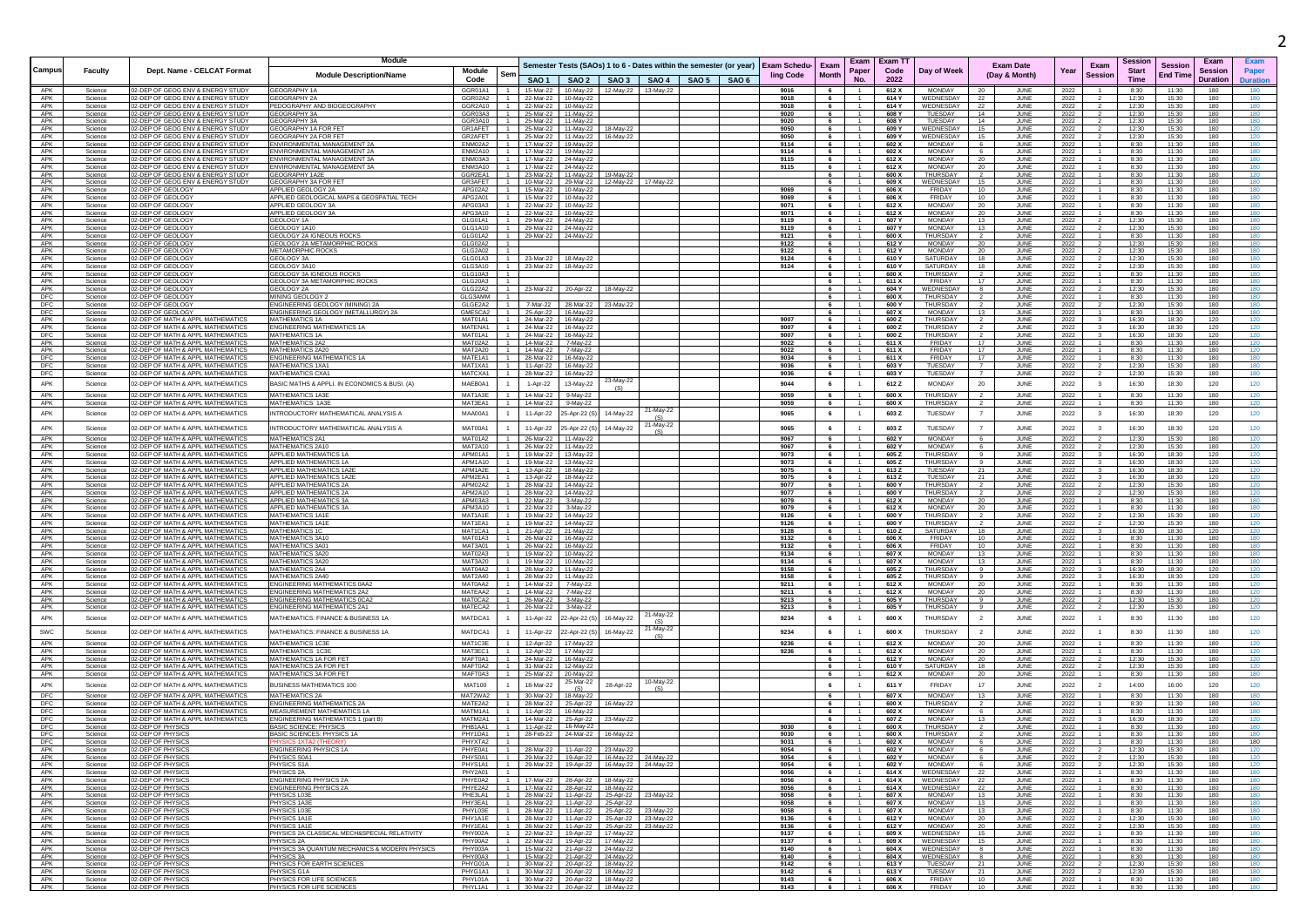|        |         |                            | <b>Module</b>                  |               |                  |            |                  | sts (SAOs) 1 to 6 - Dates with |       |              |                  | thin the semester (or vear) I Exam Schedu-I Exam |         |       | Exam   Exam TT |             | <b>Exam Date</b> |      | Exam           |             | Session         | Exam |  |
|--------|---------|----------------------------|--------------------------------|---------------|------------------|------------|------------------|--------------------------------|-------|--------------|------------------|--------------------------------------------------|---------|-------|----------------|-------------|------------------|------|----------------|-------------|-----------------|------|--|
| Campus | Facult, | Dept. Name - CELCAT Format | <b>Module Description/Name</b> | <b>Module</b> | <sup>I</sup> Sem |            |                  |                                |       |              |                  | ling Code                                        | I Month | Paper | Code           | Day of Week | (Day & Month)    |      | <b>Session</b> | <b>Star</b> | <b>End Time</b> |      |  |
|        |         |                            |                                | Code          |                  | <b>SAO</b> | SAO 2            | SAO <sub>3</sub>               | SAO 4 | <b>SAO 5</b> | SAO <sub>6</sub> |                                                  |         |       | 2022           |             |                  |      |                | Time        |                 | шоп  |  |
|        | Science |                            | <b>PHYSICS</b>                 | PHY2ZA3       |                  | 20 Mar 1   | <b>25-Apr-22</b> |                                |       |              |                  | 0.005                                            |         |       | 600 X          |             | JUNE             | 2022 |                | 8:30        |                 |      |  |
|        | Science | OF PHYSICS                 | PHYSICS.                       | PHY2ZAT       |                  |            |                  |                                |       |              |                  | 9205                                             |         |       | 600 X          |             | JUNE             | 2022 |                | 8:30        | 11.20           |      |  |
|        | Science | 02-DEP OF PHYSICS          | PHYSICS 1XA1                   | PHY1XA1       |                  | 25-Feb-22  | 22-Apr-22        |                                |       |              |                  | 9206                                             |         |       | 601 X          | FRIDA'      | .II INF          | 2022 |                | 8:30        | 11.20           |      |  |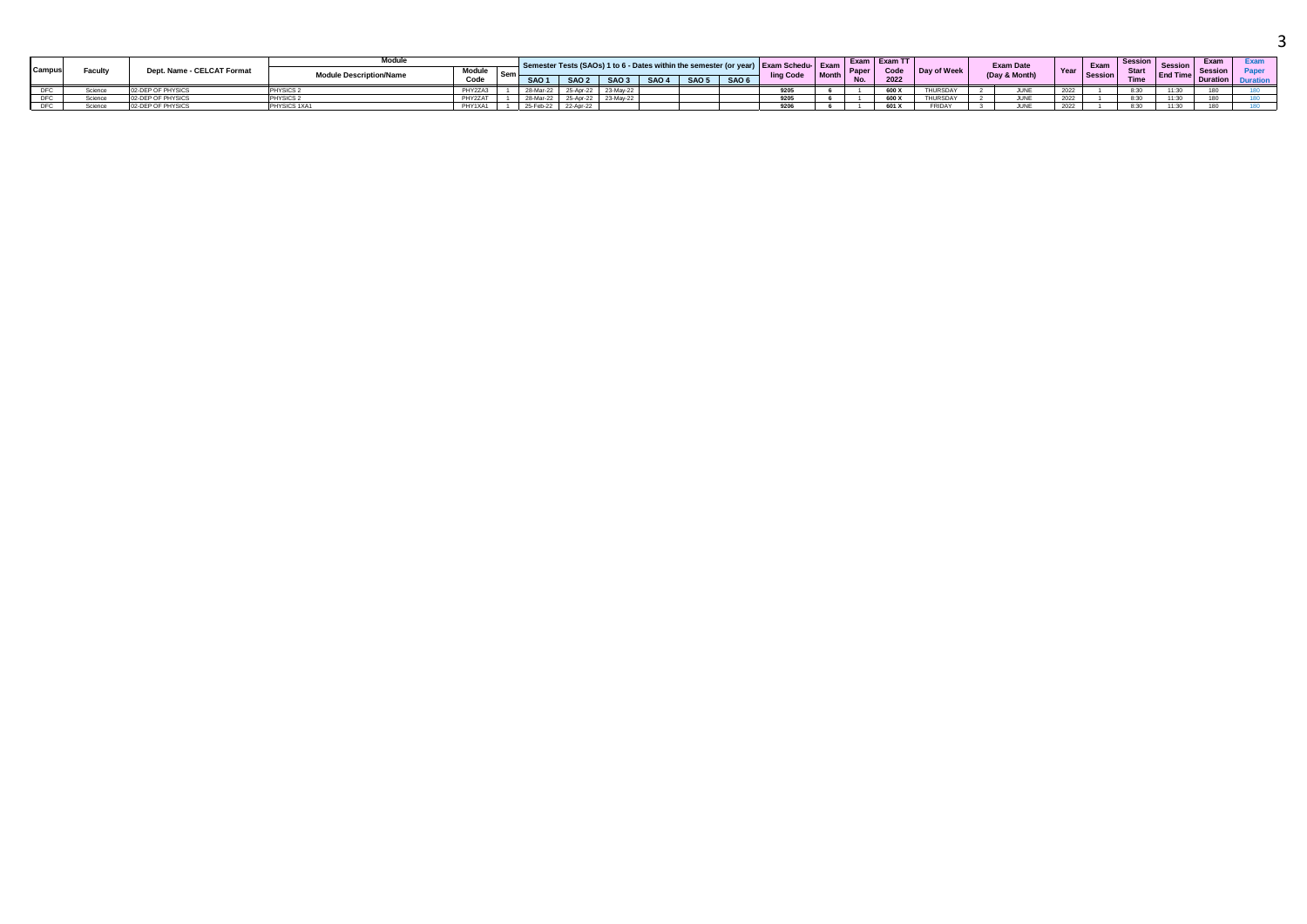|                          |                    |                                                                      | Module                                                                     |                            |                     |                                 |                                                              |                                            |                                                                    |                     |                                    | Exam                             | Exam T1        |                                |                               |                                   |              |                                  | Sessior        |                | Exam            |                 |
|--------------------------|--------------------|----------------------------------------------------------------------|----------------------------------------------------------------------------|----------------------------|---------------------|---------------------------------|--------------------------------------------------------------|--------------------------------------------|--------------------------------------------------------------------|---------------------|------------------------------------|----------------------------------|----------------|--------------------------------|-------------------------------|-----------------------------------|--------------|----------------------------------|----------------|----------------|-----------------|-----------------|
| <b>Campus</b>            | <b>Faculty</b>     | Dept. Name - CELCAT Format                                           | <b>Module Description/Name</b>                                             | Module                     |                     |                                 |                                                              |                                            | Semester Tests (SAOs) 1 to 6 - Dates within the semester (or year) | <b>Exam Schedu-</b> | Exam                               | Paper                            | Code           | Day of Weel                    |                               | <b>Exam Date</b><br>(Day & Month) | Year         | Exam<br>Session                  | <b>Start</b>   | <b>Session</b> | Session         | Paper           |
|                          |                    |                                                                      |                                                                            | Code                       |                     |                                 |                                                              |                                            | SAO 1   SAO 2   SAO 3   SAO 4   SAO 5   SAO 6                      | ling Code           | <b>Month</b>                       | <b>No</b>                        | 2022           |                                |                               |                                   |              |                                  | <b>Time</b>    | End Time       | <b>Duration</b> | <b>Duration</b> |
| DFC<br>DFC               | Science<br>Science | 02-DEP OF PHYSICS<br>02-DEP OF PHYSICS                               | <b>ENGINEERING PHYSICS X 1A</b><br>ENGINEERING PHYSICS CHEM 1A             | PHYF1A1<br>PHYSCA1         | $-1$                | 28-Mar-22                       | 11-Apr-22 9-May-22                                           | 25-Apr-22 23-May-22                        |                                                                    | 9233<br>9233        | 6<br>6                             | $-1$                             | 601 X<br>601 X | <b>FRIDAY</b><br>FRIDAY        |                               | .II INF<br>JUNE                   | 2022<br>2022 | $\mathbf{1}$                     | 8:30<br>8:30   | 11:30<br>11:30 | 180<br>180      | 180<br>180      |
| APK                      | Science            | 2-DEP OF PHYSIC                                                      | PHYSICAL SCIENCES 1A FOR FE                                                | PSFT0A1                    |                     |                                 |                                                              |                                            |                                                                    |                     | 6                                  |                                  | 611 X          | <b>FRIDAY</b>                  |                               | JUNI                              | 2022         |                                  | 8:30           | 11:30          | 180             | 180             |
| APK<br>APK               | Science<br>Science | 02-DEP OF PHYSICS<br>02-DEP OF PHYSICS                               | PHYSICAL SCIENCES 2A FOR FET<br>PHYSICAL SCIENCES 3A FOR FET               | PSFT0A2<br>PSFT0A3         |                     |                                 |                                                              |                                            |                                                                    |                     | 6<br>6                             | $\overline{1}$                   | 604 Y<br>604 Y | WEDNESDAY<br>WEDNESDAY         | -8<br>8                       | JUNE<br>JUNE                      | 2022<br>2022 |                                  | 12:30<br>12:30 | 15:30<br>15:30 | 180<br>180      | 180<br>180      |
| DFC                      | Science            | 02-DEP OF PHYSICS                                                    | PHYSICS 1                                                                  | PHY1CA1                    |                     | 14-Mar-22                       | 25-Apr-22                                                    |                                            |                                                                    |                     | 6                                  | $\overline{1}$                   | 605 Y          | THURSDAY                       | -9                            | JUNE                              | 2022         |                                  | 12:30          | 15:30          | 180             | 180             |
| DFC                      | Science            | 02-DEP OF PHYSICS<br>02-DEP OF STATISTIC                             | <b>BASIC SCIENCE: PHYSICS</b>                                              | PHYCEA1                    |                     | 28-Feb-22                       | 24-Mar-22                                                    | 16-May-22                                  |                                                                    |                     | 6                                  |                                  | 605 Y          | <b>THURSDAY</b>                |                               | JUNE                              | 2022         |                                  | 12:30          | 15:30          | 180             | 120             |
| APK<br>DFC               | Science<br>Science | <b>12-DEP OF STATISTIC</b>                                           | ANALYTICAL TECHNIQUES 1A<br>ANALYTICAL TECHNIQUES 1A                       | ATF01A1<br>ATE01A1         |                     | 17-Mar-22<br>17-Mar-22          | 21-Apr-22<br>21-Apr-22                                       | 26-May-22<br>26-May-22                     |                                                                    | 9024<br>9024        | - 6<br>6                           |                                  | 601 Y<br>601 Y | FRIDAY<br><b>FRIDAY</b>        |                               | JUNE<br>JUN                       | 2022<br>2022 |                                  | 14:00<br>14:00 | 16:00<br>16:00 | 120<br>120      | 120             |
| SWC                      | Science            | 02-DEP OF STATISTIC                                                  | ANALYTICAL TECHNIQUES 1A                                                   | ATE01A1                    |                     |                                 | 17-Mar-22 21-Apr-22                                          | 26-May-22                                  |                                                                    | 9024                | 6                                  |                                  | 601 Y          | FRIDAY                         |                               | JUNE                              | 2022         |                                  | 14:00          | 16:00          | 120             | 120             |
| APB<br>APB               | Science<br>Science | 02-DEP OF STATISTICS<br>02-DEP OF STATISTIC                          | QUANTITATIVE TECHNIQUES A<br>OUANTITATIVE TECHNIQUES A                     | STA1ABM<br>STAO1A1         |                     |                                 | 25-Mar-22 20-May-22<br>25-Mar-22 20-May-22                   |                                            |                                                                    | 9026<br>9026        | 6<br>6                             | $-1$                             | 602 X<br>602 X | <b>MONDAY</b><br><b>MONDAY</b> | -6<br>6.                      | JUNE<br>JUNE                      | 2022<br>2022 |                                  | 8:30<br>8:30   | 11:30<br>11:30 | 180<br>180      | 120<br>120      |
| DFC                      | Science            | 02-DEP OF STATISTIC:                                                 | QUANTITATIVE TECHNIQUES A                                                  | STAQTA1                    |                     | 25-Mar-22                       | 20-May-22                                                    |                                            |                                                                    | 9026                | 6                                  |                                  | 602 X          | MONDAY                         |                               | JUNI                              | 2022         |                                  | 8:30           | 11:30          | 180             | 120             |
| SWC                      | Science            | 02-DEP OF STATISTICS                                                 | QUANTITATIVE TECHNIQUES A                                                  | STAQ1A1                    |                     | 25-Mar-22                       | 20-May-22                                                    |                                            |                                                                    | 9026                | 6                                  |                                  | 602 X          | <b>MONDAY</b>                  |                               | JUNE                              | 2022         |                                  | 8:30           | 11:30          | 180             | 120             |
| DFC<br>DFC               | Science<br>Science | 02-DEP OF STATISTICS<br>02-DEP OF STATISTICS                         | QUANTITATIVE TECHNIQUES IN PLANNING 2A<br><b>ENGINEERING STATISTICS 1A</b> | QTPTRA2<br>STASCA1         |                     | 1-Apr-22<br>1-Apr-22            | 13-May-22<br>13-May-22                                       |                                            |                                                                    | 9063<br>9063        | 6<br>6                             | $-1$                             | 600 X<br>600 X | THURSDAY<br>THURSDAY           | $\overline{2}$                | JUNE<br>JUNE                      | 2022<br>2022 |                                  | 8:30<br>8:30   | 11:30<br>11:30 | 180<br>180      | 120<br>120      |
| APK                      | Science            | 02-DEP OF STATISTIC                                                  | <b>STATISTICS 1A</b>                                                       | STA01A1                    |                     | 14-Mar-22                       | 25-Apr-22                                                    | 23-May-22                                  |                                                                    | 9147                | 6                                  |                                  | 616 X          | FRIDAY                         | 24                            | JUNE                              | 2022         |                                  | 8:30           | 11:30          | 180             | 120             |
| APK<br>APK               | Science            | 02-DEP OF STATISTICS<br><b>2-DEP OF STATISTIC</b>                    | <b>STATISTICS 2A</b>                                                       | STA02A2<br>STA2A10         |                     | 30-Mar-22                       | 30-Mar-22  18-May-22  25-May-22                              |                                            |                                                                    | 9149<br>9149        | 6<br>6                             | $\overline{1}$                   | 601 Y<br>601 Y | FRIDAY<br>FRIDAY               | $\overline{\mathbf{3}}$       | JUNE<br>JUNE                      | 2022         |                                  | 14:00<br>14:00 | 16:00<br>16:00 | 120             | 120<br>120      |
| APK                      | Science<br>Science | 02-DEP OF STATISTIC                                                  | STATISTICS 2A10<br><b>STATISTICS 3A</b>                                    | STA03A3                    |                     | 7-Mar-22                        | 11-Apr-22                                                    | 18-May-22 25-May-22<br>9-May-22            | 23-May-22                                                          | 9151                | 6                                  |                                  | 600 X          | <b>THURSDAY</b>                |                               | <b>JUNE</b>                       | 2022<br>2022 |                                  | 8:30           | 11:30          | 120<br>180      |                 |
| APK                      | Science            | 02-DEP OF STATISTICS                                                 | STATISTICS 3A10                                                            | STA3A10                    |                     | 7-Mar-22                        |                                                              | 11-Apr-22 9-May-22 23-May-22               |                                                                    | 9151                | 6                                  |                                  | 600 X          | <b>THURSDAY</b>                |                               | JUNE                              | 2022         |                                  | 8:30           | 11:30          | 180             | 180             |
| <b>DFC</b><br>DFC        | Science<br>Science | 02-DEP OF STATISTICS<br>02-DEP OF STATISTICS                         | STATISTICS 1AE1<br><b>STATISTICS 1XA2</b>                                  | STA1AE1<br>STA1XA2         |                     | 25-Mar-22<br>25-Mar-22          | 13-May-22<br>13-May-22                                       |                                            |                                                                    | 9177<br>9177        | 6<br>6                             | $\overline{1}$<br>$-1$           | 610 Z<br>610Z  | SATURDAY<br>SATURDAY           | 18<br>18                      | JUNE<br>JUNE                      | 2022<br>2022 |                                  | 16:30<br>16:30 | 18:30<br>18:30 | 120<br>120      | 120<br>120      |
| APK                      | Science            | 02-DEP OF STATISTIC                                                  | STATISTICS FOR ENGINEERS 34                                                | STAE0A3                    |                     | 22-Mar-22                       | 17-May-22                                                    | 24-May-22                                  |                                                                    | 9220                | 6                                  |                                  | 602 X          | <b>MONDAY</b>                  | 6                             | JUNE                              | 2022         |                                  | 8:30           | 11:30          | 180             | 180             |
| APK<br>APK               | Science            | 02-DEP OF STATISTIC<br>02-DEP OF STATISTIC                           | STATISTICS FOR ENGINEERS<br><b>STATISTICS 1A2E</b>                         | STE3A01<br>STA1A2E         |                     | 22-Mar-22                       | 17-May-22                                                    | 24-May-22<br>24-May-22                     |                                                                    | 9220                | 6                                  |                                  | 602 X          | <b>MONDAY</b><br>FRIDAY        | -6<br>10                      | JUNI                              | 2022         |                                  | 8:30<br>14:00  | 11:30          | 180             | 180<br>120      |
| APK                      | Science<br>Science | 02-DEP OF STATISTICS                                                 | STATISTICS 1A2I                                                            | STA2EA1                    |                     | 29-Mar-22<br>29-Mar-22          | 17-May-22                                                    | 17-May-22 24-May-22                        |                                                                    | 9222<br>9222        | $6\overline{6}$<br>6               |                                  | 606 Y<br>606 Y | FRIDAY                         | 10                            | <b>JUNE</b><br>JUNE               | 2022<br>2022 |                                  | 14:00          | 16:00<br>16:00 | 120<br>120      | 120             |
| DFC                      | Science            | 02-DEP OF STATISTIC                                                  | STATISTICAL QUALITY TECHNIQUES A                                           | STA7AQT                    |                     | 25-Mar-22                       | 13-May-22                                                    |                                            |                                                                    | 9239                | 6                                  |                                  | 608 X          | TUESDAY                        | 14                            | JUNE                              | 2022         |                                  | 8:30           | 11:30          | 180             | 180             |
| APK<br>APK               | Science<br>Science | 02-DEP OF STATISTIC<br>02-DEP OF STATISTIC                           | <b>ACTUARIAL SCIENCE 2A</b><br><b>ACTUARIAL SCIENCE 3A</b>                 | ACS02A2<br>ACS03A3         |                     | 11-Mar-22<br>15-Mar-22          | 19-Apr-22                                                    | 29-Apr-22 20-May-22                        | 3-May-22 27-May-22                                                 |                     | 6                                  | $\overline{1}$                   | 605 Z<br>612 X | THURSDAY<br>MONDAY             | -9<br>20                      | JUNE<br>JUNE                      | 2022<br>2022 |                                  | 16:30<br>8:30  | 18:30<br>11:30 | 120<br>180      | 120<br>180      |
| DFC                      | Science            | 02-DEP OF STATISTIC                                                  | STATISTICAL METHODS 1/                                                     | SMT01A1                    |                     | 10-Mar-22                       | 14-Apr-22                                                    | 19-May-22                                  |                                                                    |                     | 6                                  |                                  | 600 X          | <b>THURSDAY</b>                |                               | JUNI                              | 2022         |                                  | 8:30           | 11:30          | 180             | 120             |
| DFC                      | Science            | 02-DEP OF STATISTIC                                                  | <b>ENGINEERING STATISTICS 1/</b>                                           | STAE1A1                    |                     | 25-Mar-22                       | 13-May-22                                                    |                                            |                                                                    |                     | 6                                  |                                  | 600 X          | THURSDAY                       |                               | JUNE                              | 2022         |                                  | 8:30           | 11:30          | 180             | 120             |
| APK<br>APK               | Science<br>Science | 02-DEP OF ZOOLOGY<br>02-DEP OF ZOOLOGY                               | ZOOLOGY 3A<br><b>ECOLOGY</b>                                               | ZOO33A3<br>ZOO3A01         |                     | 23-Mar-22<br>23-Mar-22          | 18-May-22<br>18-May-22                                       |                                            |                                                                    | 9106<br>9106        | 6<br>6                             | $-1$<br>$-1$                     | 605 Y<br>605 Y | THURSDAY<br>THURSDAY           | $\mathbf{a}$<br>9             | JUNE<br>JUNE                      | 2022<br>2022 |                                  | 12:30<br>12:30 | 15:30<br>15:30 | 180<br>180      | 180<br>180      |
| APK                      | Science            | 02-DEP OF ZOOLOGY                                                    | PHYSIOLOGY 3/                                                              | PHS03A3                    |                     | 31-Mar-22                       | 19-May-22                                                    | 26-May-22                                  |                                                                    | 9153                | 6                                  |                                  | 600 X          | THURSDAY                       |                               | JUNE                              | 2022         |                                  | 8:30           | 11:30          | 180             | 180             |
| APK                      | Science            | 02-DEP OF ZOOLOGY                                                    | VISERAL ORGAN SYSTEMS                                                      | PHS3A01                    |                     | 31-Mar-22                       | 19-May-22                                                    | 26-May-22                                  |                                                                    | 9153                | 6                                  |                                  | 600 X          | THURSDAY                       |                               | JUN                               | 2022         |                                  | 8:30           | 11:30          | 180             | 180             |
| APK<br>APK               | Science<br>Science | 02-DEP OF ZOOLOGY<br>02-DEP OF ZOOLOGY                               | ZOOLOGY 2A<br>ZOOLOGY 2A10                                                 | Z0022A2<br>ZO02A10         |                     | 25-Mar-22<br>25-Mar-22          | 13-May-22                                                    | 22-Mar-22<br>13-May-22 22-Mar-22 24-May-22 | 24-May-22                                                          | 9155<br>9155        | $6\overline{6}$<br>$6\phantom{.0}$ |                                  | 601 Y<br>601 Y | FRIDAY<br>FRIDAY               | $\mathbf{3}$                  | JUNE<br>JUNE                      | 2022<br>2022 |                                  | 14:00<br>14:00 | 16:00<br>16:00 | 120<br>120      | 120<br>120      |
| APK                      | Science            | 02-DEP OF ZOOLOGY                                                    | PHYSIOLOGY 2A                                                              | PHS02A2                    |                     | 17-Mar-22                       | 12-May-22                                                    | 23-May-22                                  | 25-May-22                                                          | 9157                | 6                                  |                                  | 610 Y          | SATURDAY                       | 18                            | JUNE                              | 2022         |                                  | 12:30          | 15:30          | 180             | 180             |
| APK<br>DFC               | Science<br>Science | 02-DEP OF ZOOLOGY<br>02-DEP OF ZOOLOGY                               | BASIC PHYSIOLOGICAL CONCEPTS&MOVEMENT<br>FUNDAMENTAL BIO-SCIENCE 1XA1      | PHS2A01<br>ZOO1XA1         |                     | 17-Mar-22<br>28-Mar-22          | 12-May-22<br>9-May-22                                        | 18-May-22                                  | 23-May-22 25-May-22                                                | 9157                | 6<br>6                             | $\overline{1}$<br>$-1$           | 610 Y<br>614 X | SATURDAY<br>WEDNESDAY          | 18<br>22                      | JUNE<br>JUNE                      | 2022         | $\overline{2}$<br>$\overline{1}$ | 12:30<br>8:30  | 15:30<br>11:30 | 180<br>180      | 180<br>180      |
| APK                      | Law                | 04-DEP OF MERCANTILE LAW                                             | COMMERCIAL LAW 1A                                                          | TLW41A0                    |                     | 14-Apr-22                       | 21-May-22                                                    | 18-May-22                                  | 23-May-22                                                          | 7001                | 6                                  | $\overline{1}$                   | 600 X          | <b>THURSDAY</b>                | $\overline{2}$                | JUNE                              | 2022<br>2022 | $\mathbf{1}$                     | 8:30           | 11:30          | 180             | 120             |
|                          |                    |                                                                      |                                                                            |                            |                     |                                 | (S)                                                          |                                            | (S)<br>26-May-22                                                   |                     |                                    |                                  |                |                                |                               |                                   |              |                                  |                |                |                 |                 |
| SWC                      | Law                | 04-DEP OF MERCANTILE LAW                                             | COMMERCIAL LAW 1A                                                          | COL41A1                    |                     | 19-Mar-22                       | -Apr-22 (S                                                   | 18-May-22                                  | (S)                                                                | 7001                | 6                                  |                                  | 600 X          | THURSDAY                       | $\overline{2}$                | JUNE                              | 2022         | $\mathbf{1}$                     | 8:30           | 11:30          | 180             | 120             |
| APK                      | Law                | 04-DEP OF MERCANTILE LAW                                             | INTRODUCTORY LABOUR LAW                                                    | ILL41A0                    |                     | 16-Mar-22                       | 26-Mar-22                                                    | 16-May-22                                  | 25-May-22<br>(S)                                                   | 7010                | 6                                  |                                  | 616 X          | FRIDAY                         | 24                            | JUNE                              | 2022         |                                  | 8:30           | 11:30          | 180             | 120             |
| APB                      | Law                | 04-DEP OF MERCANTILE LAW                                             | LABOUR RELATIONS AND LAW 3A                                                | LRL03A3                    |                     | 12-Apr-22                       | 10-May-22                                                    | 17-May-22                                  |                                                                    | 7021                | 6                                  |                                  | 610 Y          | SATURDAY                       | 18                            | JUNE                              | 2022         |                                  | 12:30          | 15:30          | 180             | 180             |
| APB                      | Law                | 04-DEP OF MERCANTILE LAW                                             | LABOUR RELATIONS AND LAW 3A<br>ABOUR RELATIONS AND LAW 3A                  | LRL31A1                    |                     | 25-Mar-22                       | 16-May-22                                                    | 23-May-22                                  |                                                                    | 7021                | 6                                  |                                  | 610 Y          | SATURDAY                       | 18                            | JUNE                              | 2022         |                                  | 12:30          | 15:30          | 180             | 180             |
| SWC<br>SWC               | Law<br>Law         | 04-DEP OF MERCANTILE LAW<br>04-DEP OF MERCANTILE LAW                 | ABOUR RELATIONS AND LAW 3A                                                 | LRL03A3<br>LRL31A1         |                     | 12-Apr-22<br>25-Mar-22          | 10-May-22<br>16-May-22                                       | 17-May-22<br>23-May-22                     |                                                                    | 7021<br>7021        | 6<br>6                             |                                  | 610 Y<br>610 Y | SATURDAY<br>SATURDAY           | 18<br>18                      | JUNE<br>JUNE                      | 2022<br>2022 |                                  | 12:30<br>12:30 | 15:30<br>15:30 | 180<br>180      | 180<br>180      |
| APK                      | Law                | 04-DEP OF MERCANTILE LAW                                             | <b>BUSINESS ENTERPRISES LAW</b>                                            | BEL41A0                    |                     | 25-Mar-22                       | 3-May-22                                                     |                                            |                                                                    | 7025                | 6                                  |                                  | 612 Y          | MONDAY                         | 20                            | JUNE                              | 2022         |                                  | 12:30          | 15:30          | 180             | 120             |
| APK                      | Law                | 04-DEP OF MERCANTILE LAW                                             | BUSINESS ENTERPRISES LAW                                                   | KPR0011                    |                     | 25-Mar-22                       | 3-May-22                                                     |                                            |                                                                    | 7025                | 6                                  |                                  | 612 Y          | MONDAY                         | 20                            | JUNE                              | 2022         |                                  | 12:30          | 15:30          | 180             | 120             |
| APK<br>APK               | Law<br>Law         | 04-DEP OF MERCANTILE LAW<br>04-DEP OF MERCANTILE LAW                 | TAX LAW<br>TAX I AW                                                        | BRE0011<br>TI W41A0        | $-1$                | 17-Mar-22<br>17-Mar-22          |                                                              |                                            |                                                                    | 7030<br>7030        | 6<br>6                             | $\overline{1}$                   | 602 X<br>602 X | MONDAY<br>MONDAY               | 6.                            | JUNE<br>.II INF                   | 2022<br>2022 |                                  | 8:30<br>8:30   | 11:30<br>11:30 | 180<br>180      | 120<br>120      |
| APK                      | Law                | 04-DEP OF MERCANTILE LAW                                             | LAW OF INSOLVENCY                                                          | <b>INR0011</b>             |                     | 28-Mar-22                       | 6-May-22                                                     |                                            |                                                                    | 7033                | 6                                  | $-1$                             | 600 Y          | THURSDAY                       | $\overline{2}$                | JUNE                              | 2022         |                                  | 12:30          | 15:30          | 180             | 180             |
| APK<br>APB               | Law<br>Law         | 04-DEP OF MERCANTILE LAW<br>04-DEP OF MERCANTILE LAW                 | AW OF INSOLVENCY<br>LABOUR RELATIONS AND LAW 4A                            | <b>LIN41A0</b><br>LRL44A4  |                     | 28-Mar-22                       | 6-May-22                                                     |                                            |                                                                    | 7033                | 6<br>6                             |                                  | 600 Y<br>603 X | <b>THURSDAY</b><br>TUESDAY     |                               | JUNE<br>JUNE                      | 2022<br>2022 |                                  | 12:30<br>8:30  | 15:30<br>11:30 | 180<br>180      | 180<br>180      |
| APB                      | Law                | 04-DEP OF PRACTICAL BUSINESS LAW                                     | <b>BUSINESS LAW 1A</b>                                                     | BSL11A1                    |                     | 17-Mar-22                       | 12-May-22                                                    | 21-May-22                                  |                                                                    | 7003                | 6                                  | $-1$                             | 605 Y          | THURSDAY                       | -9                            | JUNE                              | 2022         |                                  | 12:30          | 15:30          | 180             | 180             |
| APB                      | Law                | 04-DEP OF PRACTICAL BUSINESS LAW                                     | <b>BUSINESS LAW 1A</b>                                                     | BUL41A1                    |                     | 14-Mar-22                       | 12-May-22                                                    | 21-May-22                                  |                                                                    | 7003                | 6                                  |                                  | 605 Y          | THURSDAY                       |                               | JUNE                              | 2022         |                                  | 12:30          | 15:30          | 180             | 180             |
| <b>SWC</b><br><b>SWC</b> | Law<br>Law         | 04-DEP OF PRACTICAL BUSINESS LAW<br>04-DEP OF PRACTICAL BUSINESS LAW | BUSINESS LAW 1A<br><b>BUSINESS LAW 1A</b>                                  | BSL11A1<br>BUL41A1         |                     | 17-Mar-22<br>14-Mar-22          | 12-May-22 21-May-22<br>12-May-22 21-May-22                   |                                            |                                                                    | 7003<br>7003        | 6<br>6                             |                                  | 605 Y<br>605 Y | THURSDAY<br>THURSDAY           | -9<br>$\alpha$                | JUNE<br>JUNE                      | 2022<br>2022 |                                  | 12:30<br>12:30 | 15:30<br>15:30 | 180<br>180      | 180<br>180      |
| SWC                      | Law                | 04-DEP OF PRACTICAL BUSINESS LAW                                     | LABOUR LAW 1A                                                              | BAH11A1                    |                     | 17-Mar-22                       | 12-May-22                                                    | 21-May-22                                  |                                                                    | 7020                | 6                                  |                                  | 610 Y          | SATURDAY                       | 18                            | JUNI                              | 2022         |                                  | 12:30          | 15:30          | 180             | 120             |
| SWC                      | Law                | 04-DEP OF PRACTICAL BUSINESS LAW                                     | LABOUR LAW 1A                                                              | <b>LLA41A1</b>             |                     | 28-Mar-22                       | 3-May-22                                                     | $11 - May-22$                              |                                                                    | 7020                | 6                                  |                                  | 610 Y          | SATURDAY                       | 18                            | JUNE                              | 2022         |                                  | 12:30          | 15:30          | 180             | 120             |
| <b>SWC</b><br>APK        | Law<br>Law         | 04-DEP OF PRACTICAL BUSINESS LAW<br>04-DEP OF PRIVATE LAW            | FINANCIAL MARKET REGULATORY ENVIRON 3A<br>LAW OF PERSONS AND THE FAMILY    | <b>FMR33A3</b><br>LPF41Y0  |                     | 17-Mar-22<br>28-Apr-22          | 12-May-22 21-May-22<br>30-Aug-22                             | 26-Sep-22                                  |                                                                    | 7007                | 6<br>6                             | $\overline{1}$                   | 602 X<br>601 Y | MONDAY<br>FRIDAY               | -6<br>$\mathbf{3}$            | JUNE<br>JUNE                      | 2022<br>2022 |                                  | 8:30<br>14:00  | 11:30<br>16:00 | 180<br>120      | 180<br>120      |
| APK                      | Law                | 04-DEP OF PRIVATE LAW                                                | <b>INDIGENOUS LAW</b>                                                      | <b>IDL41B0</b>             |                     | 28-Mar-22                       | 11-May-22                                                    |                                            |                                                                    | 7009                | 6                                  |                                  | 604 Z          | WEDNESDAY                      |                               | JUNE                              | 2022         |                                  | 16:30          | 18:30          | 120             | 120             |
| APK<br>APK               | Law<br>Law         | 04-DEP OF PRIVATE LAW<br>04-DEP OF PRIVATE LAW                       | <b>LAW OF DELICT</b><br><b>I AW OF PROPERT</b>                             | LDL41Y0<br>LPY41Y0         |                     | 25-Apr-22                       | 15-Sep-22                                                    |                                            |                                                                    | 7011<br>7023        | 6<br>6                             |                                  | 614 Z<br>606 X | WEDNESDAY<br>FRIDAY            | 22<br>10                      | JUNE<br>JUNE                      | 2022         |                                  | 16:30<br>8:30  | 18:30<br>11:30 | 120<br>180      | 120<br>180      |
| APK                      | Law                | 04-DEP OF PRIVATE LAW                                                | LAW OF PROPERTY                                                            | <b>SAK0000</b>             |                     | 30-Aug-22                       | 26-Sep-22<br>30-Aug-22 26-Sep-22                             |                                            |                                                                    | 7023                | 6                                  |                                  | 606 X          | FRIDAY                         | 10                            | JUNI                              | 2022<br>2022 |                                  | 8:30           | 11:30          | 180             | 180             |
| APK                      | Law                | 04-DEP OF PRIVATE LAW                                                | LAW OF CONTRACT                                                            | <b>KOR0000</b>             |                     | 18-Aug-22                       | 4-Oct-22                                                     |                                            |                                                                    | 7029                | 6                                  |                                  | 601 Y          | FRIDAY                         |                               | JUNE                              | 2022         |                                  | 14:00          | 16:00          | 120             | 120             |
| APK<br>APK               | Law<br>Law         | 04-DEP OF PRIVATE LAW<br>04-DEP OF PRIVATE LAW                       | LAW OF CONTRACT<br>PRIVATE INTERNATIONAL LAW                               | LCT41Y0<br>IPR0014         | $\sim$ 0            | 18-Aug-22 4-Oct-22<br>12-Apr-22 | 16-May-22                                                    |                                            |                                                                    | 7029<br>7032        | 6<br>6                             | $\overline{1}$                   | 601 Y<br>608 Z | FRIDAY<br>TUESDAY              | $\overline{\mathbf{3}}$<br>14 | JUNE<br>JUNE                      | 2022<br>2022 |                                  | 14:00<br>16:30 | 16:00<br>18:30 | 120<br>120      | 120<br>120      |
| APK                      | Law                | 04-DEP OF PRIVATE LAW                                                | PRIVATE INTERNATIONAL LAW                                                  | PIL41A0                    |                     | 12-Apr-22                       | 16-May-22                                                    |                                            |                                                                    | 7032                | 6                                  |                                  | 608 Z          | TUESDAY                        | 14                            | <b>JUNE</b>                       | 2022         |                                  | 16:30          | 18:30          | 120             |                 |
| APK                      | Law                | 04-DEP OF PROCEDURAL LAW                                             | LAW OF EVIDENCE AND LITIGATION TECHNIQUE:                                  | <b>BWR0000</b>             | $\Omega$            | 11-May-22                       | 30-Sep-22                                                    |                                            |                                                                    | 7022                | 6                                  |                                  | 604 Y          | WEDNESDAY                      | -8                            | JUNE                              | 2022         |                                  | 12:30          | 15:30          | 180             | 180             |
| APK<br>APK               | Law<br>Law         | 04-DEP OF PROCEDURAL LAW<br>04-DEP OF PROCEDURAL LAW                 | LAW OF EVIDENCE AND LITIGATION TECHNIQUE:<br>CRIMINAL PROCEDURE            | LEL41Y0<br>CPR41A0         | $\circ$             | 11-May-22<br>28-Mar-22          | 30-Sep-22<br>17-May-22                                       |                                            |                                                                    | 7022<br>7027        | $6\overline{6}$<br>6               | $\overline{1}$                   | 604 Y<br>612 X | WEDNESDAY<br>MONDAY            | 8<br>20                       | JUNE<br>JUNE                      | 2022<br>2022 |                                  | 12:30<br>8:30  | 15:30<br>11:30 | 180<br>180      | 180<br>120      |
| APK                      | Law                | 04-DEP OF PROCEDURAL LAW                                             | <b>CRIMINAL PROCEDURE</b>                                                  | SAR0011                    |                     | 28-Mar-22                       | 17-May-22                                                    |                                            |                                                                    | 7027                | 6                                  |                                  | 612 X          | <b>MONDAY</b>                  | 20                            | JUNE                              | 2022         |                                  | 8:30           | 11:30          | 180             | 120             |
| APK<br>APK               | Law                | 04-DEP OF PROCEDURAL LAW<br>04-DEP OF PROCEDURAL LAW                 | CIVIL PROCEDURE<br><b>UVIL PROCEDURI</b>                                   | CPR41Y0<br><b>SPR0000</b>  |                     | 22-Apr-22                       | 7-Oct-22                                                     |                                            |                                                                    | 7028<br>7028        | 6                                  | $\overline{1}$                   | 607 Y<br>607 Y | MONDAY<br><b>MONDAY</b>        | 13<br>13                      | JUNE<br>JUNE                      | 2022         |                                  | 12:30          | 15:30<br>15:30 | 180<br>180      | 240<br>240      |
| APK                      | Law<br>Law         | 04-DEP OF PROCEDURAL LAW                                             | APPLIED LEGAL STUDIES                                                      | ALS41Y0                    |                     | 22-Apr-22<br>6-May-22           | 7-Oct-22<br>31-Aug-22                                        |                                            |                                                                    | 7036                | $6\overline{6}$<br>6               |                                  | 605 Y          | THURSDAY                       |                               | JUNE                              | 2022<br>2022 |                                  | 12:30<br>12:30 | 15:30          | 180             | 180             |
| APK                      | Law                | 04-DEP OF PROCEDURAL LAW                                             | APPLIED LEGAL STUDIES                                                      | <b>TPR0000</b>             |                     | 6-May-22                        | 31-Aug-22                                                    |                                            |                                                                    | 7036                | 6                                  |                                  | 605 Y          | THURSDAY                       |                               | JUNE                              | 2022         |                                  | 12:30          | 15:30          | 180             | 180             |
| APK                      | Law                | 04-DEP OF PROCEDURAL LAW                                             | NTRODUCTION TO LAW 100                                                     | <b>INL100</b>              |                     | 16-Mar-22:<br>24-Mar-22         | 20 Apr-22;                                                   | 15-Aug-22<br>23-Aug-22                     | 30-Sep-22;                                                         |                     | 6                                  |                                  | 603 X          | TUESDAY                        |                               | JUNE                              | 2022         |                                  | 8:30           | 11:30          | 180             | 180             |
|                          |                    |                                                                      |                                                                            |                            |                     | (S)                             | 6-May-22 (S)                                                 | (S)                                        | 12-Oct-22 (S)                                                      |                     |                                    |                                  |                |                                |                               |                                   |              |                                  |                |                |                 |                 |
| APK<br>APK               | Law<br>Law         | 04-DEP OF PROCEDURAL LAW<br>04-DEP OF PUBLIC LAW                     | LEGAL SKILLS<br>INTRODUCTION TO LEGAL STUDIES                              | LSK41A0<br>ILS41Y0         | $\overline{0}$      | 28-Mar-22<br>12-Apr-22          | 17-May-22<br>22-Aug-22                                       | 21-Sep-22                                  |                                                                    | 7006                | 6<br>6                             | $\overline{1}$                   | 604 Z<br>606 X | WEDNESDAY<br>FRIDAY            | 8<br>10                       | JUNE<br>JUNE                      | 2022<br>2022 |                                  | 16:30<br>8:30  | 18:30<br>11:30 | 120<br>180      | 120             |
| APK                      | Law                | 04-DEP OF PUBLIC LAW                                                 | <b>ENGLISH FOR LAW</b>                                                     | EFL41Y0                    | $\Omega$            |                                 |                                                              |                                            |                                                                    | 7008                | 6                                  |                                  | 607 Y          | <b>MONDAY</b>                  | 13                            | JUNE                              | 2022         |                                  | 12:30          | 15:30          | 180             | 180             |
| APK                      | Law                | 04-DEP OF PUBLIC LAW                                                 | <b>CRIMINAL LAW</b><br>CRIMINAL LAW                                        | CRI 41Y0<br><b>SFR0000</b> | $\Omega$<br>$\circ$ |                                 | 9-May-22 30-Aug-22 4-Oct-22                                  |                                            |                                                                    | 7013                | 6                                  | $\overline{1}$<br>$\overline{1}$ | 610 Z          | SATURDAY<br>SATURDAY           | 18<br>18                      | JUNE                              | 2022         | $\mathbf{3}$                     | 16:30          | 18:30          | 120             | 120<br>120      |
| APK<br>APK               | Law<br>Law         | 04-DEP OF PUBLIC LAW<br>04-DEP OF PUBLIC LAW                         | CONSTITUTIONAL LAW                                                         | CLW41A0                    |                     | 9-May-22                        | 30-Aug-22<br>28-Mar-22 5-May-22                              | 4-Oct-22                                   |                                                                    | 7013<br>7015        | 6<br>6                             |                                  | 610Z<br>612 Y  | <b>MONDAY</b>                  | 20                            | JUNE<br>JUNE                      | 2022<br>2022 |                                  | 16:30<br>12:30 | 18:30<br>15:30 | 120<br>180      | 120             |
| APK                      | Law                | 04-DEP OF PUBLIC LAW                                                 | INTERNATIONAL LAW                                                          | INL41A0                    |                     |                                 | 25-Mar-22 13-May-22                                          |                                            |                                                                    | 7017                | 6                                  |                                  | 602 Z          | MONDAY                         | -6                            | JUNE                              | 2022         |                                  | 16:30          | 18:30          | 120             | 120             |
| APK                      | Law                | 04-DEP OF PUBLIC LAW                                                 | INTERNATIONAL LAW<br><b>JURISPRUDENCE</b>                                  | <b>ITR0011</b><br>ARL0011  | 1                   |                                 | 25-Mar-22 13-May-22                                          |                                            |                                                                    | 7017                | 6                                  | $-1$                             | 602 Z<br>610Z  | MONDAY                         | 6<br>18                       | JUNE                              | 2022         |                                  | 16:30          | 18:30          | 120             | 120<br>120      |
| APK<br>APK               | Law<br>Law         | 04-DEP OF PUBLIC LAW<br>04-DEP OF PUBLIC LAW                         | <b>JURISPRUDENCE</b>                                                       | <b>JUR41A0</b>             |                     | 29-Mar-22<br>29-Mar-22          |                                                              |                                            |                                                                    | 7034<br>7034        | 6<br>6                             | -1.                              | 610 Z          | SATURDAY<br>SATURDAY           | 18                            | JUNE<br>JUNE                      | 2022<br>2022 |                                  | 16:30<br>16:30 | 18:30<br>18:30 | 120<br>120      | 120             |
| DFC                      | FFBF               | 06-DEP OF CHEM ENG TECHNOLOGY                                        | CHEMICAL ENGINEERING FUNDAMENTALS 2A                                       | CEFCHA2                    | $\overline{1}$      |                                 | 11-Mar-22 21-Apr-22 20-May-22                                |                                            |                                                                    |                     | 6                                  | $\overline{1}$                   | 610 Y          | SATURDAY                       | 18                            | JUNE                              | 2022         |                                  | 12:30          | 15:30          | 180             | 180             |
| DFC<br>DFC               | FEBE<br>FEBE       | 06-DEP OF CHEM ENG TECHNOLOGY<br>06-DEP OF CHEM ENG TECHNOLOGY       | CHEMICAL ENGINEERING LABORATORY 2A<br>CHEMICAL PROCESS TECHNOLOGY 1A       | CELCHA2<br>CPTCHA1         |                     | 27-May-22                       | 12-Apr-22 17-May-22                                          |                                            |                                                                    |                     | 6<br>6                             |                                  | 603 Y<br>613 X | TUESDAY<br>TUESDAY             | 21                            | JUNE<br>JUNE                      | 2022<br>2022 |                                  | 12:30<br>8:30  | 15:30<br>11:30 | 180<br>180      | 180<br>180      |
| <b>DFC</b>               | FEBE               | 06-DEP OF CHEM ENG TECHNOLOGY                                        | CHEMICAL THERMODYNAMICS 2A                                                 | CTDCHA2                    | $-1$                |                                 | 17-Mar-22 28-Apr-22 26-May-22                                |                                            |                                                                    |                     | 6                                  | $\overline{1}$                   | 607 X          | MONDAY                         | 13                            | JUNE                              | 2022         | $\mathbf{1}$                     | 8:30           | 11:30          | 180             | 180             |
| DFC                      | FEBE               | 06-DEP OF CHEM ENG TECHNOLOGY                                        | ENGINEERING MANAGEMENT (CHEMICAL) 3A                                       | EMGCHA3                    | $-1$                |                                 | 25-Mar-22 6-May-22                                           |                                            |                                                                    |                     | 6                                  | $-1$                             | 608 Y          | TUESDAY                        | 14                            | JUNE                              | 2022         |                                  | 12:30          | 15:30          | 180             | 180             |
| DFC<br><b>DFC</b>        | FEBE<br>FEBE       | 06-DEP OF CHEM ENG TECHNOLOGY<br>06-DEP OF CHEM ENG TECHNOLOGY       | INTRODUCTION TO REACTOR DESIGN 3A<br>MULTISTAGE OPERATIONS 3A              | IRDCHA3<br>MSOCHA3 1       |                     | 23-May-22<br>28-Mar-22          |                                                              |                                            |                                                                    |                     | 6<br>6                             | $\overline{1}$                   | 600 X<br>603 Y | THURSDAY<br>TUESDAY            | 7                             | JUNE<br>JUNE                      | 2022<br>2022 | $\mathcal{P}$                    | 8:30<br>12:30  | 11:30<br>15:30 | 180<br>180      | 180<br>180      |
| DFC<br>DFC               | FEBE               | 06-DEP OF CHEM ENG TECHNOLOGY                                        | PROCESS CONTROL 2B                                                         | PRCCHA2                    |                     |                                 |                                                              |                                            |                                                                    |                     | 6 <sup>6</sup>                     | $\overline{1}$                   | 602 X          | MONDAY                         | 6                             | JUNE                              | 2022         | $\mathbf{1}$                     | 8:30           | 11:30          | 180             | 180             |
| <b>DFC</b>               | FEBE<br>FEBE       | 06-DEP OF CHEM ENG TECHNOLOGY                                        | PROCESS DESIGN 3A<br>PARTICLE TECHNOLOGY 3/                                | PRDCHA3<br>PTECHA3 1       |                     |                                 | 17-Mar-22 28-Apr-22 26-May-22<br>7-Mar-22 11-Apr-22 9-May-22 |                                            |                                                                    |                     | 6<br>6                             | $-1$<br>$\overline{1}$           | 611 X<br>612 X | FRIDAY<br><b>MONDAY</b>        | 17<br>20                      | JUNE<br>JUNE                      | 2022         |                                  | 8:30<br>8:30   | 11:30<br>11:30 | 180<br>180      | 180<br>180      |
| DFC                      | FEBE               | 06-DEP OF CHEM ENG TECHNOLOGY<br>06-DEP OF CHEM ENG TECHNOLOGY       | TRANSFER PROCESSES 2A                                                      |                            |                     | TPRCHA2 1 28-Mar-22             |                                                              |                                            |                                                                    |                     |                                    |                                  |                | 6 1 1 605 Y THURSDAY           | - 9                           | JUNE                              | 2022<br>2022 |                                  |                | 2 12:30 15:30  | 180             | 180             |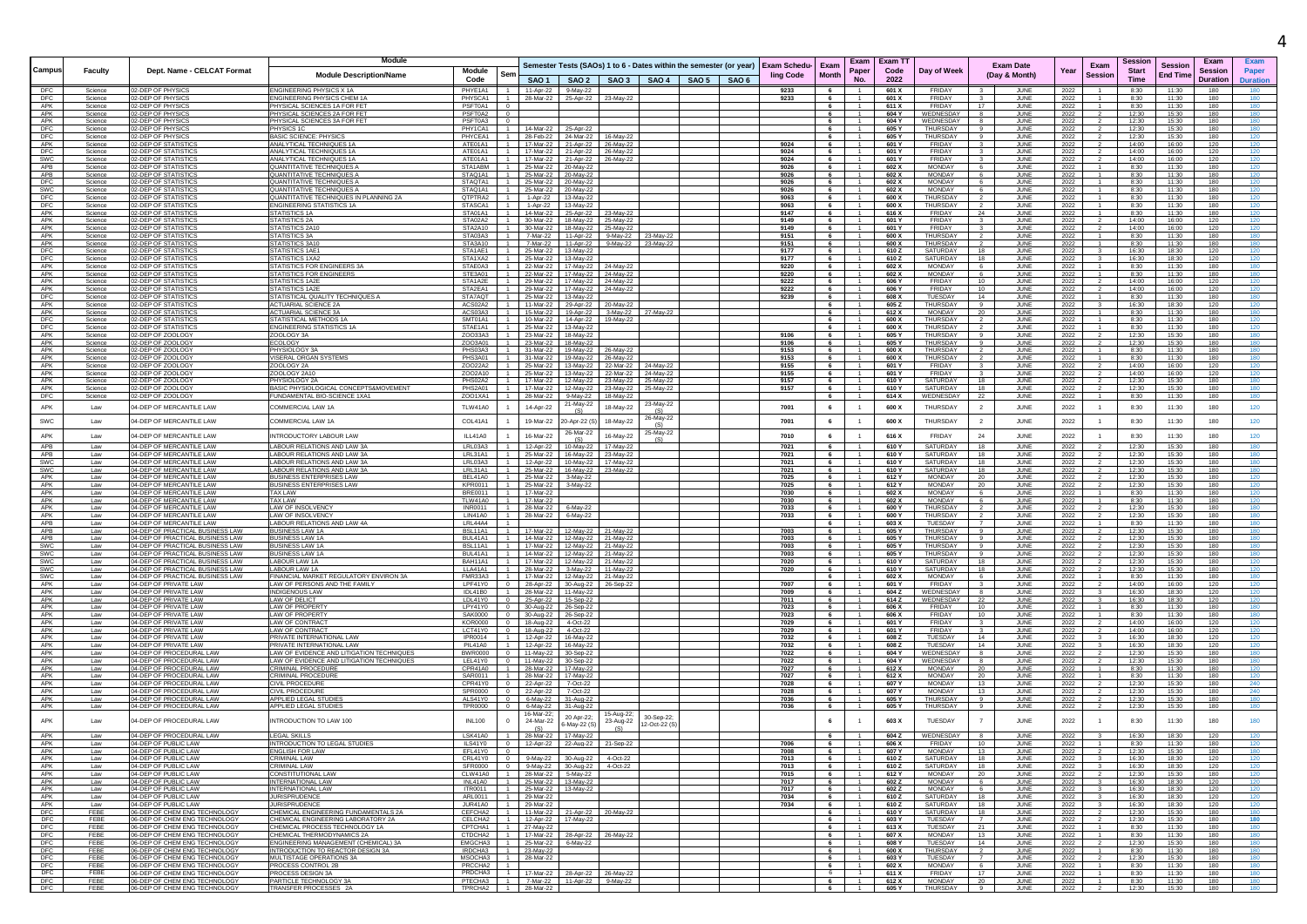|                          |              |                                                                                   | <b>Module</b>                                                          |                                               |  |  |                                                                    |                                       |                        | Exam I                           | Exam T1               |                                  |                              |                                   |              |                        | Sessior        |                                   | Exam            |                 |
|--------------------------|--------------|-----------------------------------------------------------------------------------|------------------------------------------------------------------------|-----------------------------------------------|--|--|--------------------------------------------------------------------|---------------------------------------|------------------------|----------------------------------|-----------------------|----------------------------------|------------------------------|-----------------------------------|--------------|------------------------|----------------|-----------------------------------|-----------------|-----------------|
| Campus                   | Faculty      | Dept. Name - CELCAT Format                                                        | <b>Module Description/Name</b>                                         | Module<br>Sem                                 |  |  | Semester Tests (SAOs) 1 to 6 - Dates within the semester (or year) | <b>Exam Schedu-</b> Exam<br>ling Code | <b>Month</b>           | Paper                            | Code                  | Day of Week                      |                              | <b>Exam Date</b><br>(Day & Month) | Year         | Exam<br><b>Session</b> | <b>Start</b>   | <b>Session</b><br><b>End Time</b> | Session         | Paper           |
|                          |              |                                                                                   |                                                                        | Code                                          |  |  | SAO 1   SAO 2   SAO 3   SAO 4   SAO 5   SAO 6                      |                                       |                        | No.                              | 2022                  |                                  |                              |                                   |              |                        | Time           |                                   | <b>Duration</b> | <b>Duration</b> |
| APK<br>APK               | FEBE<br>FEBE | 06-DEP OF CIVIL ENGINEER SCIENCE<br>06-DEP OF CIVIL ENGINEER SCIENCE              | APPLIED MECHANICS 2A<br>APPLIED MECHANICS 2A                           | MGA2A11<br>MGACIA2                            |  |  |                                                                    | 4050<br>4050                          | 6<br>6                 | $\overline{1}$                   | 610 X<br>610 X        | SATURDAY<br>SATURDAY             | 18<br>18                     | JUNE<br>JUNE                      | 2022<br>2022 |                        | 8:30<br>8:30   | 11:30<br>11:30                    | 180<br>180      | 180             |
| APK                      | FFBF         | <b>16-DEP OF CIVIL ENGINEER SCIENCE</b>                                           | <b>FLUID MECHANICS 2A</b>                                              | STR2A11                                       |  |  |                                                                    | 4051                                  | $6 -$                  | $-1$                             | 614 X                 | WEDNESDAY                        | 22                           | JUNE                              | 2022         |                        | 8:30           | 11:30                             | 180             | 180             |
| APK                      | FEBE         | <b>06-DEP OF CIVIL ENGINEER SCIENCE</b>                                           | LUID MECHANICS 2A                                                      | STRCIA2                                       |  |  |                                                                    | 4051                                  | 6                      |                                  | 614 X                 | WEDNESDAY                        | 22                           | JUNE                              | 2022         |                        | 8:30           | 11:30                             | 180             | 180             |
| APK<br>APK               | FEBE<br>FEBE | 06-DEP OF CIVIL ENGINEER SCIENCE<br>106-DEP OF CIVIL ENGINEER SCIENCE             | GEOTECHNICAL ENGINEERING 3A<br><b>GEOTECHNICAL ENGINEERING 3A</b>      | GTG3A11<br>GTGCIA3                            |  |  |                                                                    | 4053<br>4053                          | 6<br>6                 | $\overline{1}$<br>$\overline{1}$ | 610 X<br>610 X        | SATURDAY<br>SATURDAY             | 18<br>18                     | JUNE<br>JUNE                      | 2022<br>2022 |                        | 8:30<br>8:30   | 11:30<br>11:30                    | 180<br>180      | 180<br>180      |
| APK                      | FEBE         | <b>16-DEP OF CIVIL ENGINEER SCIENCE</b>                                           | GEOTECHNICAL ENGINEERING 4A                                            | GTG4A11                                       |  |  |                                                                    | 4054                                  | 6                      | $-1$                             | 610 Y                 | SATURDAY                         | 18                           | JUNE                              | 2022         |                        | 12:30          | 15:30                             | 180             | 180             |
| APK<br>APK               | FEBE<br>FEBE | 06-DEP OF CIVIL ENGINEER SCIENCE<br>06-DEP OF CIVIL ENGINEER SCIENCI              | GEOTECHNICAL ENGINEERING 4A<br><b>HYDRAULIC ENGINEERING 3A</b>         | GTGCIA4<br>HMG3A11                            |  |  |                                                                    | 4054<br>4055                          | 6<br>6                 | $-1$                             | 610Y<br>603 Y         | SATURDAY<br>TUESDAY              | 18<br>$\overline{7}$         | JUNE<br>JUNE                      | 2022         |                        | 12:30<br>12:30 | 15:30<br>15:30                    | 180<br>180      | 180<br>180      |
| APK                      | FEBE         | <b>06-DEP OF CIVIL ENGINEER SCIENCE</b>                                           | <b>IYDRAULIC ENGINEERING 3A</b>                                        | HMGCIA3                                       |  |  |                                                                    | 4055                                  | $6\overline{6}$        | $\overline{1}$                   | 603 Y                 | TUESDAY                          | $\overline{7}$               | JUNE                              | 2022<br>2022 |                        | 12:30          | 15:30                             | 180             | 180             |
| APK                      | FEBE         | 06-DEP OF CIVIL ENGINEER SCIENCI                                                  | ROJECT MANAGEMENT 4A                                                   | PJB4A11                                       |  |  |                                                                    | 4059                                  | $6\overline{6}$        | $\overline{1}$                   | 605                   | THURSDAY                         | 9                            | JUNE                              | 2022         |                        | 12:30          | 15:30                             | 180             | 180             |
| APK<br>APK               | FEBE<br>FEBE | 06-DEP OF CIVIL ENGINEER SCIENCE<br>06-DEP OF CIVIL ENGINEER SCIENCI              | PROJECT MANAGEMENT 4A<br>STRUCTURAL ENGINEERING 3A                     | PJBCIA4<br>SUS3A11                            |  |  |                                                                    | 4059<br>4061                          | $6\overline{6}$<br>6   | $-1$                             | 605 Y<br>612 X        | THURSDAY<br><b>MONDAY</b>        | 9<br>- 20                    | JUNE<br>JUNE                      | 2022<br>2022 |                        | 12:30<br>8:30  | 15:30<br>11:30                    | 180<br>180      | 180<br>180      |
| APK                      | FEBE         | <b>06-DEP OF CIVIL ENGINEER SCIENCI</b>                                           | TRUCTURAL ENGINEERING 3A                                               | SUSCIA3                                       |  |  |                                                                    | 4061                                  | $6\overline{6}$        | $\overline{1}$                   | 612 X                 | MONDAY                           | 20                           | <b>JUNE</b>                       | 2022         |                        | 8:30           | 11:30                             | 180             | 180             |
| APK<br>APK               | FEBE         | 06-DEP OF CIVIL ENGINEER SCIENCE                                                  | STRUCTURAL ENGINEERING 4A1<br>TRUCTURAL ENGINEERING 4A1                | SUS4A11                                       |  |  |                                                                    | 4062                                  | 6                      |                                  | 600 X                 | <b>THURSDAY</b>                  | $\overline{2}$               | JUNE                              | 2022         |                        | 8:30           | 11:30                             | 180             | 180             |
| APK                      | FEBE<br>FFBF | 16-DEP OF CIVIL ENGINEER SCIENCI<br>06-DEP OF CIVIL ENGINEER SCIENCE              | STRUCTURAL ENGINEERING 4A2                                             | SUSCIA4<br>SUCCIA4                            |  |  |                                                                    | 4062<br>4063                          | 6<br>6                 | $\overline{1}$<br>$-1$           | 600 X<br>612 X        | <b>THURSDAY</b><br><b>MONDAY</b> | 20                           | JUNE<br><b>JUNE</b>               | 2022<br>2022 |                        | 8:30<br>8:30   | 11:30<br>11:30                    | 180<br>180      | 180<br>180      |
| APK                      | FEBE         | 06-DEP OF CIVIL ENGINEER SCIENCE                                                  | STRUCTURAL ENGINEERING 4A12                                            | SUS4A12                                       |  |  |                                                                    | 4063                                  | $6 \quad \blacksquare$ | $-1$                             | 612 X                 | MONDAY                           | 20                           | JUNE                              | 2022         |                        | 8:30           | 11:30                             | 180             | 180             |
| APK<br>APK               | FEBE<br>FEBE | <b>16-DEP OF CIVIL ENGINEER SCIENCE</b><br>06-DEP OF CIVIL ENGINEER SCIENCI       | RANSPORTATION ENGINEERING 34<br><b>FRANSPORTATION ENGINEERING 3A</b>   | <b>VVI3A11</b><br>VVICIA3                     |  |  |                                                                    | 4064<br>4064                          | 6<br>6                 | $\overline{1}$                   | 601 X<br>601 X        | FRIDAY<br>FRIDAY                 | 3<br>$\overline{\mathbf{3}}$ | JUNE<br>JUNE                      | 2022         |                        | 8:30<br>8:30   | 11:30<br>11:30                    | 180<br>180      | 180<br>180      |
| APK                      | FEBE         | 06-DEP OF CIVIL ENGINEER SCIENCE                                                  | JRBAN DEVELOPMENT STUDIES 4A                                           | UDS4A11                                       |  |  |                                                                    | 4065                                  | $6 -$                  | $\overline{1}$                   | 602 X                 | <b>MONDAY</b>                    | 6                            | <b>JUNE</b>                       | 2022<br>2022 |                        | 8:30           | 11:30                             | 180             | 180             |
| APK                      | FEBE         | 06-DEP OF CIVIL ENGINEER SCIENCI                                                  | JRBAN DEVELOPMENT STUDIES 4A                                           | UDSCIA4                                       |  |  |                                                                    | 4065                                  | 6                      | $\overline{1}$                   | 602 X                 | <b>MONDAY</b>                    | 6                            | JUNE                              | 2022         |                        | 8:30           | 11:30                             | 180             | 180             |
| APK<br>APK               | FEBE<br>FFBF | 06-DEP OF CIVIL ENGINEER SCIENCE<br>06-DEP OF CIVIL ENGINEER SCIENCE              | URBAN HYDRAULICS 4A<br><b>IRBAN HYDRAULICS 4A</b>                      | <b>SDI4A11</b><br>SDICIA4                     |  |  |                                                                    | 4066<br>4066                          | 6<br>6                 | $\overline{1}$                   | 607 X<br>607 X        | <b>MONDAY</b><br><b>MONDAY</b>   | 13<br>13                     | JUNE<br>JUNE                      | 2022<br>2022 |                        | 8:30<br>8:30   | 11:30<br>11:30                    | 180<br>180      | 180<br>180      |
| DFC                      | FEBE         | 06-DEP OF CIVIL ENGINEER TECH                                                     | EOTECHNICAL ENGINEERING 2A                                             | GTECIA2                                       |  |  |                                                                    | 4092                                  | 6                      | $\overline{1}$                   | 607)                  | <b>MONDAY</b>                    | 13                           | JUNE                              | 2022         |                        | 8:30           | 11:30                             | 180             | 180             |
| DFC                      | FEBE         | 06-DEP OF CIVIL ENGINEER TECH                                                     | <b>BASIC SCIENCE (APPLIED MECHANICS) 1A</b>                            | APMCIA1                                       |  |  |                                                                    |                                       | 6                      |                                  | 607 X                 | MONDAY                           | 13                           | JUNE                              | 2022         |                        | 8:30           | 11:30                             | 180             | 180             |
| DFC<br>DFC               | FEBE<br>FFBF | 16-DEP OF CIVIL ENGINEER TECH<br>06-DEP OF CIVIL ENGINEER TECH                    | CAPSTONE PROJECT 3A<br>CONTRACT MANAGEMENT CIV 3A                      | CDPCI3A<br>CMGCIA3                            |  |  |                                                                    |                                       | 6<br>6                 | $\overline{1}$<br>$-1$           | 602 X<br>604 Y        | MONDAY<br>WEDNESDAY              | 6<br>8                       | JUNE<br>JUNE                      | 2022<br>2022 |                        | 8:30<br>12:30  | 11:30<br>15:30                    | 180<br>180      | 180<br>180      |
| DFC                      | FEBE         | 06-DEP OF CIVIL ENGINEER TECH                                                     | CONCRETE TECHNOLOGY 2A                                                 | CRTCIA2                                       |  |  |                                                                    |                                       | $6 \quad$              | $-1$                             | 605 Y                 | THURSDAY                         | 9                            | JUNE                              | 2022         |                        | 12:30          | 15:30                             | 180             | 180             |
| DFC                      | FEBE<br>FFBF | 06-DEP OF CIVIL ENGINEER TECH<br><b>06-DEP OF CIVIL ENGINEER TECH</b>             | IMBER AND MASONRY DESIGN GP2 3A<br>HYDRAULICS 2A                       | FTY21-1<br>HYDCIA2                            |  |  |                                                                    |                                       | 6<br>6                 | $\overline{1}$<br>$\overline{1}$ | 603 Y<br>602 X        | <b>TUESDAY</b><br><b>MONDAY</b>  | $\overline{7}$<br>6          | JUNE<br>JUNE                      | 2022         |                        | 12:30<br>8:30  | 15:30<br>11:30                    | 180<br>180      | 180<br>180      |
| DFC<br>DFC               | FEBE         | <b>06-DEP OF CIVIL ENGINEER TECH</b>                                              | MANAGEMENT (HUMAN CAPITAL) 2A                                          | MGTCIA2                                       |  |  |                                                                    |                                       | 6                      | $-1$                             | 609 X                 | WEDNESDAY                        | 15                           | JUNE                              | 2022<br>2022 |                        | 8:30           | 11:30                             | 180             | 180             |
| DFC                      | FEBE         | 06-DEP OF CIVIL ENGINEER TECH                                                     | PROJECT MANAGEMENT (CIVIL) 3A                                          | PJMCIA3                                       |  |  |                                                                    |                                       | 6                      | $\overline{1}$                   | 602 X                 | MONDAY                           | 6                            | JUNE                              | 2022         |                        | 8:30           | 11:30                             | 180             | 180             |
| DFC<br>DFC               | FEBE<br>FFBF | 06-DEP OF CIVIL ENGINEER TECH<br><b>06-DEP OF CIVIL ENGINEER TECH</b>             | REINFORCED CONCRETE DESIGN STR 3A<br>REINFORCED CONCRETE DESIGN 3A     | RCDCIA3<br>RCSCIA3                            |  |  |                                                                    |                                       | 6<br>6                 | $\overline{1}$<br>$-1$           | 605 Y<br>612 Y        | <b>THURSDAY</b><br><b>MONDAY</b> | 9<br>20                      | JUNE<br>JUNE                      | 2022<br>2022 |                        | 12:30<br>12:30 | 15:30<br>15:30                    | 180<br>180      | 180<br>240      |
| DFC                      | FEBE         | <b>06-DEP OF CIVIL ENGINEER TECK</b>                                              | <b>STRENGTH OF MATERIALS 2/</b>                                        | SOM2AA2                                       |  |  |                                                                    |                                       | 6                      | $\overline{1}$                   | 606                   | FRIDAY                           | 10                           | <b>JUNE</b>                       | 2022         |                        | 8:30           | 11:30                             | 180             | 180             |
| DFC                      | FEBE         | 06-DEP OF CIVIL ENGINEER TECH                                                     | <b>STRENGTH OF MATERIALS 2A</b>                                        | SOM2AA2                                       |  |  |                                                                    |                                       | 6                      |                                  | 606 X                 | FRIDAY                           | 10                           | JUNE                              | 2022         |                        | 8:30           | 11:30                             | 180             | 240             |
| DFC<br>DFC               | FEBE<br>FEBE | 06-DEP OF CIVIL ENGINEER TECH<br>06-DEP OF CIVIL ENGINEER TECH                    | STRUCTURAL STEEL DESIGN 3A<br><b>STRUCTURAL ANALYSIS STRUC 3A</b>      | SSDCIA3<br>STRCIA3                            |  |  |                                                                    |                                       | 6<br>$6\overline{6}$   | $\overline{1}$<br>$\overline{1}$ | 607 X<br>600 Y        | MONDAY<br>THURSDAY               | 13<br>$\overline{2}$         | <b>JUNE</b><br>JUNE               | 2022<br>2022 |                        | 8:30<br>12:30  | 11:30<br>15:30                    | 180<br>180      | 180<br>240      |
| DFC                      | FEBE         | 06-DEP OF CIVIL ENGINEER TECH                                                     | SURVEYING 1A                                                           | SURCIA1                                       |  |  |                                                                    |                                       | 6                      |                                  | 604 Y                 | WEDNESDAY                        | 8                            | JUNE                              | 2022         |                        | 12:30          | 15:30                             | 180             | 180             |
| DFC                      | FEBE         | 06-DEP OF CIVIL ENGINEER TECH                                                     | PRINCIPLE OF SUSTAINABILITY 2A<br><b>FRANSPORTATION ENGINEERING 24</b> | SUSCIA2                                       |  |  |                                                                    |                                       | 6                      | $-1$                             | 614 X                 | WEDNESDAY                        | - 22                         | JUNE                              | 2022         |                        | 8:30           | 11:30                             | 180             | 180             |
| DFC<br>DFC               | FFBF<br>FEBE | <b>06-DEP OF CIVIL ENGINEER TECH</b><br><b>06-DEP OF CIVIL ENGINEER TECH</b>      | <b>FRANSPORTATION ENGINEERING CIV 3A</b>                               | TRACIA2<br>TRACIA3                            |  |  |                                                                    | 4124                                  | $6\overline{6}$<br>6   | $-1$                             | 612 Y<br>610 Y        | <b>MONDAY</b><br>SATURDAY        | 20<br>18                     | JUNE<br>JUNE                      | 2022<br>2022 |                        | 12:30<br>12:30 | 15:30<br>15:30                    | 180<br>180      | 180<br>180      |
| DFC                      | FEBE         | 06-DEP OF CIVIL ENGINEER TECH                                                     | <b>FRANSPORTATION ENGINEERING CIV 3A</b>                               | TRACI3A                                       |  |  |                                                                    | 4124                                  | 6                      | $\overline{1}$                   | 610 Y                 | SATURDAY                         | 18                           | JUNE                              | 2022         |                        | 12:30          | 15:30                             | 180             | 180             |
| <b>DFC</b>               | FEBE         | 06-DEP OF CIVIL ENGINEER TECH                                                     | WATER RETICULATION DESIGN CIV 3A                                       | WRDCIA3                                       |  |  |                                                                    | 4123                                  | $6 -$                  | $\overline{1}$<br>$-1$           | 608 Y                 | TUESDAY                          | 14<br>14                     | JUNE                              | 2022         |                        | 12:30          | 15:30                             | 180             | 180             |
| DFC<br>DFC               | FEBE<br>FEBE | 06-DEP OF CIVIL ENGINEER TECH<br>16-DEP OF CONSTRU MGT & QUANT SUR                | WATER RETICULATION DESIGN CIV 3A<br>SOIL MECHANICS 2A                  | WRDCI3A<br>SMECI2A                            |  |  |                                                                    | 4123<br>4090                          | 6<br>6                 |                                  | 608 Y<br>612 Y        | TUESDAY<br><b>MONDAY</b>         | 20                           | JUNE<br>JUNE                      | 2022<br>2022 |                        | 12:30<br>12:30 | 15:30<br>15:30                    | 180<br>180      | 180<br>180      |
| DFC                      | FEBE         | 06-DEP OF CONSTRU MGT & OUANT SUR                                                 | SOIL MECHANICS 2A                                                      | SMECIA2                                       |  |  |                                                                    | 4090                                  | 6                      | $-1$                             | 612 Y                 | <b>MONDAY</b>                    | 20                           | JUNE                              | 2022         |                        | 12:30          | 15:30                             | 180             | 180             |
| <b>DFC</b><br>DFC        | FEBE<br>FEBE | 06-DEP OF CONSTRU MGT & QUANT SUR<br><b>16-DEP OF CONSTRU MGT &amp; QUANT SUF</b> | CONSTRUCTION DRAWING 1A<br>ONSTRUCTION DRAWING 1/                      | CDRCO1A<br>CDRCOA1                            |  |  |                                                                    | 4097<br>4097                          | 6                      | $-1$                             | 600 X<br>600)         | THURSDAY<br>THURSDAY             | $\overline{2}$               | JUNE<br>JUNE                      | 2022         |                        | 8:30<br>8:30   | 11:30<br>11:30                    | 180<br>180      | 180<br>180      |
| DFC                      | FEBE         | <b>06-DEP OF CONSTRU MGT &amp; QUANT SUR</b>                                      | CONSTRUCTION MANAGEMENT 1A                                             | CMGCO1A                                       |  |  |                                                                    | 4098                                  | $6\overline{6}$<br>6   | $\overline{1}$                   | 605 Y                 | THURSDAY                         | 9                            | JUNE                              | 2022<br>2022 |                        | 12:30          | 15:30                             | 180             | 180             |
| DFC                      | FFBF         | 06-DEP OF CONSTRU MGT & QUANT SUR                                                 | CONSTRUCTION MANAGEMENT 1A                                             | CMGCOA1                                       |  |  |                                                                    | 4098                                  | 6                      | $-1$                             | 605 Y                 | THURSDAY                         | 9                            | <b>JUNE</b>                       | 2022         |                        | 12:30          | 15:30                             | 180             | 180             |
| DFC<br>DFC               | FEBE<br>FEBE | 06-DEP OF CONSTRU MGT & QUANT SUR<br><b>16-DEP OF CONSTRU MGT &amp; QUANT SUR</b> | CONSTRUCTION LAW 3A<br>CONSTRUCTION LAW 3A                             | CLWCO3A<br>CLWCOA3                            |  |  |                                                                    | 7040<br>7040                          | 6<br>$6 -$             | $\overline{1}$<br>1              | 603 Y<br>603 Y        | TUESDAY<br>TUESDAY               | 7<br>$\overline{7}$          | JUNE<br>JUNE                      | 2022<br>2022 |                        | 12:30<br>12:30 | 15:30<br>15:30                    | 180<br>180      | 180<br>180      |
| DFC                      | FEBE         | 16-DEP OF ELECTRIC ENG TECHNOLOGY                                                 | LECTROTECHNOLOGY 1/                                                    | ELTELA1                                       |  |  |                                                                    | 4002                                  | 6                      | $\overline{1}$                   | 602 Y                 | <b>MONDAY</b>                    | 6                            | JUNE                              | 2022         |                        | 12:30          | 15:30                             | 180             | 180             |
| <b>DFC</b>               | FEBE         | 06-DEP OF ELECTRIC ENG TECHNOLOGY                                                 | ELECTRICAL ENGINEERING 1.                                              | ELTENA1                                       |  |  |                                                                    | 4002                                  | $6 -$                  | $\overline{1}$                   | 602 Y                 | <b>MONDAY</b>                    | 6                            | JUNE                              | 2022         |                        | 12:30          | 15:30                             | 180             | 180             |
| DFC<br>DFC               | FEBE<br>FEBE | 06-DEP OF ELECTRIC ENG TECHNOLOGY<br>16-DEP OF ELECTRIC ENG TECHNOLOGY            | DIGITAL TECHNOLOGY 2A<br>DIGITAL SYSTEMS 2A                            | DIGELA2<br>DIGSTA2                            |  |  |                                                                    | 4115<br>4115                          | 6<br>6                 | - 1                              | 602 Y<br>602 Y        | MONDAY<br><b>MONDAY</b>          | 6<br>6                       | JUNE<br>JUNE                      | 2022<br>2022 |                        | 12:30<br>12:30 | 15:30<br>15:30                    | 180<br>180      | 180<br>180      |
| DFC                      | FFBF         | 06-DEP OF ELECTRIC ENG TECHNOLOGY                                                 | POWER TECHNOLOGY:                                                      | POWELA3                                       |  |  |                                                                    | 4118                                  | 6                      | $-1$                             | 612 X                 | <b>MONDAY</b>                    | 20                           | JUNE                              | 2022         |                        | 8:30           | 11:30                             | 180             | 180             |
| DFC                      | FEBE         | 06-DEP OF ELECTRIC ENG TECHNOLOGY                                                 | POWER SYSTEMS 3A                                                       | POWSTA3                                       |  |  |                                                                    | 4118                                  | 6                      | $-1$                             | 612 X                 | MONDAY                           | 20                           | JUNE                              | 2022         |                        | 8:30           | 11:30                             | 180             | 180             |
| DFC<br>DFC               | FEBE<br>FEBE | 06-DEP OF ELECTRIC ENG TECHNOLOGY<br>06-DEP OF ELECTRIC ENG TECHNOLOGY            | <b>SIGNALS AND SYSTEMS 2.</b><br>WAVE AND SIGNAL TECHNOLOGY 2A         | SIGSTA2<br>WSTELA2                            |  |  |                                                                    | 4120<br>4120                          | 6<br>6                 | $\overline{1}$                   | 607 Y<br>607 Y        | <b>MONDAY</b><br><b>MONDAY</b>   | 13<br>13                     | JUNE<br>JUNE                      | 2022<br>2022 |                        | 12:30<br>12:30 | 15:30<br>15:30                    | 180<br>180      | 180<br>180      |
| DFC                      | FEBE         | 06-DEP OF ELECTRIC ENG TECHNOLOGY                                                 | SIGNALS AND SYSTEMS 3A                                                 | SIGSTA3                                       |  |  |                                                                    | 4121                                  | 6                      | $\overline{1}$                   | 600 X                 | THURSDAY                         | $\overline{2}$               | JUNE                              | 2022         |                        | 8:30           | 11:30                             | 180             | 180             |
| <b>DFC</b><br>DFC        | FEBE<br>FEBE | <b>06-DEP OF ELECTRIC ENG TECHNOLOGY</b><br>06-DEP OF ELECTRIC ENG TECHNOLOGY     | <b>NAVE AND SIGNAL TECHNOLOGY 3/</b><br>ALGORITHMS/PROGRAMMING 1A      | WSTELA3<br>ALGELA1                            |  |  |                                                                    | 4121                                  | 6<br>6                 | $\overline{1}$                   | 600 X<br>607 Y        | <b>THURSDAY</b><br><b>MONDAY</b> | $\overline{2}$<br>- 13       | JUNE<br>JUNE                      | 2022         |                        | 8:30<br>12:30  | 11:30<br>15:30                    | 180<br>180      | 180<br>180      |
|                          | FFBF         | <b>06-DEP OF ELECTRIC ENG TECHNOLOGY</b>                                          | <b>AUTOMATION 3A</b>                                                   | AUTELA3                                       |  |  |                                                                    |                                       | $6 -$                  | $-1$                             | 602 X                 | <b>MONDAY</b>                    | 6                            | JUNE                              | 2022<br>2022 |                        | 8:30           | 11:30                             | 180             | 180             |
| DFC                      | FEBE         | <b>16-DEP OF ELECTRIC ENG TECHNOLOG</b>                                           | <b>LECTRONIC CIRCUITS 2A</b>                                           | ELCELA2                                       |  |  |                                                                    |                                       | 6                      |                                  | 606                   | FRIDAY                           | 10                           | JUNE                              | 2022         |                        | 8:30           | 11:30                             | 180             |                 |
| DFC<br>DFC               | FEBE<br>FEBE | 06-DEP OF ELECTRIC ENG TECHNOLOGY<br>06-DEP OF ELECTRIC ENG TECHNOLOGY            | ELECTRICAL MACHINES:<br>ELECTROTECHNOLOGY 2A                           | <b>ELM2221</b><br>ELTELA2                     |  |  |                                                                    |                                       | 6<br>6                 | $-1$                             | 602 X<br>612 X        | <b>MONDAY</b><br><b>MONDAY</b>   | 6<br>- 20                    | JUNE<br>JUNE                      | 2022<br>2022 |                        | 8:30<br>8:30   | 11:30<br>11:30                    | 180<br>180      | 180<br>180      |
| DFC                      | FFBF         | 06-DEP OF ELECTRIC ENG TECHNOLOGY                                                 | MACHINES 3A                                                            | FMAFI A3                                      |  |  |                                                                    |                                       | 6                      | $-1$                             | 603 Y                 | TUESDAY                          | 7                            | JUNE                              | 2022         |                        | 12:30          | 15:30                             | 180             | 180             |
| DFC                      | FEBE         | <b>06-DEP OF ELECTRIC ENG TECHNOLOG</b>                                           | INSTRUMENTATION AND CONTROL 3A                                         | INCEL3A                                       |  |  |                                                                    |                                       | 6                      |                                  | 610 X                 | SATURDAY                         | 18                           | JUNE                              | 2022         |                        | 8:30           | 11:30                             | 180             | 180             |
| DFC<br>DFC               | FEBE<br>FFBF | 06-DEP OF ELECTRIC ENG TECHNOLOGY<br>06-DEP OF ELECTRIC ENG TECHNOLOGY            | PROCESS AUTOMATION 3A<br>PROJECT MANAGEMENT (ELECTRICAL) 3A            | PCAELA3<br>PJMELA3                            |  |  |                                                                    |                                       | 6<br>$6 -$             | $\overline{1}$<br>$\overline{1}$ | 605 Y<br>610 Y        | THURSDAY<br>SATURDAY             | 9<br>18                      | JUNE<br><b>JUNE</b>               | 2022<br>2022 |                        | 12:30<br>12:30 | 15:30<br>15:30                    | 180<br>180      | 180<br>180      |
| DFC                      | FEBE         | <b>06-DEP OF ELECTRIC ENG TECHNOLOGY</b>                                          | SENSORS AND DEVICES 2                                                  | SENELA2                                       |  |  |                                                                    |                                       | 6                      | $\overline{1}$                   | 612 X                 | MONDAY                           | 20                           | JUNE                              | 2022         |                        | 8:30           | 11:30                             | 180             | 180             |
| DFC<br>APK               | FEBE<br>FEBE | 06-DEP OF ELECTRIC ENG TECHNOLOGY<br>06-DEP OF MECH ENG SCIENCE                   | SOFTWARE ENGINEERING 2A<br><b>GRAPHICAL COMMUNICATION 1A</b>           | SWEELA2<br>GKM1A11<br>$-1$                    |  |  |                                                                    | 4027                                  | 6<br>6                 | $\overline{1}$<br>$-1$           | 610 X<br>609 Y        | SATURDAY<br>WEDNESDAY            | 18<br>15                     | JUNE<br>JUNE                      | 2022<br>2022 |                        | 8:30<br>12:30  | 11:30<br>15:30                    | 180<br>180      | 180<br>180      |
| APK                      | FEBE         | 06-DEP OF MECH ENG SCIENCE                                                        | <b>GRAPHICAL COMMUNICATION 1A</b>                                      | GKMEEA1                                       |  |  |                                                                    | 4027                                  | $6\overline{6}$        | $\overline{1}$                   | 609 Y                 | WEDNESDAY                        | 15                           | JUNE                              | 2022         |                        | 12:30          | 15:30                             | 180             | 180             |
| APK                      | FEBE         | <b>06-DEP OF MECH ENG SCIENCI</b>                                                 | <b>JESIGN (MECHANICAL) 2A</b>                                          | OWM2A11                                       |  |  |                                                                    | 4048                                  | 6                      |                                  | 607)                  | MONDAY                           | 13                           | JUNE                              | 2022         |                        | 8:30           | 11:30                             | 180             | 180             |
| APK<br>APK               | FEBE<br>FEBE | 06-DEP OF MECH ENG SCIENCI<br>06-DEP OF MECH ENG SCIENCE                          | <b>DESIGN (MECHANICAL) 2A</b><br>ADVANCED MANUFACTURING SYSTEMS 4A     | OWMMCA2<br>MVS4A11                            |  |  |                                                                    | 4048<br>4069                          | 6<br>$6\overline{6}$   | $\overline{1}$<br>$\overline{1}$ | 607 X<br>602 X        | <b>MONDAY</b><br><b>MONDAY</b>   | - 13<br>6                    | JUNE<br>JUNE                      | 2022<br>2022 |                        | 8:30<br>8:30   | 11:30<br>11:30                    | 180<br>180      | 180<br>180      |
| APK                      | FEBE         | 06-DEP OF MECH ENG SCIENCI                                                        | ADVANCED MANUFACTURING SYSTEMS 4A                                      | MVSMCA4                                       |  |  |                                                                    | 4069                                  | 6                      | $\overline{1}$                   | 602)                  | MONDAY                           | 6                            | JUNE                              | 2022         |                        | 8:30           | 11:30                             | 180             | 180             |
| APK                      | FEBE         | 06-DEP OF MECH ENG SCIENCE                                                        | <b>SCIENCE OF MATERIALS 3A</b>                                         | MTK3A11                                       |  |  |                                                                    | 4073                                  | 6                      | $-1$                             | 604 Y                 | WEDNESDAY                        | 8                            | JUNE                              | 2022         |                        | 12:30          | 15:30                             | 180             | 180             |
| APK<br>APK               | FEBE<br>FEBE | <b>16-DEP OF MECH ENG SCIENC</b><br>06-DEP OF MECH ENG SCIENCI                    | CIENCE OF MATERIALS 3A<br>THERMOFLUIDS 3A                              | MTKMCA3<br>TMS3A11                            |  |  |                                                                    | 4073<br>4077                          | 6<br>$6 -$             | $\overline{1}$<br>$-1$           | 604 Y<br>612 X        | WEDNESDAY<br><b>MONDAY</b>       | 8<br>- 20                    | JUNE<br>JUNE                      | 2022<br>2022 |                        | 12:30<br>8:30  | 15:30<br>11:30                    | 180<br>180      | 180<br>180      |
| APK                      | FEBE         | 06-DEP OF MECH ENG SCIENCE                                                        | <b>THERMOFLUIDS 3A</b>                                                 | TMSMCA3                                       |  |  |                                                                    | 4077                                  |                        | $6 \mid 1$                       | 612 X                 | MONDAY                           | 20                           | JUNE                              | 2022         |                        | 8:30           | 11:30                             | 180             | 180             |
| APK                      | FEBE<br>EERE | 06-DEP OF MECH ENG SCIENCE<br>06-DEP OF MECH ENG SCIENC                           | <b>HERMOMACHINES 4A</b><br>HERMOM∆                                     | <b>TRM4A11</b><br><b>TRMMCA</b>               |  |  |                                                                    | 4078                                  | 6<br>6                 | $\overline{1}$                   | 612 X<br>612 X        | MONDAY<br><b>MONDA</b>           | 20                           | JUNE                              | 2022<br>2022 |                        | 8:30           | 11:30                             | 180             | 180             |
| APK                      | FEBE         | 06-DEP OF MECH ENG SCIENCE                                                        | DESIGN (M) 3A                                                          | OWM3A11<br>$-1$                               |  |  |                                                                    | 1078<br>4081                          | 6                      | $-1$                             | 608 Y                 | TUESDAY                          | 14                           | JUNE                              | 2022         |                        | 12:30          | 15:30                             | 180             | 180             |
| APK                      | FEBE         | <b>06-DEP OF MECH ENG SCIENCE</b>                                                 | <b>JESIGN (MECHANICAL) 3A</b>                                          | OWMMCA3                                       |  |  |                                                                    | 4081                                  | 6                      |                                  | 608 Y                 | TUESDAY                          | 14                           | JUNE                              | 2022         |                        | 12:30          | 15:30                             | 180             | 180             |
| APK<br>APK               | FEBE<br>FFBF | 06-DEP OF MECH ENG SCIENCE<br>06-DEP OF MECH ENG SCIENCE                          | FLUID DYNAMICS 3A<br>FLUID DYNAMICS 34                                 | STR3A11<br>STRMCA3<br>$-1$                    |  |  |                                                                    | 4083<br>4083                          | 6<br>6                 | $\sim$ 1<br>$\sim$ 1             | 610 Y<br>610 Y        | SATURDAY<br>SATURDAY             | 18<br>18                     | JUNE<br>JUNE                      | 2022<br>2022 |                        | 12:30<br>12:30 | 15:30<br>15:30                    | 180<br>180      | 180<br>180      |
| APK                      | FEBE         | 06-DEP OF MECH ENG SCIENCE                                                        | STRENGTH OF MATERIALS 4A                                               | SLR4A11<br>$-1$                               |  |  |                                                                    | 4085                                  | 6                      | $\blacksquare$                   | 600 X                 | THURSDAY                         | $\overline{2}$               | JUNE                              | 2022         |                        | 8:30           | 11:30                             | 180             | 180             |
| APK<br>APK               | FEBE         | 06-DEP OF MECH ENG SCIENCE<br>06-DEP OF MECH ENG SCIENCE                          | TRENGHT OF MATERIALS 4A<br><b>IEAT TRANSFER 4A</b>                     | SLRBCA4<br>$-1$                               |  |  |                                                                    | 4085                                  |                        | $6 \t1$                          | 600 X                 | THURSDAY<br>THURSDAY             | $\overline{2}$               | JUNE                              | 2022         |                        | 8:30           | 11:30                             | 180             | 180             |
| APK                      | FEBE<br>FEBE | 06-DEP OF MECH ENG SCIENCE                                                        | HEAT TRANSFER 4A                                                       | <b>WAO4A11</b><br>WAOMCA4<br>$-1$             |  |  |                                                                    | 4087<br>4087                          | 6<br>$6 -$             | $\overline{1}$<br>$-1$           | 605 Y<br>605 Y        | THURSDAY                         | 9<br>9                       | JUNE<br>JUNE                      | 2022<br>2022 |                        | 12:30<br>12:30 | 15:30<br>15:30                    | 180<br>180      | 180<br>180      |
| APK                      | FEBE         | 06-DEP OF MECH ENG SCIENCE                                                        | INTRODUCTION TO ENGINEERING DESIGN 1A                                  | <b>IINEEA1</b><br>$\overline{1}$              |  |  |                                                                    |                                       | 6                      | $\mathbf{1}$ 1                   | 607 X                 | <b>MONDAY</b>                    | 13                           | JUNE                              | 2022         |                        | 8:30           | 11:30                             | 180             | 180             |
| <b>DFC</b><br><b>DFC</b> | FEBE<br>FFBF | 06-DEP OF MECH&IND ENG TECHNOLOGY<br>06 DEP OF MECHSIND ENG TECHNOLOGY            | ENGINEERING MANAGEMENT (INDUSTRIAL) 3A<br>FLUID MECHANICS 2A           | EMGMIA3<br>$\overline{1}$<br>FI MMIA2<br>$-1$ |  |  |                                                                    |                                       | 6<br>6 1               | $\overline{1}$<br>$\blacksquare$ | 612 X<br><b>X 808</b> | MONDAY<br>FRIDAY                 | 20<br>10                     | JUNE<br>JUNE                      | 2022         |                        | 8:30<br>8:30   | 11:30<br>11:30                    | 180<br>180      | 180<br>188      |
| DFC                      | FEBE         | 06-DEP OF MECH&IND ENG TECHNOLOGY                                                 | <b>FLUID MECHANICS 3A</b>                                              | FLMMIA3<br>$-1$                               |  |  |                                                                    |                                       |                        | $6 \mid 1$                       | 602 X                 | MONDAY                           | 6                            | JUNE                              | 2022<br>2022 |                        | 8:30           | 11:30                             | 180             | 180             |
| DFC                      | FEBE         | 06-DEP OF MECH&IND ENG TECHNOLOGY                                                 | MATERIAL SCIENCE 2A                                                    | MATMIA2                                       |  |  |                                                                    |                                       | 6                      | $\overline{1}$                   | 607 Y                 | <b>MONDAY</b>                    | 13                           | JUNE                              | 2022         |                        | 12:30          | 15:30                             | 180             | 180             |
| DFC<br>DFC               | FEBE<br>FEBE | 06-DEP OF MECH&IND ENG TECHNOLOGY<br>06-DEP OF MECH&IND ENG TECHNOLOGY            | MECHANICS OF MACHINES 3A<br>MANUFACTURING SYSTEMS DESIGN 2A            | MEMMIA3<br>$\overline{1}$<br>MFDMIA2<br>$-1$  |  |  |                                                                    |                                       |                        | 6 1 1<br>$6 \t-1$                | 605 Y<br>602 X        | THURSDAY<br>MONDAY               | 9<br>6                       | JUNE<br>JUNE                      | 2022<br>2022 |                        | 12:30<br>8:30  | 15:30<br>11:30                    | 180<br>180      | 180<br>180      |
| DFC                      | FEBE         | 06-DEP OF MECH&IND ENG TECHNOLOGY                                                 | PRODUCTION ENGINEERING 2A                                              | PDEMIA2                                       |  |  |                                                                    |                                       | 6                      | $-1$                             | 606 X                 | FRIDAY                           | 10                           | JUNE                              | 2022         |                        | 8:30           | 11:30                             | 180             | 120             |
| DFC                      | FEBE         | 06-DEP OF MECH&IND ENG TECHNOLOGY                                                 | PRODUCTION TECHNOLOGY 3A                                               | T1.<br>PDTMIA3                                |  |  |                                                                    |                                       |                        | 6 1 602 X                        |                       | <b>MONDAY</b>                    | 6 <sup>6</sup>               | JUNE                              | 2022         |                        | 8:30           | 11:30                             | 180             | 180             |
| <b>DFC</b>               | FEBE         | 06-DEP OF MECH&IND ENG TECHNOLOGY   PROJECT ENGINEERING 3A                        |                                                                        | PENMIA3<br>$\sim$ 1                           |  |  |                                                                    |                                       |                        |                                  |                       | 6 1 600 X THURSDAY 2             |                              | JUNE                              | 2022         | $\overline{1}$         | 8:30           | 11:30                             | 180             | 180             |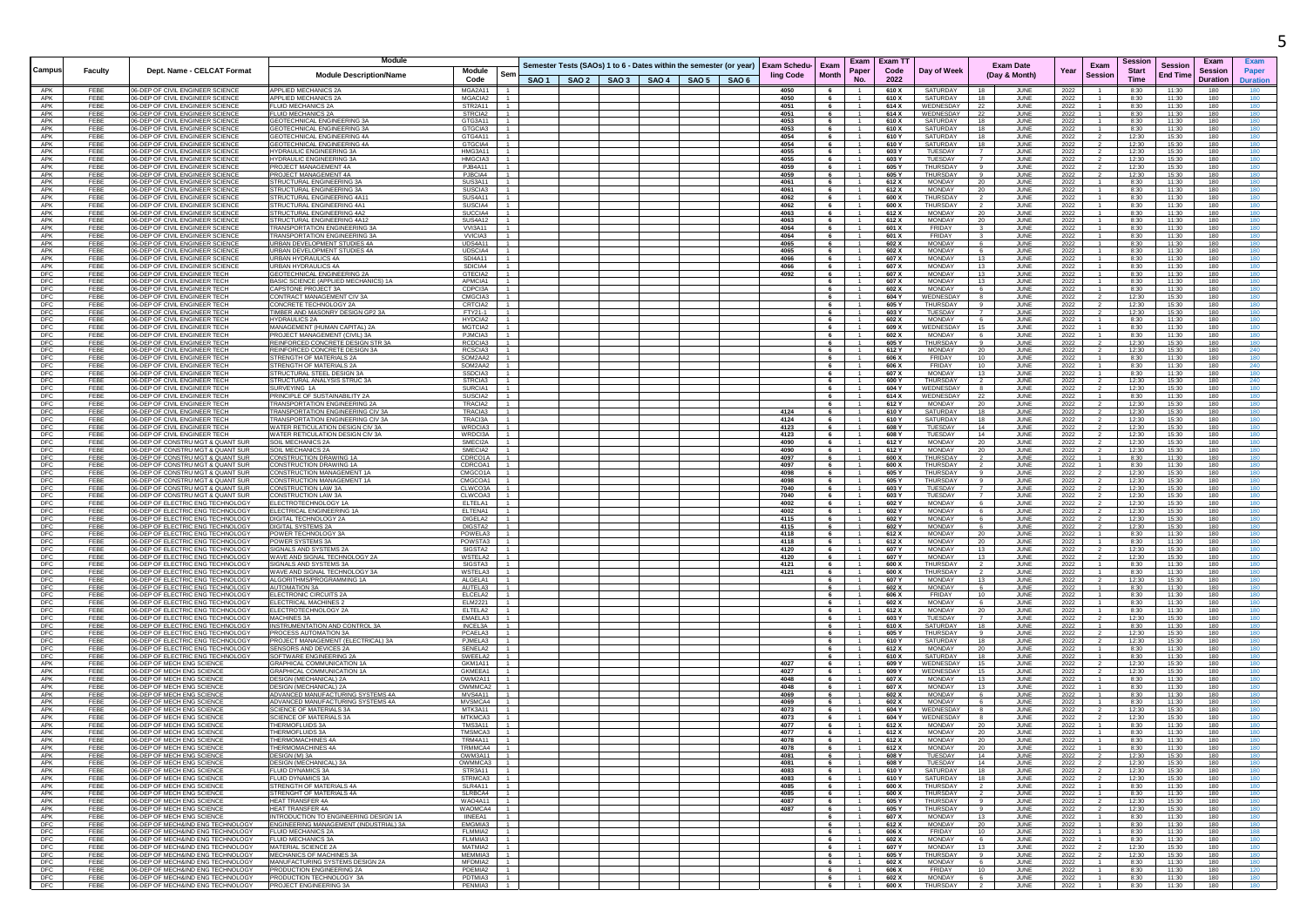|                                                                         |                        |                                                                                            | Module                                                                               |                                                 |                                     |                                                                |  |  |                                                                                      |                         | Exam                             | Exam T1        |                                 |                       |                     |                                | Session        |                 | Exam            |            |
|-------------------------------------------------------------------------|------------------------|--------------------------------------------------------------------------------------------|--------------------------------------------------------------------------------------|-------------------------------------------------|-------------------------------------|----------------------------------------------------------------|--|--|--------------------------------------------------------------------------------------|-------------------------|----------------------------------|----------------|---------------------------------|-----------------------|---------------------|--------------------------------|----------------|-----------------|-----------------|------------|
| Campus                                                                  | Faculty                | Dept. Name - CELCAT Format                                                                 |                                                                                      | Module<br>Sen                                   |                                     |                                                                |  |  | Semester Tests (SAOs) 1 to 6 - Dates within the semester (or year) Exam Schedu- Exam | <b>Month</b>            | Paper                            | Code           | Day of Week                     |                       | <b>Exam Date</b>    | Exam<br>Year<br><b>Session</b> | <b>Start</b>   | <b>Session</b>  | <b>Session</b>  | Pape       |
|                                                                         |                        |                                                                                            | <b>Module Description/Name</b>                                                       | Code                                            |                                     | SAO 1   SAO 2   SAO 3   SAO 4   SAO 5   SAO 6                  |  |  | ling Code                                                                            |                         | No.                              | 2022           |                                 |                       | (Day & Month)       |                                | <b>Time</b>    | <b>End Time</b> | <b>Duration</b> | Duration   |
| $rac{\text{DFC}}{\text{DFC}}$                                           | FEBE                   | 06-DEP OF MECH&IND ENG TECHNOLOGY                                                          | QUALITY ASSURANCE 2A                                                                 | QUAMIA2                                         |                                     |                                                                |  |  |                                                                                      |                         |                                  | 612 X          | <b>MONDAY</b>                   |                       | <b>JUN</b>          | 2022                           | 8:30           | 11:30           | 180             |            |
| DFC                                                                     | FEBE<br>FEBE           | 06-DEP OF MECH&IND ENG TECHNOLOGY<br>06-DEP OF MECH&IND ENG TECHNOLOGY                     | STRENGHT OF MATERIALS 3A<br>THERMODYNAMICS 2A                                        | STRMIA3<br>TRDMIA2                              |                                     |                                                                |  |  |                                                                                      | 6<br>6                  | $-1$                             | 612 X<br>602 Y | <b>MONDAY</b><br><b>MONDAY</b>  | -20<br>- 6            | JUNE<br>JUNE        | 2022<br>2022                   | 8:30<br>12:30  | 11:30<br>15:30  | 180<br>180      | 180        |
| DFC                                                                     | FFBF                   | 06-DEP OF MECH&IND ENG TECHNOLOGY                                                          | THERMODYNAMICS 3A                                                                    | <b>TROMIA3</b>                                  |                                     |                                                                |  |  |                                                                                      | $6 -$                   | $-1$                             | 600 X          | THURSDAY                        |                       | <b>JUNE</b>         | 2022                           | 8:30           | 11:30           | 180             | 180        |
| $\frac{\text{DFC}}{\text{DFC}}$                                         | FFBF<br>FEBE           | 06-DEP OF MECH&IND ENG TECHNOLOGY<br><b>06-DEP OF METALLURGY</b>                           | MECHANICAL MANUFACTURING 2A<br>ERROUS METALLURGY 3A                                  | WKSMIA2<br>FMEMTA3                              |                                     |                                                                |  |  | 4013                                                                                 | 6<br>6                  | $\overline{1}$                   | 608 X<br>600 X | TUESDAY<br>THURSDAY             | 14                    | JUNE<br>JUNE        | 2022                           | 8:30<br>8:30   | 11:30<br>11:30  | 180<br>180      | 180<br>180 |
| DFC                                                                     | FEBE                   | 06-DEP OF METALLURGY                                                                       | PRODUCTION OF IRON AND STEEL 3A                                                      | PISMTA3                                         |                                     |                                                                |  |  | 4013                                                                                 | 6                       | $\overline{1}$                   | 600 X          | THURSDAY                        | $\overline{2}$        | JUNE                | 2022<br>2022                   | 8:30           | 11:30           | 180             | 180        |
| $\frac{\text{DFC}}{\text{DFC}}$                                         | FEBE                   | <b>16-DEP OF METALLURG</b>                                                                 | ORROSION TECHNOLOGY 3A                                                               | CORMTA3                                         |                                     |                                                                |  |  |                                                                                      | 6                       |                                  | 605 Y          | THURSDAY                        | - 9                   | JUNE                | 2022                           | 12:30          | 15:30           | 180             | 180        |
| DFC                                                                     | FEBE<br>FEBE           | <b>06-DEP OF METALLURG</b><br>06-DEP OF METALLURGY                                         | COAL PROCESSING 3A<br>OUNDRY TECHNOLOGY 3/                                           | CPRMTA3<br>FOUMTA3                              |                                     |                                                                |  |  |                                                                                      | $6\overline{6}$<br>6    | $-1$                             | 605 Y<br>602 X | THURSDAY<br><b>MONDAY</b>       | 9<br>6                | JUNE<br><b>JUNE</b> | 2022<br>2022                   | 12:30<br>8:30  | 15:30<br>11:30  | 180<br>180      | 180<br>180 |
|                                                                         | FFBF                   | 06-DEP OF METALLURGY                                                                       | IYDROMETALLURGY 3A                                                                   | HMFMTA3                                         |                                     |                                                                |  |  |                                                                                      | 6                       | $-1$                             | 607 X          | <b>MONDAY</b>                   | 13                    | JUNE                | 2022                           | 8:30           | 11:30           | 180             | 180        |
| $\begin{array}{c}\n\text{DFC} \\ \text{DFC} \\ \text{DFC}\n\end{array}$ | FEBE                   | 06-DEP OF METALLURGY                                                                       | HEAT AND MASS TRANSFER                                                               | HMTMTA2                                         |                                     |                                                                |  |  |                                                                                      | 6                       |                                  | 612 Y          | <b>MONDAY</b>                   | 20                    | JUNE                | 2022                           | 12:30          | 15:30           | 180             | 180        |
| DFC                                                                     | FEBE<br>FEBE           | 06-DEP OF METALLURGY<br>16-DEP OF METALLURG'                                               | MECHANICAL DEFORMATION TECHNOLOGIES 3A<br>METALLURGICAL ACCOUNTING 2A                | MDEMTA3<br>MEAMTA2                              |                                     |                                                                |  |  |                                                                                      | 6<br>6                  | $\overline{1}$                   | 612 X<br>605 Y | MONDAY<br>THURSDAY              | - 20<br>9             | JUNE<br>JUNE        | 2022<br>2022                   | 8:30<br>12:30  | 11:30<br>15:30  | 180<br>180      | 180<br>180 |
| DFC                                                                     | FEBE                   | 06-DEP OF METALLURGY                                                                       | MINERAL PROCESSING 2A                                                                | MPRMTA2                                         |                                     |                                                                |  |  |                                                                                      |                         | $\overline{1}$                   | 602 X          | MONDAY                          | $6\overline{6}$       | <b>JUNE</b>         | 2022                           | 8:30           | 11:30           | 180             | 180        |
| DFC                                                                     | FEBE                   | 06-DEP OF METALLURGY                                                                       | NON-FERROUS METALLURGY 3A                                                            | NFMMTA3                                         |                                     |                                                                |  |  |                                                                                      | 6                       | $\overline{1}$                   | 612 X          | <b>MONDAY</b>                   | 20                    | JUNE                | 2022                           | 8:30           | 11:30           | 180             | 180        |
| DFC<br>DFC<br>DFC                                                       | FEBE<br>FEBE           | 06-DEP OF METALLURGY<br>06-DEP OF METALLURGY                                               | PHYSICAL METALLURGY 2A<br>ANALYTICAL TECHNIQUES 2A                                   | PMTMTA2<br>PSTMTA2                              |                                     |                                                                |  |  |                                                                                      | $6^{\circ}$<br>6        | $-1$<br>$\overline{1}$           | 600 X<br>600 Y | THURSDAY<br><b>THURSDAY</b>     | $\overline{2}$<br>- 2 | JUNE<br>JUNE        | 2022<br>2022                   | 8:30<br>12:30  | 11:30<br>15:30  | 180<br>180      | 180<br>180 |
|                                                                         | FEBE                   | 06-DEP OF METALLURG'                                                                       | YROMETALLURGY 3A                                                                     | PYRMTA3                                         |                                     |                                                                |  |  |                                                                                      | $6\overline{6}$         |                                  | 602 X          | <b>MONDAY</b>                   | 6                     | JUNE                | 2022                           | 8:30           | 11:30           | 180             | 180        |
| DFC                                                                     | FEBE<br>FFBF           | 06-DEP OF MINING ENG&MINE SURVET<br>06-DEP OF MINING ENG&MINE SURVEY                       | GEOTECHNICAL ENGINEERING (MINING) 3A<br>NGINEERING MANAGEMENT 2                      | GEMINA3<br>MGN21-1                              |                                     |                                                                |  |  |                                                                                      | 6<br>6                  | $-1$                             | 610 Y<br>602 X | SATURDAY<br><b>MONDAY</b>       | 18<br>6               | JUNE<br>JUNE        | 2022                           | 12:30<br>8:30  | 15:30<br>11:30  | 180<br>180      | 180<br>180 |
| $\frac{\text{DFC}}{\text{DFC}}$                                         | FEBE                   | <b>06-DEP OF MINING ENG&amp;MINE SURVEY</b>                                                | ENGINEERING MANAGEMENT (MINE) 3A                                                     | MGTMNA3                                         |                                     |                                                                |  |  |                                                                                      | 6                       | $-1$                             | 612 X          | <b>MONDAY</b>                   | 20                    | JUNE                | 2022<br>2022                   | 8:30           | 11:30           | 180             | 180        |
| DFC                                                                     | FEBE                   | 06-DEP OF MINING ENG&MINE SURVEY                                                           | MINING 3A                                                                            | MINMNA3                                         |                                     |                                                                |  |  |                                                                                      | 6                       | $\overline{1}$                   | 605 Y          | THURSDAY                        | 9                     | JUNE                | 2022                           | 12:30          | 15:30           | 180             | 180        |
| DFC<br>DFC                                                              | FEBE<br>FEBE           | 06-DEP OF MINING ENG&MINE SURVEY<br>06-DEP OF MINING ENG&MINE SURVEY                       | MINING LEGISLATION 3A<br><b>INING METAL 2A</b>                                       | MLEMNA3<br>MMEMNA2                              |                                     |                                                                |  |  |                                                                                      | 6<br>6                  | $\overline{1}$                   | 607 X<br>603 X | <b>MONDAY</b><br><b>TUESDAY</b> | 13                    | JUNE<br>JUNE        | 2022<br>2022                   | 8:30<br>8:30   | 11:30<br>11:30  | 180<br>180      | 180<br>180 |
| DFC                                                                     | FEBE                   | 06-DEP OF MINING ENG&MINE SURVEY                                                           | MINE PLANNING AND DESIGN 3/                                                          | MPDMNA3                                         |                                     |                                                                |  |  |                                                                                      | 6                       |                                  | 600 X          | THURSDAY                        |                       | <b>JUNE</b>         | 2022                           | 8:30           | 11:30           | 180             | 180        |
|                                                                         | FFBF                   | 06-DEP OF MINING ENG&MINE SURVEY                                                           | MINE SURVEYING 2A                                                                    | MSVMSA2                                         |                                     |                                                                |  |  |                                                                                      | 6                       | $\overline{1}$                   | 608 X          | TUESDAY                         | 14                    | JUNE                | 2022                           | 8:30           | 11:30           | 180             | 180        |
| $\begin{array}{c}\n\text{DFC} \\ \text{DFC} \\ \text{DFC}\n\end{array}$ | FEBE<br>FEBE           | 06-DEP OF MINING ENG&MINE SURVEY<br>06-DEP OF MINING ENG&MINE SURVEY                       | OCCUPATIONAL HYGIENE (MINING) 3A<br><b>MINING SURFACE 2A</b>                         | OCCUPA3<br>SMMMNA2                              |                                     |                                                                |  |  |                                                                                      | 6<br>6                  | $\overline{1}$                   | 602 X<br>606 X | <b>MONDAY</b><br>FRIDAY         | 6<br>10               | JUNE<br><b>JUNE</b> | 2022<br>2022                   | 8:30<br>8:30   | 11:30<br>11:30  | 180<br>180      | 180<br>180 |
| APB                                                                     | FEBE                   | 06-DEP OF QUALITY & OPERATION MGT                                                          | OPERATIONS MANAGEMENT 1A                                                             | BPJ11A1                                         |                                     | 25-Mar-22 18-May-22 26-May-22                                  |  |  | 4003                                                                                 | 6                       | $\overline{1}$                   | 607 X          | MONDAY                          | 13                    | JUNE                | 2022                           | 8:30           | 11:30           | 180             | 180        |
| APB                                                                     | FEBE                   | <b>06-DEP OF QUALITY &amp; OPERATION MGT</b>                                               | OPERATIONS MANAGEMENT 1A                                                             | OPM11A1                                         |                                     | 25-Mar-22 18-May-22 26-May-22                                  |  |  | 4003                                                                                 |                         |                                  | 607 X          | MONDAY                          | 13                    | JUNE                | 2022                           | 8:30           | 11:30           | 180             | 180        |
| DFC                                                                     | FEBE<br>FEBE           | 06-DEP OF QUALITY & OPERATION MGT<br>06-DEP OF QUALITY & OPERATION MGT                     | <b>PERATIONS MANAGEMENT 1A</b><br>OPERATIONS MANAGEMENT 1A                           | BPJ11A1<br>OPM11A1                              |                                     |                                                                |  |  | 4003<br>4003                                                                         | 6<br>6                  | $\overline{1}$<br>$\overline{1}$ | 607 X<br>607 X | <b>MONDAY</b><br>MONDAY         | 13<br>13              | JUNE<br>JUNE        | 2022<br>2022                   | 8:30<br>8:30   | 11:30<br>11:30  | 180<br>180      | 180<br>180 |
| $\begin{array}{c}\n\text{DFC} \\ \text{DFC} \\ \text{DFC}\n\end{array}$ | FEBE                   | 06-DEP OF QUALITY & OPERATION MG                                                           | OPERATIONS MANAGEMENT 3A                                                             | BPJ33A3                                         |                                     |                                                                |  |  | 4007                                                                                 | 6                       | -1.                              | 607 Y          | MONDAY                          | 13                    | JUNE                | 2022                           | 12:30          | 15:30           | 180             | 180        |
|                                                                         | FEBE                   | <b>06-DEP OF QUALITY &amp; OPERATION MG</b>                                                | <b>DPERATIONS MANAGEMENT 3</b>                                                       | OPM33A3                                         |                                     |                                                                |  |  | 4007                                                                                 | $6\overline{6}$         |                                  | 607Y           | <b>MONDAY</b>                   | 13                    | <b>JUN</b>          | 2022                           | 12:30          | 15:30           | 180             | 180        |
| DFC<br>DFC                                                              | FEBE<br>FFBF           | <b>06-DEP OF QUALITY &amp; OPERATION MG</b><br>06-DEP OF QUALITY & OPERATION MGT           | PERATIONS MANAGEMENT TECH.2A<br>OPERATIONS MANAGEMENT TECH 2A                        | <b>BPI22A2</b><br>OPT22A2                       |                                     |                                                                |  |  | 4010<br>4010                                                                         | 6<br>6                  | $\overline{1}$                   | 602 X<br>602 X | <b>MONDAY</b><br>MONDAY         | 6<br>6                | <b>JUNE</b><br>JUNE | 2022<br>2022                   | 8:30<br>8:30   | 11:30<br>11:30  | 180<br>180      | 180<br>180 |
| DFC                                                                     | FFBF                   | 06-DEP OF QUALITY & OPERATION MGT                                                          | ORGANISATIONAL EFFECTIVENESS 2A                                                      | ORE22A2                                         |                                     |                                                                |  |  | 4015                                                                                 | 6                       | $-1$                             | 607 X          | <b>MONDAY</b>                   | 13                    | JUNE                | 2022                           | 8:30           | 11:30           | 180             | 180        |
| DFC                                                                     | FEBE                   | 06-DEP OF QUALITY & OPERATION MGT                                                          | ORGANISATIONAL EFFECTIVENESS 3A                                                      | OEF33A3                                         |                                     |                                                                |  |  | 4017                                                                                 | 6                       | $-1$                             | 612 X          | MONDAY                          | 20                    | JUNE                | 2022                           | 8:30           | 11:30           | 180             | 180        |
|                                                                         | FEBE<br>FEBE           | 06-DEP OF QUALITY & OPERATION MG<br><b>06-DEP OF QUALITY &amp; OPERATION MG</b>            | ORGANISATIONAL EFFECTIVENESS 3A<br>QUALITY ASSURANCE 2A                              | ORE33A3<br>OQA2A01                              |                                     |                                                                |  |  | 4017<br>4020                                                                         | 6<br>6                  | $\overline{1}$                   | 612 X<br>610Y  | MONDAY<br><b>SATURDAY</b>       | - 20<br>18            | JUNE<br><b>JUNE</b> | 2022<br>2022                   | 8:30<br>12:30  | 11:30<br>15:30  | 180<br>180      | 180<br>180 |
| DFC<br>DFC<br>DFC                                                       | FEBE                   | 06-DEP OF QUALITY & OPERATION MG                                                           | <b>UALITY ASSURANCE 2A</b>                                                           | QAS22A2                                         |                                     |                                                                |  |  | 4020                                                                                 | 6                       |                                  | 610 Y          | SATURDAY                        | 18                    | <b>JUNE</b>         | 2022                           | 12:30          | 15:30           | 180             | 180        |
| <b>APB</b><br>APB                                                       | FFBF<br>FEBE           | 06-DEP OF QUALITY & OPERATION MG<br>06-DEP OF QUALITY & OPERATION MG                       | <b>PRODUCTION PLANNING AND CONTROL 1A</b><br>PRODUCTION PLANNING AND CONTROL 1A      | <b>BPH11A1</b><br>PPL11A1                       |                                     | 23-Mar-22 18-May-22 25-May-22<br>23-Mar-22 18-May-22 25-May-22 |  |  | 4040<br>4040                                                                         | 6<br>6                  |                                  | 602 Y<br>602 Y | <b>MONDAY</b><br><b>MONDAY</b>  | 6<br>6 <sup>5</sup>   | JUNE<br>JUNE        | 2022<br>2022                   | 12.30<br>12:30 | 15:30<br>15:30  | 180<br>180      | 180<br>180 |
| DFC                                                                     | FEBE                   | <b>06-DEP OF QUALITY &amp; OPERATION MG</b>                                                | OPERATIONS MANAGEMENT TECH. 3A                                                       | BPI33A3                                         |                                     |                                                                |  |  | 4089                                                                                 | 6                       | $\overline{1}$                   | 612 X          | <b>MONDAY</b>                   | - 20                  | <b>JUNE</b>         | 2022                           | 8:30           | 11:30           | 180             | 180        |
| DFC                                                                     | FEBE                   | 06-DEP OF QUALITY & OPERATION MGT                                                          | OPERATIONS MANAGEMENT TECH 3A                                                        | OPT33A3                                         |                                     |                                                                |  |  | 4089                                                                                 |                         |                                  | 612 X          | MONDAY                          | 20                    | JUNE                | 2022                           | 8:30           | 11:30           | 180             | 180        |
| $\frac{\text{DFC}}{\text{DFC}}$                                         | FEBE<br>FEBE           | <b>06-DEP OF QUALITY &amp; OPERATION MG</b><br><b>06-DEP OF QUALITY &amp; OPERATION MG</b> | OB ANALYSIS<br><b>PERATIONS MANAGEMENT TECHNIQUES 4A</b>                             | JOA7X01<br>OMT7X01                              |                                     |                                                                |  |  |                                                                                      | $6 -$<br>6              |                                  | 612 X<br>612 X | MONDAY<br>MONDAY                | 20<br>20              | <b>JUNE</b><br>JUNE | 2022<br>2022                   | 8:30<br>8:30   | 11:30<br>11:30  | 180<br>180      | 180<br>180 |
| $\frac{DFC}{DFC}$                                                       | FEBE                   | 06-DEP OF QUALITY & OPERATION MGT                                                          | OPERATIONS MANAGEMENT 2A                                                             | OPM22A2                                         |                                     |                                                                |  |  |                                                                                      | 6                       | $-1$                             | 600 X          | THURSDAY                        | $\overline{2}$        | JUNE                | 2022                           | 8:30           | 11:30           | 180             | 180        |
|                                                                         | FEBE                   | 06-DEP OF QUALITY & OPERATION MGT                                                          | ORGANISATIONAL EFFECTIVENESS 1A                                                      | ORE11A1                                         |                                     |                                                                |  |  |                                                                                      | 6                       | $-1$                             | 613 X          | TUESDAY                         | 21                    | JUNE                | 2022                           | 8:30           | 11:30           | 180             | 180        |
| $DFC$<br>$DFC$                                                          | FEBE<br>FEBE           | 06-DEP OF QUALITY & OPERATION MG<br>06-DEP OF QUALITY & OPERATION MG                       | <b>DRGANISATIONAL EFFECTIVENESS 4A</b><br><b>QUALITY PLANNING AND IMPLEMENTATION</b> | ORE7X01<br>QPI7X01                              |                                     |                                                                |  |  |                                                                                      | 6<br>6                  |                                  | 607 X<br>604 X | <b>MONDAY</b><br>WEDNESDAY      | 13<br>8               | <b>JUNE</b><br>JUNE | 2022<br>2022                   | 8:30<br>8:30   | 11:30<br>11:30  | 180<br>180      | 180<br>180 |
| DFC                                                                     | FEBE                   | <b>06-DEP OF QUALITY &amp; OPERATION MGT</b>                                               | QUALITY PLANNING AND IMPLEMENTATION 4                                                | QPP7X01                                         |                                     |                                                                |  |  |                                                                                      | $6\phantom{.0}$         |                                  | 604 X          | WEDNESDAY                       | 8                     | <b>JUNE</b>         | 2022                           | 8:30           | 11:30           | 180             | 180        |
| DFC                                                                     | FFBF                   | <b>06-DEP OF QUALITY &amp; OPERATION MGT</b>                                               | WORKPLACE DYNAMICS 1A                                                                | WPD11A1                                         | uous Assessment                     |                                                                |  |  |                                                                                      | 6                       | $\overline{1}$                   | 605 Y          | THURSDAY                        | 9 <sup>1</sup>        | JUNE                | 2022                           | 12:30          | 15:30           | 180             | 180        |
| $\frac{\text{DFC}}{\text{DFC}}$                                         | FEBE<br>FEBE           | <b>16-DEP OF URBAN &amp; REGIONAL PLAN</b><br>06-DEP OF URBAN & REGIONAL PLAN              | BUILDING ECONOMICS PROPERTY VALUATION&MAN 3A<br>ECONOMICS FOR PLANNERS 2A            | BEPTRA3<br>ECPTRA2                              |                                     |                                                                |  |  |                                                                                      | 6<br>6                  | $\overline{1}$<br>$-1$           | 605 Y<br>602 X | THURSDAY   9<br>MONDAY          | 6 <sup>5</sup>        | JUNE<br>JUNE        | 2022<br>2022                   | 12:30<br>8:30  | 15:30<br>11:30  | 180<br>180      | 180<br>180 |
|                                                                         | FEBE                   | 06-DEP OF URBAN & REGIONAL PLAN                                                            | EOGRAPHY FOR PLANNING 1A                                                             | GEPTRA1                                         |                                     |                                                                |  |  |                                                                                      | 6                       |                                  | 605 Y          | THURSDAY                        | $\overline{9}$        | <b>JUNE</b>         | 2022                           | 12:30          | 15:30           | 180             | 180        |
| DFC<br>DFC<br>DFC                                                       | FEBE<br>FFBF           | 06-DEP OF URBAN & REGIONAL PLAN<br>06-DEP OF URBAN & REGIONAL PLAN                         | GAL PRINCIPLES: PLANNING LAWS&ADMIN 2A                                               | LPLTRA2<br>PI NTRA1                             |                                     |                                                                |  |  |                                                                                      |                         | $\overline{1}$                   | 605 Y          | THURSDAY                        |                       | <b>JUNE</b>         | 2022                           | 12:30          | 15:30           | 180             | 180        |
| <b>DFC</b>                                                              | FEBE                   | 06-DEP OF URBAN & REGIONAL PLAN                                                            | HISTORY AND PRINCIPLES OF PLANNING 1A<br>REGIONAL ANALYSIS&DEVELOPMENT PLANNING 3A   | RADTRA3                                         | inuous Assessment                   |                                                                |  |  |                                                                                      | 6                       |                                  | 600 X          | THURSDAY                        | $\overline{2}$        | JUNE                | 2022                           | 8:30           | 11:30           | 180             | 180        |
| DFC                                                                     | FEBE                   | 06-DEP OF URBAN & REGIONAL PLAN                                                            | SOCIOLOGY AND PLANNING 3A                                                            | SOCTRA3                                         |                                     |                                                                |  |  |                                                                                      | 6                       |                                  | 602 X          | <b>MONDAY</b>                   | - 6                   | JUNE                | 2022                           | 8:30           | 11:30           | 180             | 180        |
| DFC                                                                     | FEBE                   | <b>06-DEP OF URBAN &amp; REGIONAL PLAN</b>                                                 | <b>FRANSPORTATION PLANNING 2A</b>                                                    | TRATRA2                                         | <b>uous Assessment</b>              |                                                                |  |  |                                                                                      | 6                       |                                  | 607 X<br>605 Y | MONDAY<br>THURSDAY              | 13<br>9               | JUNE                | 2022                           | 8:30           | 11:30           | 180             | 180        |
| DFC                                                                     | H/Science<br>H/Science | 5-DEP OF BIOMEDICAL SCIENCES<br>5-DEP OF BIOMEDICAL SCIENCES                               | <b>ILOOD TRANSFUSION TECHNOLOGY</b><br>LINICAL CHEMISTRY 2A                          | BTT2111<br>CLCHBA2                              | uous Assessment                     |                                                                |  |  |                                                                                      | 6<br>$6\phantom{.0}$    | $\overline{1}$                   | 607 X          | <b>MONDAY</b>                   | 13                    | JUNE<br>JUNE        | 2022<br>2022                   | 12:30<br>8:30  | 15:30<br>11:30  | 180<br>180      | 180<br>180 |
| $\frac{\text{DFC}}{\text{DFC}}$                                         | H/Science              | 15-DEP OF BIOMEDICAL SCIENCES                                                              | LINICAL CHEMISTRY 3:                                                                 | CLCHBA3                                         | uous Assessmen                      |                                                                |  |  |                                                                                      | 6                       |                                  | 602 X          | MONDAY                          | 6                     | JUNE                | 2022                           | 8:30           | 11:30           | 180             | 180        |
| DFC                                                                     | H/Science<br>H/Science | 15-DEP OF BIOMEDICAL SCIENCES<br>15-DEP OF BIOMEDICAL SCIENCES                             | CHEMICAL PATHOLOGY 2A<br>HEMICAL PATHOLOGY 3                                         | CPA2111<br>CPP3112                              | uous Assessment<br>uous Assessment  |                                                                |  |  |                                                                                      | 6<br>$6^{\circ}$        | $\overline{1}$                   | 607 X<br>602 X | MONDAY<br><b>MONDAY</b>         | 13<br>6               | JUNE<br>JUNE        | 2022<br>2022                   | 8:30<br>8:30   | 11:30<br>11:30  | 180<br>180      | 180<br>180 |
| DFC                                                                     | H/Science              | 5-DEP OF BIOMEDICAL SCIENCE                                                                | <b>YTOPATHOLOGY3</b>                                                                 | CTPHBA3                                         | uous Assessmer                      |                                                                |  |  |                                                                                      | 6                       |                                  | 605 Y          | <b>THURSDAY</b>                 |                       | <b>JUNE</b>         | 2022                           | 12:30          | 15:30           | 180             | 180        |
| DFC                                                                     | H/Science              | 5-DEP OF BIOMEDICAL SCIENCES                                                               | HAEMATOLOGY 3                                                                        | GTH3112                                         | <b>JOUS Assessment</b>              |                                                                |  |  |                                                                                      | $6\phantom{.0}$         |                                  | 600 X          | THURSDAY                        | $\overline{2}$        | <b>JUNE</b>         | 2022                           | 8:30           | 11:30           | 180             | 180        |
| $\frac{\text{DFC}}{\text{DFC}}$                                         | H/Science<br>H/Science | 5-DEP OF BIOMEDICAL SCIENCES<br>15-DEP OF BIOMEDICAL SCIENCES                              | MICROBIOLOGY 2A<br><b>HAEMATOLOGY 2A</b>                                             | GTM2111<br>HAEHBA2                              | uous Assessment<br>uous Assessmen   |                                                                |  |  |                                                                                      | 6<br>6                  | $-1$<br>$-1$                     | 602 X<br>605 Y | <b>MONDAY</b><br>THURSDAY       | - 6<br>9              | JUNE<br>JUNE        | 2022<br>2022                   | 8:30<br>12:30  | 11:30<br>15:30  | 180<br>180      | 180<br>180 |
| DFC                                                                     | H/Science              | 15-DEP OF BIOMEDICAL SCIENCES                                                              | HAEMATOLOGY 3                                                                        | HAEHBA3                                         | uous Assessment                     |                                                                |  |  |                                                                                      | 6                       | $-1$                             | 601 X          | FRIDAY                          | $_{3}$                | JUNE                | 2022                           | 8:30           | 11:30           | 180             | 180        |
| DFC                                                                     | H/Science              | 15-DEP OF BIOMEDICAL SCIENCES                                                              | <b>HISTOPATHOLOGY</b>                                                                | HTPHBA2                                         | uous Assessment                     |                                                                |  |  |                                                                                      | 6                       |                                  | 600 X          | THURSDAY                        | $\overline{2}$        | JUNE                | 2022                           | 8:30           | 11:30           | 180             | 180        |
| DFC<br>DFC                                                              | H/Science<br>H/Science | 5-DEP OF BIOMEDICAL SCIENCE<br>15-DEP OF BIOMEDICAL SCIENCE                                | IMMUNOHAEMATOLOGY:<br>MEDICAL MICROBIOLOGY 24                                        | IMHHBA2<br>MDMHBA2                              | Jous Assessment<br>uous Assessment  |                                                                |  |  |                                                                                      | $6^{\circ}$<br>6        | $^{\circ}$                       | 610 Y<br>602 X | SATURDAY<br><b>MONDAY</b>       | 18<br>-6              | <b>JUNE</b><br>JUNE | 2022<br>2022                   | 12:30<br>8:30  | 15:30<br>11:30  | 180<br>180      | 180<br>180 |
| DFC                                                                     | H/Science              | 15-DEP OF BIOMEDICAL SCIENCES                                                              | MED MICRO 3: VIROLOGY MYCOLOGY PARASITOLOGY                                          | MDMHBA3                                         | nuous Assessment                    |                                                                |  |  |                                                                                      | 6 <sup>1</sup>          | $-1$                             | 609 X          | WEDNESDAY 15                    |                       | JUNE                | 2022                           | 8:30           | 11:30           | 180             | 180        |
| DFC                                                                     | H/Science              | 15-DEP OF BIOMEDICAL SCIENCES                                                              | MICROBIOLOGY 3                                                                       | MGT3112                                         | nuous Assessment                    |                                                                |  |  |                                                                                      | 6                       | $\overline{1}$                   | 609 X          | WEDNESDAY                       | 15                    | JUNE                | 2022                           | 8:30           | 11:30           | 180             | 180        |
| DFC<br>DFC                                                              | H/Science<br>H/Science | 15-DEP OF BIOMEDICAL SCIENCES<br>5-DEP OF BIOMEDICAL SCIENCES                              | CELLULAR PATHOLOGY 2A<br>CELLULAR PATHOLOGY 3                                        | SPA2111<br>SPP3112                              | Jous Assessmen<br>uous Assessment   |                                                                |  |  |                                                                                      | 6<br>6                  | $\overline{1}$                   | 600 X<br>605 Y | THURSDAY<br>THURSDAY            | $\overline{2}$        | JUNE<br><b>JUN</b>  | 2022<br>2022                   | 8:30<br>12:30  | 11:30<br>15:30  | 180<br>180      | 180<br>180 |
| DFC                                                                     | H/Science              | 15-DEP OF ENVIRONMENTAL HEALTH                                                             | NTRODUCTION TO ENVIRONMENTAL HEALTH                                                  | ITENV01                                         | uous Assessment                     |                                                                |  |  |                                                                                      | 6                       | $\overline{1}$                   | 603 X          | TUESDAY                         |                       | JUNE                | 2022                           | 8:30           | 11:30           | 180             | 180        |
| DFC                                                                     | H/Science              | 15-DEP OF ENVIRONMENTAL HEALTH                                                             | RESEARCH METHODOLOGY: BIOSTATISTICS                                                  | RMBEHB3                                         | uous Assessment                     |                                                                |  |  |                                                                                      | 6                       |                                  | 612 X          | <b>MONDAY</b>                   | 20                    | JUNE                | 2022                           | 8:30           | 11:30           | 180             | 180        |
| DFC                                                                     | H/Science<br>H/Science | 15-DEP OF ENVIRONMENTAL HEALTH<br>15-DEP OF ENVIRONMENTAL HEALTH                           | RESEARCH METHODOLOGY: MODULE A<br>SUSTAINABLE DEVELOPMENT AND ECOLOG                 | RMENVA2<br>SDEEH01                              | nuous Assessment<br>uous Assessment |                                                                |  |  |                                                                                      | 6<br>6                  | $\overline{1}$                   | 600 X<br>607 X | THURSDAY<br><b>MONDAY</b>       | $\overline{2}$<br>13  | JUNE<br>JUNE        | 2022<br>2022                   | 8:30<br>8:30   | 11:30<br>11:30  | 180<br>180      | 180<br>180 |
| <b>DFC</b>                                                              | H/Science              | 15-DEP OF HUMAN ANATOMY&PHYSIOL                                                            | <b>IUMAN PHYSIOLOGY 2A</b>                                                           | HPH02A2                                         | Jous Assessmen                      |                                                                |  |  | 5037                                                                                 | $6\phantom{.0}$         |                                  | 602 X          | <b>MONDAY</b>                   | 6                     | JUNE                | 2022                           | 8:30           | 11:30           | 180             | 180        |
| DFC                                                                     | H/Science<br>H/Science | 15-DEP OF HUMAN ANATOMY&PHYSIO<br>15-DEP OF HUMAN ANATOMY&PHYSIOL                          | HUMAN PHYSIOLOGY 2A10<br><b>HUMAN PHYSIOLOGY 2A20</b>                                | HPH2A10<br>HPH2A20                              | uous Assessment<br>uous Assessment  |                                                                |  |  | 5037<br>5037                                                                         | $\bf{6}$<br>6           | $\overline{1}$                   | 602 X<br>602 X | MONDAY<br><b>MONDAY</b>         | 6<br>6                | JUNE<br>JUNE        | 2022                           | 8:30<br>8:30   | 11:30<br>11:30  | 180<br>180      | 180<br>180 |
| DFC                                                                     | H/Science              | 5-DEP OF HUMAN ANATOMY&PHYSIO                                                              | <b>HUMAN PHYSIOLOGY 2A</b>                                                           | HPH2AY2                                         | iuous Assessment                    |                                                                |  |  | 5037                                                                                 | 6                       |                                  | 602 X          | <b>MONDAY</b>                   | 6                     | JUNE                | 2022<br>2022                   | 8:30           | 11:30           | 180             | 180        |
| $\frac{\text{DFC}}{\text{DFC}}$                                         | H/Science              | 15-DEP OF HUMAN ANATOMY&PHYSIOL                                                            | PHYSIOLOGY 2A                                                                        | PHS01A2                                         | uous Assessmen                      |                                                                |  |  | 5037                                                                                 | 6                       |                                  | 602 X          | MONDAY                          | 6                     | JUNE                | 2022                           | 8:30           | 11:30           | 180             | 180        |
| DFC                                                                     | H/Science<br>H/Science | 15-DEP OF HUMAN ANATOMY&PHYSIOL<br>15-DEP OF HUMAN ANATOMY&PHYSIC                          | <b>NATOMY 1A</b><br><b>HUMAN ANATOMY 1A</b>                                          | ANT01A1<br>HAN01A1                              | uous Assessment<br>Jous Assessment  |                                                                |  |  | 5038<br>5038                                                                         | $6 -$<br>6              | $-4$                             | 610 X<br>610 X | SATURDAY<br>SATURDAY            | 18<br>18              | JUNE<br><b>JUNE</b> | 2022<br>2022                   | 8:30<br>8:30   | 11:30<br>11:30  | 180<br>180      | 180<br>180 |
| DFC<br>DFC                                                              | H/Science              | 15-DEP OF HUMAN ANATOMY&PHYSIO                                                             | <b>ILIMAN ANATOMY 1A</b>                                                             | HAN1AY1                                         | uous Assessment                     |                                                                |  |  | 5038                                                                                 | $\overline{\mathbf{e}}$ | $-1$                             | 610 X          | SATURDAY                        | 18                    | JUNE                | 2022                           | 8:30           | 11:30           | 180             | 180        |
| DFC                                                                     | H/Science              | 15-DEP OF HUMAN ANATOMY&PHYSIOL                                                            | HUMAN PHYSIOLOGY 1A20                                                                | <b>HPH1A20</b>                                  | nuous Assessment                    |                                                                |  |  | 5040                                                                                 | 6                       | $-1$                             | 607 Y          | <b>MONDAY</b>                   | 13                    | JUNE                | 2022                           | 12:30          | 15:30           | 180             | 180        |
| DFC                                                                     | H/Science<br>H/Science | 15-DEP OF HUMAN ANATOMY&PHYSIOL<br>15-DEP OF HUMAN ANATOMY&PHYSIOL                         | HUMAN PHYSIOLOGY 1A<br><b>PHYSIOLOGY 1A</b>                                          | HPH1AY1<br>PHS01A1                              | iuous Assessment<br>Jous Assessmen  |                                                                |  |  | 5040<br>5040                                                                         | $6 -$<br>6              | $\overline{1}$<br>$\overline{1}$ | 607 Y<br>607 Y | MONDAY<br><b>MONDAY</b>         | 13<br>13              | JUNE<br>JUNE        | 2022<br>2022                   | 12:30<br>12:30 | 15:30<br>15:30  | 180<br>180      | 180<br>180 |
| DFC                                                                     | H/Science              | 15-DEP OF HUMAN ANATOMY&PHYSIOL                                                            | APPLIED PHYSIOLOGY 2/                                                                | APHSH2A                                         | <b>NUOUS Assessment</b>             |                                                                |  |  |                                                                                      | $6 -$                   |                                  | 611 X          | FRIDAY                          | 17                    | <b>JUNE</b>         | 2022                           | 8:30           | 11:30           | 180             | 180        |
| <b>DFC</b>                                                              | H/Science              | 15-DEP OF HUMAN ANATOMY&PHYSIOL                                                            | OCULAR ANATOMY AND PHYSIOLOGY 3A                                                     | OAE03A3                                         | uous Assessment                     |                                                                |  |  |                                                                                      | $6\quad$                | $-1$                             | 612 X          | <b>MONDAY</b>                   | 20                    | JUNE                | 2022                           | 8:30           | 11:30           | 180             | 180        |
| DFC                                                                     | H/Science<br>H/Science | 5-DEP OF HUMAN ANATOMY&PHYSIO<br>15-DEP OF HUMAN ANATOMY&PHYSIOL                           | PODIATRIC ANATOMY 2 (PRACTICAL)<br>PODIATRIC ANATOMY 2 (THEORY)                      | PDAPHA2<br>PDATHA2                              | uous Assessment<br>nuous Assessment |                                                                |  |  |                                                                                      | 6<br>6                  |                                  | 604 Y<br>602 Y | WEDNESDAY<br>MONDAY             | 8<br>6                | JUNE<br>JUNE        | 2022<br>2022                   | 12:30<br>12:30 | 15:30<br>15:30  | 180<br>180      | 180<br>180 |
| DFC                                                                     | H/Science              | 15-DEP OF MEDICAL & SURG NURSING                                                           | UNDAMENTAL NURSING SCIENCE MOD 1                                                     | FVK1A10                                         | nuous Assessment                    |                                                                |  |  | 5001                                                                                 | 6                       | $-1$                             | 605 Y          | THURSDAY                        | 9                     | JUNE                | 2022                           | 12:30          | 15:30           | 180             | 120        |
| DFC                                                                     | H/Science              | 15-DEP OF MEDICAL & SURG NURSING                                                           | NURSING SCIENCE 1 MODULES 1 AND 2                                                    | VPK1A10                                         | Jous Assessmen<br>nuous Assessment  |                                                                |  |  | 5010                                                                                 | $6 -$                   |                                  | 600 X          | THURSDAY                        | $\overline{2}$        | JUNE                | 2022                           | 8:30           | 11:30           | 180             | 180        |
| DFC<br>DFC                                                              | H/Science<br>H/Science | 15-DEP OF MEDICAL & SURG NURSING<br>15-DEP OF MEDICAL & SURG NURSING                       | FUNDAMENTAL NURSING SCIENCE MOD 1 AND 2<br>POST-BASIC PHARMACOLOGY IN NURSING 1A     | FVK2A10<br>$-1$<br>FAR02A2 1 tinuous Assessment |                                     |                                                                |  |  | 5055                                                                                 |                         | $6 \t1$<br>6 1                   | 610 Y          | SATURDAY<br>615 X THURSDAY 23   | 18                    | JUNE<br>JUNE        | 2022<br>2022                   | 12:30<br>8:30  | 15:30<br>11:30  | 180<br>180      |            |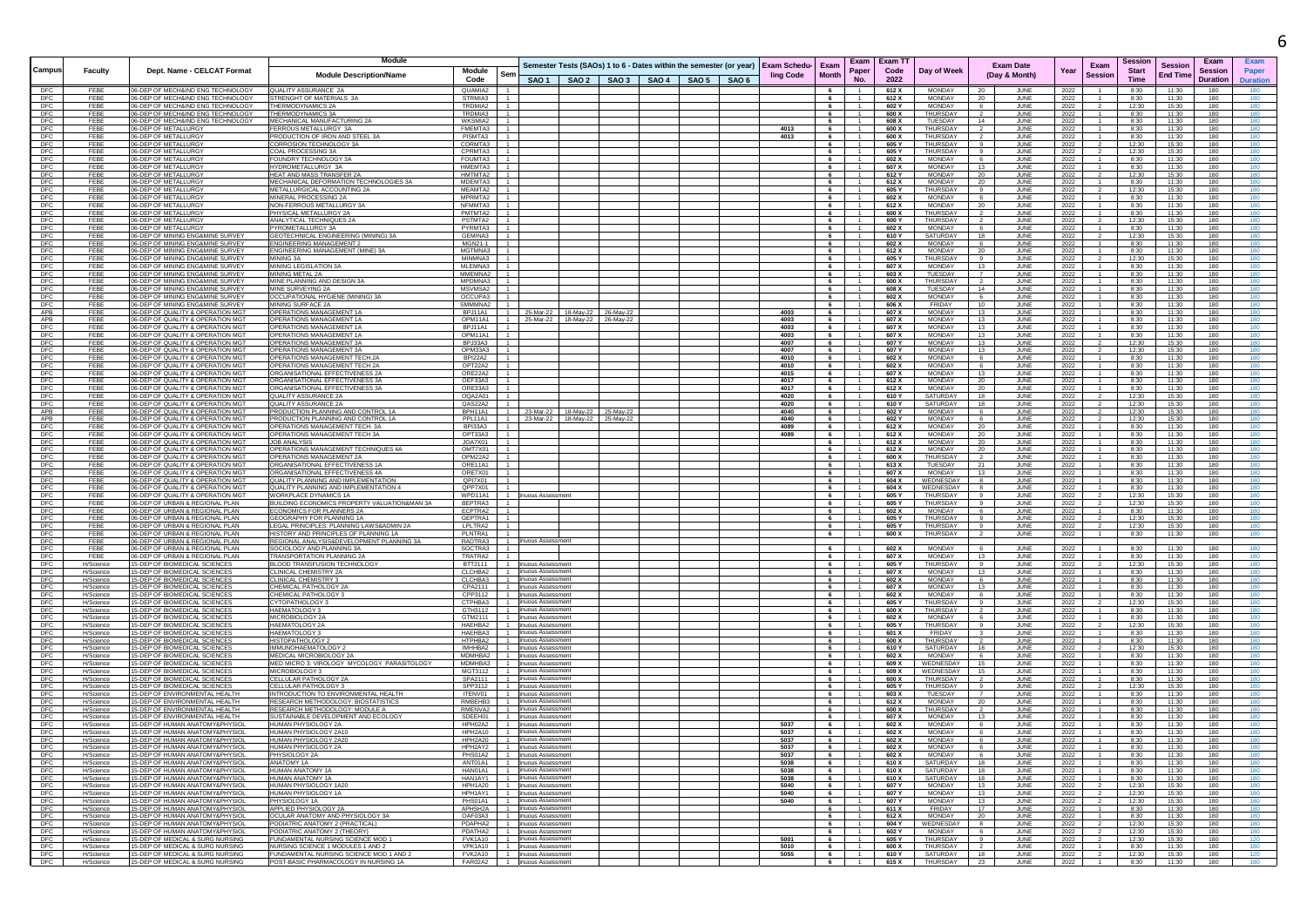| Campus            | Faculty                                | Dept. Name - CELCAT Format                                                   | Module<br><b>Module Description/Name</b>                                                       | Module<br>Code            |                             |                                                    | Semester Tests (SAOs) 1 to 6 - Dates within the semester (or year) Exam Schedu- Exam<br>SAO 1   SAO 2   SAO 3   SAO 4   SAO 5   SAO 6 | <b>ling Code</b> | <b>Month</b> | Exam<br>Paper<br>No.             | <b>Exam TT</b><br>Code<br>2022 | Day of Week                      | <b>Exam Date</b><br>(Day & Month)          | Year         | Exam<br>Session | Session<br><b>Start</b><br><b>Time</b> | Exam<br><b>Session</b><br><b>Session</b><br><b>End Time</b><br><b>Duration</b> | Exam<br>Paper<br>Duration |
|-------------------|----------------------------------------|------------------------------------------------------------------------------|------------------------------------------------------------------------------------------------|---------------------------|-----------------------------|----------------------------------------------------|---------------------------------------------------------------------------------------------------------------------------------------|------------------|--------------|----------------------------------|--------------------------------|----------------------------------|--------------------------------------------|--------------|-----------------|----------------------------------------|--------------------------------------------------------------------------------|---------------------------|
| DFC               | H/Science                              | 15-DEP OF MEDICAL & SURG NURSING                                             | BASIC PHARMACOLOGY IN NURSING MOD 1                                                            | FAV0001                   |                             | nuous Assessmer                                    |                                                                                                                                       |                  | 6.           |                                  | 600 X                          | THURSDAY                         | JUNE                                       | 2022         |                 | 8:30                                   | 11:30<br>180                                                                   | 120                       |
| <b>DFC</b><br>DFC | H/Science<br>H/Science                 | 15-DEP OF MEDICAL & SURG NURSING<br>5-DEP OF MEDICAL & SURG NURSING          | MED AND SURG NURS SC. CRIT. CARE MOD. 1AND 2<br>NURSING SCIENCE 1 MODULES 3 AND 4              | MCV2017<br><b>VPK1B50</b> |                             | 1 inuous Assessment<br>1 tinuous Assessment        |                                                                                                                                       |                  | 6<br>6       | $\overline{1}$<br>$-1$           | 600 X<br>605 Y                 | THURSDAY<br><b>THURSDAY</b>      | JUNE<br>JUNE<br>-9                         | 2022<br>2022 |                 | 8:30<br>12:30                          | 11:30<br>180<br>15:30<br>180                                                   | 180<br>180                |
| DFC               | H/Science                              | 15-DEP OF MEDICAL & SURG NURSING                                             | NURSING SCIENCE 1 MOD 5 AND 6                                                                  | <b>VPK1C50</b>            | 1                           | uous Assessmen                                     |                                                                                                                                       |                  | 6            | $\overline{1}$                   | 612 X                          | <b>MONDAY</b>                    | 20<br>JUNE                                 | 2022         |                 | 8:30                                   | 11:30<br>180                                                                   | 180                       |
| DFC<br>DFC        | H/Science<br>H/Science                 | 5-DEP OF PODIATRY<br>5-DEP OF PROFES NURSING PRACTIC                         | PRIVATE PRACTICE MANAGEMEN'<br>FUNDAMENTAL NURSING SCIENCE 1A                                  | PPMPHA4<br>FNS01A1        |                             | inuous Assessmen<br>nuous Assessment               |                                                                                                                                       | 5001             | 6            | $\overline{1}$                   | 606 X<br>605 Y                 | FRIDAY<br>THURSDAY               | JUNE<br>10<br>JUNI                         | 2022<br>2022 |                 | 8:30<br>12:30                          | 11:30<br>180<br>15:30<br>180                                                   | 120<br>180                |
| DFC               | H/Science                              | 5-DEP OF PROFES NURSING PRACTICE<br>5-DEP OF PROFES NURSING PRACTICE         | GENERAL NURSING SCIENCE 2A<br>MENTAL HEALTH NURSING SCIENCE 1                                  | GNS01A3<br>MHS01A2        |                             | huous Assessmen<br>inuous Assessmer                |                                                                                                                                       | 5010<br>5017     | 6            | $\overline{1}$                   | 600 X<br>600 X                 | THURSDAY<br>THURSDAY             | JUNE                                       | 2022         |                 | 8:30                                   | 11:30<br>180<br>11:30<br>180                                                   | 180<br>180                |
| DFC<br>DFC        | H/Science<br>H/Science                 | 5-DEP OF PROFES NURSING PRACTIC                                              | GENERAL NURSING SCIENCE 1A                                                                     | GNS01A2                   | $\overline{1}$              | inuous Assessment                                  |                                                                                                                                       | 5055             | 6            | $\mathbf{1}$                     | 610 Y                          | SATURDAY                         | JUNE<br>18<br>JUNI                         | 2022<br>2022 |                 | 8:30<br>12:30                          | 180<br>15:30                                                                   | 180                       |
| DFC<br>DFC        | H/Science<br>H/Science                 | 5-DEP OF PROFES NURSING PRACTIC<br>5-DEP OF PROFES NURSING PRACTIC           | GENERAL NURSING SCIENCE 3A<br>MENTAL HEALTH NURSING SCI CLINICAL PRACTICE 1                    | GNS01A4<br>MHC01A2        |                             | 1 inuous Assessment<br>1 inuous Assessment         |                                                                                                                                       |                  | 6            | $\overline{1}$                   | 605 X<br>612 Y                 | <b>THURSDAY</b><br>MONDAY        | JUNI<br>JUNI                               | 2022         |                 | 8:30<br>12:30                          | 11:30<br>180<br>15:30<br>180                                                   | 180<br>180                |
| DFC               | H/Science                              | 5-DEP OF PROFES NURSING PRACTIC                                              | MIDWIFERY NURSING SCIENCE 1A                                                                   | MNS01A3                   |                             | inuous Assessmen                                   |                                                                                                                                       |                  | 6            |                                  | 603 X                          | <b>TUESDAY</b>                   | 20<br>JUNI                                 | 2022<br>2022 |                 | 8:30                                   | 180<br>11:30                                                                   | 180                       |
| DEC<br>DFC        | H/Science<br>H/Science                 | 15-DEP OF PROFES NURSING PRACTICE<br>15-DEP OF PROFES NURSING PRACTICE       | MIDWIFERY NURSING SCIENCE 2A<br>PROFESSIONAL NURSING SCIENCE 1A                                | MNS01A4<br>PNS01A1        |                             | inuous Assessment<br>1 inuous Assessment           |                                                                                                                                       |                  | 6<br>6       | $\mathbf{1}$<br>$\overline{1}$   | 602 Y<br>600 Y                 | MONDAY<br>THURSDAY               | 6<br>JUNE<br><b>JUNE</b><br>$\overline{2}$ | 2022<br>2022 |                 | 12:30<br>12:30                         | 15:30<br>180<br>15:30<br>180                                                   | 180<br>120                |
| DFC               | H/Science                              | 15-DEP OF PROFES NURSING PRACTICE                                            | PROFESSIONAL NURSING SCIENCE 2B                                                                | PNS02A1                   |                             | inuous Assessmen                                   |                                                                                                                                       |                  | 6            |                                  | 607 Y                          | MONDAY                           | 13<br>JUNE                                 | 2022         |                 | 12:30                                  | 15:30<br>180                                                                   | 120                       |
| DFC<br>DFC        | H/Science<br>H/Science                 | 15-DEP OF PROFES NURSING PRACTICE<br>5-DEP OF PROFES NURSING PRACTICE        | PROFESSIONAL NURSING SCIENCE 2A<br>PROFESSIONAL NURSING SCIENCE 3A                             | PNS02A2<br>PNS03A2        |                             | 1 inuous Assessment<br>inuous Assessment           |                                                                                                                                       |                  | 6<br>6       | $\mathbf{1}$<br>$\overline{1}$   | 607 Y<br>612 Y                 | <b>MONDAY</b><br>MONDAY          | 13<br>JUNE<br><b>JUNE</b><br>20            | 2022<br>2022 |                 | 12:30<br>12:30                         | 15:30<br>180<br>15:30<br>180                                                   | 120<br>180                |
| DFC               | H/Science                              | 5-DEP OF PROFES NURSING PRACTICE                                             | PROFESSIONAL NURSING SCIENCE 2D MOD 1 AND 2                                                    | PNS2D10                   |                             | inuous Assessment                                  |                                                                                                                                       |                  | 6            | $\mathbf{1}$                     | 610 X                          | SATURDAY                         | 18<br>JUNE                                 | 2022         |                 | 8:30                                   | 11:30<br>180                                                                   | 120                       |
| DFC<br>DFC        | H/Science<br>H/Science                 | 15-DEP OF PSYCHIATRIC NURSING<br>15-DEP OF PSYCHIATRIC NURSING               | NURSING SCIENCE 3 MOD 1 AND 2<br>NURSING SCIENCE 3 MOD 3 AND 4                                 | VPK3A10<br>VPK3B30        |                             | inuous Assessmer<br>inuous Assessment              |                                                                                                                                       | 5017             | 6<br>6       | $\overline{1}$                   | 600 X<br>602 X                 | <b>THURSDAY</b><br><b>MONDAY</b> | JUNE<br>6<br>JUNE                          | 2022<br>2022 |                 | 8:30<br>8:30                           | 11:30<br>180<br>11:30<br>180                                                   | 180<br>180                |
| <b>DFC</b>        | H/Science                              | 15 DEP OF PSYCHIATRIC NURSING                                                | NURSING SCIENCE 3 MOD 5 AND 6                                                                  | <b>VPK3C50</b>            | $-1$                        | inuous Assessment                                  |                                                                                                                                       |                  | 6            | $-1$                             | 606 X                          | <b>FRIDAY</b>                    | 10<br>JUNE                                 | 2022         |                 | 8:30                                   | 11:30<br>180                                                                   | 120                       |
| APK<br>APK        | H/Science<br>H/Science                 | 15-DEP OF SPORT&MOVEMENT STUDIES<br>5-DEP OF SPORT&MOVEMENT STUDIES          | PHYSICAL EDUCATION 1A<br>PHYSICAL EDUCATION 2A                                                 | HMSEA01<br>HMSEA02        | $\blacksquare$              | inuous Assessmen<br>inuous Assessmen               |                                                                                                                                       | 2078<br>2080     | 6<br>6       | $\overline{1}$<br>$\mathbf{1}$   | 616 X<br>602 X                 | FRIDAY<br><b>MONDAY</b>          | 24<br>JUNE<br>JUNE<br>-6                   | 2022<br>2022 |                 | 8:30<br>8:30                           | 180<br>11:30<br>11:30<br>180                                                   | 180<br>120                |
| DFC               | H/Science                              | 15-DEP OF SPORT&MOVEMENT STUDIES                                             | PRACTICE ADMINISTRATION                                                                        | PAM01A1                   |                             | 1 inuous Assessment                                |                                                                                                                                       | 5005             | 6            | 1                                | 604 X                          | WEDNESDAY                        | 8<br>JUNE                                  | 2022         |                 | 8:30                                   | 11:30<br>180                                                                   | 120                       |
| DFC<br>DFC        | H/Science<br>H/Science                 | 15-DEP OF SPORT&MOVEMENT STUDIES<br>5-DEP OF SPORT&MOVEMENT STUDIES          | SPORT ADMINISTRATION 1C<br>DIDACTICS AND EXERCISE SCIENCE 2A                                   | SPA01C1<br>DES02A2        |                             | 1 inuous Assessment<br><b>uous Assessmer</b>       |                                                                                                                                       | 5005<br>5007     | 6            | $\overline{1}$<br>1              | 604 X<br>601 Y                 | WEDNESDAY<br><b>FRIDAY</b>       | JUNE<br>8<br>JUNE                          | 2022<br>2022 | $\mathbf{A}$    | 8:30<br>14:00                          | 11:30<br>180<br>16:00<br>120                                                   | 120<br>120                |
| DFC               | H/Science                              | 15-DEP OF SPORT&MOVEMENT STUDIES                                             | SPORT MANAGEMENT 20                                                                            | SPM02C2                   |                             | 1 inuous Assessment                                |                                                                                                                                       | 5009             | 6            | $\overline{1}$                   | 600 X                          | THURSDAY                         | 2<br>JUNE                                  | 2022         |                 | 8:30                                   | 180<br>11:30                                                                   | 120                       |
| APK               | H/Science                              | 5-DEP OF SPORT&MOVEMENT STUDIES                                              | SPORT PSYCHOLOGY&PERCEPTUAL MOTOR LEARNING 3/                                                  | SPP03A4                   |                             | uous Assessmen                                     |                                                                                                                                       | 5011             | 6            | $\overline{1}$                   | 612 X                          | <b>MONDAY</b>                    | 20<br>JUNE                                 | 2022         | 1               | 8:30                                   | 11:30<br>180                                                                   | 120                       |
| DFC               | H/Science                              | 5-DEP OF SPORT&MOVEMENT STUDIES                                              | SPORT PSYCHOLOGY&PERCEPTUAL MOTOR LEARNING 3A                                                  | SPP03A3                   |                             | inuous Assessment                                  |                                                                                                                                       | 5011             | 6            | $\mathbf{1}$                     | 612 X                          | <b>MONDAY</b>                    | 20<br>JUNE                                 | 2022         | $\mathbf{1}$    | 8:30                                   | 11:30<br>180                                                                   | 120                       |
| APK               | H/Science                              | 5-DEP OF SPORT&MOVEMENT STUDIES                                              | DIDACTICS AND EXCERCISE SCIENCE 2A                                                             | DES02A3                   |                             | inuous Assessment                                  |                                                                                                                                       |                  | 6            |                                  | 601 Y                          | FRIDAY                           | JUNE                                       | 2022         |                 | 14:00                                  | 16:00<br>120                                                                   | 120                       |
| APK               | H/Science                              | 15-DEP OF SPORT&MOVEMENT STUDIES                                             | SPORT MANAGEMENT 2C                                                                            | SPM02C3                   |                             | inuous Assessmen                                   |                                                                                                                                       |                  | 6            | .1.                              | 600 X                          | THURSDAY                         | JUNE                                       | 2022         |                 | 8:30                                   | 11:30<br>180                                                                   | 120                       |
| DFC<br>DFC        | H/Science<br>H/Science                 | 15-DEP OF SPORT&MOVEMENT STUDIES<br>15-DEP OF SPORT&MOVEMENT STUDIES         | ANATOMY AND PHYSIOLOGY 1A<br>APPLIED SPORT AND EXERCISE PSYCHOLOGY 2A                          | ANP01A1<br>ASPSH2A        |                             | 1 inuous Assessment<br>1 inuous Assessment         |                                                                                                                                       |                  | 6<br>6       | $-1$<br>$\overline{1}$           | 612 X<br>613 X                 | <b>MONDAY</b><br>TUESDAY         | 20<br>JUNE<br>21<br>JUNE                   | 2022<br>2022 |                 | 8:30<br>8:30                           | 11:30<br>180<br>11:30<br>180                                                   | 120<br>180                |
| DFC               | H/Science                              | <b>-DEP OF SPORT&amp;MOVEMENT STUDIES</b>                                    | <b>EXERCISE SCIENCE</b>                                                                        | EXS01A3                   |                             | uous Assessmen                                     |                                                                                                                                       |                  |              | 1                                | 600 X                          | <b>THURSDAY</b>                  | JUNI                                       | 2022         |                 | 8:30                                   | 180<br>11:30                                                                   | 180                       |
| <b>DFC</b><br>DFC | H/Science<br>H/Science                 | 15-DEP OF SPORT&MOVEMENT STUDIES<br>5-DEP OF SPORT&MOVEMENT STUDIES          | HEALTH AND WELLNESS PROMOTION 3A<br>KINESIOLOGY 1A                                             | HWPSH3A<br>KIN01A1        | $\overline{1}$<br>$\sim$    | inuous Assessment<br>nuous Assessment              |                                                                                                                                       |                  | 6<br>6       | $\mathbf{1}$<br>$\overline{1}$   | 601 X<br>616 X                 | FRIDAY<br><b>FRIDAY</b>          | $\mathbf{3}$<br>JUNE<br>24<br><b>JUNE</b>  | 2022<br>2022 |                 | 8:30<br>8:30                           | 11:30<br>180<br>11:30<br>180                                                   | 180<br>120                |
| DFC               | H/Science                              | 5-DEP OF SPORT&MOVEMENT STUDIES                                              | KINESIOLOGY 1A                                                                                 | KINSH1A                   |                             | nuous Assessmen                                    |                                                                                                                                       |                  | 6            | -1                               | 616 X                          | FRIDAY                           | 24<br>JUNE                                 | 2022         |                 | 8:30                                   | 11:30<br>180                                                                   | 180                       |
| DFC<br>DFC        | H/Science<br>H/Science                 | 15-DEP OF SPORT&MOVEMENT STUDIES<br>5-DEP OF SPORT&MOVEMENT STUDIES          | <b>MOTOR LEARNING 3A</b><br>NUTRITION 1A                                                       | MTLSH3A<br>NUT012A        | 1                           | tinuous Assessmen<br>1 inuous Assessment           |                                                                                                                                       |                  | 6<br>6       | $\mathbf{1}$<br>$\overline{1}$   | 602 Y<br>602 X                 | <b>MONDAY</b><br><b>MONDAY</b>   | 6<br>JUNE<br>JUNE<br>-6                    | 2022<br>2022 |                 | 12:30<br>8:30                          | 15:30<br>180<br>11:30<br>180                                                   | 180<br>180                |
| DFC               | H/Science                              | 5-DEP OF SPORT&MOVEMENT STUDIE:                                              | NUTRITION 1                                                                                    | NUT01A1                   |                             | inuous Assessmen                                   |                                                                                                                                       |                  |              |                                  | 600 X                          | THURSDAY                         | JUNI                                       | 2022         |                 | 8:30                                   | 11:30<br>180                                                                   | 180                       |
| DFC<br>DFC        | H/Science<br>H/Science                 | <b>-DEP OF SPORT&amp;MOVEMENT STUDIE:</b><br>5-DEP OF SPORT&MOVEMENT STUDIES | PRACTICE MANAGEMENT AND ENTREPRENEURSHIP<br>PRINCIPLES OF COACHING 2A                          | PME01A1<br>PRCSH2A        |                             | 1 inuous Assessmen<br>inuous Assessment            |                                                                                                                                       |                  | 6<br>6       | $\mathbf{1}$                     | 612 X<br>606 X                 | <b>MONDAY</b><br>FRIDAY          | JUNI<br>10<br>JUNI                         | 2022<br>2022 |                 | 8:30<br>8:30                           | 11:30<br>180<br>11:30<br>180                                                   | 180<br>120                |
| DFC               | H/Science                              | 5-DEP OF SPORT&MOVEMENT STUDIES                                              | RESEARCH METHODOLOGY                                                                           | RME01A3                   | -1.<br>$-1$                 | huous Assessmen                                    |                                                                                                                                       |                  | 6            | $\overline{1}$<br>$\mathbf{1}$   | 612 X                          | <b>MONDAY</b>                    | <b>JUNE</b><br>20<br>9                     | 2022         |                 | 8:30                                   | 11:30<br>180                                                                   | 180                       |
| DFC<br>DFC        | H/Science<br>H/Science                 | 5-DEP OF SPORT&MOVEMENT STUDIES<br>5-DEP OF SPORT&MOVEMENT STUDIES           | SPORT AND EXERCISE SCIENCE 3A<br>SPORT MARKETING AND FINANCE                                   | SESSH3A<br>SFM03C3        |                             | inuous Assessmen<br>inuous Assessment              |                                                                                                                                       |                  | 6<br>6.      | $\overline{1}$                   | 605 Y<br>600 X                 | THURSDAY<br>THURSDAY             | JUNE<br>JUNI                               | 2022<br>2022 |                 | 12:30<br>8:30                          | 15:30<br>180<br>11:30<br>180                                                   | 180<br>180                |
| DFC<br>DFC        | H/Science                              | 15-DEP OF SPORT&MOVEMENT STUDIES<br>5-DEP OF SPORT&MOVEMENT STUDIES          | SPORT & PHYS. RECREATION STUDY 2A<br>SPORT MANAGEMENT 1A                                       | SPR22A2<br>STM11A1        |                             | 1 inuous Assessment<br>1 inuous Assessment         |                                                                                                                                       |                  | 6            | $-1$                             | 602 X<br>605 Z                 | MONDAY<br>THURSDAY               | JUNE<br>6<br>JUNE                          | 2022         |                 | 8:30<br>16:30                          | 11:30<br>180<br>18:30<br>120                                                   | 120<br>120                |
| DFC               | H/Science<br>H/Science                 | 5-DEP OF SPORT&MOVEMENT STUDIES                                              | TALENT ID & LONG-TERM ATHLETE DEVELOPMENT 3A                                                   | TIDSH3A                   |                             | <b>uous Assessmer</b>                              |                                                                                                                                       |                  | 6.           |                                  | 608 Y                          | TUESDAY                          | 14<br>JUNE                                 | 2022<br>2022 |                 | 12:30                                  | 180<br>15:30                                                                   | 180                       |
| <b>DFC</b><br>APK | Humanities<br>Humanities               | 16- DEP OF PHILOSOPHY<br>16-DEP OF AFRICAN LANGUAGE                          | COMPLEMENTARY STUDIES 3A<br>METH&PRAC:FET&SEN PHASE SEPEDI 3A                                  | CPS3AA3<br>MESPSA3        |                             | 1 inuous Assessment                                |                                                                                                                                       | 6108<br>2097     | 6<br>6       | $\overline{1}$<br>$\overline{1}$ | 607 X<br>610 Z                 | MONDAY<br>SATURDAY               | 13<br>JUNE<br>18<br>JUNE                   | 2022<br>2022 |                 | 8:30<br>16:30                          | 11:30<br>180<br>18:30<br>120                                                   | 180<br>120                |
| APK               | <b>Humanities</b>                      | 16-DEP OF AFRICAN LANGUAGE                                                   | METH&PRAC:FET&SEN PHASE ISIZULU 3A                                                             | MFSPZA3                   |                             | nuous Assessi                                      |                                                                                                                                       | 2097             | 6            | $\mathbf{1}$                     | 610Z                           | SATURDAY                         | 18<br>JUNE                                 | 2022         |                 | 16:30                                  | 18:30<br>120                                                                   | 120                       |
| APK<br>APK        | Humanities<br><b>Humanities</b>        | 16-DEP OF AFRICAN LANGUAGE<br>16-DEP OF AFRICAN LANGUAGE                     | <b>ISIZULU 1A</b><br>ISIZULU 2A                                                                | IZU1AA1<br>IZU2AA2        | $-1$                        | 28-Mar-22 23-May-22<br>23-May-22                   |                                                                                                                                       | 6001<br>6003     | 6<br>6       | $\overline{1}$                   | 611 X<br>609 Y                 | FRIDAY<br>WEDNESDAY              | 17<br>JUNE<br>15<br>JUNE                   | 2022<br>2022 |                 | 8:30<br>12:30                          | 11:30<br>180<br>15:30<br>180                                                   | 180<br>180                |
| APK               | Humanities                             | 16-DEP OF AFRICAN LANGUAGE                                                   | ISIZULU 3A                                                                                     | IZU3AA3                   |                             | 28-Mar-22<br>23-May-22                             |                                                                                                                                       | 6005             | 6            | $\overline{1}$                   | 608 Y                          | TUESDAY                          | 14<br>JUNE                                 | 2022         | $\overline{2}$  | 12:30                                  | 15:30<br>180                                                                   | 180                       |
| APK<br>APK        | Humanities<br>Humanities               | 16-DEP OF AFRICAN LANGUAGE<br>16-DEP OF AFRICAN LANGUAGE                     | SEPEDI 1A<br><b>SEPEDI 2A</b>                                                                  | SEP1AA1<br>SEP2AA2        |                             | 23-May-22<br>23-Mav-22                             |                                                                                                                                       | 6009<br>6011     | 6<br>6       | 1<br>$\overline{1}$              | 602 X<br>605 X                 | <b>MONDAY</b><br>THURSDAY        | JUNE<br>6<br>-9<br>JUNE                    | 2022<br>2022 |                 | 8:30<br>8:30                           | 11:30<br>180<br>11:30<br>180                                                   | 180<br>180                |
| APK               | Humanities                             | 16-DEP OF AFRICAN LANGUAGE                                                   | SEPEDI 3A                                                                                      | SEP3AA3                   |                             | 23-May-22                                          |                                                                                                                                       | 6013             | 6            | $-1$                             | 609 Y                          | WEDNESDAY                        | 15<br>JUNE                                 | 2022         |                 | 12:30                                  | 15:30<br>180                                                                   | 180                       |
| APK<br>APK        | Humanities<br>Humanities               | 16-DEP OF AFRICAN LANGUAGE                                                   | ZULU 1A (NON MOTHERTONGUE SPEAKERS)                                                            | ZUL1AA1                   |                             | 23-May-22                                          |                                                                                                                                       | 6015             |              | $\mathbf{1}$<br>$\overline{1}$   | 611 X                          | FRIDAY<br>FRIDAY                 | 17<br>JUNE                                 | 2022         |                 | 8:30                                   | 11:30<br>180                                                                   | 120                       |
| APK               | Humanities                             | 16-DEP OF AFRICAN LANGUAGE<br>16-DEP OF AFRICAN LANGUAGE                     | NORTHERN SOTHO 1A (NON-MOTHERTONGUE SPEAKERS)<br>NORTHERN SOTHO FOR SENIOR & FET PHASE 1A      | NOS1AA1<br>NSS1AA1        |                             | 12-Apr-22<br>24-May-22<br>20-Apr-22 19-May-22      |                                                                                                                                       |                  | 6<br>6.      | $\overline{1}$                   | 601 Y<br>601 Y                 | FRIDAY                           | 3<br>JUNE<br>JUNE                          | 2022<br>2022 | $\overline{2}$  | 14:00<br>14:00                         | 16:00<br>120<br>16:00<br>120                                                   | 120<br>120                |
| APK               | Humanities                             | 16-DEP OF AFRICAN LANGUAGE                                                   | ZULU FOR SENIOR & FET PHASE 1A                                                                 | ZUS1AA1                   | $-1$                        | 19-Apr-22 17-May-22                                |                                                                                                                                       |                  | 6            | $-1$                             | 616 X                          | <b>FRIDAY</b>                    | 24<br>JUNE                                 | 2022         | $\mathbf{1}$    | 8:30                                   | 11:30<br>180                                                                   | 120                       |
| APK<br>APK        | Humanities                             | 16-DEP OF ANTHROP & DEV STUDIES<br>6-DEP OF ANTHROP & DEV STUDIES            | ANTHROPOLOGY 1A<br>ANTHROPOLOGY 1A                                                             | ATL1A11<br>ATL1AA1        |                             |                                                    |                                                                                                                                       | 6029<br>6029     |              | $\overline{1}$<br>$\mathbf{1}$   | 604 Z<br>604 Z                 | WEDNESDAY<br>WEDNESDAY           | JUNE<br>JUNI                               | 2022         |                 | 16:30<br>16:30                         | 18:30<br>120<br>120<br>18:30                                                   | 120<br>120                |
| DFC               | Humanities<br>Humanities               | 16-DEP OF ANTHROP & DEV STUDIES                                              | ANTHROPOLOGY 1A                                                                                | ATL1AA1                   |                             |                                                    |                                                                                                                                       | 6029             | 6<br>6       | $\overline{1}$                   | 604 Z                          | WEDNESDAY                        | JUNE<br>-8                                 | 2022<br>2022 |                 | 16:30                                  | 18:30<br>120                                                                   | 120                       |
| APK<br>APK        | <b>Humanities</b><br><b>Humanities</b> | 16-DEP OF ANTHROP & DEV STUDIES<br>6-DEP OF ANTHROP & DEV STUDIE             | ANTHROPOLOGY 2A<br>ANTHROPOLOGY 2A                                                             | ATL2A11<br>ATL2AA2        | $\sim$                      |                                                    |                                                                                                                                       | 6031<br>6031     | 6            | $-1$                             | 608 Y<br>608 ነ                 | TUESDAY<br>TUESDAY               | 14<br>JUNE<br>14<br>JUNI                   | 2022<br>2022 |                 | 12:30<br>12:30                         | 15:30<br>180<br>180<br>15:30                                                   | 120<br>120                |
| APK               | Humanities                             | 16-DEP OF ANTHROP & DEV STUDIES                                              | ANTHROPOLOGY 3A                                                                                | ATL3A11                   |                             |                                                    |                                                                                                                                       | 6033             | 6            |                                  | 603 Y                          | TUESDAY                          | JUNI                                       | 2022         |                 | 12:30                                  | 15:30<br>180                                                                   | 180                       |
| APK<br>APK        | Humanities<br>Humanities               | 16-DEP OF ANTHROP & DEV STUDIE<br>6-DEP OF ANTHROP & DEV STUDIES             | ANTHROPOLOGY 3A<br>DEVELOPMENT STUDIES 1                                                       | ATL3AA3<br>DEV1AA1        |                             |                                                    |                                                                                                                                       | 6033<br>6035     |              | $\overline{1}$                   | 603 Y<br>614 Y                 | TUESDAY<br><b>WEDNESDAY</b>      | JUNI<br>22<br><b>JUNE</b>                  | 2022<br>2022 |                 | 12:30<br>12:30                         | 15:30<br>180<br>15:30<br>180                                                   | 180<br>120                |
| APK               | Humanities                             | 16-DEP OF ANTHROP & DEV STUDIES                                              | DEVELOPMENT STUDIES 1A                                                                         | DEVEXA1                   |                             |                                                    |                                                                                                                                       | 6035             | 6            |                                  | 614 Y                          | WEDNESDAY                        | JUNE<br>22                                 | 2022         |                 | 12:30                                  | 15:30<br>180                                                                   | 120                       |
| APK<br>DFC        | Humanities<br>Humanities               | 16-DEP OF ANTHROP & DEV STUDIES<br>16-DEP OF ANTHROP & DEV STUDIES           | DEVELOPMENT STUDIES 1A<br>DEVELOPMENT STUDIES 1A                                               | OWS1A11<br>DEV1AA1        |                             |                                                    |                                                                                                                                       | 6035<br>6035     | 6<br>6       | $\overline{1}$<br>$\overline{1}$ | 614 Y<br>614 Y                 | WEDNESDAY<br>WEDNESDAY           | 22<br>JUNE<br>22<br>JUNE                   | 2022<br>2022 |                 | 12:30<br>12:30                         | 15:30<br>180<br>15:30<br>180                                                   | 120<br>120                |
| SWC               | Humanities                             | 16-DEP OF ANTHROP & DEV STUDIES                                              | DEVELOPMENT STUDIES 1A                                                                         | DEV1AA1                   |                             |                                                    |                                                                                                                                       | 6035             | 6            |                                  | 614 Y                          | WEDNESDAY                        | 22<br>JUNE                                 | 2022         |                 | 12:30                                  | 15:30<br>180                                                                   | 120                       |
| APK<br>APK        | Humanities<br>Humanities               | 16-DEP OF ANTHROP & DEV STUDIES<br>16-DEP OF ANTHROP & DEV STUDIES           | DEVELOPMENT STUDIES 2A<br>DEVELOPMENT STUDIES 2A                                               | DEV2AA2<br>OWS2A11        |                             |                                                    |                                                                                                                                       | 6037<br>6037     | 6<br>6       | .1.<br>$\overline{1}$            | 613 Y<br>613 Y                 | TUESDAY<br>TUESDAY               | JUNE<br>21<br>21<br>JUNE                   | 2022<br>2022 |                 | 12:30<br>12:30                         | 15:30<br>180<br>15:30<br>180                                                   | 120<br>120                |
| DFC               | Humanities                             | 16-DEP OF ANTHROP & DEV STUDIES                                              | DEVELOPMENT STUDIES 2A                                                                         | DEV2AA2                   |                             |                                                    |                                                                                                                                       | 6037             | 6            | $\overline{1}$                   | 613 Y                          | TUESDAY                          | 21<br>JUNE                                 | 2022         |                 | 12:30                                  | 15:30<br>180                                                                   | 120                       |
| SWC<br>SWC        | Humanities<br>Humanities               | 16-DEP OF ANTHROP & DEV STUDIES<br>16-DEP OF ANTHROP & DEV STUDIES           | DEVELOPMENT STUDIES 2A<br>DEVELOPMENT STUDIES 2A                                               | DEV2A11<br>DEV2AA2        | $\overline{1}$              |                                                    |                                                                                                                                       | 6037<br>6037     | 6<br>6       | 1<br>$\overline{1}$              | 613 Y<br>613 Y                 | TUESDAY<br>TUESDAY               | JUNE<br>21<br>21<br>JUNE                   | 2022<br>2022 | $\overline{2}$  | 12:30<br>12:30                         | 180<br>15:30<br>180<br>15:30                                                   | 120<br>120                |
| APK               | Humanities                             | 16-DEP OF ANTHROP & DEV STUDIES                                              | DEVELOPMENT STUDIES 3A                                                                         | DEV3AA3                   |                             |                                                    |                                                                                                                                       | 6039             | 6            | 1                                | 605 X                          | THURSDAY                         | JUNE<br>-9                                 | 2022         | $\mathbf{1}$    | 8:30                                   | 11:30<br>180                                                                   | 180                       |
| APK<br><b>DFC</b> | Humanities<br>Humanities               | 16-DEP OF ANTHROP & DEV STUDIES<br>16-DEP OF ANTHROP & DEV STUDIES           | DEVELOPMENT STUDIES 3A<br><b>DEVELOPMENT STUDIES 3A</b>                                        | OWS3A11<br>DEV3AA3        | $\overline{1}$              |                                                    |                                                                                                                                       | 6039<br>6039     | 6<br>6       | 1<br>$\overline{1}$              | 605 X<br>605 X                 | <b>THURSDAY</b><br>THURSDAY      | JUNE<br>$\mathbf{a}$<br>JUNE               | 2022<br>2022 | $\mathbf{1}$    | 8:30<br>8:30                           | 180<br>11:30<br>11:30<br>180                                                   | 180<br>180                |
| DE <sub>0</sub>   | Humanities                             | 16-DEP OF APPLIED COMM SKILLS                                                | ENGINEERING COMMUNICATION SKILLS 1A                                                            | FCS1AA1                   |                             |                                                    |                                                                                                                                       |                  |              |                                  | <b>SSA ONL</b>                 |                                  |                                            |              |                 |                                        |                                                                                |                           |
| APK<br>APK        | Humanities<br>Humanities               | 16-DEP OF COMM AND MEDIA STUDIES<br>16-DEP OF COMM AND MEDIA STUDIES         | COMMUNICATION AND MEDIA 1A<br>COMMUNICATION 1A: INTRO TO COMMUNICATION                         | CAM1AA1                   | $-1$                        | 14-Mar-22 9-May-22<br>CMS1A11 1 14-Mar-22 9-May-22 |                                                                                                                                       | 6042<br>6042     | 6<br>6       | $\overline{1}$<br>1              | 608 Y<br>608 Y                 | TUESDAY<br>TUESDAY               | 14<br>JUNE<br>14<br>JUNE                   | 2022<br>2022 |                 | 12:30<br>12:30                         | 15:30<br>180<br>15:30<br>180                                                   | 120<br>120                |
| APK               | Humanities                             | 16-DEP OF COMM AND MEDIA STUDIES<br>16-DEP OF COMM AND MEDIA STUDIES         | COMMUNICATION 1A: INTRO TO COMMUNICATION                                                       | CMS1AA1                   | $\sim$ 1                    | 14-Mar-22 9-May-22                                 |                                                                                                                                       | 6042             | 6            | $\overline{1}$<br>1              | 608 Y                          | TUESDAY                          | 14<br>JUNE<br>14                           | 2022         |                 | 12:30                                  | 15:30<br>180                                                                   | 120<br>120                |
| DFC<br>APK        | Humanities<br>Humanities               | 16-DEP OF COMM AND MEDIA STUDIES                                             | COMMUNICATION 1A: INTRO TO COMMUNICATION<br>COMMUNICATION AND MEDIA 2A                         | CMS1AA1<br>CAM2AA2        |                             | 1 14-Mar-22 9-May-22<br>1 inuous Assessment        |                                                                                                                                       | 6042<br>6044     | 6            | 1                                | 608 Y<br>613 Y                 | TUESDAY<br>TUESDAY               | <b>JUNE</b><br>21<br>JUNE                  | 2022<br>2022 |                 | 12:30<br>12:30                         | 15:30<br>180<br>15:30<br>180                                                   | 120                       |
| APK               | Humanities                             | 16-DEP OF COMM AND MEDIA STUDIES                                             | COMMUNICATION 2A: INT TO COMMUNICATION THEORY                                                  | CMS2A11                   |                             | 1 inuous Assessment                                |                                                                                                                                       | 6044             | 6            | $\overline{1}$                   | 613 Y                          | TUESDAY                          | 21<br>JUNE                                 | 2022         |                 | 12:30                                  | 180<br>15:30                                                                   | 120                       |
| APK<br>DFC        | Humanities<br>Humanities               | 16-DEP OF COMM AND MEDIA STUDIES<br>16-DEP OF COMM AND MEDIA STUDIES         | COMMUNICATION 2A: INT TO COMMUNICATION THEORY<br>COMMUNICATION 2A: INT TO COMMUNICATION THEORY | CMS2AA2<br>CMS2AA2        |                             | 1 tinuous Assessment<br>1 inuous Assessment        |                                                                                                                                       | 6044<br>6044     | 6            | $\overline{1}$<br>$\overline{1}$ | 613 Y<br>613 Y                 | TUESDAY<br>TUESDAY               | JUNE<br>-21<br>JUNI<br>21                  | 2022<br>2022 |                 | 12:30<br>12:30                         | 15:30<br>180<br>15:30<br>180                                                   | 120<br>120                |
| APK               | Humanities                             | 16-DEP OF COMM AND MEDIA STUDIES                                             | COMMUNICATION 3A:ORGANISATIONAL COMMUNICAT                                                     | CMS3A11                   |                             | 28-Mar-22 9-May-22                                 |                                                                                                                                       | 6046             | 6            | 1                                | 601 X                          | FRIDAY                           | JUNE                                       | 2022         |                 | 8:30                                   | 180<br>11:30                                                                   | 180                       |
| APK<br>DFC        | Humanities<br>Humanities               | 16-DEP OF COMM AND MEDIA STUDIES<br>16-DEP OF COMM AND MEDIA STUDIES.        | COMMUNICATION 3A:ORGANISATIONAL COMMUNICAT<br>COMMUNICATION 3A:ORGANISATIONAL COMMUNICAT       | CMS3AA3<br>CMS3AA3        |                             | 1 28-Mar-22 9-May-22<br>1 28-Mar-22 9-May-22       |                                                                                                                                       | 6046<br>6046     | 6<br>6       | $\overline{1}$<br>$\overline{1}$ | 601 X<br>601 X                 | FRIDAY<br><b>FRIDAY</b>          | JUNE<br>-3-<br>JUNE<br>$\mathbf{3}$        | 2022<br>2022 | $\mathbf{1}$    | 8:30<br>8:30                           | 11:30<br>180<br>11:30<br>180                                                   | 180<br>180                |
| APK               | Humanities                             | 16-DEP OF COMM AND MEDIA STUDIES                                             | THEORY OF FILM AND TELEVISION STUDIES 1A                                                       | FTV1AA1                   | 1                           | 30-Mar-22<br>4-May-22                              |                                                                                                                                       | 6088             | 6            | 1                                | 607 X                          | MONDAY                           | 13<br>JUNE                                 | 2022         | 1               | 8:30                                   | 180<br>11:30                                                                   | 120                       |
| APK<br>APK        | Humanities<br>Humanities               | 16-DEP OF COMM AND MEDIA STUDIES<br>16-DEP OF COMM AND MEDIA STUDIES         | THEORY OF FILM AND TELEVISION STUDIES 2A<br>APPLIED JOURNALISM 1A                              | FTV2AA2<br>A.IN1AA1       |                             | 1 23-Mar-22 18-May-22<br>1 25-Mar-22 13-May-22     |                                                                                                                                       | 6090             | 6<br>6       | 1<br>$\overline{1}$              | 604 X<br>614 X                 | WEDNESDAY<br>WEDNESDAY           | JUNE<br>-8<br><b>JUNE</b><br>22            | 2022<br>2022 | $\mathbf{1}$    | 8:30<br>8:30                           | 11:30<br>180<br>11:30<br>180                                                   | 120<br>120                |
| APK               | Humanities                             | 16-DEP OF COMM AND MEDIA STUDIES                                             | APPLIED JOURNALISM 2A                                                                          | AJN2AA2                   | $-1$                        | 15-Mar-22<br>3-May-22                              |                                                                                                                                       |                  | 6            | $\overline{1}$                   | 609 Z                          | WEDNESDAY                        | 15<br>JUNE                                 | 2022         | 3               | 16:30                                  | 18:30<br>120                                                                   | 120                       |
| APK<br>APK        | Humanities<br>Humanities               | 16-DEP OF COMM AND MEDIA STUDIES<br>16-DEP OF COMM AND MEDIA STUDIES         | APPLIED JOURNALISM 3A<br>APPLIED FILM AND TELEVISION STUDIES 1A                                | AJN3AA3<br>ATV1AA1        | $\overline{1}$              | 17-Mar-22 5-May-22<br>1 28-Mar-22 16-May-22        |                                                                                                                                       |                  | 6<br>6       | 1<br>$\sim$ 1                    | 602 X<br>606 X                 | <b>MONDAY</b><br>FRIDAY          | JUNE<br>6<br>10<br>JUNE                    | 2022<br>2022 | $\overline{1}$  | 8:30<br>8:30                           | 11:30<br>180<br>11:30<br>180                                                   | 180<br>180                |
| APK               | Humanities                             | 16-DEP OF COMM AND MEDIA STUDIES                                             | APPLIED FILM AND TELEVISION STUDIES 2A                                                         | ATV2AA2                   | $\rightarrow$ $\rightarrow$ | Portfolio                                          |                                                                                                                                       |                  | 6            | $\sim$ 1                         | 600 X<br>$\overline{1}$ 606 Y  | <b>THURSDAY</b>                  | $\overline{2}$<br>JUNE                     | 2022         | $\overline{1}$  | 8:30<br>14:00                          | 11:30<br>180<br>16:00<br>120                                                   | 120                       |
| APK               | Humanities                             | 16-DEP OF COMM AND MEDIA STUDIES                                             | APPLIED FILM AND TELEVISION STUDIES 3A                                                         | ATV3AA3 1 Portfolio       |                             |                                                    |                                                                                                                                       |                  | 6 1          |                                  |                                | <b>FRIDAY</b>                    | 10<br>JUNE                                 | 2022         | 2               |                                        |                                                                                | 120                       |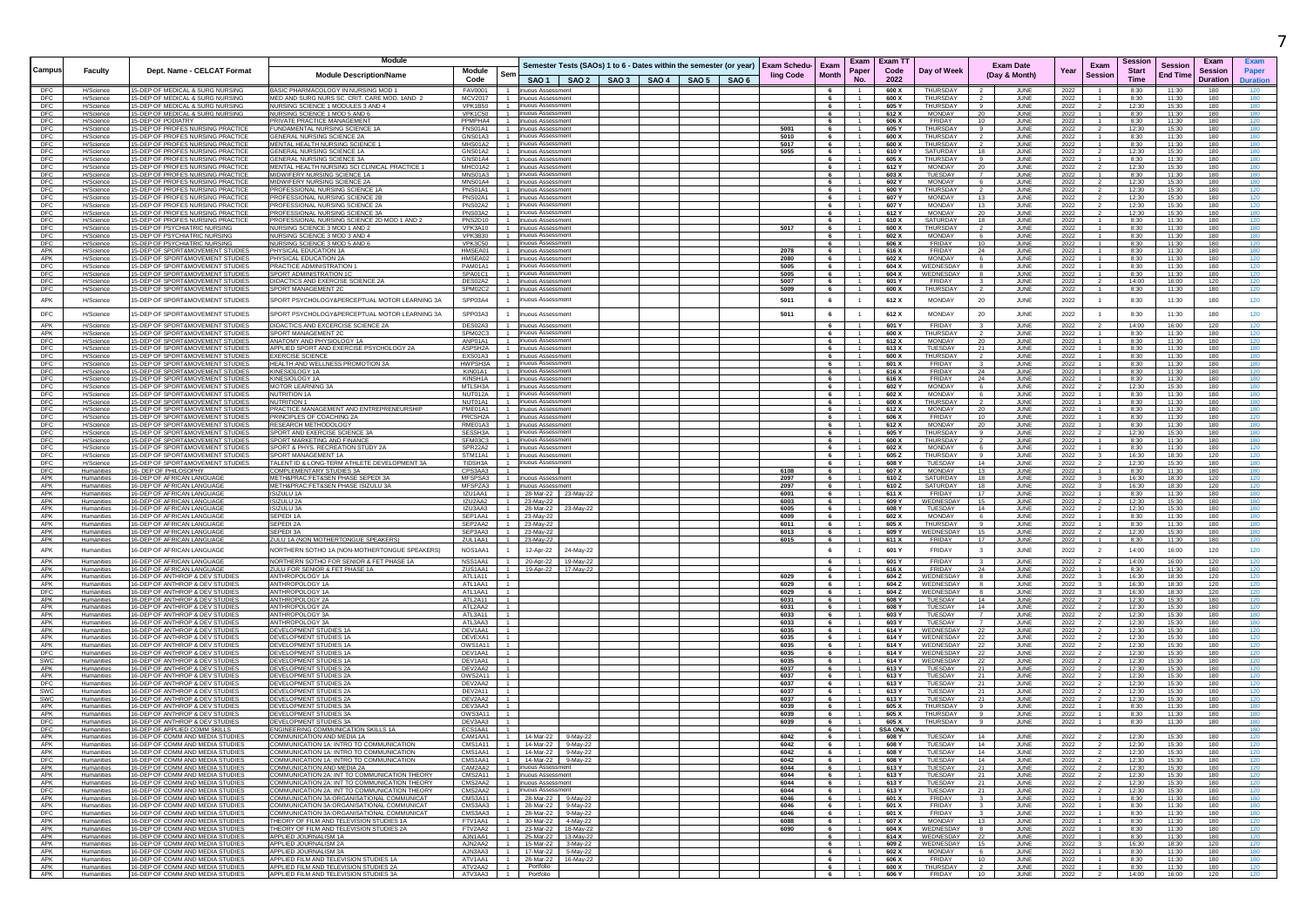|                   |                          |                                                                        | Module                                                                                         |                                      |                                            |                                                          |                                                                                 |  |              |                      |                                  | Exam   Exam T1 |                                  |                                                |              |                 | Session        |                                   | Exam            |                 |
|-------------------|--------------------------|------------------------------------------------------------------------|------------------------------------------------------------------------------------------------|--------------------------------------|--------------------------------------------|----------------------------------------------------------|---------------------------------------------------------------------------------|--|--------------|----------------------|----------------------------------|----------------|----------------------------------|------------------------------------------------|--------------|-----------------|----------------|-----------------------------------|-----------------|-----------------|
| Campu             | Faculty                  | Dept. Name - CELCAT Format                                             | <b>Module Description/Name</b>                                                                 | Module<br>Sen                        |                                            |                                                          | Semester Tests (SAOs) 1 to 6 - Dates within the semester (or year) Exam Schedu- |  |              | Exam<br><b>Month</b> | Paper                            | Code           | Day of Week                      | <b>Exam Date</b><br>(Day & Month)              | Year         | Exam<br>Session | <b>Start</b>   | <b>Session</b><br><b>End Time</b> | <b>Session</b>  | Paper           |
|                   |                          |                                                                        |                                                                                                | Code                                 |                                            | SAO 1   SAO 2                                            | SAO 3   SAO 4   SAO 5   SAO 6                                                   |  | ling Code    |                      | No.                              | 2022           |                                  |                                                |              |                 | Time           |                                   | <b>Duration</b> | <b>Duration</b> |
| APK               | Humanities               | 16-DEP OF COMM AND MEDIA STUDIES                                       | OMMUNICATION AND MEDIA 31: COMMUNICATION, MED                                                  | CAM3IA3                              | 7-Mar-22                                   | 11-Apr-22                                                | 9-May-22                                                                        |  |              |                      |                                  |                |                                  |                                                |              |                 |                |                                   |                 |                 |
| APK               | Humanities               | 16-DEP OF COMM AND MEDIA STUDIES                                       | AND SOCIETY: COMMUNICATION AND GLOBAL CULTURE<br>COMMUNICATION AND MEDIA 3K: GLOBAL JOURbALISM | CAM3KA3                              | uous Assessment                            |                                                          |                                                                                 |  |              |                      |                                  | 606 X          | FRIDAY                           | $10^{-1}$<br>JUNE                              | 2022         |                 | 8:30           | 11:30                             | 180             |                 |
| APK               | Humanities               | 16-DEP OF COMM AND MEDIA STUDIES                                       | COMMUNICATION AND MEDIA 3M: SCEEEN STUDIES: HISTOR                                             | CAM3MA3                              | Portfolio                                  |                                                          |                                                                                 |  |              | 6                    | $\overline{1}$                   | 602 Y          | <b>MONDAY</b>                    | -6<br>JUNE                                     | 2022         | $\overline{2}$  | 12:30          | 15:30                             | 180             | 180             |
| APK               | Humanities               | 16-DEP OF COMM AND MEDIA STUDIES                                       | <b>IND THEORY</b><br>THEORY OF FILM AND TELEVISION STUDIES 3A                                  | FTV3AA3                              | 16-Mar-22 4-May-22                         |                                                          |                                                                                 |  |              | 6                    | $\overline{1}$                   | 600 X          | <b>THURSDAY</b>                  | JUNE<br>$\overline{2}$                         | 2022         |                 | 8:30           | 11:30                             | 180             | 180             |
| APK               | Humanities               | 16-DEP OF COMM AND MEDIA STUDIES                                       | JOURNALISM 1A                                                                                  | JNS1AA1                              | 29-Mar-22 3-May-22                         |                                                          |                                                                                 |  |              | 6                    | $-1$                             | 606 X          | FRIDAY                           | 10<br>JUNE                                     | 2022         |                 | 8:30           | 11:30                             | 180             | 120             |
| APK               | Humanities               | 16-DEP OF COMM AND MEDIA STUDIES                                       | JOURNALISM 2A                                                                                  | JNS2AA2                              | 21-May-22                                  |                                                          |                                                                                 |  |              | 6                    | $\mathbf{1}$                     | 608 X          | TUESDAY                          | 14<br>JUNE                                     | 2022         |                 | 8:30           | 11:30                             | 180             | 120             |
| APK<br>APK        | Humanities<br>Humanities | 16-DEP OF COMM AND MEDIA STUDIES<br>16-DEP OF ENGLISH                  | <b>OURNALISM 3A</b><br><b>NGLISH 1A</b>                                                        | JNS3AA3<br>ENG1A11                   | 16-Mar-22 18-May-22<br>8-Mar-22            |                                                          |                                                                                 |  | 6048         | 6                    |                                  | 612 X<br>612 X | MONDAY<br><b>MONDAY</b>          | 20<br>JUNE<br>JUNE<br>20                       | 2022         |                 | 8:30<br>8:30   | 11:30<br>11:30                    | 180<br>180      | 180             |
| APK               | Humanities               | <b>16-DEP OF ENGLISH</b>                                               | <b>ENGLISH 1A</b>                                                                              | ENG1AA1                              | 8-Mar-22                                   |                                                          |                                                                                 |  | 6048         | 6                    | $\overline{1}$                   | 612 X          | <b>MONDAY</b>                    | JUNE<br>20                                     | 2022<br>2022 |                 | 8:30           | 11:30                             | 180             |                 |
| APK               | Humanities               | 16-DEP OF ENGLISH                                                      | ENGLISH 1C (FIRST SEMESTER)                                                                    | ENG0CA1                              | inuous Assessmer                           |                                                          |                                                                                 |  | 6050         | 6                    |                                  | 600 X          | THURSDAY                         | JUNE                                           | 2022         |                 | 8:30           | 11:30                             | 180             | 180             |
| APK<br>DFC        | Humanities<br>Humanities | 16-DEP OF ENGLISH<br>16-DEP OF ENGLISH                                 | ENGLISH 1C<br>NGLISH 1C (FIRST SEMESTER)                                                       | ENGEXC1<br>ENG0CA1                   | inuous Assessmen<br>nuous Assessmen        |                                                          |                                                                                 |  | 6050<br>6050 | 6<br>6               | - 1                              | 600 X<br>600 X | THURSDAY<br>THURSDAY             | 2<br>JUNE<br><b>JUN</b>                        | 2022<br>2022 |                 | 8:30<br>8:30   | 11:30<br>11:30                    | 180<br>180      |                 |
| SWC               | Humanities               | 16-DEP OF ENGLISH                                                      | NGLISH 1C (FIRST SEMESTER)                                                                     | ENG0CA1                              | uous Assessmen                             |                                                          |                                                                                 |  | 6050         | 6                    |                                  | 600 X          | THURSDAY                         | JUNE                                           | 2022         |                 | 8:30           | 11:30                             | 180             |                 |
| APK               | Humanities               | 16-DEP OF ENGLISH                                                      | ENGLISH 2A                                                                                     | ENG2A11<br>$-1$                      | 14-Mar-22  19-Apr-22                       |                                                          |                                                                                 |  | 6051         | 6                    | $\overline{1}$                   | 611 X          | FRIDAY                           | 17<br>JUNE                                     | 2022         |                 | 8:30           | 11:30                             | 180             | 180             |
| APK<br>APK        | Humanities<br>Humanities | 16-DEP OF ENGLISH<br>16-DEP OF ENGLISH                                 | ENGLISH 2A<br>ENGLISH 3A                                                                       | ENG2AA2<br>ENG3A11                   | 14-Mar-22   19-Apr-22                      |                                                          |                                                                                 |  | 6051<br>6053 | 6<br>6               | $-1$<br>$\overline{1}$           | 611 X<br>604 X | <b>FRIDAY</b><br>WEDNESDAY       | 17<br>JUNE<br>8<br>JUNE                        | 2022<br>2022 |                 | 8:30<br>8:30   | 11:30<br>11:30                    | 180<br>180      | 180             |
| APK               | Humanities               | 16-DEP OF ENGLISH                                                      | ENGLISH 3A                                                                                     | ENG3AA3                              |                                            |                                                          |                                                                                 |  | 6053         | 6                    | $-1$                             | 604 X          | WEDNESDAY                        | 8<br>JUNE                                      | 2022         |                 | 8:30           | 11:30                             | 180             | 180             |
| APK               | Humanities               | 16-DEP OF HISTORY                                                      | <b>ISTORICAL STUDIES 1A</b>                                                                    | <b>HIS1A11</b>                       |                                            |                                                          |                                                                                 |  | 6081         | 6                    |                                  | 609 Z          | WEDNESDAY                        | <b>JUNE</b><br>15                              | 2022         |                 | 16:30          | 18:30                             | 120             |                 |
| APK<br>APK        | Humanities<br>Humanities | 16-DEP OF HISTORY<br>16-DEP OF HISTORY                                 | HISTORY 1<br><b>HISTORICAL STUDIES 2A</b>                                                      | HIS1AA1<br><b>HIS2A11</b>            | 14-Mar-22 16-May-22                        |                                                          |                                                                                 |  | 6081<br>6084 | 6<br>6               | $\overline{1}$                   | 609 Z<br>612 X | WEDNESDAY<br><b>MONDAY</b>       | 15<br><b>JUNE</b><br>JUNE<br>20                | 2022<br>2022 |                 | 16:30<br>8:30  | 18:30<br>11:30                    | 120<br>180      | 120             |
| APK               | Humanities               | 16-DEP OF HISTORY                                                      | <b>HISTORY 2A</b>                                                                              | HIS2AA2                              | 14-Mar-22 16-May-22                        |                                                          |                                                                                 |  | 6084         | 6 <sup>6</sup>       | $\overline{1}$                   | 612 X          | <b>MONDAY</b>                    | 20<br>JUNE                                     | 2022         |                 | 8:30           | 11:30                             | 180             | 120             |
| APK               | Humanities               | 16-DEP OF HISTORY                                                      | HISTORICAL STUDIES 3A                                                                          | HIS3A11                              | 15-Mar-22 17-May-22                        |                                                          |                                                                                 |  | 6086         | 6                    | $\overline{1}$                   | 609 Y          | WEDNESDAY                        | 15<br>JUNE                                     | 2022         |                 | 12:30          | 15:30                             | 180             | 180             |
| APK<br>APK        | Humanities<br>Humanities | 16-DEP OF HISTORY<br>16-DEP OF LANG CUL STUD&APPL LIN                  | <b>HISTORY 3A</b><br><b>AFRIKAANS3</b>                                                         | HIS3AA3<br>AFR3AA3                   | 15-Mar-22 17-May-22<br>23-Mar-22 24-May-22 |                                                          |                                                                                 |  | 6086<br>6024 | 6<br>6               | $\overline{1}$                   | 609 Y<br>603 Y | WEDNESDAY<br>TUESDAY             | 15<br>JUNE<br><b>JUN</b>                       | 2022<br>2022 |                 | 12:30<br>12:30 | 15:30<br>15:30                    | 180<br>180      |                 |
| APK               | Humanities               | 16-DEP OF LANG CUL STUD&APPL LIN                                       | AFRIKAANS 3/                                                                                   | AFR3AA3                              | 23-Mar-22 24-May-22                        |                                                          |                                                                                 |  | 6025         | 6                    | - 2                              | 611 Y          | <b>FRIDAY</b>                    | JUNE                                           | 2022         |                 | 14:00          | 16:00                             | 120             |                 |
| APK               | Humanities               | 16-DEP OF LANG CUL STUD&APPL LIN                                       | FRENCH <sub>2A</sub>                                                                           | FRE2AA2<br>$-1$                      | 14-Mar-22 17-May-22                        |                                                          |                                                                                 |  | 6059         | 6                    | $\overline{1}$                   | 614 Y          | WEDNESDAY                        | JUNE<br>22                                     | 2022         |                 | 12:30          | 15:30                             | 180             |                 |
| APK<br>APK        | Humanities<br>Humanities | 16-DEP OF LANG CUL STUD&APPL LIN<br>16-DEP OF LANG CUL STUD&APPL LIN   | <b>FRENCH 3A</b><br>FRENCH 3A                                                                  | FRE3AA3<br>FRE3AA3                   |                                            |                                                          |                                                                                 |  | 6061<br>6062 | 6<br>6               | $\overline{2}$                   | 607 X<br>610 Y | MONDAY<br>SATURDAY               | 13<br>JUNE<br>18<br>JUNE                       | 2022<br>2022 |                 | 8:30<br>12:30  | 11:30<br>15:30                    | 180<br>180      |                 |
| APK               | Humanities               | 16-DEP OF LANG CUL STUD&APPL LIN                                       | MODERN GREEK 1A                                                                                | MDG1AA1                              | 18-May-22                                  |                                                          |                                                                                 |  | 6065         | - 6                  |                                  | 611 X          | FRIDAY                           | 17<br>JUNE                                     | 2022         |                 | 8:30           | 11:30                             | 180             |                 |
| APK               | Humanities               | 16-DEP OF LANG CUL STUD&APPL LIN                                       | MODERN GREEK 2A                                                                                | MDG2AA2                              | 19-Mar-22 9-May-22                         |                                                          |                                                                                 |  | 6067         | 6                    |                                  | 614 Y          | WEDNESDAY                        | JUNE<br>22                                     | 2022         |                 | 12:30          | 15:30                             | 180             |                 |
| APK<br>APK        | Humanities<br>Humanities | 16-DEP OF LANG CUL STUD&APPL LIN<br>16-DEP OF LANG CUL STUD&APPL LIN   | CLASSICAL CULTURE AND MYTHOLOGIES 1A<br>CLASSICAL CULTURE AND MYTHOLOGIES 2A                   | CLC1AA1<br>CLC2AA2                   | 18-May-22<br>10-May-22                     |                                                          |                                                                                 |  | 6069<br>6071 | 6<br>6               | $\overline{1}$                   | 614 Y<br>610 Y | WEDNESDAY<br>SATURDAY            | <b>JUN</b><br>22<br>18<br>JUNE                 | 2022<br>2022 |                 | 12:30<br>12:30 | 15:30<br>15:30                    | 180<br>180      |                 |
| APK               | Humanities               | 16-DEP OF LANG CUL STUD&APPL LIN                                       | LINGUISTICS 3A                                                                                 | LIN3AA3                              | 14-Mar-22 10-May-22                        |                                                          |                                                                                 |  | 6099         | 6 <sup>1</sup>       | $\overline{2}$                   | 613 X          | TUESDAY                          | 21<br>JUNE                                     | 2022         |                 | 8:30           | 11:30                             | 180             |                 |
| APK               | Humanities               | 16-DEP OF LANG CUL STUD&APPL LIN                                       | <b>INGUISTICS 1A</b>                                                                           | LIN1AA1                              | 12-Apr-22 17-May-22                        |                                                          |                                                                                 |  | 6102         | 6                    |                                  | 616 X          | FRIDAY                           | 24<br>JUNE                                     | 2022         |                 | 8:30           | 11:30                             | 180             | 180             |
| APK               | Humanities<br>Humanities | 16-DEP OF LANG CUL STUD&APPL LIN                                       | LINGUISTICS 1A                                                                                 | LINEXA1                              | 12-Apr-22 17-May-22                        |                                                          |                                                                                 |  | 6102<br>6104 | 6                    | $\overline{1}$                   | 616 X          | <b>FRIDAY</b>                    | JUNE<br>24                                     | 2022         |                 | 8:30           | 11:30<br>15:30                    | 180             |                 |
| APK<br>APK        | Humanities               | 16-DEP OF LANG CUL STUD&APPL LIN<br>16-DEP OF LANG CUL STUD&APPL LIN   | <b>LINGUISTICS 2A</b><br><b>LINGUISTICS 2A</b>                                                 | LIN2A11<br>LIN2AA2                   | 23-Mar-22 17-May-22<br>23-Mar-22 17-May-22 |                                                          |                                                                                 |  | 6104         | 6                    |                                  | 613 Y<br>613 Y | TUESDAY<br>TUESDAY               | <b>JUNE</b><br>21<br>JUNE                      | 2022<br>2022 |                 | 12:30<br>12:30 | 15:30                             | 180<br>180      |                 |
| APK               | Humanities               | 16-DEP OF LANG CUL STUD&APPL LIN                                       | <b>INGUISTICS 3A</b>                                                                           | LIN3AA3                              | 14-Mar-22 10-May-22                        |                                                          |                                                                                 |  | 6106         | 6                    | $\overline{1}$                   | 602 X          | MONDAY                           | 6<br>JUNE                                      | 2022         |                 | 8:30           | 11:30                             | 180             | 120             |
| APK               | Humanities               | 16-DEP OF LANG CUL STUD&APPL LIN                                       | AFRIKAANS 1A                                                                                   | AFR1AA1                              | 24-Mar-22 23-May-22                        |                                                          |                                                                                 |  |              | 6                    |                                  | 604 Y          | WEDNESDAY                        | JUNE<br>-8                                     | 2022         |                 | 12:30          | 15:30                             | 180             | 180             |
| APK<br>APK        | Humanities<br>Humanities | 16-DEP OF LANG CUL STUD&APPL LIN<br>16-DEP OF LANG CUL STUD&APPL LIN   | <b>AFRIKAANS 2A</b><br>AFRIKAANS 2A                                                            | AFR2AA2<br>AFR2AA2                   |                                            |                                                          |                                                                                 |  |              | 6<br>6               | - 2                              | 612 X<br>615 Y | <b>MONDAY</b><br><b>THURSDAY</b> | JUNE<br>20<br>23<br>JUNE                       | 2022         |                 | 8:30<br>12:30  | 11:30<br>15:30                    | 180<br>180      |                 |
| APK               | Humanities               | 16-DEP OF LANG CUL STUD&APPL LIN                                       | <b>LASSICAL CULTURE AND MYTHOLOGIES 3A</b>                                                     | CLC3AA3                              |                                            |                                                          |                                                                                 |  |              | 6 <sup>1</sup>       |                                  | 610 X          | SATURDAY                         | 18<br><b>JUNE</b>                              | 2022<br>2022 |                 | 8:30           | 11:30                             | 180             | 120             |
| APK               | Humanities               | 16-DEP OF LANG CUL STUD&APPL LIN                                       | FRENCH 1A                                                                                      | FRE1AA1                              | 14-Mar-22 17-May-22                        |                                                          |                                                                                 |  |              | 6                    | $\overline{1}$                   | 602 X          | <b>MONDAY</b>                    | JUNE<br>-6                                     | 2022         |                 | 8:30           | 11:30                             | 180             |                 |
| APK<br>APK        | Humanities               | 16-DEP OF LANG CUL STUD&APPL LIN                                       | <b>FRENCH 1A</b><br>LANGUAGE PRACTICE 1A                                                       | FRE1AA1<br>LPR1AA1                   | 14-Mar-22 17-May-22                        |                                                          |                                                                                 |  |              | 6<br>6               |                                  | 613 Y<br>606 X | TUESDAY<br>FRIDAY                | 21<br>JUNE<br>10<br>JUNE                       | 2022         |                 | 12:30<br>8:30  | 15:30<br>11:30                    | 180<br>180      |                 |
| APK               | Humanities<br>Humanities | 16-DEP OF LANG CUL STUD&APPL LIN<br>16-DEP OF LANG CUL STUD&APPL LIN   | ANGUAGE PRACTICE 2A                                                                            | LPR2AA2                              | 14-Apr-22 17-May-22<br>14-Mar-22 28-Mar-22 |                                                          |                                                                                 |  |              | 6                    |                                  | 606 X          | FRIDAY                           | 10<br>JUNE                                     | 2022<br>2022 |                 | 8:30           | 11:30                             | 180             |                 |
| APK               | Humanities               | 16-DEP OF LANG CUL STUD&APPL LIN                                       | LANGUAGE PRACTICE 3A                                                                           | LPR3AA3                              | 23-Mar-22 17-May-22                        |                                                          |                                                                                 |  |              | 6                    | $\overline{2}$                   | 612 X          | MONDAY                           | 20<br>JUNE                                     | 2022         |                 | 8:30           | 11:30                             | 180             |                 |
| APK<br>APK        | Humanities               | 16-DEP OF LANG CUL STUD&APPL LIN<br>16-DEP OF LANG CUL STUD&APPL LIN   | <b>I ANGUAGE PRACTICE 3/</b><br>MODERN GREEK 3A                                                | LPR3AA3<br>MDG3AA3                   | 23-Mar-22 17-May-22                        |                                                          |                                                                                 |  |              | $6\overline{6}$<br>6 |                                  | 601 Y<br>607 Y | <b>FRIDAY</b><br><b>MONDAY</b>   | <b>JUNE</b><br>13                              | 2022         |                 | 14:00<br>12:30 | 16:00<br>15:30                    | 120<br>180      |                 |
| APK               | Humanities<br>Humanities | 16-DEP OF LANG CUL STUD&APPL LIN                                       | <b>MODERN GREEK 3A</b>                                                                         | MDG3AA3                              | 31-Mar-22 23-May-22<br>31-Mar-22 23-May-22 |                                                          |                                                                                 |  |              | 6                    | $\overline{2}$                   | 609 Y          | WEDNESDAY                        | JUNE<br>15<br>JUNE                             | 2022<br>2022 |                 | 12:30          | 15:30                             | 180             |                 |
| <b>SWC</b>        | Humanities               | 16-DEP OF LANG CUL STUD&APPL LIN                                       | COMMUNICATION I MODULE                                                                         | COS1AA1                              | 28-Mar-22 9-May-22                         |                                                          |                                                                                 |  |              | 6                    |                                  | 607 Y          | MONDAY                           | 13<br>JUNE                                     | 2022         |                 | 12:30          | 15:30                             | 180             |                 |
| APK               | Humanities               | 16-DEP OF PHILOSOPHY                                                   | PHILOSOPHY 1A                                                                                  | FIL1A11                              |                                            | 14-Mar-22 17-Mar-22                                      | 12-May-22 16-May-22                                                             |  | 6109         | 6                    |                                  | 611 X          | FRIDAY                           | 17<br>JUNE                                     | 2022         |                 | 8:30           | 11:30                             | 180             |                 |
| APK<br>APK        | Humanities<br>Humanities | 16-DEP OF PHILOSOPHY<br>16-DEP OF PHILOSOPHY                           | PHILOSOPHY 1A<br>PHILOSOPHY 1A                                                                 | PHL1AA1<br>PHI FXA1                  |                                            | 14-Mar-22 17-Mar-22<br>14-Mar-22   17-Mar-22   12-May-22 | 12-May-22 16-May-22<br>16-May-22                                                |  | 6109<br>6109 | 6                    | $-1$                             | 611 X<br>611 X | FRIDAY<br>ERIDAY                 | 17<br>JUNE<br>JUNE<br>17                       | 2022<br>2022 |                 | 8:30<br>8:30   | 11:30<br>11:30                    | 180<br>180      |                 |
| APK               | Humanities               | 16-DEP OF PHILOSOPHY                                                   | PHILOSOPHY 2A                                                                                  | FII 2A11                             |                                            |                                                          | 14-Mar-22  17-Mar-22  10-May-22  16-May-22                                      |  | 6111         | 6                    | $\overline{1}$                   | 615 Y          | <b>THURSDAY</b>                  | 23<br>JUNE                                     | 2022         |                 | 12:30          | 15:30                             | 180             |                 |
| APK               | Humanities               | 16-DEP OF PHILOSOPHY                                                   | PHILOSOPHY 2A                                                                                  | PHL2AA2                              |                                            |                                                          | 14-Mar-22  17-Mar-22  10-May-22  16-May-22                                      |  | 6111         | 6                    |                                  | 615 Y          | <b>THURSDAY</b>                  | 23<br>JUNE                                     | 2022         |                 | 12:30          | 15:30                             | 180             |                 |
| APK<br>APK        | Humanities<br>Humanities | 16-DEP OF PHILOSOPHY<br>16-DEP OF PHILOSOPHY                           | PHILOSOPHY 3A<br>PHILOSOPHY 3A                                                                 | FIL3A11<br>PHL3AA3                   |                                            | 10-Mar-22   14-Mar-22                                    | 10-Mar-22  14-Mar-22  12-May-22  16-May-22<br>12-May-22<br>16-May-22            |  | 6113<br>6113 | 6<br>6               | $\mathbf{1}$                     | 605 X<br>605 X | <b>THURSDAY</b><br>THURSDAY      | 9<br>JUNE<br><b>JUNE</b>                       | 2022<br>2022 |                 | 8:30<br>8:30   | 11:30<br>11:30                    | 180<br>180      | 180             |
| APK               | Humanities               | 16-DEP OF POLITICS&INTERNAT RELAT                                      | POLITICS 1A                                                                                    | PIR1AA1                              | 11-Apr-22 16-May-22                        |                                                          |                                                                                 |  | 6115         | 6                    | $-1$                             | 603 Y          | TUESDAY                          | JUNE                                           | 2022         |                 | 12:30          | 15:30                             | 180             |                 |
| APK               | Humanities               | 16-DEP OF POLITICS&INTERNAT RELAT                                      | POLITICS 1A                                                                                    | POL1AA1                              | 11-Apr-22   16-May-22                      |                                                          |                                                                                 |  | 6115         | 6                    | $\overline{1}$                   | 603 Y          | TUESDAY                          | JUNE<br>$\overline{7}$                         | 2022         |                 | 12:30          | 15:30                             | 180             |                 |
| APK               | Humanities               | 16-DEP OF POLITICS&INTERNAT RELAT<br>16-DEP OF POLITICS&INTERNAT RELAT | POLITICS 1A                                                                                    | PTS1A11<br>POL1AA1                   | 11-Apr-22   16-May-22                      |                                                          |                                                                                 |  | 6115         | 6<br>$6\overline{6}$ |                                  | 603 Y<br>603 Y | TUESDAY<br>TUESDAY               | <b>JUNE</b><br>$\overline{7}$                  | 2022         |                 | 12:30<br>12:30 | 15:30<br>15:30                    | 180<br>180      | 120             |
| SWC<br>APK        | Humanities<br>Humanities | 16-DEP OF POLITICS&INTERNAT RELAT                                      | POLITICS 1A<br>POLITICS 2A                                                                     | PIR2AA2                              | 11-Apr-22<br>22-Mar-22 10-May-22           |                                                          |                                                                                 |  | 6115<br>6117 | 6                    | $\overline{1}$<br>$\overline{1}$ | 601 Y          | FRIDAY                           | JUNE<br>-3<br>JUNE                             | 2022<br>2022 |                 | 14:00          | 16:00                             | 120             | 120             |
| APK               | Humanities               | 16-DEP OF POLITICS&INTERNAT RELAY                                      | POLITICS 2A                                                                                    | POL2AA2                              | 22-Mar-22 10-May-22                        |                                                          |                                                                                 |  | 611          | 6                    |                                  | 601 Y          | FRIDAY                           | JUNE<br>3                                      | 2022         |                 | 14:00          | 16:00                             | 120             | 120             |
| APK               | Humanities               | 16-DEP OF POLITICS&INTERNAT RELAT<br>16-DEP OF POLITICS&INTERNAT RELAT | POLITICS 2A                                                                                    | PTS2A11<br>POL2AA2                   | 22-Mar-22 10-May-22                        |                                                          |                                                                                 |  | 6117<br>6117 | 6                    | $\overline{1}$                   | 601 Y<br>601 Y | <b>FRIDAY</b><br><b>FRIDAY</b>   | JUNE                                           | 2022         |                 | 14:00<br>14:00 | 16:00<br>16:00                    | 120             |                 |
| SWC<br><b>SWC</b> | Humanities<br>Humanities | 16-DEP OF POLITICS&INTERNAT RELAT                                      | POLITICS 2A<br>POLITICS 2A                                                                     | PTS2A11                              | 18-Mar-22 6-May-22<br>18-Mar-22 6-May-22   |                                                          |                                                                                 |  | 6117         | 6                    | $-1$                             | 601 Y          | FRIDAY                           | <b>JUNE</b><br>$\overline{\mathbf{3}}$<br>JUNE | 2022<br>2022 |                 | 14:00          | 16:00                             | 120<br>120      |                 |
| APK               | Humanities               | 16-DEP OF POLITICS&INTERNAT RELAT                                      | POLITICS 3A                                                                                    | PIR3AA3                              | 18-Mar-22 13-May-22                        |                                                          |                                                                                 |  | 6119         | 6                    | $\overline{1}$                   | 607 Y          | <b>MONDAY</b>                    | 13<br>JUNE                                     | 2022         |                 | 12:30          | 15:30                             | 180             | 180             |
| APK               | Humanities               | 16-DEP OF POLITICS&INTERNAT RELAT                                      | POLITICS 3A                                                                                    | POL3AA3<br>PTS3A11                   | 18-Mar-22 13-May-22                        |                                                          |                                                                                 |  | 6119<br>6119 | 6                    | $\overline{1}$                   | 607 Y<br>607 Y | MONDAY<br><b>MONDAY</b>          | 13<br>JUNE<br>13                               | 2022         |                 | 12:30          | 15:30<br>15:30                    | 180             | 180             |
| APK<br>SWC        | Humanities<br>Humanities | 16-DEP OF POLITICS&INTERNAT RELAY<br>16-DEP OF POLITICS&INTERNAT RELAT | POLITICS 3A<br>POLITICS 3A                                                                     | POL3AA3                              | 18-Mar-22 13-May-22<br>17-Mar-22 13-May-22 |                                                          |                                                                                 |  | 6119         | 6                    | $\overline{1}$                   | 607 Y          | <b>MONDAY</b>                    | JUNE<br>13<br>JUNE                             | 2022<br>2022 |                 | 12:30<br>12:30 | 15:30                             | 180<br>180      | 180             |
| <b>SWC</b>        | Humanities               | 16-DEP OF POLITICS&INTERNAT RELAT                                      | POLITICS 3A                                                                                    | PTS3A11                              | 17-Mar-22   13-May-22                      |                                                          |                                                                                 |  | 6119         | 6                    |                                  | 607 Y          | <b>MONDAY</b>                    | 13<br><b>JUNE</b>                              | 2022         |                 | 12:30          | 15:30                             | 180             |                 |
| APK<br>APK        | Humanities               | 16-DEP OF POLITICS&INTERNAT RELAT                                      | POLITICS 3C                                                                                    | POL3CA3                              | 17-Mar-22  19-May-22                       |                                                          |                                                                                 |  | 6200         | $6\overline{6}$      |                                  | 612 X          | MONDAY                           | 20<br>JUNE                                     | 2022         |                 | 8:30           | 11:30                             | 180             |                 |
| APK               | Humanities<br>Humanities | 16-DEP OF POLITICS&INTERNAT RELAT<br>16-DEP OF POLITICS&INTERNAT RELAT | POLITICS 3C<br>POLITICS 2C                                                                     | <b>PTS3C11</b><br>POL2CA2            | 17-Mar-22 19-May-22<br>26-Mar-22 17-May-22 |                                                          |                                                                                 |  | 6200<br>6210 | 6<br>6               | $\overline{1}$                   | 612 X<br>602 X | MONDAY<br><b>MONDAY</b>          | - 20<br>JUNE<br>JUNE<br>6                      | 2022<br>2022 |                 | 8:30<br>8:30   | 11:30<br>11:30                    | 180<br>180      |                 |
| APK               | Humanities               | 16-DEP OF PSYCHOLOGY                                                   | CHILD AND FAMILY PSYCHOLOGY 3C                                                                 | PSY3C11                              | 19-Mar-22                                  |                                                          |                                                                                 |  | 6121         | 6                    |                                  | 612 Y          | MONDAY                           | 20<br>JUNE                                     | 2022         |                 | 12:30          | 15:30                             | 180             |                 |
| APK               | Humanities               | 16-DEP OF PSYCHOLOGY                                                   | CHILD AND FAMILY PSYCHOLOGY 3C                                                                 | PSY3CA3                              | 19-Mar-22                                  |                                                          |                                                                                 |  | 6121         | $6\overline{6}$      | $\overline{1}$                   | 612 Y          | <b>MONDAY</b>                    | 20<br>JUNE                                     | 2022         |                 | 12:30          | 15:30                             | 180             |                 |
| APK<br>APK        | Humanities<br>Humanities | 16-DEP OF PSYCHOLOG'<br>16-DEP OF PSYCHOLOGY                           | PSYCHOLOGY 1A<br>PSYCHOLOGY 1A                                                                 | <b>PSY1A11</b><br>PSY1AA1            | 18-Mar-22 6-May-22<br>18-Mar-22 6-May-22   |                                                          |                                                                                 |  | 6125<br>6125 | 6 <sup>6</sup>       | $-1$                             | 602 X<br>602 X | <b>MONDAY</b><br>MONDAY          | <b>JUNE</b><br>6<br>JUNE                       | 2022<br>2022 |                 | 8:30<br>8:30   | 11:30<br>11:30                    | 180<br>180      |                 |
| DFC               | Humanities               | 16-DEP OF PSYCHOLOGY                                                   | PSYCHOLOGY 1A                                                                                  | PSY1AA1                              |                                            |                                                          |                                                                                 |  | 6125         | 6                    | $-1$                             | 602 X          | MONDAY                           | 6<br>JUNE                                      | 2022         |                 | 8:30           | 11:30                             | 180             | 180             |
| APK               | Humanities               | 16-DEP OF PSYCHOLOG'                                                   | PSYCHOLOGY 2A: DEVELOPMENTAL PSYCH                                                             | PSY2A11                              |                                            | 9-Mar-22 20-Apr-22 18-May-22                             |                                                                                 |  | 6127         | 6                    |                                  | 607 X          | <b>MONDAY</b>                    | <b>JUNE</b><br>13                              | 2022         |                 | 8:30           | 11:30                             | 180             |                 |
| APK<br><b>DFC</b> | Humanities<br>Humanities | 16-DEP OF PSYCHOLOG'<br>16-DEP OF PSYCHOLOGY                           | PSYCHOLOGY 2A: DEVELOPMENTAL PSYCH<br>PSYCHOLOGY 2A: DEVELOPMENTAL PSYCH                       | PSY2AA2<br>PSY2A11                   | 9-Mar-22 20-Apr-22                         |                                                          | 18-May-22                                                                       |  | 6127<br>6127 | 6<br>6 <sup>6</sup>  | $\overline{1}$                   | 607 X<br>607 X | <b>MONDAY</b><br><b>MONDAY</b>   | 13<br><b>JUN</b><br>13<br>JUNE                 | 2022<br>2022 |                 | 8:30<br>8:30   | 11:30<br>11:30                    | 180<br>180      | 180             |
| <b>DFC</b>        | Humanities               | 16-DEP OF PSYCHOLOGY                                                   | PSYCHOLOGY 2A: DEVELOPMENTAL PSYCH                                                             | PSY2AA2                              |                                            |                                                          |                                                                                 |  | 6127         | 6 <sup>6</sup>       | $\overline{1}$                   | 607 X          | <b>MONDAY</b>                    | 13<br>JUNE                                     | 2022         |                 | 8:30           | 11:30                             | 180             |                 |
| APK               | Humanities               | 16-DEP OF PSYCHOLOGY                                                   | PSYCHOLOGY 2C: SOCIAL PSYCHOLOGY                                                               | <b>PSY2C11</b>                       | 7-Mar-22 16-May-22                         |                                                          |                                                                                 |  | 6128         | 6                    | $-1$                             | 603 Y          | TUESDAY                          | JUNE<br>$\overline{7}$                         | 2022         |                 | 12:30          | 15:30                             | 180             | 180             |
| APK<br>APK        | Humanities<br>Humanities | 16-DEP OF PSYCHOLOGY<br>16-DEP OF PSYCHOLOG                            | PSYCHOLOGY 2C: SOCIAL PSYCHOLOGY<br><b>PSYCHOLOGY 3A: RESEARCH PSYCHOLOG</b>                   | PSY2CA2<br>PSY3A11                   | 7-Mar-22 16-May-22<br>16-Mar-22 18-May-22  |                                                          |                                                                                 |  | 6128<br>6129 | 6<br>6               | $-1$                             | 603 Y<br>602 Y | TUESDAY<br><b>MONDAY</b>         | $\overline{7}$<br>JUNE<br><b>JUN</b>           | 2022<br>2022 |                 | 12:30<br>12:30 | 15:30<br>15:30                    | 180<br>180      |                 |
| APK               | Humanities               | 16-DEP OF PSYCHOLOGY                                                   | SYCHOLOGY 3A: RESEARCH PSYCHOLOGY                                                              | PSY3AA3                              | 16-Mar-22 18-May-22                        |                                                          |                                                                                 |  | 6129         |                      |                                  | 602 Y          | MONDAY                           | JUNE                                           | 2022         |                 | 12:30          | 15:30                             | 180             |                 |
| DFC               | Humanities               | 16-DEP OF PSYCHOLOGY                                                   | PSYCHOLOGY 3A: RESEARCH PSYCHOLOGY                                                             | PSY3AA3                              | 17-Mar-22   19-May-22                      |                                                          |                                                                                 |  | 6129         | 6 <sup>1</sup>       | $-1$                             | 602 Y          | <b>MONDAY</b>                    | JUNE<br>- 6                                    | 2022         |                 | 12:30          | 15:30                             | 180             |                 |
| APK<br>APK        | Humanities               | 16-DEP OF PSYCHOLOGY<br>16-DEP OF PSYCHOLOGY                           | PSYCHOLOGY 3E: COMMUNITY PSYCHOLOGY<br>PSYCHOLOGY 3E: COMMUNITY PSYCHOLOGY                     | PSY3E11<br>PSY3EA3                   | 24-Mar-22                                  |                                                          |                                                                                 |  | 6132         | 6 <sup>1</sup>       | $-1$                             | 600 X          | THURSDAY<br><b>THURSDAY</b>      | JUNE                                           | 2022         |                 | 8:30           | 11:30                             | 180<br>180      | 180             |
| APK               | Humanities<br>Humanities | 16-DEP OF PSYCHOLOGY                                                   | PSYCHOLOGY 3G: COGNITIVE PSYCHOLOGY                                                            | <b>PSY3G11</b>                       | 24-Mar-22<br>18-Mar-22 12-May-22           |                                                          |                                                                                 |  | 6132<br>6134 | 6<br>6               | $\overline{1}$<br>$\overline{1}$ | 600 X<br>611 X | FRIDAY                           | JUNE<br>$\overline{2}$<br>17<br>JUNE           | 2022<br>2022 |                 | 8:30<br>8:30   | 11:30<br>11:30                    | 180             |                 |
| APK               | Humanities               | 16-DEP OF PSYCHOLOGY                                                   | SYCHOLOGY 3G: COGNITIVE PSYCHOLOGY                                                             | PSY3GA3                              | 18-Mar-22 12-May-22                        |                                                          |                                                                                 |  | 6134         | 6                    |                                  | 611 X          | FRIDAY                           | 17<br>JUNE                                     | 2022         |                 | 8:30           | 11:30                             | 180             |                 |
| DFC               | Humanities               | 16-DEP OF PSYCHOLOG                                                    | SPORT PSYCHOLOGY 3A                                                                            | SPS3AA3                              |                                            |                                                          |                                                                                 |  |              | 6                    |                                  | 600 X          | <b>THURSDAY</b>                  | <b>JUN</b><br>$\overline{2}$                   | 2022         |                 | 8:30           | 11:30                             | 180             |                 |
| APK<br>APK        | Humanities<br>Humanities | 16-DEP OF RELIGION STUDIES<br>16-DEP OF RELIGION STUDIES               | RELIGION 1A<br><b>RELIGION 1A</b>                                                              | <b>RFI 1A11</b><br>REL1AA1           | nuous assessment<br>inuous assessment      |                                                          |                                                                                 |  | 6138<br>6138 | 6<br>$-6$            | $-1$<br>$\overline{1}$           | 602 X<br>602 X | <b>MONDAY</b><br><b>MONDAY</b>   | JUNE<br>6<br>6<br>JUNE                         | 2022<br>2022 |                 | 8:30<br>8:30   | 11:30<br>11:30                    | 180<br>180      |                 |
| APK               | Humanities               | 16-DEP OF RELIGION STUDIES                                             | RELIGION 2A                                                                                    | REL2A11                              | tinuous assessment                         |                                                          |                                                                                 |  | 6140         | 6                    | $-1$                             | 616 Y          | FRIDAY                           | 24<br>JUNE                                     | 2022         |                 | 14:00          | 16:00                             | 120             |                 |
| APK               | Humanities               | 16-DEP OF RELIGION STUDIES                                             | RELIGION 2/                                                                                    | REL2AA2                              | tinuous assessment                         |                                                          |                                                                                 |  | 6140         | 6                    | $\overline{1}$                   | 616 Y          | <b>FRIDAY</b>                    | JUNE<br>24                                     | 2022         |                 | 14:00          | 16:00                             | 120             |                 |
| APK<br>APK        | Humanities<br>Humanities | 16-DEP OF RELIGION STUDIES<br>16-DEP OF RELIGION STUDIES               | <b>RELIGION 3A</b><br>RELIGION 3A                                                              | REL3A11<br>$\overline{1}$<br>REL3AA3 | uous assessmer<br>inuous assessment        |                                                          |                                                                                 |  | 6142<br>6142 | 6 <sup>6</sup><br>6  | $-1$<br>$-1$                     | 600 X<br>600 X | THURSDAY<br>THURSDAY             | JUNE<br>$\overline{2}$<br>JUNE                 | 2022<br>2022 |                 | 8:30<br>8:30   | 11:30<br>11:30                    | 180<br>180      |                 |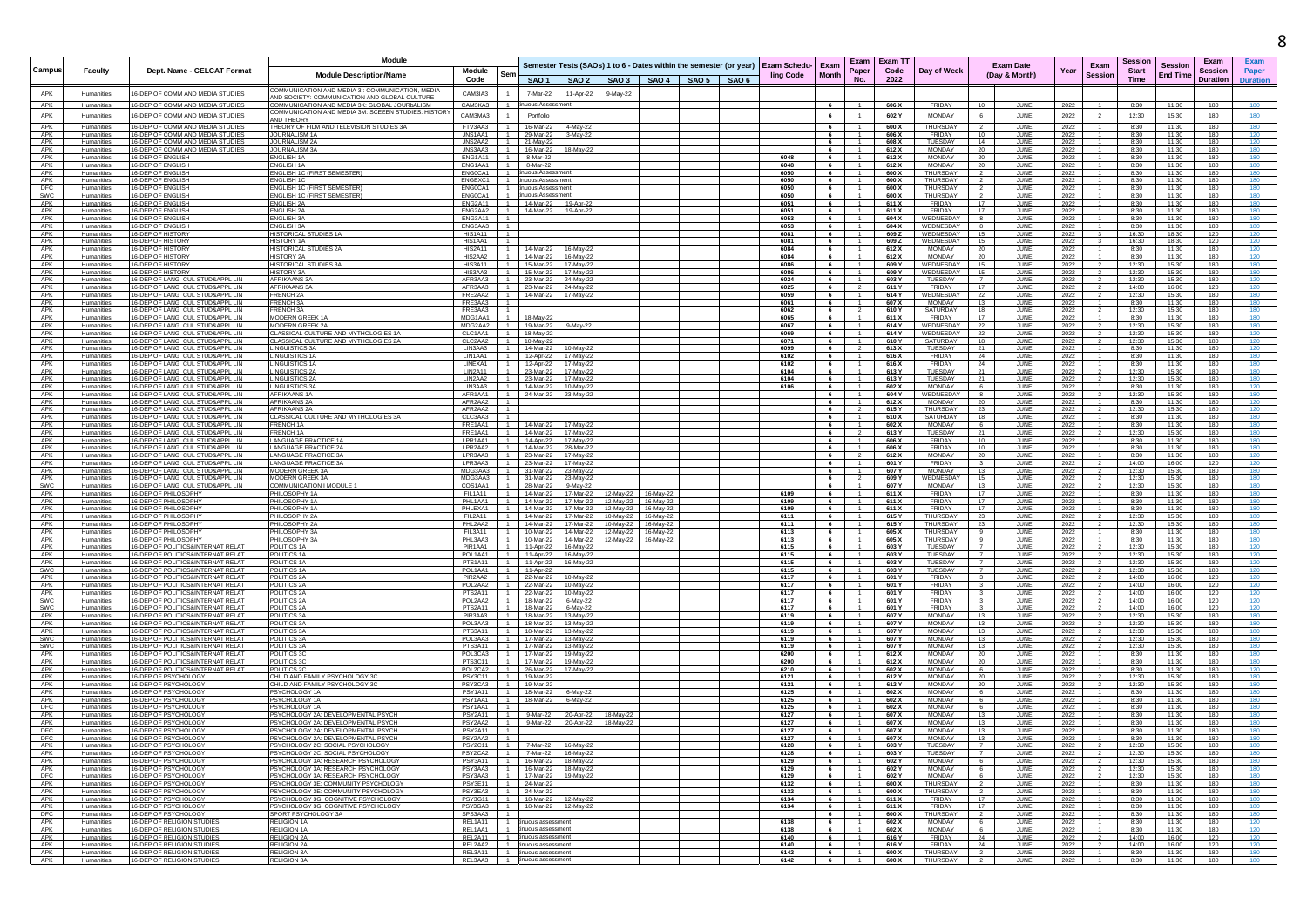|                          |                          |                                                                                | Module                                                                             |                                                        |                                       |                                                                | Semester Tests (SAOs) 1 to 6 - Dates within the semester (or year)                |  | <b>Exam Schedu-</b> | <b>F</b> xam    |                     | Exam   Exam TT |                                    | <b>Exam Date</b>                       |              | Exam           | Session                     | Session         | Exam                       | <b>Exam</b>             |
|--------------------------|--------------------------|--------------------------------------------------------------------------------|------------------------------------------------------------------------------------|--------------------------------------------------------|---------------------------------------|----------------------------------------------------------------|-----------------------------------------------------------------------------------|--|---------------------|-----------------|---------------------|----------------|------------------------------------|----------------------------------------|--------------|----------------|-----------------------------|-----------------|----------------------------|-------------------------|
| Campus                   | Faculty                  | Dept. Name - CELCAT Format                                                     | <b>Module Description/Name</b>                                                     | Module<br>Sen<br>Code                                  |                                       |                                                                | SAO 1   SAO 2   SAO 3   SAO 4   SAO 5   SAO 6                                     |  | ling Code           | <b>Month</b>    | Paper<br>No.        | Code<br>2022   | Day of Week                        | (Day & Month)                          | Year         | <b>Session</b> | <b>Start</b><br><b>Time</b> | <b>End Time</b> | Session<br><b>Duration</b> | Paper<br><b>Duratio</b> |
| APK                      | Humanities               | 16-DEP OF SOCIAL WORK&COMMUNITY D                                              | SOCIAL WORK 2A                                                                     | SCW2AA2<br>$\overline{1}$                              |                                       |                                                                |                                                                                   |  | 6145                | 6               |                     | 602 X          | MONDAY                             | JUNE                                   | 2022         |                | 8:30                        | 11:30           | 180                        | 180                     |
| APK<br>APK               | Humanities<br>Humanities | 16-DEP OF SOCIAL WORK&COMMUNITY D<br>16-DEP OF SOCIAL WORK&COMMUNITY D         | SOCIAL WORK 4C<br>SOCIAL WORK 4E                                                   | $\overline{1}$<br>SCW4CA4<br>SCW4EA4<br>$\overline{1}$ |                                       |                                                                |                                                                                   |  | 6152<br>6154        | 6               |                     | 612 X<br>602 X | <b>MONDAY</b><br><b>MONDAY</b>     | 20<br>JUNE<br>JUNE                     | 2022         |                | 8:30<br>8:30                | 11:30<br>11:30  | 180<br>180                 | 180<br>180              |
| APK                      | Humanities               | 16-DEP OF SOCIAL WORK&COMMUNITY D                                              | SOCIAL WORK 4G                                                                     | SCW4GA4<br>$\overline{1}$                              |                                       |                                                                |                                                                                   |  | 6155                | 6               |                     | 605 Y          | <b>THURSDAY</b>                    | $\mathbf{a}$<br>JUNE                   | 2022<br>2022 |                | 12:30                       | 15:30           | 180                        | 180                     |
| <b>SWC</b>               | Humanities               | 16-DEP OF SOCIAL WORK&COMMUNITY D                                              | COMMUNITY DEVELOPMENT AND LEADERSHIP 1A                                            | CDL1AA1<br>1 <sub>1</sub>                              |                                       |                                                                |                                                                                   |  | 6202                | 6               |                     | 602 Y          | <b>MONDAY</b>                      | -6<br>JUNE                             | 2022         |                | 12:30                       | 15:30           | 180                        | 180                     |
| <b>SWC</b>               | Humanities               | 16-DEP OF SOCIAL WORK&COMMUNITY D                                              | COMMUNITY DEVELOPMENT AND LEADERSHIP 2A                                            | $\overline{1}$<br>CDL2AA2                              |                                       |                                                                |                                                                                   |  | 6204                | 6               | $\sim$ 1            | 607 X          | MONDAY                             | 13<br>JUNE                             | 2022         |                | 8:30                        | 11:30           | 180                        | 180                     |
| <b>SWC</b><br><b>SWC</b> | Humanities<br>Humanities | 16-DEP OF SOCIAL WORK&COMMUNITY D<br>16-DEP OF SOCIAL WORK&COMMUNITY D         | COMMUNITY DEVELOPMENT AND LEADERSHIP 3A<br>COMMUNITY DEVELOPMENT AND LEADERSHIP 3A | CDI 3A11<br>$\overline{1}$<br>$-1$<br>CDI 3AA3         |                                       |                                                                |                                                                                   |  | 6206<br>6206        | 6<br>6          | $\overline{1}$      | 612 X<br>612 X | <b>MONDAY</b><br><b>MONDAY</b>     | JUNE<br>20<br>$20 -$<br><b>JUNE</b>    | 2022<br>2022 |                | 8:30<br>8:30                | 11:30<br>11:30  | 180<br>180                 | 180<br>180              |
| APK                      | Humanities               | 16-DEP OF SOCIAL WORK&COMMUNITY D                                              | SOCIAL WORK 4A                                                                     | SCW4AA4 1                                              |                                       |                                                                |                                                                                   |  | 6213                | 6               |                     | 600 X          | THURSDAY                           | JUNE                                   | 2022         |                | 8:30                        | 11:30           | 180                        | 180                     |
| APK                      | Humanities               | 16-DEP OF SOCIAL WORK&COMMUNITY D                                              | SOCIAL WORK 1A                                                                     | SCW1AA1 1                                              |                                       |                                                                |                                                                                   |  |                     | 6               |                     | 606 X          | FRIDAY                             | 10<br>JUNE                             | 2022         |                | 8:30                        | 11:30           | 180                        | 180                     |
| APK                      | Humanities               | 16-DEP OF SOCIAL WORK&COMMUNITY D                                              | SOCIAL WORK 3A                                                                     | SCW3AA3<br>$\overline{1}$                              |                                       |                                                                |                                                                                   |  |                     | 6               |                     | 600 X          | THURSDAY                           | JUNE                                   | 2022         |                | 8:30                        | 11:30           | 180                        | 180                     |
| APK<br>APK               | Humanities<br>Humanities | 16-DEP OF SOCIAL WORK&COMMUNITY D<br>16-DEP OF SOCIOLOGY                       | SOCIAL WORK 3E<br><b>SOCIOLOGY 1A</b>                                              | SCW3EA3<br>$\overline{1}$<br>SOC1AA1<br>$\overline{1}$ | 28-Mar-22                             |                                                                |                                                                                   |  | 6157                | 6<br>6          |                     | 614 X<br>601 Y | WEDNESDAY<br>FRIDAY                | 22<br>JUNE<br>JUNE                     | 2022<br>2022 |                | 8:30<br>14:00               | 11:30<br>16:00  | 180<br>120                 | 180<br>120              |
| APK                      | Humanities               | 16-DEP OF SOCIOLOGY                                                            | SOCIOLOGY 1A                                                                       | SOS1A11<br>$\overline{1}$                              | 28-Mar-22                             |                                                                |                                                                                   |  | 6157                | 6               |                     | 601 Y          | FRIDAY                             | $\overline{\mathbf{3}}$<br>JUNE        | 2022         |                | 14:00                       | 16:00           | 120                        | 120                     |
| <b>DFC</b>               | Humanities               | 16-DEP OF SOCIOLOGY                                                            | SOCIOLOGY 1A                                                                       | SOC1AA1 1                                              | 28-Mar-22                             |                                                                |                                                                                   |  | 6157                | 6               | - 1 -               | 601 Y          | FRIDAY                             | JUNE<br>$\mathbf{3}$                   | 2022         |                | 14:00                       | 16:00           | 120                        | 120                     |
| APK                      | Humanities               | 16-DEP OF SOCIOLOGY                                                            | SOCIOLOGY 2A                                                                       | SOC2AA2<br>$\blacksquare$                              | 7-Mar-22                              |                                                                |                                                                                   |  | 6159                | 6               | $\overline{1}$      | 606 X          | FRIDAY                             | 10<br>JUNE                             | 2022         |                | 8:30                        | 11:30           | 180                        | 180                     |
| APK<br>DFC               | Humanities<br>Humanities | 16-DEP OF SOCIOLOGY<br>16-DEP OF SOCIOLOGY                                     | SOCIOLOGY 2A<br>SOCIOLOGY 2A                                                       | SOS2A11<br>$-1$<br>SOC2AA2<br>$-1$                     | 7-Mar-22<br>7-Mar-22                  |                                                                |                                                                                   |  | 6159<br>6159        | 6<br>6          |                     | 606 X<br>606 X | FRIDAY<br>FRIDAY                   | JUNE<br>10<br>10<br><b>JUNE</b>        | 2022<br>2022 |                | 8:30<br>8:30                | 11:30<br>11:30  | 180<br>180                 | 180<br>180              |
| <b>DFC</b>               | Humanities               | 16-DEP OF SOCIOLOGY                                                            | SOCIOLOGY 2A                                                                       | SOS2A11 1                                              | 7-Mar-22                              |                                                                |                                                                                   |  | 6159                | 6               | -1.                 | 606 X          | FRIDAY                             | 10<br>JUNE                             | 2022         |                | 8:30                        | 11:30           | 180                        | 180                     |
| APK                      | Humanities               | 16-DEP OF SOCIOLOGY                                                            | SOCIOLOGY 3A                                                                       | SOC3AA3 1                                              |                                       | 7-Mar-22 4-May-22                                              |                                                                                   |  | 6161                | 6               |                     | 608 Y          | TUESDAY                            | 14<br>JUNE                             | 2022         |                | 12:30                       | 15:30           | 180                        | 180                     |
| APK                      | Humanities               | 16-DEP OF SOCIOLOGY                                                            | SOCIOLOGY 3A                                                                       | SOS3A11<br>$\overline{1}$                              |                                       | 7-Mar-22 4-May-22                                              |                                                                                   |  | 6161                | 6               |                     | 608 Y          | TUESDAY                            | 14<br>JUNE                             | 2022         |                | 12:30                       | 15:30           | 180                        | 180                     |
| DFC<br>APK               | Humanities<br>Humanities | 16-DEP OF SOCIOLOGY<br>16-DEP OF STRATEGIC COMMUNICATION                       | SOCIOLOGY 3A<br>STRATEGIC COM 1A: STRAT COM AS A DISCIPLINE                        | SOC3AA3<br>$\overline{1}$<br>SCO1AA1<br>$-1$           | 7-Mar-22                              | 4-May-22<br>12-Apr-22 10-May-22                                |                                                                                   |  | 6161<br>6007        | 6<br>6          | $-1$                | 608 Y<br>610 Y | TUESDAY<br>SATURDAY                | 14<br>JUNE<br>18<br>JUNE               | 2022<br>2022 |                | 12:30<br>12:30              | 15:30<br>15:30  | 180<br>180                 | 180<br>120              |
| APK                      | Humanities               | 16-DEP OF STRATEGIC COMMUNICATION                                              | STRATEGIC COMMUNICATION 1A                                                         | SCOFXA1 1                                              |                                       | 12-Apr-22 10-May-22                                            |                                                                                   |  | 6007                | 6               | $\overline{1}$      | 610 Y          | SATURDAY                           | 18<br>.IUNF                            | 2022         |                | 12:30                       | 15:30           | 180                        | 120                     |
| APB                      | Humanities               | 16-DEP OF STRATEGIC COMMUNICATION                                              | PUBLIC RELATIONS 1A                                                                | PRI 1AA1<br>$\overline{1}$                             |                                       | 14-Mar-22 29-Mar-22 9-May-22                                   |                                                                                   |  | 6169                | 6               |                     | 605 Y          | <b>THURSDAY</b>                    | .II INF<br>$\alpha$                    | 2022         |                | 12:30                       | 15:30           | 180                        | 120                     |
| DFC                      | Humanities               | 16-DEP OF STRATEGIC COMMUNICATION                                              | PUBLIC RELATIONS 1A                                                                | PRI 1AA1<br>$-1$                                       |                                       | 14-Mar-22 29-Mar-22 9-May-22                                   |                                                                                   |  | 6169                | 6               |                     | 605 Y          | <b>THURSDAY</b>                    | JUNE<br>$\alpha$                       | 2022         |                | 12:30                       | 15:30           | 180                        | 120                     |
| DFC<br>APB               | Humanities<br>Humanities | 16-DEP OF STRATEGIC COMMUNICATION<br>16-DEP OF STRATEGIC COMMUNICATION         | PUBLIC RELATIONS 1A<br>PUBLIC RELATIONS 3A                                         | SKW11A1<br>$\overline{1}$<br>PRI3AA3   1               |                                       | 14-Mar-22 29-Mar-22 9-May-22                                   |                                                                                   |  | 6169<br>6174        | 6<br>6          |                     | 605 Y<br>600 X | <b>THURSDAY</b><br><b>THURSDAY</b> | $\mathbf{q}$<br>JUNE<br><b>JUNE</b>    | 2022         |                | 12:30                       | 15:30<br>11:30  | 180<br>180                 | 120<br>180              |
| APB                      | Humanities               | 16-DEP OF STRATEGIC COMMUNICATION                                              | PUBLIC RELATIONS 3B                                                                | PRL3BA3 1                                              |                                       | 17-Mar-22 25-Mar-22<br>11-May-22 27-May-22                     |                                                                                   |  | 6174                | 6               |                     | 600 X          | THURSDAY                           | $\overline{2}$<br>JUNE                 | 2022<br>2022 |                | 8:30<br>8:30                | 11:30           | 180                        | 180                     |
| APK                      | Humanities               | 16-DEP OF STRATEGIC COMMUNICATION                                              | APPLIED CORPORATE COMMUNICATION 1A                                                 | ACC1AA1<br>$\mathbf{1}$                                |                                       | 28-Mar-22 3-May-22                                             |                                                                                   |  | 6178                | 6               | $-1$                | 611 X          | FRIDAY                             | 17<br>JUNE                             | 2022         |                | 8:30                        | 11:30           | 180                        | 120                     |
| APK                      | Humanities               | 16-DEP OF STRATEGIC COMMUNICATION                                              | APPLIED MARKETING COMMUNICATION 1A                                                 | AMC <sub>1</sub> A <sub>4</sub> 1<br>$-1$              |                                       | 28-Mar-22 3-May-22                                             |                                                                                   |  | 6178                | 6               | 1                   | 611 X          | <b>FRIDAY</b>                      | 17<br>JUNE                             | 2022         |                | 8:30                        | 11:30           | 180                        | 120                     |
| APK                      | Humanities               | 16-DEP OF STRATEGIC COMMUNICATION                                              | APPLIED CORPORATE COMMUNICATION 2A                                                 | ACC2AA2 1                                              |                                       | 25-Mar-22 6-May-22                                             |                                                                                   |  | 6180                | 6               | $-1$                | 607 X          | <b>MONDAY</b>                      | 13 <sup>7</sup><br>JUNE                | 2022         | $\overline{1}$ | 8:30                        | 11:30           | 180                        | 120                     |
| APK<br>APK               | Humanities<br>Humanities | 16-DEP OF STRATEGIC COMMUNICATION<br>16-DEP OF STRATEGIC COMMUNICATION         | APPLIED MARKETING COMMUNICATION 2A<br>STRATEGIC COM 2C: BRAND COMMUNICATION        | AMC2AA2 1<br>$SCO2C42$ 1                               |                                       | 25-Mar-22 6-May-22<br>14-Mar-22 28-Mar-22 10-May-22            |                                                                                   |  | 6180<br>6180        | 6<br>6          |                     | 607 X<br>607 X | MONDAY<br><b>MONDAY</b>            | 13 <sup>7</sup><br>JUNE<br>13<br>.IUNF | 2022<br>2022 |                | 8:30<br>8:30                | 11:30<br>11:30  | 180<br>180                 | 120<br>120              |
| APB                      | Humanities               | 16-DEP OF STRATEGIC COMMUNICATION                                              | OMMUNICATION MANAGEMENT 3A                                                         | COM3AA3 1                                              |                                       | 14-Mar-22 28-Mar-22                                            |                                                                                   |  | 6182                | 6               |                     | 602 X          | <b>MONDAY</b>                      | JUNE<br>-6                             | 2022         |                | 8:30                        | 11:30           | 180                        | 180                     |
| APB                      | Humanities               | 16-DEP OF STRATEGIC COMMUNICATION                                              | OMMUNICATION MANAGEMENT 3P                                                         | COM3BA3 1                                              |                                       | 23-May-22 27-May-22                                            |                                                                                   |  | 6182                | 6               |                     | 602 X          | <b>MONDAY</b>                      | JUNE<br>-6                             | 2022         |                | 8:30                        | 11:30           | 180                        | 180                     |
| APK                      | Humanities               | 16-DEP OF STRATEGIC COMMUNICATION                                              | APPLIED CORPORATE COMMUNICATION 3A                                                 | ACC3AA3<br>$\blacksquare$                              |                                       | 14-Mar-22 28-Mar-22                                            |                                                                                   |  | 6184                | 6               |                     | 607 X          | <b>MONDAY</b>                      | 13<br>JUNE                             | 2022         |                | 8:30                        | 11:30           | 180                        | 180                     |
| APK                      | Humanities               | 16-DEP OF STRATEGIC COMMUNICATION                                              | APPLIED MARKETING COMMUNICATION 3A                                                 | AMC3AA3 1                                              |                                       | 14-Mar-22 28-Mar-22                                            |                                                                                   |  | 6184                | 6               | $-1$                | 607 X          | MONDAY<br>FRIDAY                   | 13<br>JUNE                             | 2022         |                | 8:30                        | 11:30           | 180                        | 180                     |
| APK<br>APK               | Humanities<br>Humanities | 16-DEP OF STRATEGIC COMMUNICATION<br>16-DEP OF STRATEGIC COMMUNICATION         | CORPORATE COMMUNICATION 1A<br>MARKETING COMMUNICATION 1A                           | SCC1AA1 1<br>SCM1AA1<br>$-1$                           | 11-Apr-22                             | 11-Apr-22 9-May-22<br>9-May-22                                 |                                                                                   |  | 6186<br>6186        | 6<br>6          | 1<br>1              | 606 X<br>606 X | FRIDAY                             | 10<br>JUNE<br>10<br>JUNE               | 2022<br>2022 |                | 8:30<br>8:30                | 11:30<br>11:30  | 180<br>180                 | 120                     |
| APK                      | Humanities               | 16-DEP OF STRATEGIC COMMUNICATION                                              | CORPORATE COMMUNICATION 2A                                                         | SCC2AA2 1                                              |                                       | 14-Mar-22 25-Apr-22 16-May-22                                  |                                                                                   |  | 6188                | 6               | 1                   | 612 X          | MONDAY                             | 20<br>JUNE                             | 2022         |                | 8:30                        | 11:30           | 180                        | 120                     |
| APK                      | Humanities               | 16-DEP OF STRATEGIC COMMUNICATION                                              | MARKETING COMMUNICATION 2A                                                         | SCM2AA2 1                                              |                                       | 14-Mar-22 25-Apr-22 16-May-22                                  |                                                                                   |  | 6188                | 6               | $-1$                | 612 X          | <b>MONDAY</b>                      | 20<br>JUNE                             | 2022         |                | 8:30                        | 11:30           | 180                        | 120                     |
| APK                      | Humanities               | 16-DEP OF STRATEGIC COMMUNICATION                                              | STRATEGIC COM 2A: STAKEHOLDER ENGAGEMENT                                           | SCO2AA2 1                                              |                                       | 4-Mar-22 28-Mar-22 10-May-22                                   |                                                                                   |  | 6188                | 6               | 1                   | 612 X          | <b>MONDAY</b>                      | 20 <sup>°</sup><br>JUNE                | 2022         |                | 8:30                        | 11:30           | 180                        | 120                     |
| APK<br>APK               | Humanities<br>Humanities | 16-DEP OF STRATEGIC COMMUNICATION<br>16-DEP OF STRATEGIC COMMUNICATION         | CORPORATE COMMUNICATION 3A<br>MARKETING COMMUNICATION 3A                           | $SCC3AA3$ $1$<br>$SCM3A43$ 1                           |                                       | 22-Mar-22 25-Apr-22 27-May-22<br>22-Mar-22 25-Apr-22 27-May-22 |                                                                                   |  | 6190<br>6190        | 6<br>6          |                     | 611 X<br>611 X | FRIDAY<br>FRIDAY                   | 17<br>.IUNF<br>17<br>JUNE              | 2022<br>2022 |                | 8:30<br>8:30                | 11:30<br>11:30  | 180<br>180                 | 180<br>180              |
| APB                      | Humanities               | 16-DEP OF STRATEGIC COMMUNICATION                                              | COMMUNICATION MANAGEMENT 2A                                                        | COM2AA2<br>$-1$                                        |                                       | 3-Mar-22 28-Apr-22 12-May-22                                   |                                                                                   |  | 6192                | $6\overline{6}$ |                     | 612 Y          | <b>MONDAY</b>                      | 20<br>JUNE                             | 2022         |                | 12:30                       | 15:30           | 180                        | 120                     |
| <b>APB</b>               | Humanities               | 16-DEP OF STRATEGIC COMMUNICATION                                              | MEDIA 1A                                                                           | MED1441 1                                              |                                       | 14-Apr-22   5-May-22                                           |                                                                                   |  |                     | 6               | $\overline{1}$      | 600Z           | THLIRSDAY                          | JUNE                                   | 2022         |                | 16:30                       | 18:30           | 120                        | 120                     |
| APB                      | Humanitie                | 16-DEP OF STRATEGIC COMMUNICATION                                              | MEDIA 24                                                                           | MED2AA2<br>$-1$                                        | 7-Mar-22                              |                                                                |                                                                                   |  |                     | 6               | $-1$                | 607 Y          | <b>MONDAY</b>                      | JUNE<br>13                             | 2022         |                | 12:30                       | 15:30           | 180                        |                         |
| APB<br>APB               | Humanitie                | 16-DEP OF STRATEGIC COMMUNICATION<br>16-DEP OF STRATEGIC COMMUNICATION         | MEDIA 3A<br>PUBLIC RELATIONS 2A                                                    | MED3AA3<br>$\blacksquare$<br>PRL2AA2<br>$-1$           | 14-Mar-22                             | 29-Mar-22                                                      |                                                                                   |  |                     | 6               | $\mathbf{1}$        | 606 X<br>600 Y | <b>FRIDAY</b><br><b>THURSDAY</b>   | JUNE                                   | 2022         |                | 8:30<br>12:30               | 11:30<br>15:30  | 180<br>180                 | 180<br>180              |
| APB                      | Humanities<br>Humanities | 16-DEP OF STRATEGIC COMMUNICATION                                              | COMMUNICATION LEADERSHIP AND CHANGE                                                | SCO7X01<br>$-1$                                        | 4-Mar-22                              | 21-Apr-22                                                      |                                                                                   |  |                     | 6               | $\mathbf{1}$        | 600 X          | <b>THURSDAY</b>                    | JUNE<br>JUNE                           | 2022<br>2022 |                | 8:30                        | 11:30           | 180                        | 120                     |
| APB                      | Humanities               | 16-DEP OF STRATEGIC COMMUNICATION                                              | COMMUNICATION LEADERSHIP AND CHANGE                                                | SCO7X02<br>$-1$                                        | 26-Aug-22                             | 23-Sep-22                                                      |                                                                                   |  |                     | 6               | $-1$                | 602 X          | <b>MONDAY</b>                      | JUNE<br>6                              | 2022         | $\mathbf{1}$   | 8:30                        | 11:30           | 180                        | 120                     |
| APB                      | Humanities               | 16-DEP OF STRATEGIC COMMUNICATION                                              | <b>ISSUES IN STRATEGIC COMMUNICATION MANAGEMENT</b>                                | SCO7X03<br>$-1$                                        | 10-Aug-22                             | 31-Aug-22                                                      | 5-Oct-22                                                                          |  |                     |                 |                     | 605 X          | THURSDAY                           | JUNE                                   | 2022         |                | 8:30                        | 11:30           | 180                        | 120                     |
| APB<br>APK               | Humanities               | 16-DEP OF STRATEGIC COMMUNICATION                                              | STAKEHOLDER MANAGEMENT                                                             | SCO7X04<br>$-1$<br>SCO3AA3 1                           | 22-Mar-22                             |                                                                |                                                                                   |  |                     | 6<br>6          | $-1$                | 607 X<br>603 X | <b>MONDAY</b><br>TUESDAY           | JUNE<br>13<br>7                        | 2022         |                | 8:30                        | 11:30<br>11:30  | 180<br>180                 |                         |
| APK                      | Humanities<br>Humanitie  | 16-DEP OF STRATEGIC COMMUNICATION<br>16-DEP OF STRATEGIC COMMUNICATION         | STRATEGIC COM 3A: STRATEGIC INSIGHTS<br>STRATEGIC COM 3C: CAMPAIGN DEVELOPMENT     | SCO3CA3<br>$-1$                                        |                                       | 14-Mar-22 28-Mar-22 10-May-22                                  | 25-Apr-22 27-May-22                                                               |  |                     | 6               | $-1$                | 606 X          | <b>FRIDAY</b>                      | JUNE<br>$10-1$<br>JUNE                 | 2022<br>2022 | $-1$           | 8:30<br>8:30                | 11:30           | 180                        | 180<br>180              |
|                          | CBE                      | 34-APPLIED INFORMATION SYSTEMS                                                 | YSTEM ANALYSIS AND DESIGN 1A                                                       | BSO <sub>11A1</sub><br>$-1$                            | 15-Mar-22                             |                                                                |                                                                                   |  | 8066                | 6               |                     | 605 Y          | <b>THLIRSDAY</b>                   | JUNE<br>$\alpha$                       | 2022         |                | 12:30                       | 15:30           | 180                        | 180                     |
| DFC<br>DFC               | CBE                      | 34-APPLIED INFORMATION SYSTEMS                                                 | SYSTEM ANALYSIS AND DESIGN 1A                                                      | SAD01A1<br>$-1$                                        | 15-Mar-22                             |                                                                |                                                                                   |  | 8066                | 6               |                     | 605 Y          | THI IRSDAY                         | JUNE                                   | 2022         |                | 12:30                       | 15:30           | 180                        | 180                     |
| APK                      | CBE<br>CBE               | 34-APPLIED INFORMATION SYSTEMS                                                 | COMPUTER COMPETENCE 1<br>IT MANAGEMENT 1A                                          | CCE1EXT<br>1<br><b>ITM11A1</b><br>$\overline{1}$       | 25-Apr-22                             | 23-May-22                                                      |                                                                                   |  | 8179<br>8200        | 6               | 1                   | 607 X          | <b>MONDAY</b><br><b>MONDAY</b>     | JUNE<br>13                             | 2022         |                | 8:30                        | 11:30           | 180                        |                         |
| APK<br>APB               | CBE                      | 34-APPLIED INFORMATION SYSTEMS<br>34-APPLIED INFORMATION SYSTEMS               | <b>INFORMATION SYSTEMS 2</b>                                                       | IFS02A1<br>$-1$                                        | 22-Mar-22                             | 10-May-22<br>15-Mar-22 28-Apr-22                               |                                                                                   |  | 8203                | 6<br>6          |                     | 607 X<br>603 X | TUESDAY                            | JUNE<br>13<br>JUNE                     | 2022<br>2022 |                | 8:30<br>8:30                | 11:30<br>11:30  | 180<br>180                 | 120                     |
| APB                      | CBE                      | 34-APPLIED INFORMATION SYSTEMS                                                 | <b>INFORMATION SYSTEMS 2A</b>                                                      | ILS2A01                                                | 29-Mar-22                             | 10-May-22                                                      |                                                                                   |  | 8203                | 6               |                     | 603 X          | TUESDAY                            | JUNE                                   | 2022         |                | 8:30                        | 11:30           | 180                        |                         |
| APK                      | CBE                      | 34-APPLIED INFORMATION SYSTEMS                                                 | T MANAGEMENT 2A - MODULE                                                           | ITB2A01<br>$\overline{1}$                              |                                       | 13-Mar-22 9-May-22                                             |                                                                                   |  | 8204                | 6               |                     | 608 Y          | TUESDAY                            | 14<br>JUNE                             | 2022         |                | 12:30                       | 15:30           | 180                        | 120                     |
| APK                      | CBE                      | 34-APPLIED INFORMATION SYSTEMS                                                 | <b>IT MANAGEMENT 2A</b>                                                            | <b>ITM12A2</b><br>$\overline{1}$<br>$\Delta$ RA1141    | inuous Assess                         | 13-Mar-22 9-May-22                                             |                                                                                   |  | 8204                | 6               |                     | 608 Y          | TUESDAY<br>THLIRSDAY               | 14<br>JUNE                             | 2022         |                | 12:30                       | 15:30           | 180                        | 120                     |
| <b>APB</b><br><b>APB</b> | CBE<br>CBE               | 34-APPLIED INFORMATION SYSTEMS<br>34-APPLIED INFORMATION SYSTEMS               | ADVANCED BUSINESS ANALYSIS<br>ADVANCED DATABASE                                    | $\overline{1}$<br>$-1$<br>ADR11A1                      | nuous Assessment                      |                                                                |                                                                                   |  |                     | 6<br>6          | 1<br>$-1$           | 600 X<br>602 X | <b>MONDAY</b>                      | JUNE<br>$\overline{2}$<br>JUNE<br>-6   | 2022<br>2022 |                | 8:30<br>8:30                | 11:30<br>11:30  | 180<br>180                 | 180<br>180              |
| APB                      | CBE                      | 34-APPLIED INFORMATION SYSTEMS                                                 | ADVANCED PROGRAMMING                                                               | ΔPM11Δ1 1                                              | nuous Assessment                      |                                                                |                                                                                   |  |                     | 6               | $\overline{1}$      | 605 Y          | THLIRSDAY                          | JUNE<br>$\alpha$                       | 2022         |                | 12:30                       | 15:30           | 180                        | 180                     |
| APB                      | CRE                      | 34-APPLIED INFORMATION SYSTEMS                                                 | BUSINESS ANALYSIS 1A                                                               | BAY01A1<br>$-1$                                        | uous Assessmen                        |                                                                |                                                                                   |  |                     | $6\phantom{.0}$ |                     | 607 Z          | <b>MONDAY</b>                      | JUNE<br>13                             | 2022         |                | 16:30                       | 18:30           | 120                        |                         |
| APB                      | CBE                      | 34-APPLIED INFORMATION SYSTEMS                                                 | <b>BUSINESS ANALYSIS 2A</b>                                                        | BAY02A1<br>$\overline{1}$                              | uous Assessmen                        |                                                                |                                                                                   |  |                     |                 |                     | 607 Y          | MONDAY                             | 13<br>JUNE                             | 2022         |                | 12:30                       | 15:30           | 180                        |                         |
| APB<br>APB               | CBE<br>CBE               | 34-APPLIED INFORMATION SYSTEMS<br>34-APPLIED INFORMATION SYSTEMS               | <b>BUSINESS ANALYSIS 3A</b><br>OMMUNICATION NETWORKS 2A                            | BAY03A1<br>$\overline{1}$<br>CMN02A1 1                 | inuous Assessment<br>inuous Assessmen |                                                                |                                                                                   |  |                     | 6               |                     | 600 Y<br>610Z  | THURSDAY<br>SATURDAY               | JUNE<br>18<br>JUNE                     | 2022<br>2022 |                | 12:30<br>16:30              | 15:30<br>18:30  | 180<br>120                 | 180                     |
| APB                      | CBE                      | 34-APPLIED INFORMATION SYSTEMS                                                 | <b>DMMUNICATION NETWORKS 3A</b>                                                    | CMN03A1<br>$\overline{1}$                              | <b>NUOUS Assessment</b>               |                                                                |                                                                                   |  |                     | 6               |                     | 602            | MONDAY                             | JUNE                                   | 2022         |                | 12:30                       | 15:30           | 180                        |                         |
| APB                      | CBE                      | 34-APPLIED INFORMATION SYSTEMS                                                 | DEVELOPMENT SOFTWARE 1A                                                            | DEV1A01<br>$\overline{1}$                              | <b>NUOUS Assessment</b>               |                                                                |                                                                                   |  |                     |                 |                     | 600Z           | THURSDAY                           | JUNE                                   | 2022         |                | 16:30                       | 18:30           | 120                        | 120                     |
| APB                      | CBE                      | 34-APPLIED INFORMATION SYSTEMS                                                 | DEVELOPMENT SOFTWARE 2A                                                            | DEV2A01<br>$\overline{1}$                              | nuous Assessmen                       |                                                                |                                                                                   |  |                     | 6               |                     | 607 X          | MONDAY                             | 13<br>JUNE                             | 2022         |                | 8:30                        | 11:30           | 180                        | 180                     |
| APB                      | CBE                      | 34-APPLIED INFORMATION SYSTEMS                                                 | DEVELOPMENT SOFTWARE 1A                                                            | DSW01A1   1                                            | inuous Assessment                     |                                                                |                                                                                   |  |                     | 6               | 1<br>$\overline{1}$ | 603 X          | TUESDAY                            | JUNE<br>$\overline{7}$                 | 2022         |                | 8:30                        | 11:30           | 180                        | 180                     |
| APB<br>APB               | CBE<br>CBE               | 34-APPLIED INFORMATION SYSTEMS<br>34-APPLIED INFORMATION SYSTEMS               | DEVELOPMENT SOFTWARE 2/<br>DEVELOPMENT SOFTWARE 3A                                 | DSW02A1<br>$\mathbf{1}$<br>DSW03A1<br>$\overline{1}$   | nuous Assessmen<br>nuous Assessmen    |                                                                |                                                                                   |  |                     | 6<br>6          |                     | 600 X<br>612 X | <b>THURSDAY</b><br>MONDAY          | JUNE<br>20<br>JUNE                     | 2022<br>2022 |                | 8:30<br>8:30                | 11:30<br>11:30  | 180<br>180                 | 180<br>180              |
| APB                      | CBE                      | 34-APPLIED INFORMATION SYSTEMS                                                 | <b>INFORMATION SYSTEMS 1/</b>                                                      | IFS01A1                                                | uous Assessmen                        |                                                                |                                                                                   |  |                     | 6               |                     | 600Z           | <b>THURSDAY</b>                    | JUNE                                   | 2022         |                | 16:30                       | 18:30           | 120                        | 120                     |
| APB                      | CBE                      | 34-APPLIED INFORMATION SYSTEMS                                                 | <b>INFORMATION SYSTEMS 3A</b>                                                      | IFS03A1<br>$\overline{1}$                              | nuous Assessmen                       |                                                                |                                                                                   |  |                     | 6               |                     | 605Z           | THURSDAY                           | JUNE                                   | 2022         |                | 16:30                       | 18:30           | 120                        | 120                     |
| APB                      | CBE                      | 34-APPLIED INFORMATION SYSTEMS                                                 | <b>INFORMATION SYSTEMS 1/</b>                                                      | ILS1A01<br>$\overline{1}$                              | nuous Assessmen                       |                                                                |                                                                                   |  |                     | 6               | $\overline{1}$      | 602Z           | <b>MONDAY</b>                      | 6<br>JUNE                              | 2022         |                | 16:30                       | 18:30           | 120                        |                         |
| APB                      | CBE                      | 34-APPLIED INFORMATION SYSTEMS                                                 | <b>INFORMATION SYSTEMS 3A</b>                                                      | ILS3A01<br>$\overline{1}$                              | uous Assessmen                        |                                                                |                                                                                   |  |                     |                 |                     | 600 X          | <b>THURSDAY</b>                    | JUNE                                   | 2022         |                | 8:30                        | 11:30           | 180                        | 180                     |
| APB<br>APB               | CBE<br>CBE               | <b>34-APPLIED INFORMATION SYSTEMS</b><br><b>34-APPLIED INFORMATION SYSTEMS</b> | SOFTWARE REQUIREMENTS<br>SYSTEMS SOFTWARE 1A                                       | <b>SRM11A1</b><br>SSW01A1<br>$\overline{1}$ 1          | uous Assessmer<br>uous Assessmen      |                                                                |                                                                                   |  |                     | 6<br>6          |                     | 607 X<br>606 Y | <b>MONDAY</b><br>FRIDAY            | JUNE<br>13<br>10<br>JUNE               | 2022<br>2022 |                | 8:30<br>14:00               | 11:30<br>16:00  | 180<br>120                 | 180<br>120              |
| DFC                      | CBI                      | 34-APPLIED INFORMATION SYSTEMS                                                 | COMPUTING LITERAC                                                                  | CSL01A1                                                | uous Assessmen                        |                                                                |                                                                                   |  |                     | 6               |                     | 607 Y          | <b>MONDAY</b>                      | 13<br>JUNE                             | 2022         |                | 12:30                       | 15:30           | 180                        |                         |
| APK                      | CBE                      | 34-DEP OF ACCOUNTANCY                                                          | <b>ACCOUNTING 1A (DEGREE</b>                                                       | ACC01A1                                                |                                       |                                                                | 7-Mar-22 14-Mar-22 10-May-22 17-May-22                                            |  | 3001                |                 |                     | 607 X          | <b>MONDAY</b>                      | 13<br>JUNE                             | 2022         |                | 8:30                        | 11:30           | 180                        |                         |
| APK                      | CBE                      | 34-DEP OF ACCOUNTANCY                                                          | ACCOUNTING 1A (DEGREE)                                                             | REK1A01                                                |                                       |                                                                | 7-Mar-22 14-Mar-22 10-May-22 17-May-22                                            |  | 3001                | 6               |                     | 607 X          | <b>MONDAY</b>                      | 13<br>JUNE                             | 2022         |                | 8:30                        | 11:30           | 180                        |                         |
| SWC                      | CBE<br>CBE               | 34-DEP OF ACCOUNTANCY<br>34-DEP OF ACCOUNTANC                                  | ACCOUNTING 1A (DEGREE)<br>ACCOUNTING 2A (DEGREE)                                   | ACC01A1<br>$\blacksquare$<br>ACC02A2                   |                                       |                                                                | 7-Mar-22 14-Mar-22 10-May-22 17-May-22<br>14-Mar-22 25-Mar-22 13-May-22 20-May-22 |  | 3001<br>3003        | 6               |                     | 607 X<br>607 X | MONDAY<br><b>MONDAY</b>            | 13<br>JUNE<br>13<br>JUNE               | 2022         |                | 8:30<br>8:30                | 11:30<br>11:30  | 180<br>180                 | 150<br>180              |
| APK<br>APK               | CBE                      | 34-DEP OF ACCOUNTANCY                                                          | ACCOUNTING 2A (DEGREE                                                              | ACT02A2<br>$\overline{1}$                              |                                       |                                                                | 14-Mar-22 25-Mar-22 13-May-22 20-May-22                                           |  | 3003                | 6               |                     | 607 X          | MONDAY                             | 13<br>JUNE                             | 2022<br>2022 |                | 8:30                        | 11:30           | 180                        | 180                     |
| APK                      | CBE                      | 34-DEP OF ACCOUNTANCY                                                          | <b>ACCOUNTING 2A (DEGREE)</b>                                                      | REK2A01                                                |                                       |                                                                | 14-Mar-22 25-Mar-22 13-May-22 20-May-22                                           |  | 3003                | 6               |                     | 607 X          | <b>MONDAY</b>                      | 13<br>JUNE                             | 2022         |                | 8:30                        | 11:30           | 180                        | 180                     |
| <b>SWC</b>               | CBE                      | 34-DEP OF ACCOUNTANCY                                                          | ACCOUNTING 2A (DEGREE)                                                             | ACT02A2 1                                              |                                       |                                                                | 14-Mar-22 25-Mar-22 13-May-22 20-May-22                                           |  | 3003                | 6               |                     | 607 X          | <b>MONDAY</b>                      | 13<br>JUNE                             | 2022         |                | 8:30                        | 11:30           | 180                        | 180                     |
| <b>SWC</b>               | CBE                      | 34-DEP OF ACCOUNTANCY                                                          | ACCOUNTING 2A (DEGREE)                                                             |                                                        |                                       |                                                                | REK2A01 1 14-Mar-22 25-Mar-22 13-May-22 20-May-22                                 |  | 3003                | $6 -$           |                     | 607 X          | <b>MONDAY</b>                      | 13<br><b>JUNE</b>                      | 2022         |                | 8:30                        | 11:30           | 180                        |                         |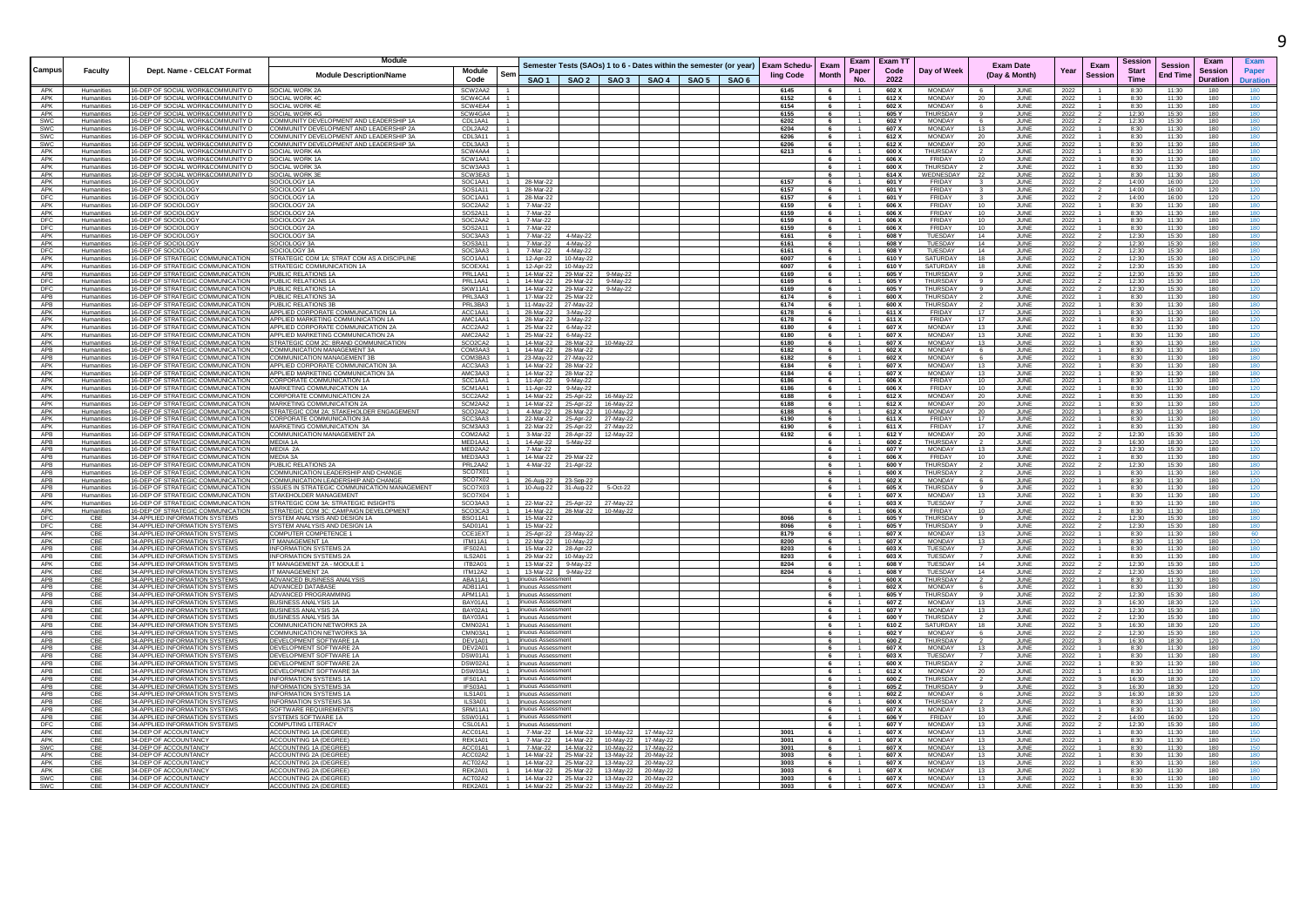|                   |                   |                                                                |                                                                                             |                                  |                |                                           |                                      |                                                                                   |                            |               |                                                                                              |                      |                                  |                          |                                      |                                               |                                                  |                      |                            |                            | 10                |
|-------------------|-------------------|----------------------------------------------------------------|---------------------------------------------------------------------------------------------|----------------------------------|----------------|-------------------------------------------|--------------------------------------|-----------------------------------------------------------------------------------|----------------------------|---------------|----------------------------------------------------------------------------------------------|----------------------|----------------------------------|--------------------------|--------------------------------------|-----------------------------------------------|--------------------------------------------------|----------------------|----------------------------|----------------------------|-------------------|
|                   |                   |                                                                | <b>Module</b>                                                                               |                                  |                |                                           |                                      |                                                                                   |                            |               |                                                                                              |                      |                                  | Exam   Exam T            |                                      |                                               |                                                  | Session              |                            | Exam                       | Exam              |
| <b>Campus</b>     | <b>Faculty</b>    | Dept. Name - CELCAT Format                                     | <b>Module Description/Name</b>                                                              | Module<br>Code                   |                | SAO <sub>1</sub>                          | SAO <sub>2</sub>                     | SAO <sub>3</sub>                                                                  | SAO 4                      | SAO 5   SAO 6 | Semester Tests (SAOs) 1 to 6 - Dates within the semester (or year) Exam Schedu-<br>ling Code | Exam<br><b>Month</b> | Paper<br>No.                     | Code<br>2022             | Day of Week                          | <b>Exam Date</b><br>(Day & Month)             | Exam<br>Year<br><b>Session</b>                   | <b>Start</b><br>Time | Session<br><b>End Time</b> | Session<br><b>Duration</b> | Paper<br>Duration |
| APK               | CBE               | 34-DEP OF ACCOUNTANCY                                          | <b>ACCOUNTING 300</b>                                                                       | ACC300                           | $\overline{0}$ | 11-Mar-22<br>22-Mar-22                    | 5-May-22<br>12-May-22                | 15-Aug-22;<br>23-Aug-22                                                           | 28-Sep-22<br>06-Oct-22 (S  |               | 3005                                                                                         | 6                    |                                  | 602 Y                    | <b>MONDAY</b>                        | JUNE                                          | 2022<br>$\overline{2}$                           | 12:30                | 15:30                      | 180                        | 225               |
| APK               | CBE               | 34-DEP OF ACCOUNTANCY                                          | ACCOUNTING 3A (DEGREE                                                                       | ACC03A3                          |                | 11-Mar-22<br>11-Mar-22                    | 22-Mar-22<br>11-May-22;              | 11-May-22<br>24-Aug-22                                                            | 18-May-22                  |               | 3006                                                                                         | - 6                  |                                  | 602 X                    | <b>MONDAY</b>                        | JUNE<br>6                                     | 2022                                             | 8:30                 | 11:30                      | 180                        | 180               |
| APK               | CBE               | 34-DEP OF ACCOUNTANCY                                          | <b>ACCOUNTING 3AB</b>                                                                       | ACC3AB0                          |                | 22-Mar-22                                 | 18-May-22                            | 31-Aug-22                                                                         | 10-Oct-22;<br>9-Oct-22 (S  |               | 3006                                                                                         | 6                    |                                  | 602 X                    | <b>MONDAY</b>                        | 6<br>JUNE                                     | 2022                                             | 8:30                 | 11:30                      | 180                        | 180               |
| APK               | CBE               | 34-DEP OF ACCOUNTANCY                                          | ACCOUNTING                                                                                  | ADIA001                          |                | 11-Mar-22;<br>22-Mar-22<br>(S)            | 1-May-22;<br>18-May-22               | 24-Aug-22<br>31-Aug-22<br>(S)                                                     | 10-Oct-22<br>9-Oct-22 (S)  |               | 3006                                                                                         | 6                    |                                  | 602 X                    | MONDAY                               | 6<br>JUNE                                     | 2022                                             | 8:30                 | 11:30                      | 180                        | 180               |
| APK               | CBE               | 34-DEP OF ACCOUNTANCY                                          | <b>ACCOUNTING 3A (DEGREE)</b>                                                               | RFK3A01                          |                | 11-Mar-22                                 | 22-Mar-22                            | 11-May-22                                                                         | 8-May-22<br>(S)            |               | 3006                                                                                         | 6                    | $\mathbf{1}$                     | 602 X                    | <b>MONDAY</b>                        | 6<br>JUNE                                     | 2022<br>$\overline{1}$                           | 8:30                 | 11:30                      | 180                        | 180               |
| APK               | CBE               | 34-DEP OF ACCOUNTANCY                                          | <b>ACCOUNTING 3AB</b>                                                                       | REK3AB0                          |                | 11-Mar-22<br>22-Mar-22<br>(S)             | 11-Mav-22:<br>18-May-22              | 24-Aug-22<br>31-Aug-22<br>(S)                                                     | 10-Oct-22;<br>9-Oct-22 (S  |               | 3006                                                                                         | 6                    |                                  | 602 X                    | <b>MONDAY</b>                        | JUNE<br>6                                     | 2022                                             | 8:30                 | 11:30                      | 180                        | 180               |
| <b>SWC</b><br>SWC | CBE               | 34-DEP OF ACCOUNTANCY<br>34-DEP OF ACCOUNTANC                  | ACCOLINTING 3AR<br>ACCOUNTING 3AB                                                           | ACC3AB0<br>REK3AB0               |                | 11-Mar-22<br>11-Mar-22                    | 22-Mar-22<br>22-Mar-22               | 11-May-22<br>11-May-22                                                            | 18-May-22<br>18-May-22     |               | 3006<br>300                                                                                  | -6                   |                                  | 602 X<br>602 X           | <b>MONDAY</b><br>MONDAY              | JUNE<br>JUNE                                  | 2022<br>2022                                     | 8:30<br>8:30         | 11:30<br>11:30             | 180<br>180                 | 180<br>180        |
| APK               | CBE               | 34-DEP OF ACCOUNTANCY                                          | <b>ACCOUNTING A (DEGREE</b>                                                                 | ACC0AA1                          |                | 7-Mar-22                                  | 14-Mar-22                            | 10-May-22                                                                         | 17-May-22                  |               | 3007                                                                                         | 6                    |                                  | 612 X                    | MONDAY                               | JUNE<br>- 20                                  | 2022                                             | 8:30                 | 11:30                      | 180                        | 120               |
| APK<br>DFC        | CBE<br>CBE        | 34-DEP OF ACCOUNTANCY<br>34-DEP OF ACCOUNTANCY                 | <b>ACCOUNTING A (DEGREE)</b><br>ACCOUNTING A (DEGREE)                                       | REK0A01<br>ACC0AA1               |                | 7-Mar-22<br>7-Mar-22                      |                                      | 14-Mar-22  10-May-22  17-May-22<br>14-Mar-22  10-May-22  17-May-22                |                            |               | 3007<br>3007                                                                                 | - 6<br>6             | $\overline{1}$<br>$-1$           | 612 X<br>612 X           | <b>MONDAY</b><br>MONDAY              | <b>JUNE</b><br>20<br>JUNE                     | 2022<br>2022<br>$\mathbf{1}$                     | 8:30<br>8:30         | 11:30<br>11:30             | 180<br>180                 | 120<br>120        |
| APK               | CBE               | 34-DEP OF ACCOUNTANCY                                          | <b>IR ACCOUNTING</b>                                                                        | ACC4IRA                          |                | 20-Apr-22                                 | 06-May-22<br>(S)                     |                                                                                   |                            |               | 3009                                                                                         | 6                    |                                  | 610 X                    | SATURDAY                             | 18<br>JUNE                                    | 2022                                             | 8:30                 | 11:30                      | 180                        | 150               |
| APK               | CBE               | 34-DEP OF ACCOUNTANCY                                          | AUDITING 300                                                                                | AUD300                           |                | 16-Mar-22:<br>24-Mar-22                   | 25-Apr-22;<br>09-May-22              | 17-Aug-22<br>24-Aug-22                                                            | 3-Oct-22<br>2-Oct-22 (S    |               | 3010                                                                                         | 6                    |                                  | 604 X                    | WEDNESDAY                            | JUNE<br>8                                     | 2022                                             | 8:30                 | 11:30                      | 180                        | 225               |
| APK               | CBE               | 34-DEP OF ACCOUNTANCY                                          | BUSINESS INFORMATION SYSTEMS 2A (DEGREE)                                                    | <b>BIS02A2</b>                   |                | 11-May-22                                 | 19-May-22                            |                                                                                   |                            |               | 3011                                                                                         | 6                    | 1                                | 611 Y                    | FRIDAY                               | 17<br>JUNE<br>17                              | 2022                                             | 14:00                | 16:00                      | 120                        | 120               |
| APK<br>APK        | CBE<br>CBE        | 34-DEP OF ACCOUNTANCY<br>34-DEP OF ACCOUNTANCY                 | BUSINESS INFORMATION SYSTEMS 2A (DEGREE)<br><b>BUSINESS INFORMATION SYSTEMS 2A (DEGREE)</b> | <b>BIS22A2</b><br><b>BIS2A01</b> | $-1$           | 11-May-22                                 | 11-May-22 19-May-22<br>19-May-22     |                                                                                   |                            |               | 3011<br>3011                                                                                 | 6<br>-6              | $-1$                             | 611 Y<br>611 Y           | FRIDAY<br><b>FRIDAY</b>              | JUNE<br>17<br>JUNE                            | 2022<br>2022                                     | 14:00<br>14:00       | 16:00<br>16:00             | 120<br>120                 | 120<br>120        |
| APK               | CBE               | 34-DEP OF ACCOUNTANCY                                          | TAXATION 300                                                                                | <b>TAX300</b>                    | $\circ$        | 14-Mar-22:<br>23-Mar-22                   | 03-May-22;                           | 19-Aug-22                                                                         | 30-Sep-22;                 |               | 3014                                                                                         | 6                    |                                  | 607 Y                    | <b>MONDAY</b>                        | 13<br>JUNE                                    | 2022<br>$\overline{2}$                           | 12:30                | 15:30                      | 180                        | 225               |
| APK               | CBE               | 34-DEP OF ACCOUNTANCY                                          | <b>FAXATION PLANNING 2A (DEGREE)</b>                                                        | TXP02A2                          |                | (S)<br>10-Mar-22                          | 11-May-22<br>17-Mar-22               | 25-Aug-22<br>4-May-22                                                             | 7-Oct-22 (S)<br>27-May-22  |               | 3015                                                                                         | 6                    |                                  | 612 Y                    | <b>MONDAY</b>                        | 20<br>JUNE                                    | 2022<br>$\overline{2}$                           | 12:30                | 15:30                      | 180                        | 120               |
| APK               | CBE               | 34-DEP OF ACCOUNTANCY                                          | TAXATION PLANNING 2A (DEGREE)                                                               | <b>TXP2A01</b>                   |                | 10-Mar-22                                 | 17-Mar-22                            | 4-May-22                                                                          | (S)<br>27-May-22           |               | 3015                                                                                         | 6                    | $\mathbf{1}$                     | 612 Y                    | <b>MONDAY</b>                        | 20<br>JUNE                                    | $\overline{2}$<br>2022                           | 12:30                | 15:30                      | 180                        | 120               |
| APK               | CBE               | 34-DEP OF ACCOUNTANCY                                          | <b>TINANCIAL MANAGEMENT 300</b>                                                             | <b>FMA300</b>                    |                | 18-Mar-22<br>25-Mar-22                    | 28-Apr-22<br>10 May-22               | 12-Aug-22<br>22-Aug-22                                                            | (S)<br>23-Sep-22:          |               | 3017                                                                                         | 6                    |                                  | 606 X                    | FRIDAY                               | 10<br>JUNE                                    | 2022<br>$\mathbf{1}$                             | 8:30                 | 11:30                      | 180                        | 225               |
|                   |                   |                                                                |                                                                                             |                                  |                | (S)                                       | <b>1S</b>                            | (S)                                                                               | 04-Oct-22 (S<br>16-May-22  |               |                                                                                              |                      |                                  |                          |                                      |                                               |                                                  |                      |                            |                            |                   |
| APK               | CBE               | 34-DEP OF ACCOUNTANCY                                          | <b>TAXATION</b>                                                                             | ADIA002                          |                | 14-Mar-22                                 | 23-Mar-22                            | 9-May-22                                                                          | (S)                        |               | 3018                                                                                         | 6                    |                                  | 611 X                    | <b>FRIDAY</b>                        | 17<br>JUNE                                    | 2022<br>$\mathbf{1}$                             | 8:30                 | 11:30                      | 180                        | 180               |
| APK<br>APK        | CBE               | 34-DEP OF ACCOUNTANCY<br>34-DEP OF ACCOUNTANC                  | <b><i>FAXATION 3A (DEGREE</i></b><br><b>FAXATION 3A (DEGRE</b>                              | BEL3A01<br>TAX03A3               |                | 14-Mar-22<br>14-Mar-22                    | 23-Mar-22<br>23-Mar-22               | 9-May-22<br>9-May-22                                                              | 16-May-22<br>16-May-22     |               | 3018<br>3018                                                                                 | 6                    |                                  | 611 X<br>611 X           | FRIDAY<br>FRIDAY                     | 17<br>JUNE<br>17<br><b>JUNE</b>               | 2022<br>2022                                     | 8:30<br>8:30         | 11:30<br>11:30             | 180<br>180                 | 180               |
| APK               | CBE               | 34-DEP OF ACCOUNTANCY                                          | PERFORMANCE OPERATIONS                                                                      | ADFM002                          |                |                                           |                                      |                                                                                   |                            |               | 3019                                                                                         | 6                    |                                  | 601 X                    | FRIDAY                               | JUNE<br>$\overline{\mathbf{3}}$               | 2022                                             | 8:30                 | 11:30                      | 180                        | 180               |
| APK<br>APK        | CBE<br>CBE        | 34-DEP OF ACCOUNTANCY<br>34-DEP OF ACCOUNTANCY                 | <b>FINANCIAL OPERATIONS</b><br><b>AUDITING</b>                                              | ADFM003<br>ADIA003               |                | $18-Mar-22$<br>25-Mar-22                  | 06-May-22:<br>13-May-22              | 16-Aug-22<br>26-Aug-22                                                            | 05-Oct-22;<br>3-Oct-22 (S) |               | 3021<br>3022                                                                                 | 6<br>6               | -1<br>$\overline{1}$             | 602 X<br>609 Y           | <b>MONDAY</b><br>WEDNESDAY           | 6<br>JUNE<br>15<br>JUNE                       | 2022<br>2022<br>$\overline{2}$                   | 8:30<br>12:30        | 11:30<br>15:30             | 180<br>180                 | 180<br>180        |
| APK               | CBE               | 34-DEP OF ACCOUNTANCY                                          | GOVERNANCE AND CONTROL 3AB                                                                  | GAC3AB0                          |                | (S)<br>18-Mar-22<br>25-Mar-22             | (S)<br>06-May-22<br>13-May-22        | (S)<br>16-Aug-22<br>26-Aug-22                                                     | 05-Oct-22:<br>13-Oct-22 (S |               | 3022                                                                                         | 6                    |                                  | 609 Y                    | WEDNESDAY                            | 15<br>JUNE                                    | 2022<br>$\overline{2}$                           | 12:30                | 15:30                      | 180                        | 180               |
| APK               | CBE               | 34-DEP OF ACCOUNTANCY                                          | GOVERNANCE AND CONTROL 3AB                                                                  | GOC3AB0                          |                | (S)<br>18-Mar-22;<br>25-Mar-22            | (S)<br>06-May-22;<br>13-May-22       | (S)<br>16-Aug-22<br>26-Aug-22                                                     | 05-Oct-22<br>3-Oct-22 (S)  |               | 3022                                                                                         | 6                    |                                  | 609 Y                    | WEDNESDAY                            | 15<br>JUNE                                    | 2022<br>$\overline{2}$                           | 12:30                | 15:30                      | 180                        | 180               |
| APK               | CBE               | 34-DEP OF ACCOUNTANCY                                          | FINANCIAL NUMERACY                                                                          | ADIA004                          |                | 16-Mar-22                                 | 24-Mar-22                            | 4-May-22                                                                          | 12-May-22                  |               | 3071                                                                                         | - 6                  |                                  | 600 Y                    | <b>THURSDAY</b>                      | JUNE                                          | 2022                                             | 12:30                | 15:30                      | 180                        | 120               |
| APK<br>APK        | CBE               | 34-DEP OF ACCOUNTANCY<br>34-DEP OF ACCOUNTANCY                 | <b>FINANCIAL MANAGEMENT 3A</b><br>COST AND MANAGEMENT ACCOUNTING 3A                         | BSR3A01<br>CMA03A3               |                | 16-Mar-22<br>16-Mar-22                    | 24-Mar-22<br>24-Mar-22               | 4-May-22<br>4-May-22                                                              | 12-May-22<br>12-May-22     |               | 3071                                                                                         |                      |                                  | 600 Y<br>600 Y           | THURSDAY<br>THURSDAY                 | JUNE<br>JUNE                                  | 2022                                             | 12:30                | 15:30<br>15:30             | 180<br>180                 | 180<br>180        |
| APK               | CBE<br>CBE        | 34-DEP OF ACCOUNTANCY                                          | FINANCIAL MANAGEMENT 3A                                                                     | FNM03A3                          |                | 16-Mar-22                                 | 24-Mar-22                            | 4-May-22                                                                          | 12-May-22                  |               | 3071<br>3071                                                                                 | - 6<br>6             | $\overline{1}$                   | 600 Y                    | THURSDAY                             | $\overline{2}$<br>JUNE                        | 2022<br>2022<br>$\overline{2}$                   | 12:30<br>12:30       | 15:30                      | 180                        | 180               |
| APK<br>APK        | CBE<br>CBE        | 34-DEP OF ACCOUNTANCY<br>34-DEP OF ACCOUNTANCY                 | <b>INANCIAL MANAGEMENT 2A (DEGREE)</b><br>FINANCIAL MANAGEMENT 2A (DEGREE)                  | <b>BSR2A01</b><br>FNM02A2        |                | 16-Mar-22<br>16-Mar-22                    | 28-Mar-22<br>28-Mar-22               | 4-May-22<br>4-May-22                                                              | 24-May-22<br>24-May-22     |               | 3075<br>3075                                                                                 | 6<br>6               | $\mathbf{1}$<br>$\mathbf{1}$     | 605 Y<br>605 Y           | THURSDAY<br>THURSDAY                 | JUNE<br>9<br>JUNE<br>9                        | 2022<br>$\overline{2}$<br>$\overline{2}$<br>2022 | 12:30<br>12:30       | 15:30<br>15:30             | 180<br>180                 | 180<br>180        |
|                   |                   |                                                                |                                                                                             |                                  |                |                                           |                                      |                                                                                   | (S)<br>24-May-22           |               |                                                                                              |                      |                                  |                          |                                      |                                               |                                                  |                      |                            |                            |                   |
| APK               | CBE               | 34-DEP OF ACCOUNTANCY                                          | FINANCIAL MANAGEMENT 2A (DEGREE                                                             | <b>FNM22A2</b>                   |                | 16-Mar-22                                 | 28-Mar-22                            | 4-May-22                                                                          | (S)                        |               | 3075                                                                                         | 6                    | 1                                | 605 Y                    | THURSDAY                             | 9<br>JUNE                                     | 2022<br>$\overline{2}$                           | 12:30                | 15:30                      | 180                        | 180               |
| <b>APK</b>        | CBE               | 34-DEP OF ACCOUNTANCY                                          | GOVERNANCE AND CONTROL 2A                                                                   | GAC02A2                          |                | 18-Mar-22                                 | 29-Mar-22                            | 6-May-22                                                                          | 17-May-22                  |               | 3092                                                                                         | 6                    | 1                                | 609 Y                    | WEDNESDAY                            | 15<br>JUNE                                    | 2022<br>$\overline{2}$                           | 12:30                | 15:30                      | 180                        | 180               |
| APK               | CBE               | 34-DEP OF ACCOUNTANCY                                          | GOVERNANCE AND CONTROL 2E                                                                   | GAC2B01                          |                | 18-Mar-22<br>11-Mar-22:                   | 29-Mar-22<br>03-May-22:              | 6-May-22<br>19-Aug-22                                                             | 17-May-22<br>23-Sep-22;    |               | 3092                                                                                         | 6                    | 1                                | 609 Y                    | WEDNESDAY                            | 15<br>JUNE                                    | 2022<br>$\overline{2}$                           | 12:30                | 15:30                      | 180                        | 180               |
| APK               | CBE               | 34-DEP OF ACCOUNTANCY                                          | ACCOUNTING 100                                                                              | ACC100                           |                | 22-Mar-22<br>(S)<br>18-Mar-22             | 11-May-22<br>(S)<br>25-Apr-22;       | 25-Aug-22<br>(S)<br>12-Aug-22                                                     | 6-Oct-22 (S                |               |                                                                                              | 6                    |                                  | 606 Y                    | FRIDAY                               | 10<br>JUNE                                    | 2022<br>$\overline{2}$                           | 14:00                | 16:00                      | 120                        | 120               |
| APK               | CBE               | 34-DEP OF ACCOUNTANCY                                          | <b>ACCOUNTING 200</b>                                                                       | <b>ACC200</b>                    |                | 28-Mar-22<br>(S)                          | 09-May-22<br>(S)                     | 23-Aug-22<br>(S)                                                                  | 30-Sep-22;<br>12-Oct-22 (S |               |                                                                                              | 6                    |                                  | 611 X                    | <b>FRIDAY</b>                        | 17<br>JUNE                                    | 2022                                             | 8:30                 | 11:30                      | 180                        | 188               |
| APK<br>APK        | CBE<br>CBE        | 34-DEP OF ACCOUNTANCY<br>34-DEP OF ACCOUNTANCY                 | <b>FINANCIAL MATHEMATICS</b><br><b>ENTERPRISE OPERATIONS</b>                                | ADFM001<br>ADFM008               | -1.            |                                           |                                      |                                                                                   |                            |               |                                                                                              | - 6<br>6             | $\overline{1}$                   | 601 X<br>605 X           | FRIDAY<br>THURSDAY                   | JUNE<br>9<br>JUNE                             | 2022<br>2022<br>-1.                              | 8:30<br>8:30         | 11:30<br>11:30             | 180<br>180                 | 180               |
| APK<br>APK        | CBE<br>CBE        | 34-DEP OF ACCOUNTANCY<br>34-DEP OF ACCOUNTANCY                 | ACCOUNTING STUDIES 200<br><b>TINANCIAL MANAGEMENT 200</b>                                   | AST2A01<br><b>FMA200</b>         |                | iuous Assessment<br>1-Mar-22<br>23-Mar-22 | 03-May-22<br>11-May-22               | 17-Aug-22<br>25-Aug-22                                                            | 28-Sep-22                  |               |                                                                                              | 6<br>6               | $\overline{1}$                   | <b>SSA ONLY</b><br>601 X | <b>FRIDAY</b>                        | $\overline{\mathbf{3}}$<br>JUNE               | 2022                                             | 8:30                 | 11:30                      | 180                        | 120<br>188        |
| APK               | CBE               | 34-DEP OF ACCOUNTANCY                                          | <b>FINANCIAL MANAGEMENT 2C (DEGREE)</b>                                                     | <b>FNM02C2</b>                   |                | (S)<br>22-Mar-22                          | 29-Mar-22                            | (S)<br>4-May-22<br>25-May-22                                                      | )7-Oct-22 (S<br>11-May-22  |               |                                                                                              | -6                   |                                  | 600 X                    | <b>THURSDAY</b>                      | JUNE                                          | 2022                                             | 8:30                 | 11:30                      | 180                        | 130               |
| APK               | CBE<br>CBE        | 34-DEP OF ACCOUNTANCY                                          | INANCIAL RECORDING ANALYSIS & MANAGEMENT(A)                                                 | FRAM0A1                          |                | 13-Apr-22<br>22-Mar-22<br>29-Mar-22       | 16-May-22<br>28-Apr-22:              | (S)<br>19-Aug-22                                                                  | 23-Sep-22;                 |               |                                                                                              | 6                    |                                  | 607 Y<br>612 Y           | <b>MONDAY</b><br><b>MONDAY</b>       | 13<br>JUNE<br>JUNE                            | 2022<br>$\overline{2}$                           | 12:30<br>12:30       | 15:30                      | 180                        | 150               |
| APK               |                   | 34-DEP OF ACCOUNTANCY                                          | GOVERNANCE AND CITIZENSHIP                                                                  | GOV2AB0                          |                | (S)                                       | 10-May-22                            | 26-Aug-22                                                                         | 06-Oct-22 (S               |               |                                                                                              | 6                    |                                  |                          |                                      | 20                                            | 2022<br>$\overline{2}$                           |                      | 15:30                      | 180                        | 188               |
| APK<br>APK        | CBE<br>CBE        | 34-DEP OF ACCOUNTANCY<br>34-DEP OF ACCOUNTANCY                 | MANAGEMENT ACCOUNTING STRATEGY 2A<br>TAXATION 200                                           | MAS02A2<br>TAX2AB0               | $^{\circ}$     | 22-Mar-22<br>16-Mar-22:<br>25-Mar-22      | 30-Mar-22<br>05 May-22:<br>12-May-22 | 9-May-22<br>15-Aug-22<br>24-Aug-22                                                | 18-May-22<br>03-Oct-22     |               |                                                                                              | 6<br>6               | $\overline{1}$                   | 601 X<br>607 Z           | FRIDAY<br>MONDAY                     | $\overline{\mathbf{3}}$<br>JUNE<br>13<br>JUNE | 2022<br>2022<br>$\overline{\mathbf{3}}$          | 8:30<br>16:30        | 11:30<br>18:30             | 180<br>120                 | 180<br>113        |
| APK               | CBE               | 34-DEP OF ACCOUNTANCY                                          | TAXATION 2AB (DEGREE)                                                                       | <b>TAX2B00</b>                   | $\Omega$       | (S)<br>24-Mar-22:<br>31-Mar-22            | (S)<br>16-May-22:                    | (S)<br>22-Aug-22;                                                                 | 13-Oct-22 (S)<br>3-Oct-22; |               |                                                                                              | 6                    | $\overline{1}$                   | 603 Y                    | TUESDAY                              | $\overline{7}$<br>JUNE                        | 2022<br>$\overline{2}$                           | 12:30                | 15:30                      | 180                        | 180               |
| APB               | CBE               | 34-DEP OF BUSINESS MANAGEMENT                                  | BUSINESS MANAGEMENT 1A                                                                      | BMA01A1                          |                | (S)<br>26-Mar-22                          | 23 May-22<br>(S)<br>28-Apr-22        | 30-Aug-22<br>(S)<br>20-May-22                                                     | 17-Oct-22 (S)              |               | 8028                                                                                         | 6                    | $\overline{1}$                   | 600 X                    | THURSDAY                             | 2<br>JUNE                                     | 2022<br>$\mathbf{1}$                             | 8:30                 | 11:30                      | 180                        | 120               |
| DEC<br>DFC        | CBE<br>CBE        | 34-DEP OF BUSINESS MANAGEMENT<br>34-DEP OF BUSINESS MANAGEMENT | BUSINESS MANAGEMENT 1A<br><b>BUSINESS MANAGEMENT 1A</b>                                     | BEM11A2<br>BMA01A1               | $\sim$ 1       |                                           | 26-Mar-22 28-Apr-22 20-May-22        | 26-Mar-22 28-Apr-22 20-May-22                                                     |                            |               | 8028<br>8028                                                                                 | 6<br>6               | $\overline{1}$<br>$\overline{1}$ | 600 X<br>600 X           | THURSDAY<br>THURSDAY                 | JUNE<br>$\overline{2}$<br>JUNE                | 2022<br>2022                                     | 8:30<br>8:30         | 11:30<br>11:30             | 180<br>180                 | 120<br>120        |
| SWC               | CBE               | 34-DEP OF BUSINESS MANAGEMENT                                  | BUSINESS MANAGEMENT 1A                                                                      | BMA01A1                          | $\blacksquare$ |                                           | 26-Mar-22 28-Apr-22 20-May-22        |                                                                                   |                            |               | 8028                                                                                         | 6                    | $\overline{1}$                   | 600 X                    | THURSDAY                             | JUNE                                          | 2022<br>$\mathbf{1}$                             | 8:30                 | 11:30                      | 180                        | $120 -$           |
| APB<br>APK        | CBE<br>CBE        | 34-DEP OF BUSINESS MANAGEMENT<br>34-DEP OF BUSINESS MANAGEMENT | BUSINESS MANAGEMENT 1A<br>BUSINESS MANAGEMENT 1A                                            | BMA11A1<br>BMA11A1               |                |                                           |                                      | 1 26-Mar-22 28-Apr-22 16-May-22<br>26-Mar-22 28-Apr-22 16-May-22                  |                            |               | 8031<br>8031                                                                                 | 6<br>6               | $\overline{1}$<br>$\overline{1}$ | 610 Y<br>610 Y           | SATURDAY<br>SATURDAY                 | 18<br>JUNE<br>JUNE<br>18                      | 2022<br>2022                                     | 12:30<br>12:30       | 15:30<br>15:30             | 180<br>180                 | 120<br>120        |
| APK               | CBE               | 34-DEP OF BUSINESS MANAGEMENT                                  | <b>BUSINESS MANAGEMENT 1A</b>                                                               | BMA1A01                          |                |                                           |                                      | 1 26-Mar-22 28-Apr-22 16-May-22                                                   |                            |               | 8031                                                                                         | 6                    | 1                                | 610 Y                    | SATURDAY                             | 18<br>JUNE                                    | 2022<br>$\overline{z}$                           | 12:30                | 15:30                      | 180                        | 120               |
| DFC<br>SWC        | CBE<br><b>CBE</b> | 34-DEP OF BUSINESS MANAGEMENT<br>34-DEP OF BUSINESS MANAGEMENT | BUSINESS MANAGEMENT 1A<br>BUSINESS MANAGEMENT 1A                                            | BMA11A1<br>BMA11A1               | $-1$           |                                           | 26-Mar-22 28-Apr-22 16-May-22        | 26-Mar-22 28-Apr-22 16-May-22                                                     |                            |               | 8031<br>8031                                                                                 | 6<br>6               | $\overline{1}$                   | 610 Y<br>610Y            | SATURDAY<br>SATURDAY                 | JUNE<br>18<br>18<br>JUNE                      | 2022<br>2022                                     | 12:30<br>12:30       | 15:30<br>15:30             | 180<br>180                 | 120<br>120        |
| APB<br>APB        | CBE<br>CBE        | 34-DEP OF BUSINESS MANAGEMENT<br>34-DEP OF BUSINESS MANAGEMENT | <b>BUSINESS MANAGEMENT 2A</b><br><b>BUSINESS MANAGEMENT 2A</b>                              | BEM22A2                          |                |                                           |                                      | 1 17-Mar-22 28-Apr-22 19-May-22<br>BMA02A2 1 17-Mar-22 28-Apr-22 19-May-22        |                            |               | 8033<br>8033                                                                                 | 6<br>6               | $\sim$ 1<br>$\sim$ 1             | 600 Y<br>600 Y           | THURSDAY<br><b>THURSDAY</b>          | $\overline{2}$<br>JUNE<br>JUNE<br>2           | 2022<br>-2<br>2022<br>$\overline{2}$             | 12:30<br>12:30       | 15:30<br>15:30             | 180<br>180                 | 150<br>150        |
| DFC               | CBE               | 34-DEP OF BUSINESS MANAGEMENT                                  | <b>BUSINESS MANAGEMENT 2A</b>                                                               | <b>BEM22A2</b>                   |                |                                           |                                      | 1 17-Mar-22 28-Apr-22 19-May-22                                                   |                            |               | 8033                                                                                         | 6                    | 1                                | 600 Y                    | THURSDAY                             | JUNE<br>$\overline{2}$                        | 2022<br>$\overline{2}$                           | 12:30                | 15:30                      | 180                        | 150               |
| DFC<br>SWC        | CBE<br>CBE        | 34-DEP OF BUSINESS MANAGEMENT<br>34-DEP OF BUSINESS MANAGEMENT | <b>BUSINESS MANAGEMENT 2A</b><br><b>BUSINESS MANAGEMENT 2A</b>                              | BMA02A2<br>BEM22A2               | $\overline{1}$ |                                           |                                      | 1 17-Mar-22 28-Apr-22 19-May-22<br>17-Mar-22 28-Apr-22 19-May-22                  |                            |               | 8033<br>8033                                                                                 | 6<br>6               | 1<br>$\overline{1}$              | 600 Y<br>600 Y           | THURSDAY<br>THURSDAY                 | JUNE<br>JUNE                                  | 2022<br>2022                                     | 12:30<br>12:30       | 15:30<br>15:30             | 180<br>180                 | 150<br>150        |
| SWC               | CBE               | 34-DEP OF BUSINESS MANAGEMENT                                  | <b>BUSINESS MANAGEMENT 2A</b>                                                               |                                  |                |                                           |                                      | BMA02A2 1 17-Mar-22 28-Apr-22 19-May-22<br>BMA12A2 1 18-Mar-22 3-May-22 23-May-22 |                            |               | 8033                                                                                         | 6                    | $\overline{1}$                   | 600 Y                    | THURSDAY                             | $\overline{2}$<br><b>JUNE</b>                 | 2022<br>$\overline{\mathbf{2}}$                  | 12:30                | 15:30                      | 180                        | 150               |
| APK<br>APK        | CBE<br>CBE        | 34-DEP OF BUSINESS MANAGEMENT<br>34-DEP OF BUSINESS MANAGEMENT | <b>BUSINESS MANAGEMENT 2A</b><br><b>BUSINESS MANAGEMENT 2A</b>                              |                                  |                |                                           |                                      | BMA2A01 1 18-Mar-22 3-May-22 23-May-22                                            |                            |               | 8035<br>8035                                                                                 | 6                    | 1                                | 610 X                    | SATURDAY<br>6   1   610 X   SATURDAY | 18<br>JUNE<br>18 I<br>JUNE                    | 2022<br>2022                                     | 8:30<br>1 8:30 11:30 | 11:30                      | 180<br>180                 | 150<br>150        |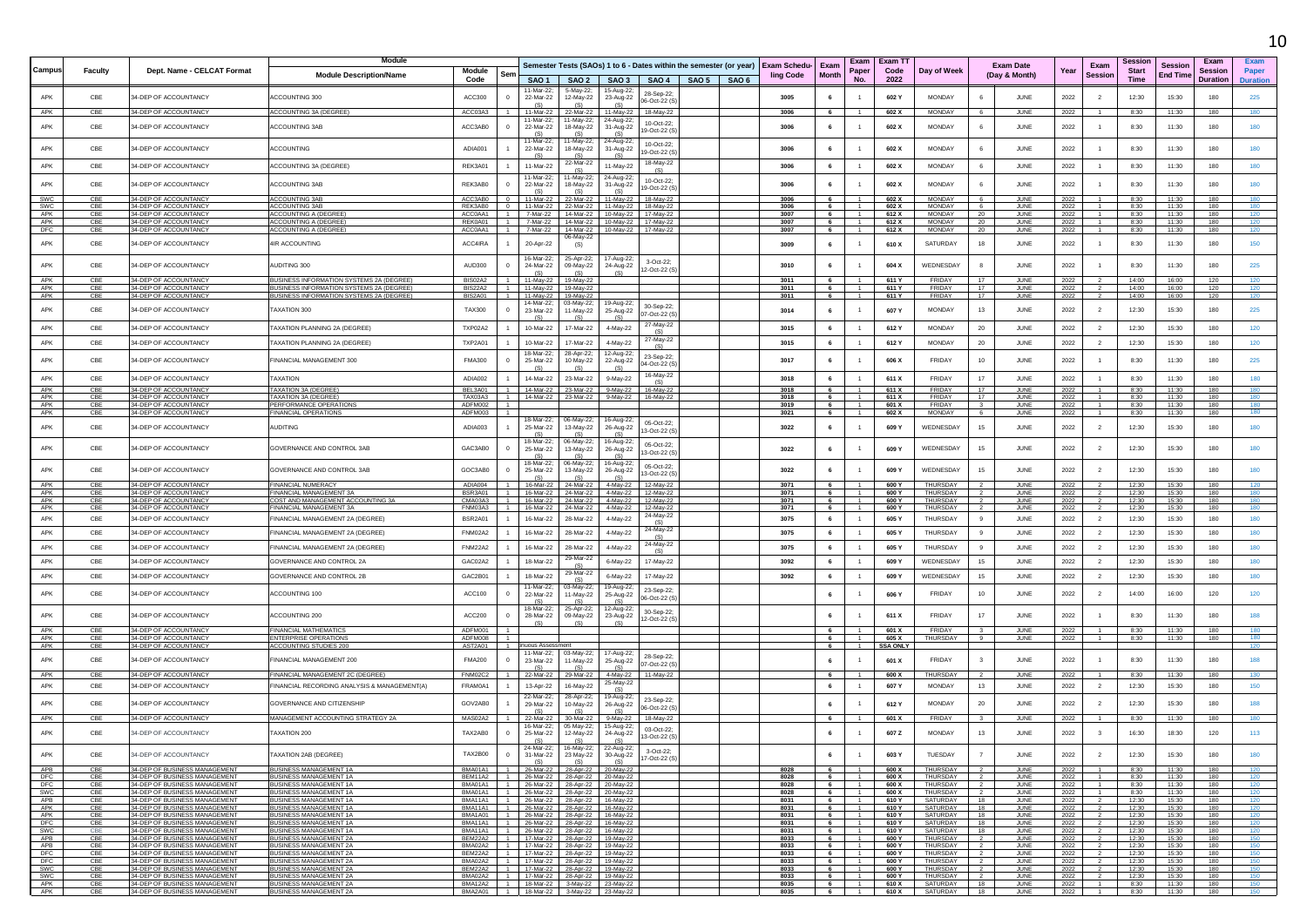|            |            |                               | Module                         |                |     |                  |                  |           |       |       |                  | Semester Tests (SAOs) 1 to 6 - Dates within the semester (or year) Exam Schedu- Exam |       | Exam      | <b>Exam TT</b> |               |                 | <b>Exam Date</b> |      | Exam           | <b>Session</b> | <b>Session</b>  | Exam            | Exam            |
|------------|------------|-------------------------------|--------------------------------|----------------|-----|------------------|------------------|-----------|-------|-------|------------------|--------------------------------------------------------------------------------------|-------|-----------|----------------|---------------|-----------------|------------------|------|----------------|----------------|-----------------|-----------------|-----------------|
| Campus     | Facult     | Dept. Name - CELCAT Format    | <b>Module Description/Name</b> | <b>Module</b>  | Ser |                  |                  |           |       |       |                  | ling Code                                                                            | Month | Paner     | Code           | Day of Week   |                 | (Day & Month)    | Year | <b>Session</b> | <b>Start</b>   | <b>End Time</b> | <b>Session</b>  | Paper           |
|            |            |                               |                                | Code           |     | SAO <sub>1</sub> | SAO <sub>2</sub> | SAO 3     | SAO 4 | SAO 5 | SAO <sub>6</sub> |                                                                                      |       | <b>No</b> | 2022           |               |                 |                  |      |                | <b>Time</b>    |                 | <b>Duration</b> | <b>Duration</b> |
| APK        | CBE        | 34-DEP OF BUSINESS MANAGEMENT | <b>IUSINESS MANAGEMENT 2A</b>  | BMG02A2        |     | 18-Mar-22        | 28-Apr-22        | 19-May-22 |       |       |                  | 8035                                                                                 |       |           | 610 X          | SATURDAY      |                 | <b>ILINE</b>     | 2022 |                | 8:30           | 11:30           | 180             |                 |
| <b>DFC</b> |            | 34-DEP OF BUSINESS MANAGEMENT | <b>BUSINESS MANAGEMENT 2A</b>  | BMG02A2        |     | 17-Mar-22        | 28-Apr-22        | 19-May-22 |       |       |                  | 8035                                                                                 |       |           | 610 X          | SATURDAY      |                 | <b>JUNE</b>      | 2022 |                | 8:30           | 11:30           | 180             |                 |
| SWC        |            | 34-DEP OF BUSINESS MANAGEMENT | BUSINESS MANAGEMENT 2A         | <b>BMA12A2</b> |     | 17-Mar-22        | 3-May-22         | 23-May-22 |       |       |                  | 8035                                                                                 |       |           | 610 X          | SATURDAY      |                 | JUNE             | 2022 |                | 8:30           |                 | 180             |                 |
| <b>SWC</b> | CBI        | 34-DEP OF BUSINESS MANAGEMENT | <b>BUSINESS MANAGEMENT 2A</b>  | BMA2A01        |     | 17-Mar-22        | 3-May-22         | 23-May-22 |       |       |                  | 8035                                                                                 |       |           | 610 X          | SATURDAY      | $\sim$          | <b>JUNE</b>      | 2022 |                | 8:30           | 11:30           | 180             | 150.            |
| SWC        | CBF        | 34-DEP OF BUSINESS MANAGEMENT | <b>BUSINESS MANAGEMENT 2A</b>  | BMG02A2        |     | 17-Mar-22        | 28-Apr-22        | 19-May-22 |       |       |                  | 8035                                                                                 |       |           | 610 X          | SATURDAY      | 40              | <b>JUNE</b>      | 2022 |                | 8:30           | 11:30           | 180             | 150             |
| APK        |            | 34-DEP OF BUSINESS MANAGEMENT | <b>BUSINESS MANAGEMENT 3A</b>  | BMA13A3        |     | 16-Mar-22        | 29-Apr-22        | 17-May-22 |       |       |                  | 8037                                                                                 |       |           | 607 Y          | <b>MONDAY</b> |                 | <b>II INF</b>    | 2022 |                | 12:30          | 15:30           | 180             |                 |
| APK        |            | 34-DEP OF BUSINESS MANAGEMENT | <b>IUSINESS MANAGEMENT 3A</b>  | BMA3A01        |     | 16-Mar-22        | 29-Apr-22        | 17-Mav-22 |       |       |                  | 8037                                                                                 |       |           | 607 Y          | <b>MONDA</b>  |                 | <b>ILINIE</b>    | 2022 |                | 12.30          | 15.20           | 190             |                 |
| <b>DFC</b> | <b>CRE</b> | 34-DEP OF BUSINESS MANAGEMENT | BUSINESS MANAGEMENT 3A         | <b>BMA13A3</b> |     | 16-Mar-22        | 29-Apr-22        | 17-May-22 |       |       |                  | 8037                                                                                 |       |           | 607 Y          | <b>MONDAY</b> |                 | JUNE             | 2022 |                | 12:30          | 15:30           | 180             |                 |
| <b>SWC</b> |            | 34-DEP OF BUSINESS MANAGEMENT | <b>BUSINESS MANAGEMENT 3A</b>  | <b>BMA13A3</b> |     | 16-Mar-22        | 29-Apr-22        | 17-Mav-22 |       |       |                  | 8037                                                                                 |       |           | 607 Y          | <b>MONDAY</b> |                 | <b>ILINE</b>     | 2022 |                | 12:30          | 15:30           | 180             |                 |
| SWC        | CBI        | 34-DEP OF BUSINESS MANAGEMENT | <b>BUSINESS MANAGEMENT 3A</b>  | BMA3A01        |     | 16-Mar-22        | 29-Apr-22        | 17-Mav-22 |       |       |                  | 8037                                                                                 |       |           | 607 Y          | <b>MONDAY</b> | 13              | <b>JUNE</b>      | 2022 |                | 12:30          | 15:30           | 180             | 180             |
| APB        |            | 34-DEP OF BUSINESS MANAGEMENT | <b>ENTREPRENEURSHIP 2A</b>     | <b>ETS12A2</b> |     | 22-Mar-22        | 12-May-22        | 19-May-22 |       |       |                  | 8039                                                                                 |       |           | 612 X          | <b>MONDAY</b> | 20              | <b>ILINE</b>     | 2022 |                | 8:30           | 11:30           | 180             |                 |
| APK        |            | 34-DEP OF BUSINESS MANAGEMENT | ENTREPRENEURSHIP 2A            | EMT2A01        |     | 22-Mar-22        | 12-May-22        | 19-May-22 |       |       |                  | 8039                                                                                 |       |           | 612 X          | <b>MONDAY</b> |                 |                  | 2022 |                | 8:30           | 11:30           | 180             |                 |
| APK        |            | 34-DEP OF BUSINESS MANAGEMENT | ENTREPRENEURSHIP 2A            | ETS12A2        |     | 22-Mar-22        | 12-May-22        | 19-May-22 |       |       |                  | 8039                                                                                 |       |           | 612 X          | <b>MONDAY</b> | 20              | <b>ILINE</b>     | 2022 |                | 8:30           | 11:30           | 180             |                 |
| SWC        |            | 34-DEP OF BUSINESS MANAGEMENT | ENTREPRENEURSHIP 2A            | ETS12A2        |     | 22-Mar-22        | 12-May-22        | 19-May-22 |       |       |                  | 8039                                                                                 |       |           | 612 X          | <b>MONDAY</b> | 20 <sub>1</sub> | <b>II INF</b>    | 2022 |                | 8:30           | 11:30           | 180             |                 |
|            |            | 34-DEP OF BUSINESS MANAGEMENT | <b>ENTREPRENEURSHIP 3A</b>     | <b>ETS13A3</b> |     | 23-Mar-22        | 11-May-22        | 21-May-22 |       |       |                  | 8042                                                                                 |       |           | 612 X          | <b>MONDAY</b> | n               |                  | 2022 |                | $R \cdot 30$   | 11.20           | 190             |                 |
| APK        |            | 34-DEP OF BUSINESS MANAGEMENT | <b>INTREPRENEURSHIP 3A</b>     | EMT3A01        |     | 23-Mar-22        | 1-May-22         | 21-May-22 |       |       |                  | 8042                                                                                 |       |           | 612 X          | <b>MONDAY</b> | 20              | <b>II INF</b>    | 2022 |                | 8:30           | 11:30           | 180             |                 |
| APK        |            | 34-DEP OF BUSINESS MANAGEMENT | ENTREPRENEURSHIP 3A            | <b>ETS13A3</b> |     | 23-Mar-22        | 11-Mav-22        | 21-May-22 |       |       |                  | 8042                                                                                 |       |           | 612 X          | <b>MONDAY</b> | 20              | JUNE             | 2022 |                | 8:30           | 11:30           | 180             |                 |
| SWC        |            | 34-DEP OF BUSINESS MANAGEMENT | ENTREPRENEURSHIP 3A            | <b>ETS13A3</b> |     | 23-Mar-22        | 11-May-22        | 21-May-22 |       |       |                  | 8042                                                                                 |       |           | 612 X          | <b>MONDA</b>  |                 |                  | 2022 |                | $R-30$         | 11.30           | 180             |                 |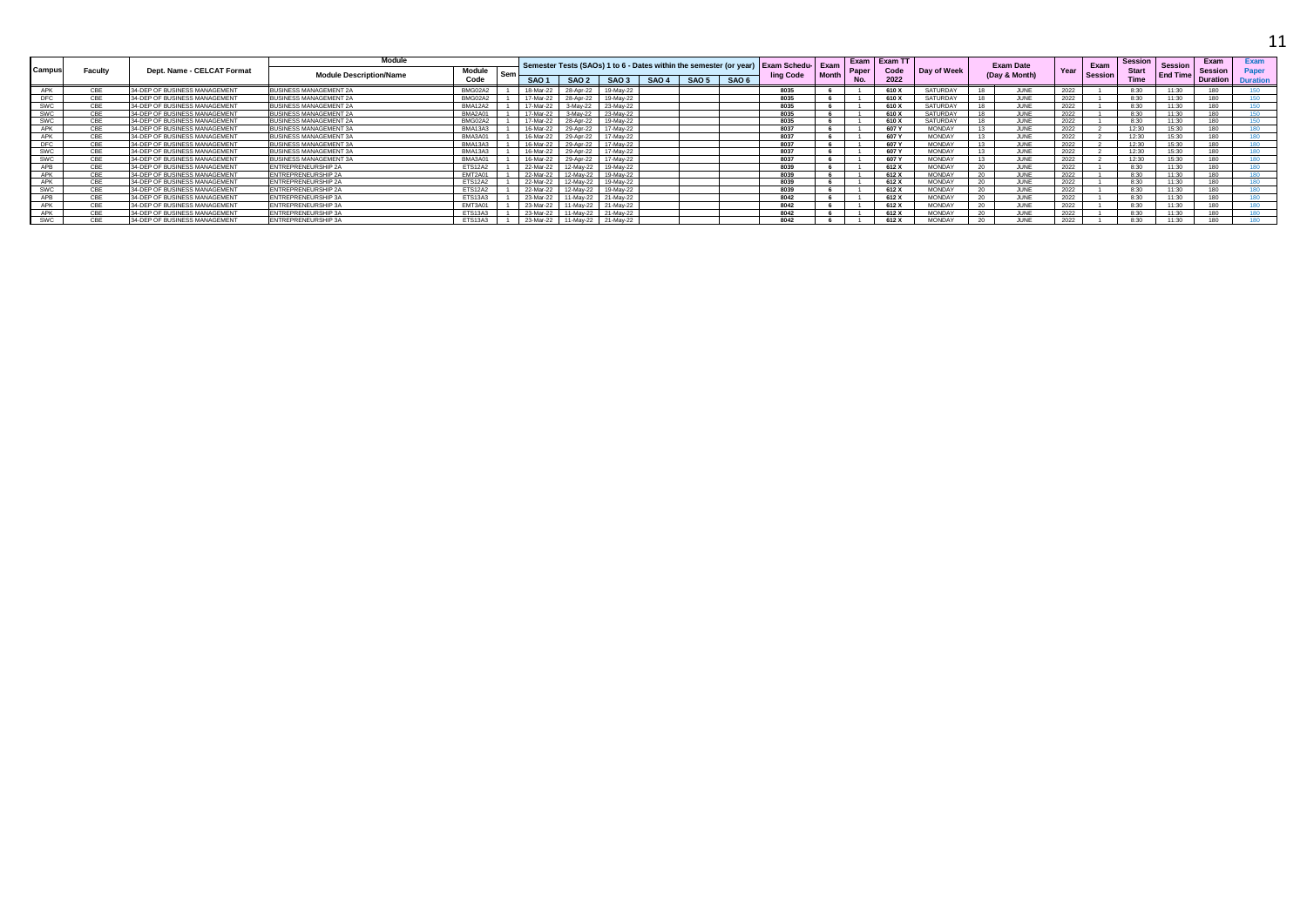|                          |            |                                                                        |                                                                                       |                             |                                  |                                                       |                                                                |                                                                            |                        |                                                                    |                                                   |                                  |                |                                    |                      |                                   |              |                                  |                |                                   |                        | 12         |
|--------------------------|------------|------------------------------------------------------------------------|---------------------------------------------------------------------------------------|-----------------------------|----------------------------------|-------------------------------------------------------|----------------------------------------------------------------|----------------------------------------------------------------------------|------------------------|--------------------------------------------------------------------|---------------------------------------------------|----------------------------------|----------------|------------------------------------|----------------------|-----------------------------------|--------------|----------------------------------|----------------|-----------------------------------|------------------------|------------|
|                          |            |                                                                        | <b>Module</b>                                                                         |                             |                                  |                                                       |                                                                |                                                                            |                        |                                                                    |                                                   |                                  | Exam   Exam TT |                                    |                      |                                   |              |                                  | Session        |                                   | Exam                   | Exam       |
| Campus                   | Faculty    | Dept. Name - CELCAT Format                                             | <b>Module Description/Name</b>                                                        | Module                      | Sem                              |                                                       |                                                                |                                                                            |                        | Semester Tests (SAOs) 1 to 6 - Dates within the semester (or year) | Exam Schedu-<br>Exam<br><b>Month</b><br>ling Code | Paper                            | Code           | Day of Week                        |                      | <b>Exam Date</b><br>(Day & Month) | Year         | Exam<br><b>Session</b>           | <b>Start</b>   | <b>Session</b><br><b>End Time</b> | <b>Session</b>         | Paper      |
| APB                      | CB         | 34-DEP OF BUSINESS MANAGEMENT                                          | <b>BUSINESS MANAGEMENT 3/</b>                                                         | Code<br>BEM33A3 1           |                                  |                                                       |                                                                |                                                                            |                        | SAO 1   SAO 2   SAO 3   SAO 4   SAO 5   SAO 6                      | 8059                                              | <b>No</b>                        | 2022           | FRIDAY                             |                      |                                   |              |                                  | Time<br>8:30   |                                   | <b>Duration</b><br>180 | Duration   |
| APB                      | CBE        | 34-DEP OF BUSINESS MANAGEMENT                                          | <b>BUSINESS MANAGEMENT 3A</b>                                                         | BMA03A3   1                 |                                  |                                                       | 18-Mar-22 28-Apr-22 20-May-22                                  | 18-Mar-22 28-Apr-22 20-May-22                                              |                        |                                                                    | 8059<br>6                                         |                                  | 601 X<br>601 X | FRIDAY                             |                      | JUNE<br>JUNE                      | 2022<br>2022 |                                  | 8:30           | 11:30<br>11:30                    | 180                    | 180        |
| DFC<br>DFC               | CB<br>CB   | 34-DEP OF BUSINESS MANAGEMENT<br>34-DEP OF BUSINESS MANAGEMENT         | <b>BUSINESS MANAGEMENT 3A</b><br><b>BUSINESS MANAGEMENT 3/</b>                        | BEM33A3 1<br>BMA03A3        |                                  |                                                       | 18-Mar-22 28-Apr-22 20-May-22                                  | 18-Mar-22 28-Apr-22 20-May-22                                              |                        |                                                                    | 8059<br>6<br>8059                                 |                                  | 601 X<br>601 X | FRIDAY<br><b>FRIDAY</b>            |                      | JUNE<br>JUNE                      | 2022<br>2022 |                                  | 8:30<br>8:30   | 11:30<br>11:30                    | 180<br>180             | 180        |
| SWC                      | CBE        | 34-DEP OF BUSINESS MANAGEMENT                                          | <b>BUSINESS MANAGEMENT 3A</b>                                                         | BFM33A3 1                   |                                  |                                                       |                                                                | 18-Mar-22 28-Apr-22 20-May-22                                              |                        |                                                                    | 8059<br>6                                         |                                  | 601 X          | FRIDAY                             | 3                    | JUNE                              | 2022         |                                  | 8:30           | 11:30                             | 180                    | 180        |
| SWC<br>DFC               | CBE<br>CBE | 34-DEP OF BUSINESS MANAGEMENT<br>34-DEP OF BUSINESS MANAGEMENT         | <b>BUSINESS MANAGEMENT 3A</b><br>ENTREPRENEURIAL SKILLS                               | BMA03A3 1<br>CET3AES        | $-1$                             | 24-Mar-22                                             | 18-Mar-22 28-Apr-22 20-May-22                                  |                                                                            |                        |                                                                    | 8059<br>6<br>8065<br>6                            | $\overline{1}$<br>$-1$           | 601 X<br>612 Y | FRIDAY<br>MONDAY                   | $\mathbf{3}$<br>20   | JUNE<br>JUNE                      | 2022<br>2022 |                                  | 8:30<br>12:30  | 11:30<br>15:30                    | 180<br>180             | 180<br>120 |
| DFC                      | CBE        | 34-DEP OF BUSINESS MANAGEMENT                                          | <b>ENTREPRENEURIAL SKILLS</b>                                                         | CETESA3                     | $-1$                             | 24-Mar-22                                             |                                                                |                                                                            |                        |                                                                    | 8065<br>6                                         |                                  | 612 Y          | <b>MONDAY</b>                      | 20                   | JUNE                              | 2022         |                                  | 12:30          | 15:30                             | 180                    | 120        |
| <b>SWC</b><br>SWC        | CBE<br>CBE | 34-DEP OF BUSINESS MANAGEMENT<br>34-DEP OF BUSINESS MANAGEMENT         | ENTREPRENEURIAL GROWTH STRATEGIES A<br><b>ENTREPRENEURIAL GROWTH STRATEGIES A</b>     | EGS01A1<br>FGS0A01          | $\blacksquare$<br>$\overline{1}$ |                                                       | 10-Mar-22 28-Apr-22 12-May-22<br>10-Mar-22 28-Apr-22 12-May-22 |                                                                            |                        |                                                                    | 8166<br>6<br>8166<br>6                            | - 1 -<br>$-1$                    | 612 X<br>612 X | MONDAY<br><b>MONDAY</b>            | 20<br>20             | JUNE<br>JUNE                      | 2022<br>2022 | $\mathbf{1}$                     | 8:30<br>8:30   | 11:30<br>11:30                    | 180<br>180             | 150<br>150 |
| SWC<br>SWC               | CBE<br>CBE | 34-DEP OF BUSINESS MANAGEMENT<br>34-DEP OF BUSINESS MANAGEMEN'         | ENTREPRENEURSHIP 2A<br>NTREPRENEURSHIP 2A                                             | ENT02A2 1<br><b>ENT22A2</b> | $\overline{1}$                   | 18-Mar-22   5-May-22                                  |                                                                | 18-Mar-22   5-May-22   20-May-22                                           |                        |                                                                    | 8168<br>6<br>8168<br>6                            | $-1$                             | 600 X<br>600 X | THURSDAY<br><b>THURSDAY</b>        |                      | JUNE                              | 2022         |                                  | 8:30           | 11:30<br>11:30                    | 180<br>180             | 150        |
| <b>SWC</b>               | CBE        | 34-DEP OF BUSINESS MANAGEMENT                                          | ENTREPRENEURSHIP 3A                                                                   | ENT03A3                     | $\overline{1}$                   |                                                       |                                                                | 20-May-22<br>6-May-22 20-May-22 19-Sep-22                                  |                        |                                                                    | 8170<br>6                                         |                                  | 600 X          | THURSDAY                           |                      | JUNE<br>JUNE                      | 2022<br>2022 |                                  | 8:30<br>8:30   | 11:30                             | 180                    | 60         |
| SWC<br>APK               | CBE<br>CBE | 34-DEP OF BUSINESS MANAGEMENT<br>34-DEP OF BUSINESS MANAGEMENT         | <b>ENTREPRENEURSHIP 3A</b><br>BUSINESS STUDIES 2A                                     | ENT33A3<br><b>BMX12A2</b>   | $\blacksquare$<br>$\overline{1}$ |                                                       | 6-May-22 20-May-22 19-Sep-22                                   | 17-Mar-22 4-May-22 23-May-22                                               |                        |                                                                    | 8170<br>6<br>8217<br>6                            | $\overline{1}$<br>$\overline{1}$ | 600 X<br>610 X | THURSDAY<br>SATURDAY               | 18                   | <b>JUNE</b><br>JUNE               | 2022<br>2022 |                                  | 8:30<br>8:30   | 11:30<br>11:30                    | 180<br>180             | 60<br>150  |
| APK                      | CBE        | 34-DEP OF BUSINESS MANAGEMENT                                          | <b>BUSINESS STUDIES 2A</b>                                                            | BMX2A01                     | $-1$                             |                                                       |                                                                | 17-Mar-22 4-May-22 23-May-22                                               |                        |                                                                    | 8217<br>6                                         |                                  | 610 X          | SATURDAY                           | 18                   | JUNE                              | 2022         |                                  | 8:30           | 11:30                             | 180                    | 150        |
| APK<br>APK               | CBE<br>CBE | 34-DEP OF BUSINESS MANAGEMENT<br>34-DEP OF BUSINESS MANAGEMENT         | <b>BUSINESS STUDIES 3A</b><br><b>BUSINESS STUDIES 3A</b>                              | BMX13A3 1 1<br>BMX3A01      | $-1$                             | 16-Mar-22                                             | 29-Apr-22 17-May-22                                            | 16-Mar-22 29-Apr-22 17-May-22                                              |                        |                                                                    | 8218<br>6<br>8218<br>6                            | $\overline{1}$<br>$\overline{1}$ | 607 Y<br>607 Y | MONDAY<br>MONDAY                   | 13<br>13             | <b>JUNE</b><br>JUNE               | 2022<br>2022 |                                  | 12:30<br>12:30 | 15:30<br>15:30                    | 180<br>180             | 180<br>180 |
| APB                      | CBE        | 34-DEP OF BUSINESS MANAGEMENT                                          | CORPORATE ENTREPRENEURSHIP                                                            | COE7XA1                     | $-1$                             |                                                       |                                                                | 23-Mar-22 26-Apr-22 18-May-22                                              |                        |                                                                    | 6                                                 |                                  | 602 X          | <b>MONDAY</b>                      | 6                    | JUNE                              | 2022         |                                  | 8:30           | 11:30                             | 180                    | 180        |
| APB<br><b>APB</b>        | CBE<br>CBF | 34-DEP OF BUSINESS MANAGEMENT<br>34-DEP OF BUSINESS MANAGEMENT         | GENERAL MANAGEMENT<br>OPERATIONS MANAGEMEN                                            | GEM7XA1<br>OPS01A1          | $\blacksquare$<br>$-1$           |                                                       | 23-Mar-22 20-Apr-22 18-May-22                                  |                                                                            |                        |                                                                    | 6<br>6                                            | - 1<br>$-1$                      | 608 X<br>602 X | TUESDAY<br><b>MONDAY</b>           | 14<br>-6             | JUNE<br>JUNE                      | 2022<br>2022 |                                  | 8:30<br>8:30   | 11:30<br>11:30                    | 180<br>180             | 180<br>180 |
| APB                      | CBE        | 34-DEP OF BUSINESS MANAGEMENT                                          | RISK MANAGEMENT                                                                       | RIM01A1                     | $-1$                             |                                                       |                                                                | 15-Mar-22  19-Apr-22  10-May-22                                            |                        |                                                                    | 6                                                 |                                  | 605 Y          | THURSDAY                           |                      | <b>JUNE</b>                       | 2022         |                                  | 12:30          | 15:30                             | 180                    | 180        |
| APB<br>APB               | CBE<br>CBE | 34-DEP OF BUSINESS MANAGEMENT<br>34-DEP OF BUSINESS MANAGEMENT         | RESEARCH METODOLOGY<br>STRATEGIC MANAGEMENT                                           | RMD01A1<br>STR01A1          | $-1$<br>$\blacksquare$           | inuous Assessment                                     | 13-Mar-22 11-Apr-22                                            | 9-May-22                                                                   |                        |                                                                    | 6                                                 |                                  | 607 X          | <b>MONDAY</b>                      | 13                   | JUNE                              | 2022         | $\overline{1}$                   | 8:30           | 11:30                             | 180                    | 180        |
| APK                      | CBE        | 34-DEP OF BUSINESS MANAGEMENT                                          | COMMERCE 100                                                                          | COM100                      |                                  | 25 Apr-22;<br>09-May-22                               | 17-Aug-22<br>24-Aug-22                                         | 28-Sep-22:                                                                 |                        |                                                                    | 6                                                 |                                  | 609 X          | WEDNESDAY                          | 15                   | JUNE                              | 2022         |                                  | 8:30           | 11:30                             | 180                    | 120        |
|                          |            |                                                                        |                                                                                       |                             |                                  | (S)                                                   | (S)                                                            | 07-Oct-22 (S                                                               |                        |                                                                    |                                                   |                                  |                |                                    |                      |                                   |              |                                  |                |                                   |                        |            |
| DFC<br><b>SWC</b>        | CBE<br>CBE | 34-DEP OF BUSINESS MANAGEMENT<br>34-DEP OF BUSINESS MANAGEMENT         | OPERATIONS MANAGEMENT AND ENTREPRENEURSHIP<br>ENTREPRENEURSHIP 1A                     | BTN7X06<br>ENT01A1 1        |                                  | 26-Mar-22 6-May-22                                    |                                                                | 20-May-22                                                                  |                        |                                                                    | 6<br>6                                            | $\overline{1}$                   | 600 X<br>607 X | THURSDAY<br><b>MONDAY</b>          | 13                   | JUNE<br>JUNE                      | 2022<br>2022 | $\mathbf{1}$                     | 8:30<br>8:30   | 11:30<br>11:30                    | 180<br>180             | 180<br>120 |
| SWC.                     | CBE        | 34-DEP OF COMMERCIAL ACCOUNTING                                        | AUDITING AND INTERNAL CONTROL 3A                                                      | AIC33A3                     | $\blacksquare$                   |                                                       | 28-Mar-22 29-Apr-22                                            |                                                                            |                        |                                                                    | 3026<br>6                                         | $\overline{1}$                   | 602 X          | <b>MONDAY</b>                      | -6                   | JUNE                              | 2022         | $\mathbf{1}$                     | 8:30           | 11:30                             | 180                    | 180        |
| APB<br>SWC               | CBE<br>CBE | 34-DEP OF COMMERCIAL ACCOUNTING<br>34-DEP OF COMMERCIAL ACCOUNTING     | APPLIED ACCOUNTANCY SKILLS 1A<br>APPLIED ACCOUNTANCY SKILLS 1A                        | AAS1AA1<br>AAS1AA1          | $-1$<br>$-1$                     | 18-Mar-22<br>18-Mar-22                                | 29-Apr-22<br>29-Apr-22                                         | 22-Apr-22<br>22-Apr-22                                                     | 20-May-22<br>20-May-22 |                                                                    | 3029<br>6<br>3029<br>6                            | $\overline{1}$                   | 607 X<br>607 X | <b>MONDAY</b><br><b>MONDAY</b>     | 13<br>13             | JUNE<br>JUNE                      | 2022<br>2022 |                                  | 8:30<br>8:30   | 11:30<br>11:30                    | 180<br>180             | 120        |
| <b>DFC</b>               | CBE<br>CBE | 34-DEP OF COMMERCIAL ACCOUNTING<br>34-DEP OF COMMERCIAL ACCOUNTING     | COSTING AND ESTIMATING 1A                                                             | CAE01A1<br>FPO0AA1          | $-1$<br>$\overline{1}$           |                                                       |                                                                | 29-Mar-22 10-May-22 19-Apr-22                                              | 24-May-22              |                                                                    | 3030<br>6                                         | $\overline{1}$<br>$\overline{1}$ | 605 Y          | <b>THURSDAY</b><br><b>THURSDAY</b> | -9<br>-9             | JUNE                              | 2022         |                                  | 12:30          | 15:30                             | 180                    | 120        |
| DFC<br>SWC               | CBE        | 34-DEP OF COMMERCIAL ACCOUNTING                                        | FINANCIAL PRINCIPLES IN OPERATIONS MOD A<br>OSTING AND ESTIMATING MOD A (EXT)         | BKM1AA0 1                   |                                  |                                                       |                                                                | 29-Mar-22  10-May-22  19-Apr-22<br>29-Mar-22 10-May-22 19-Apr-22 24-May-22 | 24-May-22              |                                                                    | 3030<br>6<br>3030<br>6                            |                                  | 605 Y<br>605 Y | <b>THURSDAY</b>                    |                      | JUNE<br>JUNE                      | 2022<br>2022 |                                  | 12:30<br>12:30 | 15:30<br>15:30                    | 180<br>180             | 120        |
| swc<br><b>SWC</b>        | CBE<br>CBE | 34-DEP OF COMMERCIAL ACCOUNTING<br>34-DEP OF COMMERCIAL ACCOUNTING     | OSTING AND ESTIMATING 1A<br><b>TAXATION 3A</b>                                        | CAE01A1<br>TAX33A3          | $-1$<br>$-1$                     | 31-Mar-22   5-May-22                                  |                                                                | 29-Mar-22 10-May-22 19-Apr-22                                              | 24-May-22              |                                                                    | 3030<br>6<br>3033<br>6                            |                                  | 605 Y<br>607 X | THURSDAY<br><b>MONDAY</b>          | 13                   | JUNE<br>JUNE                      | 2022<br>2022 |                                  | 12:30<br>8:30  | 15:30<br>11:30                    | 180<br>180             | 120<br>180 |
| SWC                      | CBE        | 34-DEP OF COMMERCIAL ACCOUNTING                                        | COST AND FINANCIAL MANAGEMENT 1A                                                      | CFM11A1 1                   |                                  | 14-Mar-22 21-Apr-22 16-May-22                         |                                                                |                                                                            |                        |                                                                    | 3036<br>6                                         | $\overline{1}$                   | 607 Y          | MONDAY                             | 13                   | JUNE                              | 2022         | $\overline{2}$                   | 12:30          | 15:30                             | 180                    | 180        |
| <b>SWC</b><br><b>SWC</b> | CBE<br>CBE | 34-DEP OF COMMERCIAL ACCOUNTING<br>34-DEP OF COMMERCIAL ACCOUNTING     | COST AND FINANCIAL MANAGEMENT 2A<br>COST AND FINANCIAL MANAGEMENT 3A                  | CFM22A2<br>CFM33A3 1        | $-1$                             | 22-Mar-22 3-May-22<br>15-Mar-22  19-Apr-22  17-May-22 |                                                                |                                                                            |                        |                                                                    | 3038<br>6<br>3040<br>6                            | $-1$                             | 603 X<br>604 Y | TUESDAY<br>WEDNESDAY               |                      | JUNE<br>JUNE                      | 2022<br>2022 |                                  | 8:30<br>12:30  | 11:30<br>15:30                    | 180<br>180             | 180<br>180 |
| <b>SWC</b>               | CBE        | 34-DEP OF COMMERCIAL ACCOUNTING                                        | FINANCIAL ACCOUNTING 3A                                                               | FAC33A3 1                   |                                  | 23-Mar-22 25-Apr-22 18-May-22                         |                                                                |                                                                            |                        |                                                                    | 3046<br>6                                         | $\overline{1}$                   | 611 X          | FRIDAY                             | 17                   | JUNE                              | 2022         |                                  | 8:30           | 11:30                             | 180                    | 180        |
| APB<br>APB               | CBE<br>CBE | 34-DEP OF COMMERCIAL ACCOUNTING<br>34-DEP OF COMMERCIAL ACCOUNTING     | ACCOUNTING AND FINANCE FOR MANAGEMENT A<br>COST & FIN MANG FOR NON-FIN SPECIALISTS 4A | AFM7XA1<br>CFM44A1   1      |                                  |                                                       |                                                                |                                                                            |                        |                                                                    | 3050<br>6<br>3050<br>6                            | $\overline{1}$                   | 601 X<br>601 X | <b>FRIDAY</b><br>FRIDAY            | $\mathbf{3}$         | JUNE<br>JUNE                      | 2022<br>2022 |                                  | 8:30<br>8:30   | 11:30<br>11:30                    | 180<br>180             | 180<br>180 |
| APB                      | CBE        | 34-DEP OF COMMERCIAL ACCOUNTING                                        | FINANCIAI MANAGEMENT 4                                                                | BFB41-2                     | $\overline{1}$                   |                                                       |                                                                |                                                                            |                        |                                                                    | 3095<br>6                                         | $-1$                             | 600 X          | <b>THURSDAY</b>                    |                      | JUNE                              | 2022         |                                  | 8:30           | 11:30                             | 180                    | 180        |
| APB<br>APB               | CBE<br>CBE | 34-DEP OF COMMERCIAL ACCOUNTING<br>34-DEP OF COMMERCIAL ACCOUNTING     | <b>FINANCIAL MANAGEMENT</b><br>FINANCIAL MANAGEMENT A                                 | FIM7XA1<br><b>FMA01A1</b>   | $-1$                             |                                                       |                                                                |                                                                            |                        |                                                                    | 3095<br>6                                         |                                  | 600 X<br>600 X | THURSDAY<br><b>THURSDAY</b>        |                      | JUNI<br>JUNE                      | 2022<br>2022 |                                  | 8:30<br>8:30   | 11:30<br>11:30                    | 180<br>180             | 180        |
| <b>SWC</b>               | CBE        | 34-DEP OF COMMERCIAL ACCOUNTING                                        | AUDITING AND INTERNAL CONTROL 2A                                                      | AIC22A2                     |                                  |                                                       | 17-Mar-22 22-Apr-22 9-May-22                                   |                                                                            |                        |                                                                    | 6                                                 | - 1                              | 609 X          | WEDNESDAY                          | 15                   | JUNE                              | 2022         |                                  | 8:30           | 11:30                             | 180                    | 180<br>180 |
| SWC<br><b>SWC</b>        | CBE<br>CBE | 34-DEP OF COMMERCIAL ACCOUNTING<br>34-DEP OF COMMERCIAL ACCOUNTING     | FINANCIAL ACCOUNTING 1A<br>FINANCIAL ACCOUNTING 2A                                    | <b>FAC11A1</b><br>FAC22A2   | $\overline{1}$                   | 30-Mar-22<br>30-Mar-22                                | 26-Apr-22<br>10-May-22                                         | 25-May-22                                                                  |                        |                                                                    | 6<br>6                                            | $\overline{1}$                   | 602 X<br>611 X | <b>MONDAY</b><br>FRIDAY            | 6.<br>17             | JUNE<br>JUNE                      | 2022<br>2022 |                                  | 8:30<br>8:30   | 11:30<br>11:30                    | 180<br>180             | 180        |
| <b>APK</b>               | CBE        | 34-DEP OF ECONOMIC & ECONOMETRICS                                      | ECONOMICS 1A (DEGREE)                                                                 | ECO01A1                     |                                  | 23-Mar-22                                             | 3-May-22                                                       | 09-May-22<br>(S)                                                           |                        |                                                                    | 3056<br>6                                         | $\mathbf{1}$                     | 602 X          | MONDAY                             | 6                    | JUNE                              | 2022         | $\overline{1}$                   | 8:30           | 11:30                             | 180                    | 120        |
| APK                      | CBE        | 34-DEP OF ECONOMIC & ECONOMETRICS                                      | ECONOMICS 1A (DEGREE)                                                                 | EKN1A01                     |                                  | 23-Mar-22                                             | 3-May-22                                                       | 09-May-22                                                                  |                        |                                                                    | 3056<br>6                                         | $\mathbf{1}$                     | 602 X          | <b>MONDAY</b>                      | 6                    | JUNE                              | 2022         | $\overline{1}$                   | 8:30           | 11:30                             | 180                    | 120        |
| <b>DFC</b>               | CBE        |                                                                        | ECONOMICS 1A (DEGREE)                                                                 | ECO01A1                     |                                  |                                                       |                                                                | (S)<br>09-May-22                                                           |                        |                                                                    | 3056<br>6                                         | $\overline{1}$                   | 602 X          | <b>MONDAY</b>                      | 6                    | JUNE                              |              | $\overline{1}$                   |                |                                   | 180                    | 120        |
|                          |            | 34-DEP OF ECONOMIC & ECONOMETRICS                                      |                                                                                       |                             |                                  | 23-Mar-22                                             | 3-May-22                                                       | (S)<br>09-May-22                                                           |                        |                                                                    |                                                   |                                  |                |                                    |                      |                                   | 2022         |                                  | 8:30           | 11:30                             |                        |            |
| SWC                      | CBE        | 34-DEP OF ECONOMIC & ECONOMETRICS                                      | ECONOMICS 1A (DEGREE)                                                                 | ECO01A1                     |                                  | 23-Mar-22                                             | 3-May-22                                                       | (S)                                                                        |                        |                                                                    | 3056<br>6                                         | $\overline{1}$                   | 602 X          | <b>MONDAY</b>                      | 6                    | JUNE                              | 2022         | $\overline{1}$                   | 8:30           | 11:30                             | 180                    | 120        |
| APK                      | CBE        | 34-DEP OF ECONOMIC & ECONOMETRICS                                      | <b>ECONOMICS 2A</b>                                                                   | ECO2AA2                     |                                  | 22-Apr-22                                             | 16-May-22                                                      | 19-May-22<br>(S)                                                           |                        |                                                                    | 3058<br>6                                         | $\overline{1}$                   | 608Z           | TUESDAY                            | 14                   | JUNE                              | 2022         | 3                                | 16:30          | 18:30                             | 120                    | 120        |
| APK                      | CBE        | 34-DEP OF ECONOMIC & ECONOMETRICS                                      | <b>ECONOMICS 2A (DEGREE)</b>                                                          | EKN2A01                     |                                  | 22-Apr-22                                             | 16-May-22                                                      | 19-May-22<br>(S)                                                           |                        |                                                                    | 3058<br>6                                         | $\overline{1}$                   | 608 Z          | TUESDAY                            | 14                   | JUNE                              | 2022         | $\overline{\mathbf{3}}$          | 16:30          | 18:30                             | 120                    | 120        |
| SWC                      | CBE        | 34-DEP OF ECONOMIC & ECONOMETRICS                                      | <b>ECONOMICS 2A</b>                                                                   | ECO2AA2                     |                                  |                                                       |                                                                |                                                                            |                        |                                                                    | 3058<br>6                                         | $\overline{1}$                   | 608 Z          | TUESDAY                            | 14                   | JUNE                              | 2022         | $\mathbf{3}$                     | 16:30          | 18:30                             | 120                    | 120        |
| <b>APK</b>               | CBE        | 34-DEP OF ECONOMIC & ECONOMETRICS                                      | <b>ECONOMICS 3A (DEGREE)</b>                                                          | ECO3AA3                     |                                  | 25-Mar-22                                             | 12-May-22                                                      | 25-May-22<br>(S)                                                           |                        |                                                                    | 3064<br>6                                         | $\overline{1}$                   | 610 Y          | SATURDAY                           | 18                   | JUNE                              | 2022         | $\overline{2}$                   | 12:30          | 15:30                             | 180                    | 180        |
| <b>APK</b>               | CBE        | 34-DEP OF ECONOMIC & ECONOMETRICS                                      | ECONOMICS 3A (DEGREE)                                                                 | EKN3A01                     |                                  | 25-Mar-22                                             | 12-May-22                                                      | 25-May-22<br>(S)                                                           |                        |                                                                    | 3064<br>6                                         | $\overline{1}$                   | 610 Y          | SATURDAY                           | 18                   | JUNE                              | 2022         | $\overline{2}$                   | 12:30          | 15:30                             | 180                    | 180        |
| SWC                      | CBE        | 34-DEP OF ECONOMIC & ECONOMETRICS                                      | ECONOMICS 3A (DEGREE)                                                                 | ECO3AA3                     |                                  | 25-Mar-22                                             | 12-May-22                                                      | 25-May-22                                                                  |                        |                                                                    | 3064<br>6                                         | $\overline{1}$                   | 610 Y          | SATURDAY                           | 18                   | JUNE                              | 2022         | $\overline{2}$                   | 12:30          | 15:30                             | 180                    | 180        |
| SWC                      | CBE        | 34-DEP OF ECONOMIC & ECONOMETRICS                                      | ECONOMICS 1A (DIPLOMA                                                                 | ECO11A1                     |                                  | 30-Mar-22                                             | 10-May-22                                                      | (S)<br>23-May-22                                                           |                        |                                                                    | 3068<br>6                                         |                                  | 611 Y          | FRIDAY                             | 17                   | JUNE                              | 2022         |                                  | 14:00          | 16:00                             | 120                    | 120        |
| <b>SWC</b>               | CBE        | 34-DEP OF ECONOMIC & ECONOMETRICS                                      | FINANCIAL SERVICES ECONOMICS 1A                                                       | <b>FSE11A1</b>              | $-1$                             | 30-Mar-22                                             |                                                                | 10-May-22 23-May-22                                                        |                        |                                                                    | 3068<br>6                                         |                                  | 611 Y          | FRIDAY                             | 17                   | JUNE                              | 2022         |                                  | 14:00          | 16:00                             | 120                    | 120<br>180 |
| APK<br>APK               | CBE<br>CBE | 34-DEP OF ECONOMIC & ECONOMETRICS<br>34-DEP OF ECONOMIC & ECONOMETRICS | THE ECONOMIC & BUSINESS ENVIRONMENT (A)<br><b>ECONOMETRICS 2A</b>                     | EBE00A1<br>ECM02A2          |                                  | 29-Mar-22<br>24-Mar-22                                | 10-May-22<br>17-May-22                                         | 24-May-22<br>25-May-22                                                     |                        |                                                                    | 6<br>6                                            | $\overline{1}$                   | 611 X<br>612 X | FRIDAY<br><b>MONDAY</b>            | 17<br>20             | JUNE<br>JUNE                      | 2022<br>2022 | $\mathbf{1}$<br>$\overline{1}$   | 8:30<br>8:30   | 11:30<br>11:30                    | 180<br>180             | 180        |
| APK                      | CBE        | 34-DEP OF ECONOMIC & ECONOMETRICS                                      | ECONOMETRICS 3A                                                                       | ECM03A3                     |                                  | 17-Mar-22                                             | 19-May-22                                                      | (S)<br>23-May-22                                                           |                        |                                                                    | 6                                                 | $\mathbf{1}$                     | 600 X          | THURSDAY                           | 2                    | JUNE                              | 2022         | $\mathbf{1}$                     | 8:30           | 11:30                             | 180                    | 180        |
|                          |            |                                                                        |                                                                                       |                             |                                  | 14-Mar-22:                                            | 05-May-22:                                                     | 12-Aug-22;                                                                 | 03-OCt-22;             |                                                                    |                                                   |                                  |                |                                    |                      |                                   |              |                                  |                |                                   |                        |            |
| <b>APK</b>               | CBE        | 34-DEP OF ECONOMIC & ECONOMETRICS                                      | ECONOMICS 100                                                                         | ECO100                      |                                  | 23-Mar-22<br>(S)                                      | 12-May-22<br>(S)                                               | 22-Aug-22                                                                  | 13-Oct-22 (S           |                                                                    | 6                                                 |                                  | 601 Y          | FRIDAY                             | 3                    | JUNE                              | 2022         | $\overline{2}$                   | 14:00          | 16:00                             | 120                    | 120        |
| APK                      | CBE        | 34-DEP OF ECONOMIC & ECONOMETRICS                                      | ECONOMICS 2C                                                                          | ECO2CA2                     |                                  | 16-Mar-22                                             | 12-May-22                                                      | 26-May-22                                                                  |                        |                                                                    | 6                                                 | $\overline{1}$                   | 610 X          | SATURDAY                           | 18                   | JUNE                              | 2022         | $\overline{1}$                   | 8:30           | 11:30                             | 180                    | 120        |
| APK                      | CBE        | 34-DEP OF ECONOMIC & ECONOMETRICS                                      | <b>ECONOMICS 2F</b>                                                                   | ECO2FA2                     |                                  | 18-Mar-22                                             | 14-Apr-22                                                      | 23-May-22                                                                  |                        |                                                                    | 6                                                 | $\overline{1}$                   | 601 Y          | FRIDAY                             | $\mathbf{3}$         | JUNE                              | 2022         | $\overline{2}$                   | 14:00          | 16:00                             | 120                    | 120        |
|                          |            |                                                                        |                                                                                       |                             |                                  |                                                       |                                                                | 18-May-22                                                                  |                        |                                                                    |                                                   |                                  |                |                                    |                      |                                   |              |                                  |                |                                   |                        |            |
| APK<br>APK               | CBE        | 34-DEP OF ECONOMIC & ECONOMETRICS                                      | ECONOMICS 3C (DEGREE)                                                                 | ECO3CA3                     |                                  | 28-Mar-22                                             | 6-May-22<br>19-Apr-22 18-May-22                                | (S)                                                                        |                        |                                                                    | 6                                                 | $\overline{1}$                   | 612 X          | <b>MONDAY</b><br><b>MONDAY</b>     | 20                   | JUNE                              | 2022         | $\overline{1}$                   | 8:30           | 11:30                             | 180                    | 180<br>180 |
| APK                      | CBE<br>CBE | 34-DEP OF ECONOMIC & ECONOMETRICS<br>34-DEP OF ECONOMIC & ECONOMETRICS | QUANTITATIVE ECONOMICS 2A<br>QUANTITATIVE ECONOMICS 3A                                | QTE2AA2<br>QTE3AA3 1        |                                  |                                                       |                                                                | 24-May-22<br>12-Mar-22  19-Apr-22  24-May-22                               |                        |                                                                    | 6                                                 | $\overline{1}$                   | 602 X<br>606 X | FRIDAY                             | 10                   | JUNE<br>JUNE                      | 2022<br>2022 |                                  | 8:30<br>8:30   | 11:30<br>11:30                    | 180<br>180             | 180        |
| SW <sub>C</sub>          | CBE        | 34-DEP OF FINANCE & INVEST                                             | CREDIT CONTROL 1A<br><b>INVESTMENT MANAGEMENT 2A</b>                                  | BLB2A01                     |                                  | CRC11A1 1 25-Mar-22 22-Apr-22 6-May-22                |                                                                |                                                                            |                        |                                                                    | 3032<br>$6\overline{6}$                           | $-1$                             | 600 X          | <b>THURSDAY</b><br>THURSDAY        | $\overline{2}$       | JUNE                              | 2022         | $\overline{1}$                   | 8:30           | 11:30                             | 180                    | 120        |
| APK<br>APK               | CBE<br>CBE | 34-DEP OF FINANCE & INVEST<br>34-DEP OF FINANCE & INVES                | <b>INVESTMENT MANAGEMENT 2A</b>                                                       | IVM02A2                     | $\overline{1}$                   |                                                       |                                                                | 25-Mar-22 6-May-22 16-May-22<br>25-Mar-22 6-May-22 16-May-22               |                        |                                                                    | 3075<br>3075<br>6                                 | $-1$                             | 605 Y<br>605 Y | THURSDAY                           | $\mathbf{a}$         | JUNE<br>JUNE                      | 2022<br>2022 |                                  | 12:30<br>12:30 | 15:30<br>15:30                    | 180<br>180             | 200<br>200 |
| APK<br>APK               | CBE<br>CBE | 34-DEP OF FINANCE & INVEST<br>34-DEP OF FINANCE & INVEST               | <b>INVESTMENT MANAGEMENT 3A</b><br>INVESTMENT MANAGEMENT 3A                           | <b>BI B3A01</b><br>IVM03A3  | $-1$<br>$-1$                     |                                                       |                                                                | 18-Mar-22 9-May-22 20-May-22<br>18-Mar-22 9-May-22 20-May-22               |                        |                                                                    | 3077<br>6<br>3077<br>6                            | $\overline{1}$<br>$-1$           | 604 Y<br>604 Y | WEDNESDAY<br>WEDNESDAY             | -8<br>8              | <b>JUNE</b><br>JUNE               | 2022<br>2022 |                                  | 12:30<br>12:30 | 15:30<br>15:30                    | 180<br>180             | 180<br>180 |
| APK                      | CBE        | 34-DEP OF FINANCE & INVEST                                             | PROPERTY VALUATION AND MANAGEMENT 2A                                                  | PVM02A2 1                   |                                  |                                                       |                                                                | 29-Mar-22 10-May-22 18-May-22                                              |                        |                                                                    | 3080<br>6                                         | 1                                | 614 X          | WEDNESDAY                          | 22                   | JUNE                              | 2022         |                                  | 8:30           | 11:30                             | 180                    | 180        |
| APK<br>APK               | CBE<br>CBE | 34-DEP OF FINANCE & INVEST<br>34-DEP OF FINANCE & INVEST               | PROPERTY VALUATION AND MANAGEMENT 2A<br>PROPERTY VALUATION AND MANAGEMENT 3A          | PVM2A01 1<br>PVM03A3 1      |                                  |                                                       |                                                                | 29-Mar-22 10-May-22 18-May-22<br>22-Mar-22 4-May-22 19-May-22              |                        |                                                                    | 3080<br>6<br>3082<br>6                            | $-1$<br>$-1$                     | 614 X<br>609 Y | WEDNESDAY<br>WEDNESDAY             | -22<br>15            | JUNE<br>JUNE                      | 2022<br>2022 |                                  | 8:30<br>12:30  | 11:30<br>15:30                    | 180<br>180             | 180<br>180 |
| APK                      | CBE        | 34-DEP OF FINANCE & INVEST                                             | PROPERTY VALUATION AND MANAGEMENT 3A                                                  | PVM3A01 1                   |                                  | 22-Mar-22                                             |                                                                | 4-May-22 19-May-22                                                         |                        |                                                                    | 6<br>3082                                         | $-1$                             | 609 Y          | WEDNESDAY                          | 15                   | <b>JUNE</b>                       | 2022         |                                  | 12:30          | 15:30                             | 180                    | 180        |
| APK                      | CBE        | 34-DEP OF FINANCE & INVEST                                             | FINANCIAL PLANNING 3A                                                                 | FPL03A3                     |                                  | 25-Mar-22                                             | 13-May-22                                                      | 23-May-22<br>(S)                                                           |                        |                                                                    | 3084<br>6                                         | $\overline{1}$                   | 606 X          | <b>FRIDAY</b>                      | 10                   | JUNE                              | 2022         | $\overline{1}$                   | 8:30           | 11:30                             | 180                    | 180        |
| APK                      | CBE        | 34-DEP OF FINANCE & INVEST                                             | FINANCIAL PLANNING 3A (DEGREE)                                                        | FPL3A01                     |                                  | 25-Mar-22                                             | 13-May-22                                                      | 23-May-22                                                                  |                        |                                                                    | 3084<br>6                                         | $\overline{1}$                   | 606 X          | FRIDAY                             | 10                   | JUNE                              | 2022         | $\overline{1}$                   | 8:30           | 11:30                             | 180                    | 180        |
| <b>SWC</b>               | CBE        | 34-DEP OF FINANCE & INVEST                                             | <b>BANKING OPERATIONS 2A</b>                                                          | BOP22A2 1                   |                                  |                                                       |                                                                | (S)<br>30-Mar-22 12-May-22 26-May-22                                       |                        |                                                                    | 3094<br>6                                         | $-1$                             | 615 X          | THURSDAY                           | 23                   | JUNE                              | 2022         | $\overline{1}$                   | 8:30           | 11:30                             | 180                    | 180        |
| SWC<br>SWC               | CBE<br>CBE | 34-DEP OF FINANCE & INVEST<br>34-DEP OF FINANCE & INVES                | FINANCIAL SERVICES ANALYSIS 2A<br>FUNDAMENTALS OF FINANCIAL SERVICES 1A               | FSA22A2<br>FFS11A1 1        | $\blacksquare$                   | 31-Mar-22 28-Apr-22                                   |                                                                | 5-May-22<br>24-Mar-22 21-Apr-22 5-May-22                                   |                        |                                                                    | 3094<br>$6\overline{6}$<br>$6\overline{6}$        | $\overline{1}$                   | 615 X<br>605 Y | <b>THURSDAY</b><br>THURSDAY        | 23<br>9              | JUNE<br>JUNE                      | 2022<br>2022 | $\overline{1}$                   | 8:30<br>12:30  | 11:30<br>15:30                    | 180<br>180             | 180<br>120 |
| <b>SWC</b>               | CBE        | 34-DEP OF FINANCE & INVEST                                             | FINANCIAL SERVICES OPERATIONS 2A                                                      | FSO22A2 1                   |                                  |                                                       |                                                                | 28-Mar-22 29-Apr-22 13-May-22                                              |                        |                                                                    | 6                                                 | $\overline{1}$                   | 612 X          | MONDAY                             | 20                   | JUNE                              | 2022         |                                  | 8:30           | 11:30                             | 180                    | 180        |
| SWC<br>SWC               | CBE<br>CBE | 34-DEP OF FINANCE & INVEST<br>34-DEP OF FINANCE & INVEST               | FINANCIAL SERVICES OPERATIONS 3A<br>FINANCIAL SERVICES PREPARATIONS 3A                | FSO33A3<br>FSP33A3 1        | $\overline{1}$                   |                                                       |                                                                | 25-Mar-22 10-May-22 23-May-22<br>30-Mar-22 20-May-22 27-May-22             |                        |                                                                    | 6<br>6                                            | $\overline{1}$<br>1              | 612 Y<br>605 Y | <b>MONDAY</b><br>THURSDAY          | 20<br>9              | JUNE<br>JUNE                      | 2022<br>2022 |                                  | 12:30<br>12:30 | 15:30<br>15:30                    | 180<br>180             | 180<br>180 |
| SWC                      | CBE        | 34-DEP OF FINANCE & INVEST                                             | RISK IN FINANCIAL SERVICES 2A                                                         | RFS22A2                     | $\mathbf{1}$                     |                                                       |                                                                | 24-Mar-22 10-May-22 23-May-22                                              |                        |                                                                    | 6                                                 | - 1 -                            | 605 Y          | THURSDAY                           |                      | JUNE                              | 2022         |                                  | 12:30          | 15:30                             | 180                    | 180        |
| APB<br>APB               | CBE<br>CBE | 34-DEP OF HOSPITALITY MANAGEMENT<br>34-DEP OF HOSPITALITY MANAGEMENT   | HOSPITALITY MANAGEMENT 1A<br>FOOD AND BEVERAGE STUDIES 1A                             | $HOMO1A1$ $1$<br>FBS1AA1 1  |                                  |                                                       |                                                                |                                                                            |                        |                                                                    | 8214<br>6<br>6                                    | $-1$<br>$-1$                     | 606 X<br>600 X | FRIDAY<br>THURSDAY                 | 10<br>$\overline{2}$ | <b>JUNE</b><br>JUNE               | 2022<br>2022 | $\overline{1}$<br>1 <sup>1</sup> | 8:30<br>8:30   | 11:30<br>11:30                    | 180<br>180             | 180<br>180 |
| APB                      | CBE        | 34-DEP OF HOSPITALITY MANAGEMENT                                       | FOOD AND BEVERAGE STUDIES 2A                                                          | FBS2AA2 1                   |                                  |                                                       |                                                                |                                                                            |                        |                                                                    |                                                   |                                  | 6 1 600 X      | THURSDAY                           | $\overline{2}$       | JUNE                              |              |                                  | 2022 1 8:30    | 11:30                             | 180                    | 180        |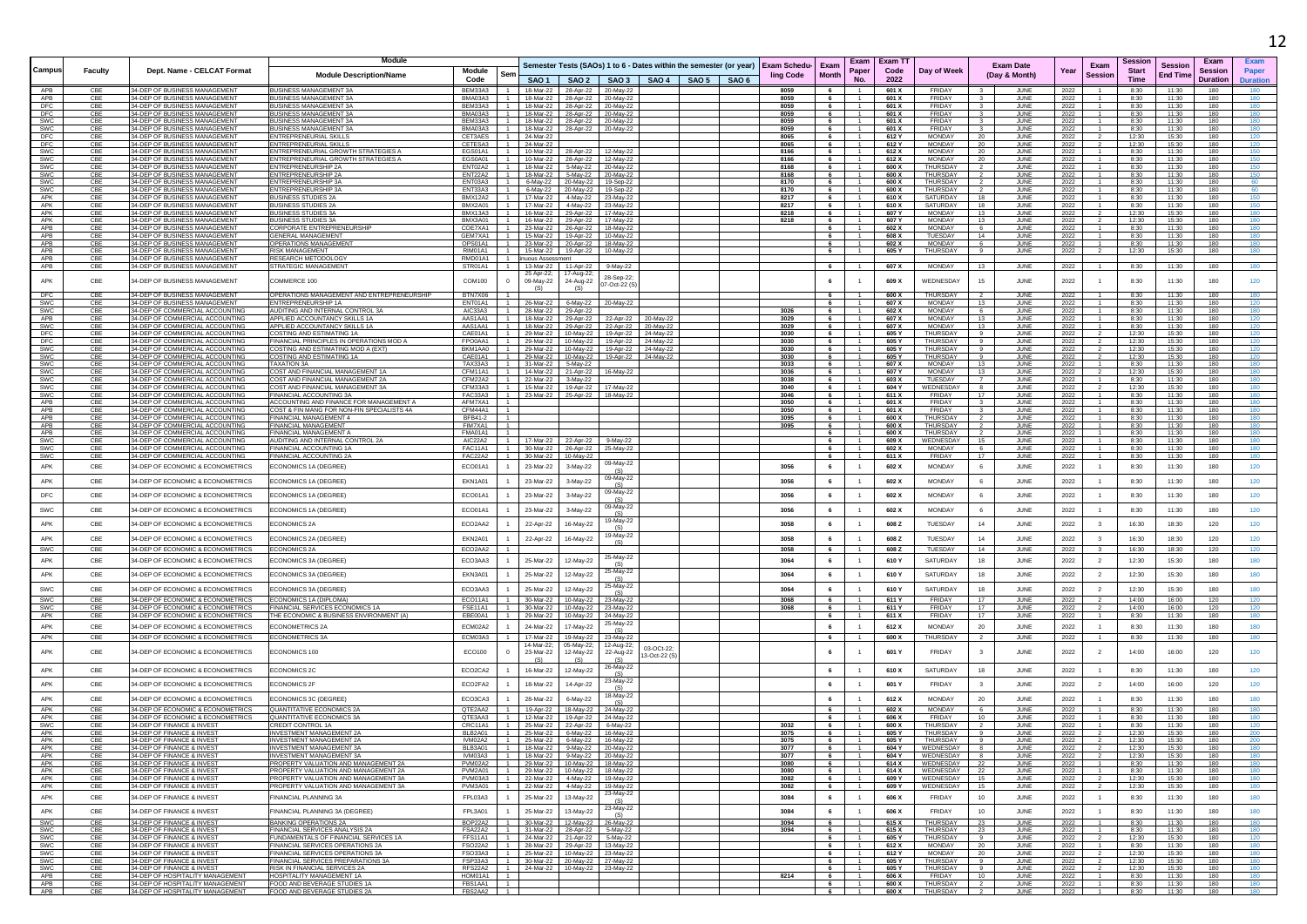|        |        |                                  | <b>Module</b>                              |                      |     |      |                  |       |                  |                  |                                                                                                   |              | Exam  | <b>Exam TT</b> |               |               | <b>Exam Date</b> |      |                        | <b>Session</b> |                                   | Exam            | Evan  |
|--------|--------|----------------------------------|--------------------------------------------|----------------------|-----|------|------------------|-------|------------------|------------------|---------------------------------------------------------------------------------------------------|--------------|-------|----------------|---------------|---------------|------------------|------|------------------------|----------------|-----------------------------------|-----------------|-------|
| Campus | Facult | Dept. Name - CELCAT Format       | <b>Module Description/Name</b>             | <b>Module</b><br>Ser |     |      |                  |       |                  |                  | Semester Tests (SAOs) 1 to 6 - Dates within the semester (or year) Exam Schedu- Exam<br>ling Code | <b>Month</b> | Paper | Code           | Day of Week   |               | (Day & Month)    | Year | Exam<br><b>Session</b> | <b>Start</b>   | <b>Session</b><br><b>End Time</b> | <b>Session</b>  | Paper |
|        |        |                                  |                                            | Code                 | SAO | SAO2 | SAO <sub>3</sub> | SAO 4 | SAO <sub>5</sub> | SAO <sub>6</sub> |                                                                                                   |              |       | 2022           |               |               |                  |      |                        | <b>Time</b>    |                                   | <b>Duration</b> |       |
|        |        | 34-DEP OF HOSPITALITY MANAGEMENT | FOOD AND BEVERAGE STUDIES 3A               | FBS3AA3              |     |      |                  |       |                  |                  |                                                                                                   |              |       | 612 X          | <b>MONDAY</b> |               | JUNE             | 2022 |                        | 8:30           |                                   |                 |       |
|        |        | 34-DEP OF HOSPITALITY MANAGEMENT | HOSPITALITY FINANCIAL MANAGEMENT 1A        | HFM01A1              |     |      |                  |       |                  |                  |                                                                                                   |              |       | 607 Y          | <b>MONDAY</b> |               | JUNE             | 2022 |                        | 12:30          |                                   |                 |       |
|        |        | 34-DEP OF HOSPITALITY MANAGEMENT | HOSPITALITY FINANCIAL MANAGEMENT 2A        | HFM02A2              |     |      |                  |       |                  |                  |                                                                                                   |              |       | 602 X          | <b>MONDAY</b> |               | JUNE             | 2022 |                        | 8:30           |                                   |                 |       |
|        |        | 34-DEP OF HOSPITALITY MANAGEMENT | HOSPITALITY FINANCIAL MANAGEMENT 3A        | HFM3AA3              |     |      |                  |       |                  |                  |                                                                                                   |              |       | 600 X          | THURSDAY      |               | JUNE             | 2022 |                        | 8:30           |                                   |                 |       |
|        |        | 34-DEP OF HOSPITALITY MANAGEMENT | HOSPITALITY MANAGEMENT 2A                  | HOM02A2              |     |      |                  |       |                  |                  |                                                                                                   |              |       | 609            | WEDNESDAY     |               | JUNE             | 2022 |                        | 12:30          |                                   |                 |       |
|        |        | 34-DEP OF HOSPITALITY MANAGEMENT | HOSPITALITY MANAGEMENT 3A                  | HOM03A3              |     |      |                  |       |                  |                  |                                                                                                   |              |       | 607 X          | <b>MONDAY</b> |               | JUNE             | 2022 |                        | 8:30           |                                   |                 |       |
|        |        | 34-DEP OF HOSPITALITY MANAGEMENT | IT APPLICATIONS FOR HOSPITALITY MANAGEMENT | ITH1AA1              |     |      |                  |       |                  |                  |                                                                                                   |              |       | 605 Y          | THI IRSDAY    |               | JUNE             | 2022 |                        | 12.30          |                                   |                 |       |
|        |        | 34-DEP OF HOSPITALITY MANAGEMENT | ORGANISATIONAL DEVELOPMENT 2               | OGD2AA2              |     |      |                  |       |                  |                  |                                                                                                   |              |       | 602 X          | <b>MONDAY</b> |               | JUNE             | 2022 |                        | 8:30           |                                   |                 |       |
|        |        | 34-DEP OF HOSPITALITY MANAGEMENT | ROOMS DIVISION AND REVENUE MANAGEMENT 1A   | RDR1AA1              |     |      |                  |       |                  |                  |                                                                                                   |              |       | 611 X          | FRIDAY        | $\rightarrow$ | JUNE             | 2022 |                        | 8:30           |                                   |                 |       |
|        |        | 34-DEP OF HOSPITALITY MANAGEMENT | ROOMS DIVISION AND REVENUE MANAGEMENT 2A   | RDR2AA2              |     |      |                  |       |                  |                  |                                                                                                   |              |       | 607 X          | <b>MONDAY</b> |               | JUNE             | 2022 |                        | 8:30           |                                   |                 |       |
|        |        | 34-DEP OF HOSPITALITY MANAGEMENT | ROOMS DIVISION AND REVENUE MANAGEMENT 3A   | RDR3AA3              |     |      |                  |       |                  |                  |                                                                                                   |              |       | 605 Y          | THURSDAY      |               | JUNE             | 2022 |                        | 12:30          | 15.30                             |                 |       |
|        |        | 34-DEP OF HOSPITALITY MANAGEMENT | REVENUE MANAGEMENT IN HOSPITALITY          | RMH7XA1              |     |      |                  |       |                  |                  |                                                                                                   |              |       | 601 Y          | <b>FRIDAY</b> |               | JUNE             | 2022 |                        | 14:00          | 16.00                             |                 |       |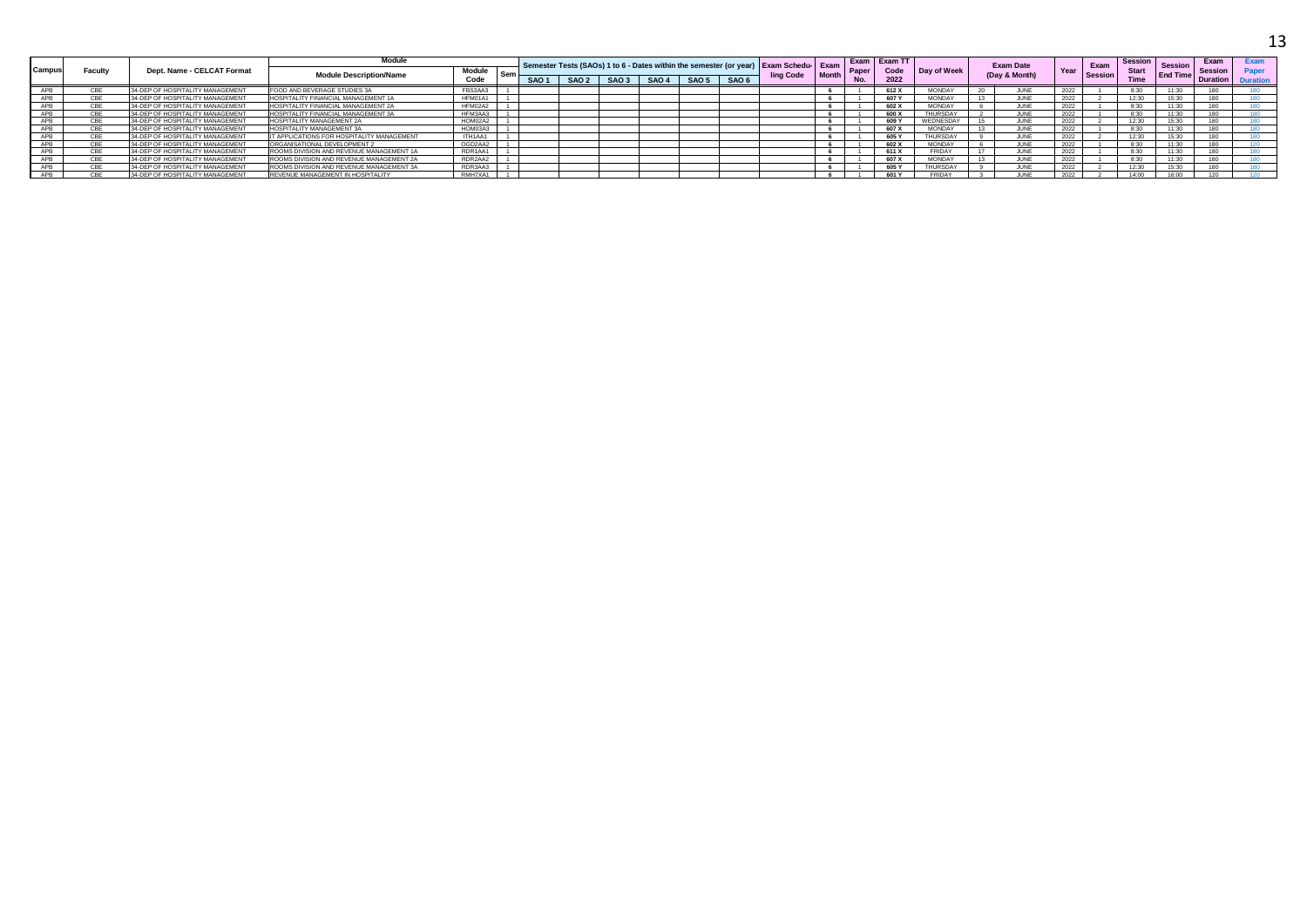|                   |                   |                                                                         |                                                                      |                             |                                  |                                                                          |                                                                                 |                         |                      |                                |                |                                  |                                      |                                         |                             |                 |                     | 14                |
|-------------------|-------------------|-------------------------------------------------------------------------|----------------------------------------------------------------------|-----------------------------|----------------------------------|--------------------------------------------------------------------------|---------------------------------------------------------------------------------|-------------------------|----------------------|--------------------------------|----------------|----------------------------------|--------------------------------------|-----------------------------------------|-----------------------------|-----------------|---------------------|-------------------|
|                   |                   |                                                                         | <b>Module</b>                                                        |                             |                                  |                                                                          | Semester Tests (SAOs) 1 to 6 - Dates within the semester (or year) Exam Schedu- |                         | Exam                 | Exam                           | Exam TT        |                                  | <b>Exam Date</b>                     | Exam                                    | Session                     | <b>Session</b>  | Exam                | Exam              |
| Campus            | Faculty           | Dept. Name - CELCAT Format                                              | <b>Module Description/Name</b>                                       | Module<br>Code              | Sem                              |                                                                          | SAO 1   SAO 2   SAO 3   SAO 4   SAO 5   SAO 6                                   | <b>ling Code</b>        | Month                | Paper<br>No.                   | Code<br>2022   | Day of Week                      | (Day & Month)                        | Year<br><b>Session</b>                  | <b>Start</b><br><b>Time</b> | <b>End Time</b> | Sessior<br>Duration | Paper<br>Duration |
| APK               | CBE               | 34-DEP OF IND PSYCHOLOGY&PEOPLE M                                       | HUMAN RESOURCE MANAGEMENT 1A                                         | <b>HRM11A1</b>              |                                  | 1-Apr-22 6-May-22 20-May-22                                              |                                                                                 | 8044                    |                      |                                | 605Z           | <b>THURSDAY</b>                  | JUNE                                 | 2022                                    | 16:30                       | 18:30           | 120                 |                   |
| APK<br>DFC        | CBE<br>CBE        | 34-DEP OF IND PSYCHOLOGY&PEOPLE M<br>34-DEP OF IND PSYCHOLOGY&PEOPLE M  | HUMAN RESOURCE MANAGEMENT 1A<br>HUMAN RESOURCE MANAGEMENT 1A         | HRM1AA1<br>MHB1A01          | $-1$                             | 12-Apr-22<br>3-May-22 17-May-22                                          |                                                                                 | 8044<br>8044            | - 6<br>6             | $\mathbf{1}$                   | 605Z<br>605Z   | <b>THURSDAY</b><br>THURSDAY      | JUNE<br>JUNE<br>-9                   | 2022<br>2022                            | 16:30<br>16:30              | 18:30<br>18:30  | 120<br>120          | 120               |
| SWC<br>SWC        | CBE<br>CBE        | 34-DEP OF IND PSYCHOLOGY&PEOPLE M<br>34-DEP OF IND PSYCHOLOGY&PEOPLE M  | HUMAN RESOURCE MANAGEMENT 1A<br>HUMAN RESOURCE MANAGEMENT 1A         | HRM11A1<br>HRM1AA1 1        |                                  | 25-Mar-22<br>6-May-22<br>20-May-22<br>25-Mar-22 6-May-22 20-May-22       |                                                                                 | 8044<br>8044            | 6<br>6               |                                | 605Z<br>605 Z  | THURSDAY<br>THURSDAY             | JUNE<br>JUNE<br>9                    | 2022<br>2022                            | 16:30<br>16:30              | 18:30<br>18:30  | 120<br>120          | 120               |
| APK               | CBE               | 34-DEP OF IND PSYCHOLOGY&PEOPLE M.                                      | HUMAN RESOURCE MANAGEMENT 2A                                         | <b>HRM12A2</b>              | $\overline{1}$                   | 30-Mar-22 4-May-22 25-May-22                                             |                                                                                 | 8046                    | 6                    | 1                              | 606 X          | FRIDAY                           | 10<br>JUNE                           | 2022                                    | 8:30                        | 11:30           | 180                 | 180               |
| APK<br>APK        | CBE<br>CBE        | 34-DEP OF IND PSYCHOLOGY&PEOPLE M<br>34-DEP OF IND PSYCHOLOGY&PEOPLE M. | HUMAN RESOURCE MANAGEMENT 2.<br>HUMAN RESOURCE MANAGEMENT 2A         | HRM2AA2<br>MHB2A01          | $\overline{1}$                   | 31-Mar-22<br>12-May-22<br>26-May-22<br>30-Mar-22<br>4-May-22 25-May-22   |                                                                                 | 8046<br>8046            | 6<br>6               | $-1$                           | 606 X<br>606 X | FRIDAY<br>FRIDAY                 | 10<br>JUNE<br>10<br>JUNE             | 2022<br>2022                            | 8:30<br>8:30                | 11:30<br>11:30  | 180<br>180          | 180               |
| SWC               | CBE               | 34-DEP OF IND PSYCHOLOGY&PEOPLE M                                       | HUMAN RESOURCE MANAGEMENT 2A                                         | HRM12A2                     | $\overline{1}$                   | 18-Mar-22<br>29-Apr-22 20-May-22                                         |                                                                                 | 8046                    | 6                    |                                | 606 X          | FRIDAY                           | 10<br>JUNE                           | 2022                                    | 8:30                        | 11:30           | 180                 | 180               |
| SWC<br>APK        | CBE<br>CBE        | 34-DEP OF IND PSYCHOLOGY&PEOPLE M<br>34-DEP OF IND PSYCHOLOGY&PEOPLE M  | HUMAN RESOURCE MANAGEMENT 2A<br>HUMAN RESOURCE MANAGEMENT 3A         | HRM2AA2<br>HRM13A3   1      | $1 \quad 1$                      | 18-Mar-22<br>29-Apr-22<br>20-May-22                                      |                                                                                 | 8046<br>8048            | 6<br>6               | $\sim$                         | 606 X<br>604 X | FRIDAY<br>WEDNESDAY              | $10^{-1}$<br>.II INF<br>JUNE         | 2022<br>2022                            | 8:30<br>8:30                | 11:30<br>11:30  | 180<br>180          | 180<br>180        |
| APK               | CBE               | 34-DEP OF IND PSYCHOLOGY&PEOPLE M                                       | HUMAN RESOURCE MANAGEMENT 3A                                         | HRM3AA1                     | $\overline{1}$                   | 25-Mar-22 22-Apr-22 20-May-22<br>25-Mar-22 22-Apr-22 20-May-22           |                                                                                 | 8048                    | 6                    |                                | 604 X          | WEDNESDAY                        | JUNE                                 | 2022                                    | 8:30                        | 11:30           | 180                 |                   |
| APK<br>SWC        | CBE<br>CBE        | 34-DEP OF IND PSYCHOLOGY&PEOPLE M.<br>34-DEP OF IND PSYCHOLOGY&PEOPLE M | HUMAN RESOURCE MANAGEMENT 3A<br>HUMAN RESOURCE MANAGEMENT 3A         | MHB3A01<br>HRM13A3 1 1      | $\overline{1}$                   | 25-Mar-22 22-Apr-22 20-May-22<br>25-Mar-22 6-May-22 20-May-22            |                                                                                 | 8048<br>8048            | 6<br>6               | $\mathbf{1}$<br>$\overline{1}$ | 604 X<br>604 X | WEDNESDAY<br>WEDNESDAY           | 8<br>JUNE<br>JUNE<br>-8              | 2022<br>2022                            | 8:30<br>8:30                | 11:30<br>11:30  | 180<br>180          | 180<br>180        |
| SWC               | CBE               | 34-DEP OF IND PSYCHOLOGY&PEOPLE M                                       | HUMAN RESOURCE MANAGEMENT 3A                                         | HRM3AA1                     | 1                                | 25-Mar-22 6-May-22<br>20-May-22                                          |                                                                                 | 8048                    |                      |                                | 604 X          | WEDNESDAY                        | JUNE                                 | 2022                                    | 8:30                        | 11:30           | 180                 | 180               |
| APK<br><b>DFC</b> | CBE<br>CBE        | 34-DEP OF IND PSYCHOLOGY&PEOPLE M<br>34-DEP OF IND PSYCHOLOGY&PEOPLE M  | INDUSTRIAL PSYCHOLOGY 1A<br>INDUSTRIAL PSYCHOLOGY 1A                 | IPS11A1<br>IPS11A1          | $-1$<br>$\overline{1}$           | 28-Mar-22<br>9-May-22 23-May-22<br>31-Mar-22 12-May-22 26-May-22         |                                                                                 | 8050<br>8050            | 6<br>6               | $\overline{1}$                 | 614 Z<br>614 Z | WEDNESDAY<br>WEDNESDAY           | 22<br>JUNE<br>22<br>JUNE             | 2022<br>2022                            | 16:30<br>16:30              | 18:30<br>18:30  | 120<br>120          | 120<br>120        |
| APK               | CBE               | 34-DEP OF IND PSYCHOLOGY&PEOPLE M                                       | INDUSTRIAL PSYCHOLOGY 2A                                             | IPS12A2                     | $\overline{1}$                   | 16-Mar-22 11-May-22 18-May-22                                            |                                                                                 | 8052                    | 6                    | $\overline{1}$                 | 613 Y          | TUESDAY                          | 21<br>JUNE                           | 2022<br>$\overline{2}$                  | 12:30                       | 15:30           | 180                 | 180               |
| DFC<br>APK        | CBE<br><b>CBE</b> | 34-DEP OF IND PSYCHOLOGY&PEOPLE M<br>34-DEP OF IND PSYCHOLOGY&PEOPLE M. | INDUSTRIAL PSYCHOLOGY 2A<br>INDUSTRIAL PSYCHOLOGY 3A                 | <b>IPS12A2</b><br>IPS13A3   | $\overline{1}$                   | 22-Mar-22 17-May-22 24-May-22<br>28-Mar-22 25-Apr-22 16-May-22           |                                                                                 | 8052<br>8054            | 6<br>- 6             |                                | 613 Y<br>606 X | TUESDAY<br>FRIDAY                | 21<br>JUNE<br>10<br>JUNE             | 2022<br>2022                            | 12:30<br>8:30               | 15:30<br>11:30  | 180<br>180          | 180<br>180        |
| DFC               | CBE               | 34-DEP OF IND PSYCHOLOGY&PEOPLE M                                       | INDUSTRIAL PSYCHOLOGY 3A                                             | IPS13A3                     | $\overline{1}$                   | 31-Mar-22<br>5-May-22<br>19-May-22                                       |                                                                                 | 8054                    | $6\phantom{.0}$      | $\mathbf{1}$                   | 606 X          | <b>FRIDAY</b>                    | <b>JUNE</b><br>10                    | 2022                                    | 8:30                        | 11:30           | 180                 |                   |
| SWC<br>SWC        | CBE<br>CBE        | 34-DEP OF IND PSYCHOLOGY&PEOPLE M<br>34-DEP OF IND PSYCHOLOGY&PEOPLE M  | HUMAN RESOURCE MANAGEMENT 3A<br>HUMAN RESOURCE MANAGEMENT 3A         | BPB33A3<br>HRM03A3          | $-1$<br>$\overline{1}$           | 14-Mar-22 9-May-22 23-May-22<br>14-Mar-22<br>9-May-22<br>23-May-22       |                                                                                 | 8116<br>8116            | 6<br>6               | 1<br>$\mathbf{1}$              | 607 X<br>607 X | MONDAY<br><b>MONDAY</b>          | 13<br>JUNE<br>13<br>JUNE             | 2022<br>2022                            | 8:30<br>8:30                | 11:30<br>11:30  | 180<br>180          | 120<br>120        |
| APB               | CBE               | 34-DEP OF IND PSYCHOLOGY&PEOPLE M                                       | EMPLOYMENT RELATIONS 1A                                              | EMR01A1                     | $-1$                             | 22-Mar-22<br>10-May-22<br>24-May-22                                      |                                                                                 | 8117                    | $6\phantom{.0}$      | $\overline{1}$                 | 605Z           | THURSDAY                         | JUNE<br>9                            | 2022<br>3                               | 16:30                       | 18:30           | 120                 |                   |
| SWC<br>SWC        | CBE<br>CBE        | 34-DEP OF IND PSYCHOLOGY&PEOPLE M<br>34-DEP OF IND PSYCHOLOGY&PEOPLE M  | <b>EMPLOYMENT RELATIONS 1/</b><br>MANAGEMENT OF TRAINING 1A          | EMR01A1<br>BOL11A1          | $\overline{1}$<br>$\overline{1}$ | 22-Mar-22<br>3-May-22 24-May-22<br>5-May-22<br>31-Mar-22<br>19-May-22    |                                                                                 | 8117<br>8119            | 6<br>6               | 1                              | 605 Z<br>602 Y | THURSDAY<br>MONDAY               | 9<br>JUNE<br>JUNE<br>- 6             | 2022<br>$\overline{\mathbf{3}}$<br>2022 | 16:30<br>12:30              | 18:30<br>15:30  | 120<br>180          | 120<br>120        |
| SWC               | CBE               | 34-DEP OF IND PSYCHOLOGY&PEOPLE M                                       | MANAGEMENT OF TRAINING 1A                                            | MOT01A1                     | $\blacksquare$                   | 31-Mar-22   5-May-22   19-May-22                                         |                                                                                 | 8119                    | 6                    | $\mathbf{1}$                   | 602 Y          | <b>MONDAY</b>                    | JUNE<br>6                            | 2022<br>$\overline{2}$                  | 12:30                       | 15:30           | 180                 | 120               |
| SWC<br>SWC        | CBE<br>CBE        | 34-DEP OF IND PSYCHOLOGY&PEOPLE M<br>34-DEP OF IND PSYCHOLOGY&PEOPLE M  | HUMAN RESOURCE MANAGEMENT 2A<br>HUMAN RESOURCE MANAGEMENT 2A         | BPB22A2 1<br>HRM02A2        | $\blacksquare$                   | 25-Mar-22 29-Apr-22 20-May-22<br>25-Mar-22 29-Apr-22<br>20-May-22        |                                                                                 | 8121<br>8121            | 6<br>6               | $\sim$                         | 612 X<br>612 X | <b>MONDAY</b><br><b>MONDAY</b>   | 20<br>JUNE<br>20<br>JUNE             | 2022<br>2022                            | 8:30<br>8:30                | 11:30<br>11:30  | 180<br>180          | 120               |
| SWC               | CBE               | 34-DEP OF IND PSYCHOLOGY&PEOPLE M                                       | EMPLOYMENT RELATIONS 2A                                              | <b>BIR22A2</b>              | $\overline{1}$                   | 29-Mar-22 3-May-22<br>17-May-22                                          |                                                                                 | 8123                    | 6                    |                                | 612 X          | MONDAY                           | 20<br>JUNE                           | 2022                                    | 8:30                        | 11:30           | 180                 | 120               |
| SWC<br>SWC        | CBE<br>CBE        | 34-DEP OF IND PSYCHOLOGY&PEOPLE M<br>34-DEP OF IND PSYCHOLOGY&PEOPLE M  | <b>EMPLOYMENT RELATIONS 2A</b><br>MANAGEMENT OF TRAINING 2.          | EMR02A2<br>BOL22A2          | $\blacksquare$                   | 29-Mar-22 3-May-22 17-May-22<br>31-Mar-22<br>5-May-22<br>12-May-22       |                                                                                 | 8123<br>8125            | $6\overline{6}$<br>6 | $\mathbf{1}$                   | 612 X<br>602 Y | <b>MONDAY</b><br><b>MONDAY</b>   | JUNE<br>20<br>JUNI                   | 2022<br>2022                            | 8:30<br>12:30               | 11:30<br>15:30  | 180<br>180          | 120               |
| SWC               | CBE               | 34-DEP OF IND PSYCHOLOGY&PEOPLE M                                       | MANAGEMENT OF TRAINING 2A                                            | MOT02A2                     | $\overline{1}$                   | 31-Mar-22 5-May-22 12-May-22                                             |                                                                                 | 8125                    | 6                    |                                | 602 Y          | MONDAY                           | JUNE<br>- 6                          | 2022                                    | 12:30                       | 15:30           | 180                 | 120               |
| SWC<br>APB        | CBE<br>CBE        | 34-DEP OF IND PSYCHOLOGY&PEOPLE M.<br>34-DEP OF IND PSYCHOLOGY&PEOPLE M | HUMAN RESOURCE MANAGEMENT 1A<br>HI IMAN RESOURCES MANAGEMENT         | HRM01A1<br>HRF7XA1          | $\blacksquare$<br>$\blacksquare$ | 12-Apr-22 3-May-22 24-May-22<br>24-Mar-22<br>12-May-22   19-May-22       |                                                                                 | 8128<br>8219            | 6<br>6               | -1.<br>1                       | 605 Y<br>606 Y | THURSDAY<br><b>FRIDAY</b>        | - 9<br>JUNE<br>10<br>.II INF         | 2022<br>2022<br>$\overline{2}$          | 12:30<br>14:00              | 15:30<br>16:00  | 180<br>120          | 120<br>120        |
| APB               | CBE               | 34-DEP OF IND PSYCHOLOGY&PEOPLE M                                       | HUMAN RESOURCE ANALYTICS A                                           | HRA7XA1 $1$ 1               |                                  | 24-Mar-22 12-May-22 19-May-22                                            |                                                                                 |                         | 6                    | $\sim$                         | 602 X          | MONDAY                           | 6<br>JUNE                            | 2022                                    | 8:30                        | 11:30           | 180                 | 120               |
| APB<br>APB        | CBE<br>CBE        | 34-DEP OF IND PSYCHOLOGY&PEOPLE M<br>34-DEP OF IND PSYCHOLOGY&PEOPLE M  | HUMAN RESOURCE MANAGEMENT<br>PERFORMANCE MANAGEMENT A                | HRM7XA1<br>PMA7XA1          | $-1$<br>$\overline{1}$           | 29-Mar-22<br>3-May-22<br>17-May-22<br>28-Mar-22<br>23-May-22             |                                                                                 |                         | 6<br>$6\overline{6}$ | $\mathbf{1}$                   | 607 X<br>605 Y | <b>MONDAY</b><br><b>THURSDAY</b> | 13<br>JUNE<br>JUNE<br>-9             | 2022<br>2022                            | 8:30<br>12:30               | 11:30<br>15:30  | 180<br>180          | 120               |
| APB               | CBE               | 34-DEP OF IND PSYCHOLOGY&PEOPLE M                                       | <b>REMUNERATION A</b>                                                | RMA7XA1 1                   |                                  | 16-Mar-22 20-Apr-22 11-May-22                                            |                                                                                 |                         | 6                    | $\overline{1}$                 | 600 X          | THURSDAY                         | $\overline{2}$<br>JUNE               | 2022                                    | 8:30                        | 11:30           | 180                 | 120               |
| APK<br>SWC        | CBE<br>CBE        | 34-DEP OF IND PSYCHOLOGY&PEOPLE M<br>34-DEP OF IND PSYCHOLOGY&PEOPLE M  | HUMAN RESOURCE MANAGEMENT 30<br>PEOPLE MANAGEMENT PERSPECTIVE 1A     | HRM3CA1<br>PMP01A1          | 1<br>$-1$                        | 14-Mar-22<br>23-May-22<br>9-May-22<br>12-Apr-22<br>3-May-22<br>24-May-22 |                                                                                 |                         | 6<br>6               |                                | 601 X<br>605 Y | FRIDAY<br>THURSDAY               | JUNE<br>-9<br>JUNE                   | 2022<br>2022                            | 8:30<br>12:30               | 11:30<br>15:30  | 180<br>180          | 180               |
| APK               | CBE               | 34-DEP OF INFO & KNOWLEDGE MGT                                          | SCHOOL LIBRARY AND INFO CENTRE SUPPORT 2A                            | <b>SLI12A2</b>              | $-1$                             | 17-Mar-22 24-Mar-22 12-May-22                                            | 19-May-22                                                                       | 2080                    | 6                    | $\mathbf{1}$                   | 602 X          | MONDAY                           | JUNE<br>6                            | 2022                                    | 8:30                        | 11:30           | 180                 | 120               |
| APK<br>APK        | CBE<br>CBE        | 34-DEP OF INFO & KNOWLEDGE MGT<br>34-DEP OF INFO & KNOWLEDGE MGT        | INFORMATION MANAGEMENT 1A<br><b>INFORMATION MANAGEMENT 1A</b>        | ILK1A11<br>IMA11A1          | 1<br>$-1$                        | 16-Mar-22<br>30-Mar-22<br>11-May-22<br>23-Mar-22 30-Mar-22 11-May-22     | 18-May-22<br>18-May-22                                                          | 8067<br>8067            | 6<br>6               |                                | 615Z<br>615Z   | THURSDAY<br>THURSDAY             | 23<br>JUNE<br>23<br>JUNE             | 2022<br>2022                            | 16:30<br>16:30              | 18:30<br>18:30  | 120<br>120          | 120               |
| SWC               | CBE               | 34-DEP OF INFO & KNOWLEDGE MGT                                          | <b>INFORMATION MANAGEMENT 1A</b>                                     | ILK1A11                     | $\overline{1}$                   | 16-Mar-22 30-Mar-22 11-May-22                                            | 18-May-22                                                                       | 8067                    | 6                    | $\mathbf{1}$                   | 615 Z          | THURSDAY                         | - 23<br>JUNE                         | 2022                                    | 16:30                       | 18:30           | 120                 | 120               |
| SWC<br>APK        | CBE<br>CBE        | 34-DEP OF INFO & KNOWLEDGE MGT<br>34-DEP OF INFO & KNOWLEDGE MGT        | <b>INFORMATION MANAGEMENT 1/</b><br><b>INFORMATION MANAGEMENT 2A</b> | <b>IMA11A1</b><br>ILK2A11   | $-1$                             | 22-Mar-22<br>29-Mar-22<br>10-May-22<br>13-Mar-22 28-Mar-22<br>9-May-22   | 17-May-22<br>16-May-22                                                          | 8067<br>8070            | 6<br>6               | $-1$                           | 615 Z<br>614 Y | THURSDAY<br>WEDNESDAY            | 23<br>JUNE<br>22<br>JUNE             | 2022<br>2022                            | 16:30<br>12:30              | 18:30<br>15:30  | 120<br>180          | 120               |
| APK               | CBE               | 34-DEP OF INFO & KNOWLEDGE MGT                                          | INFORMATION MANAGEMENT 2A                                            | <b>IMA12A2</b>              | $\overline{1}$                   | 13-Mar-22 28-Mar-22<br>9-May-22                                          | 16-May-22                                                                       | 8070                    | 6                    | -1.                            | 614 Y          | WEDNESDAY                        | - 22<br>JUNE                         | 2022                                    | 12:30                       | 15:30           | 180                 | 120               |
| SWC<br>SWC        | CBE<br>CBE        | 34-DEP OF INFO & KNOWLEDGE MGT<br>34-DEP OF INFO & KNOWLEDGE MGT        | INFORMATION MANAGEMENT 24<br>INFORMATION MANAGEMENT 2A               | II K2A11<br>IMA12A2         | $\overline{1}$<br>$\overline{1}$ | 16-Mar-22<br>30-Mar-22 11-May-22<br>16-Mar-22 30-Mar-22 11-May-22        | 18-May-22<br>18-May-22                                                          | 8070<br>8070            | 6                    | $-1$                           | 614 Y<br>614 Y | WEDNESDAY<br>WEDNESDAY           | 22<br>.II INF<br>JUNE<br>22          | 2022<br>2022                            | 12:30<br>12:30              | 15:30<br>15:30  | 180<br>180          |                   |
| APK               | CBE               | 34-DEP OF INFO & KNOWLEDGE MGT                                          | <b>INFORMATION MANAGEMENT 3A</b>                                     | ILK3A11                     | $\overline{1}$                   | 13-Mar-22 28-Mar-22<br>9-May-22                                          | 16-May-22                                                                       | 8072                    | 6                    |                                | 606 X          | FRIDAY                           | JUNE<br>10                           | 2022                                    | 8:30                        | 11:30           | 180                 | 180               |
| APK<br>SWC        | CBE<br>CBE        | 34-DEP OF INFO & KNOWLEDGE MGT<br>34-DEP OF INFO & KNOWLEDGE MGT        | <b>INFORMATION MANAGEMENT 3A</b><br>INFORMATION MANAGEMENT 3A        | IMA13A3<br>ILK3A11          | $\overline{1}$<br>$-1$           | 13-Mar-22 28-Mar-22 9-May-22<br>15-Mar-22 29-Mar-22 10-May-22            | 16-May-22<br>17-May-22                                                          | 8072<br>8072            | 6<br>6               | $\overline{1}$<br>$-1$         | 606 X<br>606 X | FRIDAY<br>FRIDAY                 | 10<br>JUNE<br>10<br>JUNE             | 2022<br>2022                            | 8:30<br>8:30                | 11:30<br>11:30  | 180<br>180          | 180<br>180        |
| <b>SWC</b>        | CBE               | 34-DEP OF INFO & KNOWLEDGE MGT                                          | INFORMATION MANAGEMENT 3A                                            | IMA13A3                     | $\overline{1}$                   | 15-Mar-22 29-Mar-22 10-May-22                                            | 17-May-22                                                                       | 8072                    | 6                    |                                | 606 X          | FRIDAY                           | 10<br>JUNE                           | 2022                                    | 8:30                        | 11:30           | 180                 | 180               |
| APK               | CBE               | 34-DEP OF INFO & KNOWLEDGE MGT                                          | METHODOLOGY&PRACTICUM: S ROLE SCHOOL LIC 3A                          | SLI13A3                     |                                  | uous Assessment                                                          |                                                                                 | Continuous<br>Assessmen |                      |                                |                |                                  |                                      |                                         |                             |                 |                     |                   |
| APK               | CBE               | 34-DEP OF INFO & KNOWLEDGE MGT                                          | <b>KNOWLEDGE MENTORING</b>                                           | <b>IMM13A3</b>              | $\overline{1}$                   | 16-Mar-22 23-Mar-22 11-May-22                                            | 18-May-22                                                                       |                         | 6                    | $\overline{1}$                 | 600 X          | THURSDAY                         | JUNE<br>$\overline{2}$               | 2022                                    | 8:30                        | 11:30           | 180                 | 180               |
| APK<br>APK        | CBE<br><b>CBE</b> | 34-DEP OF INFO & KNOWLEDGE MGT<br>34-DEP OF INFO & KNOWLEDGE MGT        | <b>INFORMATION PORTALS</b><br><b>SOCIAL MEDIA MANAGEMENT 2A</b>      | IMP11A1<br><b>IMS12A2</b>   | $\overline{1}$                   | 23-Mar-22 28-Mar-22 9-May-22<br>15-Mar-22 22-Mar-22 10-May-22            | 16-May-22<br>17-May-22                                                          |                         | 6<br>6               |                                | 600 X<br>606 X | THURSDAY<br>FRIDAY               | JUNE<br>10<br>JUNE                   | 2022<br>2022                            | 8:30<br>8:30                | 11:30<br>11:30  | 180<br>180          | 180<br>180        |
| APK               | CBE               | 34-DEP OF INFO & KNOWLEDGE MGT                                          | SCHOOL LIBRARY AND INFO CENTRE SUPPORT 1A                            | <b>SLI11A1</b>              | $\overline{1}$                   | 23-Mar-22 30-Mar-22 11-May-22                                            | 18-May-22                                                                       |                         | 6                    | $\overline{1}$                 | 614 X          | WEDNESDAY                        | JUNE<br>22                           | 2022                                    | 8:30                        | 11:30           | 180                 |                   |
| APB<br>DFC        | CBE<br>CBE        | 34-DEP OF MARKETING MANAGEMENT<br>34-DEP OF MARKETING MANAGEMEN'        | MARKETING 1A<br>MARKETING 1A                                         | MAR01A1<br>BBH11A1          | $\overline{1}$<br>$\overline{1}$ | 25-Mar-22 16-May-22 23-May-22<br>16-May-22 23-May-22<br>25-Mar-22        |                                                                                 | 8011<br>8011            | 6<br>6               | 1                              | 602 X<br>602 X | MONDAY<br><b>MONDAY</b>          | 6<br>JUNE<br>JUNE<br>- 6             | 2022<br>2022                            | 8:30<br>8:30                | 11:30<br>11:30  | 180<br>180          | 120<br>120        |
| <b>DFC</b>        | CBE               | 34-DEP OF MARKETING MANAGEMENT                                          | MARKETING 1A                                                         | MAR01A1                     | $-1$                             | 25-Mar-22<br>16-May-22 23-May-22                                         |                                                                                 | 8011                    | 6                    | $\overline{1}$                 | 602 X          | <b>MONDAY</b>                    | JUNE<br>- 6                          | 2022                                    | 8:30                        | 11:30           | 180                 | 120               |
| SWC<br>SWC        | CBE<br>CBE        | 34-DEP OF MARKETING MANAGEMENT<br>34-DEP OF MARKETING MANAGEMENT        | MARKETING 1A<br>MARKETING 1A                                         | BBH11A1<br>MAR01A1          | $-1$<br>$\overline{1}$           | 16-May-22 23-May-22<br>25-Mar-22<br>16-May-22<br>25-Mar-22<br>23-May-22  |                                                                                 | 8011<br>8011            | 6<br>6               | $\mathbf{1}$                   | 602 X<br>602 X | <b>MONDAY</b><br><b>MONDAY</b>   | 6<br>JUNE<br>JUNE<br>6               | 2022<br>2022                            | 8:30<br>8:30                | 11:30<br>11:30  | 180<br>180          | 120<br>120        |
| APB               | CBE               | 34-DEP OF MARKETING MANAGEMENT                                          | <b>MARKETING 2A</b>                                                  | BBH221A   1                 |                                  | 16-May-22 23-May-22<br>25-Mar-22                                         |                                                                                 | 8015                    | 6                    | $\mathbf{1}$                   | 607 X          | <b>MONDAY</b>                    | 13<br>JUNE                           | 2022                                    | 8:30                        | 11:30           | 180                 | 120               |
| APB<br>DFC        | CBE<br>CBE        | 34-DEP OF MARKETING MANAGEMENT<br>34-DEP OF MARKETING MANAGEMEN'        | <b>MARKETING 2A</b><br>MARKETING 2/                                  | MAR02A2 1<br>MAR02A2        | $\overline{1}$                   | 25-Mar-22 16-May-22 23-May-22<br>25-Mar-22<br>16-May-22<br>23-May-22     |                                                                                 | 8015<br>8015            | 6<br>6               | $\sim$                         | 607 X<br>607 X | <b>MONDAY</b><br>MONDAY          | 13<br>JUNE<br>13<br>JUNE             | 2022<br>2022                            | 8:30<br>8:30                | 11:30<br>11:30  | 180<br>180          | 120               |
| SWC               | CBE               | 34-DEP OF MARKETING MANAGEMEN'                                          | MARKETING 2A                                                         | MAR02A2                     |                                  | 16-May-22 23-May-22<br>25-Mar-22                                         |                                                                                 | 8015                    | 6                    |                                | 607 X          | MONDAY                           | 13<br>JUNE                           | 2022                                    | 8:30                        | 11:30           | 180                 | 120               |
| <b>SWC</b><br>APB | CBE<br>CBE        | 34-DEP OF MARKETING MANAGEMENT<br>34-DEP OF MARKETING MANAGEMENT        | <b>MARKETING 2A</b><br>MARKETING COMMUNICATIONS A                    | MAR02A2<br>MRC01A1          | $\overline{1}$<br>$\overline{1}$ | 25-Mar-22<br>16-May-22 23-May-22<br>18-Mar-22<br>13-May-22 20-May-22     |                                                                                 | 8015<br>8022            | 6<br>6               | $\overline{1}$                 | 607 X<br>600 X | MONDAY<br><b>THURSDAY</b>        | 13<br>JUNE<br>JUNE<br>$\overline{2}$ | 2022<br>2022                            | 8:30<br>8:30                | 11:30<br>11:30  | 180<br>180          | 120<br>120        |
| APB               | CBE               | 34-DEP OF MARKETING MANAGEMENT                                          | MARKETING 3A                                                         | MAR03A3                     |                                  | 25-Mar-22<br>16-May-22 23-May-22                                         |                                                                                 | 8030                    | 6                    |                                | 602 Y          | <b>MONDAY</b>                    | JUNE<br>6                            | 2022                                    | 12:30                       | 15:30           | 180                 | 120               |
| SWC<br>SWC        | CBE<br>CBE        | 34-DEP OF MARKETING MANAGEMENT<br>34-DEP OF MARKETING MANAGEMENT        | <b>MARKETING 3A</b><br>MARKETING 3A                                  | BBH33A2<br>MAR03A3          | $\overline{1}$<br>$\overline{1}$ | 16-May-22 23-May-22<br>25-Mar-22<br>25-Mar-22<br>16-May-22 23-May-22     |                                                                                 | 8030<br>8030            | 6<br>6               | -1.<br>$\overline{1}$          | 602 Y<br>602 Y | <b>MONDAY</b><br>MONDAY          | 6<br>JUNE<br>6<br>JUNE               | 2022<br>2022<br>$\overline{2}$          | 12:30<br>12:30              | 15:30<br>15:30  | 180<br>180          | 120<br>120        |
| APK               | CBE               | 34-DEP OF MARKETING MANAGEMENT                                          | MARKETING MANAGEMENT 1A                                              | MAR11A1                     |                                  | 20-May-22<br>22-Mar-22<br>11-Apr-22                                      |                                                                                 | 8076                    | 6                    | $\overline{1}$                 | 614 X          | WEDNESDAY                        | 22<br>JUNE                           | 2022<br>$\overline{1}$                  | 8:30                        | 11:30           | 180                 | 120               |
| APK               | CBE               | 34-DEP OF MARKETING MANAGEMENT                                          | MARKETING MANAGEMENT 1A                                              | <b>MMA11A1</b>              |                                  | (S)<br>20-May-22<br>22-Mar-22<br>11-Apr-22                               |                                                                                 | 8076                    | 6                    | $\overline{1}$                 | 614 X          | WEDNESDAY                        | 22<br>JUNE                           | 2022<br>$\overline{1}$                  | 8:30                        | 11:30           | 180                 | 120               |
|                   |                   |                                                                         |                                                                      |                             |                                  | (S)<br>25-May-22                                                         |                                                                                 |                         |                      |                                |                |                                  |                                      |                                         |                             |                 |                     |                   |
| APK               | CBE               | 34-DEP OF MARKETING MANAGEMENT                                          | MARKETING MANAGEMENT 2A                                              | MAR22A1                     |                                  | 23-Mar-22<br>5-May-22                                                    |                                                                                 | 8079                    | 6                    | $\overline{1}$                 | 604 Y          | WEDNESDAY                        | -8<br>JUNE                           | 2022<br>$\overline{2}$                  | 12:30                       | 15:30           | 180                 | 120               |
| APK               | CBE               | 34-DEP OF MARKETING MANAGEMEN'                                          | MARKETING MANAGEMENT 2A                                              | <b>MMA12A2</b>              |                                  | 25-May-22<br>23-Mar-22<br>5-May-22<br>(S)                                |                                                                                 | 8079                    | 6                    | $\mathbf{1}$                   | 604 Y          | WEDNESDAY                        | JUNE<br>8                            | 2022<br>$\overline{2}$                  | 12:30                       | 15:30           | 180                 | 120               |
| APK               | CBE               | 34-DEP OF MARKETING MANAGEMENT                                          | <b>CONSUMER BEHAVIOUR</b>                                            | <b>MMK12A2</b>              |                                  | 25-May-22<br>23-Mar-22<br>5-May-22                                       |                                                                                 | 8079                    | 6                    | $\mathbf{1}$                   | 604 Y          | WEDNESDAY                        | JUNE<br>8                            | 2022<br>$\overline{2}$                  | 12:30                       | 15:30           | 180                 | 120               |
|                   |                   | 4-DEP OF MARKETING MANAGEMEN                                            |                                                                      |                             |                                  | 24-Mar-22 18-May-22 25-May-22                                            |                                                                                 |                         | 6                    |                                |                | <b>MONDAY</b>                    | 6                                    |                                         |                             |                 |                     |                   |
| APK<br>APK        | CBE<br>CBE        | 34-DEP OF MARKETING MANAGEMENT<br>34-DEP OF MARKETING MANAGEMENT        | MARKETING MANAGEMENT 3A<br><b>MARKETING RESEARCH</b>                 | MMA13A3 1<br><b>MMK13A3</b> | $-1$                             | 23-Mar-22 11-Apr-22 24-May-22                                            |                                                                                 | 8083<br>8083            | 6                    |                                | 602 X<br>602 X | <b>MONDAY</b>                    | JUNE<br>JUNE                         | 2022<br>2022                            | 8:30<br>8:30                | 11:30<br>11:30  | 180<br>180          | 180<br>180        |
| <b>APB</b>        | CBE               | 34-DEP OF MARKETING MANAGEMENT                                          | PERSONAL SELLING 1A                                                  | PRS01A1 1                   |                                  | 18-Mar-22 29-Apr-22 9-May-22                                             |                                                                                 | 8113                    | 6                    | $\overline{1}$                 | 610 Z          | SATURDAY                         | 18<br>.IUNF                          | 2022<br>$\mathbf{3}$                    | 16:30                       | 18:30           | 120                 | 120               |
| APB<br>APB        | CBE<br>CBE        | 34-DEP OF MARKETING MANAGEMENT<br>34-DEP OF MARKETING MANAGEMENT        | CONSUMER BEHAVIOUR A<br>MARKETING RESEARCH 3A                        | MRR03A3                     | $\overline{1}$                   | CBR01A1 1 28-Mar-22 13-May-22 20-May-22<br>14-Mar-22<br>6-May-22         |                                                                                 | 8129<br>8134            | 6<br>6               | 1                              | 614 Y<br>612 X | WEDNESDAY<br>MONDAY              | JUNE<br>22<br>JUNE<br>20             | 2022<br>$\overline{2}$<br>2022          | 12:30<br>8:30               | 15:30<br>11:30  | 180<br>180          | 120<br>120        |
| APB               | CBE               | 34-DEP OF MARKETING MANAGEMENT                                          | SALES MANAGEMENT 3A                                                  | BVB33A3 1                   |                                  | 28-Mar-22 9-May-22 16-May-22                                             |                                                                                 | 8137                    | 6                    | $\mathbf{1}$                   | 605 Z          | <b>THURSDAY</b>                  | JUNE<br>- 9                          | 2022                                    | 16:30                       | 18:30           | 120                 | 120               |
| APB<br>APB        | CBE<br>CBE        | 34-DEP OF MARKETING MANAGEMENT<br>34-DEP OF MARKETING MANAGEMENT        | SALES MANAGEMENT 3A<br>RETAILING 2A                                  | SMN03A3 1<br>RTL02A2        | $\overline{1}$                   | 28-Mar-22 9-May-22<br>25-Mar-22 6-May-22 23-May-22                       |                                                                                 | 8137<br>8141            | 6<br>6               | $\sim$<br>1                    | 605 Z<br>602 X | THURSDAY<br>MONDAY               | JUNE<br>-9<br>6<br>JUNE              | 2022<br>2022                            | 16:30<br>8:30               | 18:30<br>11:30  | 120<br>180          | 120<br>120        |
| APB               | CBE               | 34-DEP OF MARKETING MANAGEMENT                                          | RETAILING 3A                                                         |                             |                                  | RTL03A3 1 25-Mar-22 13-May-22 23-May-22                                  |                                                                                 | 8144                    | 6                    |                                | 602 X          | <b>MONDAY</b>                    | JUNE<br>6                            | 2022                                    | 8:30                        | 11:30           | 180                 | 120               |
| APB<br>APB        | CBE<br>CBE        | 34-DEP OF MARKETING MANAGEMENT<br>34-DEP OF MARKETING MANAGEMENT        | STRATEGIC MARKETING A<br>APPLIED MARKETING RESEARCH A                | STM7XA1 1<br>AMR7XA1        | $-1$                             |                                                                          |                                                                                 | 8227<br>8228            | - 6<br>6             | 1<br>$-1$                      | 612 Y<br>605 Y | <b>MONDAY</b><br>THURSDAY        | 20<br>JUNE<br>JUNE<br>-9             | 2022<br>2022<br>$\overline{2}$          | 12:30<br>12:30              | 15:30<br>15:30  | 180<br>180          | 180<br>180        |
| APB               | CBE               | 34-DEP OF MARKETING MANAGEMENT                                          | RESEARCH DESIGN METHODOLOGY A                                        | RDM44A4 1                   |                                  |                                                                          |                                                                                 | 8228                    | $6\overline{6}$      |                                | 605 Y          | THURSDAY                         | 9<br>JUNE                            | 2022                                    | 12:30                       | 15:30           | 180                 | 180               |
| APB<br>APB        | CBE<br>CBE        | 34-DEP OF MARKETING MANAGEMENT<br>34-DEP OF MARKETING MANAGEMENT        | CONTEMPORARY RETAILING 1A<br>DIGITAL MARKETING                       | COR11A1<br>DIM7XA1          | $\blacksquare$<br>$\blacksquare$ |                                                                          |                                                                                 |                         | 6<br>6               | $\overline{1}$<br>$-1$         | 607 Y<br>607 Y | <b>MONDAY</b><br><b>MONDAY</b>   | JUNE<br>13<br>13<br>.II INF          | 2022<br>2022                            | 12:30<br>12:30              | 15:30<br>15:30  | 180<br>180          | 180<br>180        |
| APB               | CBE               | 34-DEP OF MARKETING MANAGEMENT                                          | <b>INTREPRENEURIAL MARKETING</b>                                     | ENM7XA1 1                   |                                  |                                                                          |                                                                                 |                         | 6                    | $\overline{1}$                 | 610 Y          | SATURDAY                         | 18<br>JUNE                           | 2022                                    | 12:30                       | 15:30           | 180                 | 180               |
| APB<br>APB        | CBE<br>CBE        | 34-DEP OF MARKETING MANAGEMENT<br>34-DEP OF MARKETING MANAGEMENT        | <b>LECTRONIC MARKETING</b><br>RETAILING 1A                           | MEM44A4<br>RTL01A1          | $-1$<br>$\blacksquare$           | 25-Mar-22 6-May-22 23-May-22                                             |                                                                                 |                         | 6<br>6               | .1.<br>$\overline{1}$          | 607 Y<br>602 X | MONDAY<br>MONDAY                 | JUNE<br>13<br>6<br>JUNE              | 2022<br>2022<br>$\overline{1}$          | 12:30<br>8:30               | 15:30<br>11:30  | 180<br>180          | 180<br>120        |
| APB               | CBE               | 34-DEP OF MARKETING MANAGEMENT                                          | STRATEGIC RETAILING 1A                                               | STR12A1 1                   |                                  |                                                                          |                                                                                 |                         | 6                    | $\sim$ 1                       | 602 Y          | MONDAY                           | 6<br>JUNE                            | 2022  <br>$\overline{2}$                | 12:30                       | 15:30           | 180                 | 180               |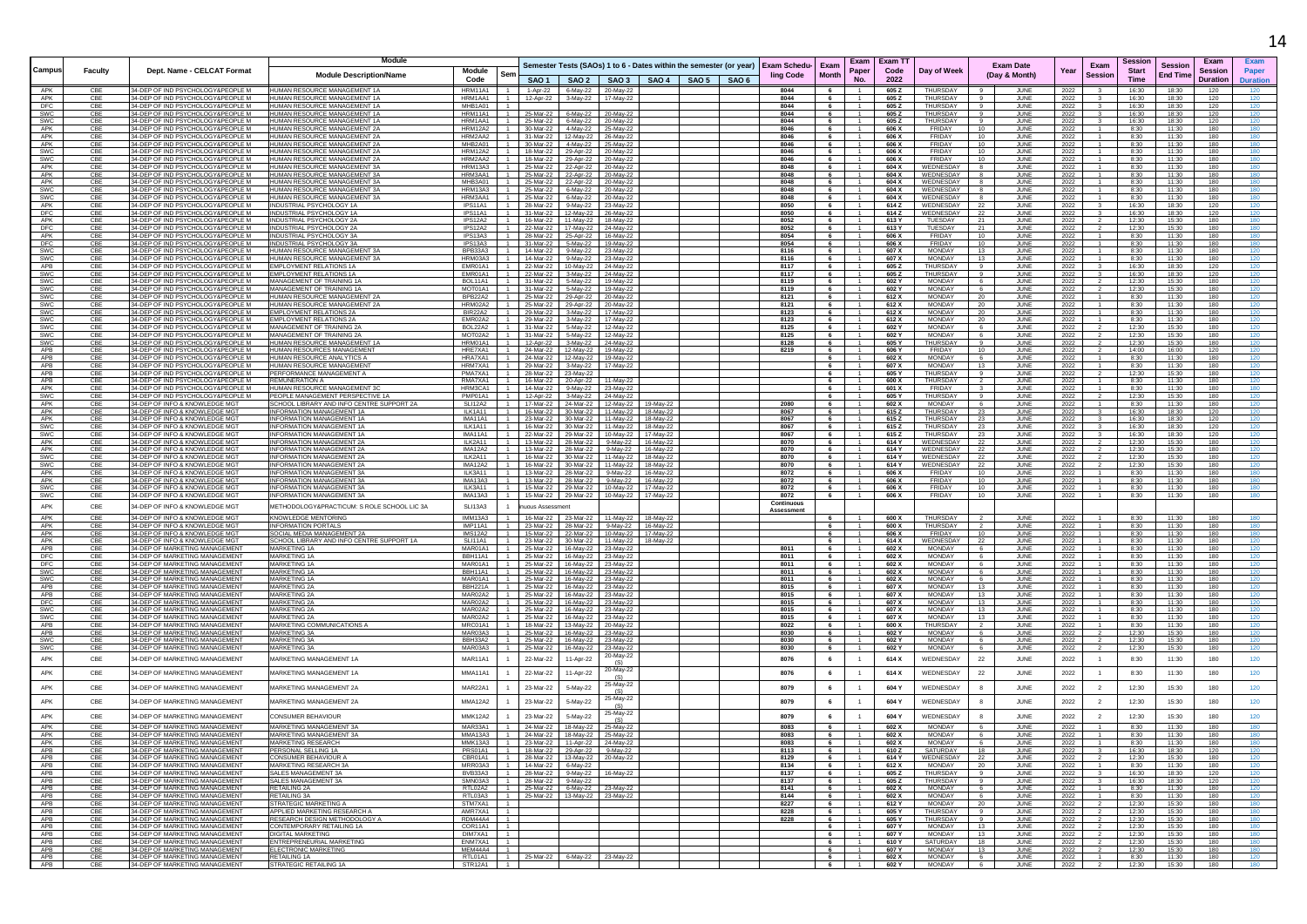|                   |                        |                                                                         | Module                                                                                         |                           |     |                                     |                                                                  |                                           |                                                                                 |              |          |                                  | Exam Exam T1   |                                    |                                             |              |                | Sessio         |                 | Exan            |     |
|-------------------|------------------------|-------------------------------------------------------------------------|------------------------------------------------------------------------------------------------|---------------------------|-----|-------------------------------------|------------------------------------------------------------------|-------------------------------------------|---------------------------------------------------------------------------------|--------------|----------|----------------------------------|----------------|------------------------------------|---------------------------------------------|--------------|----------------|----------------|-----------------|-----------------|-----|
| Campus            | <b>Faculty</b>         | Dept. Name - CELCAT Format                                              |                                                                                                | Module                    | Ser |                                     |                                                                  |                                           | Semester Tests (SAOs) 1 to 6 - Dates within the semester (or year) Exam Schedu- |              | Exam     | Paper                            | Code           | Day of Week                        | <b>Exam Date</b>                            | Year         | Exam           | <b>Start</b>   | <b>Session</b>  | Sessior         |     |
|                   |                        |                                                                         | <b>Module Description/Name</b>                                                                 | Code                      |     |                                     |                                                                  |                                           | SAO 1   SAO 2   SAO 3   SAO 4   SAO 5   SAO 6                                   | ling Code    | Month    | <b>No</b>                        | 2022           |                                    | (Day & Month)                               |              | Sessior        | <b>Time</b>    | <b>End Time</b> | <b>Duration</b> |     |
| APK               | CBE                    | 34-DEP OF MARKETING MANAGEMENT                                          | MARKETING MANAGEMENT 3C                                                                        | MAR33C1 1                 |     |                                     | 23-Mar-22 19-Apr-22 24-May-22                                    |                                           |                                                                                 |              | 6        | $\overline{1}$                   | 612X           | <b>MONDAY</b>                      | 20<br>JUNE                                  | 2022         |                | 8:30           | 11:30           | 180             |     |
| APK<br>APK        | CBE                    | 34-DEP OF MARKETING MANAGEMENT                                          | <b>DIGITAL MARKETING</b><br>PUBLIC MANAGEMENT AND GOVERNANCE 1A                                | MMK3C13<br>PMG1A11        |     |                                     | 24-Mar-22 3-May-22 20-May-22<br>22-Mar-22 4-May-22 17-May-22     |                                           |                                                                                 |              | - 6      |                                  | 612 X          | <b>MONDAY</b>                      | JUNE<br>20                                  | 2022         |                | 8:30           | 11:30           | 180             |     |
| APK               | CBE<br>CBE             | 34-DEP OF PUBLIC MANAGEMENT&GOVER<br>34-DEP OF PUBLIC MANAGEMENT&GOVER  | PUBLIC MANAGEMENT AND GOVERNANCE 1A                                                            | PMG1AA1                   |     |                                     | 22-Mar-22 4-May-22 17-May-22                                     |                                           |                                                                                 | 8086<br>8086 | 6        |                                  | 607 X<br>607 X | <b>MONDAY</b><br><b>MONDAY</b>     | 13<br>JUNE<br>JUNE<br>13                    | 2022<br>2022 |                | 8:30<br>8:30   | 11:30<br>11:30  | 180<br>180      |     |
| SWC               | CBE                    | 34-DEP OF PUBLIC MANAGEMENT&GOVER                                       | PUBLIC MANAGEMENT AND GOVERNANCE 1A                                                            | PMG1AA1                   |     | 22-Mar-22                           | 4-May-22                                                         | 17-May-22                                 |                                                                                 | 8086         | 6        | $\overline{1}$                   | 607 X          | <b>MONDAY</b>                      | 13<br>JUNE                                  | 2022         |                | 8:30           | 11:30           | 180             |     |
| APK               | CBE                    | 34-DEP OF PUBLIC MANAGEMENT&GOVER                                       | PUBLIC MANAGEMENT AND GOVERNANCE 2A                                                            | PMG2A11                   |     |                                     | 15-Mar-22 3-May-22 24-May-22                                     |                                           |                                                                                 | 8088         | - 6      |                                  | 600 X          | THURSDAY                           | JUNE                                        | 2022         |                | 8:30           | 11:30           | 180             |     |
| APK               | CBE                    | 34-DEP OF PUBLIC MANAGEMENT&GOVER                                       | PUBLIC MANAGEMENT AND GOVERNANCE 2A                                                            | PMG2AA2                   |     | 15-Mar-22                           | 3-May-22                                                         | 24-May-22                                 |                                                                                 | 8088         | 6        |                                  | 600 X          | THURSDAY                           | JUNE                                        | 2022         |                | 8:30           | 11:30           | 180             |     |
| SWC<br>APK        | CBE<br>CBE             | 34-DEP OF PUBLIC MANAGEMENT&GOVER<br>34-DEP OF PUBLIC MANAGEMENT&GOVER  | PUBLIC MANAGEMENT AND GOVERNANCE 2A<br>PUBLIC MANAGEMENT AND GOVERNANCE 3A                     | PMG2AA2<br><b>PMG3A11</b> |     | 15-Mar-22<br>14-Mar-22              |                                                                  | 3-May-22 24-May-22<br>3-May-22 23-May-22  |                                                                                 | 8088<br>8090 | 6<br>6   | $\overline{1}$                   | 600 X<br>609 Y | THURSDAY<br>WEDNESDAY              | JUNE<br>15<br>JUNE                          | 2022<br>2022 |                | 8:30<br>12:30  | 11:30<br>15:30  | 180<br>180      |     |
| APK               | CBE                    | 34-DEP OF PUBLIC MANAGEMENT&GOVER                                       | PUBLIC MANAGEMENT AND GOVERNANCE 3A                                                            | PMG3AA3                   |     |                                     | 14-Mar-22 3-May-22 23-May-22                                     |                                           |                                                                                 | 8090         | 6        |                                  | 609 Y          | WEDNESDAY                          | <b>JUNE</b><br>15                           | 2022         |                | 12:30          | 15:30           | 180             |     |
| SWC               | CBE                    | 34-DEP OF PUBLIC MANAGEMENT&GOVER                                       | PUBLIC MANAGEMENT AND GOVERNANCE 3A                                                            | PMG3A11                   |     | 15-Mar-22                           | 3-May-22                                                         | 24-May-22                                 |                                                                                 | 8090         | 6        | $-1$                             | 609 Y          | WEDNESDAY                          | 15<br>JUNE                                  | 2022         |                | 12:30          | 15:30           | 180             |     |
| SWC<br>SWC        | CBE<br>CBE             | 34-DEP OF PUBLIC MANAGEMENT&GOVER<br>34-DEP OF PUBLIC MANAGEMENT&GOVER  | PUBLIC MANAGEMENT AND GOVERNANCE 3A<br>PUBLIC LEADERSHIP AND LOCAL GOVERNANCE 1A               | PMG3AA3<br>PLG1AA1        |     | 15-Mar-22                           | 11-Apr-22   19-Apr-22   16-May-22                                | 3-May-22 24-May-22                        |                                                                                 | 8090<br>8173 | - 6<br>6 | $\overline{1}$                   | 609 Y<br>612 Y | WEDNESDAY<br>MONDAY                | <b>JUN</b><br>15<br>20<br>JUNE              | 2022<br>2022 |                | 12:30<br>12:30 | 15:30<br>15:30  | 180<br>180      |     |
| SWC               | CBE                    | 34-DEP OF PUBLIC MANAGEMENT&GOVER                                       | PUBLIC LEADERSHIP AND LOCAL GOVERNANCE 2A                                                      | PLG2A11                   |     |                                     | 17-Mar-22   11-Apr-22   12-May-22                                |                                           |                                                                                 | 8174         | 6        | $\overline{1}$                   | 612 X          | MONDAY                             | JUNE<br>20                                  | 2022         |                | 8:30           | 11:30           | 180             | 120 |
| SWC               | CBE                    | 34-DEP OF PUBLIC MANAGEMENT&GOVER                                       | PUBLIC LEADERSHIP AND LOCAL GOVERNANCE 2A                                                      | PLG2AA1                   |     |                                     | 17-Mar-22   11-Apr-22   12-May-22                                |                                           |                                                                                 | 8174         | 6        | $\overline{1}$                   | 612 X          | <b>MONDAY</b>                      | 20<br>JUNE                                  | 2022         |                | 8:30           | 11:30           | 180             |     |
| SWC               | CBE                    | 34-DEP OF PUBLIC MANAGEMENT&GOVER                                       | PUBLIC LEADERSHIP AND LOCAL GOVERNANCE 3A                                                      | PLG3A11                   |     | 25-Mar-22                           |                                                                  | 28-Mar-22 13-May-22                       |                                                                                 | 8175         |          |                                  | 600 Y          | THURSDAY                           | JUNE                                        | 2022         |                | 12:30          | 15:30           | 180             |     |
| SWC<br>APK        | CBE<br>CBE             | 34-DEP OF PUBLIC MANAGEMENT&GOVER<br>34-DEP OF PUBLIC MANAGEMENT&GOVER  | PUBLIC LEADERSHIP AND LOCAL GOVERNANCE 3A<br>PUBLIC MANAGEMENT AND GOVERNANCE 30               | PLG3AA1<br><b>PMG3C11</b> |     | 25-Mar-22<br>29-Mar-22              |                                                                  | 28-Mar-22 13-May-22<br>3-May-22 17-May-22 |                                                                                 | 8175<br>8197 | 6<br>- 6 | $-1$                             | 600 Y<br>600 X | <b>THURSDAY</b><br><b>THURSDAY</b> | <b>JUNE</b>                                 | 2022         |                | 12:30<br>8:30  | 15:30<br>11:30  | 180<br>180      |     |
| APK               | CBE                    | 34-DEP OF PUBLIC MANAGEMENT&GOVER                                       | PUBLIC MANAGEMENT AND GOVERNANCE 3C                                                            | PMG3C13                   |     |                                     | 29-Mar-22 3-Mav-22 17-Mav-22                                     |                                           |                                                                                 | 8197         | 6        |                                  | 600 X          | THURSDAY                           | JUNE<br>JUNE                                | 2022<br>2022 |                | 8:30           | 11:30           | 180             |     |
| APK               | CBE                    | 34-DEP OF PUBLIC MANAGEMENT&GOVER                                       | PUBLIC MANAGEMENT AND GOVERNANCE 3C                                                            | PMG3C33                   |     | 29-Mar-22                           |                                                                  | 3-May-22 17-May-22                        |                                                                                 | 8197         | 6        |                                  | 600 X          | THURSDAY                           | JUNE                                        | 2022         |                | 8:30           | 11:30           | 180             | 180 |
| APB               | CBE                    | 34-DEP OF TOURISM MANAGEMENT                                            | EVENTS MANAGEMENT 1A                                                                           | FVT01A1                   |     |                                     |                                                                  |                                           |                                                                                 | 8024         | 6        |                                  | 607 X          | <b>MONDAY</b>                      | 13<br><b>JUNE</b>                           | 2022         |                | 8:30           | 11:30           | 180             |     |
| APB               | CBE                    | 34-DEP OF TOURISM MANAGEMENT<br>34-DEP OF TOURISM MANAGEMENT            | <b>EVENTS MANAGEMENT 2A</b><br><b>FRAVEL OPERATIONS 1B: INTRO TO TRAVEL OP</b>                 | FVT02A2<br><b>TRL11B2</b> |     | 3-Mar-22                            | 4-May-22                                                         | 18-May-22                                 |                                                                                 | 8153         | 6        | $\overline{1}$                   | 605 Y<br>607 X | THURSDAY<br><b>MONDAY</b>          | JUNE                                        | 2022         |                | 12:30          | 15:30           | 180<br>180      |     |
| APB<br>APB        | CBE<br>CBE             | 34-DEP OF TOURISM MANAGEMENT                                            | TRAVEL OPERATIONS 1B: INTRO TO TRAVEL OPS                                                      | <b>TRO11B2</b>            |     |                                     | 3-Mar-22 4-May-22 18-May-22                                      |                                           |                                                                                 | 8024<br>8024 | 6        |                                  | 607 X          | <b>MONDAY</b>                      | <b>JUNE</b><br>13<br>JUNE                   | 2022<br>2022 |                | 8:30<br>8:30   | 11:30<br>11:30  | 180             |     |
| APB               | CBE                    | 34-DEP OF TOURISM MANAGEMENT                                            | <b>TOURISM SYSTEM 1</b>                                                                        | <b>TOS11A2</b>            |     |                                     | 9-Mar-22 20-Apr-22 11-May-22                                     |                                           |                                                                                 | 8092         | 6        | $\overline{1}$                   | 600 X          | THURSDAY                           | $\overline{2}$<br>JUNE                      | 2022         |                | 8:30           | 11:30           | 180             |     |
| APB               | CBE                    | 34-DEP OF TOURISM MANAGEMEN'                                            | OURISM DEVELOPMENT 1A                                                                          | TOU11A1                   |     | 22-Mar-22                           |                                                                  | 3-May-22 24-May-22                        |                                                                                 | 8092         | 6        |                                  | 600 X          | THURSDAY                           | <b>JUNE</b>                                 | 2022         |                | 8:30           | 11:30           | 180             |     |
| APB               | CBE                    | 34-DEP OF TOURISM MANAGEMENT                                            | TOURISM PLANNING 2                                                                             | <b>TOS22A2</b>            |     |                                     | 10-Mar-22 21-Apr-22 5-May-22                                     |                                           |                                                                                 | 8094         | 6        |                                  | 611 Y          | FRIDAY<br>FRIDAY                   | <b>JUN</b><br>17                            | 2022         |                | 14:00          | 16:00           | 120             |     |
| APB<br>APK        | CBE<br>CBE             | 34-DEP OF TOURISM MANAGEMENT<br>34-DEP OF TOURISM MANAGEMENT            | TOURISM DEVELOPMENT 2/<br>TOURISM DEVELOPMENT 2A                                               | <b>TOU12A2</b><br>TOW2A11 |     |                                     | 24-Mar-22  5-May-22  19-May-22<br>24-Mar-22 5-May-22             | 19-May-22                                 |                                                                                 | 8094<br>8094 | 6<br>6   | $\overline{1}$                   | 611 Y<br>611 Y | <b>FRIDAY</b>                      | JUNE<br>17<br>JUNE                          | 2022<br>2022 |                | 14:00<br>14:00 | 16:00<br>16:00  | 120<br>120      | 120 |
| APB               | CBE                    | 34-DEP OF TOURISM MANAGEMENT                                            | TRAVEL OPERATIONS 2A: EVENT MANAGEMENT                                                         | <b>TRL22A2</b>            |     |                                     | 15-Mar-22   19-Apr-22   3-May-22                                 |                                           |                                                                                 | 8153         | 6        |                                  | 605 Y          | THURSDAY                           | 9<br>JUNE                                   | 2022         |                | 12:30          | 15:30           | 180             |     |
| APB               | CBE                    | 34-DEP OF TOURISM MANAGEMENT                                            | TRAVEL OPERATIONS 2A: EVENT MANAGEMENT                                                         | <b>TRO22A2</b>            |     |                                     | 15-Mar-22  19-Apr-22  3-May-22                                   |                                           |                                                                                 | 8153         | 6        |                                  | 605 Y          | <b>THURSDAY</b>                    | 9<br>JUNE                                   | 2022         |                | 12:30          | 15:30           | 180             | 120 |
| APB               | CBI                    | 34-DEP OF TOURISM MANAGEMEN'<br>34-DEP OF TOURISM MANAGEMENT            | <b>DESTINATION DEVELOPMENT 3/</b>                                                              | TOD33A3                   |     | 16-Mar-22                           |                                                                  | 20-Apr-22 4-May-22                        |                                                                                 | 8187<br>8187 | 6        |                                  | 610 Y<br>610 Y | SATURDAY<br>SATURDAY               | 18<br><b>JUN</b><br>18                      | 2022         |                | 12:30          | 15:30           | 180<br>180      |     |
| APB<br>APB        | CBE<br>CBE             | 34-DEP OF TOURISM MANAGEMENT                                            | <b>DESTINATION DEVELOPMENT: 3A</b><br>RESEARCH FOR TOURISM DEVELOPMENT 3P                      | <b>TOS33A3</b><br>TOD33B3 |     | 16-Mar-22                           | 20-Apr-22<br>3-Mar-22 14-Apr-22 5-May-22                         | 4-May-22                                  |                                                                                 | 8188         | 6        | $\overline{1}$                   | 600 X          | THURSDAY                           | JUNE<br>JUNE<br>$\overline{2}$              | 2022<br>2022 |                | 12:30<br>8:30  | 15:30<br>11:30  | 180             |     |
| APB               | CBE                    | 34-DEP OF TOURISM MANAGEMENT                                            | RESEARCH FOR TOURISM DEVELOPMENT 3B                                                            | <b>TOS33B3</b>            |     | 3-Mar-22                            |                                                                  | 14-Apr-22   5-May-22                      |                                                                                 | 8188         | - 6      | $\overline{1}$                   | 600 X          | THURSDAY                           | JUNE                                        | 2022         |                | 8:30           | 11:30           | 180             |     |
| APB               | CBE                    | 34-DEP OF TOURISM MANAGEMENT                                            | TRAVEL AND TOURISM MANAGEMENT 1A                                                               | <b>RTB11A2</b>            |     | 3-Mar-22                            |                                                                  | 20-Apr-22 4-May-22                        |                                                                                 | 8189         | - 6      |                                  | 605 Y          | THURSDAY                           | JUNE<br>-91                                 | 2022         |                | 12:30          | 15:30           | 180             |     |
| APB               |                        | 34-DEP OF TOURISM MANAGEMENT                                            | TRAVEL AND TOURISM MANAGEMENT 1A                                                               | <b>TTM11A2</b>            |     | 3-Mar-22                            | 20-Apr-22                                                        | 4-May-22                                  |                                                                                 | 8189         | - 6      |                                  | 605 Y          | THURSDAY                           | JUNE                                        | 2022         |                | 12:30          | 15:30           | 180             |     |
| APB<br>APB        | CBE<br>CBE             | 34-DEP OF TOURISM MANAGEMEN'<br>34-DEP OF TOURISM MANAGEMENT            | MANAGEMENT AND HUMAN RESOURCES<br>MANAGEMENT AND HUMAN RESOURCES                               | RTB22A2<br>TTM22A2        |     | 11-Mar-22<br>11-Mar-22              |                                                                  | 1-Apr-22 6-May-22<br>1-Apr-22 6-May-22    |                                                                                 | 8192<br>8192 | 6<br>6   | $\overline{1}$                   | 600 X<br>600 X | THURSDAY<br>THURSDAY               | JUNE<br><b>JUNE</b>                         | 2022<br>2022 |                | 8:30<br>8:30   | 11:30<br>11:30  | 180<br>180      |     |
| APB               | CBE                    | 34-DEP OF TOURISM MANAGEMENT                                            | TOURISM DEVELOPMENT 3A                                                                         | TOU13A3                   |     |                                     | 15-Mar-22 3-May-22 17-May-22                                     |                                           |                                                                                 | 8207         | - 6      |                                  | 611 X          | FRIDAY                             | 17<br>JUNE                                  | 2022         |                | 8:30           | 11:30           | 180             |     |
| APK               | CBE                    | 34-DEP OF TOURISM MANAGEMENT                                            | TOURISM DEVELOPMENT 3A                                                                         | TOW3A11                   |     | 15-Mar-22                           |                                                                  | 3-May-22 24-May-22                        |                                                                                 | 8207         | 6        | -1.                              | 611 X          | FRIDAY                             | 17<br>JUNE                                  | 2022         |                | 8:30           | 11:30           | 180             |     |
| APB               | CBE                    | 34-DEP OF TOURISM MANAGEMENT                                            | TRAVEL OPERATIONS 3A: FARES AND TICKETING                                                      | <b>TRL33A2</b>            |     | 8-Mar-22                            |                                                                  | 10-May-22 24-May-22                       |                                                                                 | 8211         | 6        | $\overline{1}$                   | 602 X          | MONDAY                             | 6<br>JUNE                                   | 2022         |                | 8:30           | 11:30           | 180             | 180 |
| APB               | CBE                    | 34-DEP OF TOURISM MANAGEMENT                                            | TRAVEL OPERATIONS 3A: FARES AND TICKETING                                                      | TRO33A2                   |     | 8-Mar-22                            | 10-May-22                                                        | 24-May-22                                 |                                                                                 | 8211         | 6        |                                  | 602 X          | <b>MONDAY</b>                      | JUNE                                        | 2022         |                | 8:30           | 11:30           | 180             |     |
| APB               | CBE                    | 34-DEP OF TOURISM MANAGEMENT                                            | TRAVEL OPERATIONS 3B: TOURISM INFO MANAGEMENT                                                  | <b>TRL33B2</b>            |     | 18-Mar-22                           | 6-May-22                                                         | 20-May-22                                 |                                                                                 | 8212         | 6        |                                  | 605 Y          | THURSDAY                           | 9<br>JUNE                                   | 2022         | $\overline{2}$ | 12:30          | 15:30           | 180             |     |
| APB               | CBE                    | 34-DEP OF TOURISM MANAGEMENT                                            | <b>TRAVEL OPERATIONS 3B: TOURISM INFO MANAGEMENT</b>                                           | <b>TRO33B2</b>            |     | 18-Mar-22                           | 6-May-22                                                         | 20-May-22                                 |                                                                                 | 8212         | 6        | $\overline{1}$                   | 605 Y          | THURSDAY                           | 9<br>JUNE                                   | 2022         | 2              | 12:30          | 15:30           | 180             | 180 |
|                   |                        |                                                                         |                                                                                                | TRM1AA1                   |     | 15-Mar-22                           |                                                                  |                                           |                                                                                 |              | 6        |                                  |                | FRIDAY                             | 10                                          |              |                |                |                 | 180             |     |
| <b>APB</b><br>APB | CBE<br>CBE             | 34-DEP OF TOURISM MANAGEMENT<br>34-DEP OF TOURISM MANAGEMENT            | TOURISM MANAGEMENT 1A<br>TRAVEL AND TOURISM MANAGEMENT 3A                                      | TTM33A3                   |     |                                     | 3-May-22<br>10-Mar-22 21-Apr-22 5-May-22                         | 17-May-22                                 |                                                                                 | 8214<br>8215 | 6        | $\overline{1}$                   | 606 X<br>612 X | <b>MONDAY</b>                      | JUNE<br>20<br>JUNE                          | 2022<br>2022 |                | 8:30<br>8:30   | 11:30<br>11:30  | 180             | 180 |
| APB               | CBE                    | 34-DEP OF TOURISM MANAGEMENT                                            | CULTURAL TOURISM 1A                                                                            | CLT1AA1                   |     |                                     | 3-Mar-22 21-Apr-22 5-May-22                                      |                                           |                                                                                 |              | 6        | $-1$                             | 607 Y          | <b>MONDAY</b>                      | 13<br>JUNE                                  | 2022         |                | 12:30          | 15:30           | 180             |     |
| APB               | CBE                    | 34-DEP OF TOURISM MANAGEMENT                                            | CULTURAL TOURISM 2A                                                                            | CLT2AA2                   |     |                                     | 3-Mar-22 14-Apr-22 5-May-22                                      |                                           |                                                                                 |              |          |                                  | 600 X          | THURSDA'                           | JUNE<br>$\overline{2}$                      | 2022         |                | 8:30           | 11:30           | 180             |     |
| APB<br>APB        | CBE<br>CBE             | 34-DEP OF TOURISM MANAGEMENT<br>34-DEP OF TOURISM MANAGEMENT            | <b>INTERPRISE DEVELOPMEN</b><br>INTRODUCTION TO TOURISM RESEARCH METHODOLOGY                   | EPD3AA3<br>ITR3AA3        |     | 3-Mar-22<br>3-Mar-22                | 21-Apr-22                                                        | 21-Apr-22 5-May-22<br>5-May-22            |                                                                                 |              | 6        |                                  | 612 X<br>600 X | <b>MONDAY</b><br><b>THLIRSDAY</b>  | <b>JUN</b><br>20<br>JUNE                    | 2022<br>2022 |                | 8:30<br>8:30   | 11:30<br>11:30  | 180<br>180      |     |
| APB               | CBE                    | 34-DEP OF TOURISM MANAGEMENT                                            | TOURISM DEVELOPMENT A                                                                          | TDF7XA1                   |     |                                     | 15-Mar-22 3-May-22 17-May-22                                     |                                           |                                                                                 |              | 6        | $\overline{1}$                   | 602 X          | <b>MONDAY</b>                      | -6<br>.IUNF                                 | 2022         |                | 8:30           | 11:30           | 180             |     |
| APB               | CBE                    | 34-DEP OF TOURISM MANAGEMENT                                            | TOURISM MARKETING 1A                                                                           | TOM1AA1                   |     |                                     | 15-Mar-22 29-Mar-22 10-May-22                                    |                                           |                                                                                 |              | - 6      | $-1$                             | 610Z           | SATURDAY                           | 18<br>.II INF                               | 2022         |                | 16:30          | 18:30           | 120             |     |
| APB               | CBE                    | 34-DEP OF TOURISM MANAGEMENT                                            | <b>TOURISM MARKETING 2A</b>                                                                    | TOM2AA2                   |     | 9-Mar-22                            |                                                                  | 11-May-22 25-May-22                       |                                                                                 |              | - 6      |                                  | 602 X          | <b>MONDAY</b>                      | 6<br>JUNE                                   | 2022         |                | 8:30           | 11:30           | 180             |     |
| APB<br>APB        | CBE<br>CBE             | 34-DEP OF TOURISM MANAGEMEN'<br>34-DEP OF TOURISM MANAGEMEN'            | <b>TOURISM DESTINATIONS</b><br><b>TOURISM MANAGEMENT 2/</b>                                    | TRD2AA2<br>TRM2AA2        |     | 17-Mar-22                           | 15-Mar-22  19-Apr-22  10-May-22                                  | 5-May-22 19-May-22                        |                                                                                 |              | 6<br>6   |                                  | 605 Y<br>607 X | THURSDAY<br><b>MONDAY</b>          | <b>JUN</b><br>13<br>JUNE                    | 2022<br>2022 |                | 12:30<br>8:30  | 15:30<br>11:30  | 180<br>180      |     |
| APB               | CBE                    | 34-DEP OF TOURISM MANAGEMENT                                            | <b>TOURISM MANAGEMENT 3A</b>                                                                   | TRM3AA3                   |     | 16-Mar-22                           |                                                                  | 20-Apr-22 4-May-22                        |                                                                                 |              | 6        | $\overline{1}$                   | 602 X          | <b>MONDAY</b>                      | JUNE<br>6                                   | 2022         |                | 8:30           | 11:30           | 180             |     |
| APB               | CBE                    | 34-DEP OF TOURISM MANAGEMENT                                            | TOURISM RESEARCH PROJECT A                                                                     | TRR3AA3                   |     |                                     | 3-Mar-22 21-Apr-22 5-May-22                                      |                                           |                                                                                 |              | 6        |                                  | 605 Y          | THURSDAY                           | - 9<br>JUNE                                 | 2022         |                | 12:30          | 15:30           | 180             |     |
| APB               | CBE                    | 34-DEP OF TOURISM MANAGEMENT                                            | DESTINATIONS: MIDDLE AND FAR EAST                                                              | TTP33B3                   |     | 8-Mar-22                            |                                                                  | 10-May-22 24-May-22                       |                                                                                 |              | 6        |                                  | 607 X          | MONDAY                             | 13<br>JUNE                                  | 2022         |                | 8:30           | 11:30           | 180             |     |
| APK<br>APK        | CBE<br>CBE             | 34-DEP OF TRANS & SUPPLY CHAIN MG<br>34-DEP OF TRANS &SUPPLY CHAIN MGT  | LOGISTICS MANAGEMENT 2A - MODULE 1<br>LOGISTICS MANAGEMENT 2A                                  | LBE2A01<br><b>LMA12A2</b> |     |                                     | 24-Mar-22 6-May-22 18-May-22<br>24-Mar-22   6-May-22   18-May-22 |                                           |                                                                                 | 8096<br>8096 | 6<br>6   |                                  | 616 X<br>616 X | FRIDAY<br>FRIDAY                   | 24<br>JUNE<br>JUNE<br>24                    | 2022<br>2022 |                | 8:30<br>8:30   | 11:30<br>11:30  | 180<br>180      |     |
| APK               | CBE                    | 34-DEP OF TRANS &SUPPLY CHAIN MGT                                       | LOGISTICS MANAGEMENT 3A - MODULE 1                                                             | LBE3A01                   |     | 14-Mar-22                           | 9-May-22                                                         | 23-May-22                                 |                                                                                 | 8098         | 6        | $\overline{1}$                   | 600 X          | THURSDAY                           | JUNE                                        | 2022         |                | 8:30           | 11:30           | 180             |     |
| APK               | CBE                    | 34-DEP OF TRANS & SUPPLY CHAIN MG"                                      | <b>LOGISTICS MANAGEMENT 3A</b>                                                                 | I MA13A3                  |     |                                     | 14-Mar-22 9-May-22 23-May-22                                     |                                           |                                                                                 | 8098         | 6        | $-1$                             | 600 X          | THURSDAY                           | JUNE                                        | 2022         |                | 8:30           | 11:30           | 180             |     |
| APK               | CBE                    | 34-DEP OF TRANS & SUPPLY CHAIN MG"                                      | LOGISTICS MANAGEMENT SYSTEMS 3A                                                                | LMS13A3                   |     |                                     | 18-Mar-22 6-Mav-22 18-Mav-22                                     |                                           |                                                                                 | 8100         | 6        | $\overline{1}$                   | 612 X          | <b>MONDAY</b>                      | 20<br>JUNE                                  | 2022         |                | 8:30           | 11:30           | 180             |     |
| APB<br>APB        | CBE<br>CBE             | 34-DEP OF TRANS & SUPPLY CHAIN MG<br>34-DEP OF TRANS & SUPPLY CHAIN MG  | <b>LOGISTICS 2A</b><br>PURCHASING 2/                                                           | LOG02A2<br>PUR02A2        |     |                                     | 24-Mar-22 6-May-22 25-May-22<br>11-Mar-22  16-May-22  24-May-22  |                                           |                                                                                 | 8145<br>8146 | - 6<br>6 |                                  | 612 X<br>615   | MONDAY<br><b>THURSDAY</b>          | JUNE<br>20<br>JUNE<br>23                    | 2022<br>2022 |                | 8:30<br>12:30  | 11:30<br>15:30  | 180<br>180      |     |
| APB               | CBE                    | 34-DEP OF TRANS &SUPPLY CHAIN MG"                                       | PURCHASING 3A                                                                                  | BIC33A3                   |     | 30-Mar-22                           |                                                                  | 16-May-22 24-May-22                       |                                                                                 | 8147         | 6        | $-1$                             | 612 X          | <b>MONDAY</b>                      | 20<br>JUNE                                  | 2022         |                | 8:30           | 11:30           | 180             |     |
| <b>APR</b>        | CBF                    | 34-DEP OF TRANS & SUPPLY CHAIN MG"                                      | PURCHASING 3A                                                                                  | PUR03A3                   |     | 30-Mar-22                           |                                                                  | 16-May-22 24-May-22                       |                                                                                 | 8147         | - 6      |                                  | 612 X          | <b>MONDAY</b>                      | JUNE<br>20                                  | 2022         |                | 8:30           | 11:30           | 180             |     |
| APB               | CBE                    | 34-DEP OF TRANS & SUPPLY CHAIN MG                                       | LOGISTICS 3A                                                                                   | LOG03A3                   |     | 28-Mar-22                           |                                                                  | 21-May-22 23-May-22                       |                                                                                 | 8151         | 6        | $-1$                             | 610 Y          | SATURDAY                           | 18<br>JUNE                                  | 2022         |                | 12:30          | 15:30           | 180             |     |
| APB<br>APB        | CBE<br>CBE             | 34-DEP OF TRANS & SUPPLY CHAIN MGT<br>34-DEP OF TRANS & SUPPLY CHAIN MG | <b>LOGISTICS 3A</b><br>STORAGE & DISTRIBUTION MANAGEMENT A                                     | PML33A3<br>SDM02A2        |     |                                     | 28-Mar-22 21-May-22 23-May-22<br>13-Mar-22 21-May-22 26-May-22   |                                           |                                                                                 | 8151<br>8155 | 6<br>6   | $\overline{1}$                   | 610 Y<br>605 Y | SATURDAY<br>THURSDAY               | 18<br>JUNE<br>JUNE<br>- 9                   | 2022<br>2022 |                | 12:30<br>12:30 | 15:30<br>15:30  | 180<br>180      |     |
| APB               | CBE                    | 34-DEP OF TRANS & SUPPLY CHAIN MG                                       | TORAGE & DISTRIBUTION MANAGEMENT.                                                              | SDM2A01                   |     |                                     | 13-Mar-22 21-May-22 26-May-22                                    |                                           |                                                                                 | 8155         | 6        |                                  | 605 Y          | THURSDAY                           | JUNE                                        | 2022         |                | 12:30          | 15:30           | 180             |     |
| APB               | CBE                    | 34-DEP OF TRANS &SUPPLY CHAIN MG"                                       | <b>TRANSPORTATION 2A</b>                                                                       | TRA02A2                   |     |                                     | 11-Mar-22  16-May-22  24-May-22                                  |                                           |                                                                                 | 8157         | 6        | $\overline{1}$                   | 602 X          | MONDAY                             | <b>JUNE</b><br>6                            | 2022         |                | 8:30           | 11:30           | 180             |     |
| APB<br>APB        | CBE<br>CBE             | 34-DEP OF TRANS & SUPPLY CHAIN MG<br>34-DEP OF TRANS &SUPPLY CHAIN MG   | <b>TRANSPORTATION 3A</b><br>TRANSPORTATION 3A                                                  | TRA03A3<br><b>TRA3A01</b> |     | 30-Mar-22                           | 16-May-22<br>30-Mar-22 16-May-22                                 |                                           |                                                                                 | 8158         | 6<br>6   | $\overline{1}$<br>$\overline{1}$ | 612 X          | <b>MONDAY</b><br>MONDAY            | 20<br>JUNE                                  | 2022         |                | 8:30           | 11:30           | 180             |     |
| APB               | CBE                    | 34-DEP OF TRANS & SUPPLY CHAIN MG"                                      | PROCUREMENT                                                                                    | PRO01A1                   |     |                                     | 18-Mar-22   5-Apr-22   16-May-22                                 |                                           |                                                                                 | 8158<br>8208 | 6        | $\overline{1}$                   | 612 X<br>607 Y | MONDAY                             | 20<br>JUNE<br>13<br>JUNE                    | 2022<br>2022 |                | 8:30<br>12:30  | 11:30<br>15:30  | 180<br>180      | 180 |
| APB               | CBE                    | 34-DEP OF TRANS & SUPPLY CHAIN MG                                       | RESEARCH METHODOLOGY: LOGISTICS                                                                | RML01A1                   |     | Jous Assessmer                      |                                                                  |                                           |                                                                                 | 8209         |          |                                  |                |                                    |                                             |              |                |                |                 |                 |     |
| APB               | CBE                    | 34-DEP OF TRANS & SUPPLY CHAIN MG                                       | RESEARCH METHODOLOGY: TRANSPORT                                                                | RMT01A1                   |     | <b>uous Assessment</b>              |                                                                  |                                           |                                                                                 | 8209         |          |                                  |                |                                    |                                             |              |                |                |                 |                 |     |
| APB               | CBE                    | 34-DEP OF TRANS &SUPPLY CHAIN MG                                        | LOGISTICS PROCESSES AND PRACTICES                                                              | I PP01A1                  |     |                                     | 14-Mar-22  10-May-22  17-May-22                                  |                                           |                                                                                 |              |          |                                  | 602 Y          | <b>MONDAY</b>                      | JUNE                                        | 2022         |                | 12:30          | 15:30           | 180             |     |
| APB<br>APB        | CBE<br>CBE             | 34-DEP OF TRANS & SUPPLY CHAIN MG<br>34-DEP OF TRANS &SUPPLY CHAIN MG'  | PROJECT MANAGEMENT<br>TRANSPORT POLICY AND LEGISLATION                                         | PRM01A1<br>TPL01A1        |     |                                     | 25-Mar-22 20-May-22 25-May-22<br>18-Mar-22 4-May-22 16-May-22    |                                           |                                                                                 |              | 6<br>6   | $\overline{1}$                   | 611 X<br>600 X | FRIDAY<br>THURSDAY                 | 17<br>JUNE<br>JUNE<br>-2                    | 2022<br>2022 |                | 8:30<br>8:30   | 11:30<br>11:30  | 180<br>180      |     |
| APB               | CBE                    | 34-DEP OF TRANS & SUPPLY CHAIN MG                                       | TRANSPORT PLANNING AND MANAGEMENT                                                              | TPM01B1                   |     |                                     |                                                                  |                                           |                                                                                 |              |          |                                  |                |                                    |                                             |              |                |                |                 |                 |     |
| APK               | CBE                    | 34-DEP OF TRANS & SUPPLY CHAIN MG                                       | TRANSPORT ECONOMICS 1A                                                                         | <b>TRF11A1</b>            |     | 30-Mar-22                           |                                                                  | 13-May-22 20-May-22                       |                                                                                 |              |          |                                  | 605 Y          | THURSDAY                           | JUNE                                        | 2022         |                | 12:30          | 15:30           | 180             |     |
| APK               | CBE                    | 34-DEP OF TRANS & SUPPLY CHAIN MG"                                      | <b>TRANSPORT ECONOMICS 2A</b>                                                                  | TRE12A2                   |     |                                     | 15-Mar-22 29-Apr-22 13-May-22                                    |                                           |                                                                                 |              | 6        | $\overline{1}$<br>$-1$           | 600 X<br>606 X | THURSDAY<br><b>FRIDAY</b>          | JUNE                                        | 2022         |                | 8:30           | 11:30<br>11:30  | 180<br>180      |     |
| APK<br>SWC        | CBE<br>Education       | 34-DEP OF TRANS & SUPPLY CHAIN MGT<br>51-DEP OF CHILDHOOD EDUCATION     | TRANSPORT ECONOMICS 3A<br>INTRO TO MATHEMATICS FOR INTERME PHASE 1A                            | <b>TRE13A3</b><br>MATINA1 |     | huous Assessment                    | 25-Mar-22 11-May-22 19-May-22                                    |                                           |                                                                                 | 2002         | - 6<br>6 | $\overline{1}$                   | 600 Y          | THURSDAY                           | JUNE<br>$10^{-1}$<br>$\overline{2}$<br>JUNE | 2022<br>2022 |                | 8:30<br>12:30  | 15:30           | 180             |     |
| SWC               | Education              | 51-DEP OF CHILDHOOD EDUCATION                                           | MATHEMATICS FOR THE FOUNDATION PHASE 1A                                                        | MFP10A1                   |     |                                     | 14-Mar-22 9-May-22                                               |                                           |                                                                                 | 2002         | 6        | $\overline{1}$                   | 600 Y          | <b>THURSDAY</b>                    | JUNE                                        | 2022         |                | 12:30          | 15:30           | 180             |     |
| SWC               | Education              | 1-DEP OF CHILDHOOD EDUCATION                                            | ENGLISH FOR THE FOUNDATION PHASE 2A                                                            | EFP10A2                   |     | <b>HOHE Acce</b>                    |                                                                  |                                           |                                                                                 | 2007         | 6        |                                  | 602 Y          | <b>MONDAY</b>                      | JUNE                                        | 2022         |                | 12:30          | 15:30           | 180             |     |
| <b>SWC</b>        | Education<br>Education | 1-DEP OF CHILDHOOD EDUCATION<br>1-DEP OF CHILDHOOD EDUCATION            | <b>ENGLISH FOR THE PRIMARY SCHOOL 2A</b><br><b>FNGLISH FOR THE PRIMARY SCHOOL 1A</b>           | EPS10A2<br><b>FPS10A1</b> |     | <b>JUQUS Assessment</b>             |                                                                  |                                           |                                                                                 | 2007         | 6<br>6   |                                  | 602 Y<br>607 Z | <b>MONDAY</b><br><b>MONDAY</b>     | JUNE<br>13                                  | 2022         |                | 12:30<br>16:30 | 15:30<br>18:30  | 180<br>120      |     |
| SWC<br>SWC        | Education              | 51-DEP OF CHILDHOOD EDUCATION                                           | ENGLISH FOR THE FOUNDATION PHASE 3A                                                            | EFP10A3                   |     | nuous Assessment<br>uous Assessment |                                                                  |                                           |                                                                                 | 2012<br>2014 | 6        |                                  | 600 Y          | THURSDAY                           | JUNE<br>JUNE<br>2                           | 2022<br>2022 |                | 12:30          | 15:30           | 180             |     |
| SWC               | Education              | 51-DEP OF CHILDHOOD EDUCATION                                           | ENGLISH FOR THE PRIMARY SCHOOL 3A                                                              | EPS10A3                   |     | uous Assessmen                      |                                                                  |                                           |                                                                                 | 2014         | 6        | $\overline{1}$                   | 600 Y          | THURSDAY                           | JUNE                                        | 2022         |                | 12:30          | 15:30           | 180             |     |
| SWC               | Education              | I-DEP OF CHILDHOOD EDUCATION                                            | NTRO TO SESOTHO FOR FOUNDATION PHASE 1A(FLT)                                                   | SFP1AA1                   |     | 31-Mar-22                           |                                                                  |                                           |                                                                                 | 2063         | 6        |                                  | 605Z           | THURSDAY                           | JUNE                                        | 2022         |                | 16:30          | 18:30           | 120             |     |
| SWC               | Education              | DEP OF CHILDHOOD EDUCATION<br>51-DEP OF CHILDHOOD EDUCATION             | INTRO TO SESOTHO FOR INTERMED PHASE 1A(ADL<br>INTRO TO SESOTHO FOR THE FOUND PHASE 1A (ADL     | SIP1AA1<br>SOF1AA1        |     | 31-Mar-22<br>31-Mar-22              |                                                                  |                                           |                                                                                 | 2063<br>2063 | - 6      |                                  | 6052<br>605 Z  | <b>THURSDAY</b><br>THURSDAY        | JUN<br>JUNE                                 |              |                | 16:30<br>16:30 | 18:30<br>18:30  | 120             |     |
| SWC<br>SWC        | Education              | 51-DEP OF CHILDHOOD EDUCATION                                           | INTRO TO SESOTHO FOR INTERMED PHASE 1A(FTL)                                                    | SOI1AA1                   |     | 31-Mar-22                           |                                                                  |                                           |                                                                                 | 2063         | 6        | $\overline{1}$                   | 605 Z          | THURSDAY                           | 9<br>JUNE                                   | 2022<br>2022 |                | 16:30          | 18:30           | 120<br>120      |     |
| SWC               | Education              | 51-DEP OF CHILDHOOD EDUCATION                                           | INTRO TO ISIZULU FOR FOUNDATION PHASE 1A(FLT)                                                  | ZFP1AA1                   |     | 17-May-22                           |                                                                  |                                           |                                                                                 | 2063         | 6        | $\overline{1}$                   | 605 Z          | THURSDAY                           | -9<br>JUNE                                  | 2022         |                | 16:30          | 18:30           | 120             |     |
| SWC               | Education              | I-DEP OF CHILDHOOD EDUCATION                                            | INTRO TO ISIZULU FOR INTERMED PHASE 1A (FLT)                                                   | ZLU1AA1                   |     | 17-May-22                           |                                                                  |                                           |                                                                                 | 2063         | 6        | $\overline{1}$                   | 605Z           | THURSDAY                           | JUNE                                        | 2022         |                | 16:30          | 18:30           | 120             |     |
| SWC<br>SWC        | Education<br>Education | 51-DEP OF CHILDHOOD EDUCATION<br>51-DEP OF CHILDHOOD EDUCATION          | INTRO TO ISIZULU FOR FOUNDATION PHASE 1A(ADL)<br>INTRO ISIZULU FOR INTERMEDIATE PHASE 1A (ADL) | ZUF1AA1 1<br>ZUI1AA1 1    |     | 17-May-22<br>17-May-22              |                                                                  |                                           |                                                                                 | 2063<br>2063 | 6        | $\overline{1}$<br>$-1$           | 605 Z          | THURSDAY<br>605 Z THURSDAY         | 9<br>JUNE<br>JUNE                           | 2022         |                | 16:30<br>16:30 | 18:30<br>18:30  | 120<br>120      |     |
|                   |                        |                                                                         |                                                                                                |                           |     |                                     |                                                                  |                                           |                                                                                 |              |          |                                  |                |                                    |                                             |              |                |                |                 |                 |     |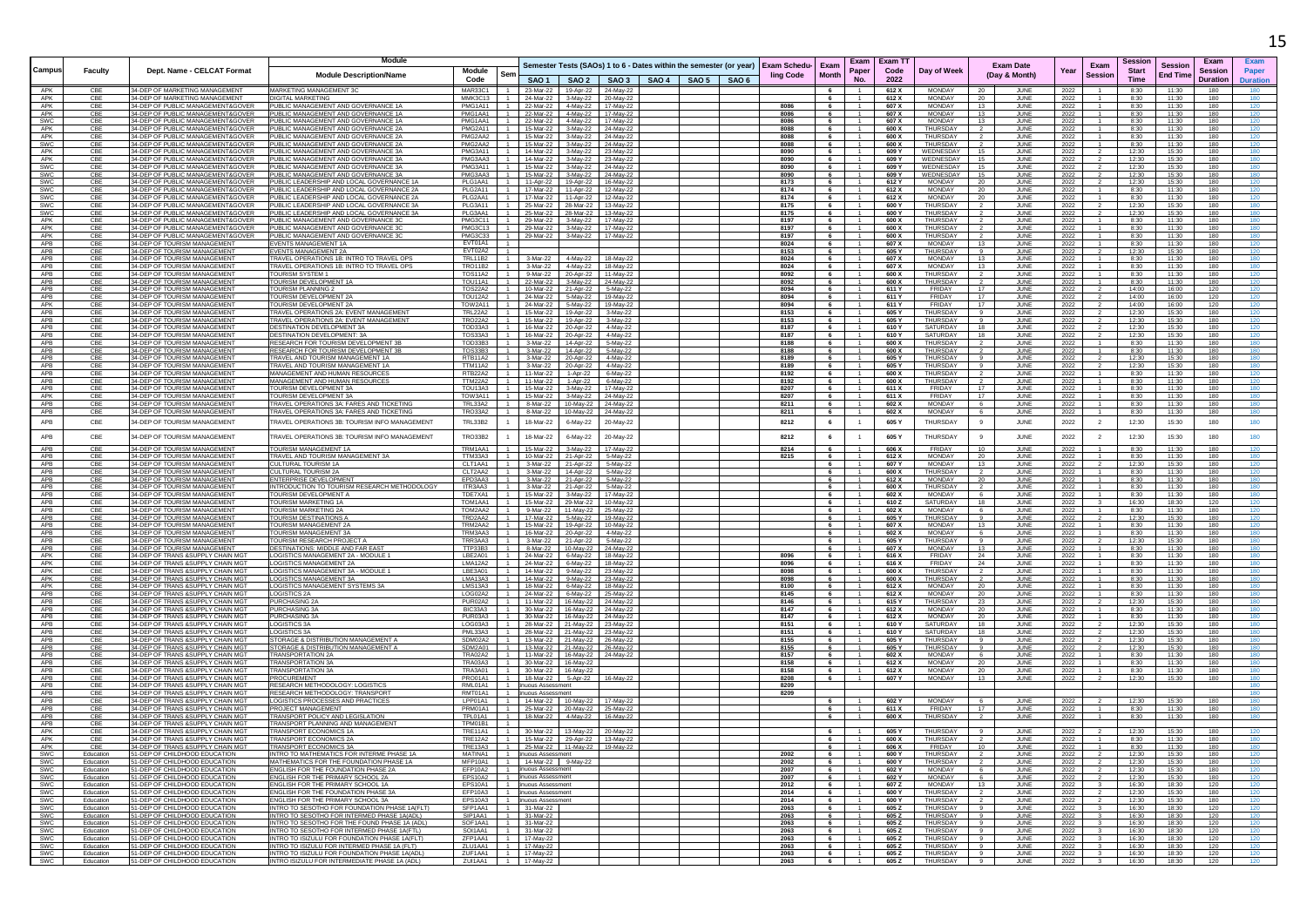|                   |                        |                                                                        | <b>Module</b>                                                                                           |                                                  |                                        |                                                                                 |  |              |                          |                        |                |                                   |                                               |              |                |                      |                 |                |                 |
|-------------------|------------------------|------------------------------------------------------------------------|---------------------------------------------------------------------------------------------------------|--------------------------------------------------|----------------------------------------|---------------------------------------------------------------------------------|--|--------------|--------------------------|------------------------|----------------|-----------------------------------|-----------------------------------------------|--------------|----------------|----------------------|-----------------|----------------|-----------------|
|                   |                        |                                                                        |                                                                                                         |                                                  |                                        | Semester Tests (SAOs) 1 to 6 - Dates within the semester (or year) Exam Schedu- |  |              | Exam                     | Exam                   | Exam T         |                                   | <b>Exam Date</b>                              |              | Exam           | sessior              | <b>Session</b>  | <b>F</b> xam   |                 |
| Campus            | Faculty                | Dept. Name - CELCAT Format                                             | <b>Module Description/Name</b>                                                                          | <b>Module</b><br>Sem                             |                                        |                                                                                 |  | ling Code    | <b>Month</b>             | Paper                  | Code           | Day of Week                       | (Day & Month)                                 | Year         | <b>Session</b> | <b>Start</b>         | <b>End Time</b> | <b>Session</b> | Paper           |
|                   |                        |                                                                        |                                                                                                         | Code                                             |                                        | SAO 1   SAO 2   SAO 3   SAO 4   SAO 5   SAO 6                                   |  |              |                          | <b>No</b>              | 2022           |                                   |                                               |              |                | <b>Time</b>          |                 | Duration       | <b>Duration</b> |
| <b>SWC</b>        | Education              | 51-DEP OF CHILDHOOD EDUCATION                                          | SESOTHO FOR THE FOUNDATION PHASE (FLT) 2A                                                               | SFP2AA2<br>$-1$                                  | 21-May-22                              |                                                                                 |  | 2065         | - 6                      | $-1$                   | 612 X          | <b>MONDAY</b>                     | 20<br>JUNE                                    | 2022         | $\mathbf{1}$   | 8:30                 | 11:30           | 180            | 120             |
| SWC               | Education              | 51-DEP OF CHILDHOOD EDUCATION                                          | <b>ESOTHO FOR FOUNDATION PHASE 2A (ADL)</b>                                                             | SOF2AA2                                          | 21-May-22<br>inuous Assessmer          |                                                                                 |  | 2065         |                          | $\overline{1}$         | 612 X          | MONDAY                            | 20<br>JUNE                                    | 2022         |                | 8:30                 | 11:30           | 180            | 120             |
| SWC<br>SWC        | Education<br>Education | 51-DEP OF CHILDHOOD EDUCATION<br>51-DEP OF CHILDHOOD EDUCATION         | SESOTHO FOR THE FOUNDATION PHASE (FLT) 3A<br>SESOTHO FOR THE FOUNDATION PHASE 3A (ADL)                  | SFP3AA3<br>SOF3AA3<br>$-1$                       | inuous Assessmen                       |                                                                                 |  | 2068<br>2068 | 6<br>6                   | 1                      | 603 Y<br>603 Y | TUESDAY<br>TUESDAY                | JUNE<br>$\overline{7}$<br>JUNE                | 2022<br>2022 | $\overline{2}$ | 12:30<br>12:30       | 15:30<br>15:30  | 180<br>180     | 120             |
| SWC               | Education              | 51-DEP OF CHILDHOOD EDUCATION                                          | SESOTHO FOR INTERMEDIATE PHASE 3A (FLT)                                                                 | SOI3AA3                                          | inuous Assessment                      |                                                                                 |  | 2068         | - 6                      | $\overline{1}$         | 603 Y          | TUESDAY                           | JUNE                                          | 2022         | 2              | 12:30                | 15:30           | 180            | 120             |
| SW <sub>C</sub>   | Education              | 51-DEP OF CHILDHOOD EDUCATION                                          | CULTURE&THE NATURAL ENVIRONMENT FOUN PHASE 2A                                                           | CNF10A2                                          | inuous Assessment                      |                                                                                 |  |              | 6                        | $\overline{1}$         | 607 Y          | <b>MONDAY</b>                     | 13<br>.II INF                                 | 2022         | $\overline{2}$ | 12:30                | 15:30           | 180            | 120             |
|                   |                        |                                                                        |                                                                                                         |                                                  |                                        |                                                                                 |  |              |                          |                        |                |                                   |                                               |              |                |                      |                 |                |                 |
| SWC<br><b>SWC</b> | Education              | 51-DEP OF CHILDHOOD EDUCATION<br>51-DEP OF CHILDHOOD EDUCATION         | CULTURE&THE NATURAL ENVIRONMENT FOUN PHASE 3A<br>FNGLISH FOR THE FOUNDATION PHASE 2A                    | CNF10A3<br>EFP10A1                               | nuous Assessmen<br>inuous Assessment   |                                                                                 |  |              | 6                        |                        | 609 X<br>607.7 | <b>WEDNESDAY</b><br><b>MONDAY</b> | 15<br>JUNE                                    | 2022         |                | 8:30                 | 11:30<br>18.30  | 180            | 120<br>120      |
| SWC               | Education<br>Education | 1-DEP OF CHILDHOOD EDUCATION                                           | CONOMIC& MANAGEMENT SCIENCE FOR INTER PH A                                                              | EMSIPA3                                          | 24-Mar-22<br>25-Apr-22                 |                                                                                 |  |              | -6                       | $-1$                   | 607 Y          | <b>MONDAY</b>                     | 13<br>JUNE<br>13<br>JUNE                      | 2022<br>2022 | $\mathbf{R}$   | 16:30<br>12:30       | 15:30           | 120<br>180     |                 |
| <b>SWC</b>        | Education              | 51-DEP OF CHILDHOOD EDUCATION                                          | MATHEMATICS FOR INTERMEDIATE PHASE 2A                                                                   | MATINA2<br>$-1$                                  | 14-Mar-22 9-May-22                     |                                                                                 |  |              | 6                        | $-1$                   | 612 X          | <b>MONDAY</b>                     | - 20<br>JUNE                                  | 2022         |                | 8:30                 | 11:30           | 180            | 120             |
| SWC               | Education              | 51-DEP OF CHILDHOOD EDUCATION                                          | MATHEMATICS FOR INTERME PHASE 3A                                                                        | MATINA3<br>$-1$                                  | inuous Assessment                      |                                                                                 |  |              | 6                        | $-1$                   | 610 Z          | SATURDAY                          | 18<br>JUNE                                    | 2022         | $\mathbf{R}$   | 16:30                | 18:30           | 120            | 120             |
| SWC               | Education              | 51-DEP OF CHILDHOOD EDUCATION                                          | MATHEMATICS FOR THE FOUNDATION PHASE 2A                                                                 | MFP10A2<br>$\overline{1}$                        | inuous Assessmen                       |                                                                                 |  |              | - 6                      | $\overline{1}$         | 605 Z          | <b>THURSDAY</b>                   | JUNE<br>-91                                   | 2022         |                | 16:30                | 18:30           | 120            | 120             |
| SWC               | Education              | 51-DEP OF CHILDHOOD EDUCATION                                          | MATHEMATICS FOR THE FOUNDATION PHASE 3A                                                                 | <b>MFP10A3</b><br>$-1$                           | 13-Apr-22 9-May-2                      |                                                                                 |  |              | 6                        | $\overline{1}$         | 602 Y          | <b>MONDAY</b>                     | JUNE<br>6                                     | 2022         |                | 12:30                | 15:30           | 180            | 120             |
| SWC               | Education              | 51-DEP OF CHILDHOOD EDUCATION                                          | <b>FEACHING METHODOLOGY&amp;PRACTICUM 2A</b>                                                            | MPBIPA2                                          | inuous Assessment                      |                                                                                 |  |              | - 6                      | $-1$                   | 603Z           | TUESDAY                           | .II INF                                       | 2022         |                | 16:30                | 18:30           | 120            | 120             |
| SWC               | Education              | 51-DEP OF CHILDHOOD EDUCATION                                          | <b>FEACHING METHODOLOGY&amp;PRACTICUM 3A</b>                                                            | MPBIPA3<br>$-1$                                  | inuous Assessment                      |                                                                                 |  |              | - 6                      | $-1$                   | 602 Z          | MONDAY                            | 6<br>JUNE                                     | 2022         |                | 16:30                | 18:30           | 120            | 120             |
| SWC<br><b>SWC</b> | Education<br>Education | 1-DEP OF CHILDHOOD EDUCATION<br>51-DEP OF CHILDHOOD EDUCATION          | <b>FEACHING METHODOLOGY&amp;PRACTICUM 2A:SOCIAL SO</b><br>INTRO TO SCIENCES&TECHNO FOR INTERME PHASE 1A | MPSOSA2<br>SATINA1<br>$-1$                       | uous Assessmen<br>inuous Assessment    |                                                                                 |  |              | - 6<br>6                 | $\overline{1}$         | 608 Y<br>616 X | TUESDAY<br>FRIDAY                 | 14<br>JUNE<br>24<br>.II INF                   | 2022<br>2022 | $\mathbf{1}$   | 12:30<br>8:30        | 15:30<br>11:30  | 180<br>180     | 120<br>120      |
| <b>SWC</b>        | Education              | 51-DEP OF CHILDHOOD EDUCATION                                          | SCIENCES&TECHNO FOR INTERME PHASE 2A                                                                    | SATINA2<br>$-1$                                  | inuous Assessment                      |                                                                                 |  |              |                          | $\overline{1}$         | 600 Y          | THURSDAY                          | $\overline{2}$<br>JUNE                        | 2022         |                | 12:30                | 15:30           | 180            | 120             |
| SWC               | Education              | 51-DEP OF CHILDHOOD EDUCATION                                          | SCIENCES&TECHNO FOR INTERME PHASE 3A                                                                    | SATINA3<br>$-1$                                  | inuous Assessment                      |                                                                                 |  |              | - 6                      | $\overline{1}$         | 604 X          | WEDNESDAY                         | JUNE                                          | 2022         |                | 8:30                 | 11:30           | 180            | 120             |
| SWC               | Education              | 51-DEP OF CHILDHOOD EDUCATION                                          | HISTORY FOR THE INTERMEDIATE PHASE 2A                                                                   | SOSHIA2<br>$-1$                                  | inuous Assessment                      |                                                                                 |  |              | 6                        | $\overline{1}$         | 607 X          | MONDAY                            | 13<br>JUNE                                    | 2022         |                | 8:30                 | 11:30           | 180            | 120             |
| SWC               | Education              | 51-DEP OF CHILDHOOD EDUCATION                                          | HISTORY FOR THE INTERMEDIATE PHASE 3A                                                                   | SOSHIA3                                          | inuous Assessment                      |                                                                                 |  |              | 6                        | $\overline{1}$         | 601 Y          | FRIDAY                            | JUNE<br>$\mathbf{3}$                          | 2022         | $\overline{z}$ | 14:00                | 16:00           | 120            | 120             |
| SWC               | Education              | 51-DEP OF CHILDHOOD EDUCATION                                          | INTRO TO SOCIAL SCIENCES FOR INTERME PHASE 1/                                                           | SOSINA1                                          | 14-Mar-22                              |                                                                                 |  |              |                          | $-1$                   | 602 X          | MONDAY                            | 6<br>JUNE                                     | 2022         |                | 8:30                 | 11:30           | 180            | 120             |
| SWC               | Education              | 51-DEP OF CHILDHOOD EDUCATION                                          | SOCIAL SCIENCES FOR THE INTERMEDIATE PHASE 3A                                                           | SOSIPA3                                          | inuous Assessmen                       |                                                                                 |  |              | - 6                      | $\overline{1}$         | 602 X          | <b>MONDAY</b>                     | JUNE<br>- 6                                   | 2022         |                | 8:30                 | 11:30           | 180            | 120             |
| SWC               | Education              | 51-DEP OF CHILDHOOD EDUCATION                                          | TEACHING STUDIES 1A                                                                                     | TEASTA1<br>$-1$                                  | inuous Assessment                      |                                                                                 |  |              | 6                        | $-1$                   | 612 Z          | <b>MONDAY</b>                     | 20<br>JUNE                                    | 2022         |                | 16:30                | 18:30           | 120            | 120             |
| SWC               | Education<br>Education | 51-DEP OF CHILDHOOD EDUCATION                                          | <b>TEACHING STUDIES 2A</b><br>TEACHING STUDIES 3A                                                       | TEASTA2<br>TFASTA3<br>$\sim$                     | inuous Assessmen<br>inuous Assessment  |                                                                                 |  |              | - 6<br>6                 | $\overline{1}$         | 605 Z          | <b>THURSDAY</b><br><b>MONDAY</b>  | JUNE                                          | 2022         | $\mathbf{1}$   | 16:30                | 18:30<br>11:30  | 120<br>180     | 120             |
| <b>SWC</b><br>SWC | Education              | 51-DEP OF CHILDHOOD EDUCATION<br>51-DEP OF CHILDHOOD EDUCATION         | <b>TEACHING STUDIES 1A</b>                                                                              | <b>TSD10A1</b><br>$-1$                           | nuous Assessmen                        |                                                                                 |  |              | 6                        | $\overline{1}$         | 612 X<br>602 Y | <b>MONDAY</b>                     | - 20<br>JUNE<br>6<br>JUNE                     | 2022<br>2022 |                | 8:30<br>12:30        | 15:30           | 180            | 120<br>120      |
| SWC               | Education              | 51-DEP OF CHILDHOOD EDUCATION                                          | ISIZULU FOR FOUNDATION PHASE (FLT) 2A                                                                   | ZFP2AA2<br>$-1$                                  | inuous Assessment                      |                                                                                 |  |              | -6                       | $-1$                   | 615 Y          | THURSDAY                          | 23<br>.II INF                                 | 2022         |                | 12.30                | 15:30           | 180            | 120             |
| SWC               | Education              | 51-DEP OF CHILDHOOD EDUCATION                                          | SIZULU FOR FOUNDATION PHASE (FLT) 3A                                                                    | ZFP3AA3<br>$-1$                                  | inuous Assessmen                       |                                                                                 |  |              | 6                        | $\overline{1}$         | 607 X          | MONDAY                            | 13<br>JUNE                                    | 2022         |                | 8:30                 | 11:30           | 180            | 120             |
| SWC               | Education              | 51-DEP OF CHILDHOOD EDUCATION                                          | SIZULU FOR THE FOUNDATION PHASE 2A (ADL                                                                 | ZUF2AA2<br>$-1$                                  | 29-Apr-22 21-May-2                     |                                                                                 |  |              | - 6                      | $-1$                   | 600 Y          | <b>THURSDAY</b>                   | JUNE                                          | 2022         |                | 12.30                | 15:30           | 180            | 120             |
| SWC               | Education              | 51-DEP OF CHILDHOOD EDUCATION                                          | SIZULU FOR THE FOUNDATION PHASE 3A (ADL                                                                 | ZUF3AA3                                          | nuous Assessment                       |                                                                                 |  |              |                          |                        | 607)           | <b>MONDAY</b>                     | 13<br>JUNE                                    | 2022         |                | 8:30                 | 11:30           | 180            |                 |
| <b>SWC</b>        | Education              | 51-DEP OF CHILDHOOD EDUCATION                                          | ISIZULU FOR INTERMEDIATE PHASE 2A (ADL)                                                                 | ZUI2AA2                                          | inuous Assessment                      |                                                                                 |  |              | - 6                      | $\overline{1}$         | 615 Y          | <b>THURSDAY</b>                   | 23<br>JUNE                                    | 2022         |                | 12:30                | 15:30           | 180            | 120             |
| <b>SWC</b>        | Education              | 51-DEP OF CHILDHOOD EDUCATION                                          | ISIZULU FOR INTERMEDIATE PHASE 3A (ADL)                                                                 | ZUI3AA3<br>1                                     | inuous Assessment                      |                                                                                 |  |              | -6                       | $-1$                   | 609 X          | WEDNESDAY                         | 15<br>JUNE                                    | 2022         |                | 8:30                 | 11:30           | 180            | 180             |
| APK               | Education              | 1-DEP OF EDU LEADERSHIP & MAN                                          | <b>FEACHING STUDIES 2A</b>                                                                              | <b>TST10A2</b>                                   | nuous Assessmen                        |                                                                                 |  |              | 6                        |                        | 614 Y          | WEDNESDAY                         | JUNE<br>22                                    | 2022         |                | 12:30                | 15:30           | 180            | 120<br>120      |
| APK<br>APK        | Education<br>Education | 51-DEP OF EDU LEADERSHIP & MAN<br>51-DEP OF EDUCATION&CURRICULUM ST    | <b>TEACHING STUDIES 3A</b><br><b>EDUCATION STUDIES 1A</b>                                               | <b>TST10A3</b><br>$-1$<br><b>FST10A1</b><br>$-1$ | inuous Assessment<br>inuous Assessmen  |                                                                                 |  | 2010         | 6<br>6                   | $-1$<br>$\overline{1}$ | 607 Y<br>603Z  | <b>MONDAY</b><br>TUESDAY          | 13<br>JUNE<br>$\overline{7}$<br>JUNE          | 2022<br>2022 | $\mathbf{3}$   | 12:30<br>16:30       | 15:30<br>18:30  | 180<br>120     | 120             |
| APK               | Education              | 51-DEP OF EDUCATION&CURRICULUM ST                                      | <b>EDUCATION STUDIES 3A</b>                                                                             | EDS3A10                                          | inuous Assessment                      |                                                                                 |  | 2021         | - 6                      | $\overline{1}$         | 605 Y          | <b>THURSDAY</b>                   | $\overline{9}$<br>JUNE                        | 2022         |                | 12:30                | 15:30           | 180            | 180             |
| APK               | Education              | 51-DEP OF EDUCATION&CURRICULUM ST                                      | <b>EDUCATION STUDIES 3A</b>                                                                             | <b>EST10A3</b>                                   | nuous Assessment                       |                                                                                 |  | 2021         | 6                        | $\overline{1}$         | 605 Y          | THURSDAY                          | $\overline{9}$<br>JUNE                        | 2022         |                | 12:30                | 15:30           | 180            |                 |
| APK               | Education              | 51-DEP OF EDUCATION&CURRICULUM ST                                      | TEACHING METHODOLOGY&PRACTICUM 2A                                                                       | FSM10A2<br>$\overline{1}$                        | inuous Assessment                      |                                                                                 |  | 2051         | 6                        | $-1$                   | 600 Z          | THURSDAY                          | $\overline{2}$<br>.II INF                     | 2022         | $\mathbf{R}$   | 16:30                | 18:30           | 120            | 60              |
| APK               | Education              | 51-DEP OF EDUCATION&CURRICULUM S'                                      | METH PRAC: S ROLE SCHOOL PHYSICAL EDU 3/                                                                | MOFPXA3<br>$-1$                                  | inuous Assessment                      |                                                                                 |  | 2085         | 6                        | $\overline{1}$         | 600 X          | THURSDAY                          | JUNE                                          | 2022         |                | 8:30                 | 11:30           | 180            | 120             |
| APK               | Education              | 51-DEP OF EDUCATION&CURRICULUM S'                                      | METH&PRAC:FET&SEN PHASE ENGLISH 3A                                                                      | MFSPEA3                                          | nuous Assessmen                        |                                                                                 |  | 2097         | 6                        |                        | 610Z           | SATURDAY                          | JUNE<br>- 18                                  | 2022         |                | 16:30                | 18:30           | 120            | 120             |
| APK               | Education              | 51-DEP OF EDUCATION&CURRICULUM ST                                      | METHODOLOGY&PRACTICUM: FET HOSPITALITY STU 3A                                                           | <b>MOEPHA3</b><br>$\mathbf{1}$                   | inuous Assessment                      |                                                                                 |  | 2102         | 6                        | $-1$                   | 608 Z          | TUESDAY                           | 14<br>.II INF                                 | 2022         | $\mathbf{3}$   | 16:30                | 18:30           | 120            | 60.             |
| APK<br>APK        | Education<br>Education | 51-DEP OF EDUCATION&CURRICULUM ST                                      | METHODOLOGY PRACTICUM: FET TOURISM 3A                                                                   | MOFPTA3 1<br>MOFPAA3                             | inuous Assessment                      |                                                                                 |  | 2102         | 6                        | 1<br>$-1$              | 608 Z<br>604 X | TUESDAY                           | 14<br>JUNE                                    | 2022         | $\mathbf{3}$   | 16:30                | 18:30<br>11:30  | 120<br>180     | 60<br>60        |
| APK               | Education              | 51-DEP OF EDUCATION&CURRICULUM ST<br>51-DEP OF EDUCATION&CURRICULUM ST | METHODOLOGY&PRACTICUM: FET ACCOUNTING 3A<br>METHODOLOGY&PRACTICUM: FET BUSINESS STUDIES3A               | MOFPBA3                                          | inuous Assessment<br>inuous Assessmen  |                                                                                 |  |              | - 6                      |                        | 601 Y          | WEDNESDAY<br>FRIDAY               | JUNE<br>-8<br>JUNE                            | 2022<br>2022 |                | 8:30<br>14:00        | 16:00           | 120            |                 |
| APK               | Education              | 51-DEP OF EDUCATION&CURRICULUM ST                                      | METHODOLOGY & PRACTICUM: FET ECONOMICS 3A                                                               | MOFPEA3<br>$-1$                                  | inuous Assessment                      |                                                                                 |  |              | 6                        | $\blacksquare$         | 603 Y          | TUESDAY                           | $\overline{7}$<br>JUNE                        | 2022         |                | 12:30                | 15:30           | 180            | 60              |
| APK               | Education              | 51-DEP OF EDUCATION&CURRICULUM S'                                      | METHODOLOGY&PRACTICUM: FET GEOGRAPHY 3A                                                                 | MOFPGA3                                          | inuous Assessment                      |                                                                                 |  |              |                          | $\overline{1}$         | 606 Y          | FRIDAY                            | 10<br>JUNE                                    | 2022         |                | 14:00                | 16:00           | 120            | 60              |
| APK               | Education              | 51-DEP OF EDUCATION&CURRICULUM S'                                      | METHODOLOGY&PRACTICUM: FET HISTORY 3A                                                                   | MOFPOA3                                          | inuous Assessmen                       |                                                                                 |  |              | 6                        | $\overline{1}$         | 612 Y          | MONDAY                            | JUNE<br>20                                    | 2022         |                | 12:30                | 15:30           | 180            | 60              |
| APK               | Education              | 51-DEP OF EDUCATION&CURRICULUM ST                                      | METHODOLOGY&PRACTICUM: FET VISUAL ARTS 3A                                                               | MOFPVA3<br>$-1$                                  | inuous Assessment                      |                                                                                 |  |              | 6                        | $-1$                   | 601 Y          | <b>FRIDAY</b>                     | $\overline{3}$<br>JUNE                        | 2022         |                | 14:00                | 16:00           | 120            | 60              |
| APK               | Education              | 1-DEP OF EDUCATION&CURRICULUM S'                                       | METH PRAC: SENIOR PHASE ART&CULTURE 3A                                                                  | MOSPAA3                                          | inuous Assessment                      |                                                                                 |  |              | - 6                      |                        | 602 X          | <b>MONDAY</b>                     | JUNE<br>- 6                                   | 2022         |                | 8:30                 | 11:30           | 180            | 60              |
| APK               | Education              | 51-DEP OF EDUCATION&CURRICULUM ST                                      | METHODOLOGY & PRACTICUM: SENIOR PHASE EMS 3A                                                            | MOSPEA3<br>$\overline{1}$                        | inuous Assessment                      |                                                                                 |  |              | - 6                      | $\overline{1}$         | 612 X          | MONDAY                            | 20<br>JUNE                                    | 2022         | $\mathbf{1}$   | 8:30                 | 11:30           | 180            | 60              |
| APK               | Education              | 1-DEP OF EDUCATION&CURRICULUM ST                                       | METH PRAC: SENIOR PHASE SOCIAL SCIENCES 3A                                                              | MOSPSA3<br>$-1$                                  | nuous Assessmen                        |                                                                                 |  |              | 6                        | $\overline{1}$<br>$-1$ | 600 X          | THURSDAY                          | $\overline{2}$<br>JUNE                        | 2022         |                | 8:30                 | 11:30           | 180            | 60<br>120       |
| SWC<br>SWC        | Education<br>Education | 51-DEP OF EDUCATIONAL PSYCHOLOGY<br>51-DEP OF EDUCATIONAL PSYCHOLOGY   | <b>FDUCATION STUDIES 1A</b><br><b>EDUCATION STUDIES 1A</b>                                              | FDS10A1<br>EDUSTA1<br>$-1$                       | inuous Assessment<br>inuous Assessment |                                                                                 |  | 2006<br>2006 | -6<br>6                  | $\overline{1}$         | 611 Y<br>611 Y | <b>FRIDAY</b><br>FRIDAY           | 17<br>JUNE<br>17<br>JUNE                      | 2022<br>2022 |                | 14:00<br>14:00       | 16:00<br>16:00  | 120<br>120     | 120             |
| APK               | Education              | 51-DEP OF EDUCATIONAL PSYCHOLOGY                                       | <b>FDUCATION STUDIES 2A</b>                                                                             | <b>FST10A2</b><br>$-1$                           | inuous Assessment                      |                                                                                 |  | 2020         | - 6                      | 1                      | 603 Y          | TUESDAY                           | $\overline{7}$<br>JUNE                        | 2022         |                | 12:30                | 15:30           | 180            | 120             |
| APK               | Education              | 51-DEP OF EDUCATIONAL PSYCHOLOGY                                       | ADRESSING NEURODEVELOPMENTAL LEARNING NEEDS14                                                           | <b>NDI 10A1</b>                                  | inuous Assessmen                       |                                                                                 |  | 2078         | 6                        | $\overline{1}$         | 616 X          | <b>FRIDAY</b>                     | 24<br>JUNE                                    | 2022         | $\overline{1}$ | 8:30                 | 11:30           | 180            | 180             |
| APK               | Education              | 1-DEP OF EDUCATIONAL PSYCHOLOGY                                        | ADRESSING NEURODEVELOPMENTAL LEARNING NEEDS2A                                                           | <b>NDL10A2</b>                                   | uous Assessment                        |                                                                                 |  | 2080         | 6                        |                        | 602 X          | <b>MONDAY</b>                     | 6<br>JUNE                                     | 2022         | $\overline{1}$ | 8:30                 | 11:30           | 180            | 120             |
| APK               | Education              | 51-DEP OF EDUCATIONAL PSYCHOLOGY                                       | SCHOOL GUIDANCE & SUPPORT 2A                                                                            | SGS10A2                                          | inuous Assessment                      |                                                                                 |  | 2080         | 6                        | 1                      | 602 X          | <b>MONDAY</b>                     | -6<br>JUNE                                    | 2022         | $\overline{1}$ | 8:30                 | 11:30           | 180            | 120             |
| APK               | Education              | 1-DEP OF EDUCATIONAL PSYCHOLOGY                                        | METH PRAC: ADDR NEURODEVELOPMENTAL LEARNING3A                                                           | MOFPNA3                                          | uous Assessment                        |                                                                                 |  | 2085         | 6                        |                        | 600 X          | <b>THURSDAY</b>                   | $\overline{2}$<br>JUNE                        | 2022         | $\overline{1}$ | 8:30                 | 11:30           | 180            | 120             |
| <b>APK</b>        | Education              | 51-DEP OF EDUCATIONAL PSYCHOLOGY                                       | METH PRAC: S ROLE SCHOOL GUIDANCE&SUPPORT 3A                                                            | <b>MOEPSA3</b>                                   | inuous Assessment                      |                                                                                 |  | 2085         | 6                        | $-1$                   | 600 Y          | THLIRSDAY                         | .II INF<br>$\overline{2}$                     | 2022         | $\overline{1}$ | 8:30                 | 11.30           | 180            | 120             |
| SWC               | Education              | 1-DEP OF EDUCATIONAL PSYCHOLOGY                                        | <b>EDUCATION STUDIES 2A</b>                                                                             | EDS10A2                                          | uous Assessment                        |                                                                                 |  | 2093         | 6                        |                        | 610Z           | SATURDAY                          | 18<br>JUNE                                    | 2022         |                | 16:30                | 18:30           | 120            | 120             |
| SWC               | Education              | 51-DEP OF EDUCATIONAL PSYCHOLOGY                                       | <b>EDUCATION STUDIES 2A</b>                                                                             | EDUSTA2<br>$-1$                                  | nuous Assessment                       |                                                                                 |  | 2093         | 6                        | $\overline{1}$         | 610Z           | SATURDAY                          | 18<br>JUNE                                    | 2022         |                | 16:30                | 18:30           | 120            | 120             |
| <b>SWC</b>        | Education              | 51-DEP OF EDUCATIONAL PSYCHOLOG'                                       | <b>EDUCATION STUDIES 3A</b>                                                                             | EDS10A3                                          | inuous Assessmen                       |                                                                                 |  | 2096         | 6                        | $\overline{1}$         | 606 X          | FRIDAY                            | 10<br>JUNE                                    | 2022         |                | 8:30                 | 11:30           | 180            | 120             |
| <b>SWC</b>        | Education              | 51-DEP OF EDUCATIONAL PSYCHOLOGY                                       | <b>EDUCATION STUDIES 3A</b>                                                                             | EDUSTA3<br>$-1$                                  | inuous Assessment                      |                                                                                 |  | 2096         | - 6                      | $\overline{1}$         | 606 X          | <b>FRIDAY</b>                     | $10^{-1}$<br>JUNE                             | 2022         |                | 8:30                 | 11:30           | 180            | 120             |
| APK               | Education              | 51-DEP OF EDUCATIONAL PSYCHOLOGY                                       | METH&PRAC:FET&SEN PHASE LIFE ORIENTATION 3A                                                             | MFSPLA3                                          | nuous Assessment                       |                                                                                 |  |              | 6                        | $\overline{1}$         | 602 X          | <b>MONDAY</b>                     | - 6<br>JUNE                                   | 2022         |                | 8:30                 | 11:30           | 180            | 120             |
| SW <sub>C</sub>   | Education              | 51-DEP OF EDUCATIONAL PSYCHOLOGY                                       | CULTURESTHE NAT SC INTERME PHASE 3A                                                                     | CNEINA3<br>$-1$                                  | inuous Assessment                      |                                                                                 |  |              | 6                        | $-1$                   | 608 X          | TUESDAY                           | 14<br>.II INF                                 | 2022         |                | 8:30                 | 11:30           | 180            | 120             |
| APK               | Education              | 51-DEP OF SCIENCE&TECHNOLOGY EDU                                       | SCHOOL ICT SUPPORT 1A                                                                                   | <b>ITS10A1</b><br>$-1$                           | inuous Assessment<br>nuous Assessmen   |                                                                                 |  | 2078         | 6                        | $-1$                   | 616 X          | <b>FRIDAY</b>                     | 24<br>JUNE                                    | 2022         |                | 8:30                 | 11:30           | 180            | 180             |
| APK<br>APK        | Education<br>Education | 51-DEP OF SCIENCE&TECHNOLOGY EDU<br>51-DEP OF SCIENCESTECHNOLOGY EDLI  | SCHOOL ICT SUPPORT 2A<br>METHODOLOGY&PRACTICUM: S.ROLE SCHOOLICT 3A                                     | <b>ITS10A2</b><br><b>MOEPIA3</b><br>$-1$         | inuous Assessment                      |                                                                                 |  | 2080<br>2085 | 6<br>6 <sup>1</sup>      | $-1$                   | 602 X<br>600 X | <b>MONDAY</b><br>THLIRSDAY        | JUNE<br>- 6<br>$\overline{2}$<br><b>ILINE</b> | 2022<br>2022 | $\mathbf{1}$   | 8:30<br>$R \cdot 30$ | 11:30<br>11.30  | 180<br>180     | 180<br>120      |
| APK               | Education              | 51-DEP OF SCIENCE&TECHNOLOGY EDU                                       | ENGINEERING GRAPHICS&TECHNOLOGY EDUCATION 3A                                                            | EGD10A3                                          | inuous Assessment                      |                                                                                 |  |              | $\overline{\phantom{a}}$ | $\mathbf{1}$           | 613 Y          | TUESDAY                           | 21<br>JUNE                                    | 2022         |                | 12:30                | 15:30           | 180            | 120             |
| APK               | Education              | 51-DEP OF SCIENCE&TECHNOLOGY EDU                                       | METH&PRAC:FET&SEN PHASE MATHEMATICS 3A                                                                  | MESPMA3<br>$-1$                                  | inuous Assessment                      |                                                                                 |  |              | 6                        | $-1$                   | 608 X          | TUESDAY                           | 14<br>JUNE                                    | 2022         |                | 8:30                 | 11:30           | 180            | 120             |
| APK               | Education              | 51-DEP OF SCIENCE&TECHNOLOGY EDU                                       | <b>METH&amp;PRAC: FET ENG GRAPHICS&amp;DESIGN&amp;SP TECH 3A</b>                                        | MESPTA3                                          | inuous Assessmen                       |                                                                                 |  |              |                          |                        | 609Z           | WEDNESDAY                         | 15<br>JUNE                                    | 2022         |                | 16:30                | 18:30           | 120            | 120             |
| APK               | Education              | 51-DEP OF SCIENCE&TECHNOLOGY EDU                                       | METHODOLOGY&PRACTICUM: FET CIVIL TECHNO 3A                                                              | MOFPCA3<br>$\overline{1}$                        | inuous Assessment                      |                                                                                 |  |              | - 6                      | $-1$                   | 604 Z          | WEDNESDAY                         | JUNE                                          | 2022         |                | 16:30                | 18:30           | 120            | 60              |
| APK               | Education              | 11-DEP OF SCIENCE&TECHNOLOGY EDU                                       | METHODOLOGY&PRACTICUM: FET LIFE SCIENCES 3/                                                             | MOFPLA3                                          | nuous Assessmen                        |                                                                                 |  |              |                          |                        | 610Z           | SATURDAY                          | 18<br>JUNE                                    | 2022         |                | 16:30                | 18:30           | 120            | 60              |
| APK               | Education              | 51-DEP OF SCIENCE&TECHNOLOGY EDU                                       | METHODOLOGY&PRACTICUM: FET PHYSICAL SCI 3A                                                              | MOFPPA3                                          | nuous Assessment                       |                                                                                 |  |              | - 6                      | $\overline{1}$         | 611 Y          | FRIDAY                            | 17<br>JUNE                                    | 2022         |                | 14:00                | 16:00           | 120            | 60              |
| APK               | Education              | 51-DEP OF SCIENCE&TECHNOLOGY EDU                                       | METH PRAC: SENIOR PHASE NATURAL SCIENCES 3A                                                             | MOSPNA3<br>$-1$<br><b>TST10A1</b>                | nuous Assessment                       |                                                                                 |  |              | 6                        | $-1$<br>1              | 601 Y          | <b>ERIDAY</b>                     | $\overline{3}$<br>JUNE                        | 2022         |                | 14:00                | 16:00           | 120            | 60<br>180       |
| APK               | Education              | 51-DEP OF SCIENCE&TECHNOLOGY EDU                                       | TEACHING STUDIES 1A                                                                                     |                                                  | inuous Assessment                      |                                                                                 |  |              | 6                        |                        | 605 Y          | THURSDAY                          | JUNE<br>-91                                   | 2022         |                | 12:30                | 15:30           | 180            |                 |
|                   |                        |                                                                        |                                                                                                         |                                                  |                                        |                                                                                 |  |              |                          |                        |                |                                   |                                               |              |                |                      |                 |                |                 |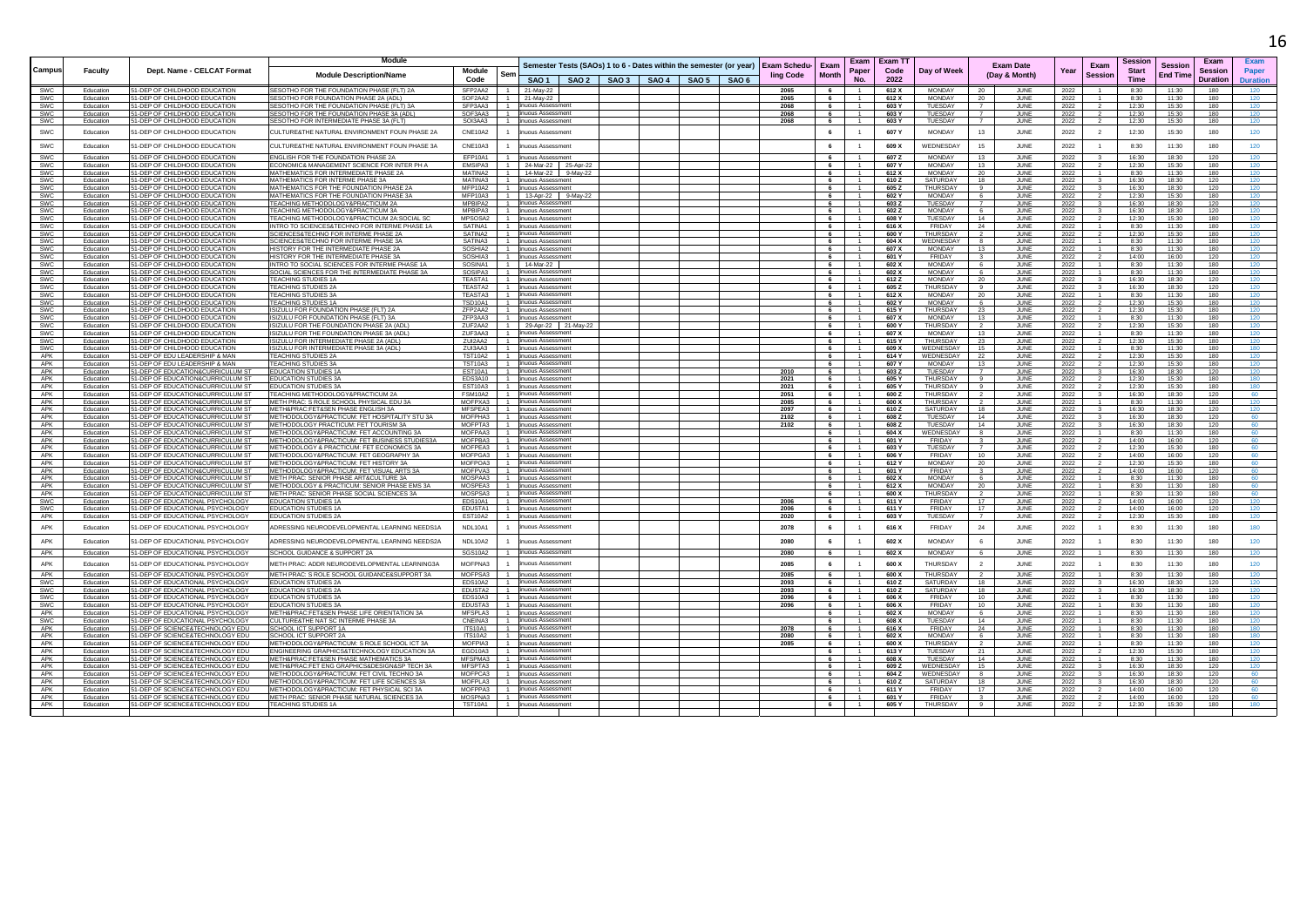|                                 |                    |                                                                       | Module                                                                                 |                                                                                                                    |                         |                              |                                                     |                        |                                                                    |  |                                  |                      |                | Exam Exam TT   |                                |                                                   |              |                 | Session        |                                   | Exam            |            |
|---------------------------------|--------------------|-----------------------------------------------------------------------|----------------------------------------------------------------------------------------|--------------------------------------------------------------------------------------------------------------------|-------------------------|------------------------------|-----------------------------------------------------|------------------------|--------------------------------------------------------------------|--|----------------------------------|----------------------|----------------|----------------|--------------------------------|---------------------------------------------------|--------------|-----------------|----------------|-----------------------------------|-----------------|------------|
| Campus                          | Faculty            | Dept. Name - CELCAT Format                                            | <b>Module Description/Name</b>                                                         | Module                                                                                                             | Ser                     |                              |                                                     |                        | Semester Tests (SAOs) 1 to 6 - Dates within the semester (or year) |  | <b>Exam Schedu-</b><br>ling Code | Exam<br><b>Month</b> | Paper          | Code           | Day of Week                    | <b>Exam Date</b><br>(Day & Month)                 | Year         | Exam<br>Session | <b>Start</b>   | <b>Session</b><br><b>End Time</b> | <b>Session</b>  | Paper      |
|                                 |                    |                                                                       |                                                                                        | Code                                                                                                               |                         |                              |                                                     |                        | SAO 1   SAO 2   SAO 3   SAO 4   SAO 5   SAO 6                      |  |                                  |                      | No.            | 2022           |                                |                                                   |              |                 | <b>Time</b>    |                                   | <b>Duration</b> | Duration   |
| APK<br>APK                      | Science<br>Science | 2-ACADEMY COMPT SCI & SOFTW ENGI<br>2-ACADEMY COMPT SCI & SOFTW ENGI  | <b>INFORMATICS 1B</b><br><b>INFORMATICS 2B</b>                                         | IFM01B1<br>IFM02B2                                                                                                 |                         |                              | 1-Sep-22 14-Oct-22<br>24-Aug-22 14-Sep-22           | 5-Oct-22               |                                                                    |  | 9002<br>9004                     | 11<br>11             |                | 127 X<br>122 Y | <b>MONDAY</b><br><b>MONDAY</b> | <b>NOVEMBER</b><br><b>OCTOBER</b>                 | 2022<br>2022 |                 | 8:30<br>12:30  | 11:30<br>15:30                    | 180<br>180      |            |
| APK                             | Science            | 2-ACADEMY COMPT SCI & SOFTW ENGI                                      | <b>INFORMATICS 2B</b>                                                                  | IFM2B10                                                                                                            | $\overline{2}$          |                              | 24-Aug-22 14-Sep-22                                 | 5-Oct-22               |                                                                    |  | 9004                             | 11                   |                | 122 Y          | <b>MONDAY</b>                  | <b>OCTOBER</b><br>31                              | 2022         |                 | 12:30          | 15:30                             | 180             | 120        |
| APK<br>APK                      | Science<br>Science | 2-ACADEMY COMPT SCI & SOFTW ENGI<br>2-ACADEMY COMPT SCI & SOFTW ENGI  | <b>INFORMATICS 3B</b><br><b>INFORMATICS 3P</b>                                         | IFM03B3<br>IFM3B10 2                                                                                               |                         |                              | 24-Aug-22 12-Oct-22                                 |                        |                                                                    |  | 9006<br>9006                     | 11<br>11             |                | 127 X<br>127 X | <b>MONDAY</b><br><b>MONDAY</b> | <b>NOVEMBER</b><br><b>NOVEMBER</b>                | 2022         |                 | 8:30<br>8:30   | 11:30<br>11:30                    | 180<br>180      | 180<br>180 |
| APK                             | Science            | 2-ACADEMY COMPT SCI & SOFTW ENG                                       | OMPUTER SCIENCE 1B                                                                     | CSC01B1                                                                                                            |                         |                              | 24-Aug-22 12-Oct-22<br>26-Aug-22 7-Oct-22           |                        |                                                                    |  | 9108                             | 11                   |                | 123 Y          | TUESDAY                        | NOVEMBER                                          | 2022<br>2022 |                 | 12:30          | 15:30                             | 180             |            |
| APK                             | Science            | 02-ACADEMY COMPT SCI & SOFTW ENGI                                     | <b>COMPUTER SCIENCE 1B</b>                                                             | CSC1B10 2                                                                                                          |                         |                              | 26-Aug-22 7-Oct-22                                  |                        |                                                                    |  | 9108                             | 11                   |                | 123 Y          | TUESDAY                        | <b>NOVEMBER</b>                                   | 2022         |                 | 12:30          | 15:30                             | 180             |            |
| APK<br>APK                      | Science<br>Science | 2-ACADEMY COMPT SCI & SOFTW ENGI<br>2-ACADEMY COMPT SCI & SOFTW ENG   | COMPUTER SCIENCE 2B<br>COMPUTER SCIENCE 2D A                                           | $\begin{array}{ c c c c }\hline \text{CSC02B2} & \text{2} \\\hline \text{CSC02D2} & \text{2} \\\hline \end{array}$ |                         |                              | 30-Aug-22 27-Sep-22<br>30-Aug-22 27-Sep-22          | 11-Oct-22<br>11-Oct-22 |                                                                    |  | 9110<br>9110                     | 11<br>11             |                | 121 Y<br>121 Y | FRIDAY<br>FRIDAY               | <b>OCTOBER</b><br>28<br>OCTOBER<br>28             | 2022<br>2022 |                 | 14:00<br>14:00 | 16:00<br>16:00                    | 120<br>120      |            |
| APK                             | Science            | 12-ACADEMY COMPT SCI & SOFTW ENG                                      | <b>COMPUTER SCIENCE 2B</b>                                                             | CSC2B10 2                                                                                                          |                         |                              | 30-Aug-22 27-Sep-22                                 | 11-Oct-22              |                                                                    |  | 9110                             | 11                   |                | 121 Y          | FRIDAY                         | OCTOBER<br>28                                     | 2022         |                 | 14:00          | 16:00                             | 120             |            |
| APK<br>APK                      | Science<br>Science | 2-ACADEMY COMPT SCL& SOFTW ENGL<br>2-ACADEMY COMPT SCI & SOFTW ENGI   | OMPUTER SCIENCE 3B<br>OMPUTER SCIENCE 3B                                               | $CSC03B3$ $2$<br>CSC3B10 2                                                                                         |                         |                              | 1-Sep-22 6-Oct-22                                   |                        |                                                                    |  | 9112<br>9112                     | 11<br>11             |                | 124 Y<br>124 Y | WEDNESDAY<br>WEDNESDAY         | NOVEMBER<br>NOVEMBER                              | 2022<br>2022 |                 | 12.30<br>12:30 | 15:30<br>15:30                    | 180<br>180      |            |
| APK                             | Science            | 02-DEP OF BIOCHEMISTRY                                                | <b>BIOCHEMISTRY 1B</b>                                                                 | BIC01B1 2                                                                                                          |                         |                              | 1-Sep-22 6-Oct-22<br>2-Sep-22 7-Oct-22              |                        | 13-Oct-22  14-Oct-22                                               |  | 9013                             | 11                   |                | 132 X          | MONDAY                         | <b>NOVEMBER</b><br>14                             | 2022         |                 | 8:30           | 11:30                             | 180             | 120        |
| APK                             | Science            | 2-DEP OF BIOCHEMISTRY                                                 | <b>BIOCHEMISTRY 1E</b>                                                                 | BIC1B01 2                                                                                                          |                         |                              | 2-Sep-22 7-Oct-22                                   |                        | 13-Oct-22 14-Oct-22                                                |  | 9013                             | 11                   |                | 132 X          | <b>MONDAY</b>                  | 14<br>NOVEMBER                                    | 2022         |                 | 8:30           | 11:30                             | 180             | 120        |
| DFC<br>APK                      | Science<br>Science | 2-DEP OF BIOCHEMISTRY<br>2-DEP OF BIOCHEMISTRY                        | <b>BIOCHEMISTRY 1B</b><br><b>BIOCHEMISTRY 2B</b>                                       | BIC01B1<br>BIC02B2                                                                                                 | $\overline{2}$          |                              | 1-Sep-22 6-Oct-22<br>1-Sep-22 6-Oct-22              |                        | 13-Oct-22 14-Oct-22<br>12-Oct-22  13-Oct-22                        |  | 9013<br>9082                     | 11<br>11             |                | 132 X<br>122 X | <b>MONDAY</b><br><b>MONDAY</b> | 14<br>NOVEMBER<br>31<br><b>OCTOBER</b>            | 2022<br>2022 |                 | 8:30<br>8:30   | 11:30<br>11:30                    | 180<br>180      | 180        |
| APK                             | Science            | 2-DEP OF BIOCHEMISTRY                                                 | <b>BIOCHEMISTRY 2B</b>                                                                 | BIC2B01 2                                                                                                          |                         |                              | 1-Sep-22 6-Oct-22                                   |                        | 12-Oct-22 13-Oct-22                                                |  | 9082                             | 11                   |                | 122 X          | <b>MONDAY</b>                  | 31<br>OCTOBER                                     | 2022         |                 | 8:30           | 11:30                             | 180             | 180        |
| APK<br>APK                      | Science<br>Science | <b>-DEP OF BIOCHEMISTRY</b><br>02-DEP OF BIOCHEMISTRY                 | <b>BIOCHEMISTRY 3B</b><br><b>BIOCHEMISTRY 3E</b>                                       | BIC03B3<br>BIC3B01                                                                                                 | $\overline{2}$          |                              | 18-Aug-22 3-Oct-22<br>18-Aug-22 3-Oct-22            |                        | 10-Oct-22 11-Oct-22<br>10-Oct-22 11-Oct-22                         |  | 9084<br>9084                     | 11<br>11             |                | 131 X<br>131 X | FRIDAY<br>FRIDAY               | 11<br>NOVEMBER<br>11<br>NOVEMBER                  | 2022<br>2022 |                 | 8:30<br>8:30   | 11:30<br>11:30                    | 180<br>180      | 180<br>180 |
| DFC                             | Science            | -DEP OF BIOTECH AND FOOD TECH                                         | APPLIED MOLECULAR BIOTECHNOLOG                                                         | BTN7X05 2                                                                                                          |                         |                              | 28-Mar-22 23-May-22                                 | 26-Sep-22              |                                                                    |  | 9053                             | 11                   |                | 120 X          | <b>THURSDAY</b>                | 27<br><b>OCTOBER</b>                              | 2022         |                 | 8:30           | 11:30                             | 180             |            |
| DFC                             | Science            | 2-DEP OF BIOTECH AND FOOD TECH                                        | MICROBIOLOGY 1XB1                                                                      | $MCB1XB1$ 2                                                                                                        |                         |                              | 12-Sep-22 17-Oct-22                                 |                        |                                                                    |  | 9168                             | 11                   |                | 130 Y          | <b>THURSDAY</b>                | 10 <sup>1</sup><br><b>NOVEMBER</b>                | 2022         |                 | 12:30          | 15:30                             | 180             | 180        |
|                                 | Science<br>Science | 2-DEP OF BIOTECH AND FOOD TECH<br>2-DEP OF BIOTECH AND FOOD TECH      | BIODIVERSITY AND ECOLOGY 1XB<br><b>BIOCHEMISTRY 2</b>                                  | ZOO1XB1 2<br>BIC12B1 2                                                                                             |                         |                              | 15-Aug-22  19-Sep-22<br>17-Aug-22 3-Oct-22          |                        |                                                                    |  | 9170<br>9171                     | 11<br>11             |                | 132 Y<br>126 Y | MONDAY<br>FRIDAY               | 14<br>NOVEMBER<br><b>NOVEMBER</b><br>$\sim$       | 2022<br>2022 |                 | 12:30<br>14:00 | 15:30<br>16:00                    | 180<br>120      | 120        |
| $\frac{\text{DFC}}{\text{DFC}}$ | Science            | 2-DEP OF BIOTECH AND FOOD TECH                                        | FOOD TECHNOLOGY                                                                        | FTN1FB1                                                                                                            | $\overline{\mathbf{2}}$ |                              | 22-Aug-22 26-Sep-22                                 |                        |                                                                    |  | 9174                             | 11                   |                | 127X           | <b>MONDAY</b>                  | <b>NOVEMBER</b>                                   | 2022         |                 | 8:30           | 11:30                             | 180             |            |
| DFC                             | Science<br>Science | 2-DEP OF BIOTECH AND FOOD TECH<br>2-DEP OF BIOTECH AND FOOD TECH      | FOOD TECHNOLOGY<br>MICROBIOLOGY 2                                                      | FTN7X05<br>$MCB2MB1$ 2                                                                                             | $\overline{2}$          |                              | 12-Sep-22 10-Oct-22<br>15-Aug-22 19-Sep-22          |                        |                                                                    |  | 9174<br>9176                     | 11<br>11             |                | 127 X<br>121X  | <b>MONDAY</b><br>FRIDAY        | <b>NOVEMBER</b><br><b>OCTOBER</b><br>28           | 2022<br>2022 |                 | 8:30<br>8:30   | 11:30<br>11:30                    | 180<br>180      | 180        |
|                                 | Science            | 12-DEP OF BIOTECH AND FOOD TECH.                                      | <b>BIOTECHNOLOGY 3F</b>                                                                | BTN03B2 2                                                                                                          |                         |                              | 15-Aug-22   19-Sep-22                               |                        |                                                                    |  |                                  | 11                   |                | 132 X          | <b>MONDAY</b>                  | 14<br>NOVEMBER                                    | 2022         |                 | 8:30           | 11:30                             | 180             |            |
| $\frac{\text{DFC}}{\text{DFC}}$ | Science            | 2-DEP OF BIOTECH AND FOOD TECH                                        | PROCESS ENGINEERING                                                                    | FTN1PE2 2<br>FTN3BE2                                                                                               |                         |                              | 12-Sep-22 10-Oct-22                                 |                        |                                                                    |  | 9182                             | 11                   |                | 130 X          | THURSDAY                       | 10<br><b>NOVEMBER</b>                             | 2022         |                 | 8:30           | 11:30                             | 180             |            |
| DFC                             | Science<br>Science | 02-DEP OF BIOTECH AND FOOD TECH<br>02-DEP OF BIOTECH AND FOOD TECH    | FOOD PROCESS ENGINEERING 2<br>FOOD TECHNOLOGY 3                                        | FTN3BF3 2                                                                                                          |                         |                              | 15-Aug-22 19-Sep-22                                 |                        |                                                                    |  | 9182<br>9183                     | 11<br>11             |                | 130 X<br>120 X | THURSDAY<br>THURSDAY           | 10<br><b>NOVEMBER</b><br><b>OCTOBER</b><br>27     | 2022<br>2022 |                 | 8:30<br>8:30   | 11:30<br>11:30                    | 180<br>180      | 180        |
| DFC                             | Science            | 2-DEP OF BIOTECH AND FOOD TECH                                        | FOOD TECHNOLOGY 3                                                                      | FTN3FB3                                                                                                            |                         |                              | 15-Aug-22 19-Sep-22                                 |                        |                                                                    |  | 9183                             | 11                   |                | 120 X          | THURSDAY                       | 27<br>OCTOBER                                     | 2022         |                 | 8:30           | 11:30                             | 180             | 180        |
| DFC                             | Science<br>Science | 2-DEP OF BIOTECH AND FOOD TECH<br>2-DEP OF BIOTECH AND FOOD TECH      | OOD MICROBIOLOGY 3<br>FOOD MICROBIOLOGY 3                                              | FTN3BFM 2<br>FTN3MR3 2                                                                                             |                         | 29-Aug-22                    | 3-Oct-22<br>29-Aug-22 3-Oct-22                      |                        |                                                                    |  | 9184<br>9184                     | 11<br>11             |                | 122 Y<br>122 Y | <b>MONDAY</b><br><b>MONDAY</b> | OCTOBER<br>31<br>OCTOBER<br>31                    | 2022<br>2022 |                 | 12:30<br>12.30 | 15:30<br>15:30                    | 180<br>180      |            |
| $\frac{\text{DFC}}{\text{DFC}}$ | Science            | 2-DEP OF BIOTECH AND FOOD TECH                                        | MICROBIAL BIOCHEMISTRY                                                                 | BIC2BMB 2                                                                                                          |                         |                              | 22-Aug-22 26-Sep-22                                 |                        |                                                                    |  | 9186                             | 11                   |                | 124X           | WEDNESDAY                      | <b>NOVEMBER</b>                                   | 2022         |                 | 8:30           | 11:30                             | 180             |            |
|                                 | Science<br>Science | 02-DEP OF BIOTECH AND FOOD TECH<br>2-DEP OF BIOTECH AND FOOD TECH     | MICROBIAL BIOCHEMISTRY 3<br>UNDAMENTAL GENETICS                                        | BIC3MB2 2<br>BTN1GB1 2                                                                                             |                         |                              | 22-Aug-22 26-Sep-22                                 |                        |                                                                    |  | 9186<br>9187                     | 11<br>11             |                | 124 X<br>127 X | WEDNESDAY<br><b>MONDAY</b>     | <b>NOVEMBER</b><br>NOVEMBER                       | 2022         |                 | 8:30<br>8:30   | 11:30<br>11:30                    | 180<br>180      | 180        |
| <b>DFC</b><br>DFC               | Science            | 02-DEP OF BIOTECH AND FOOD TECH                                       | SANITATION SAFETY AND HYGIENE                                                          | BTNSHA2 2                                                                                                          |                         |                              | 22-Aug-22 10-Oct-22<br>11-Apr-22 23-May-22          |                        |                                                                    |  | 9187                             | 11                   |                | 127X           | <b>MONDAY</b>                  | <b>NOVEMBER</b>                                   | 2022<br>2022 |                 | 8:30           | 11:30                             | 180             |            |
| DFC                             | Science            | 2-DEP OF BIOTECH AND FOOD TECH                                        | FOOD PRODUCTION 3                                                                      | FTN3BFP 2                                                                                                          |                         |                              | 22-Aug-22 26-Sep-22                                 |                        |                                                                    |  | 9221                             | 11                   |                | 126 X          | FRIDAY                         | NOVEMBER                                          | 2022         |                 | 8:30           | 11:30                             | 180             |            |
| DFC<br>DFC<br>DFC               | Science<br>Science | 2-DEP OF BIOTECH AND FOOD TECH<br>2-DEP OF BIOTECH AND FOOD TECH      | FOOD PRODUCTION 3<br>APPLIED MICROBIAL BIOCHEMISTRY                                    | FTN3PB3 2<br>BTN7X02 2                                                                                             |                         |                              | 22-Aug-22 26-Sep-22<br>11-Apr-22 9-May-22           |                        | 29-Aug-22 3-Oct-22                                                 |  | 9221<br>9227                     | 11<br>11             | $-1$           | 126 X<br>127 X | FRIDAY<br>MONDAY               | NOVEMBER<br>$\mathbf{A}$<br>NOVEMBER              | 2022<br>2022 |                 | 8:30<br>8:30   | 11:30<br>11:30                    | 180<br>180      | 180        |
|                                 | Science            | 02-DEP OF BIOTECH AND FOOD TECH                                       | APPLIED PLANT BIOTECHNOLOGY                                                            | BTN7X03 2                                                                                                          |                         |                              | 7-Mar-22 25-Apr-22                                  |                        | 12-Sep-22  10-Oct-22                                               |  | 9228                             | 11                   |                | 125 Y          | <b>THURSDAY</b>                | NOVEMBER                                          | 2022         |                 | 12:30          | 15:30                             | 180             |            |
| DFC                             | Science<br>Science | 2-DEP OF BIOTECH AND FOOD TECH<br>2-DEP OF BIOTECH AND FOOD TECH      | APPLIED INDUSTRIAL BIOTECHNOLOGY                                                       | BTN7X04 2<br>BTN2BPT 2                                                                                             |                         |                              | 17-Mar-22   16-May-22                               |                        | 15-Aug-22  19-Sep-22                                               |  | 9229                             | 11<br>11             |                | 122 X<br>127 Y | <b>MONDAY</b><br>MONDAY        | 31<br><b>OCTOBER</b><br><b>NOVEMBER</b>           | 2022<br>2022 |                 | 8:30<br>12:30  | 11:30<br>15:30                    | 180<br>180      |            |
| DFC<br>DFC<br>DFC               | Science            | 2-DEP OF BIOTECH AND FOOD TECH                                        | PROCESS TECHNOLOGY AND MANAGEMENT 1<br>APPLIED DISEASE AND IMMUNE RESPONSE             | BTN7X01 2                                                                                                          |                         |                              | 19-Sep-22 17-Oct-22<br>16-Mar-22 20-Apr-22          |                        | 24-Aug-22  5-Oct-22                                                |  |                                  | 11                   |                | 130 Y          | THURSDAY                       | 10<br>NOVEMBER                                    | 2022         |                 | 12:30          | 15:30                             | 180             |            |
|                                 | Science            | 2-DEP OF BIOTECH AND FOOD TECH                                        | FOOD MICROBIAL ASSURANCE 4                                                             | FTN1BM4                                                                                                            | - 2                     |                              | 15-Aug-22 19-Sep-22                                 |                        |                                                                    |  |                                  | 11                   |                | 125 Y          | THURSDAY                       | NOVEMBER                                          | 2022         |                 | 12:30          | 15:30                             | 180             |            |
| DFC<br>DFC                      | Science<br>Science | 02-DEP OF BIOTECH AND FOOD TECH<br>2-DEP OF BIOTECH AND FOOD TECH     | INTRO TO FOOD SCIENCE AND TECHNOLOGY<br>OOD OPERATIONS MANAGEMENT 3                    | FTN1SB1 2<br>FTN3OB3 2                                                                                             |                         |                              | 15-Aug-22  19-Sep-22<br>22-Aug-22 26-Sep-22         |                        |                                                                    |  |                                  | 11<br>11             |                | 120 Z<br>127 X | THURSDAY<br><b>MONDAY</b>      | 27<br><b>OCTOBER</b><br>NOVEMBER                  | 2022<br>2022 |                 | 16:30<br>8:30  | 18:30<br>11:30                    | 120<br>180      | 120        |
| DFC                             | Science            | 2-DEP OF BIOTECH AND FOOD TECH                                        | OOD PACKAGING                                                                          | FTN7X04 2                                                                                                          |                         |                              | 29-Aug-22 3-Oct-22                                  |                        |                                                                    |  |                                  | 11                   |                | 120 Y          | THURSDAY                       | OCTOBER<br>27                                     | 2022         |                 | 12:30          | 15:30                             | 180             |            |
|                                 | Science<br>Science | 12-DEP OF BIOTECH AND FOOD TECH.<br>2-DEP OF BIOTECH AND FOOD TECH    | FOOD SAFETY AND QUALITY ASSURANCE<br><b>MICROBIOLOGY</b>                               | FTN7X06 2<br>MCBH1Y1 0                                                                                             |                         |                              | 15-Aug-22   19-Sep-22                               |                        |                                                                    |  |                                  | 11<br>11             |                | 122 X<br>127 X | MONDAY<br>MONDAY               | <b>OCTOBER</b><br>31<br><b>NOVEMBER</b>           | 2022<br>2022 |                 | 8:30<br>8:30   | 11:30<br>11:30                    | 180<br>180      | 180        |
| DFC<br>DFC<br>APK               | Science            | 02-DEP OF BOT & PLANT BIO-TECHNOL                                     | MICROBIOLOGY 2E                                                                        | MCB02B2                                                                                                            | $\overline{2}$          | 13-Sep-22                    | 14-Oct-22                                           | 2-Sep-22               |                                                                    |  | 9015                             | 11                   |                | 120 X          | <b>THURSDAY</b>                | OCTOBER<br>27                                     | 2022         |                 | 8:30           | 11:30                             | 180             |            |
| APK                             | Science            | 2-DEP OF BOT & PLANT BIO-TECHNOL                                      | MICROBIAL DIVERSITY&PLANT PATHOLOGY                                                    | $MCB2B01$ 2                                                                                                        |                         |                              | 13-Sep-22 14-Oct-22                                 | 2-Sep-22               |                                                                    |  | 9015                             | 11                   |                | 120X           | THURSDAY                       | <b>OCTOBER</b><br>27                              | 2022         |                 | 8:30           | 11:30                             | 180             | 180        |
| APK<br>APK                      | Science<br>Science | 2-DEP OF BOT & PLANT BIO-TECHNOL<br>02-DEP OF BOT & PLANT BIO-TECHNOL | BIOLOGY 1A1E<br>BOTANY 1B                                                              | BIO1EB1 2<br>BOT01B1                                                                                               | $\overline{2}$          |                              | 31-Aug-22 12-Oct-22<br>22-Aug-22 17-Oct-22          | 19-Oct-22              |                                                                    |  | 9086<br>9088                     | 11<br>11             | $-1$           | 127 X<br>130 Y | MONDAY<br>THURSDAY             | NOVEMBER<br>10<br>NOVEMBER                        | 2022<br>2022 |                 | 8:30<br>12:30  | 11:30<br>15:30                    | 180<br>180      | 180        |
| APK                             | Science            | 12-DEP OF BOT & PLANT BIO-TECHNOL                                     | BOTANY 1B                                                                              | BOT1B10 2                                                                                                          |                         |                              | 22-Aug-22 17-Oct-22                                 |                        |                                                                    |  | 9088                             | 11                   |                | 130 Y          | THURSDAY                       | $10-10$<br><b>NOVEMBER</b>                        | 2022         |                 | 12.30          | 15:30                             | 180             | 180        |
| APK<br>APK                      | Science<br>Science | 2-DEP OF BOT & PLANT BIO-TECHNO<br>2-DEP OF BOT & PLANT BIO-TECHNOL   | BOTANY 2B<br>BOTANY 2B                                                                 | BOT02B2 2<br>BOT2B <sub>10</sub> 2                                                                                 |                         |                              | 31-Aug-22 18-Oct-22<br>31-Aug-22 18-Oct-22          |                        |                                                                    |  | 9090<br>9090                     | 11<br>11             |                | 132 Y<br>132 Y | MONDAY<br><b>MONDAY</b>        | 14<br>NOVEMBER<br>14<br><b>NOVEMBER</b>           | 2022<br>2022 |                 | 12:30<br>12:30 | 15:30<br>15:30                    | 180<br>180      |            |
| APK                             | Science            | 2-DEP OF BOT & PLANT BIO-TECHNOI                                      | BOTANY 3B                                                                              | BOT03B3 2                                                                                                          |                         |                              | 30-Aug-22 14-Oct-22                                 |                        |                                                                    |  | 9092                             | 11                   |                | 127 X          | <b>MONDAY</b>                  | NOVEMBER                                          | 2022         |                 | 8:30           | 11:30                             | 180             |            |
| APK<br>APK                      | Science            | 02-DEP OF BOT & PLANT BIO-TECHNO<br>2-DEP OF BOT & PLANT BIO-TECHNOL  | <b>BOTANY 3B</b><br><b>IFE SCIENCES 1B FOR FET</b>                                     | BOT3B10 2<br>LSFT0B1 2                                                                                             |                         |                              | 30-Aug-22 14-Oct-22                                 |                        |                                                                    |  | 9092                             | 11<br>11             |                | 127 X<br>120 X | MONDAY<br>THURSDAY             | NOVEMBER<br><b>OCTOBER</b><br>27                  | 2022         |                 | 8:30<br>8:30   | 11:30<br>11:30                    | 180<br>180      |            |
| APK                             | Science<br>Science | 2-DEP OF BOT & PLANT BIO-TECHNOL                                      | LIFE SCIENCES 2B FOR FET                                                               | LSFT0B2 2                                                                                                          |                         |                              | 31-Aug-22 20-Oct-22<br>30-Aug-22 18-Oct-22          |                        |                                                                    |  |                                  | 11                   |                | 127 X          | MONDAY                         | NOVEMBER<br>$\overline{7}$                        | 2022<br>2022 |                 | 8:30           | 11:30                             | 180             |            |
| APK                             | Science            | 2-DEP OF BOT & PLANT BIO-TECHNOL                                      | LIFE SCIENCES 3B FOR FET                                                               | LSFT0B3 2                                                                                                          |                         |                              | 13-Sep-22 20-Oct-22                                 |                        |                                                                    |  |                                  | 11                   |                | 130 Y          | THURSDAY                       | <b>NOVEMBER</b><br>10                             | 2022         |                 | 12:30          | 15:30                             | 180             |            |
| DFC<br>APK                      | Science<br>Science | 02-DEP OF CHEMICAL SCIENCES<br>2-DEP OF CHEMICAL SCIENCES             | <b>BASIC SCIENCE: CHEMISTRY</b><br>CHEMISTRY 1A2E                                      | CHB1BB1<br>CEM2EB1 2                                                                                               | $\sim$ 2                |                              | 17-Aug-22 21-Sep-22<br>29-Aug-22 10-Oct-22          | 19-Oct-22              |                                                                    |  | 9011<br>9057                     | 11<br>11             |                | 120X<br>120 Y  | THURSDAY<br>THURSDAY           | OCTOBER<br>27<br>OCTOBER                          | 2022<br>2022 |                 | 8:30<br>12:30  | 11:30<br>15:30                    | 180<br>180      |            |
| APK                             | Science            | 12-DEP OF CHEMICAL SCIENCES                                           | <b>HEMISTRY 1B</b>                                                                     | CFM01B1 2                                                                                                          |                         |                              | 25-Jul-22 22-Aug-22                                 |                        | 12-Sep-22 3-Oct-22                                                 |  | 9095                             | 11                   |                | 134 Y          | WEDENSDAY                      | 16<br><b>NOVEMBER</b>                             | 2022         |                 | 12:30          | 15:30                             | 180             |            |
| APK<br>APK                      | Science<br>Science | 2-DEP OF CHEMICAL SCIENCES<br>2-DEP OF CHEMICAL SCIENCES              | <b>CHEMISTRY 1B01</b><br><b>CHEMISTRY 1D</b>                                           | CEM1B01 2<br>CEM1D10 2                                                                                             |                         |                              | 25-Jul-22 22-Aug-22<br>22-Aug-22 3-Oct-22           |                        | 12-Sep-22 3-Oct-22                                                 |  | 9095<br>9096                     | 11<br>11             |                | 134 Y<br>125 Y | WEDENSDAY<br>THURSDAY          | 16<br>NOVEMBER<br><b>NOVEMBER</b>                 | 2022<br>2022 |                 | 12:30<br>12:30 | 15:30<br>15:30                    | 180<br>180      |            |
| APK                             | Science            | 2-DEP OF CHEMICAL SCIENCES                                            | CHEMISTRY 1                                                                            | CEM1DB1 2                                                                                                          |                         |                              | 22-Aug-22 3-Oct-22                                  |                        |                                                                    |  | 9096                             | 11                   |                | 125 Y          | THURSDAY                       | <b>NOVEMBER</b>                                   | 2022         |                 | 12:30          | 15:30                             | 180             |            |
| APK                             | Science            | 2-DEP OF CHEMICAL SCIENCES                                            | <b>CHEMISTRY 2B1</b>                                                                   | CEM01B2 2                                                                                                          |                         |                              | 29-Aug-22 10-Oct-22                                 |                        |                                                                    |  | 9099                             | 11                   |                | 136 X          | FRIDAY                         | 18<br><b>NOVEMBER</b>                             | 2022         |                 | 8:30           | 11:30                             | 180             |            |
| APK<br>APK                      | Science<br>Science | 2-DEP OF CHEMICAL SCIENCES<br>12-DEP OF CHEMICAL SCIENCES             | <b>HEMISTRY 2B10</b><br><b>HEMISTRY 2B2</b>                                            | CEM2B10 2<br>CEM02B2 2 22-Aug-22 3-Oct-22                                                                          |                         |                              | 29-Aug-22 10-Oct-22                                 |                        |                                                                    |  | 9099<br>9100                     | 11<br>11             |                | 136 X<br>125 X | FRIDAY<br><b>THURSDAY</b>      | 18<br>NOVEMBER<br><b>NOVEMBER</b><br>$\mathbf{3}$ | 2022<br>2022 |                 | 8:30<br>8:30   | 11:30<br>11:30                    | 180<br>180      | 180        |
| APK                             | Science            | 2-DEP OF CHEMICAL SCIENCES                                            | <b>CHEMISTRY 2B20</b>                                                                  | CEM2B20 2                                                                                                          |                         |                              | 22-Aug-22 3-Oct-22                                  |                        |                                                                    |  | 9100                             | 11                   |                | 125 X          | THURSDAY                       | NOVEMBER                                          | 2022         |                 | 8:30           | 11:30                             | 180             | 180        |
| APK<br>APK                      | Science<br>Science | 02-DEP OF CHEMICAL SCIENCES<br>2-DEP OF CHEMICAL SCIENCES             | CHEMISTRY 3B10<br>CHEMISTRY 3B10                                                       | CEM01B3 2<br>CEM3B10 2                                                                                             |                         |                              | 15-Aug-22 17-Oct-22<br>15-Aug-22 17-Oct-22          |                        |                                                                    |  | 9103<br>9103                     | 11<br>11             |                | 125 X<br>125 X | THURSDAY<br>THURSDAY           | <b>NOVEMBER</b><br>NOVEMBER                       | 2022<br>2022 |                 | 8:30<br>8:30   | 11:30<br>11:30                    | 180<br>180      |            |
| APK                             | Science            | 02-DEP OF CHEMICAL SCIENCES                                           | <b>CHEMISTRY 3B20</b>                                                                  | CEM02B3 2                                                                                                          |                         |                              | 29-Aug-22 10-Oct-22                                 |                        |                                                                    |  | 9104                             | 11                   |                | 122X           | MONDAY                         | OCTOBER<br>31                                     | 2022         |                 | 8:30           | 11:30                             | 180             | 180        |
| APK                             | Science<br>Science | 2-DEP OF CHEMICAL SCIENCES<br>2-DEP OF CHEMICAL SCIENCES              | <b>CHEMISTRY 3B20</b><br>ANALYTICAL CHEMISTRY 2BBF: THEORY                             | CEM3B20 2<br>CET2TB1 2                                                                                             |                         |                              | 29-Aug-22 10-Oct-22                                 |                        |                                                                    |  | 9104<br>9173                     | 11<br>11             |                | 122 X<br>132 Y | MONDAY<br>MONDAY               | 31<br><b>OCTOBER</b><br>14<br>NOVEMBER            | 2022<br>2022 |                 | 8:30<br>12:30  | 11:30<br>15:30                    | 180<br>180      | 180        |
| DFC<br>DFC<br>DFC               | Science            | 2-DEP OF CHEMICAL SCIENCES                                            | ANALYTICAL CHEMISTRY 2 (THEORY)                                                        | CETATB1 2                                                                                                          |                         |                              | 29-Aug-22 10-Oct-22<br>31-Aug-22 17-Oct-22          |                        |                                                                    |  | 9191                             | 11                   |                | 127 X          | MONDAY                         | 7<br>NOVEMBER                                     | 2022         |                 | 8:30           | 11:30                             | 180             |            |
|                                 | Science            | 2-DEP OF CHEMICAL SCIENCE                                             | ORGANIC CHEMISTRY 2                                                                    | CETO2B1                                                                                                            | $\overline{2}$          |                              | 16-Sep-22 11-Oct-22                                 |                        |                                                                    |  | 9192                             | 11                   |                | 136 X          | FRIDAY                         | 18<br>NOVEMBER                                    | 2022         |                 | 8:30           | 11:30                             | 180             |            |
| DFC<br>DFC                      | Science<br>Science | 2-DEP OF CHEMICAL SCIENCES<br>02-DEP OF CHEMICAL SCIENCES             | PHYSICAL CHEMISTRY<br>ANALYTICAL CHEMISTRY 3 (ANALYTICAL TECH)                         | CETP2B1 2<br>CET2BAT 2 29-Aug-22 3-Oct-22                                                                          |                         |                              | 12-Sep-22 10-Oct-22                                 |                        |                                                                    |  | 9193<br>9196                     | 11<br>11             |                | 130 Y<br>127 X | THURSDAY<br>MONDAY             | 10<br>NOVEMBER<br><b>NOVEMBER</b><br>7            | 2022<br>2022 |                 | 12:30<br>8:30  | 15:30<br>11:30                    | 180<br>180      |            |
| $\frac{\text{DFC}}{\text{DFC}}$ | Science            | 2-DEP OF CHEMICAL SCIENCES                                            | ANALYTICAL CHEMISTRY 3 (ANALYTICAL TECH)                                               | CETAAB3 2                                                                                                          |                         |                              | 29-Aug-22 3-Oct-22                                  |                        |                                                                    |  | 9196                             | 11                   |                | 127 X          | MONDAY                         | NOVEMBER                                          | 2022         |                 | 8:30           | 11:30                             | 180             |            |
|                                 | Science            | <b>2-DEP OF CHEMICAL SCIENCES</b><br>02-DEP OF CHEMICAL SCIENCES      | ANALYTICAL CHEMISTRY 3 (INSTRUMENTAL TECH)<br>ANALYTICAL CHEMISTRY (INSTRUMENTAL TECH) | CET2BAA<br>CETAIB3 2                                                                                               | $\overline{2}$          |                              | 1-Aug-22 19-Sep-22<br>1-Aug-22 19-Sep-22            |                        |                                                                    |  | 9197                             | 11                   |                | 130 Y          | THURSDAY<br>THURSDAY           | <b>NOVEMBER</b><br>10<br>10<br>NOVEMBER           | 2022         |                 | 12:30          | 15:30                             | 180<br>180      |            |
| DFC                             | Science<br>Science | 2-DEP OF CHEMICAL SCIENCES                                            | <b>NORGANIC CHEMISTRY 3</b>                                                            | CET2B15 2                                                                                                          |                         |                              | 22-Aug-22 26-Sep-22                                 |                        |                                                                    |  | 9197<br>9199                     | 11<br>11             |                | 130 Y<br>122 X | MONDAY                         | OCTOBER<br>31                                     | 2022<br>2022 |                 | 12:30<br>8:30  | 15:30<br>11:30                    | 180             | 120        |
| DFC                             | Science            | -DEP OF CHEMICAL SCIENCES<br>2-DEP OF CHEMICAL SCIENCES               | <b>INORGANIC CHEMISTRY 3</b><br>CHEMICAL QUALITY ASSURANC                              | CETI3B3 2<br>CFT2BOA 2                                                                                             |                         |                              | 22-Aug-22 26-Sep-22                                 |                        |                                                                    |  | 9199<br>9202                     | 11<br>11             |                | 122 X<br>125 Y | MONDAY<br><b>THURSDAY</b>      | OCTOBER<br>31<br><b>NOVEMBER</b>                  | 2022         |                 | 8:30<br>12.30  | 11:30<br>15:30                    | 180<br>180      |            |
| DFC                             | Science<br>Science | <b>02-DEP OF CHEMICAL SCIENCES</b>                                    | CHEMICAL QUALITY ASSURANCE                                                             | CETQAB3 2 12-Sep-22 10-Oct-22                                                                                      |                         |                              | 12-Sep-22 10-Oct-22                                 |                        |                                                                    |  | 9202                             | 11                   |                | 125 Y          | THURSDAY                       | NOVEMBER                                          | 2022<br>2022 |                 | 12:30          | 15:30                             | 180             |            |
| DFC<br>APK                      | Science            | 2-DEP OF CHEMICAL SCIENCE                                             | <b>HEMISTRY 1C2</b>                                                                    | CEM2EC1 2                                                                                                          |                         |                              | 29-Aug-22 10-Oct-22                                 |                        |                                                                    |  | 9210                             | 11                   |                | 136 X          | FRIDAY                         | 18<br>NOVEMBER                                    | 2022         |                 | 8:30           | 11:30                             | 180             | 120        |
| DFC<br>APK                      | Science<br>Science | 2-DEP OF CHEMICAL SCIENCES<br>02-DEP OF CHEMICAL SCIENCES             | CHEMISTRY FOR MINER<br>PHYSICAL SCIENCES 1B FOR FET                                    | CHMMNB1 2<br>PSFT0B1 0                                                                                             |                         | inuous Assessment            | 11-Apr-22 23-May-22                                 | 22-Aug-22 10-Oct-22    |                                                                    |  | ontinuous Assessment             | 11                   |                | 122 Y          | <b>MONDAY</b>                  | OCTOBER                                           | 2022         |                 | 12:30          | 15:30                             | 180             |            |
| APK                             | Science            | 2-DEP OF CHEMICAL SCIENCES                                            | PHYSICAL SCIENCES 2B FOR FET                                                           | PSFT0B2 0                                                                                                          |                         |                              | 28-Mar-22 16-May-22 15-Aug-22 26-Sep-22             |                        |                                                                    |  |                                  | 11                   | $-4$           | 124 Y          | WEDNESDAY                      | NOVEMBER                                          | 2022         |                 | 12:30          | 15:30                             | 180             |            |
| APK<br>DFC                      | Science            | 02-DEP OF CHEMICAL SCIENCES<br>2-DEP OF CHEMICAL SCIENCES             | PHYSICAL SCIENCES 3B FOR FET<br><b>BASIC SCIENCES: CHEMISTRY 1B</b>                    | PSETOB3 0<br>CET1DB1 2                                                                                             |                         |                              | 28-Mar-22 16-May-22<br>29-Aug-22 17-Oct-22          |                        | 15-Aug-22 26-Sep-22                                                |  |                                  | 11                   | 1              | 129 Y          | WEDNESDAY<br>THURSDAY          | <b>NOVEMBER</b><br>$\alpha$<br>27                 | 2022         |                 | 12.30          | 15:30                             | 180             | 180        |
| DFC                             | Science<br>Science | 2-DEP OF CHEMICAL SCIENCES                                            | CHEMISTRY 1XB1                                                                         | CET1XB1 2                                                                                                          |                         |                              | 22-Aug-22 10-Oct-22                                 |                        |                                                                    |  |                                  | 11<br>11             |                | 120 Y<br>134 X | WEDENSDAY                      | OCTOBER<br><b>NOVEMBER</b><br>16                  | 2022<br>2022 |                 | 12:30<br>8:30  | 15:30<br>11:30                    | 180<br>180      |            |
| DFC                             | <b>Science</b>     | 2-DEP OF CHEMICAL SCIENCES                                            | CHEMISTRY 2B (THEORY)                                                                  | CETB2T2 2                                                                                                          |                         |                              |                                                     |                        |                                                                    |  |                                  | 11                   |                | 122 X          | MONDAY                         | OCTOBER                                           | 2022         |                 | 8:30           | 11:30                             | 180             |            |
| <b>DFC</b>                      | Science<br>Science | 02-DEP OF CHEMICAL SCIENCES<br><b>02-DEP OF CHEMICAL SCIENCES</b>     | ENGINEERING CHEMISTRY (CHEMICAL) 1B<br>CHEMISTRY                                       | CFTF1B1 2                                                                                                          |                         |                              | 22-Aug-22 10-Oct-22<br>CETH1Y1 0 14-Mar-22 9-May-22 | 28-Sep-22              |                                                                    |  |                                  | 11<br>11             | $-1$           | 134X<br>130 Y  | WEDENSDAY<br>THURSDAY          | 16<br>NOVEMBER<br>10<br>NOVEMBER                  | 2022<br>2022 |                 | 8:30<br>12:30  | 11:30<br>15:30                    | 180<br>180      | 180<br>180 |
| $\frac{\text{DFC}}{\text{DFC}}$ | Science            | 2-DEP OF CHEMICAL SCIENCES                                            | <b>CHEMISTRY 1A</b>                                                                    | CETCHY1 0                                                                                                          |                         |                              | 30-Mar-22 4-May-22                                  | 30-Aug-22 17-Oct-22    |                                                                    |  |                                  | 11                   | $\overline{1}$ | 123 Y          | TUESDAY                        | NOVEMBER                                          | 2022         |                 | 12:30          | 15:30                             | 180             | 180        |
| DFC<br>DFC<br>DFC               | Science            | 02-DEP OF CHEMICAL SCIENCES<br>02-DEP OF CHEMICAL SCIENCES            | ENGINEERING CHEMISTRY (METALLURGY) 1B<br>ANALYTICAL CHEMISTRY 1A (THEORY)              | CETM1B1 2 29-Aug-22 7-Oct-22                                                                                       |                         |                              |                                                     |                        |                                                                    |  |                                  | 11<br>11             |                | 127 X<br>132 Y | <b>MONDAY</b><br>MONDAY        | NOVEMBER<br>14<br>NOVEMBER                        | 2022         |                 | 8:30<br>12:30  | 11:30<br>15:30                    | 180<br>180      |            |
|                                 | Science<br>Science | 02-DEP OF CHEMICAL SCIENCES                                           | CHEMISTRY 1A (THEORY)                                                                  | CETTAB1 2 22-Aug-22 17-Oct-22                                                                                      |                         | CETXTB1 2 29-Aug-22 3-Oct-22 |                                                     |                        |                                                                    |  |                                  | 11                   |                | 128X           | TUESDAY                        | <b>NOVEMBER</b>                                   | 2022<br>2022 |                 | 8:30           | 11:30                             | 180             |            |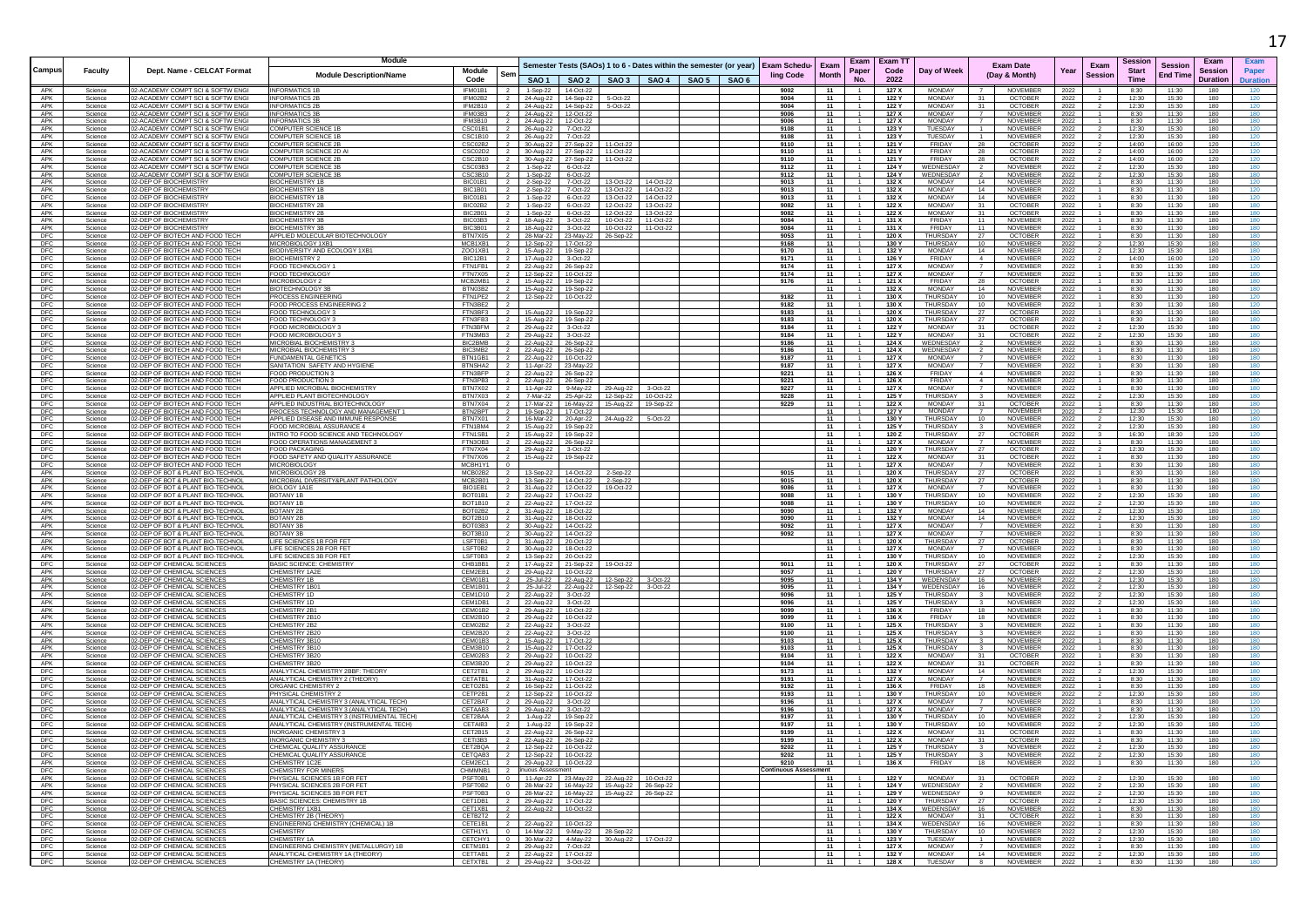|                   |                    |                                                                        | <b>Module</b>                                                 |                                                        |                                                                                     |                                                                                                                                    |                    |                                                                                                   | Exam Exam TT   |                                       |                         |                                  |                        | Session         |                 | Exam                               |
|-------------------|--------------------|------------------------------------------------------------------------|---------------------------------------------------------------|--------------------------------------------------------|-------------------------------------------------------------------------------------|------------------------------------------------------------------------------------------------------------------------------------|--------------------|---------------------------------------------------------------------------------------------------|----------------|---------------------------------------|-------------------------|----------------------------------|------------------------|-----------------|-----------------|------------------------------------|
| Campus            | <b>Faculty</b>     | Dept. Name - CELCAT Format                                             |                                                               | Module                                                 |                                                                                     |                                                                                                                                    |                    | Semester Tests (SAOs) 1 to 6 - Dates within the semester (or year)   Exam Schedu-   Exam<br>Paper | Code           | Day of Week                           |                         | <b>Exam Date</b>                 | Exam<br>Year           | <b>Start</b>    | <b>Session</b>  | <b>Session</b><br>Paper            |
|                   |                    |                                                                        | <b>Module Description/Name</b>                                | Ser<br>Code                                            |                                                                                     | SAO1   SAO2   SAO3   SAO4   SAO5   SAO6                                                                                            |                    | <b>ling Code</b><br><b>Month</b><br>No.                                                           | 2022           |                                       |                         | (Day & Month)                    | <b>Session</b>         | <b>Time</b>     | <b>End Time</b> | <b>Duration</b><br><b>Duration</b> |
| DFC               | Science            | 02-DEP OF CHEMICAL SCIENCES                                            | <b>BASIC SCIENCE: CHEMISTRY</b>                               | CHBCEB1                                                | 29-Aug-22 17-Oct-22                                                                 |                                                                                                                                    |                    | 11                                                                                                | 127 Y          | MONDAY                                | $\overline{7}$          | NOVEMBER                         | 2022<br>2              | 12:30           | 15:30           | 180<br>120                         |
| DEC               | Science            | 2-DEP OF CHEMICAL SCIENCES                                             | PGYSICAL CHEMISTRY THEORY                                     | CHM7XT3                                                | 15-Aug-22<br>3-Oct-22                                                               |                                                                                                                                    |                    |                                                                                                   |                |                                       |                         |                                  |                        |                 |                 |                                    |
| DFC               | Science            | 02-DEP OF CHEMICAL SCIENCES<br>02-DEP OF CHEMICAL SCIENCES             | ORGANIC CHEMISTRY THEORY<br>CHEMISTRY X1 (THEORY)             | CHM7XT4<br>ECMSED1<br>$\Omega$                         | 29-Aug-22<br>7-Oct-22                                                               |                                                                                                                                    |                    | 11                                                                                                | 120 X          | THURSDAY                              | - 27                    | <b>OCTOBER</b>                   |                        | 8:30            | 11:30           | 180<br>180                         |
| DFC<br>DFC        | Science<br>Science | 02-DEP OF CHEMICAL SCIENCES                                            | <b>FOUNDATION CHEMISTRY</b>                                   | FCHED01<br>$\overline{0}$                              | 28-Feb-22 14-Mar-22                                                                 | 9-May-22                                                                                                                           | 1-Aug-22 29-Aug-22 | 11<br>$\overline{1}$                                                                              | 125 Y          | THURSDAY                              | $\overline{\mathbf{3}}$ | NOVEMBER                         | 2022<br>2022           | 12:30           | 15:30           | 180<br>180                         |
| DEC               | Science            | 2-DEP OF ENVIRONMENTAL HEALTH                                          | FOOD AND MEAT HYGIENE                                         | <b>FMHEEH0</b>                                         |                                                                                     |                                                                                                                                    |                    | 11                                                                                                | 125 Y          | THURSDAY                              |                         | NOVEMBER                         | 2022                   | 12:30           | 15:30           | 180<br>180                         |
| DFC               | Science            | 2-DEP OF ENVIRONMENTAL HEALTH                                          | FOOD PROCESSING AND SAFETY                                    | FPSEH03                                                |                                                                                     |                                                                                                                                    |                    | 11                                                                                                | 125 Y          | THURSDAY                              |                         | <b>NOVEMBER</b>                  | 2022                   | 12:30           | 15:30           | 180<br>180                         |
| DFC               | Science            | 2-DEP OF ENVIRONMENTAL HEALTH                                          | FOOD SAFETY MANAGEMENT                                        | FSMEH04                                                |                                                                                     |                                                                                                                                    |                    | 11                                                                                                | 130 Y          | THURSDAY                              | 10                      | NOVEMBER                         | 2022                   | 12:30           | 15:30           | 180<br>180                         |
| DFC<br>APK        | Science            | 02-DEP OF ENVIRONMENTAL HEALTH<br>02-DEP OF GEOG ENV & ENERGY STUDY    | INFECTIOUS DISEASE EPIDEMIOLOGY                               | IDEEH02                                                |                                                                                     |                                                                                                                                    |                    | 11<br>9017                                                                                        | 120 Y          | <b>THURSDAY</b><br>TUESDAY            | 27                      | OCTOBER                          | 2022                   | 12:30           | 15:30           | 180<br>180                         |
| APK               | Science<br>Science | 02-DEP OF GEOG ENV & ENERGY STUDY                                      | <b>GEOGRAPHY 1B</b><br><b>GEOGRAPHY 1B</b>                    | GGR01B1<br>GGR1B01                                     | 29-Aug-22<br>6-Oct-22<br>29-Aug-22<br>6-Oct-22                                      | 7-Oct-22<br>11-Oct-22<br>7-Oct-22<br>11-Oct-22                                                                                     |                    | - 11<br>9017<br>11<br>$\overline{1}$                                                              | 128 Y<br>128 Y | TUESDAY                               | 8<br>-8                 | NOVEMBER<br>NOVEMBER             | 2022<br>2022           | 12:30<br>12:30  | 15:30<br>15:30  | 180<br>180<br>180<br>180           |
| APK               | Science            | 02-DEP OF GEOG ENV & ENERGY STUDY                                      | <b>GEOGRAPHY 2B</b>                                           | GGR02B2                                                | 23-Aug-22 18-Oct-22                                                                 |                                                                                                                                    |                    | 9019<br>11<br>$-1$                                                                                | 127 X          | MONDAY                                | $\overline{7}$          | NOVEMBER                         | 2022                   | 8:30            | 11:30           | 180<br>180                         |
| APK               | Science            | 12-DEP OF GEOG ENV & ENERGY STUDY                                      | <b>GEOGRAPHY 2B</b>                                           | GGR2B10                                                | 23-Aug-22<br>18-Oct-22                                                              |                                                                                                                                    |                    | 9019<br>11                                                                                        | 127 X          | MONDAY                                |                         | NOVEMBER                         | 2022                   | 8:30            | 11:30           | 180<br>180                         |
| APK               | Science            | 02-DEP OF GEOG ENV & ENERGY STUDY                                      | <b>GEOGRAPHY 3B</b>                                           | GGR03B3<br>- 2                                         | 26-Aug-22<br>14-Oct-22                                                              |                                                                                                                                    |                    | 11<br>9021                                                                                        | 130 X          | <b>THURSDAY</b>                       | 10                      | NOVEMBER                         | 2022                   | 8:30            | 11:30           | 180<br>180                         |
| APK<br>APK        | Science<br>Science | 02-DEP OF GEOG ENV & ENERGY STUDY<br>02-DEP OF GEOG ENV & ENERGY STUDY | <b>GEOGRAPHY 3E</b><br>ENVIRONMENTAL MANAGEMENT 3E            | GGR3B10<br>ENM03B3                                     | 26-Aug-22 14-Oct-22<br>1-Sep-22<br>18-Oct-22                                        |                                                                                                                                    |                    | 9021<br>11<br>$-1$<br>11<br>9116                                                                  | 130 X<br>122 Y | THURSDAY<br><b>MONDAY</b>             | 10<br>31                | NOVEMBER<br><b>OCTOBER</b>       | 2022<br>2022           | 8:30<br>12:30   | 11:30<br>15:30  | 180<br>180<br>180<br>180           |
| APK               | Science            | 02-DEP OF GEOG ENV & ENERGY STUDY                                      | ENVIRONMENTAL MANAGEMENT 3B                                   | ENM3B10 2                                              | 1-Sep-22   18-Oct-22                                                                |                                                                                                                                    |                    | 9116<br>11<br>$\overline{1}$                                                                      | 122 Y          | <b>MONDAY</b>                         | 31                      | <b>OCTOBER</b>                   | 2022                   | 12:30           | 15:30           | 180<br>180                         |
| APK               | Science            | 2-DEP OF GEOG ENV & ENERGY STUDY                                       | GEOGRAPHY 1A1E                                                | GGR1FB1                                                | 22-Aug-22 3-Oct-22                                                                  | 11-Oct-22                                                                                                                          |                    | 11<br>$-1$                                                                                        | 122 X          | <b>MONDAY</b>                         | 31                      | <b>OCTOBER</b>                   | 2022                   | 8:30            | 11:30           | 180<br>120                         |
| APK               | Science            | 12-DEP OF GEOG ENV & ENERGY STUD                                       | EOGRAPHY 1B FOR                                               | GR1BFET                                                | 25-Aug-22<br>5-Oct-22                                                               | 13-Oct-22                                                                                                                          |                    | 11                                                                                                | 134)           | <b>WEDENSDAY</b>                      | 16                      | NOVEMBER                         | 2022                   | 8:30            | 11:30           | 180                                |
| APK               | Science            | 02-DEP OF GEOG ENV & ENERGY STUDY                                      | GEOGRAPHY 2B FOR FE'                                          | GR2BFET                                                | 3-Oct-22<br>22-Aug-22                                                               | 12-Oct-22                                                                                                                          |                    | 11                                                                                                | 128 X          | TUESDAY                               | 8                       | <b>NOVEMBER</b>                  | 2022                   | 8:30            | 11:30           | 180<br>180                         |
| APK<br>APK        | Science<br>Science | 02-DEP OF GEOG ENV & ENERGY STUDY<br>02-DEP OF GEOLOGY                 | GEOGRAPHY 3B FOR FFT<br>APPLIED GEOLOGY 2B                    | GR3BFET<br>APG02B2                                     | 24-Aug-22 5-Oct-22<br>16-Aug-22 29-Sep-22                                           |                                                                                                                                    |                    | - 11<br>-1<br>9070<br>11<br>$\overline{1}$                                                        | 132 Y<br>122 Y | MONDAY<br><b>MONDAY</b>               | 14<br>31                | NOVEMBER<br><b>OCTOBER</b>       | 2022                   | 12:30<br>12:30  | 15:30<br>15:30  | 180<br>180<br>180<br>180           |
| APK               | Science            | 02-DEP OF GEOLOGY                                                      | APPLIED ENGINEERING AND ENVIRONMENTAL GEOLOGY                 | APG2B01                                                | 16-Aug-22 29-Sep-22                                                                 |                                                                                                                                    |                    | 9070<br>11                                                                                        | 122 Y          | <b>MONDAY</b>                         | 31                      | OCTOBER                          | 2022<br>2022           | 12:30           | 15:30           | 180<br>180                         |
| APK               | Science            | 02-DEP OF GEOLOGY                                                      | APPLIED GEOLOGY 3B                                            | APG03B3<br>$\overline{z}$                              | 23-Aug-22 12-Sep-22                                                                 | 10-Oct-22                                                                                                                          |                    | 9072<br>- 11                                                                                      | 122 Y          | <b>MONDAY</b>                         | 31                      | <b>OCTOBER</b>                   | 2022                   | 12:30           | 15:30           | 180<br>180                         |
| APK               | Science            | 2-DEP OF GEOLOGY                                                       | APPLIED GEOLOGY 3E                                            | APG3B10                                                | 23-Aug-22 12-Sep-22                                                                 | 10-Oct-22                                                                                                                          |                    | 9072<br>11                                                                                        | 122 Y          | <b>MONDAY</b>                         | 31                      | <b>OCTOBER</b>                   | 2022                   | 12:30           | 15:30           | 180<br>180                         |
| APK               | Science            | 02-DEP OF GEOLOGY                                                      | GEOLOGY 2E                                                    | GLG02B2                                                | 18-Aug-22   15-Sep-22                                                               | 13-Oct-22                                                                                                                          |                    | 11<br>9123                                                                                        | 120 X          | THURSDAY                              | 27                      | OCTOBER                          | 2022                   | 8:30            | 11:30           | 180<br>180                         |
| APK<br>APK        | Science<br>Science | 02-DEP OF GEOLOGY<br>02-DEP OF GEOLOGY                                 | GEOLOGY 3B<br><b>GEOLOGY 3B</b>                               | GLG03B3<br>GLG3B10                                     |                                                                                     |                                                                                                                                    |                    | 9125<br>11<br>9125<br>11<br>$\overline{1}$                                                        | 120 X<br>120 X | THURSDAY<br>THURSDAY                  | 27<br>27                | <b>OCTOBER</b><br><b>OCTOBER</b> | 2022                   | 8:30<br>8:30    | 11:30<br>11:30  | 180<br>180<br>180<br>180           |
| DFC               | Science            | 02-DEP OF GEOLOGY                                                      | ENGINEERING GEOLOGY (CIVIL) 1B                                | GCISCB1                                                | 15-Aug-22 29-Aug-22                                                                 | 17-Oct-22<br>23-Sep-22                                                                                                             |                    | 9165<br>11<br>$-1$                                                                                | 127 X          | <b>MONDAY</b>                         | $\overline{7}$          | NOVEMBER                         | 2022<br>2022           | 8:30            | 11:30           | 180<br>180                         |
| DFC               | Science            | 02-DEP OF GEOLOGY                                                      | ENGINEERING GEOLOGY (CONSTRUCTION) 2B                         | GLGB22B                                                | 15-Aug-22<br>29-Aug-22                                                              | 17-Oct-22<br>23-Sep-22                                                                                                             |                    | 9241<br>11                                                                                        | 125 Y          | THURSDAY                              | -3                      | NOVEMBER                         | 2022                   | 12:30           | 15:30           | 180<br>180                         |
| <b>DFC</b>        | Science            | 02-DEP OF GEOLOGY                                                      | ENGINEERING GEOLOGY (CONSTRUCTION) 2E                         | GLGB2B2                                                | 15-Aug-22 29-Aug-22                                                                 | 23-Sep-22<br>17-Oct-22                                                                                                             |                    | 9241<br>- 11                                                                                      | 125 Y          | THURSDAY                              | $\mathbf{3}$            | <b>NOVEMBER</b>                  | 2022                   | 12:30           | 15:30           | 180<br>180                         |
| APK               | Science            | 12-DEP OF GEOLOGY                                                      | GEOLOGY 1B                                                    | GLG01B1                                                | 30-Aug-22 11-Oct-22                                                                 |                                                                                                                                    |                    | 11                                                                                                | 120 X          | THURSDAY                              | - 27                    | OCTOBER                          | 2022                   | 8:30            | 11:30           | 180<br>180                         |
| DFC<br>APK        | Science<br>Science | 02-DEP OF GEOLOGY<br>02-DEP OF MATH & APPL MATHEMATIC:                 | ENGINEERING GEOLOGY (METALLURGY) 2B<br><b>MATHEMATICS 1B</b>  | GMESCB2<br>MAT01B1                                     | 1-Aug-22<br>15-Aug-22<br>27-Aug-22 3-Oct-22                                         | 3-Oct-22<br>26-Sep-22                                                                                                              |                    | 11<br>9008<br>11                                                                                  | 131)<br>122 X  | FRIDAY<br><b>MONDAY</b>               | 11<br>31                | NOVEMBER<br>OCTOBER              | 2022<br>2022           | 8:30<br>8:30    | 11:30<br>11:30  | 180<br>180<br>180<br>120           |
| APK               | Science            | 02-DEP OF MATH & APPL MATHEMATICS                                      | MATHEMATICS 1B0                                               | <b>MAT1B01</b><br>$\overline{z}$                       | 27-Aug-22 3-Oct-22                                                                  |                                                                                                                                    |                    | 9008<br>- 11<br>$\overline{1}$                                                                    | 122 X          | <b>MONDAY</b>                         | 31                      | <b>OCTOBER</b>                   | 2022                   | 8:30            | 11:30           | 180<br>120                         |
| APK               | Science            | Ι2-ΠΕΡ ΟΕ ΜΑΤΗ & ΔΡΡΙ ΜΑΤΗΕΜΑΤΙΟ                                       | <b>FNGINEERING MATHEMATICS 1</b>                              | MATENB1                                                | 27-Aug-22<br>3-Oct-22                                                               |                                                                                                                                    |                    | 9008<br>11<br>$-1$                                                                                | 122 X          | <b>MONDAY</b>                         | 31                      | <b>OCTOBER</b>                   | 2022                   | 8:30            | 11:30           | 180<br>120                         |
| APK               | Science            | 02-DEP OF MATH & APPL MATHEMATIC                                       | <b>MATHEMATICS 2B2</b>                                        | MAT02B2                                                | 31-Aug-22 1-Oct-22                                                                  |                                                                                                                                    |                    | 9023<br>11                                                                                        | 130 Z          | THURSDAY                              | 10                      | NOVEMBER                         | 2022                   | 16:30           | 18:30           | 120<br>120                         |
| APK               | Science            | 02-DEP OF MATH & APPL MATHEMATIC:                                      | <b>MATHEMATICS 2B2</b>                                        | MAT2B20                                                | 31-Aug-22 1-Oct-22                                                                  |                                                                                                                                    |                    | 9023<br>- 11<br>$\overline{1}$                                                                    | 130 Z          | THURSDAY                              | 10                      | NOVEMBER                         | 2022                   | 16:30           | 18:30           | 120<br>120                         |
| DFC<br>DFC        | Science<br>Science | 02-DEP OF MATH & APPL MATHEMATICS<br>02-DEP OF MATH & APPL MATHEMATIC: | <b>MATHEMATICS 2B</b><br><b>ENGINEERING MATHEMATICS 1B</b>    | MAT2WB2<br>$\overline{2}$<br>MATE1B1<br>$\overline{2}$ | 10-Oct-22<br>22-Aug-22                                                              |                                                                                                                                    |                    | 9034<br>11<br>$\overline{1}$<br>9034<br>11<br>1                                                   | 120 X<br>120 X | THURSDAY<br>THURSDAY                  | 27<br>27                | <b>OCTOBER</b><br><b>OCTOBER</b> | 2022<br>2022           | 8:30<br>8:30    | 11:30<br>11:30  | 180<br>180<br>180<br>180           |
| DFC               | Science            | 02-DEP OF MATH & APPL MATHEMATIC:                                      | <b>ENGINEERING MATHEMATICS V 1B</b>                           | MATEBD1                                                | 29-Aug-22 3-Oct-22                                                                  |                                                                                                                                    |                    | 9034<br>11                                                                                        | 120 X          | THURSDAY                              | 27                      | OCTOBER                          | 2022                   | 8:30            | 11:30           | 180<br>180                         |
| DFC               | Science            | 02-DEP OF MATH & APPL MATHEMATIC:                                      | <b>ENGINEERING MATHEMATICS 1E</b>                             | MATYED2<br>$\overline{0}$                              | 19-Apr-22<br>17-May-22                                                              | 10-Oct-22<br>15-Aug-22                                                                                                             |                    | 9034<br>11<br>$\overline{1}$                                                                      | 120 X          | THURSDAY                              | 27                      | <b>OCTOBER</b>                   | 2022                   | 8:30            | 11:30           | 180<br>180                         |
| APK               | Science            | 02-DEP OF MATH & APPL MATHEMATIC                                       | MATHEMATICS 2B FOR FET                                        | MAFT0B2                                                | 7-Oct-22<br>22-Aug-22                                                               |                                                                                                                                    |                    | 9041<br>11<br>$\overline{1}$                                                                      | 129 X          | WEDNESDAY                             | 9                       | NOVEMBER                         | 2022                   | 8:30            | 11:30           | 180<br>120                         |
| APK               | Science            | 02-DEP OF MATH & APPL MATHEMATICS                                      | BASIC MATHS & APPLI. IN ECONOMICS & BUSI. (B                  | MAEB0B1                                                | 26-Aug-22<br>30-Sep-22                                                              | 10-Oct-22 (                                                                                                                        |                    | 9045<br>11<br>$\overline{1}$                                                                      | 128 Y          | <b>TUESDAY</b>                        | 8                       | <b>NOVEMBER</b>                  | 2022                   | 12:30           | 15:30           | 120<br>180                         |
| DFC               | Science            | 02-DEP OF MATH & APPL MATHEMATICS                                      | <b>MATHEMATICS X1</b>                                         | MATHED1                                                | 17-May-22<br>19-Apr-22                                                              | 15-Aug-22<br>10-Oct-22                                                                                                             |                    | 9064<br>11                                                                                        | 132 X          | MONDAY                                | 14                      | NOVEMBER                         | 2022                   | 8:30            | 11:30           | 180<br>180                         |
| <b>DFC</b>        | Science            | 02-DEP OF MATH & APPL MATHEMATICS                                      | <b>ENGINEERING MATHEMATICS 1A</b>                             | MATYED1<br>$\overline{2}$                              | 19-Apr-22 17-May-22 15-Aug-22                                                       | 10-Oct-22                                                                                                                          |                    | 11<br>9064<br>$\overline{1}$                                                                      | 132 X          | <b>MONDAY</b>                         | - 14                    | NOVEMBER                         | 2022                   | 8:30            | 11:30           | 180<br>180                         |
| APK               | Science            | 02-DEP OF MATH & APPL MATHEMATICS                                      | MATHEMATICS 2B1                                               | MAT01B2                                                | 29-Aug-22 8-Oct-22                                                                  |                                                                                                                                    |                    | 9066<br>11<br>$\overline{1}$                                                                      | 128 Z          | TUESDAY                               | 8                       | <b>NOVEMBER</b>                  | 2022                   | 16:30           | 18:30           | 120<br>120                         |
| APK               | Science            | 12-DEP OF MATH & APPL MATHEMATIC<br>02-DEP OF MATH & APPL MATHEMATIC   | MATHEMATICS 2B1                                               | MAT2B10                                                | 29-Aug-22 8-Oct-22                                                                  |                                                                                                                                    |                    | 9066<br>11<br>$\overline{1}$                                                                      | 128 Z          | TUESDAY                               | 8                       | NOVEMBER                         | 2022                   | 16:30           | 18:30           | 120<br>120                         |
| APK<br>APK        | Science<br>Science | 12-DEP OF MATH & APPL MATHEMATICS                                      | APPLIED MATHEMATICS 1A1E<br><b>APPLIED MATHEMATICS 1A1E</b>   | APM1A1E<br>- 2<br>APM1FB1                              | 17-Aug-22<br>28-Sep-22<br>17-Aug-22 28-Sep-22                                       |                                                                                                                                    |                    | 9074<br>11<br>9074<br>11<br>$\overline{1}$                                                        | 132 X<br>132 X | MONDAY<br><b>MONDAY</b>               | 14<br>14                | NOVEMBER<br><b>NOVEMBER</b>      | 2022<br>2022           | 8:30<br>8:30    | 11:30<br>11:30  | 120<br>180<br>180<br>120           |
| APK               | Science            | 02-DEP OF MATH & APPL MATHEMATIO                                       | APPLIED MATHEMATICS                                           | APM01B1                                                | 22-Aug-22<br>3-Oct-22                                                               |                                                                                                                                    |                    | 9076<br>11                                                                                        | 120 X          | THURSDAY                              | 27                      | <b>OCTOBER</b>                   | 2022                   | 8:30            | 11:30           | 180                                |
| APK               | Science            | 02-DEP OF MATH & APPL MATHEMATICS                                      | <b>APPLIED MATHEMATICS 1I</b>                                 | APM1B10<br>$\overline{\mathbf{2}}$                     | 22-Aug-22 3-Oct-22                                                                  |                                                                                                                                    |                    | 9076<br>11                                                                                        | 120 X          | THURSDAY                              | 27                      | OCTOBER                          | 2022                   | 8:30            | 11:30           | 120<br>180                         |
| APK               | Science            | 02-DEP OF MATH & APPL MATHEMATICS                                      | APPLIED MATHEMATICS 2B                                        | APM02B2<br>$\overline{\mathbf{2}}$                     | 1-Sep-22 6-Oct-22                                                                   |                                                                                                                                    |                    | 9078<br>- 11<br>-1                                                                                | 132 X          | <b>MONDAY</b>                         | - 14                    | NOVEMBER                         | 2022                   | 8:30            | 11:30           | 180<br>120                         |
| APK               | Science            | 02-DEP OF MATH & APPL MATHEMATIC                                       | APPLIED MATHEMATICS 2                                         | APM2B10<br>$\overline{2}$                              | 1-Sep-22<br>6-Oct-22                                                                |                                                                                                                                    |                    | 9078<br>11<br>$-1$                                                                                | 132 X          | <b>MONDAY</b>                         | 14                      | NOVEMBER                         | 2022                   | 8:30            | 11:30           | 180<br>120                         |
| APK<br>APK        | Science<br>Science | 02-DEP OF MATH & APPL MATHEMATIC<br>02-DEP OF MATH & APPL MATHEMATIC:  | APPLIED MATHEMATICS 3E<br>APPLIED MATHEMATICS 3E              | APM03B3<br>APM3B10                                     | 2-Sep-22<br>14-Oct-22<br>14-Oct-22                                                  |                                                                                                                                    |                    | 9080<br>11<br>11<br>9080                                                                          | 120 X<br>120 X | THURSDAY<br>THURSDAY                  | 27<br>-27               | <b>OCTOBER</b><br>OCTOBER        | 2022<br>2022           | 8:30<br>8:30    | 11:30<br>11:30  | 180<br>180<br>180<br>180           |
| APK               | Science            | 02-DEP OF MATH & APPL MATHEMATICS                                      | <b>MATHEMATICS 1A2E</b>                                       | MAT2EB1<br>$\overline{2}$                              | 2-Sep-22<br>20-Aug-22<br>1-Oct-22                                                   |                                                                                                                                    |                    | 9127<br>11<br>$\overline{1}$                                                                      | 125 Y          | THURSDAY                              | $\mathbf{3}$            | <b>NOVEMBER</b>                  | 2022                   | 12:30           | 15:30           | 180<br>120                         |
| APK               | Science            | 02-DEP OF MATH & APPL MATHEMATICS                                      | <b>MATHEMATICS 1C2E</b>                                       | MAT1C2E<br>$\overline{2}$                              | 24-Aug-22 28-Sep-22                                                                 |                                                                                                                                    |                    | 9129<br>11<br>1                                                                                   | 123 X          | TUESDAY                               | $\overline{1}$          | NOVEMBER                         | 2022                   | 8:30            | 11:30           | 180<br>120                         |
| APK               | Science            | 02-DEP OF MATH & APPL MATHEMATICS                                      | <b>MATHEMATICS 1C2E</b>                                       | MAT2EC1                                                | 24-Aug-22 28-Sep-22                                                                 |                                                                                                                                    |                    | 11<br>9129                                                                                        | 123 X          | TUESDAY                               |                         | NOVEMBER                         | 2022                   | 8:30            | 11:30           | 120<br>180                         |
| APK<br>APK        | Science            | 02-DEP OF MATH & APPL MATHEMATICS                                      | MATHEMATICS 1D01<br>MATHEMATICS 1D                            | MAT1D01 2                                              | 19-Aug-22 7-Oct-22                                                                  |                                                                                                                                    |                    | 11<br>9130<br>$\overline{1}$                                                                      | 121 X          | FRIDAY<br>FRIDAY                      | - 28                    | <b>OCTOBER</b>                   | 2022                   | 8:30            | 11:30           | 120<br>180                         |
| APK               | Science<br>Science | 2-DEP OF MATH & APPL MATHEMATIC<br>02-DEP OF MATH & APPL MATHEMATIO    | <b>MATHEMATICS 2B4</b>                                        | MAT1DB1<br>MAT04B2                                     | 19-Aug-22 7-Oct-22<br>20-Aug-22<br>3-Oct-22                                         |                                                                                                                                    |                    | 9130<br>11<br>9131<br>11                                                                          | 121 X<br>126   | <b>FRIDAY</b>                         | -28<br>$\overline{4}$   | <b>OCTOBER</b><br>NOVEMBER       | 2022<br>2022           | 8:30<br>14:00   | 11:30<br>16:00  | 180<br>120<br>120<br>120           |
| APK               | Science            | 02-DEP OF MATH & APPL MATHEMATIC:                                      | <b>MATHEMATICS 2B40</b>                                       | MAT2B40<br>$\overline{2}$                              | 20-Aug-22 3-Oct-22                                                                  |                                                                                                                                    |                    | 9131<br>11                                                                                        | 126 Y          | FRIDAY                                | 4                       | <b>NOVEMBER</b>                  | 2022                   | 14:00           | 16:00           | 120<br>120                         |
| APK               | Science            | 02-DEP OF MATH & APPL MATHEMATICS                                      | MATHEMATICS 3B10                                              | MAT01B3<br>$\overline{2}$                              | 22-Aug-22 8-Oct-22                                                                  |                                                                                                                                    |                    | 9133<br>11<br>-1.                                                                                 | 126 X          | FRIDAY                                | 4                       | <b>NOVEMBER</b>                  | 2022                   | 8:30            | 11:30           | 180<br>180                         |
| APK               | Science            | 02-DEP OF MATH & APPL MATHEMATIC                                       | MATHEMATICS 3B0                                               | MAT3B01                                                | 22-Aug-22<br>8-Oct-22                                                               |                                                                                                                                    |                    | 9133<br>11                                                                                        | 126 X          | FRIDAY                                | $\overline{4}$          | NOVEMBER                         | 2022                   | 8:30            | 11:30           | 180<br>180                         |
| APK<br>APK        | Science<br>Science | 02-DEP OF MATH & APPL MATHEMATIC:<br>02-DEP OF MATH & APPL MATHEMATIC  | <b>MATHEMATICS 3B20</b><br><b>MATHEMATICS 3B2</b>             | MAT02B3<br>MAT3B20                                     | 20-Aug-22 10-Oct-22                                                                 |                                                                                                                                    |                    | 9135<br>11<br>9135<br>- 11                                                                        | 131 X<br>131 X | FRIDAY<br>FRIDAY                      | 11<br>- 11              | NOVEMBER<br>NOVEMBER             | 2022                   | 8:30<br>8:30    | 11:30<br>11:30  | 180<br>180<br>180<br>180           |
| APK               | Science            | 2-DEP OF MATH & APPL MATHEMATIO                                        | <b>ENGINEERING MATHEMATICS 0AR:</b>                           | - 2<br>MAT0AB2                                         | 20-Aug-22 10-Oct-22<br>20-Aug-22<br>26-Sep-22                                       |                                                                                                                                    |                    | 9212<br>11<br>$\overline{1}$                                                                      | 127 Y          | <b>MONDAY</b>                         |                         | <b>NOVEMBER</b>                  | 2022<br>2022           | 12:30           | 15:30           | 180<br>120                         |
| APK               | Science            | 02-DEP OF MATH & APPL MATHEMATIC:                                      | <b>ENGINEERING MATHEMATICS 2B2</b>                            | MATEAB2                                                | 20-Aug-22 26-Sep-22                                                                 |                                                                                                                                    |                    | 11<br>9212<br>1                                                                                   | 127 Y          | <b>MONDAY</b>                         | $\overline{7}$          | <b>NOVEMBER</b>                  | 2022                   | 12:30           | 15:30           | 180<br>120                         |
| APK               | Science            | 02-DEP OF MATH & APPL MATHEMATIC:                                      | <b>ENGINEERING MATHEMATICS OCB2</b>                           | MATOCB2<br>$\overline{2}$                              | 29-Aug-22 8-Oct-22                                                                  |                                                                                                                                    |                    | 9214<br>11                                                                                        | 122 X          | <b>MONDAY</b>                         | 31                      | <b>OCTOBER</b>                   | 2022                   | 8:30            | 11:30           | 180<br>120                         |
| APK               | Science            | 02-DEP OF MATH & APPL MATHEMATICS                                      | <b>ENGINEERING MATHEMATICS 2B1</b><br><b>MATHEMATICS CXB1</b> | MATECB2 2                                              | 29-Aug-22 8-Oct-22                                                                  |                                                                                                                                    |                    | 9214<br>11<br>$\overline{1}$<br>$\overline{1}$                                                    | 122 X          | <b>MONDAY</b>                         | 31                      | <b>OCTOBER</b>                   | 2022                   | 8:30            | 11:30           | 180<br>120<br>180                  |
| DFC               | Science            | 02-DEP OF MATH & APPL MATHEMATIC                                       |                                                               | MATCXB1                                                | 10-Oct-22<br>22-Aug-22                                                              | 10- Oct-22                                                                                                                         |                    | 9217<br>11                                                                                        | 123 X          | <b>TUESDAY</b>                        | $\overline{1}$          | NOVEMBER                         | 2022                   | 8:30            | 11:30           | 180                                |
| APK               | Science            | 02-DEP OF MATH & APPL MATHEMATICS                                      | MATHEMATICS: FINANCE & BUSINESS 1B                            | MATDCB1                                                | 27-Aug-22<br>12-Sep-22                                                              | 1-Oct-22<br>(S)                                                                                                                    |                    | 9235<br>11<br>$\overline{1}$                                                                      | 120 X          | THURSDAY                              | 27                      | <b>OCTOBER</b>                   | 2022                   | 8:30            | 11:30           | 120<br>180                         |
| SWC               | Science            | 02-DEP OF MATH & APPL MATHEMATICS                                      | MATHEMATICS: FINANCE & BUSINESS 1E                            | MATDCB1                                                | 27-Aug-22<br>12-Sep-22                                                              | 10- Oct-22<br>1-Oct-22                                                                                                             |                    | 9235<br>11<br>$\overline{1}$                                                                      | 120 X          | THURSDAY                              | 27                      | <b>OCTOBER</b>                   | 2022                   | 8:30            | 11:30           | 120<br>180                         |
|                   |                    |                                                                        |                                                               |                                                        | 31-Aug-22                                                                           | (S)                                                                                                                                |                    |                                                                                                   |                |                                       |                         |                                  |                        |                 |                 |                                    |
| APK               | Science            | 02-DEP OF MATH & APPL MATHEMATICS                                      | MATHEMATICAL ANALYSIS E                                       | MAA00B1                                                | 24-Aug-22<br>(S)                                                                    | 0-Oct-22 (S)<br>$1-Oct-22$                                                                                                         |                    | 11                                                                                                | 136 Y          | FRIDAY                                |                         | NOVEMBER                         | 2022<br>$\overline{2}$ | 14:00           | 16:00           | 120<br>120                         |
| APK               | Science            | 02-DEP OF MATH & APPL MATHEMATICS                                      | MATHEMATICS 1B FOR FFT                                        | MAFT0B1                                                | 15-Aug-22<br>29-Sep-22                                                              |                                                                                                                                    |                    | 11<br>$\overline{1}$                                                                              | 127 X          | <b>MONDAY</b>                         | $\overline{7}$          | <b>NOVEMBER</b>                  | 2022                   | 8:30            | 11:30           | 180<br>120                         |
| APK               | Science            | 02-DEP OF MATH & APPL MATHEMATIO                                       | MATHEMATICS 3B FOR FE                                         | MAFT0B3                                                | 25-Aug-22<br>13-Oct-22                                                              |                                                                                                                                    |                    | 11                                                                                                | 123 Y          | TUESDAY                               |                         | NOVEMBER                         | 2022                   | 12:30           | 15:30           | 180                                |
| DFC<br><b>DFC</b> | Science<br>Science | 02-DEP OF MATH & APPL MATHEMATIC:<br>02-DEP OF MATH & APPL MATHEMATICS | <b>FOUNDATION MATHEMATICS</b><br><b>MATHEMATICS 1XB1</b>      | FOMED01<br>MAT1XB1                                     | 11-Oct-22                                                                           |                                                                                                                                    |                    | 11<br>- 11<br>$\overline{1}$                                                                      | 128 X<br>123 Y | TUESDAY<br>TUESDAY                    | 8<br>-1.                | <b>NOVEMBER</b><br>NOVEMBER      | 2022<br>2022           | 8:30<br>12:30   | 11:30<br>15:30  | 180<br>180<br>180<br>180           |
| DFC               | Science            | <b>12-DEP OF MATH &amp; APPL MATHEMATICS</b>                           | MEASUREMENT MATHEMATICS 1                                     | MATM1B1                                                | 23-Aug-22<br>10-Oct-22<br>22-Aug-22                                                 |                                                                                                                                    |                    | 11<br>$\overline{1}$                                                                              | 129 X          | <b>WEDNESDAY</b>                      | $\alpha$                | NOVEMBER                         | 2022                   | 8:30            | 11:30           | 180<br>180                         |
| APK               | Science            | 02-DEP OF PHYSICS                                                      | PHYSICS 1E                                                    | PHY1B01                                                |                                                                                     |                                                                                                                                    |                    | 11<br>9055                                                                                        | 127 X          | MONDAY                                |                         | NOVEMBER                         | 2022                   | 8:30            | 11:30           | 120<br>180                         |
| APK               | Science            | 02-DEP OF PHYSICS                                                      | <b>ENGINEERING PHYSICS 1B</b>                                 | PHYE0B1                                                | 18-Aug-22  15-Sep-22  10-Oct-22                                                     |                                                                                                                                    |                    | 9055<br>11                                                                                        | 127 X          | <b>MONDAY</b>                         | 7                       | NOVEMBER                         | 2022                   | 8:30            | 11:30           | 180<br>120                         |
| APK               | Science            | 02-DEP OF PHYSICS                                                      | PHYSICS S0B1                                                  | PHYS0B1<br>$\overline{2}$                              | 16-Aug-22  12-Sep-22  19-Sep-22                                                     | 11-Oct-22                                                                                                                          |                    | 9055<br>11<br>$\overline{1}$                                                                      | 127 X          | MONDAY                                | 7                       | <b>NOVEMBER</b>                  | 2022                   | 8:30            | 11:30           | 180<br>120                         |
| APK<br>APK        | Science<br>Science | 02-DEP OF PHYSICS<br>02-DEP OF PHYSICS                                 | PHYSICS S1E<br>PHYSICS L02E                                   | PHYS1B1                                                | 2 16-Aug-22 12-Sep-22 19-Sep-22 11-Oct-22<br>PHE2LB1 2 12-Aug-22 16-Sep-22 7-Oct-22 |                                                                                                                                    |                    | 9055<br>9061<br>11<br>$-1$                                                                        | 127 X          | MONDAY<br>134 Y WEDENSDAY 16          |                         | NOVEMBER<br>NOVEMBER             | 2022<br>2022           | 8:30<br>12:30   | 11:30<br>15:30  | 180<br>180<br>180                  |
| APK               | Science            | 02-DEP OF PHYSICS                                                      | PHYSICS 1A2E                                                  |                                                        | PHY2EB1 2 15-Aug-22 12-Sep-22 10-Oct-22                                             |                                                                                                                                    |                    | 9061<br>11                                                                                        |                | 1 134Y WEDENSDAY 16                   |                         | NOVEMBER                         | 2022                   | 12:30           | 15:30           | 180<br>180                         |
| APK               | Science            | 02-DEP OF PHYSICS                                                      | PHYSICS 2B STATIC & DYNAMIC ELECTROMAGNETISM                  |                                                        | PHY002B 2 23-Aug-22 19-Sep-22 17-Oct-22                                             |                                                                                                                                    |                    | 9138<br>11<br>$\sim$ 1                                                                            |                | 123 Y TUESDAY                         | $\blacksquare$          | NOVEMBER                         | 2022                   | 12:30           | 15:30           | 180<br>180                         |
| APK               | Science            | 02-DEP OF PHYSICS                                                      | PHYSICS 2E                                                    | PHY00B2                                                | 2 23-Aug-22 19-Sep-22 17-Oct-22                                                     |                                                                                                                                    |                    | $\overline{1}$<br>9138<br>11                                                                      | 123 Y          | TUESDAY                               | $\overline{1}$          | NOVEMBER                         | 2022                   | 12:30           | 15:30           | 180<br>180                         |
| APK<br>APK        | Science<br>Science | 02-DEP OF PHYSICS<br>02-DEP OF PHYSICS                                 | PHYSICS 2Y THERMAL PHYSICS OPTICS AND WAVES<br>PHYSICS 2Y     | PHY00Y2 0                                              |                                                                                     | PHY002Y 0 18-Mar-22 29-Apr-22 20-May-22 19-Aug-22 16-Sep-22 7-Oct-22<br>18-Mar-22 29-Apr-22 20-May-22 19-Aug-22 16-Sep-22 7-Oct-22 |                    | 11<br>1<br>9139<br>9139<br>11<br>$-1$                                                             |                | 134 X WEDENSDAY 16<br>134 X WEDENSDAY | 16                      | <b>NOVEMBER</b><br>NOVEMBER      | 2022<br>2022           | 8:30<br>8:30    | 11:30<br>11:30  | 180<br>180<br>180<br>180           |
| APK               | Science            | 02-DEP OF PHYSICS                                                      | PHYSICS 3B MATH STAT&SOLID STATE PHYSICS                      |                                                        | PHY003B 2 22-Aug-22 3-Oct-22                                                        |                                                                                                                                    |                    | 9141<br>11<br>$\overline{1}$                                                                      | 128 Y          | TUESDAY                               | 8 <sub>1</sub>          | NOVEMBER                         | 2022                   | 12:30           | 15:30           | 180<br>120                         |
| APK               | Science            | 02-DEP OF PHYSICS                                                      | PHYSICS 3B                                                    |                                                        | PHY00B3 2 22-Aug-22 3-Oct-22                                                        |                                                                                                                                    |                    | 9141<br>11<br>$\overline{1}$                                                                      | 128 Y          | TUESDAY                               | 8                       | <b>NOVEMBER</b>                  | 2022                   | 12:30           | 15:30           | 120<br>180                         |
| APK               | Science            | 02-DEP OF PHYSICS                                                      | PHYSICS 3B MATH STAT&SOLID STATE PHYSICS                      | PHY003B<br>$\overline{2}$                              |                                                                                     |                                                                                                                                    |                    | 9242<br>11<br>$\overline{2}$                                                                      | 132 X          | <b>MONDAY</b>                         | 14                      | <b>NOVEMBER</b>                  | 2022                   | 8:30            | 11:30           | 180<br>120                         |
| APK               | Science            | 02-DEP OF PHYSICS                                                      | PHYSICS 3B                                                    | PHY00B3                                                |                                                                                     |                                                                                                                                    |                    | 9242<br>11<br>$\overline{2}$                                                                      | 132X           | MONDAY<br>WEDENSDAY                   | 14                      | NOVEMBER                         | 2022                   | 8:30            | 11:30           | 180<br>120                         |
| APK<br>APK        | Science<br>Science | 02-DEP OF PHYSICS<br>02-DEP OF PHYSICS                                 | PHYSICS OF THE EARTH&ITS NATURAL ENVIRONMENT<br>PHYSICS G1B   | PHYG01B<br>$\overline{2}$<br>PHYG1B1                   | 12-Aug-22  13-Sep-22  14-Oct-22<br>2 12-Aug-22 13-Sep-22 14-Oct-22                  |                                                                                                                                    |                    | 11<br>9144<br>1<br>9144<br>11<br>$\overline{1}$                                                   | 134 X<br>134 X | WEDENSDAY                             | 16<br>16                | NOVEMBER<br>NOVEMBER             | 2022<br>2022           | 8:30<br>8:30    | 11:30<br>11:30  | 180<br>180<br>180<br>180           |
| <b>DFC</b>        | Science            | 02-DEP OF PHYSICS                                                      | PHYSICS 1TB1 (THEORY)                                         |                                                        | PHY1TB1 2 26-Aug-22 30-Sep-22                                                       |                                                                                                                                    |                    | $\overline{1}$<br>- 11 - 1<br>9190                                                                | 120X           | THURSDAY                              | 27                      | <b>OCTOBER</b>                   | 2022                   | 8:30            | 11:30           | 180<br>180                         |
| DFC               | Science            | 02-DEP OF PHYSICS                                                      | PHYSICS 1XTB1 (THEORY)                                        | PHYXTB <sub>1</sub> 2                                  |                                                                                     |                                                                                                                                    |                    | 9190<br>11<br>$-1$                                                                                | 120 X          | THURSDAY                              | 27                      | OCTOBER                          | 2022                   | 8:30            | 11:30           | 180<br>180                         |
| DFC               | Science            | 02-DEP OF PHYSICS                                                      | <b>ENGINEERING PHYSICS X 1B</b>                               |                                                        | PHYE1B1 2 29-Aug-22 26-Sep-22<br>PHYSCB1 2 22-Aug-22 10-Oct-22                      |                                                                                                                                    |                    | 9219<br>11<br>1                                                                                   | 122 X          | <b>MONDAY</b>                         | 31                      | <b>OCTOBER</b>                   | 2022                   | 8:30            | 11:30           | 180<br>180                         |
| <b>DFC</b><br>DFC | Science<br>Science | 02-DEP OF PHYSICS<br>02-DEP OF PHYSICS                                 | ENGINEERING PHYSICS ELECTRICAL 1B<br>PHYSICS 1D               |                                                        | PHY1DB1 2 22-Aug-22 26-Sep-22                                                       |                                                                                                                                    |                    | $11$ 1 122 X<br>9219<br>9224<br>11   1   125 Y   THURSDAY   3   NOVEMBER   2022                   |                | <b>MONDAY</b>                         | 31                      | <b>OCTOBER</b>                   | 2022                   | 8:30<br>2 12:30 | 11:30<br>15:30  | 180<br>180<br>180<br>180           |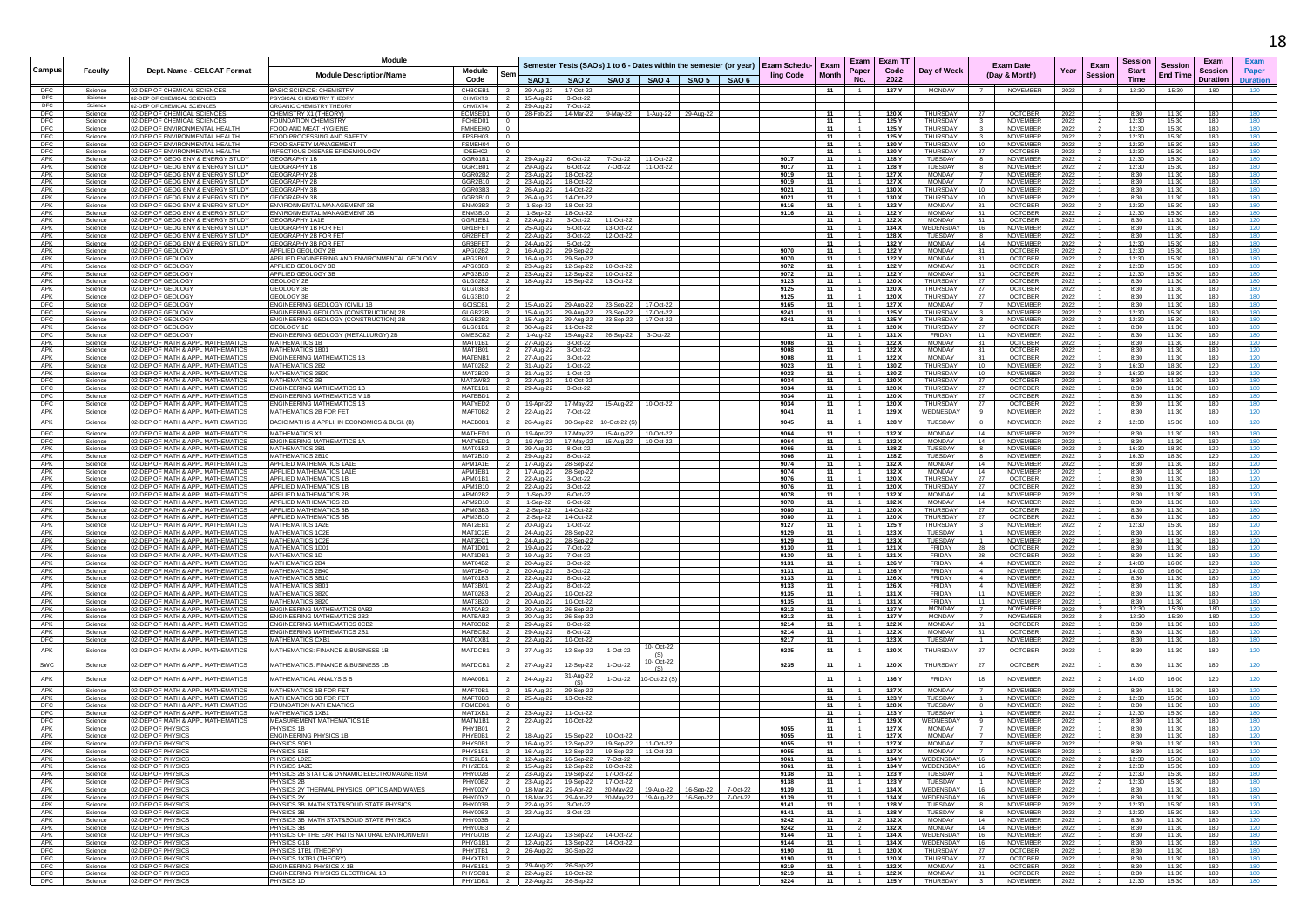|                   |                    |                                                                      |                                                                                               |                                         |                                            |                                     |                                            |                                                                      |                                                                                                                           |                      |                  |                           |                      |                                 |                                |                                  |                                                                   |                |                        |                                 |                                   |                                    | 19                        |
|-------------------|--------------------|----------------------------------------------------------------------|-----------------------------------------------------------------------------------------------|-----------------------------------------|--------------------------------------------|-------------------------------------|--------------------------------------------|----------------------------------------------------------------------|---------------------------------------------------------------------------------------------------------------------------|----------------------|------------------|---------------------------|----------------------|---------------------------------|--------------------------------|----------------------------------|-------------------------------------------------------------------|----------------|------------------------|---------------------------------|-----------------------------------|------------------------------------|---------------------------|
| Campus            | Faculty            | Dept. Name - CELCAT Format                                           | Module<br><b>Module Description/Name</b>                                                      | Module<br>Code                          |                                            | SAO <sub>1</sub>                    |                                            | SAO 2   SAO 3                                                        | Semester Tests (SAOs) 1 to 6 - Dates within the semester (or year)                                                        | SAO 4   SAO 5        | SAO <sub>6</sub> | Exam Schedu-<br>ling Code | Exam<br><b>Month</b> | Exam<br>Paper<br>N <sub>0</sub> | <b>Exam TT</b><br>Code<br>2022 | Day of Week                      | <b>Exam Date</b><br>(Day & Month)                                 | Year           | Exam<br><b>Session</b> | Sessior<br><b>Start</b><br>Time | <b>Session</b><br><b>End Time</b> | Exam<br>Sessior<br><b>Duration</b> | Exam<br>Paper<br>Duration |
| DFC<br>DFC        | Science<br>Science | 02-DEP OF PHYSICS<br>02-DEP OF PHYSICS                               | ENGINEERING PHYSICS 1A (THEORY)<br>ENGINEERING PHYSICS 1B (THEORY)                            | PHADTX1<br>PHADTX2                      | $\overline{0}$<br>$\overline{0}$           |                                     |                                            |                                                                      | 12-Apr-22 3-May-22 27-May-22 26-Jul-22 23-Sep-22 14-Oct-22<br>14-Apr-22 19-May-22 21-Jul-22 11-Aug-22 21-Sep-22 20-Oct-22 |                      |                  | 9238<br>9238              | 11<br>- 11           |                                 | 129 Z<br>129 Z                 | WEDNESDAY<br>WEDNESDAY           | NOVEMBER<br><b>NOVEMBER</b>                                       | 2022           |                        | 16:30<br>16:30                  | 18:30<br>18:30                    | 120<br>120                         | 120                       |
| APK               | Science            | 2-DEP OF PHYSICS                                                     | PHYSICAL SCIENCES 1A FOR FET                                                                  | PSFT0A1                                 | $\overline{0}$                             |                                     |                                            | 31-Mar-22 20-May-22 26-Aug-22                                        | 14-Oct-22                                                                                                                 |                      |                  |                           | 11                   |                                 | 132 X                          | MONDAY                           | NOVEMBER<br>14                                                    | 2022<br>2022   |                        | 8:30                            | 11:30                             | 180                                | 180                       |
| APK<br>APK        | Science<br>Science | 12-DEP OF PHYSICS<br>02-DEP OF PHYSICS                               | PHYSICAL SCIENCES 2A FOR FET<br>PHYSICAL SCIENCES 3A FOR FET                                  | PSFT0A2<br>PSFT0A3 0                    |                                            |                                     |                                            | 24-Mar-22 20-May-22 26-Aug-22<br>23-Mar-22 19-May-22 25-Aug-22       | 14-Oct-22<br>13-Oct-22                                                                                                    |                      |                  |                           | 11<br>11             |                                 | 126 X<br>124 Y                 | FRIDAY<br>WEDNESDAY              | 4<br>NOVEMBER<br><b>NOVEMBER</b><br>$\overline{2}$                | 2022<br>2022   |                        | 8:30<br>12:30                   | 11:30<br>15:30                    | 180<br>180                         | 180                       |
| DFC               | Science            | 02-DEP OF PHYSICS<br>2-DEP OF PHYSICS                                | <b>FOUNDATION PHYSICS</b>                                                                     | FPYED01                                 | $\overline{0}$<br>$\Omega$                 |                                     |                                            |                                                                      |                                                                                                                           |                      |                  |                           | 11                   | 1.<br>$-1$                      | 132 Y                          | MONDAY                           | 14<br>NOVEMBER<br>$-1$                                            | 2022           | $\overline{z}$         | 12:30                           | 15:30                             | 180                                | 180                       |
| DFC<br>DFC        | Science<br>Science | 02-DEP OF PHYSICS                                                    | <b>PHYSICS</b><br>CONSTRUCTION SCIENCE 1                                                      | PHBH1Y1<br>PHYB1Y1                      | $\overline{0}$                             | 14-Mar-22                           |                                            | 10-Mar-22 26-May-22 25-Aug-22<br>11-Apr-22 16-May-22                 | 29-Sep-22                                                                                                                 | 15-Aug-22  19-Sep-22 | 10-Oct-22        |                           | 11<br>11             |                                 | 123 X<br>122 X                 | TUESDAY<br><b>MONDAY</b>         | NOVEMBER<br>OCTOBER<br>31                                         | 2022<br>2022   |                        | 8:30<br>8:30                    | 11:30<br>11:30                    | 180<br>180                         | 180                       |
| <b>DFC</b><br>APK | Science<br>Science | 02-DEP OF PHYSICS<br>02-DEP OF STATISTIC                             | PHYSICS 1B<br>ANALYTICAL TECHNIQUES 1B                                                        | PHYH1B1<br>ATF01B1                      | $\overline{2}$<br>$\overline{2}$           | 22-Aug-22                           |                                            | 29-Sep-22 20-Oct-22<br>18-Aug-22 22-Sep-22 20-Oct-22                 |                                                                                                                           |                      |                  | 9025                      | - 11<br>11           | $\sim$                          | 125 Y<br>136 X                 | THURSDAY<br>FRIDAY               | $\overline{\mathbf{3}}$<br>NOVEMBER<br>18<br><b>NOVEMBER</b>      | 2022<br>2022   | $\overline{2}$         | 12:30<br>8:30                   | 15:30<br>11:30                    | 180<br>180                         | 180<br>120                |
| APK               | Science            | 02-DEP OF STATISTICS<br>2-DEP OF STATISTIC                           | ANALYTICAL TECHNIQUES 1B                                                                      | ATE1B10                                 | $\overline{2}$                             |                                     |                                            | 18-Aug-22 22-Sep-22 20-Oct-22                                        |                                                                                                                           |                      |                  | 9025                      | 11                   | $-1$                            | 136 X                          | FRIDAY<br><b>FRIDAY</b>          | 18<br>NOVEMBER                                                    | 2022           |                        | 8:30                            | 11:30                             | 180                                | 120                       |
| DFC<br><b>SWC</b> | Science<br>Science | 02-DEP OF STATISTIC                                                  | ANALYTICAL TECHNIQUES 1B<br>ANALYTICAL TECHNIQUES 1B                                          | ATE01B1<br>ATE01B1                      | $\overline{2}$<br>$\overline{2}$           |                                     | 18-Aug-22 22-Sep-22                        | 18-Aug-22 22-Sep-22 20-Oct-22<br>20-Oct-22                           |                                                                                                                           |                      |                  | 9025<br>9025              | 11<br>11             |                                 | 136 X<br>136 X                 | FRIDAY                           | <b>NOVEMBER</b><br>18<br>18<br>NOVEMBER                           | 2022<br>2022   |                        | 8:30<br>8:30                    | 11:30<br>11:30                    | 180<br>180                         | 120                       |
| DFC<br>APK        | Science<br>Science | 02-DEP OF STATISTICS<br>02-DEP OF STATISTICS                         | ENGINEERING STATISTICS 1B<br>STATISTICS 1A1E                                                  | STAE1B1<br>STA1A1E                      | $\overline{2}$<br>$\overline{2}$           |                                     | 19-Aug-22 30-Sep-22<br>23-Aug-22 11-Oct-22 | 18-Oct-22                                                            |                                                                                                                           |                      |                  | 9063<br>9145              | 11<br>11             | $\overline{1}$                  | 125 Y<br>136 X                 | THURSDAY<br>FRIDAY               | NOVEMBER<br>$\mathbf{3}$<br><b>NOVEMBER</b><br>18                 | 2022<br>2022   |                        | 12:30<br>8:30                   | 15:30<br>11:30                    | 180<br>180                         | 120<br>120                |
| APK               | Science            | 02-DEP OF STATISTICS                                                 | STATISTICS 1A1E                                                                               | STA1EB1                                 | $\overline{2}$                             |                                     | 23-Aug-22 11-Oct-22                        | 18-Oct-22                                                            |                                                                                                                           |                      |                  | 9145                      | 11                   |                                 | 136 X                          | FRIDAY                           | 18<br>NOVEMBER                                                    | 2022           |                        | 8:30                            | 11:30                             | 180                                | 120                       |
| APK<br>APK        | Science<br>Science | 02-DEP OF STATISTICS<br><b>12-DEP OF STATISTICS</b>                  | STATISTICS 1B10<br>STATISTICS 2B                                                              | STA1B10<br>STA02B2                      | $\overline{2}$<br>$\overline{2}$           | 24-Aug-22                           | 12-Oct-22                                  | 15-Aug-22  19-Sep-22  17-Oct-22<br>19-Oct-22                         |                                                                                                                           |                      |                  | 9148<br>9150              | 11<br>11             | $\overline{1}$<br>$\mathbf{1}$  | 134 Y<br>122 Y                 | WEDENSDAY<br>MONDAY              | 16<br>NOVEMBER<br>31<br><b>OCTOBER</b>                            | 2022<br>2022   | $\overline{2}$         | 12:30<br>12:30                  | 15:30<br>15:30                    | 180<br>180                         | 120<br>120                |
| APK<br>APK        | Science<br>Science | 02-DEP OF STATISTICS<br>02-DEP OF STATISTICS                         | STATISTICS 2B10<br><b>STATISTICS 3B</b>                                                       | STA2B10<br>STA03B3                      | $\overline{2}$<br>$\overline{2}$           |                                     |                                            | 24-Aug-22 12-Oct-22 19-Oct-22                                        | 18-Oct-22                                                                                                                 |                      |                  | 9150<br>9152              | 11<br>11             |                                 | 122 Y<br>127 X                 | <b>MONDAY</b><br><b>MONDAY</b>   | 31<br><b>OCTOBER</b><br>NOVEMBER<br>$\overline{7}$                | 2022<br>2022   |                        | 12:30<br>8:30                   | 15:30<br>11:30                    | 180<br>180                         | 120<br>180                |
| APK               | Science            | <b>2-DEP OF STATISTIC</b>                                            | STATISTICS 3B10                                                                               | STA3B10                                 | $\overline{2}$                             |                                     |                                            | 16-Aug-22    13-Sep-22    4-Oct-22<br>16-Aug-22  13-Sep-22  4-Oct-22 | 18-Oct-22                                                                                                                 |                      |                  | 9152                      | 11                   | $\overline{1}$                  | 127 X                          | <b>MONDAY</b>                    | NOVEMBER                                                          | 2022           |                        | 8:30                            | 11:30                             | 180                                | 180                       |
| APB<br>DFC        | Science<br>Science | <b>2-DEP OF STATISTIC</b><br>02-DEP OF STATISTICS                    | <b>QUANTITATIVE TECHNIQUES I</b><br>QUANTITATIVE TECHNIQUES B                                 | STAQ1B1<br>STAQTB1                      | $\overline{2}$<br>$\overline{2}$           |                                     | 26-Aug-22 14-Oct-22<br>26-Aug-22 14-Oct-22 |                                                                      |                                                                                                                           |                      |                  | 9160<br>9160              | 11<br>11             | $\mathbf{1}$                    | 130 Y<br>130 Y                 | THURSDAY<br>THURSDAY             | 10<br>NOVEMBER<br><b>NOVEMBER</b><br>10                           | 2022<br>2022   |                        | 12:30<br>12:30                  | 15:30<br>15:30                    | 180<br>180                         | 120                       |
| <b>SWC</b>        | Science            | <b>2-DEP OF STATISTIC</b>                                            | QUANTITATIVE TECHNIQUES E                                                                     | STAQ1B1                                 | $\frac{2}{2}$                              |                                     | 26-Aug-22 14-Oct-22                        |                                                                      |                                                                                                                           |                      |                  | 9160                      | 11                   | $-1$                            | 130 Y                          | <b>THURSDAY</b>                  | 10<br>NOVEMBER                                                    | 2022           |                        | 12:30                           | 15:30                             | 180                                | 120                       |
| DFC<br>APK        | Science<br>Science | 2-DEP OF STATISTIC:<br>02-DEP OF STATISTICS                          | <b>STATISTICAL QUALITY TECHNIQUES</b><br><b>ACTUARIAL SCIENCE 2B</b>                          | STA7BQT<br>ACS02B2                      | $\overline{2}$<br>- 2                      | 26-Aug-22<br>16-Aug-22              | 7-Oct-22<br>4-Oct-22                       | 11-Oct-22                                                            |                                                                                                                           |                      |                  | 9240                      | 11<br>11             |                                 | 124 Y<br>120 Y                 | WEDNESDAY<br>THURSDAY            | NOVEMBER<br><b>OCTOBER</b><br>27                                  | 2022<br>2022   |                        | 12:30<br>12:30                  | 15:30<br>15:30                    | 180<br>180                         | 180<br>120                |
| APK<br>APK        | Science            | 02-DEP OF STATISTICS                                                 | <b>ACTUARIAL SCIENCE 3B</b><br>PHYSIOLOGY 3B                                                  | ACS03B3                                 | $\overline{2}$                             |                                     |                                            | 23-Aug-22 27-Sep-22 11-Oct-22                                        | 21-Oct-22                                                                                                                 |                      |                  | 8808                      | 11<br>11             | $\sim$                          | 120 X<br>126 X                 | <b>THURSDAY</b><br>FRIDAY        | 27<br>OCTOBER<br>$\sim$<br>NOVEMBER                               | 2022           |                        | 8:30                            | 11:30<br>11:30                    | 180<br>180                         | 180<br>180                |
| APK               | Science<br>Science | 02-DEP OF ZOOLOGY<br>02-DEP OF ZOOLOGY                               | ADVANCED INTEGRATION                                                                          | PHS03B3 2<br>PHS3B01                    | $\frac{2}{2}$                              | 25-Aug-22                           | 25-Aug-22 6-Oct-22<br>6-Oct-22             |                                                                      |                                                                                                                           |                      |                  | 9068                      | 11                   | $\overline{1}$                  | 126 X                          | FRIDAY                           | 4<br>NOVEMBER                                                     | 2022<br>2022   | $\overline{1}$         | 8:30<br>8:30                    | 11:30                             | 180                                | 180                       |
| APK<br>APK        | Science<br>Science | 02-DEP OF ZOOLOGY<br>02-DEP OF ZOOLOGY                               | ZOOLOGY 3B<br>COMPARATIVE ANIMAL PHYSIOLOGY                                                   | ZO033B3<br>ZO03B01                      | $\overline{2}$<br>$\overline{2}$           | 22-Aug-22<br>22-Aug-22              | 17-Oct-22                                  | 24-Aug-22<br>17-Oct-22 24-Aug-22                                     | 5-Oct-22<br>5-Oct-22                                                                                                      |                      |                  | 9105<br>9105              | 11<br>11             |                                 | 120 X<br>120 X                 | THURSDAY<br><b>THURSDAY</b>      | 27<br>OCTOBER<br>27<br><b>OCTOBER</b>                             | 2022<br>2022   |                        | 8:30<br>8:30                    | 11:30<br>11:30                    | 180<br>180                         | 180<br>180                |
| APK               | Science            | 12-DEP OF ZOOLOGY                                                    | PHYSIOLOGY 2B                                                                                 | PHS02B2                                 | $\overline{2}$                             | 16-Aug-22                           | 4-Oct-22                                   | 17-Oct-22                                                            | 19-Oct-22                                                                                                                 |                      |                  | 9113                      | 11                   | $\overline{1}$                  | 127 Y                          | <b>MONDAY</b>                    | $\overline{7}$<br>NOVEMBER                                        | 2022           | $\overline{2}$         | 12:30                           | 15:30                             | 180                                | 180                       |
| APK<br>APK        | Science<br>Science | 02-DEP OF ZOOLOGY<br>02-DEP OF ZOOLOGY                               | CONTROL SYSTEMS<br>OOLOGY 1B                                                                  | PHS2B01<br>ZOO11B1                      | $\vert$ 2<br>$\overline{2}$                | 16-Aug-22<br>31-Aug-22              |                                            | 4-Oct-22 17-Oct-22<br>12-Oct-22 24-Aug-22                            | 19-Oct-22<br>19-Oct-22                                                                                                    |                      |                  | 9113<br>9154              | 11<br>11             |                                 | 127 Y<br>124 X                 | MONDAY<br>WEDNESDAY              | NOVEMBER<br>$\overline{7}$<br>NOVEMBER                            | 2022<br>2022   | $\overline{2}$         | 12:30<br>8:30                   | 15:30<br>11:30                    | 180<br>180                         | 180<br>180                |
| APK               | Science            | 2-DEP OF ZOOLOGY<br>02-DEP OF ZOOLOGY                                | ZOOLOGY 2B                                                                                    | ZO022B2                                 | $\overline{2}$                             | 23-Aug-22                           | 4-Oct-22                                   | 11-Oct-22                                                            |                                                                                                                           |                      |                  | 9156                      | 11                   | $\overline{1}$                  | 124 X                          | WEDNESDAY                        | NOVEMBER                                                          | 2022           | $\overline{1}$         | 8:30                            | 11:30                             | 180                                |                           |
| APK<br>DFC        | Science<br>CBE     | 34-DEP OF BUSINESS MANAGEMENT                                        | ZOOLOGY 2B2<br>OPERATIONS MANAGEMENT AND ENTREPRENEURSHIP                                     | ZO02B20<br>FTN7X07                      | $\overline{2}$<br>$\overline{2}$           | 23-Aug-22                           | 4-Oct-22<br>22-Aug-22 26-Sep-22            | 11-Oct-22                                                            |                                                                                                                           |                      |                  | 9156                      | 11<br>11             |                                 | 124 X<br>125 Y                 | WEDNESDAY<br>THURSDAY            | NOVEMBER<br>$\overline{2}$<br>NOVEMBER<br>3                       | 2022<br>2022   | $\overline{2}$         | 8:30<br>12:30                   | 11:30<br>15:30                    | 180<br>180                         | 180<br>180                |
| DFC               | CBE                | 34-DEP OF BUSINESS MANAGEMENT                                        | OPERATIONS MANAGEMENT AND ENTREPRENEURSHIP                                                    | FTN7X07                                 | $\overline{2}$                             |                                     | 22-Aug-22 26-Sep-22<br>14-May-22           |                                                                      |                                                                                                                           |                      |                  |                           | 11                   | $\overline{1}$                  | 125 Y                          | THURSDAY                         | $\overline{\mathbf{3}}$<br>NOVEMBER                               | 2022           | $\overline{2}$         | 12:30                           | 15:30                             | 180                                | 180                       |
| APK               | Law                | 04-DEP OF MERCANTILE LAW                                             | COMMERCIAL LAW 1R                                                                             | COL41B1                                 | 2                                          | 1-Sep-22                            | (S)                                        | 12-Oct-22                                                            | 19-Oct-22 (S)                                                                                                             |                      |                  | 7002                      | 11                   | $\mathbf{1}$                    | 130 X                          | THURSDAY                         | 10<br>NOVEMBER                                                    | 2022           | $\overline{1}$         | 8:30                            | 11:30                             | 180                                | 120                       |
| SWC<br>APK        | Law<br>Law         | 04-DEP OF MERCANTILE LAW<br>04-DEP OF MERCANTILE LAW                 | COMMERCIAL LAW 1B<br>CAPITA SELECTA: MERCANTILE LAW                                           | COL41B1<br>CML41B0                      | $\overline{2}$<br>$\overline{2}$           | 25-Aug-22                           | 26-Sep-22                                  |                                                                      |                                                                                                                           |                      |                  | 7002<br>7031              | 11<br>11             | $\overline{1}$                  | 130 X<br>120 X                 | THURSDAY<br>THURSDAY             | 10<br>NOVEMBER<br>27<br>OCTOBER                                   | 2022<br>2022   | $\overline{1}$         | 8:30<br>8:30                    | 11:30<br>11:30                    | 180<br>180                         | 120<br>120                |
| APK<br>APK        | Law<br>Law         | 04-DEP OF MERCANTILE LAW<br>04-DEP OF MERCANTILE LAW                 | CAPITA SELECTA: MERCANTILE LAW<br>INTERNATIONAL TRADE LAW                                     | <b>HRA0021</b><br>ITL41B0               | $\overline{2}$<br>$\overline{2}$           | 25-Aug-22                           | 26-Sep-22<br>25-Aug-22 26-Sep-22           |                                                                      |                                                                                                                           |                      |                  | 7031<br>7031              | 11<br>11             | $\overline{1}$<br>1             | 120 X<br>120 X                 | THURSDAY<br>THURSDAY             | 27<br><b>OCTOBER</b><br>27<br><b>OCTOBER</b>                      | 2022           | $\overline{1}$         | 8:30<br>8:30                    | 11:30<br>11:30                    | 180<br>180                         | 120<br>120                |
| APK               | Law                | 04-DEP OF MERCANTILE LAW                                             | AW OF NEGOTIABLE INSTRUMENTS& BANKING LAW                                                     | <b>LNI41B0</b>                          | $\overline{2}$                             | 19-Aug-22                           | 10-Oct-22                                  |                                                                      |                                                                                                                           |                      |                  | 7038                      | 11                   |                                 | 127 Y                          | MONDAY                           | NOVEMBER                                                          | 2022<br>2022   |                        | 12:30                           | 15:30                             | 180                                | 120                       |
| APK               | Law                | 04-DEP OF MERCANTILE LAW                                             | I AW OF NEGOTIABLE INSTRUMENTS& BANKING LAW                                                   | <b>WRG0021</b>                          | $\overline{2}$                             | 19-Aug-22<br>10-Aug-22              | 10-Oct-22                                  |                                                                      |                                                                                                                           |                      |                  | 7038                      | 11                   | $\overline{1}$                  | 127 Y                          | <b>MONDAY</b>                    | NOVEMBER<br>7                                                     | 2022           | $\overline{2}$         | 12:30                           | 15:30                             | 180                                | 120                       |
| APK<br>APB        | Law<br>Law         | 04-DEP OF MERCANTILE LAW<br>04-DEP OF PRACTICAL BUSINESS LAW         | COMMERCIAL LAW 100<br><b>BUSINESS LAW 1E</b>                                                  | CML1B01<br>BSL11B1                      |                                            | 22-Aug-22<br>(S)                    | 04-Oct-22:<br>4-Oct-22 (S)                 | 12-Oct-22                                                            |                                                                                                                           |                      |                  | 7004                      | 11<br>11             |                                 | 126 X                          | <b>FRIDAY</b><br><b>MONDAY</b>   | $\overline{4}$<br>NOVEMBER<br><b>OCTOBER</b><br>31                | 2022           |                        | 8:30                            | 11:30<br>11:30                    | 180<br>180                         | 180<br>120                |
| APB               | Law                | 04-DEP OF PRACTICAL BUSINESS LAW                                     | <b>BUSINESS LAW 1B</b>                                                                        | BUL41B1                                 | $\overline{2}$                             | 2-Sep-22<br>1-Sep-22                | 30-Sep-22<br>6-Oct-22                      | 15-Oct-22                                                            |                                                                                                                           |                      |                  | 7004                      | 11                   |                                 | 122 X<br>122 X                 | <b>MONDAY</b>                    | 31<br>OCTOBER                                                     | 2022<br>2022   |                        | 8:30<br>8:30                    | 11:30                             | 180                                | 120                       |
| <b>SWC</b><br>SWC | Law<br>Law         | 04-DEP OF PRACTICAL BUSINESS LAW<br>04-DEP OF PRACTICAL BUSINESS LAW | <b>BUSINESS LAW 1B</b><br><b>IUSINESS LAW 1E</b>                                              | <b>BSI 11B1</b><br>BUL41B1              | $\overline{2}$<br>2                        | 1-Sep-22<br>1-Sep-22                | 6-Oct-22<br>6-Oct-22                       | 15-Oct-22<br>15-Oct-22                                               |                                                                                                                           |                      |                  | 7004<br>7004              | 11<br>11             | -1.                             | 122 X<br>122 X                 | <b>MONDAY</b><br><b>MONDAY</b>   | 31<br><b>OCTOBER</b><br>31<br><b>OCTOBER</b>                      | 2022<br>2022   |                        | 8:30<br>8:30                    | 11:30<br>11:30                    | 180<br>180                         | 120                       |
| SWC               | Law                | 04-DEP OF PRACTICAL BUSINESS LAW                                     | <b>LABOUR LAW 1I</b>                                                                          | BAH11B1                                 | $\overline{2}$                             | 2-Sep-22                            |                                            | 10-Oct-22  17-Oct-22                                                 |                                                                                                                           |                      |                  | 7019                      | 11                   |                                 | 125 Y                          | THURSDAY                         | NOVEMBER<br>$\overline{\mathbf{3}}$                               | 2022           |                        | 12:30                           | 15:30                             | 180                                | 120                       |
| SWC<br>DFC        | Law<br>Law         | 04-DEP OF PRACTICAL BUSINESS LAW<br>04-DEP OF PRACTICAL BUSINESS LAW | LABOUR LAW 1E<br>CONSTRUCTION LAW 2                                                           | LLA41B1<br>CLWCO2B                      | $\overline{2}$<br>$\overline{2}$           | 2-Sep-22<br>11-Oct-22               | 17-Oct-22                                  | 10-Oct-22 17-Oct-22                                                  |                                                                                                                           |                      |                  | 7019<br>7039              | 11<br>11             | 1<br>$-1$                       | 125 Y<br>127 X                 | <b>THURSDAY</b><br><b>MONDAY</b> | $\overline{\mathbf{3}}$<br>NOVEMBER<br>$\overline{7}$<br>NOVEMBER | 2022<br>2022   |                        | 12:30<br>8:30                   | 15:30<br>11:30                    | 180<br>180                         | 120<br>180                |
| DFC<br>APK        | Law                | 04-DEP OF PRACTICAL BUSINESS LAW<br>04-DEP OF PRACTICAL BUSINESS LAW | CONSTRUCTION LAW 2E<br>EGAL APPLICATIONS IN ENGINEERING PRACTICE 4B                           | CLWCOB2 2<br>RTI4B21                    |                                            | 11-Oct-22                           | 17-Oct-22                                  |                                                                      |                                                                                                                           |                      |                  | 7039<br>7041              | 11<br>11             | $\mathbf{1}$                    | 127 X<br>120 Y                 | MONDAY<br><b>THURSDAY</b>        | 7<br>NOVEMBER<br><b>OCTOBER</b>                                   | 2022<br>2022   |                        | 8:30<br>12:30                   | 11:30<br>15:30                    | 180<br>180                         | 180                       |
| APK               | Law<br>Law         | 04-DEP OF PRACTICAL BUSINESS LAW                                     | EGAL APPLICATIONS IN ENGINEERING PRACTICE 4B                                                  | RTICIB4                                 | $\overline{2}$                             | 2-Sep-22<br>2-Sep-22                | 30-Sep-22                                  | 12-Oct-22<br>30-Sep-22 12-Oct-22                                     |                                                                                                                           |                      |                  | 7041                      | - 11                 |                                 | 120 Y                          | <b>THURSDAY</b>                  | -27<br>OCTOBER                                                    | 2022           |                        | 12:30                           | 15:30                             | 180                                | 180                       |
| APK<br>APK        | Law<br>Law         | 04-DEP OF PRACTICAL BUSINESS LAW<br>04-DEP OF PRACTICAL BUSINESS LAW | LEGAL APPLICATIONS IN ENGINEERING PRACTICE 4B<br>EGAL APPLICATIONS IN ENGINEERING PRACTICE 4B | RTIEEB4<br>RTIENB4                      | $\overline{2}$<br>$\overline{2}$           | 2-Sep-22                            | 30-Sep-22                                  | 2-Sep-22 30-Sep-22 12-Oct-22<br>12-Oct-22                            |                                                                                                                           |                      |                  | 7041<br>7041              | 11<br>11             |                                 | 120 Y<br>120 Y                 | THURSDAY<br><b>THURSDAY</b>      | OCTOBER<br>27<br>OCTOBER<br>27                                    | 2022<br>2022   |                        | 12:30<br>12:30                  | 15:30<br>15:30                    | 180<br>180                         | 180                       |
| APB               | Law                | 04-DEP OF PRACTICAL BUSINESS LAW                                     | HOSPITALITY INDUSTRY LAW 3                                                                    | HIL32-1                                 | $\overline{2}$                             |                                     |                                            | 30-Aug-22 4-Oct-22 11-Oct-22                                         |                                                                                                                           |                      |                  |                           | - 11                 | $\overline{1}$                  | 120 X                          | THURSDAY                         | OCTOBER<br>27                                                     | 2022           |                        | 8:30                            | 11:30                             | 180                                | 120                       |
| SWC<br>APK        | Law<br>Law         | 04-DEP OF PRACTICAL BUSINESS LAW<br>04-DEP OF PRIVATE LAW            | FINANCIAL MARKET REGULATORY ENVIRON 3B<br>LAW OF PERSONS AND THE FAMILY                       | FMR33B3<br>LPF41Y0                      | $\overline{2}$<br>$\overline{0}$           |                                     | 30-Aug-22 26-Sep-22                        | 1-Sep-22 6-Oct-22 15-Oct-22                                          |                                                                                                                           |                      |                  | 7007                      | 11<br>11             | $\overline{1}$                  | 126 X<br>124 X                 | FRIDAY<br>WEDNESDAY              | 4<br>NOVEMBER<br>NOVEMBER                                         | 2022<br>2022   |                        | 8:30<br>8:30                    | 11:30<br>11:30                    | 180<br>180                         | 180<br>180                |
| APK<br>APK        | Law<br>Law         | 04-DEP OF PRIVATE LAW<br>04-DEP OF PRIVATE LAW                       | <b>LAW OF DELICT</b><br>LAW OF SUCCESSION                                                     | LDL41Y0<br>LSU41A0                      | $\overline{\phantom{a}}$<br>$\overline{2}$ |                                     | 25-Apr-22 15-Sep-22<br>2-Sep-22 26-Sep-22  |                                                                      |                                                                                                                           |                      |                  | 7011<br>7012              | 11<br>11             | $\overline{1}$                  | 132 Y<br>134 X                 | MONDAY<br>WEDENSDAY              | 14<br>NOVEMBER<br>16<br>NOVEMBER                                  | 2022  <br>2022 |                        | 12:30<br>8:30                   | 15:30<br>11:30                    | 180<br>180                         | 180<br>180                |
| APK               | Law                | 04-DEP OF PRIVATE LAW                                                | <b>LAW OF PROPERTY</b>                                                                        | LPY41Y0                                 | $\overline{0}$                             |                                     | 29-Apr-22 30-Aug-22 26-Sep-22              |                                                                      |                                                                                                                           |                      |                  | 7023                      | 11                   | 1                               | 129 Y                          | WEDNESDAY                        | 9<br>NOVEMBER                                                     | 2022           |                        | 12:30                           | 15:30                             | 180                                | 180                       |
| APK<br>APK        | Law<br>Law         | 04-DEP OF PRIVATE LAW<br>04-DEP OF PRIVATE LAW                       | <b>LAW OF PROPERTY</b><br>AW OF CONTRACT                                                      | SAK0000<br>KOR0000                      | $\overline{0}$<br>$\overline{0}$           |                                     | 3-May-22   18-Aug-22   4-Oct-22            | 29-Apr-22 30-Aug-22 26-Sep-22                                        |                                                                                                                           |                      |                  | 7023<br>7029              | 11<br>11             |                                 | 129 Y<br>121 X                 | WEDNESDAY<br>FRIDAY              | NOVEMBER<br>28<br>OCTOBER                                         | 2022<br>2022   |                        | 12:30<br>8:30                   | 15:30<br>11:30                    | 180<br>180                         | 180                       |
| APK               | Law                | 04-DEP OF PRIVATE LAW                                                | LAW OF CONTRACT<br><b>CYBER LAW</b>                                                           | I CT41Y0                                | $\Omega$                                   |                                     | 3-May-22  18-Aug-22  4-Oct-22              |                                                                      |                                                                                                                           |                      |                  | 7029                      | 11                   | $\overline{1}$                  | 121 X                          | FRIDAY                           | 28<br><b>OCTOBER</b>                                              | 2022           |                        | 8:30                            | 11:30                             | 180                                | 180                       |
| APK<br>APK        | Law<br>Law         | 04-DEP OF PRIVATE LAW<br>04-DEP OF PRIVATE LAW                       | CAPITA SELECTA: PRIVATE LAW A                                                                 | CYL41A0<br>CPA41B0                      | $\overline{2}$<br>$\mathbf{2}$             |                                     | 25-Aug-22 26-Sep-22<br>29-Aug-22 6-Oct-22  |                                                                      |                                                                                                                           |                      |                  | 7031<br>7037              | 11<br>11             |                                 | 120 X<br>125 Z                 | THURSDAY<br>THURSDAY             | OCTOBER<br>27<br>NOVEMBER                                         | 2022<br>2022   |                        | 8:30<br>16:30                   | 11:30<br>18:30                    | 180<br>120                         | 120<br>120                |
| APK<br>APK        | Law<br>Law         | 04-DEP OF PRIVATE LAW<br>04-DEP OF PROCEDURAL LAW                    | CAPITA SELECTA: PRIVATE LAW A<br>LAW OF EVIDENCE AND LITIGATION TECHNIQUES                    | PRA0021<br><b>BWR0000</b>               | $\overline{2}$<br>$\overline{0}$           |                                     | 29-Aug-22 6-Oct-22<br>11-May-22 30-Sep-22  |                                                                      |                                                                                                                           |                      |                  | 7037<br>7022              | 11<br>11             | 1                               | 125 Z<br>123 Y                 | THURSDAY<br>TUESDAY              | NOVEMBER<br>$\overline{\mathbf{3}}$<br>NOVEMBER<br>$\overline{1}$ | 2022<br>2022   | $\mathbf{3}$           | 16:30<br>12:30                  | 18:30<br>15:30                    | 120<br>180                         | 120<br>180                |
| APK               | Law                | 04-DEP OF PROCEDURAL LAW                                             | AW OF EVIDENCE AND LITIGATION TECHNIQUES                                                      | LEL41Y0                                 | $\overline{0}$                             | 11-May-22                           | 30-Sep-22                                  |                                                                      |                                                                                                                           |                      |                  | 7022                      | 11                   |                                 | 123 Y                          | TUESDAY                          | <b>NOVEMBER</b>                                                   | 2022           |                        | 12:30                           | 15:30                             | 180                                | 180                       |
| APK<br>APK        | Law<br>Law         | 04-DEP OF PROCEDURAL LAW<br>04-DEP OF PROCEDURAL LAW                 | <b>ADMINISTRATIVE LAW</b><br><b>ADMINISTRATIVE LAW</b>                                        | ADL41B0<br>ADR0021 2                    | $\overline{2}$                             |                                     | 22-Aug-22 21-Sep-22<br>22-Aug-22 21-Sep-22 |                                                                      |                                                                                                                           |                      |                  | 7026<br>7026              | 11<br>11             | $\sim$                          | 126 Y<br>126 Y                 | FRIDAY<br>FRIDAY                 | $\overline{4}$<br>NOVEMBER<br>$\sim$<br>NOVEMBER                  | 2022<br>2022   |                        | 14:00<br>14:00                  | 16:00<br>16:00                    | 120<br>120                         | 120<br>120                |
| APK<br>APK        | Law<br>Law         | 04-DEP OF PROCEDURAL LAW<br>04-DEP OF PROCEDURAL LAW                 | <b>CIVIL PROCEDURE</b><br>CIVIL PROCEDURE                                                     | CPR41Y0<br>SPR0000                      | $\overline{1}$ 0                           | 22-Apr-22<br>22-Apr-22              | 7-Oct-22<br>7-Oct-22                       |                                                                      |                                                                                                                           |                      |                  | 7028<br>7028              | 11<br>11             | $\overline{1}$                  | 132 X<br>132 X                 | MONDAY<br><b>MONDAY</b>          | 14<br>NOVEMBER<br>14<br>NOVEMBER                                  | 2022<br>2022   | $\overline{1}$         | 8:30<br>8:30                    | 11:30<br>11:30                    | 180<br>180                         | 240<br>240                |
| APK               | Law                | 04-DEP OF PROCEDURAL LAW                                             | APPLIED LEGAL STUDIE:                                                                         | ALS41Y0                                 | $\overline{0}$                             | 6-May-22                            | 31-Aug-22                                  |                                                                      |                                                                                                                           |                      |                  | 7036                      | 11                   |                                 | 122 Y                          | <b>MONDAY</b>                    | 31<br>OCTOBER                                                     | 2022           |                        | 12:30                           | 15:30                             | 180                                | 180                       |
| APK<br>APK        | Law<br>Law         | 04-DEP OF PROCEDURAL LAW<br>04-DEP OF PROCEDURAL LAW                 | APPLIED LEGAL STUDIE<br>INTRODUCTION TO LAW 100                                               | TPR0000<br><b>INL100</b>                | $\overline{0}$                             | 6-May-22<br>16-Mar-22;<br>24-Mar-22 | 31-Aug-22<br>20 Apr-22:                    | 15-Aug-22<br>23-Aug-22                                               | 30-Sep-22                                                                                                                 |                      |                  | 7036                      | 11<br>11             |                                 | 122 Y<br>120 X                 | <b>MONDAY</b><br>THURSDAY        | <b>OCTOBER</b><br>31<br>27<br>OCTOBER                             | 2022<br>2022   |                        | 12:30<br>8:30                   | 15:30<br>11:30                    | 180<br>180                         | 180<br>180                |
|                   |                    |                                                                      |                                                                                               |                                         |                                            | (S)                                 | 6-May-22 (S)                               |                                                                      | 12-Oct-22 (S                                                                                                              |                      |                  |                           |                      |                                 |                                |                                  |                                                                   |                |                        |                                 |                                   |                                    |                           |
| <b>AP</b><br>APK  | Law                | 14-DEP OF PUBLIC LA<br>04-DEP OF PUBLIC LAW                          | NTRODUCTION TO LEG<br><b>ENGLISH FOR LAW</b>                                                  | I S41Y<br>EFL41Y0                       | $\overline{0}$                             |                                     |                                            |                                                                      |                                                                                                                           |                      |                  | 7008                      | 11                   |                                 | 134 X                          | <b>FRIDA</b><br>WEDENSDAY        | NOVEMBE<br>16<br>NOVEMBER                                         | 2022           |                        | 8:30                            | 11:30                             | 180                                | 180                       |
| APK<br>APK        | Law<br>Law         | 04-DEP OF PUBLIC LAW<br>04-DEP OF PUBLIC LAW                         | <b>CRIMINAL LAW</b><br>CRIMINAL LAW                                                           | CRL41Y0 0<br><b>SFR0000</b>             | $\overline{0}$                             |                                     |                                            | 9-May-22 30-Aug-22 4-Oct-22<br>9-May-22 30-Aug-22 4-Oct-22           |                                                                                                                           |                      |                  | 7013<br>7013              | 11<br>11             | 1                               | 122 Y<br>122 Y                 | MONDAY<br><b>MONDAY</b>          | OCTOBER<br>31<br><b>OCTOBER</b><br>31                             | 2022<br>2022   | $\overline{2}$         | 12:30<br>12:30                  | 15:30<br>15:30                    | 180<br>180                         | 180<br>180                |
| APK               | Law                | 04-DEP OF PUBLIC LAW                                                 | INTERPRETATION OF STATUTES                                                                    | ITH41B0                                 | $\frac{2}{2}$                              | 12-Aug-22                           |                                            |                                                                      |                                                                                                                           |                      |                  | 7014                      | 11                   | $\overline{1}$                  | 127 Z                          | <b>MONDAY</b>                    | <b>NOVEMBER</b><br>7                                              | 2022           | $\mathbf{3}$           | 16:30                           | 18:30                             | 120                                | 120                       |
| APK<br>APK        | Law<br>Law         | 04-DEP OF PUBLIC LAW<br>04-DEP OF PUBLIC LAW                         | INTERPRETATION THEORY<br><b>BILL OF RIGHTS</b>                                                | <b>ULL0024</b><br><b>HRE0021</b>        | $\overline{2}$<br>$\overline{2}$           | 12-Aug-22<br>24-Aug-22              |                                            |                                                                      |                                                                                                                           |                      |                  | 7014<br>7016              | 11<br>11             | $\sim$                          | 127 Z<br>120 Z                 | <b>MONDAY</b><br>THURSDAY        | $\overline{7}$<br>NOVEMBER<br><b>OCTOBER</b>                      | 2022<br>2022   |                        | 16:30<br>16:30                  | 18:30<br>18:30                    | 120<br>120                         | 120                       |
| APK               | Law                | 04-DEP OF PUBLIC LAW                                                 | <b>HUMAN RIGHTS</b>                                                                           | <b>HRT41B0</b>                          | $\overline{2}$                             | 24-Aug-22                           |                                            |                                                                      |                                                                                                                           |                      |                  | 7016                      | 11                   |                                 | 120 Z                          | THURSDAY                         | <b>OCTOBER</b><br>27                                              | 2022           |                        | 16:30                           | 18:30                             | 120                                | 120                       |
| APK<br>APK        | Law<br>Law         | 04-DEP OF PUBLIC LAW<br>04-DEP OF PUBLIC LAW                         | LABOUR LAW<br>LABOUR LAW                                                                      | ABR0021 2<br>LLW41B0                    | $\begin{array}{ccc} & 2 \end{array}$       | 22-Aug-22                           | 22-Aug-22 3-Oct-22<br>3-Oct-22             |                                                                      |                                                                                                                           |                      |                  | 7024<br>7024              | 11<br>11             | $\sim$<br>$-1$                  | 131X<br>131 X                  | FRIDAY<br><b>FRIDAY</b>          | 11<br>NOVEMBER<br>11<br>NOVEMBER                                  | 2022<br>2022   | $\overline{1}$         | 8:30<br>8:30                    | 11:30<br>11:30                    | 180<br>180                         | 180<br>180                |
| APK<br>APK        | Law<br>Law         | 04-DEP OF PUBLIC LAW<br>04-DEP OF PUBLIC LAW                         | SOCIAL SECURITY LAW<br>SOCIAL SECURITY LAW                                                    | <b>SSL0021</b><br>SSL41B0               | $\overline{2}$<br>$\frac{1}{2}$            |                                     | 25-Aug-22 26-Sep-22                        |                                                                      |                                                                                                                           |                      |                  | 7031<br>7031              | 11<br>11             |                                 | 120 X<br>120 X                 | THURSDAY<br>THURSDAY             | 27<br><b>OCTOBER</b><br>27                                        | 2022           |                        | 8:30<br>8:30                    | 11:30<br>11:30                    | 180<br>180                         | 120                       |
| DFC               | FFBF               | 06-DEP OF CHEM ENG TECHNOLOGY                                        | APPLIED THERMODYNAMICS 2R                                                                     | ATDCHB2 2                               |                                            |                                     | 25-Aug-22 26-Sep-22<br>22-Aug-22 7-Oct-22  |                                                                      |                                                                                                                           |                      |                  |                           | 11                   | $-1$                            | 135 Y                          | <b>THURSDAY</b>                  | OCTOBER<br>17<br>NOVEMBER                                         | 2022<br>2022   | $\overline{2}$         | 12:30                           | 15:30                             | 180                                | 120<br>180                |
| DFC<br>DFC        | FEBE<br>FEBE       | 06-DEP OF CHEM ENG TECHNOLOGY<br>06-DEP OF CHEM ENG TECHNOLOGY       | CHEMICAL ENGINEERING FUNDAMENTALS 1B<br>CHEMICAL ENGINEERING LABORATORY 2B                    | CEFCHB1 2<br>CELCHB2                    | $\overline{2}$                             |                                     | 30-Aug-22 27-Sep-22                        | 17-Aug-22  19-Sep-22  17-Oct-22                                      |                                                                                                                           |                      |                  |                           | 11<br>$11 -$         | $\sim$                          | 124 X<br>123 X                 | WEDNESDAY<br>TUESDAY             | NOVEMBER<br>$\overline{2}$<br>NOVEMBER                            | 2022<br>2022   | $\overline{1}$         | 8:30<br>8:30                    | 11:30<br>11:30                    | 180<br>180                         | 180<br>180                |
| DFC               | FEBE               | 06-DEP OF CHEM ENG TECHNOLOGY                                        | CHEMICAL ENGINEERING LABORATORY 3B                                                            | CELCHB3 2                               |                                            | 10-Oct-22                           |                                            |                                                                      |                                                                                                                           |                      |                  |                           | 11                   | 1                               | 125X                           | THURSDAY                         | $\mathbf{3}$<br>NOVEMBER                                          | 2022           |                        | 8:30                            | 11:30                             | 180                                | 180                       |
| DFC<br>DFC        | FEBE<br>FEBE       | 06-DEP OF CHEM ENG TECHNOLOGY<br>06-DEP OF CHEM ENG TECHNOLOGY       | CHEMICAL PROCESS TECHNOLOGY 1B<br>ENVIRONMENTAL ENGINEERING 3B                                | CPTCHB1 2<br>ENVCHB3                    | $\overline{2}$                             |                                     | 25-Aug-22 13-Oct-22<br>26-Aug-22 14-Oct-22 |                                                                      |                                                                                                                           |                      |                  |                           | 11<br>11             | $-1$                            | 130 X<br>120 X                 | THURSDAY<br>THURSDAY             | 10 <sub>1</sub><br>NOVEMBER<br>27<br><b>OCTOBER</b>               | 2022<br>2022   | $^{\circ}$             | 8:30<br>8:30                    | 11:30<br>11:30                    | 180<br>180                         | 180<br>180                |
| DFC               | FEBE               | 06-DEP OF CHEM ENG TECHNOLOGY                                        | PROCESS FLUID FLOW 2B                                                                         | PFFCHB2 2<br>PRCCCB3 1                  |                                            |                                     |                                            |                                                                      |                                                                                                                           |                      |                  |                           | 11                   | $\overline{1}$                  | 128 Y                          | TUESDAY                          | NOVEMBER<br>-8                                                    | 2022           |                        | 12:30                           | 15:30                             | 180                                | 180                       |
| DFC<br>DFC        | FEBE<br>FEBE       | 06-DEP OF CHEM ENG TECHNOLOGY<br>06-DEP OF CHEM ENG TECHNOLOGY       | PROCESS CONTROL 3B<br>PROCESS DESIGN 2B                                                       | PRDCHB2                                 | $\overline{2}$                             |                                     | 12-Sep-22 11-Oct-22                        |                                                                      |                                                                                                                           |                      |                  |                           | 11<br>11             | $\sim$ 1                        | 122 Y<br>126 X                 | MONDAY<br>FRIDAY                 | <b>OCTOBER</b><br>31<br>4<br>NOVEMBER                             | 2022<br>2022   |                        | 12:30<br>8:30                   | 15:30<br>11:30                    | 180<br>180                         | 180<br>180                |
| DFC               | FEBE               | 06-DEP OF CHEM ENG TECHNOLOGY                                        | UNIT OPERATIONS 2B                                                                            | UNOCHB2 2 24-Aug-22 21-Sep-22 19-Oct-22 |                                            |                                     |                                            |                                                                      |                                                                                                                           |                      |                  |                           | 11                   | 1                               | 132 X                          | MONDAY                           | 14<br>NOVEMBER                                                    | 2022           |                        | 8:30                            | 11:30                             | 180                                | 180                       |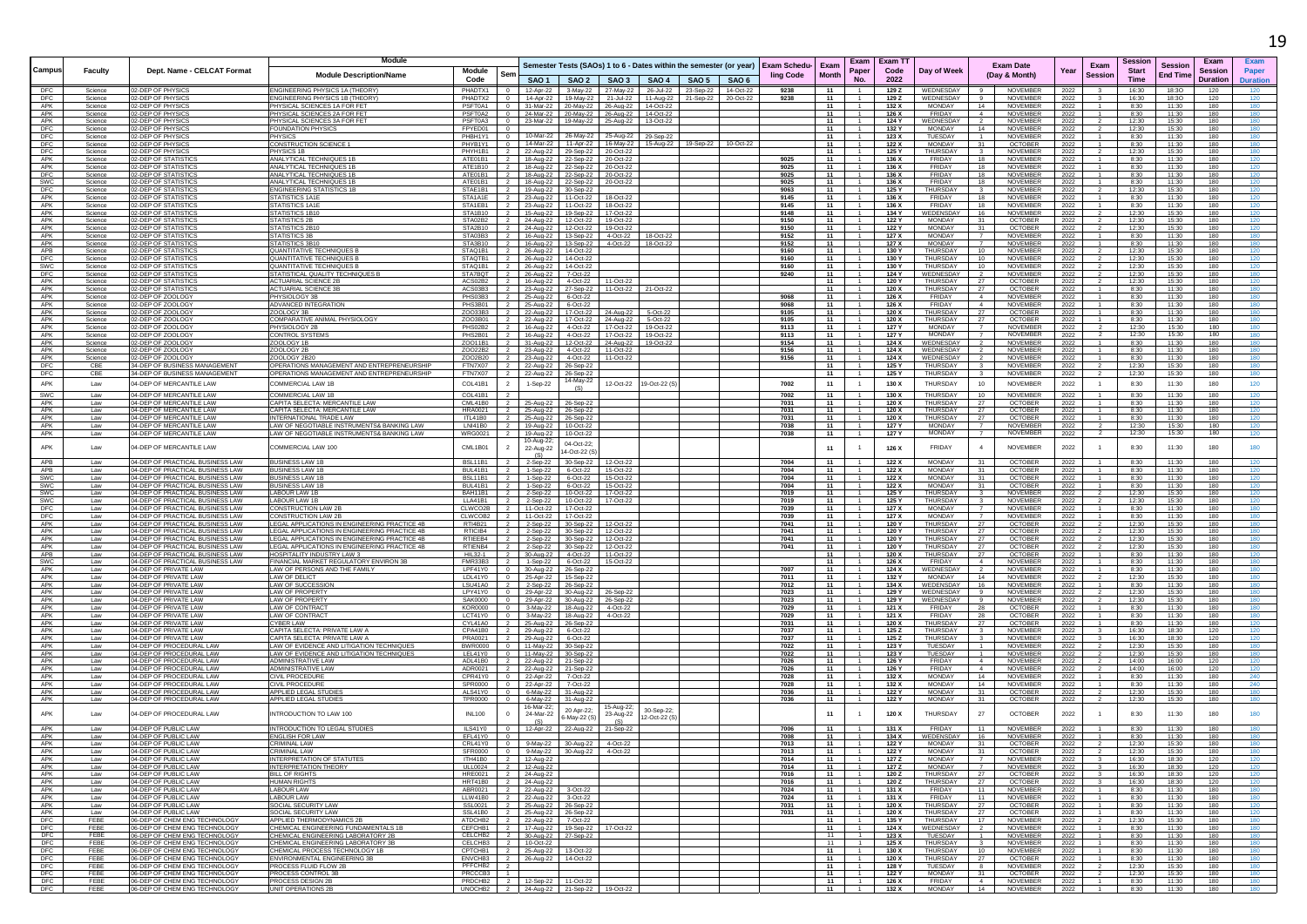|                   |              |                                                                        | <b>Module</b>                                                                   |                                                                         |                                                                                          |  |              |              |                            | Exam Exam TT      |                                |                                                                 |              |                        | Sessior        |                                   | Exam            |                 |
|-------------------|--------------|------------------------------------------------------------------------|---------------------------------------------------------------------------------|-------------------------------------------------------------------------|------------------------------------------------------------------------------------------|--|--------------|--------------|----------------------------|-------------------|--------------------------------|-----------------------------------------------------------------|--------------|------------------------|----------------|-----------------------------------|-----------------|-----------------|
| Campus            | Faculty      | Dept. Name - CELCAT Format                                             | <b>Module Description/Name</b>                                                  | Module<br>Sen                                                           | Semester Tests (SAOs) 1 to 6 - Dates within the semester (or year)   Exam Schedu-   Exam |  | ling Code    | <b>Month</b> | Paper                      | Code              | Day of Week                    | <b>Exam Date</b><br>(Day & Month)                               | Year         | Exam<br><b>Session</b> | <b>Start</b>   | <b>Session</b><br><b>End Time</b> | <b>Session</b>  | Paper           |
|                   |              |                                                                        |                                                                                 | Code                                                                    | SAO 1   SAO 2   SAO 3   SAO 4   SAO 5   SAO 6                                            |  |              |              | No.                        | 2022              |                                |                                                                 |              |                        | Time           |                                   | <b>Duration</b> | <b>Duration</b> |
| APK<br>APK        | FEBE<br>FEBE | 06-DEP OF CIVIL ENGINEER SCIENCE<br>06-DEP OF CIVIL ENGINEER SCIENCE   | URBAN DEVELOPMENT STUDIES 3B<br><b>TRANSPORTATION ENGINEERING 3E</b>            | UDS3B21 2<br>$\overline{2}$<br><b>VVI3B21</b>                           |                                                                                          |  | 4025<br>4025 | 11<br>- 11   |                            | 122 X<br>122 X    | MONDAY<br><b>MONDAY</b>        | <b>OCTOBER</b><br>31<br><b>OCTOBER</b><br>31                    | 2022<br>2022 |                        | 8:30<br>8:30   | 11:30<br>11:30                    | 180<br>180      | 180             |
| APK               | FEBE         | 06-DEP OF CIVIL ENGINEER SCIENCE                                       | TRANSPORTATION ENGINEERING 3                                                    | <b>VVICIB3</b><br>$\overline{2}$                                        |                                                                                          |  | 4025         | 11           |                            | 122 X             | <b>MONDAY</b>                  | <b>OCTOBER</b>                                                  | 2022         |                        | 8:30           | 11:30                             | 180             | 180             |
| APK               | FEBE         | 06-DEP OF CIVIL ENGINEER SCIENCE                                       | CONCRETE TECHNOLOGY 1E                                                          | BTK1B21<br>$\overline{2}$                                               |                                                                                          |  | 4026         | 11           |                            | 130 Y             | <b>THURSDAY</b>                | 10<br>NOVEMBER                                                  | 2022         |                        | 12:30          | 15:30                             | 180             | 180             |
| APK<br>APK        | FEBE<br>FEBE | 06-DEP OF CIVIL ENGINEER SCIENCE<br>06-DEP OF CIVIL ENGINEER SCIENCE   | CONCRETE TECHNOLOGY 1E<br><b>HYDRAULIC ENGINEERING 3E</b>                       | BTKCIB1<br>$\frac{1}{2}$<br>HMG3B21<br>$\overline{2}$                   |                                                                                          |  | 4026<br>4056 | 11<br>11     |                            | 130 Y<br>126 X    | THURSDAY<br>FRIDAY             | 10<br><b>NOVEMBER</b><br>NOVEMBER<br>$\sim$ 4                   | 2022<br>2022 |                        | 12:30<br>8:30  | 15:30<br>11:30                    | 180<br>180      | 180<br>180      |
| APK               | FEBE         | 06-DEP OF CIVIL ENGINEER SCIENCE                                       | <b>HYDRAULIC ENGINEERING 3E</b>                                                 | HMGCIB3<br>$\overline{2}$                                               |                                                                                          |  | 4056         | 11           |                            | 126 X             | <b>FRIDAY</b>                  | $\overline{4}$<br>NOVEMBER                                      | 2022         |                        | 8:30           | 11:30                             | 180             |                 |
| APK               | FEBE         | 06-DEP OF CIVIL ENGINEER SCIENCE                                       | PROJECT MANAGEMENT 3E                                                           | PJB3B21<br>$\overline{2}$                                               |                                                                                          |  | 4058         | 11           |                            | 121 X             | FRIDAY                         | 28<br><b>OCTOBER</b>                                            | 2022         |                        | 8:30           | 11:30                             | 180             | 180             |
| APK<br>APK        | FEBE<br>FFBF | 06-DEP OF CIVIL ENGINEER SCIENCE<br>06-DEP OF CIVIL ENGINEER SCIENCE   | PROJECT MANAGEMENT 3E<br>PROJECT MANAGEMENT 3P                                  | PJBCIB3<br>$\overline{2}$<br>PJBEEB3<br>$\overline{2}$                  |                                                                                          |  | 4058<br>4058 | - 11<br>11   |                            | 121 X<br>121 X    | FRIDAY<br>FRIDAY               | -28<br><b>OCTOBER</b><br>28<br><b>OCTOBER</b>                   | 2022<br>2022 |                        | 8:30<br>8:30   | 11:30<br>11:30                    | 180<br>180      | 180<br>180      |
| APK               | FEBE         | 06-DEP OF CIVIL ENGINEER SCIENCE                                       | STRENGHT OF MATERIALS FOR CIVIL ENGINEERS 2B                                    | SMC2B21                                                                 |                                                                                          |  | 4060         | 11           |                            | 135 Y             | THURSDAY                       | 17<br>NOVEMBER                                                  | 2022         |                        | 12:30          | 15:30                             | 180             | 180             |
| APK<br>APK        | FEBE         | 06-DEP OF CIVIL ENGINEER SCIENCE                                       | STRENGHT OF MATERIALS FOR CIVIL ENGINEERS 2B                                    | SMCCIB2<br>- 2                                                          |                                                                                          |  | 4060         | 11           |                            | 135 Y             | THURSDAY                       | NOVEMBER<br>17                                                  | 2022         |                        | 12:30          | 15:30                             | 180             | 180<br>180      |
| APK               | FEBE<br>FEBE | 106-DEP OF CIVIL ENGINEER SCIENCE<br>06-DEP OF CIVIL ENGINEER SCIENCE  | <b>GEOTECHNICAL ENGINEERING 3B</b><br><b>GEOTECHNICAL ENGINEERING 3B</b>        | GTG3B21 2<br>GTGCIB3<br>$\overline{2}$                                  |                                                                                          |  | 4091<br>4091 | - 11<br>11   |                            | 130 Y<br>130 Y    | THURSDAY<br>THURSDAY           | 10<br>NOVEMBER<br>10<br>NOVEMBER                                | 2022<br>2022 |                        | 12:30<br>12:30 | 15:30<br>15:30                    | 180<br>180      | 180             |
| APK               | FEBE         | 06-DEP OF CIVIL ENGINEER SCIENCE                                       | STRUCTURAL ENGINEERING 3E                                                       | SUS3B21                                                                 |                                                                                          |  | 4093         | 11           |                            | 127 X             | <b>MONDAY</b>                  | NOVEMBER                                                        | 2022         |                        | 8:30           | 11:30                             | 180             |                 |
| APK               | FEBE<br>FEBE | 06-DEP OF CIVIL ENGINEER SCIENCE                                       | STRUCTURAL ENGINEERING 3E                                                       | SUSCIB3<br>$\overline{2}$                                               |                                                                                          |  | 4093<br>4094 | - 11<br>11   |                            | 127 X             | <b>MONDAY</b>                  | $\overline{7}$<br><b>NOVEMBER</b>                               | 2022         |                        | 8:30           | 11:30<br>15:30                    | 180<br>180      | 180             |
| DFC<br>DFC        | FEBE         | 06-DEP OF CIVIL ENGINEER TECH<br>06-DEP OF CIVIL ENGINEER TECH         | GEOTECHNICAL ENGINEERING 2B<br>THEORY OF STRUCTURES 1B                          | GTECIB2<br>$\overline{2}$<br><b>TSTCIB1</b><br>$\overline{2}$           |                                                                                          |  | 4096         | 11           |                            | 128 Y<br>122 Y    | TUESDAY<br><b>MONDAY</b>       | NOVEMBER<br>8<br>31<br><b>OCTOBER</b>                           | 2022<br>2022 |                        | 12:30<br>12:30 | 15:30                             | 180             | 180<br>180      |
| DFC               | FEBE         | 06-DEP OF CIVIL ENGINEER TECH                                          | THEORY OF STRUCTURES 1E                                                         | TSTED01 2                                                               |                                                                                          |  | 4096         | 11           |                            | 122 Y             | <b>MONDAY</b>                  | 31<br><b>OCTOBER</b>                                            | 2022         |                        | 12:30          | 15:30                             | 180             | 180             |
| DEC<br>DFC        | FEBE<br>FFBF | 06-DEP OF CIVIL ENGINEER TECH<br>06-DEP OF CIVIL ENGINEER TECH         | CONSTRUCTION METHODS AND MATERIALS 1B<br>CONSTRUCTION METHODS AND SAFETY 1B     | CMSCI1B<br>$\overline{2}$<br>CMSCIB1<br>$\overline{2}$                  |                                                                                          |  | 4122<br>4122 | 11<br>11     | $\overline{1}$             | 136 X<br>136 X    | <b>FRIDAY</b><br><b>FRIDAY</b> | 18<br>NOVEMBER<br>18<br>NOVEMBER                                | 2022<br>2022 |                        | 8:30<br>8:30   | 11:30<br>11:30                    | 180<br>180      | 180<br>180      |
| DFC               | FEBE         | 06-DEP OF CIVIL ENGINEER TECH                                          | CONTRACT MANAGEMENT 2B                                                          | CMGCI2B <sub>2</sub>                                                    |                                                                                          |  |              | 11           | $-1$                       | 132 X             | MONDAY                         | 14<br>NOVEMBER                                                  | 2022         |                        | 8:30           | 11:30                             | 180             | 180             |
| <b>DFC</b>        | FEBE         | 06-DEP OF CIVIL ENGINEER TECH                                          | DOCUMENTATION 2B                                                                | DOCCIB <sub>2</sub><br>$\overline{2}$                                   |                                                                                          |  |              | 11           |                            | 130 Y             | THURSDAY                       | <b>NOVEMBER</b><br>10                                           | 2022         |                        | 12:30          | 15:30                             | 180             | 180             |
| DFC<br>DFC        | FFBF<br>FEBE | 06-DEP OF CIVIL ENGINEER TECH<br>06-DEP OF CIVIL ENGINEER TECH         | ETHICS AND COMMUNITY STUDIES 3I<br>SCIENCE (FLUID MECHANICS) 1B                 | ETHHUB3<br>$\frac{1}{2}$<br>FLMCIB1                                     |                                                                                          |  |              | 11<br>11     |                            | 122 Y<br>133 Y    | <b>MONDAY</b><br>TUESDAY       | 31<br><b>OCTOBER</b><br>15<br>NOVEMBER                          | 2022<br>2022 |                        | 12:30<br>12:30 | 15:30<br>15:30                    | 180<br>180      |                 |
| DFC               | FEBE         | 06-DEP OF CIVIL ENGINEER TECH                                          | HYDROLOGY 2B                                                                    | HYOCIB2<br>$\overline{2}$                                               |                                                                                          |  |              | 11           |                            | 120 X             | THURSDAY                       | 27<br><b>OCTOBER</b>                                            | 2022         |                        | 8:30           | 11:30                             | 180             | 180             |
| <b>DFC</b>        | FEBE         | 06-DEP OF CIVIL ENGINEER TECH                                          | <b>MANAGEMENT 1B</b>                                                            | MGTCIB1 2                                                               |                                                                                          |  |              | - 11         | 1                          | 131 X             | FRIDAY                         | 11<br>NOVEMBER                                                  | 2022         |                        | 8:30           | 11:30                             | 180             | 180             |
| DFC<br>DFC        | FEBE<br>FEBE | 06-DEP OF CIVIL ENGINEER TECH<br>06-DEP OF CIVIL ENGINEER TECH         | PRE-STRESSED CONCRETE DESIGN STR 3B<br>PRINCIPLES OF SUSTAINABILITY 3B          | PSCCIB3<br>$\overline{2}$<br>PUSCIB3<br>$\overline{2}$                  |                                                                                          |  |              | 11<br>11     |                            | 125 X<br>127 X    | THURSDAY<br>MONDAY             | <b>NOVEMBER</b><br>NOVEMBER                                     | 2022<br>2022 |                        | 8:30<br>8:30   | 11:30<br>11:30                    | 180<br>180      | 180<br>180      |
| DFC               | FEBE         | 06-DEP OF CIVIL ENGINEER TECH                                          | STRUCTURAL ANALYSIS 2B                                                          | STRCIB <sub>2</sub><br>$\overline{2}$                                   |                                                                                          |  |              | 11           |                            | 122 Y             | <b>MONDAY</b>                  | 31<br><b>OCTOBER</b>                                            | 2022         |                        | 12:30          | 15:30                             | 180             | 180             |
| DFC               | FEBE         | 06-DEP OF CIVIL ENGINEER TECH                                          | STRUCTURAL ANALYSIS STR 3B                                                      | STRCIB3<br>$\overline{2}$                                               |                                                                                          |  |              | 11           | 1                          | 129 Y             | WEDNESDAY                      | <b>NOVEMBER</b><br>9                                            | 2022         |                        | 12:30          | 15:30                             | 180             | 180             |
| DFC<br>DFC        | FEBE<br>FEBE | 06-DEP OF CIVIL ENGINEER TECH<br>06-DEP OF CIVIL ENGINEER TECH         | SURVEYING 1B<br><b>RANSPORTATION ENGINEERING 2E</b>                             | SURCIB1<br>$\overline{2}$<br>TRACIB2                                    |                                                                                          |  |              | 11<br>11     |                            | 124 Y<br>126 X    | WEDNESDAY<br><b>FRIDAY</b>     | $\overline{2}$<br>NOVEMBER<br>NOVEMBER                          | 2022<br>2022 |                        | 12:30<br>8:30  | 15:30<br>11:30                    | 180<br>180      | 180             |
| DFC               | FEBE         | 06-DEP OF CIVIL ENGINEER TECH                                          | WATER & WASTE WATER ENGINEERING 3B                                              | WWWCIB3 I<br>$\overline{2}$                                             |                                                                                          |  |              | 11           |                            | 124 Y             | WEDNESDAY                      | NOVEMBER                                                        | 2022         |                        | 12:30          | 15:30                             | 180             | 180             |
| DFC<br>DFC        | FFBF<br>FEBE | 06-DEP OF CONSTRU MGT & QUANT SUR<br>06-DEP OF CONSTRU MGT & QUANT SUR | DESCRIPTIVE QUANTIFICATION 1A<br>CONSTRUCTION TECHNOLOGY 1E                     | DOUAED1 0<br>CTCCO1B <sub>2</sub>                                       |                                                                                          |  | 4044<br>4068 | 11<br>11     | $\overline{1}$             | 125 Y<br>131 X    | <b>THURSDAY</b><br>FRIDAY      | NOVEMBER<br>$\mathbf{3}$<br>11<br>NOVEMBER                      | 2022         |                        | 12:30<br>8:30  | 15:30<br>11:30                    | 180<br>180      | 180<br>180      |
| DFC               | FEBE         | 06-DEP OF CONSTRU MGT & QUANT SUR                                      | CONSTRUCTION TECHNOLOGY 1E                                                      | CTCCOB1<br>- 2                                                          |                                                                                          |  | 4068         | 11           |                            | 131 X             | FRIDAY                         | 11<br>NOVEMBER                                                  | 2022<br>2022 |                        | 8:30           | 11:30                             | 180             | 180             |
| DFC               | FEBE         | 06-DEP OF CONSTRU MGT & QUANT SUR                                      | ANALYSIS OF PRICES AND ESTIMATING 3                                             | APECOY0<br>$\Omega$                                                     |                                                                                          |  | 4099         | 11           |                            | 120 Y             | THURSDAY                       | 27<br><b>OCTOBER</b>                                            | 2022         |                        | 12:30          | 15:30                             | 180             | 180             |
| DFC<br>DFC        | FEBE<br>FEBE | 06-DEP OF CONSTRU MGT & QUANT SUR<br>06-DEP OF CONSTRU MGT & QUANT SUR | ANALYSIS OF PRICES AND ESTIMATING 3<br>CONSTRUCTION ACCOUNTING 2                | APECOY3 0<br>CACCOY0  <br>$\overline{0}$                                |                                                                                          |  | 4099<br>4100 | 11<br>11     |                            | 120 Y<br>122 X    | THURSDAY<br><b>MONDAY</b>      | 27<br><b>OCTOBER</b><br>OCTOBER<br>31                           | 2022<br>2022 |                        | 12:30<br>8:30  | 15:30<br>11:30                    | 180<br>180      | 180<br>180      |
| DFC               | FEBE         | 06-DEP OF CONSTRU MGT & QUANT SUR                                      | CONSTRUCTION ACCOUNTING :                                                       | CACCOY2 0                                                               |                                                                                          |  | 4100         | - 11         |                            | 122 X             | <b>MONDAY</b>                  | OCTOBER<br>31                                                   | 2022         |                        | 8:30           | 11:30                             | 180             | 180             |
| DFC               | FEBE         | 06-DEP OF CONSTRU MGT & QUANT SUR                                      | CONSTRUCTION ECONOMICS 3                                                        | CECCOY0<br>$\overline{\phantom{a}}$                                     |                                                                                          |  | 4101         | 11           |                            | 122 Y             | <b>MONDAY</b>                  | <b>OCTOBER</b><br>31                                            | 2022         |                        | 12:30          | 15:30                             | 180             | 180             |
| DFC<br>DFC        | FEBE<br>FEBE | 06-DEP OF CONSTRU MGT & QUANT SUR<br>06-DEP OF CONSTRU MGT & QUANT SUR | CONSTRUCTION ECONOMICS 3<br>CONSTRUCTION MANAGEMENT                             | CECCOY3<br>$\overline{\phantom{a}}$<br>CMGCO3Y 0                        |                                                                                          |  | 4101<br>4102 | 11<br>11     | $\overline{1}$             | 122 Y<br>124 Y    | MONDAY<br>WEDNESDAY            | 31<br><b>OCTOBER</b><br>NOVEMBER                                | 2022<br>2022 |                        | 12:30<br>12:30 | 15:30<br>15:30                    | 180<br>180      | 180<br>180      |
| DFC               | FEBE         | 06-DEP OF CONSTRU MGT & QUANT SUR                                      | CONSTRUCTION MANAGEMENT                                                         | CMGCOY3<br>$\overline{0}$                                               |                                                                                          |  | 4102         | 11           |                            | 124 Y             | WEDNESDAY                      | NOVEMBER                                                        | 2022         |                        | 12:30          | 15:30                             | 180             | 180             |
| DFC               | FEBE<br>FEBE | 06-DEP OF CONSTRU MGT & QUANT SUR<br>06-DEP OF CONSTRU MGT & QUANT SUR | CONSTRUCTION MANAGEMENT<br>CONSTRUCTION MANAGEMENT 2                            | <b>CMGCOY0</b><br>$\overline{\phantom{0}}$<br>CMGCOY2<br>$\overline{0}$ |                                                                                          |  | 4103         | 11<br>11     |                            | 128 Y<br>128 Y    | TUESDAY<br>TUESDAY             | NOVEMBER<br>8                                                   | 2022         |                        | 12:30<br>12:30 | 15:30<br>15:30                    | 180             | 180             |
| DFC<br>DFC        | FEBE         | 06-DEP OF CONSTRU MGT & QUANT SUR                                      | <b>RESEARCH METHODS 3B</b>                                                      | CRMET3B 2                                                               |                                                                                          |  | 4103<br>4104 | - 11         |                            | 127 X             | MONDAY                         | NOVEMBER<br>$\overline{7}$<br>NOVEMBER                          | 2022<br>2022 |                        | 8:30           | 11:30                             | 180<br>180      | 180             |
| DFC               | FFBF         | 06-DEP OF CONSTRU MGT & QUANT SUR                                      | <b>RESEARCH METHODS 3E</b>                                                      | CRMETB3 2                                                               |                                                                                          |  | 4104         | 11           |                            | 127 X             | <b>MONDAY</b>                  | $\overline{7}$<br>NOVEMBER                                      | 2022         |                        | 8:30           | 11:30                             | 180             |                 |
| DFC<br>DFC        | FEBE<br>FEBE | 06-DEP OF CONSTRU MGT & QUANT SUP<br>06-DEP OF CONSTRU MGT & QUANT SUR | CONSTRUCTION TECHNOLOGY<br>CONSTRUCTION TECHNOLOGY 2                            | <b>CTCCOY0</b><br>CTCCOY2   0                                           |                                                                                          |  | 4105<br>4105 | 11<br>11     |                            | 132 X<br>132 X    | MONDAY<br>MONDAY               | 14<br>NOVEMBER<br>NOVEMBER<br>14                                | 2022<br>2022 |                        | 8:30<br>8:30   | 11:30<br>11:30                    | 180<br>180      |                 |
| DFC               | FEBE         | 06-DEP OF CONSTRUMGT & QUANT SUR                                       | CONSTRUCTION TECHNOLOGY 3                                                       | CTCCOY3   0                                                             |                                                                                          |  | 4106         | - 11         |                            | 129 Y             | WEDNESDAY                      | - 9<br>NOVEMBER                                                 | 2022         |                        | 12:30          | 15:30                             | 180             | 180             |
| DFC               | FEBE         | 06-DEP OF CONSTRU MGT & QUANT SUR                                      | DESCRIPTIVE QUANTIFICATION 1E                                                   | DQUAN1B <sub>2</sub>                                                    |                                                                                          |  | 4107         | 11           |                            | 129 X             | WEDNESDAY                      | 9<br>NOVEMBER                                                   | 2022         |                        | 8:30           | 11:30                             | 180             | 180             |
| DFC<br>DEC        | FEBE<br>FEBE | 06-DEP OF CONSTRUMGT & QUANT SUP<br>06-DEP OF CONSTRU MGT & QUANT SUR  | <b>DESCRIPTIVE QUANTIFICATION 1</b><br>DESCRIPTIVE QUANTIFICATION 2             | DQUANB1<br>DQUANY0<br>$\overline{0}$                                    |                                                                                          |  | 4107<br>4108 | 11<br>11     |                            | 129 X<br>130 Y    | WEDNESDAY<br>THURSDAY          | NOVEMBER<br>10<br>NOVEMBER                                      | 2022         |                        | 8:30<br>12:30  | 11:30<br>15:30                    | 180<br>180      |                 |
| DFC               | FEBE         | 06-DEP OF CONSTRU MGT & QUANT SUR                                      | DESCRIPTIVE QUANTIFICATION 2                                                    | DQUANY2  <br>$\Omega$                                                   |                                                                                          |  | 4108         | 11           |                            | 130 Y             | THURSDAY                       | 10<br>NOVEMBER                                                  | 2022<br>2022 |                        | 12:30          | 15:30                             | 180             | 180             |
| DFC               | FEBE         | 06-DEP OF CONSTRU MGT & QUANT SUR                                      | <b>DESCRIPTIVE QUANTIFICATION 3</b>                                             | DQUAN3Y<br>$\overline{\phantom{0}}$                                     |                                                                                          |  | 4109         | 11           |                            | 126 X             | FRIDAY                         | $\overline{4}$<br>NOVEMBER                                      | 2022         |                        | 8:30           | 11:30                             | 180             |                 |
| DEC<br>DFC        | FEBE<br>FEBE | 06-DEP OF CONSTRU MGT & QUANT SUR<br>06-DEP OF CONSTRU MGT & QUANT SUR | DESCRIPTIVE QUANTIFICATION 3<br><b>BUILDING STRUCTURES 2</b>                    | DQUANY3 0<br><b>SCTCOY0</b><br>$\overline{0}$                           |                                                                                          |  | 4109<br>4110 | 11<br>- 11   |                            | 126 X<br>123 Y    | FRIDAY<br>TUESDAY              | $\overline{4}$<br>NOVEMBER<br>$\overline{1}$<br>NOVEMBER        | 2022<br>2022 |                        | 8:30<br>12:30  | 11:30<br>15:30                    | 180<br>180      | 180             |
| DFC               | FEBE         | 06-DEP OF CONSTRU MGT & QUANT SUR                                      | <b>BUILDING STRUCTURES 2</b>                                                    | SCTCOY2 0                                                               |                                                                                          |  | 4110         | 11           |                            | 123 Y             | TUESDAY                        | $\overline{1}$<br>NOVEMBER                                      | 2022         |                        | 12:30          | 15:30                             | 180             | 180             |
| DFC               | FEBE         | 06-DEP OF CONSTRU MGT & QUANT SUR                                      | <b>BUILDING STRUCTURES 3</b>                                                    | SCTCO3Y 2                                                               |                                                                                          |  | 4111         | 11           |                            | 131 X             | FRIDAY                         | 11<br>NOVEMBER                                                  | 2022         |                        | 8:30           | 11:30                             | 180             |                 |
| <b>DFC</b><br>DFC | FEBE<br>FEBE | 06-DEP OF CONSTRU MGT & QUANT SUR<br>06-DEP OF CONSTRU MGT & QUANT SUR | BUILDING STRUCTURES 3<br>SURVEYING 1B                                           | SCTCOY3<br>$\overline{2}$<br>$\overline{2}$<br>SUCCO1B                  |                                                                                          |  | 4111<br>4112 | 11<br>11     |                            | 131 X<br>135 Y    | FRIDAY<br>THURSDAY             | 11<br>NOVEMBER<br>17<br>NOVEMBER                                | 2022<br>2022 |                        | 8:30<br>12:30  | 11:30<br>15:30                    | 180<br>180      | 180<br>180      |
| DFC               | FEBE         | 06-DEP OF CONSTRU MGT & QUANT SUR                                      | SURVEYING 1E                                                                    | SUCCOB1                                                                 |                                                                                          |  | 4112         | 11           |                            | 135 Y             | THURSDAY                       | 17<br>NOVEMBER                                                  | 2022         |                        | 12:30          | 15:30                             | 180             | 180             |
| DFC<br>DFC        | FEBE<br>FEBE | 06-DEP OF CONSTRU MGT & QUANT SUR<br>06-DEP OF CONSTRU MGT & QUANT SUR | FUNDAMENTAL RESEARCH PRACTICE (ENG) EXT<br><b>FUNDAMENTAL RESEARCH PRACTICE</b> | FRPE0Y1<br>$\overline{0}$<br>FRRED01 0                                  |                                                                                          |  | 10000        | 11<br>11     |                            | 122 X<br>122 X    | <b>MONDAY</b><br><b>MONDAY</b> | 31<br><b>OCTOBER</b><br><b>OCTOBER</b><br>31                    | 2022         |                        | 8:30<br>8:30   | 11:30<br>11:30                    | 180<br>180      | 180<br>180      |
| DFC               | FEBE         | 06-DEP OF CONSTRU MGT & QUANT SUR                                      | CONSTRUCTION DRAWING 1A                                                         | CDRCED1<br>$\overline{0}$                                               |                                                                                          |  | 10000        | 11           |                            | 127 X             | <b>MONDAY</b>                  | <b>NOVEMBER</b><br>$\overline{7}$                               | 2022<br>2022 |                        | 8:30           | 11:30                             | 180             | 180             |
| DFC               | FEBE         | 06-DEP OF CONSTRU MGT & QUANT SUR                                      | CONSTRUCTION MANAGEMENT                                                         | CONMED1<br>$\overline{0}$                                               |                                                                                          |  |              | 11           |                            | 130 Y             | THURSDAY                       | 10<br>NOVEMBER                                                  | 2022         |                        | 12:30          | 15:30                             | 180             | 180             |
| DFC<br>DFC        | FEBE<br>FEBE | 06-DEP OF CONSTRU MGT & QUANT SUR<br>06-DEP OF CONSTRU MGT & QUANT SUR | CONSTRUCTION MANAGEMENT 1B<br>CONSTRUCTION TECHNOLOGY 1A                        | CONMED2<br>$\Omega$<br>CONTED1<br>$\Omega$                              |                                                                                          |  |              | 11<br>11     |                            | 132 X<br>135 Y    | <b>MONDAY</b><br>THURSDAY      | 14<br>NOVEMBER<br>17<br><b>NOVEMBER</b>                         | 2022<br>2022 |                        | 8:30<br>12:30  | 11:30<br>15:30                    | 180<br>180      | 180<br>180      |
| DFC               | FEBE         | 06-DEP OF CONSTRU MGT & QUANT SUR                                      | CONSTRUCTION TECHNOLOGY 1E                                                      | CONTED2<br>$\overline{\phantom{0}}$                                     |                                                                                          |  |              | 11           | $\overline{1}$             | 129 X             | WEDNESDAY                      | 9<br>NOVEMBER                                                   | 2022         |                        | 8:30           | 11:30                             | 180             |                 |
| DEC               | FEBE         | 06-DEP OF CONSTRU MGT & QUANT SUR                                      | <b>DESCRIPTIVE QUANTIFICATION 1B</b>                                            | DQUBED1<br>$\overline{0}$                                               |                                                                                          |  |              | 11           |                            | 131 X             | <b>FRIDAY</b>                  | NOVEMBER<br>11                                                  | 2022         |                        | 8:30           | 11:30                             | 180             |                 |
| DFC<br>DFC        | FEBE<br>FFBF | 06-DEP OF CONSTRU MGT & QUANT SUR<br>06-DEP OF CONSTRU MGT & QUANT SUR | <b>QUANTITY SURVEYING 1B (EXT)</b><br>STRUCTURES 3                              | FQSG11B<br>$\overline{0}$<br>SAC3000<br>$\Omega$                        |                                                                                          |  |              | - 11<br>11   |                            | 120 X<br>130 Y    | THURSDAY<br><b>THURSDAY</b>    | 27<br>OCTOBER<br>10<br><b>NOVEMBER</b>                          | 2022<br>2022 |                        | 8:30<br>12:30  | 11:30<br>15:30                    | 180<br>180      | 180             |
| DFC               | FEBE         | 06-DEP OF CONSTRU MGT & QUANT SUR                                      | SOIL MECHANICS 2                                                                | SMECI2A                                                                 |                                                                                          |  |              | 11           |                            | 129 X             | WEDNESDAY                      | NOVEMBER                                                        | 2022         |                        | 8:30           | 11:30                             | 180             |                 |
| DFC               | FEBE<br>FEBE | 06-DEP OF ELECTRIC ENG TECHNOLOGY<br>06-DEP OF ELECTRIC ENG TECHNOLOGY | CONTROL SYSTEMS 3E<br>CONTROL SYSTEMS ENGINEERING 3B                            | CSTELB3<br>$\overline{2}$<br>CTLELB3<br>$\overline{2}$                  |                                                                                          |  | 4113<br>4113 | 11<br>11     | 1                          | 125 Y             | THURSDAY<br>THURSDAY           | NOVEMBER<br>$\overline{\mathbf{3}}$<br>NOVEMBER                 | 2022         |                        | 12:30          | 15:30<br>15:30                    | 180<br>180      | 180<br>180      |
| DFC<br>DFC        | FEBE         | 06-DEP OF ELECTRIC ENG TECHNOLOGY                                      | DIGITAL TECHNOLOGY 1B                                                           | DIGELB1<br>$\overline{2}$                                               |                                                                                          |  | 4114         | 11           | $\overline{1}$             | 125 Y<br>133 X    | TUESDAY                        | 15<br>NOVEMBER                                                  | 2022<br>2022 |                        | 12:30<br>8:30  | 11:30                             | 180             | 180             |
| DFC               | FEBE         | 06-DEP OF ELECTRIC ENG TECHNOLOGY                                      | DIGITAL SYSTEMS 1B                                                              | DIGST1B                                                                 |                                                                                          |  | 4114         | 11           |                            | 133 X             | TUESDAY                        | NOVEMBER<br>15                                                  | 2022         |                        | 8:30           | 11:30                             | 180             |                 |
| DFC<br>DFC        | FEBE<br>FEBE | 06-DEP OF ELECTRIC ENG TECHNOLOGY<br>06-DEP OF ELECTRIC ENG TECHNOLOGY | DIGITAL TECHNOLOGY<br><b>DIGITAL SYSTEMS 2B</b>                                 | DIGELB2<br>$\overline{2}$<br>DIGSTB2  <br>$\overline{2}$                |                                                                                          |  | 4116<br>4116 | 11<br>11     |                            | 121 X<br>121 X    | FRIDAY<br>FRIDAY               | <b>OCTOBER</b><br>28<br><b>OCTOBER</b><br>28                    | 2022<br>2022 |                        | 8:30<br>8:30   | 11:30<br>11:30                    | 180<br>180      | 180             |
| DFC               | FEBE         | 06-DEP OF ELECTRIC ENG TECHNOLOGY                                      | <b>ELECTROTECHNOLOGY</b>                                                        | ELTELB1<br>$\overline{2}$                                               |                                                                                          |  | 4117         | 11           | $\overline{1}$             | 126 X             | FRIDAY                         | 4<br>NOVEMBER                                                   | 2022         |                        | 8:30           | 11:30                             | 180             | 180             |
| DFC               | FEBE         | 06-DEP OF ELECTRIC ENG TECHNOLOGY                                      | ELECTRICAL ENGINEERING 1B                                                       | ELTENB1                                                                 |                                                                                          |  | 4117         | 11           |                            | 126 X             | <b>FRIDAY</b>                  | $\overline{4}$<br>NOVEMBER                                      | 2022         |                        | 8:30           | 11:30                             | 180             | 180             |
| DFC<br>DFC        | FEBE<br>FEBE | 06-DEP OF ELECTRIC ENG TECHNOLOGY<br>06-DEP OF ELECTRIC ENG TECHNOLOGY | POWER TECHNOLOGY 3B<br>POWER ELECTRONICS 3E                                     | POWELB3<br>POWERB3<br>$\overline{2}$                                    |                                                                                          |  | 4119<br>4119 | 11<br>11     |                            | 120 X<br>120 X    | THURSDAY<br>THURSDAY           | 27<br><b>OCTOBER</b><br>27<br><b>OCTOBER</b>                    | 2022<br>2022 |                        | 8:30<br>8:30   | 11:30<br>11:30                    | 180<br>180      | 180             |
| DFC               | FEBE         | 06-DEP OF ELECTRIC ENG TECHNOLOGY                                      | ALGORITHMS/PROGRAMMING 1E                                                       | ALGELB1 2                                                               |                                                                                          |  |              | 11           |                            | 136 X             | FRIDAY                         | 18<br>NOVEMBER                                                  | 2022         |                        | 8:30           | 11:30                             | 180             |                 |
| DFC               | FEBE<br>FFBF | 06-DEP OF ELECTRIC ENG TECHNOLOGY<br>06-DEP OF ELECTRIC ENG TECHNOLOGY | ELECTRONIC CIRCUITS 1B                                                          | ELCELB1 2 21-Aug-22 19-Oct-22                                           |                                                                                          |  |              | 11<br>11     | 1<br>$-1$                  | 129 X             | WEDNESDAY<br>FRIDAY            | - 9<br>NOVEMBER                                                 | 2022         | $\mathbf{1}$           | 8:30           | 11:30<br>11:30                    | 180<br>180      | 180             |
| DFC<br>DFC        | FEBE         | 06-DEP OF ELECTRIC ENG TECHNOLOGY                                      | ELECTRICAL MACHINES 3<br>FOUNDATION ELECTRO-TECHNOLOGY                          | ELM3221<br>$\overline{2}$<br>ELTED01 0                                  |                                                                                          |  |              | 11           | $\overline{1}$             | 126 X<br>120 X    | THURSDAY                       | <b>NOVEMBER</b><br>$\sim$<br><b>OCTOBER</b><br>27               | 2022<br>2022 |                        | 8:30<br>8:30   | 11:30                             | 180             | 180             |
| DFC               | FEBE         | 06-DEP OF ELECTRIC ENG TECHNOLOGY                                      | MECHATRONICS AND CONTROL 2B                                                     | MCCELB2 2                                                               |                                                                                          |  |              | 11           |                            | 122 Y             | <b>MONDAY</b>                  | <b>OCTOBER</b><br>31                                            | 2022         |                        | 12:30          | 15:30                             | 180             | 180             |
| <b>DFC</b>        | FEBE         | 06-DEP OF ELECTRIC ENG TECHNOLOGY                                      | <b>NETWORKS 2B</b>                                                              | NFTELB <sub>2</sub> $2$                                                 |                                                                                          |  |              | 11           | $-1$<br>1                  | 126 X             | FRIDAY                         | <b>NOVEMBER</b><br>$\sim$ 4                                     | 2022         | $\overline{1}$         | 8:30           | 11:30                             | 180             | 180             |
| DFC<br>DFC        | FEBE<br>FEBE | 06-DEP OF ELECTRIC ENG TECHNOLOGY<br>06-DEP OF INDUST ENG TECHNOLOGY   | TECHNOLOGY MANAGEMENT 3B<br>PHYSICS (MECHANICS) THEORY                          | TMGELB3 2<br>PMEDT01<br>$\overline{0}$                                  |                                                                                          |  |              | 11<br>11     |                            | 122 X<br>136 X    | MONDAY<br>FRIDAY               | 31<br><b>OCTOBER</b><br>18<br>NOVEMBER                          | 2022<br>2022 |                        | 8:30<br>8:30   | 11:30<br>11:30                    | 180<br>180      | 180<br>180      |
| APK               | FEBE         | 06-DEP OF MECH ENG SCIENCE                                             | <b>GRAPHICAL COMMUNICATION 1B</b>                                               | GKM1B21 2                                                               |                                                                                          |  | 4028         | - 11         | $\overline{1}$             | 133 Y             | TUESDAY                        | 15<br><b>NOVEMBER</b>                                           | 2022         |                        | 12:30          | 15:30                             | 180             | 180             |
| APK<br>APK        | FFBF<br>FEBE | 06-DEP OF MECH ENG SCIENCE<br>06-DEP OF MECH ENG SCIENCE               | <b>GRAPHICAL COMMUNICATION 1B</b><br>INTRODUCTION TO ENGINEERING DESIGN 1B      | GKMFFB1 2<br><b>IIN1B21</b><br>$\overline{\phantom{0}}$                 |                                                                                          |  | 4028<br>4030 | 11<br>11     | $\sim$ 1<br>$\overline{1}$ | 133 Y<br>125 Y    | TUESDAY<br>THURSDAY            | 15<br>NOVEMBER<br>$\overline{\mathbf{3}}$<br>NOVEMBER           | 2022<br>2022 | $\overline{2}$         | 12:30<br>12:30 | 15:30<br>15:30                    | 180<br>180      | 180<br>180      |
| APK               | FEBE         | 06-DEP OF MECH ENG SCIENCE                                             | INTRODUCTION TO ENGINEERING DESIGN 1B                                           | IINEEB1 2                                                               |                                                                                          |  | 4030         | 11           |                            | 125 Y             | THURSDAY                       | NOVEMBER<br>$\overline{\mathbf{3}}$                             | 2022         |                        | 12:30          | 15:30                             | 180             | 180             |
| APK               | FEBE         | 06-DEP OF MECH ENG SCIENCE                                             | DESIGN (MECHANICAL) 2B                                                          | OWM2B21 2                                                               |                                                                                          |  | 4049         | - 11         | $\overline{1}$             | 129 X             | WEDNESDAY                      | NOVEMBER<br>-9                                                  | 2022         | $\mathbf{1}$           | 8:30           | 11:30                             | 180             | 180             |
| APK<br>APK        | FEBE<br>FEBE | 06-DEP OF MECH ENG SCIENCE<br>06-DEP OF MECH ENG SCIENCE               | DESIGN (MECHANICAL) 2B<br>CONTROL SYSTEMS (M) 4B                                | OWMMCB2 2<br><b>TKN4B21</b><br>$\overline{2}$                           |                                                                                          |  | 4049<br>4070 | 11<br>11     | $\overline{1}$             | 129 X<br>126 X    | WEDNESDAY<br>FRIDAY            | 9 <sup>1</sup><br>NOVEMBER<br>$\overline{4}$<br><b>NOVEMBER</b> | 2022<br>2022 | $\overline{1}$         | 8:30<br>8:30   | 11:30<br>11:30                    | 180<br>180      | 180<br>180      |
| APK               | FEBE         | 06-DEP OF MECH ENG SCIENCE                                             | CONTROL SYSTEMS 4B (MECHANICAL)                                                 | TKNMCB4<br>$\overline{2}$                                               |                                                                                          |  | 4070         | 11           | $\overline{1}$             | 126 X             | FRIDAY                         | NOVEMBER<br>$\sim$ 4                                            | 2022         |                        | 8:30           | 11:30                             | 180             | 180             |
| APK               | FEBE         | 06-DEP OF MECH ENG SCIENCE                                             | MANUFACTURING METHODS 3B                                                        | <b>VVE3B21</b><br>$\overline{2}$                                        |                                                                                          |  | 4071         | 11           | $\overline{1}$             | 120X<br>$1$ 120 X | THURSDAY                       | 27<br><b>OCTOBER</b>                                            | 2022         |                        | 8:30           | 11:30                             | 180             | 180             |
| APK               | FEBE         | 06-DEP OF MECH ENG SCIENCE                                             | MANUFACTURING METHODS 3B                                                        | VVEMCB3 2                                                               |                                                                                          |  | 4071         | 11           |                            |                   | THURSDAY                       | 27<br><b>OCTOBER</b>                                            | 2022         | $\overline{1}$         | 8:30           | 11:30                             | 180             | 180             |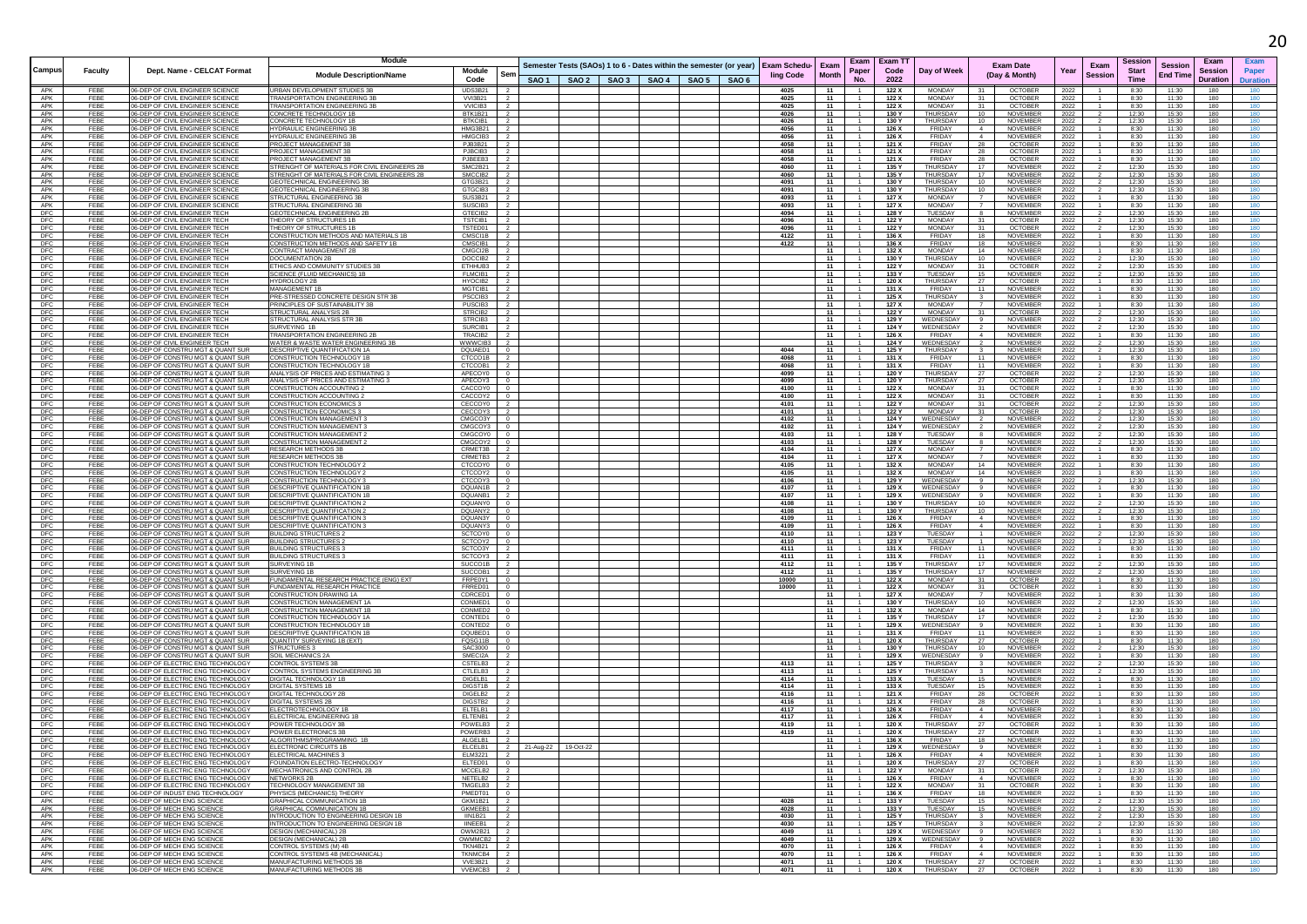|                   |                |                                                                        | Module                                                                        |                            |                   |                                 |                                                                                      |  |              |              |       | Exam Exam T    |                                |                                                           |              | Sessior                                |                                   | Exam            |            |
|-------------------|----------------|------------------------------------------------------------------------|-------------------------------------------------------------------------------|----------------------------|-------------------|---------------------------------|--------------------------------------------------------------------------------------|--|--------------|--------------|-------|----------------|--------------------------------|-----------------------------------------------------------|--------------|----------------------------------------|-----------------------------------|-----------------|------------|
| Campus            | <b>Faculty</b> | Dept. Name - CELCAT Format                                             | <b>Module Description/Name</b>                                                | Module<br>Ser              |                   |                                 | Semester Tests (SAOs) 1 to 6 - Dates within the semester (or year) Exam Schedu- Exam |  | ling Code    | <b>Month</b> | Paper | Code           | Day of Week                    | <b>Exam Date</b><br>(Day & Month)                         | Year         | Exam<br><b>Start</b><br><b>Session</b> | <b>Session</b><br><b>End Time</b> | <b>Session</b>  | Paper      |
|                   |                |                                                                        |                                                                               | Code                       |                   |                                 | SAO 1   SAO 2   SAO 3   SAO 4   SAO 5   SAO 6                                        |  |              |              | No.   | 2022           |                                |                                                           |              | <b>Time</b>                            |                                   | <b>Duration</b> | Duration   |
| APK               | FEBE           | 06-DEP OF MECH ENG SCIENC                                              | <b>SCIENCE OF MATERIALS 21</b>                                                | MTK2B21                    |                   |                                 |                                                                                      |  | 4072         | 11           |       | 131 X          | FRIDAY                         | NOVEMBER<br>11                                            | 2022         | 8:30                                   | 11:30                             | 180             |            |
| APK<br>APK        | FEBE<br>FEBE   | 06-DEP OF MECH ENG SCIENCE<br>06-DEP OF MECH ENG SCIENCE               | <b>SCIENCE OF MATERIALS 2B</b><br>THEORY OF MACHINES 3B                       | MTKMCB2<br>MKE3B21         |                   |                                 |                                                                                      |  | 4072<br>4074 | 11<br>11     |       | 131 X<br>127 ነ | <b>FRIDA</b><br><b>MONDAY</b>  | 11<br>NOVEMBER<br>NOVEMBER                                | 2022<br>2022 | 8:30<br>12:30                          | 11:30<br>15:30                    | 180<br>180      |            |
| APK               | FEBE           | 06-DEP OF MECH ENG SCIENCE                                             | THEORY OF MACHINES 3                                                          | MKEMCB3                    |                   |                                 |                                                                                      |  | 4074         | 11           |       | 127 Y          | <b>MONDAY</b>                  | NOVEMBER<br>$\overline{7}$                                | 2022         | 12:30                                  | 15:30                             | 180             |            |
| APK<br>APK        | FFBF<br>FEBE   | 06-DEP OF MECH ENG SCIENCE<br>06-DEP OF MECH ENG SCIENCE               | THERMAL SYSTEMS 4B<br><b>THERMAL SYSTEMS 4B</b>                               | <b>TMI 4B21</b><br>TMLMCB4 |                   |                                 |                                                                                      |  | 4075<br>4075 | 11<br>11     |       | 122 Y<br>122 Y | <b>MONDAY</b><br>MONDAY        | OCTOBER<br>31<br>31<br><b>OCTOBER</b>                     | 2022<br>2022 | 12:30<br>12:30                         | 15:30<br>15:30                    | 180<br>180      |            |
| APK               | FEBE           | 06-DEP OF MECH ENG SCIENCE                                             | THERMODYNAMICS 2B                                                             | TRD2B21                    |                   |                                 |                                                                                      |  | 4076         | 11           |       | 125 Y          | THURSDAY                       | $\overline{\mathbf{3}}$<br><b>NOVEMBER</b>                | 2022         | 12:30                                  | 15:30                             | 180             |            |
| APK               | FEBE           | 06-DEP OF MECH ENG SCIENCE                                             | <b>THERMODYNAMICS 2E</b>                                                      | TRDMCB2                    |                   |                                 |                                                                                      |  | 4076         | 11           |       | 125 Y          | THURSDAY                       | NOVEMBER                                                  | 2022         | 12:30                                  | 15:30                             | 180             |            |
| APK<br>APK        | FEBE<br>FFBF   | 06-DEP OF MECH ENG SCIENCE<br>06-DEP OF MECH ENG SCIENCE               | STRENGTH OF MATERIALS 2E<br>STRENGHT OF MATERIALS 2B                          | <b>SLR2B21</b><br>SLRBCB2  |                   |                                 |                                                                                      |  | 4079<br>4079 | 11<br>11     |       | 120 X<br>120 X | THURSDAY<br>THURSDAY           | OCTOBER<br>27<br>OCTOBER<br>27                            | 2022<br>2022 | 8:30<br>8:30                           | 11:30<br>11:30                    | 180<br>180      |            |
| APK               | FFBF           | 06-DEP OF MECH ENG SCIENCE                                             | DESIGN (M) 3B                                                                 | OWM3B21                    |                   |                                 |                                                                                      |  | 4082         | 11           |       | 126 X          | <b>FRIDAY</b>                  | NOVEMBER<br>$\mathbf{A}$                                  | 2022         | 8:30                                   | 11:30                             | 180             |            |
| APK               | FEBE           | 06-DEP OF MECH ENG SCIENCE                                             | <b>DESIGN (MECHANICAL) 3B</b>                                                 | OWMMCB3                    |                   |                                 |                                                                                      |  | 4082         | 11           |       | 126 X          | FRIDAY                         | 4<br><b>NOVEMBER</b>                                      | 2022         | 8:30                                   | 11:30                             | 180             |            |
| APK<br>APK        | FEBE<br>FEBE   | 06-DEP OF MECH ENG SCIENCE<br>06-DEP OF MECH ENG SCIENCE               | STRENGTH OF MATERIALS 3B<br>STRENGHT OF MATERIALS 3E                          | SLR3B21<br>SLRBCB3         |                   |                                 |                                                                                      |  | 4084<br>4084 | 11<br>11     |       | 122 Y<br>122 Y | MONDAY<br><b>MONDAY</b>        | 31<br><b>OCTOBER</b><br>31<br><b>OCTOBER</b>              | 2022<br>2022 | 12:30<br>12:30                         | 15:30<br>15:30                    | 180<br>180      | 180        |
| APK               | FEBE           | 06-DEP OF MECH ENG SCIENCE                                             | CONTROL SYSTEMS (M) 3B                                                        | <b>TKN3B21</b>             |                   |                                 |                                                                                      |  |              | 11           |       | 126 X          | FRIDAY                         | $\overline{4}$<br>NOVEMBER                                | 2022         | 8:30                                   | 11:30                             | 180             |            |
| APK               | FEBE           | 06-DEP OF MECH ENG SCIENCE                                             | THERMOMACHINES 4B                                                             | TRM4B21                    |                   |                                 |                                                                                      |  |              | $-11$        |       | 124 Y          | WEDNESDAY                      | NOVEMBER<br>$\overline{2}$                                | 2022         | 12:30                                  | 15:30                             | 180             | 180        |
| DFC<br>DFC        | FFBF<br>FEBE   | 06-DEP OF MECHAIND ENG TECHNOLOGY<br>06-DEP OF MECH&IND ENG TECHNOLOGY | MECHANICAL MANUFACTURING ENGINEERING 1B<br>MECHANICAL MANUFACTURING 1B        | MANMIR1<br>WKSMIB1         |                   |                                 |                                                                                      |  | 4086<br>4086 | 11<br>11     |       | 127 X<br>127 X | MONDAY<br>MONDAY               | <b>NOVEMBER</b><br><b>NOVEMBER</b>                        | 2022<br>2022 | 8:30<br>8:30                           | 11:30<br>11:30                    | 180<br>180      | 180        |
| DFC               | FEBE           | 06-DEP OF MECH&IND ENG TECHNOLOGY                                      | APPLIED STRENGTH OF MATERIALS 2E                                              | ASMMIB2                    |                   |                                 |                                                                                      |  |              | 11           |       | 121 X          | FRIDAY                         | OCTOBER<br>-28                                            | 2022         | 8:30                                   | 11:30                             | 180             | 180        |
| DFC               | FEBE<br>FFBF   | 06-DEP OF MECH&IND ENG TECHNOLOGY<br>06-DEP OF MECH&IND ENG TECHNOLOGY | AUTOMATION 2B<br>ENTREPRENEURSHIP 3E                                          | AUTMIR2<br>FNTMIR3         |                   |                                 |                                                                                      |  |              | 11<br>11     |       | 125 Y<br>125 Y | THURSDAY<br>THURSDAY           | <b>NOVEMBER</b><br><b>NOVEMBER</b>                        | 2022         | 12:30<br>12:30                         | 15:30<br>15:30                    | 180<br>180      | 180        |
| DFC<br>DFC        | FEBE           | 06-DEP OF MECH&IND ENG TECHNOLOGY                                      | <b>ENGINEERING WORK STUDY 1B</b>                                              | EWSMIB1                    |                   |                                 |                                                                                      |  |              | 11           |       | 132 X          | <b>MONDAY</b>                  | 14<br>NOVEMBER                                            | 2022<br>2022 | 8:30                                   | 11:30                             | 180             |            |
| DFC               | FEBE           | 06-DEP OF MECH&IND ENG TECHNOLOGY                                      | FACILITY LAY OUT AND MATERIALS HANDLING 2B                                    | FACMIB2                    |                   |                                 |                                                                                      |  |              | 11           |       | 122 X          | <b>MONDAY</b>                  | 31<br><b>OCTOBER</b>                                      | 2022         | 8:30                                   | 11:30                             | 180             | 180        |
| DFC<br>DFC        | FEBE<br>FEBE   | 06-DEP OF MECH&IND ENG TECHNOLOGY<br>06-DEP OF MECH&IND ENG TECHNOLOGY | <b>HYDRAULIC MACHINES 2B</b><br>INDUSTRIAL ACCOUNTING 2B                      | HYMMIB2<br>IACMIB2         |                   |                                 |                                                                                      |  |              | 11<br>11     |       | 128 Y<br>131 X | TUESDAY<br>FRIDA <sup>®</sup>  | <b>NOVEMBE</b><br>8<br>NOVEMBER<br>11                     | 2022<br>2022 | 12:30<br>8:30                          | 15:30<br>11:30                    | 180<br>180      | 180<br>180 |
| DFC               | FEBE           | 06-DEP OF MECH&IND ENG TECHNOLOGY                                      | <b>INFORMATION SYSTEMS 2B</b>                                                 | INFMIR2                    |                   |                                 |                                                                                      |  |              | 11           |       | 120X           | THURSDAY                       | <b>OCTOBER</b><br>27                                      | 2022         | 8:30                                   | 11:30                             | 180             |            |
|                   | FFBF           | 06-DEP OF MECH&IND ENG TECHNOLOGY                                      | <b>LOGISTICS ENGINEERING 3P</b>                                               | LOGMIB3                    |                   |                                 |                                                                                      |  |              | 11           |       | 127 X          | <b>MONDAY</b>                  | NOVEMBER<br>$\overline{7}$                                | 2022         | 8:30                                   | 11:30                             | 180             | 180        |
| DFC<br>DFC<br>DFC | FEBE<br>FEBE   | 06-DEP OF MECH&IND ENG TECHNOLOGY<br>06-DEP OF MECH&IND ENG TECHNOLOGY | <b>OPERATIONAL RESEARCH 2E</b><br>QUALITY MANAGEMENT SYSTEMS 3B               | OPRMIB2<br>QMSMIB3         |                   |                                 |                                                                                      |  |              | 11<br>11     |       | 127 Y<br>122 X | <b>MONDAY</b><br><b>MONDAY</b> | NOVEMBER<br><b>OCTOBER</b><br>31                          | 2022<br>2022 | 12:30<br>8:30                          | 15:30<br>11:30                    | 180<br>180      | 180        |
| DFC               | FEBE           | 06-DEP OF MECH&IND ENG TECHNOLOGY                                      | REFRIGERATION AND AIR CONDITIONING 3E                                         | RACMIB3                    |                   |                                 |                                                                                      |  |              | 11           |       | 120 X          | THURSDAY                       | <b>OCTOBER</b><br>27                                      | 2022         | 8:30                                   | 11:30                             | 180             | 180        |
| DFC               | FEBE           | 06-DEP OF MECH&IND ENG TECHNOLOGY                                      | STEAM PLANT 2E                                                                | SPLMIB2                    |                   |                                 |                                                                                      |  |              | 11           |       | 123 X          | TUESDAY                        | <b>NOVEMBER</b>                                           | 2022         | 8:30                                   | 11:30                             | 180             | 180        |
| DFC               | FFBF<br>FFBF   | 06-DEP OF MECH&IND ENG TECHNOLOGY<br>06-DEP OF MECH&IND ENG TECHNOLOGY | <b>STRENGTH OF MATERIALS 1B</b><br>SYSTEM DYNAMICS 3B                         | STRMIB1<br>SYSMIR3         |                   |                                 |                                                                                      |  |              | 11<br>11     |       | 134 Y<br>120 X | <b>WEDENSDAY</b><br>THURSDAY   | 16<br>NOVEMBER<br><b>OCTOBER</b><br>27                    | 2022         | 12:30<br>8:30                          | 15:30<br>11:30                    | 180<br>180      |            |
| DFC<br>DFC<br>DFC | FEBE           | 06-DEP OF MECH&IND ENG TECHNOLOGY                                      | THERMOFLUIDS 1B                                                               | THFMIR1                    |                   |                                 |                                                                                      |  |              | 11           |       | 130 Y          | <b>THURSDAY</b>                | 10<br><b>NOVEMBER</b>                                     | 2022<br>2022 | 12:30                                  | 15:30                             | 180             |            |
|                   | FEBE           | 06-DEP OF MECH&IND ENG TECHNOLOGY                                      | THEORY OF MACHINES 2B                                                         | TMAMIB2                    |                   |                                 |                                                                                      |  |              | 11           |       | 126 X          | FRIDAY                         | $\overline{4}$<br>NOVEMBER                                | 2022         | 8:30                                   | 11:30                             | 180             | 180        |
| DFC<br>DFC        | FEBE<br>FEBE   | 06-DEP OF MECH&IND ENG TECHNOLOGY<br>06-DEP OF METALLURGY              | <b>TURBO MACHINES 3E</b><br>ELECTROCHEMISTRY 2B                               | TRMMIB3<br>ECHMTB2         |                   |                                 |                                                                                      |  |              | 11<br>11     |       | 125 Y<br>122 X | THURSDAY<br><b>MONDAY</b>      | <b>NOVEMBER</b><br><b>OCTOBER</b><br>31                   | 2022<br>2022 | 12:30<br>8:30                          | 15:30<br>11:30                    | 180<br>180      | 180        |
| DFC               | FEBE           | 06-DEP OF METALLURGY                                                   | FERROALLOY PRODUCTION 3B                                                      | FAPMTB3                    |                   |                                 |                                                                                      |  |              | 11           |       | 127 X          | MONDAY                         | $\overline{7}$<br>NOVEMBER                                | 2022         | 8:30                                   | 11:30                             | 180             | 180        |
| DFC               | FEBE           | 06-DEP OF METALLURGY                                                   | INDUSTRIAL MINERALS 3B                                                        | INMMTB3                    |                   |                                 |                                                                                      |  |              | 11           |       | 130 Y          | THURSDAY                       | 10<br><b>NOVEMBER</b>                                     | 2022         | 12:30                                  | 15:30                             | 180             | 180        |
| DFC               | FEBE           | 06-DEP OF METALLURGY                                                   | FUNDAMENTALS OF METALLURGY 1B                                                 | METMTB1                    |                   |                                 |                                                                                      |  |              | 11           |       | 132 X          | <b>MONDAY</b><br>FRIDAY        | NOVEMBER<br>14                                            | 2022         | 8:30                                   | 11:30                             | 180             | 120        |
| DFC<br>DFC        | FEBE<br>FEBE   | 06-DEP OF METALLURGY<br>06-DEP OF METALLURGY                           | FUNDAMENTALS OF METALLURGY 1B<br>FUNDAMENTALS OF METALLURGY 1B                | METMTB1<br>METMTB1         |                   |                                 |                                                                                      |  |              | 11<br>11     |       | 131 Y<br>134 Z | WEDENSDAY                      | 11<br>NOVEMBER<br>16<br>NOVEMBER                          | 2022<br>2022 | 14:00<br>16:30                         | 16:00<br>18:30                    | 120<br>180      | 120        |
| DFC               | FFBF           | 06-DEP OF METALLURGY                                                   | MECHANICAL METALLURGY 2B                                                      | MMFMTB2                    |                   |                                 |                                                                                      |  |              | 11           |       | 122 X          | <b>MONDAY</b>                  | <b>OCTOBER</b><br>31                                      | 2022         | 8:30                                   | 11:30                             | 180             |            |
| $\frac{DFC}{DFC}$ | FEBE           | 06-DEP OF METALLURGY                                                   | MINERAL PROCESSING 2B                                                         | MPRMTB2                    |                   |                                 |                                                                                      |  |              | 11           |       | 125 Y          | THURSDAY                       | $\overline{\mathbf{3}}$<br><b>NOVEMBER</b>                | 2022         | 12:30                                  | 15:30                             | 180             |            |
| DFC               | FEBE<br>FEBE   | 06-DEP OF METALLURGY<br>06-DEP OF METALLURGY                           | METALLURGICAL THERMODYNAMICS 2B<br>POWDER METALLURGY AND CERAMIC MATERIAL 3B  | MTDMTB2<br>PMCMTB3         |                   |                                 |                                                                                      |  |              | 11<br>11     |       | 128 Y<br>125 Y | TUESDAY<br>THURSDAY            | NOVEMBER<br>8<br>NOVEMBER<br>$\overline{\mathbf{3}}$      | 2022<br>2022 | 12:30<br>12:30                         | 15:30<br>15:30                    | 180<br>180      | 180<br>180 |
| DFC               | FEBE           | 06-DEP OF METALLURGY                                                   | RINCIPLES OF MANAGEMENT AND ECONOMICS 3B                                      | PMEMTB3                    |                   |                                 |                                                                                      |  |              | 11           |       | 120 X          | <b>THURSDAY</b>                | 27<br><b>OCTOBER</b>                                      | 2022         | 8:30                                   | 11:30                             | 180             | 180        |
| DFC               | FFBF           | 06-DEP OF METALLURGY                                                   | PROJECT MANAGEMENT (METTALLURGY) 3B                                           | PMGMTR3                    | <b>UOUS Assee</b> |                                 |                                                                                      |  |              | $-11$        |       |                |                                |                                                           |              |                                        |                                   |                 |            |
|                   | FFBF<br>FEBE   | 06-DEP OF METALLURGY<br>06-DEP OF METALLURGY                           | PHYSICAL METALLURGY 2B<br>PROCESS CONTROL (METALLURGY) 3B                     | PMTMTB2<br>PRCCHB3         |                   | 31-Aug-22 12-Oct-22             |                                                                                      |  |              | 11<br>11     |       | 120 X<br>122 X | <b>THURSDAY</b><br>MONDAY      | 27<br><b>OCTOBER</b><br>31<br><b>OCTOBER</b>              | 2022<br>2022 | 8:30<br>8:30                           | 11:30<br>11:30                    | 180<br>180      | 180        |
| DFC<br>DFC<br>DFC | FEBE           | 06-DEP OF METALLURGY                                                   | PROCESS ENGINEERING 2B                                                        | PREMTB2                    |                   |                                 |                                                                                      |  |              | 11           |       | 120 X          | THURSDAY                       | OCTOBER<br>27                                             | 2022         | 8:30                                   | 11:30                             | 180             | 180        |
| DFC               | FEBE           | 06-DEP OF METALLURGY                                                   | QUALITY TECHNIQUES 2B                                                         | QUAMTB2                    |                   |                                 |                                                                                      |  |              | 11           |       | 126 X          | FRIDAY                         | $\overline{4}$<br>NOVEMBER                                | 2022         | 8:30                                   | 11:30                             | 180             | 180        |
| DFC<br>DFC        | FEBE<br>FEBE   | 06-DEP OF METALLURGY<br>06-DEP OF METALLURGY                           | REFRACTORY TECHNOLOGY 3B<br>WELDING TECHNOLOGY 3B                             | REFMTB3<br>WLDMTB3         | uous Assessment   |                                 |                                                                                      |  |              | 11<br>11     |       | 128 Y          | TUESDAY                        | NOVEMBER                                                  | 2022         | 12:30                                  | 15:30                             | 180             | 180        |
| DFC               | FFBF           | 06-DEP OF MINING ENG&MINE SURVEY                                       | <b>FNVIRONMENTAL MANAGEMENT 2B</b>                                            | FMVMNB2                    |                   |                                 |                                                                                      |  |              | 11           |       | 131 X          | <b>FRIDAY</b>                  | 11<br><b>NOVEMBER</b>                                     | 2022         | 8:30                                   | 11:30                             | 180             |            |
| DFC<br>DFC        | FEBE           | 06-DEP OF MINING ENG&MINE SURVEY                                       | GEOTECHNICAL ENGINEERING (MINING) 2B                                          | GEMINB2                    |                   |                                 |                                                                                      |  |              | 11           |       | 131 X          | FRIDAY                         | NOVEMBER<br>11                                            | 2022         | 8:30                                   | 11:30                             | 180             |            |
|                   | FEBE<br>FEBE   | 06-DEP OF MINING ENG&MINE SURVEY<br>06-DEP OF MINING ENG&MINE SURVEY   | MINE ENGINEERING 3<br>MINE EQUIPMENT 2E                                       | MEG3211<br>MEQMNB2         |                   |                                 |                                                                                      |  |              | 11<br>11     |       | 120 X<br>120 X | THURSDAY<br><b>THURSDAY</b>    | <b>OCTOBER</b><br>27<br>27<br><b>OCTOBER</b>              | 2022         | 8:30<br>8:30                           | 11:30<br>11:30                    | 180<br>180      | 180        |
| DFC<br>DFC        | FFBF           | 06-DEP OF MINING ENG&MINE SURVEY                                       | MINING ECONOMICS EVALUATION 2B                                                | MEVMSB2                    |                   |                                 |                                                                                      |  |              | 11           |       | 128 Y          | TUESDAY                        | <b>NOVEMBER</b><br>8                                      | 2022<br>2022 | 12:30                                  | 15:30                             | 180             |            |
| DFC               | FEBE           | 06-DEP OF MINING ENG&MINE SURVEY                                       | <b>ENGINEERING MANAGEMENT 3</b>                                               | MGN32-1                    |                   |                                 |                                                                                      |  |              | 11           |       | 130 Y          | THURSDAY                       | 10<br>NOVEMBER                                            | 2022         | 12:30                                  | 15:30                             | 180             | 180        |
| $\frac{DFC}{DFC}$ | FEBE           | 06-DEP OF MINING ENG&MINE SURVEY                                       | ENGINEERING MANAGEMENT (MINING) 2B                                            | MGTMNB2                    |                   |                                 |                                                                                      |  |              | 11           |       | 123 X          | TUESDAY                        | $\overline{1}$<br>NOVEMBER                                | 2022         | 8:30                                   | 11:30                             | 180             |            |
| DFC               | FEBE<br>FEBE   | 06-DEP OF MINING ENG&MINE SURVEY<br>06-DEP OF MINING ENG&MINE SURVEY   | MINING 3<br>MINING PROJECT 4                                                  | MIN32-1<br>MPT42-1         |                   |                                 |                                                                                      |  |              | - 11<br>11   |       | 123 Y<br>120 X | TUESDAY<br><b>THURSDAY</b>     | NOVEMBER<br>OCTOBER<br>27                                 | 2022<br>2022 | 12:30<br>8:30                          | 15:30<br>11:30                    | 180<br>180      |            |
| DFC               | FEBE           | 06-DEP OF MINING ENG&MINE SURVEY                                       | STRUCTURAL GEOLOGY 3                                                          | MSG3121                    |                   |                                 |                                                                                      |  |              | 11           |       | 125 Y          | THURSDAY                       | NOVEMBER                                                  | 2022         | 12:30                                  | 15:30                             | 180             |            |
| <b>DFC</b>        | FFBF<br>FEBE   | 06-DEP OF MINING ENG&MINE SURVEY<br>06-DEP OF MINING ENG&MINE SURVEY   | MINE SURVEY AND VALUATION 3<br>MINERAL SURVEY 3                               | MSV3211<br>MSY3111         |                   |                                 |                                                                                      |  |              | 11<br>11     |       | 125 Y<br>120 Y | THURSDAY<br>THURSDAY           | <b>NOVEMBER</b><br>$\mathbf{3}$<br>27<br><b>OCTOBER</b>   | 2022         | 12.30<br>12:30                         | 15:30<br>15:30                    | 180<br>180      | 180        |
| DFC               | FEBE           | 06-DEP OF MINING ENG&MINE SURVEY                                       | MINING TECHNICAL SERVICES 3                                                   | MTL3211                    |                   |                                 |                                                                                      |  |              | 11           |       | 122 X          | MONDAY                         | <b>OCTOBER</b><br>31                                      | 2022<br>2022 | 8:30                                   | 11:30                             | 180             | 180        |
| DFC               | FEBE           | 06-DEP OF MINING ENG&MINE SURVEY                                       | MINING TECHNICAL SERVICES 4B                                                  | MTLB411                    | nuous Assessment  |                                 |                                                                                      |  |              | 11           |       |                |                                |                                                           |              |                                        |                                   |                 |            |
| DFC               | FEBE<br>FEBE   | 06-DEP OF MINING ENG&MINE SURVEY<br>06-DEP OF MINING ENG&MINE SURVEY   | MINING TECHNICAL SERVICES 2B                                                  | MTSMNB2                    |                   |                                 |                                                                                      |  |              | 11<br>11     |       | 120 Y<br>126 X | THURSDAY<br><b>FRIDAY</b>      | 27<br><b>OCTOBER</b><br><b>NOVEMBER</b><br>$\mathbf{A}$   | 2022         | 12:30<br>8:30                          | 15:30<br>11:30                    | 180<br>180      | 180        |
| DFC               | FFBF           | 06-DEP OF MINING ENG&MINE SURVEY                                       | OCCUPATIONAL HYGIENE (MINING) 2B<br>STRUCTURAL GEOLOGY 2B                     | OCCUPB2<br>SGEMNB2         |                   |                                 |                                                                                      |  |              | 11           |       | 134 X          | <b>WEDENSDAY</b>               | 16<br><b>NOVEMBER</b>                                     | 2022<br>2022 | 8:30                                   | 11:30                             | 180             | 180        |
| DFC<br>APB        | FEBE           | 06-DEP OF QUALITY & OPERATION MG                                       | OPERATIONS MANAGEMENT 1                                                       | BPJ11B1                    |                   |                                 |                                                                                      |  | 4004         | 11           |       | 122 Y          | <b>MONDAY</b>                  | 31<br><b>OCTOBER</b>                                      | 2022         | 12:30                                  | 15:30                             | 180             | 180        |
| APB<br>DFC        | FEBE<br>FEBE   | 06-DEP OF QUALITY & OPERATION MG<br>06-DEP OF QUALITY & OPERATION MG   | OPERATIONS MANAGEMENT 1<br>OPERATIONS MANAGEMENT 1                            | OPM11B1<br>BPJ11B1         |                   |                                 |                                                                                      |  | 4004<br>4004 | 11<br>11     |       | 122 Y<br>122 Y | <b>MONDAY</b><br>MONDAY        | <b>OCTOBER</b><br>31<br>31                                | 2022         | 12:30<br>12:30                         | 15:30<br>15:30                    | 180<br>180      | 180        |
| DFC               | FEBE           | 06-DEP OF QUALITY & OPERATION MGT                                      | OPERATIONS MANAGEMENT 1E                                                      | OPM11B1                    |                   |                                 |                                                                                      |  | 4004         | 11           |       | 122 Y          | <b>MONDAY</b>                  | OCTOBER<br><b>OCTOBER</b><br>31                           | 2022<br>2022 | 12:30                                  | 15:30                             | 180             | 180        |
| DFC               | FEBE           | 06-DEP OF QUALITY & OPERATION MGT                                      | OPERATIONS MANAGEMENT 2E                                                      | BPJ22B2                    |                   |                                 |                                                                                      |  | 4006         | 11           |       | 120 Y          | THURSDAY                       | 27<br><b>OCTOBER</b>                                      | 2022         | 12:30                                  | 15:30                             | 180             |            |
| DFC               | FEBE           | 06-DEP OF QUALITY & OPERATION MGT                                      | OPERATIONS MANAGEMENT 2B                                                      | OPM22B2                    |                   |                                 |                                                                                      |  | 4006         | 11           |       | 120 Y          | THURSDAY                       | 27<br><b>OCTOBER</b>                                      | 2022         | 12:30                                  | 15:30                             | 180             | 180        |
| DFC<br>DFC        | FEBE<br>FEBI   | 06-DEP OF QUALITY & OPERATION MG'<br>06-DEP OF QUALITY & OPERATION MG  | OPERATIONS MANAGEMENT 3E<br>OPERATIONS MANAGEMENT 3                           | BPJ33B3<br>OPM33B3         |                   |                                 |                                                                                      |  | 4008<br>4008 | 11<br>11     |       | 128 X<br>128 X | TUESDAY<br>TUESDAY             | <b>NOVEMBER</b><br>8<br><b>NOVEMBER</b><br>-8             | 2022<br>2022 | 8:30<br>8:30                           | 11:30<br>11:30                    | 180<br>180      |            |
| DFC               | FEBE           | 06-DEP OF QUALITY & OPERATION MG                                       | OPERATIONS MANAGEMENT I MOD A (EXT)                                           | BPJ1AY1                    |                   |                                 |                                                                                      |  | 4009         | 11           |       | 124 X          | WEDNESDAY                      | <b>NOVEMBER</b>                                           | 2022         | 8:30                                   | 11:30                             | 180             |            |
| DFC               | FFBF           | 06-DEP OF QUALITY & OPERATION MGT                                      | OPERATIONS MANAGEMENT I MOD B (EXT)                                           | BPJ1BY1                    |                   |                                 |                                                                                      |  | 4009         | 11           |       | 124 X          | WEDNESDAY                      | NOVEMBER                                                  | 2022         | 8:30                                   | 11:30                             | 180             |            |
| DFC<br>DFC        | FEBE<br>FEBE   | 06-DEP OF QUALITY & OPERATION MG<br>06-DEP OF QUALITY & OPERATION MG   | OPERATIONS MANAGEMENT TECH. 2B<br>OPERATIONS MANAGEMENT TECH 2B               | <b>BPI22B2</b><br>OPT22B2  |                   |                                 |                                                                                      |  | 4011<br>4011 | 11<br>11     |       | 126 X<br>126 X | FRIDAY<br><b>FRIDAY</b>        | <b>NOVEMBER</b><br>$\sim$ 4<br>$\overline{4}$<br>NOVEMBER | 2022<br>2022 | 8:30<br>8:30                           | 11:30<br>11:30                    | 180<br>180      |            |
| DFC               | FEBE           | 06-DEP OF QUALITY & OPERATION MGT                                      | OPERATIONS MANAGEMENT TECH. 3B                                                | BPI33B3                    |                   |                                 |                                                                                      |  | 4012         | 11           |       | 121 X          | FRIDAY                         | 28<br><b>OCTOBER</b>                                      | 2022         | 8:30                                   | 11:30                             | 180             |            |
| DFC<br>DFC        | FEBE           | 06-DEP OF QUALITY & OPERATION MG'                                      | OPERATIONS MANAGEMENT TECH 3E                                                 | OPT33B3                    |                   |                                 |                                                                                      |  | 4012         | 11           |       | 121 X          | <b>FRIDAY</b>                  | 28<br><b>OCTOBER</b>                                      | 2022         | 8:30                                   | 11:30                             | 180             |            |
| <b>DFC</b>        | FEBE<br>FFBF   | 06-DEP OF QUALITY & OPERATION MG<br>06-DEP OF QUALITY & OPERATION MG   | ORGANISATIONAL EFFECTIVENESS<br>ORGANISATIONAL EFFECTIVENESS 3E               | OEF33B3<br>ORE33B3         |                   |                                 |                                                                                      |  | 4018<br>4018 | 11<br>11     |       | 122 Y<br>122 Y | <b>MONDAY</b><br><b>MONDAY</b> | <b>OCTOBER</b><br>31<br><b>OCTOBER</b><br>31              | 2022<br>2022 | 12:30<br>12.30                         | 15:30<br>15:30                    | 180<br>180      |            |
| DFC<br>APB        | FEBE           | 06-DEP OF QUALITY & OPERATION MG                                       | ORGANISATIONAL EFFECTIVENESS I MOD B (EXT)                                    | ORE1BY1                    |                   |                                 |                                                                                      |  | 4019         | 11           |       | 132 X          | <b>MONDAY</b>                  | 14<br><b>NOVEMBER</b>                                     | 2022         | 8:30                                   | 11:30                             | 180             |            |
|                   | FEBI           | 06-DEP OF QUALITY & OPERATION MG                                       | PRODUCTION PLANNING AND CONTROL 1B                                            | <b>BPH11B1</b>             |                   | 14-Sep-22  12-Oct-22  19-Oct-22 |                                                                                      |  | 4041         | 11           |       | 128 Y          | <b>TUESDAY</b>                 | <b>NOVEMBER</b><br>8                                      | 2022         | 12:30                                  | 15:30                             | 180             |            |
| APB<br>DFC        | FEBE<br>FEBE   | 06-DEP OF QUALITY & OPERATION MG<br>06-DEP OF QUALITY & OPERATION MGT  | PRODUCTION PLANNING AND CONTROL 1E<br>CONTINUAL QUALITY IMPROVEMENT           | PPL11B1<br>CQI7X02         |                   | 14-Sep-22  12-Oct-22  19-Oct-22 |                                                                                      |  | 4041         | 11<br>11     |       | 128 Y<br>126X  | TUESDAY<br>FRIDAY              | <b>NOVEMBER</b><br>8<br>$\overline{a}$<br>NOVEMBER        | 2022<br>2022 | 12:30<br>8:30                          | 15:30<br>11:30                    | 180<br>180      | 120        |
| DFC               | FEBE           | 06-DEP OF QUALITY & OPERATION MGT                                      | QUALITY ASSURANCE 2B                                                          | OQA2B01                    |                   |                                 |                                                                                      |  |              | 11           |       | 122 X          | MONDAY                         | 31<br><b>OCTOBER</b>                                      | 2022         | 8:30                                   | 11:30                             | 180             | 180        |
| DFC               | FFBF           | 06-DEP OF QUALITY & OPERATION MGT                                      | ORGANISATIONAL EFFECTIVENESS 1B                                               | ORE11B1                    |                   |                                 |                                                                                      |  |              | 11           |       | 132 X          | MONDAY                         | 14<br><b>NOVEMBER</b>                                     | 2022         | 8:30                                   | 11:30                             | 180             | 180        |
| <b>DFC</b><br>DFC | FEBE<br>FEBE   | 06-DEP OF QUALITY & OPERATION MGT<br>06-DEP OF QUALITY & OPERATION MG' | ORGANISATIONAL EFFECTIVENESS I MOD A (EXT)<br>ORGANISATIONAL EFFECTIVENESS 2B | ORE1AY1<br><b>ORE22B2</b>  |                   |                                 |                                                                                      |  |              | 11<br>11     |       | 131 X<br>127 Y | <b>FRIDAY</b><br><b>MONDAY</b> | 11<br><b>NOVEMBER</b><br>NOVEMBER<br>$\overline{7}$       | 2022<br>2022 | 8:30<br>12:30                          | 11:30<br>15:30                    | 180<br>180      |            |
| DFC               | FEBE           | 06-DEP OF QUALITY & OPERATION MG                                       | QUALITY ASSURANCE                                                             | QAS11B1                    |                   |                                 |                                                                                      |  |              | 11           |       | 124 X          | WEDNESDAY                      | <b>NOVEMBER</b>                                           | 2022         | 8:30                                   | 11:30                             | 180             |            |
| DFC               | FEBE           | 06-DEP OF QUALITY & OPERATION MGT                                      | QUALITY AUDITING SYSTEMS                                                      | QAS7X02                    |                   |                                 |                                                                                      |  |              | 11           |       | 122 Y          | <b>MONDAY</b>                  | <b>OCTOBER</b><br>31                                      | 2022         | 12:30                                  | 15:30                             | 180             | 180        |
| DFC<br>DFC        | FEBE<br>FEBE   | 06-DEP OF QUALITY & OPERATION MGT<br>06-DEP OF URBAN & REGIONAL PLAN   | <b>WORKPLACE DYNAMICS 1B</b><br>ADVANCED PLANNING THEORY 3E                   | WPD11B1<br>APTTRB3         |                   |                                 |                                                                                      |  |              | 11<br>11     |       | 135 Y          | THURSDAY<br>FRIDAY             | 17<br><b>NOVEMBER</b><br>OCTOBER                          | 2022         | 12:30                                  | 15:30<br>11:30                    | 180<br>180      |            |
| DFC               | FEBE           | 06-DEP OF URBAN & REGIONAL PLAN                                        | CIVIL ENGINEERING FOR PLANNERS 1E                                             | CIPTRB1                    |                   |                                 |                                                                                      |  |              | 11           |       | 121 X<br>125 Y | THURSDAY                       | - 28<br>NOVEMBER<br>$\overline{\mathbf{3}}$               | 2022<br>2022 | 8:30<br>12:30                          | 15:30                             | 180             |            |
| DFC<br>DFC        | FEB            | 06-DEP OF URBAN & REGIONAL PLAN                                        | COMMUNITY STUDIES 4                                                           | COMS431                    |                   |                                 |                                                                                      |  |              | 11           |       | 129 Y          | WEDNESDAY                      | 9<br>NOVEMBER                                             | 2022         | 12:30                                  | 15:30                             | 180             |            |
|                   | <b>FEBE</b>    | 06-DEP OF URBAN & REGIONAL PLAN                                        | CITY AND REGIONAL PLANNING                                                    | <b>CRP431</b>              |                   |                                 |                                                                                      |  |              | 11           |       | 133 Y          | TUESDAY                        | <b>NOVEMBER</b><br>15                                     | 2022         | 12:30                                  | 15:30                             | 180             |            |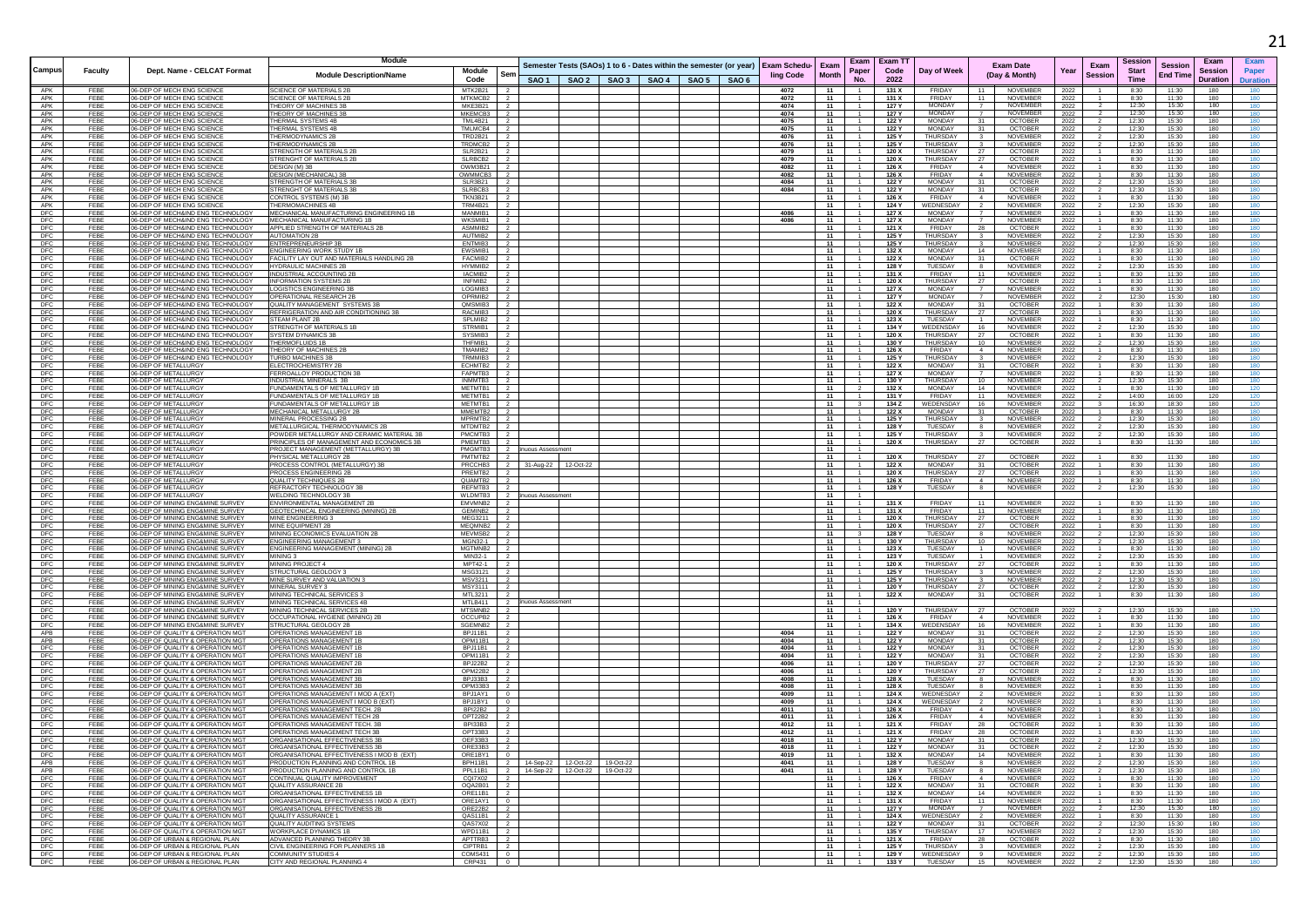|                          |                        |                                                                          | Module                                                                                    |                                                |                                                  |                                                                                                                                       |  |              |                                              | Exam Exam T1   |                                    |                                                           |              | Sessior                                        |                                   | Exam                       | Exan                     |
|--------------------------|------------------------|--------------------------------------------------------------------------|-------------------------------------------------------------------------------------------|------------------------------------------------|--------------------------------------------------|---------------------------------------------------------------------------------------------------------------------------------------|--|--------------|----------------------------------------------|----------------|------------------------------------|-----------------------------------------------------------|--------------|------------------------------------------------|-----------------------------------|----------------------------|--------------------------|
| Campus                   | <b>Faculty</b>         | Dept. Name - CELCAT Format                                               | <b>Module Description/Name</b>                                                            | Module<br>Sen<br>Code                          |                                                  | Semester Tests (SAOs) 1 to 6 - Dates within the semester (or year) Exam Schedu- Exam<br>SAO 1   SAO 2   SAO 3   SAO 4   SAO 5   SAO 6 |  | ling Code    | Paper<br><b>Month</b><br>N <sub>0</sub>      | Code<br>2022   | Day of Week                        | <b>Exam Date</b><br>(Day & Month)                         | Year         | Exam<br><b>Start</b><br><b>Session</b><br>Time | <b>Session</b><br><b>End Time</b> | <b>Session</b><br>Duration | Paper<br><b>Duration</b> |
| DFC                      | FEBE                   | 06-DEP OF URBAN & REGIONAL PLAN                                          | HOUSING DEVELOPMENT 3                                                                     | DPTB311                                        |                                                  |                                                                                                                                       |  |              | 11                                           | 122 X          | MONDAY                             | OCTOBER                                                   | 2022         | 8:30                                           | 11:30                             | 180                        |                          |
| DFC<br><b>DFC</b>        | FFBF<br>FEBE           | 06-DEP OF URBAN & REGIONAL PLAN<br>06-DEP OF URBAN & REGIONAL PLAN       | <b>ENVIRONMENTAL STUDIES 4</b><br>ENVIRONMENTAL SCIENCE&MANAGEMENT 3B                     | <b>FNS431</b><br>ESMTRB3                       |                                                  |                                                                                                                                       |  |              | 11<br>11                                     | 123 Y<br>122 X | TUESDAY<br>MONDAY                  | <b>NOVEMBER</b><br>31<br><b>OCTOBER</b>                   | 2022<br>2022 | 12:30<br>8:30                                  | 15:30<br>11:30                    | 180<br>180                 | 180                      |
| DFC                      | FEBE                   | 06-DEP OF URBAN & REGIONAL PLAN                                          | HOUSING DEVELOPMENT 2B                                                                    | HDETRB2                                        |                                                  |                                                                                                                                       |  |              | 11<br>-1.                                    | 130 Y          | <b>THURSDAY</b>                    | 10<br>NOVEMBER                                            | 2022         | 12:30                                          | 15:30                             | 180                        | 180                      |
| DFC<br>DFC               | FEBE                   | 06-DEP OF URBAN & REGIONAL PLAN<br>06-DEP OF URBAN & REGIONAL PLAN       | AND ECONOMICS AND TENURE SYSTEM 2E<br>LEGAL PRIN:DEV CONTROL&SETTLEMENT DISPUTES 2B       | LATTRB2<br>LDCTRB2                             |                                                  |                                                                                                                                       |  |              | 11<br>11                                     | 122X<br>125 Y  | <b>MONDAY</b><br>THURSDAY          | 31<br>OCTOBER<br>NOVEMBER<br>$\mathbf{3}$                 | 2022<br>2022 | 8:30<br>12:30                                  | 11:30<br>15:30                    | 180<br>180                 |                          |
| DFC                      | FEBE                   | 06-DEP OF URBAN & REGIONAL PLAN                                          | INTODUCTION TO LAND SURVEYING 1B                                                          | LSVTRB1                                        |                                                  |                                                                                                                                       |  |              | 11                                           | 120 Y          | THURSDAY                           | 27<br><b>OCTOBER</b>                                      | 2022         | 12:30                                          | 15:30                             | 180                        | 180                      |
| DFC<br><b>DFC</b>        | FEBE<br>FFBF           | 06-DEP OF URBAN & REGIONAL PLAN<br>06-DEP OF URBAN & REGIONAL PLAN       | MANAGEMENT IN PLANNING 3B<br>PLANNING DESIGN INTRO TO PLANNING SURVEY 1B                  | MGTTRB3<br>PI STRB1                            |                                                  |                                                                                                                                       |  |              | 11<br>11                                     | 124 Y<br>127 X | WEDNESDAY<br><b>MONDAY</b>         | NOVEMBER<br>$\overline{2}$<br>NOVEMBER                    | 2022<br>2022 | 12:30<br>8:30                                  | 15:30<br>11:30                    | 180<br>180                 | 180<br>180               |
| <b>DFC</b>               | FEBE                   | 06-DEP OF URBAN & REGIONAL PLAN                                          | PROJECT PLANNING AND MANAGEMENT 3B                                                        | PPMTRB3                                        |                                                  |                                                                                                                                       |  |              | 11                                           | 127 X          | MONDAY                             | <b>NOVEMBER</b>                                           | 2022         | 8:30                                           | 11:30                             | 180                        | 180                      |
| DFC                      | FEBE                   | 06-DEP OF URBAN & REGIONAL PLAN<br>06-DEP OF URBAN & REGIONAL PLAN       | POPULATION AND URBANIZATION STUDIES 1B<br>RURAL LAND USE AND DEVELOPMENT PLANNING 2B      | PUSTRB1<br>RLUTRB2                             |                                                  |                                                                                                                                       |  |              | 11                                           | 122 X          | <b>MONDAY</b><br><b>MONDAY</b>     | OCTOBER<br>31<br><b>NOVEMBER</b>                          | 2022         | 8:30                                           | 11:30                             | 180                        | 180                      |
| DFC<br>DFC               | FEB<br>FEBE            | 06-DEP OF URBAN & REGIONAL PLAN                                          | TOURISM AND RECREATION PLANNING 3B                                                        | TOUTRB3                                        |                                                  |                                                                                                                                       |  |              | 11<br>11                                     | 127 X<br>129 Y | WEDNESDAY                          | <b>NOVEMBER</b>                                           | 2022<br>2022 | 8:30<br>12:30                                  | 11:30<br>15:30                    | 180<br>180                 | 180                      |
| DFC                      | FEBE                   | 06-DEP OF URBAN & REGIONAL PLAN                                          | MANAGEMENT FOR PLANNERS 4                                                                 | <b>TPM431</b>                                  |                                                  |                                                                                                                                       |  |              | 11                                           | 120 X          | THURSDAY                           | <b>OCTOBER</b><br>27                                      | 2022         | 8:30                                           | 11:30                             | 180                        | 180                      |
| DFC<br><b>DFC</b>        | FEBE<br>H/Science      | 06-DEP OF URBAN & REGIONAL PLAN<br>15-DEP OF BIOMEDICAL SCIENCES         | URBAN LAND USE AND DEVELOPMENT PLANNING 2B<br>CHEMICAL PATHOLOGY 2B                       | ULUTRB2<br>BCP2112                             | uous Assessmen                                   |                                                                                                                                       |  |              | 11<br>11                                     | 120 Y<br>125 Y | THURSDAY<br>THURSDAY               | 27<br><b>OCTOBER</b><br>$\overline{3}$<br><b>NOVEMBER</b> | 2022<br>2022 | 12:30<br>12.30                                 | 15:30<br>15:30                    | 180<br>180                 | 180<br>180               |
| <b>DFC</b>               | H/Science              | 15-DEP OF BIOMEDICAL SCIENCES                                            | CELL BIOLOGY 1                                                                            | CLBHBB1                                        | uous Assessment<br>uous Assessmen                |                                                                                                                                       |  |              | 11                                           | 130 Y          | THURSDAY<br><b>THURSDAY</b>        | 10<br><b>NOVEMBER</b>                                     | 2022         | 12:30                                          | 15:30                             | 180                        | 180                      |
| DFC<br>DFC               | H/Science<br>H/Science | 15-DEP OF BIOMEDICAL SCIENCE<br>15-DEP OF BIOMEDICAL SCIENCE             | CLINICAL CHEMISTRY 2B<br><b>CLINICAL CHEMISTRY 4</b>                                      | CLCHBB2<br>CLCHBY4                             | uous Assessmer                                   |                                                                                                                                       |  |              | 11<br>11                                     | 125 Y<br>121 X | FRIDAY                             | <b>NOVEMBER</b><br>$\mathbf{3}$<br>OCTOBER<br>- 28        | 2022<br>2022 | 12:30<br>8:30                                  | 15:30<br>11:30                    | 180<br>180                 | 180<br>180               |
| DFC                      | H/Science              | 15-DEP OF BIOMEDICAL SCIENCES                                            | CLINICAL PATHOLOGY 4                                                                      | CNPHBY4                                        | uous Assessmen                                   |                                                                                                                                       |  |              | 11                                           | 122 X          | <b>MONDAY</b>                      | <b>OCTOBER</b><br>31                                      | 2022         | 8:30                                           | 11:30                             | 180                        | 180                      |
| DFC<br>DFC               | H/Science<br>H/Science | 15-DEP OF BIOMEDICAL SCIENCES<br>15-DEP OF BIOMEDICAL SCIENCE            | <b>CYTOGENETICS 2</b><br><b>CYTOPATHOLOGY:</b>                                            | CTGHBB <sub>2</sub><br>CTPHBB2                 | uous Assessmen<br>uous Assessment                |                                                                                                                                       |  |              | 11<br>11                                     | 130 Y<br>122 Y | THURSDAY<br><b>MONDAY</b>          | 10<br><b>NOVEMBER</b><br>31<br><b>OCTOBER</b>             | 2022<br>2022 | 12:30<br>12:30                                 | 15:30<br>15:30                    | 180<br>180                 | 180<br>180               |
| <b>DFC</b>               | H/Science              | 15-DEP OF BIOMEDICAL SCIENCES                                            | CYTOPATHOLOGY 4                                                                           | CTPHBY4                                        | uous Assessment                                  |                                                                                                                                       |  |              | 11                                           | 124 Y          | WEDNESDAY                          | <b>NOVEMBER</b><br>$\overline{2}$                         | 2022         | 12.30                                          | 15:30                             | 180                        | 180                      |
| <b>DFC</b><br>DFC        | H/Science<br>H/Science | 15-DEP OF BIOMEDICAL SCIENCE<br>15-DEP OF BIOMEDICAL SCIENCES            | <b>CYTOGENETICS 4</b><br><b>FORENSIC SCIENCES</b>                                         | CYTGBY4<br>FRSHBY4                             | uous Assessment<br>uous Assessmen                |                                                                                                                                       |  |              | 11<br>11                                     | 127 Y<br>131 X | <b>MONDAY</b><br>FRIDAY            | <b>NOVEMBER</b><br>11<br>NOVEMBER                         | 2022<br>2022 | 12:30<br>8:30                                  | 15:30<br>11:30                    | 180<br>180                 | 180<br>180               |
| DFC                      | H/Science              | 15-DEP OF BIOMEDICAL SCIENCE                                             | <b>HAEMATOLOGY 2</b>                                                                      | GTH2112                                        | uous Assessmer                                   |                                                                                                                                       |  |              | 11                                           | 127X           | <b>MONDAY</b>                      | NOVEMBER                                                  | 2022         | 8:30                                           | 11:30                             | 180                        | 180                      |
| DFC<br>DFC               | H/Science<br>H/Science | 15-DEP OF BIOMEDICAL SCIENCE<br>15-DEP OF BIOMEDICAL SCIENCE             | MICROBIOLOGY 2B<br><b>HAEMATOLOGY 2E</b>                                                  | GTN2112<br>HAFHBB2                             | <b>uous Assessment</b><br>uous Assessmen         |                                                                                                                                       |  |              | 11<br>11                                     | 120 X<br>127 Y | THURSDAY<br><b>MONDAY</b>          | 27<br><b>OCTOBER</b><br>NOVEMBER                          | 2022<br>2022 | 8:30<br>12:30                                  | 11:30<br>15:30                    | 180<br>180                 | 180                      |
| <b>DFC</b>               | H/Science              | 15-DEP OF BIOMEDICAL SCIENCE:                                            | HAFMATOLOGY 4                                                                             | HAFHRY4                                        | <b>JUQUS Assessment</b>                          |                                                                                                                                       |  |              | 11                                           | 126 X          | <b>FRIDAY</b>                      | <b>NOVEMBER</b><br>$\mathbf{A}$                           | 2022         | 8:30                                           | 11:30                             | 180                        | 180                      |
| <b>DFC</b>               | H/Science              | 15-DEP OF BIOMEDICAL SCIENCES                                            | HISTOPATHOLOGY 4                                                                          | HTPHRY4<br>$\Omega$                            | nuous Assessment                                 |                                                                                                                                       |  |              | 11                                           | 129 X          | WEDNESDAY                          | 9 <sup>1</sup><br><b>NOVEMBER</b>                         | 2022         | 8:30                                           | 11:30                             | 180                        | 180                      |
| <b>DFC</b><br>DFC        | H/Science<br>H/Science | 15-DEP OF BIOMEDICAL SCIENCES<br>15-DEP OF BIOMEDICAL SCIENCES           | IMMUNOHAEMATHOLOGY 4<br>IMMUNOLOGY 1                                                      | IMHHBY4<br>$\Omega$<br>IMMHBB1<br>2            | nuous Assessment<br>uous Assessment              |                                                                                                                                       |  |              | 11<br>11<br>- 1                              | 123 Y<br>122 Y | TUESDAY<br>MONDAY                  | <b>NOVEMBER</b><br>$\overline{1}$<br>31<br>OCTOBER        | 2022<br>2022 | 12:30<br>12:30                                 | 15:30<br>15:30                    | 180<br>180                 | 180<br>180               |
| DFC                      | H/Science              | 15-DEP OF BIOMEDICAL SCIENCE                                             | <b>IMMUNOLOGY</b>                                                                         | IMMHBY4                                        | uous Assessmer<br>uous Assessmen                 |                                                                                                                                       |  |              | 11                                           | 132 X          | <b>MONDAY</b>                      | 14<br><b>NOVEMBER</b>                                     | 2022         | 8:30                                           | 11:30                             | 180                        | 180                      |
| DFC<br>DFC               | H/Science<br>H/Science | 15-DEP OF BIOMEDICAL SCIENCE<br>15-DEP OF BIOMEDICAL SCIENCES            | MEDICAL MICROBIOLOGY 2B<br>MEDICAL MICROBIOLOGY 4                                         | MDMHBB2<br>MDMHBY4                             | uous Assessment                                  |                                                                                                                                       |  |              | 11<br>11                                     | 120 ነ<br>133 Y | THURSDAY<br>TUESDAY                | <b>OCTOBER</b><br>27<br>NOVEMBER<br>15                    | 2022<br>2022 | 12:30<br>12:30                                 | 15:30<br>15:30                    | 180<br>180                 | 180                      |
| DEC.                     | H/Science              | 15-DEP OF BIOMEDICAL SCIENCES                                            | PHARMACOLOGY 4                                                                            | PHMHRY4                                        | <b>JUOUS Assessment</b>                          |                                                                                                                                       |  |              | 11                                           | 130 X          | <b>THURSDAY</b>                    | 10<br><b>NOVEMBER</b>                                     | 2022         | 8:30                                           | 11:30                             | 180                        | 180                      |
| <b>DFC</b><br><b>DFC</b> | H/Science<br>H/Science | 15-DEP OF BIOMEDICAL SCIENCES<br>15-DEP OF ENVIRONMENTAL HEALTH          | <b>CELLULAR PATHOLOGY 2B</b><br><b>MANAGEMENT PRACTICE</b>                                | SPB2112<br>MPENV04                             | uous Assessment<br>huous Assessment              |                                                                                                                                       |  | 5060         | 11<br>11                                     | 122 X<br>120 Y | <b>MONDAY</b><br>THURSDAY          | 31<br><b>OCTOBER</b><br>27<br><b>OCTOBER</b>              | 2022<br>2022 | 8:30<br>12:30                                  | 11:30<br>15:30                    | 180<br>180                 | 180<br>180               |
| DFC                      | H/Science              | 15-DEP OF ENVIRONMENTAL HEALTH                                           | AIR QUALITY MANAGEMEN                                                                     | AQMEH04                                        | uous Assessment                                  |                                                                                                                                       |  |              | 11                                           | 122 X          | MONDAY                             | <b>OCTOBER</b><br>31                                      | 2022         | 8:30                                           | 11:30                             | 180                        | 180                      |
| DFC<br>DFC               | H/Science<br>H/Science | 15-DEP OF ENVIRONMENTAL HEALTH<br>15-DEP OF ENVIRONMENTAL HEALTH         | COMMUNITY DEVELOPMENT 1<br>DISASTER MANAGEMEN                                             | CDENV02<br>DMENV04                             | uous Assessmer<br>uous Assessment                |                                                                                                                                       |  |              | 11<br>11                                     | 127 X<br>125 Y | <b>MONDAY</b><br>THURSDAY          | NOVEMBE<br>NOVEMBER                                       | 2022<br>2022 | 8:30<br>12:30                                  | 11:30<br>15:30                    | 180<br>180                 |                          |
| DFC                      | H/Science              | 15-DEP OF ENVIRONMENTAL HEALTH                                           | ENVIRONMENTAL EPIDEMIOLOGY                                                                | EEENV03<br>$\Omega$                            | uous Assessment                                  |                                                                                                                                       |  |              | $-11$                                        | 120X           | <b>THURSDAY</b>                    | <b>OCTOBER</b><br>27                                      | 2022         | 8:30                                           | 11:30                             | 180                        | 180                      |
| DEC.<br>DFC              | H/Science<br>H/Science | 15-DEP OF ENVIRONMENTAL HEALTH<br>15-DEP OF ENVIRONMENTAL HEALTH         | <b>ENVIRONMENTAL HEALTH MANAGEMENT &amp; ADMIN</b><br>ENVIRONMENTAL MANAGMENET (NEMA&EMI) | FHMAA03<br>$\Omega$<br>EMNME04                 | uous Assessment<br>uous Assessment               |                                                                                                                                       |  |              | 11<br>11                                     | 122 X<br>127 X | <b>MONDAY</b><br><b>MONDAY</b>     | <b>OCTOBER</b><br>31<br>$\overline{7}$<br><b>NOVEMBER</b> | 2022<br>2022 | 8:30<br>8:30                                   | 11:30<br>11:30                    | 180<br>180                 | 180<br>180               |
| DFC                      | H/Science              | 15-DEP OF ENVIRONMENTAL HEALTH                                           | ENVIRONMENTAL POLLUTION: WASTE WATER & AIR                                                | EPWWA02<br>$\circ$                             | nuous Assessment                                 |                                                                                                                                       |  |              | 11                                           | 130 Y          | THURSDAY                           | 10<br>NOVEMBER                                            | 2022         | 12:30                                          | 15:30                             | 180                        | 180                      |
| DFC                      | H/Science              | 15-DEP OF ENVIRONMENTAL HEALTH                                           | OCCUPATIONAL HEALTH&SAFETY:CHEM/BIOLOGICAL                                                | OHSCB03<br>$\Omega$                            | uous Assessmen                                   |                                                                                                                                       |  |              | - 11<br>$\overline{1}$                       | 127 X          | MONDAY                             | $\overline{7}$<br>NOVEMBER                                | 2022         | 8:30                                           | 11:30                             | 180                        | 180                      |
| <b>DFC</b>               | H/Science              | 15-DEP OF ENVIRONMENTAL HEALTH                                           | OCCUPATIONAL HEALTH&SAFETY MANAGEMENT SYSTEMS                                             | OHSMS04<br>$\overline{0}$                      | uous Assessmen                                   |                                                                                                                                       |  |              | 11                                           | 123 Y          | TUESDAY                            | <b>NOVEMBER</b>                                           | 2022         | 12:30                                          | 15:30                             | 180                        | 180                      |
| DFC<br>DEC               | H/Science              | 15-DEP OF ENVIRONMENTAL HEALTH<br>15-DEP OF ENVIRONMENTAL HEALTH         | OCCUPATIONAL HEALTH&SAFETY PHYSICAL STRESSES<br>PLANNING FOR BUILT ENVIRONMENT            | OHSPS02<br>$\Omega$<br>PFBEE02                 | nuous Assessment                                 |                                                                                                                                       |  |              | 11<br>$\overline{1}$<br>11<br>$\overline{1}$ | 122X<br>132 X  | <b>MONDAY</b><br><b>MONDAY</b>     | <b>OCTOBER</b><br>31<br>14<br><b>NOVEMBER</b>             | 2022<br>2022 | 8:30<br>8:30                                   | 11:30<br>11:30                    | 180<br>180                 | 180<br>180               |
| DFC                      | H/Science<br>H/Science | 15-DEP OF ENVIRONMENTAL HEALTH                                           | WATER QUALITY AND WASTE MANAGEMEN                                                         | WQAWM03                                        | nuous Assessment<br>uous Assessmer               |                                                                                                                                       |  |              | 11                                           | 130 Y          | <b>THURSDA</b>                     | 10<br>NOVEMBER                                            | 2022         | 12:30                                          | 15:30                             | 180                        |                          |
| DFC                      | H/Science              | 15-DEP OF ENVIRONMENTAL HEALTH                                           | WATER QUALITY AND WASTE MANAGEMENT                                                        | WQAWM04                                        | <b>uous Assessment</b><br><b>IUQUS Assessmen</b> |                                                                                                                                       |  |              | 11                                           | 128 Y          | <b>TUESDAY</b>                     | <b>NOVEMBER</b>                                           | 2022         | 12:30                                          | 15:30                             | 180                        |                          |
| DFC<br><b>DFC</b>        | H/Science<br>H/Science | 15-DEP OF HUMAN ANATOMY&PHYSIOI<br>15-DEP OF HUMAN ANATOMY&PHYSIOL       | HUMAN PHYSIOLOGY 1B<br>PHYSIOLOGY 1B                                                      | HPH1BY1<br>PHS01B1                             | uous Assessment                                  |                                                                                                                                       |  | 5035<br>5035 | 11<br>11                                     | 122 X<br>122 X | MONDAY<br><b>MONDAY</b>            | 31<br>OCTOBER<br><b>OCTOBER</b><br>31                     | 2022<br>2022 | 8:30<br>8:30                                   | 11:30<br>11:30                    | 180<br>180                 | 180                      |
| DEC.                     | H/Science              | 15-DEP OF HUMAN ANATOMY&PHYSIOL                                          | HUMAN PHYSIOLOGY 2B                                                                       | HPH02B2                                        | uous Assessment                                  |                                                                                                                                       |  | 5036         | 11                                           | 131 X          | <b>FRIDAY</b>                      | 11<br><b>NOVEMBER</b>                                     | 2022         | 8:30                                           | 11:30                             | 180                        | 180                      |
| <b>DFC</b><br>DFC        | H/Science<br>H/Science | 15-DEP OF HUMAN ANATOMY&PHYSIOL<br>15-DEP OF HUMAN ANATOMY&PHYSIOL       | HUMAN PHYSIOLOGY 2B10<br>HUMAN PHYSIOLOGY 2B20                                            | HPH2B10<br><b>HPH2B20</b>                      | uous Assessment<br>uous Assessment               |                                                                                                                                       |  | 5036<br>5036 | 11<br>11                                     | 131 X<br>131 X | <b>FRIDAY</b><br>FRIDAY            | 11<br><b>NOVEMBER</b><br>11<br>NOVEMBER                   | 2022<br>2022 | 8:30<br>8:30                                   | 11:30<br>11:30                    | 180<br>180                 | 180<br>180               |
| DFC                      | H/Science              | 15-DEP OF HUMAN ANATOMY&PHYSIOL                                          | HUMAN PHYSIOLOGY 2B                                                                       | HPH2BY2                                        | iuous Assessmen                                  |                                                                                                                                       |  | 5036         | 11                                           | 131 X          | FRIDAY                             | 11<br>NOVEMBER                                            | 2022         | 8:30                                           | 11:30                             | 180                        | 180                      |
| DFC<br>DFC               | H/Science<br>H/Science | 15-DEP OF HUMAN ANATOMY&PHYSIOL<br>15-DEP OF HUMAN ANATOMY&PHYSIOL       | PHYSIOLOGY 2B<br><b>ANATOMY 1B</b>                                                        | PHS01B2<br>ANT01B1                             | uous Assessmen<br><b>NUOUS Assessment</b>        |                                                                                                                                       |  | 5036<br>5039 | 11<br>11                                     | 131 X<br>120 Y | <b>FRIDA</b><br>THURSDAY           | 11<br>NOVEMBER<br>27<br><b>OCTOBER</b>                    | 2022<br>2022 | 8:30<br>12:30                                  | 11:30<br>15:30                    | 180<br>180                 | 180                      |
| <b>DFC</b>               | H/Science              | 15-DEP OF HUMAN ANATOMY&PHYSIOL                                          | HUMAN ANATOMY 1P                                                                          | HAN01B1                                        | uous Assessmen                                   |                                                                                                                                       |  | 5039         | 11                                           | 120 Y          | THURSDAY                           | <b>OCTOBER</b><br>27                                      | 2022         | 12:30                                          | 15:30                             | 180                        | 180                      |
| DEC.<br>DFC              | H/Science<br>H/Science | 15-DEP OF HUMAN ANATOMY&PHYSIOL<br>15-DEP OF HUMAN ANATOMY&PHYSIOL       | HUMAN ANATOMY 1B<br>ANATOMY & PHYSIOLOGY                                                  | HAN1BY1<br>AAP01Y1                             | uous Assessment<br><b>nuous Assessment</b>       |                                                                                                                                       |  | 5039         | 11<br>11                                     | 120 Y<br>120 X | <b>THURSDAY</b><br>THURSDAY        | <b>OCTOBER</b><br>27<br>27<br><b>OCTOBER</b>              | 2022<br>2022 | 12:30<br>8:30                                  | 15:30<br>11:30                    | 180<br>180                 | 180<br>180               |
| DFC                      | H/Science              | 15-DEP OF HUMAN ANATOMY&PHYSIOL                                          | ANATOMY & PHYSIOLOGY 2                                                                    | AAP01Y2<br>$\circ$                             | inuous Assessment                                |                                                                                                                                       |  |              | 11                                           | 120 X          | THURSDAY                           | - 27<br>OCTOBER                                           | 2022         | 8:30                                           | 11:30                             | 180                        | 180                      |
| DFC<br>DFC               | H/Science<br>H/Science | 15-DEP OF HUMAN ANATOMY&PHYSIOL<br>15-DEP OF HUMAN ANATOMY&PHYSIOL       | ANATOMY AND PHYSIOLOGY<br>OCULAR ANATOMY AND PHYSIOLOGY 3B                                | ANPSHY1<br>OAF03B3                             | uous Assessment<br>uous Assessmen                |                                                                                                                                       |  |              | 11<br>11                                     | 121X<br>123 Y  | FRIDAY<br>TUESDAY                  | OCTOBER<br>28<br><b>NOVEMBER</b>                          | 2022<br>2022 | 8:30<br>12:30                                  | 11:30<br>15:30                    | 180<br>180                 | 180                      |
| DFC                      | H/Science              | 15-DEP OF MATERNAL &CHILD NURSING                                        | NURSING SCIENCE 2 MOD 1 AND 2                                                             | VPK2A10                                        | <b>NUOUS Assessment</b>                          |                                                                                                                                       |  | 5013         | 11                                           | 124 Y          | WEDNESDAY                          | <b>NOVEMBER</b>                                           | 2022         | 12:30                                          | 15:30                             | 180                        | 180                      |
| DFC                      | H/Science              | 15-DEP OF MATERNAL &CHILD NURSING<br>15-DEP OF MATERNAL &CHILD NURSING   | NURSING SCIENCE 2 MOD 3 AND 4<br>ADV. MIDWIFFRY & NEONATAL NURSING MOD 1 & 2              | VPK2B30                                        | uous Assessment<br>uous Assessment               |                                                                                                                                       |  | 5015<br>5056 | 11<br>11                                     | 127 X          | <b>MONDAY</b><br><b>MONDAY</b>     | <b>NOVEMBER</b><br>31                                     | 2022         | 8:30<br>12:30                                  | 11:30<br>15:30                    | 180<br>180                 | 180<br>180               |
| DFC<br><b>DFC</b>        | H/Science<br>H/Science | 15-DEP OF MATERNAL &CHILD NURSING                                        | ADV MIDWIFERY & NEONATAL NURSING MOD 3&4                                                  | <b>VNV2017</b><br><b>VNV2037</b><br>$\Omega$   | nuous Assessment                                 |                                                                                                                                       |  | 5057         | 11                                           | 122 Y<br>125 X | THURSDAY                           | <b>OCTOBER</b><br>$3^{\circ}$<br><b>NOVEMBER</b>          | 2022<br>2022 | 8:30                                           | 11:30                             | 180                        | 180                      |
| DFC<br>DFC               | H/Science<br>H/Science | 15-DEP OF MATERNAL &CHILD NURSING<br>15-DEP OF MATERNAL &CHILD NURSING   | ADVANCED MIDWIFERY & NEONATAL NURS.MOD 5&6<br>ADVANCED MIDWIFERY & NEONATAL NURS.MOD 7    | <b>VNV2057</b><br>$^{\circ}$<br><b>VNV2077</b> | inuous Assessment                                |                                                                                                                                       |  | 5058         | 11<br>11                                     | 127 X<br>130 X | MONDAY<br>THURSDAY                 | NOVEMBER<br>10<br>NOVEMBER                                | 2022         | 8:30<br>8:30                                   | 11:30<br>11:30                    | 180<br>180                 | 180<br>180               |
| DFC                      | H/Science              | 15-DEP OF MEDICAL & SURG NURSING                                         | FUNDAMENTAL NURSING SCIENCE MOD 2 AND 3                                                   | FVK1A20                                        | uous Assessment<br>nuous Assessment              |                                                                                                                                       |  | 5059<br>5002 | 11                                           | 132 X          | MONDAY                             | 14<br>NOVEMBER                                            | 2022<br>2022 | 8:30                                           | 11:30                             | 180                        | 120                      |
| DFC                      | H/Science              | 15-DEP OF MEDICAL & SURG NURSING<br>15-DEP OF MEDICAL & SURG NURSING     | POST-BASIC PHARMACOLOGY IN NURSING 1B<br>BASIC PHARMACOLOGY IN NURSING MOD 2              | <b>FAR02B2</b><br><b>FAV0002</b>               | <b>NUOUS Assessment</b><br>uous Assessment       |                                                                                                                                       |  |              | 11<br>11                                     | 132 X          | <b>MONDAY</b><br><b>THI IRSDAY</b> | 14<br>NOVEMBER                                            | 2022         | 8:30                                           | 11:30                             | 180<br>180                 | 180                      |
| DFC<br>DEC.              | H/Science<br>H/Science | 15-DEP OF MEDICAL & SURG NURSING                                         | MED & SURG NURS SC CRIT CARE MOD 3 & 4                                                    | <b>MCV2037</b>                                 | uous Assessmen                                   |                                                                                                                                       |  |              | 11                                           | 120 Y<br>125 X | THURSDAY                           | OCTOBER<br>27<br>NOVEMBER<br>$\mathbf{3}$                 | 2022<br>2022 | 12:30<br>8:30                                  | 15:30<br>11:30                    | 180                        | 120<br>180               |
| <b>DFC</b>               | H/Science              | 15-DEP OF MEDICAL & SURG NURSING                                         | MED.& SURG NURS SC CRITICAL CARE MOD 5 & 6                                                | MCV2057<br>$\Omega$                            | nuous Assessment                                 |                                                                                                                                       |  |              | 11<br>$\overline{1}$                         | 127 X          | MONDAY                             | 7<br>NOVEMBER                                             | 2022         | 8:30                                           | 11:30                             | 180                        | 180                      |
| DFC                      | H/Science              | 15-DEP OF MEDICAL & SURG NURSING<br>5-DEP OF MEDICAL IMAGING & RADIATION | MED AND SURG SC CRITICAL CARE MODULE 7                                                    | <b>MCV2077</b><br>$\overline{0}$               | huous Assessmen                                  |                                                                                                                                       |  |              | 11<br>$\overline{1}$                         | 130 X          | THURSDAY                           | 10<br>NOVEMBER                                            | 2022         | 8:30                                           | 11:30                             | 180                        |                          |
| DFC                      | H/Science              | <b>SCIENCES</b><br>15-DEP OF MEDICAL IMAGING & RADIATION                 | ANATOMY AND PHYSIOLOGY 1                                                                  | ANP01Y1                                        | uous Assessment                                  |                                                                                                                                       |  |              | 11                                           |                |                                    |                                                           |              |                                                |                                   |                            |                          |
| DEC.                     | H/Science              | <b>SCIENCES</b>                                                          | ANATOMY AND PHYSIOLOGY 2                                                                  | ANP01Y2                                        | uous Assessmen                                   |                                                                                                                                       |  |              | 11                                           |                |                                    |                                                           |              |                                                |                                   |                            |                          |
| DFC                      | H/Science              | 15-DEP OF MEDICAL IMAGING & RADIATION<br>SCIENCES                        | APPLIED PHYSICS '                                                                         | APP01Y1<br>$\mathbf 0$                         | uous Assessment                                  |                                                                                                                                       |  |              | 11<br>$\mathbf{1}$                           |                |                                    |                                                           |              |                                                |                                   |                            |                          |
| DFC                      | H/Science              | 15-DEP OF MEDICAL IMAGING & RADIATION                                    | APPLIED PSYCHOLOGY 3                                                                      | APY01Y3                                        | uous Assessment                                  |                                                                                                                                       |  |              | 11<br>1                                      |                |                                    |                                                           |              |                                                |                                   |                            |                          |
|                          |                        | <b>CIENCES</b><br>15-DEP OF MEDICAL IMAGING & RADIATION                  |                                                                                           |                                                |                                                  |                                                                                                                                       |  |              |                                              |                |                                    |                                                           |              |                                                |                                   |                            |                          |
| DFC                      | H/Science              | <b>SCIENCES</b>                                                          | DIAGNOSTIC PRACTICE 1                                                                     | DIP01Y1                                        | uous Assessmen                                   |                                                                                                                                       |  |              | 11                                           |                |                                    |                                                           |              |                                                |                                   |                            |                          |
| <b>DFC</b>               | H/Science              | 5-DEP OF MEDICAL IMAGING & RADIATION<br>CIENCES                          | <b>DIAGNOSTIC PRACTICE 2</b>                                                              | DIP01Y2                                        | uous Assessment                                  |                                                                                                                                       |  |              | 11<br>$\mathbf{1}$                           |                |                                    |                                                           |              |                                                |                                   |                            |                          |
| DFC                      | <b>H/Science</b>       | 15-DEP OF MEDICAL IMAGING & RADIATION<br><b>SCIENCES</b>                 | DIAGNOSTIC PRACTICE 3                                                                     | DIP01Y3                                        | uous Assessment                                  |                                                                                                                                       |  |              | 11<br>$\mathbf{1}$                           |                |                                    |                                                           |              |                                                |                                   |                            |                          |
| DFC                      | H/Science              | 15-DEP OF MEDICAL IMAGING & RADIATION                                    | DIAGNOSTIC PRACTICE 4                                                                     | DIP01Y4                                        | uous Assessmen                                   |                                                                                                                                       |  |              | 11                                           |                |                                    |                                                           |              |                                                |                                   |                            |                          |
|                          |                        | <b>SCIENCES</b><br>5-DEP OF MEDICAL IMAGING & RADIATION                  |                                                                                           |                                                |                                                  |                                                                                                                                       |  |              |                                              |                |                                    |                                                           |              |                                                |                                   |                            |                          |
| DFC                      | H/Science              | CIENCES                                                                  | EDUCATION IN HEALTH 4                                                                     | EIH01Y4<br>$\circ$                             | uous Assessmen                                   |                                                                                                                                       |  |              | 11<br>$\overline{1}$                         |                |                                    |                                                           |              |                                                |                                   |                            |                          |
| DFC                      | H/Science              | 15-DEP OF MEDICAL IMAGING & RADIATION<br><b>SCIENCES</b>                 | <b>IMAGING TECHNOLOGY 1</b>                                                               | IMT01Y1                                        | uous Assessment                                  |                                                                                                                                       |  |              | 11                                           |                |                                    |                                                           |              |                                                |                                   |                            |                          |
| DFC                      | H/Science              | 15-DEP OF MEDICAL IMAGING & RADIATION                                    | MAGING TECHNOLOGY 2                                                                       | IMT01Y2                                        | uous Assessmer                                   |                                                                                                                                       |  |              | 11                                           |                |                                    |                                                           |              |                                                |                                   |                            |                          |
| $\mathsf{DFC}$           | H/Science              | <b>SCIENCES</b><br>15-DEP OF MEDICAL IMAGING & RADIATION                 | <b>IMAGING INFORMATICS 4</b>                                                              | IMT01Y4<br>$\Omega$                            | uous Assessmen                                   |                                                                                                                                       |  |              | 11                                           |                |                                    |                                                           |              |                                                |                                   |                            |                          |
|                          |                        | <b>IFNCES</b>                                                            |                                                                                           |                                                |                                                  |                                                                                                                                       |  |              |                                              |                |                                    |                                                           |              |                                                |                                   |                            |                          |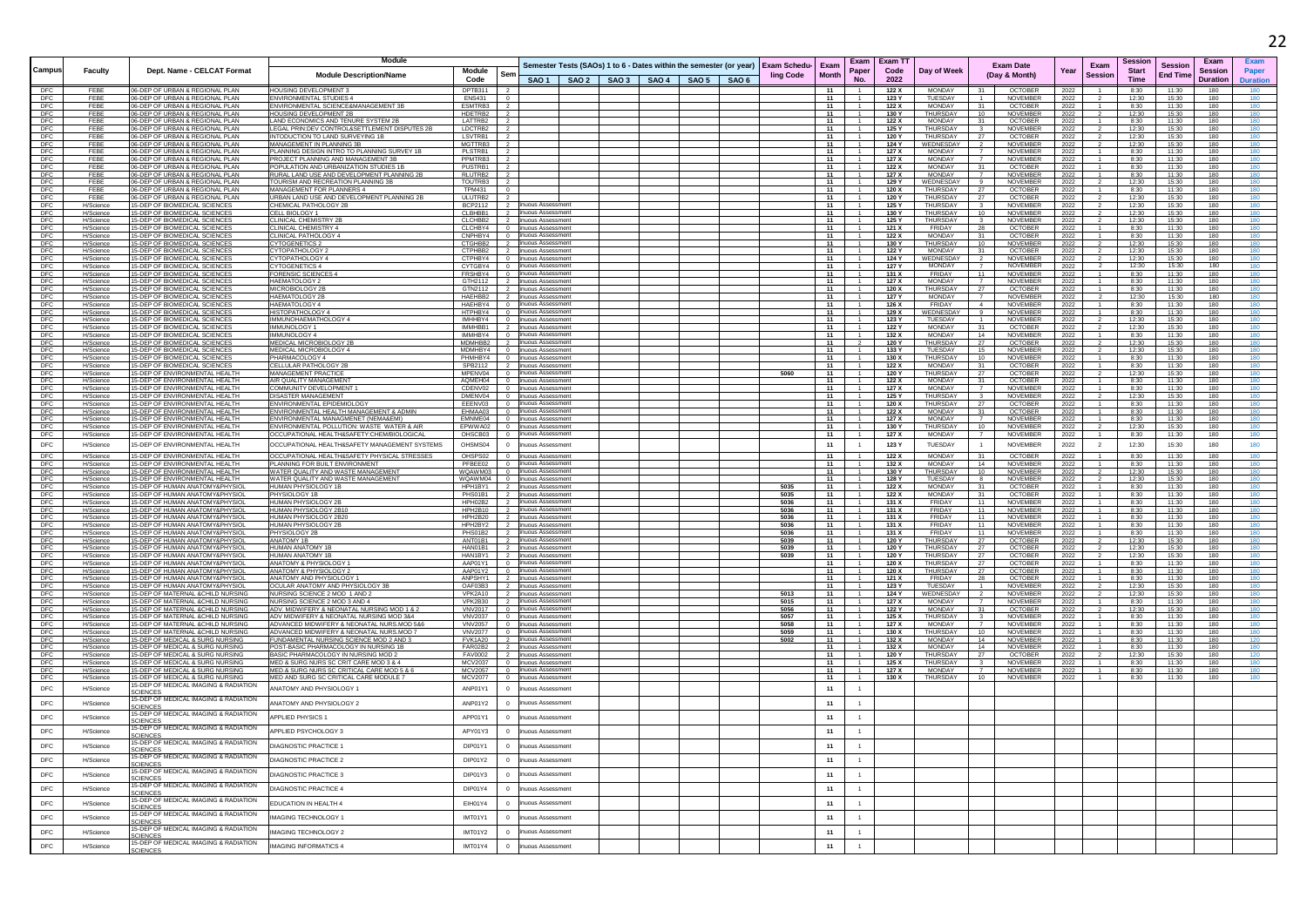|                   |                        |                                                                                                   | Module                                                                              |                        |                          |                                                                                                                                       |  |  |              |          |                                  | Exam   Exam T1 |                                    |                                         |                                    |              |                        | Sessior              |                                   | Exam                       |                         |
|-------------------|------------------------|---------------------------------------------------------------------------------------------------|-------------------------------------------------------------------------------------|------------------------|--------------------------|---------------------------------------------------------------------------------------------------------------------------------------|--|--|--------------|----------|----------------------------------|----------------|------------------------------------|-----------------------------------------|------------------------------------|--------------|------------------------|----------------------|-----------------------------------|----------------------------|-------------------------|
| Campu             | Faculty                | Dept. Name - CELCAT Format                                                                        | <b>Module Description/Name</b>                                                      | Module<br>Code         | Ser                      | Semester Tests (SAOs) 1 to 6 - Dates within the semester (or year) Exam Schedu- Exam<br>SAO 1   SAO 2   SAO 3   SAO 4   SAO 5   SAO 6 |  |  | ling Code    | Month    | Paper<br>N <sub>0</sub>          | Code<br>2022   | Day of Week                        |                                         | <b>Exam Date</b><br>(Day & Month)  | Year         | Exam<br><b>Session</b> | <b>Start</b><br>Time | <b>Session</b><br><b>End Time</b> | <b>Session</b><br>Duration | Paper<br><b>Duratio</b> |
| DFC               | H/Science              | 15-DEP OF MEDICAL IMAGING & RADIATION<br><b>SCIENCES</b>                                          | NUCLEAR MEDICINE INSTRUMENTATION 2                                                  | MNI01Y2                | $\overline{0}$           | uous Assessme                                                                                                                         |  |  |              | 11       |                                  |                |                                    |                                         |                                    |              |                        |                      |                                   |                            |                         |
| DEC.              | H/Science              | 15-DEP OF MEDICAL IMAGING & RADIATION<br><b>SCIENCES</b>                                          | MANAGEMENT PRINCIPI ES AND PRACTICE 3                                               | MPP01Y3                | $\Omega$                 | uous Assessment                                                                                                                       |  |  |              | 11       | $\overline{1}$                   |                |                                    |                                         |                                    |              |                        |                      |                                   |                            |                         |
| $\mathsf{DFC}$    | H/Science              | 15-DEP OF MEDICAL IMAGING & RADIATION<br>SCIENCES                                                 | NUCLEAR MEDICINE PRACTICE 1                                                         | NMP01Y1                |                          | uous Assessment                                                                                                                       |  |  |              | 11       |                                  |                |                                    |                                         |                                    |              |                        |                      |                                   |                            |                         |
| DFC               | H/Science              | 15-DEP OF MEDICAL IMAGING & RADIATION<br><b>SCIENCES</b>                                          | NUCLEAR MEDICINE PRACTICE 2                                                         | NMP01Y2                |                          | uous Assessment                                                                                                                       |  |  |              | 11       | $\mathbf{1}$                     |                |                                    |                                         |                                    |              |                        |                      |                                   |                            |                         |
| DFC               | H/Science              | 5-DEP OF MEDICAL IMAGING & RADIATION<br><b>SCIENCES</b>                                           | NUCLEAR MEDICINE PRACTICE 3                                                         | NMP01Y3                |                          | uous Assessment                                                                                                                       |  |  |              | 11       | $\overline{1}$                   |                |                                    |                                         |                                    |              |                        |                      |                                   |                            |                         |
| DEC.              | H/Science              | 15-DEP OF MEDICAL IMAGING & RADIATION                                                             | NUCLEAR MEDICINE PRACTICE 4                                                         | NMP01Y4                | $\Omega$                 | uous Assessment                                                                                                                       |  |  |              | 11       | 1                                |                |                                    |                                         |                                    |              |                        |                      |                                   |                            |                         |
| DFC               | H/Science              | 15-DEP OF MEDICAL IMAGING & RADIATION<br><b>SCIENCES</b><br>15-DEP OF MEDICAL IMAGING & RADIATION | <b>ROFESSIONAL PRACTICE 1</b>                                                       | PRP01Y1                |                          | uous Assessment                                                                                                                       |  |  |              | 11       | 1                                |                |                                    |                                         |                                    |              |                        |                      |                                   |                            |                         |
| DFC               | H/Science              | <b>SCIENCES</b>                                                                                   | PROFESSIONAL PRACTICE & RESEARCH PRINCIPLES 2                                       | PRR01Y2                |                          | uous Assessment                                                                                                                       |  |  |              | 11       | $\mathbf{1}$                     |                |                                    |                                         |                                    |              |                        |                      |                                   |                            |                         |
| DFC               | H/Science              | 15-DEP OF MEDICAL IMAGING & RADIATION<br>15-DEP OF MEDICAL IMAGING & RADIATION                    | PATHOLOGY 1                                                                         | PTY01Y1                | $\Omega$                 | uous Assessment                                                                                                                       |  |  |              | 11       | $-1$                             |                |                                    |                                         |                                    |              |                        |                      |                                   |                            |                         |
| DFC               | H/Scienc               | <b>SCIENCES</b><br>15-DEP OF MEDICAL IMAGING & RADIATION                                          | RESEARCH METHODS 3                                                                  | REM01Y3                |                          | uous Assessment                                                                                                                       |  |  |              | 11       | $\mathbf{1}$                     |                |                                    |                                         |                                    |              |                        |                      |                                   |                            |                         |
| DEC.              | H/Science              | <b>SCIENCES</b><br>15-DEP OF MEDICAL IMAGING & RADIATION                                          | RESEARCH PROJECT 4                                                                  | RFP01Y4                | $\sqrt{2}$               | uous Assessment                                                                                                                       |  |  |              | 11       | $\overline{1}$                   |                |                                    |                                         |                                    |              |                        |                      |                                   |                            |                         |
| DFC               | H/Science              | <b>SCIENCES</b><br>15-DEP OF MEDICAL IMAGING & RADIATION                                          | RADIOGRAPHIC MANAGEMENT STRATEGIES 4                                                | RGM01Y4                |                          | uous Assessment                                                                                                                       |  |  |              | 11       | $\mathbf{1}$                     |                |                                    |                                         |                                    |              |                        |                      |                                   |                            |                         |
| DEC               | H/Science              | CIENCES<br>15-DEP OF MEDICAL IMAGING & RADIATION                                                  | RADIOPHARMACY 1                                                                     | RPY01Y1                | $\sqrt{2}$               | uous Assessment                                                                                                                       |  |  |              | 11       | $-1$                             |                |                                    |                                         |                                    |              |                        |                      |                                   |                            |                         |
| DFC<br>DEC.       | H/Science              | <b>SCIENCES</b><br>15-DEP OF MEDICAL IMAGING & RADIATION                                          | RADIOPHARMACY 2                                                                     | RPY01Y2                | $\overline{0}$           | uous Assessment                                                                                                                       |  |  |              | 11       | $\overline{1}$                   |                |                                    |                                         |                                    |              |                        |                      |                                   |                            |                         |
|                   | H/Science              | SCIENCES<br>15-DEP OF MEDICAL IMAGING & RADIATION                                                 | RADIOPHARMACY 3                                                                     | RPY01Y3                |                          | <b>NIQUS Assessment</b>                                                                                                               |  |  |              | 11       | $\mathbf{1}$                     |                |                                    |                                         |                                    |              |                        |                      |                                   |                            |                         |
| <b>DFC</b>        | H/Science              | <b>SCIENCES</b><br>15-DEP OF MEDICAL IMAGING & RADIATION                                          | <b>ADIOPHARMACY 4</b>                                                               | RPY01Y4                |                          | uous Assessment<br>uous Assessment                                                                                                    |  |  |              | 11       | $\mathbf{1}$<br>$\overline{1}$   |                |                                    |                                         |                                    |              |                        |                      |                                   |                            |                         |
| DEC.<br>DFC       | H/Science              | <b>SCIENCES</b><br>5-DEP OF MEDICAL IMAGING & RADIATION                                           | RADIATION THERAPY PRACTICE<br>RADIATION THERAPY PRACTICE 2                          | RTP01Y1<br>RTP01Y2     | $\Omega$<br>$\Omega$     | uous Assessment                                                                                                                       |  |  |              | 11<br>11 | $\overline{1}$                   |                |                                    |                                         |                                    |              |                        |                      |                                   |                            |                         |
| DEC.              | H/Science<br>H/Science | CIENCES<br>15-DEP OF MEDICAL IMAGING & RADIATION                                                  | RADIATION THERAPY PRACTICE 3                                                        | RTP01Y3                | $\Omega$                 | uous Assessment                                                                                                                       |  |  |              | 11       | 1                                |                |                                    |                                         |                                    |              |                        |                      |                                   |                            |                         |
| DFC               | H/Science              | SCIENCES<br>15-DEP OF MEDICAL IMAGING & RADIATION                                                 | RADIATION THERAPY PRACTICE 4                                                        | RTP01Y4                | $\Omega$                 | uous Assessment                                                                                                                       |  |  |              | 11       | 1                                |                |                                    |                                         |                                    |              |                        |                      |                                   |                            |                         |
| DFC               | H/Science              | SCIENCES<br>15-DEP OF MEDICAL IMAGING & RADIATION                                                 | SPECIALISED DIAGNOSTIC PRACTICE 1                                                   | SDP01Y3                |                          | uous Assessment                                                                                                                       |  |  |              | 11       |                                  |                |                                    |                                         |                                    |              |                        |                      |                                   |                            |                         |
| DFC               | H/Science              | <b>SCIENCES</b><br>15-DEP OF MEDICAL IMAGING & RADIATION                                          | SPECIALISED DIAGNOSTIC PRACTICE 2                                                   | SDP01Y4                | $\Omega$                 | uous Assessment                                                                                                                       |  |  |              | 11       | $\overline{1}$                   |                |                                    |                                         |                                    |              |                        |                      |                                   |                            |                         |
| DFC               | H/Science              | <b>CIENCES</b><br>15-DEP OF MEDICAL IMAGING & RADIATION                                           | SPECIALISED ULTRASOUND TECHNIQUES 3                                                 | SUS01Y3                |                          | uous Assessment                                                                                                                       |  |  |              | 11       | $\mathbf{1}$                     |                |                                    |                                         |                                    |              |                        |                      |                                   |                            |                         |
| DEC.              | H/Science              | <b>SCIENCES</b><br>15-DEP OF MEDICAL IMAGING & RADIATION                                          | SPECIALISED ULTRASOUND TECHNIQUES 4                                                 | SUS0YY4                | $\Omega$                 | uous Assessment                                                                                                                       |  |  |              | 11       | $\sim$                           |                |                                    |                                         |                                    |              |                        |                      |                                   |                            |                         |
| DFC               | H/Science              | <b>CIENCES</b><br>15-DEP OF MEDICAL IMAGING & RADIATION                                           | <b>HERAPEUTICS 3</b>                                                                | THR01Y3                |                          | uous Assessment                                                                                                                       |  |  |              | 11       | $\mathbf{1}$                     |                |                                    |                                         |                                    |              |                        |                      |                                   |                            |                         |
| DFC               | H/Science              | <b>SCIENCES</b><br>15-DEP OF MEDICAL IMAGING & RADIATION<br><b>CIENCES</b>                        | TREATMENT PLANNING AND DOSIMETRY 1                                                  | TPD01Y1                |                          | uous Assessment                                                                                                                       |  |  |              | 11       | $\mathbf{1}$                     |                |                                    |                                         |                                    |              |                        |                      |                                   |                            |                         |
| DEC               | H/Science              | -DEP OF MEDICAL IMAGING & RADIATION<br><b>SCIENCES</b>                                            | TREATMENT PLANNING & DOSIMETRY 2                                                    | TPD01Y2                | $\Omega$                 | uous Assessment                                                                                                                       |  |  |              | 11       | $\overline{1}$                   |                |                                    |                                         |                                    |              |                        |                      |                                   |                            |                         |
| DEC.              | H/Science              | 15-DEP OF MEDICAL IMAGING & RADIATION<br><b>SCIENCES</b>                                          | TREATMENT PLANNING & DOSIMETRY 3                                                    | TPD01Y3                | $\Omega$                 | uous Assessment                                                                                                                       |  |  |              | 11       | 1                                |                |                                    |                                         |                                    |              |                        |                      |                                   |                            |                         |
| $\mathsf{DFC}$    | H/Science              | 15-DEP OF MEDICAL IMAGING & RADIATION<br><b>SCIENCES</b>                                          | <b>REATMENT PLANNING &amp; DOSIMETRY 4</b>                                          | TPD01Y4                |                          | uous Assessment                                                                                                                       |  |  |              | 11       | $\mathbf{1}$                     |                |                                    |                                         |                                    |              |                        |                      |                                   |                            |                         |
| DFC               | H/Science              | 15-DEP OF MEDICAL IMAGING & RADIATION<br>SCIENCES                                                 | JLTRASOUND PHYSICS & INSTRUMENTATION 2                                              | <b>UPI01Y2</b>         |                          | uous Assessment                                                                                                                       |  |  |              | 11       | $\mathbf{1}$                     |                |                                    |                                         |                                    |              |                        |                      |                                   |                            |                         |
| DEC               | H/Science              | 5-DEP OF MEDICAL IMAGING & RADIATION<br>CIENCES                                                   | <b>ULTRASOUND PRACTICE 1</b>                                                        | USP01Y1                | $\Omega$                 | uous Assessment                                                                                                                       |  |  |              | 11       | $\overline{1}$                   |                |                                    |                                         |                                    |              |                        |                      |                                   |                            |                         |
| <b>DFC</b>        | H/Science              | 15-DEP OF MEDICAL IMAGING & RADIATION<br><b>SCIENCES</b>                                          | ULTRASOUND PRACTICE 2                                                               | USP01Y2                | $\overline{0}$           | uous Assessment                                                                                                                       |  |  |              | 11       | $\mathbf{1}$                     |                |                                    |                                         |                                    |              |                        |                      |                                   |                            |                         |
| DEC.              | <b>H/Science</b>       | 15-DEP OF MEDICAL IMAGING & RADIATION<br><b>SCIENCES</b>                                          | <b>ILITRASOUND PRACTICE 3</b>                                                       | USP01Y3                | $\Omega$                 | nuous Assessment                                                                                                                      |  |  |              | 11       | $-1$                             |                |                                    |                                         |                                    |              |                        |                      |                                   |                            |                         |
| $\mathsf{DFC}$    | H/Scieno               | 15-DEP OF MEDICAL IMAGING & RADIATION<br><b>SCIENCES</b>                                          | <b>JLTRASOUND PRACTICE 4</b>                                                        | USP01Y4                | $\overline{0}$           | uous Assessmen                                                                                                                        |  |  |              | 11       |                                  |                |                                    |                                         |                                    |              |                        |                      |                                   |                            |                         |
| DFC<br>DEC        | H/Science<br>H/Science | 15-DEP OF OPTOMETRY<br>15-DEP OF OPTOMETRY                                                        | COMMUNITY AND ENVIRONMENTAL OPTOMETRY<br>BUSINESS PRACTICE ETHICS AND JURISPRUDENCE | COB01Y4<br>COB02Y4 0   | $\overline{0}$           | <b>uous Assessmen</b><br>inuous Assessment                                                                                            |  |  | 5033<br>5033 | 11<br>11 | 1                                | 123 Y<br>123 Y | TUESDAY<br>TUESDAY                 | $\overline{1}$                          | NOVEMBER<br><b>NOVEMBER</b>        | 2022<br>2022 |                        | 12:30<br>12:30       | 15:30<br>15:30                    | 180<br>180                 | 180                     |
| DFC<br>DFC        | H/Science<br>H/Science | 15-DEP OF OPTOMETRY<br>15-DEP OF OPTOMETRY                                                        | BINOCULAR VISION<br><b>BINOCULAR VISION 2</b>                                       | BVI00Y3 0<br>BVI00Y4 0 |                          | inuous Assessment<br>inuous Assessment                                                                                                |  |  |              | 11<br>11 |                                  | 120 X<br>128 Y | THURSDAY<br>TUESDAY                | 27<br>8                                 | <b>OCTOBER</b><br><b>NOVEMBER</b>  | 2022<br>2022 |                        | 8:30<br>12:30        | 11:30<br>15:30                    | 180<br>180                 | 180<br>180              |
| DFC<br>DFC        | H/Science<br>H/Science | 15-DEP OF OPTOMETRY<br>15-DEP OF OPTOMETRY                                                        | CONTACT LENSES<br><b>CONTACT LENSES</b>                                             | CTL00Y3<br>CTL00Y4 0   | $\overline{0}$           | nuous Assessmen<br>inuous Assessmen                                                                                                   |  |  |              | 11<br>11 |                                  | 125 Y<br>122X  | THURSDAY<br><b>MONDAY</b>          | $\overline{\mathbf{3}}$<br>31           | <b>NOVEMBER</b><br>OCTOBER         | 2022<br>2022 |                        | 12:30<br>8:30        | 15:30<br>11:30                    | 180<br>180                 | 180<br>180              |
| DFC<br>DFC        | H/Science<br>H/Science | 15-DEP OF OPTOMETRY<br>15-DEP OF OPTOMETRY                                                        | <b>ISPENSING OPTOMETRY 1</b><br>DISPENSING OPTOMETRY 2                              | DOP00Y2<br>DOP00Y3 0   | $\overline{\phantom{0}}$ | inuous Assessment<br>inuous Assessment                                                                                                |  |  |              | 11<br>11 |                                  | 120 ነ<br>132 X | THURSDAY<br>MONDAY                 | 27<br>14                                | <b>OCTOBER</b><br><b>NOVEMBER</b>  | 2022<br>2022 |                        | 12:30<br>8:30        | 15:30<br>11:30                    | 180<br>180                 | 180<br>180              |
| DFC<br>DFC        | H/Science<br>H/Science | 15-DEP OF OPTOMETRY<br>15-DEP OF OPTOMETRY                                                        | <b>LOW VISION</b><br>OPHTHAI MIC OPTICS                                             |                        |                          | LVI00Y4 0 inuous Assessment<br>OOP00Y2 0 inuous Assessment                                                                            |  |  |              | 11<br>11 | $-1$                             | 125 Y<br>125 Y | THURSDAY<br>THURSDAY               | $\overline{\mathbf{3}}$<br>$\mathbf{3}$ | NOVEMBER<br><b>NOVEMBER</b>        | 2022<br>2022 |                        | 12:30<br>12:30       | 15:30<br>15:30                    | 180<br>180                 | 180<br>120              |
| DFC<br>DFC        | H/Science<br>H/Science | 15-DEP OF OPTOMETRY<br>15-DEP OF OPTOMETRY                                                        | GENERAL PATHOLOGY FOR OPTOMETRY<br>OCULAR PATHOLOGY 1                               | OPA00Y2 0              |                          | nuous Assessment<br>OPA00Y3 0 tinuous Assessment                                                                                      |  |  |              | 11<br>11 |                                  | 127 X<br>127 X | MONDAY<br>MONDAY                   | 7<br>$\overline{7}$                     | <b>NOVEMBER</b><br><b>NOVEMBER</b> | 2022<br>2022 |                        | 8:30<br>8:30         | 11:30<br>11.30                    | 180<br>180                 | 120<br>180              |
| DFC<br>DFC<br>DFC | H/Science<br>H/Science | 15-DEP OF OPTOMETRY<br>15-DEP OF OPTOMETRY                                                        | OCULAR PATHOLOGY 2<br><b>GENERAL AND OCULAR PHARMACOLOGY</b>                        | OPH00Y3 0              |                          | OPA00Y4 0 tinuous Assessment<br>inuous Assessment                                                                                     |  |  |              | 11<br>11 |                                  | 120 X<br>130 Y | <b>THURSDAY</b><br><b>THURSDAY</b> | 27<br>10                                | <b>OCTOBER</b><br><b>NOVEMBER</b>  | 2022<br>2022 |                        | 8:30<br>12:30        | 11:30<br>15:30                    | 180<br>180                 | 180<br>180              |
| <b>DFC</b>        | H/Science<br>H/Science | 15-DEP OF OPTOMETRY<br>15-DEP OF OPTOMETRY                                                        | INTRODUCTION TO OPTOMETRY<br>OPTICS                                                 |                        |                          | OPI00Y1 0 tinuous Assessment<br>OPO00Y2   0 tinuous Assessment                                                                        |  |  |              | 11<br>11 |                                  | 122 X<br>135 Z | <b>MONDAY</b><br>THURSDAY          | 31<br>17                                | <b>OCTOBER</b><br><b>NOVEMBER</b>  | 2022         |                        | 8:30<br>16:30        | 11:30<br>18:30                    | 180<br>120                 | 180<br>120              |
| DFC               | H/Science              | 15-DEP OF OPTOMETRY<br>15-DEP OF OPTOMETRY                                                        | OPTOMETRY 2: THEORY<br>OPTOMETRY 3: THEORY                                          | OPT00Y4 0              |                          | OPT00Y3   0 tinuous Assessment                                                                                                        |  |  |              | 11<br>11 | $\overline{1}$                   | 128 Y          | TUESDAY<br>THURSDAY                | 8                                       | NOVEMBER                           | 2022<br>2022 |                        | 12:30                | 15:30                             | 180                        | 180<br>180              |
| DFC<br>DFC        | H/Science<br>H/Science | 15-DEP OF OPTOMETRY                                                                               | PAEDIATRIC OPTOMETRY                                                                |                        |                          | inuous Assessment<br>PED00Y3 0 inuous Assessment                                                                                      |  |  |              | 11       |                                  | 130 Y<br>122 X | <b>MONDAY</b>                      | 10<br>31                                | NOVEMBER<br><b>OCTOBER</b>         | 2022<br>2022 |                        | 12:30<br>8:30        | 15:30<br>11:30                    | 180<br>180                 | 180                     |
| DFC<br>DFC        | H/Science<br>H/Science | 15-DEP OF OPTOMETRY<br>15-DEP OF PODIATRY                                                         | PAEDIATRIC OPTOMETRY 2<br><b>HEALTH MANAGEMENT SYSTEMS</b>                          | PED00Y4 0              |                          | inuous Assessment<br>HMS41-1 0 tinuous Assessment                                                                                     |  |  |              | 11<br>11 |                                  | 127 X<br>125 Y | <b>MONDAY</b><br>THURSDAY          | $\overline{7}$<br>$\mathbf{3}$          | NOVEMBER<br>NOVEMBER               | 2022<br>2022 |                        | 8:30<br>12:30        | 11:30<br>15:30                    | 180<br>180                 | 180<br>180              |
| DEC<br>DFC        | H/Science<br>H/Science | 15-DEP OF PODIATRY<br>15-DEP OF PODIATRY                                                          | HEALTH MANAGEMENT SYSTEMS<br>MEDICAL SCIENCES                                       | MEDSHY1 0              |                          | HMSPHB4 2 inuous Assessment<br>inuous Assessmen                                                                                       |  |  |              | 11<br>11 | $\overline{1}$                   | 125 Y<br>123 Y | THURSDAY<br>TUESDAY                | $\overline{\mathbf{3}}$<br>$\sim$       | NOVEMBER<br><b>NOVEMBER</b>        | 2022<br>2022 |                        | 12:30<br>12:30       | 15:30<br>15:30                    | 180<br>180                 | 180<br>180              |
| DFC<br>DFC        | H/Science<br>H/Science | 15-DEP OF PROFES NURSING PRACTIC<br>15-DEP OF PROFES NURSING PRACTICI                             | FUNDAMENTAL NURSING SCIENCE 1B<br>FUNDAMENTAL NURSING SCIENCE MODULES 4 AND 5       | FNS01B1<br>FVK2B40 2   | $\frac{1}{2}$            | uous Assessmen<br>inuous Assessment                                                                                                   |  |  | 5002<br>5006 | 11<br>11 |                                  | 132 X<br>122 X | <b>MONDAY</b><br>MONDAY            | 14<br>31                                | <b>NOVEMBER</b><br>OCTOBER         | 2022<br>2022 |                        | 8:30<br>8:30         | 11:30<br>11:30                    | 180<br>180                 | 180<br>120              |
| DFC<br>DFC        | H/Science<br>H/Science | 15-DEP OF PROFES NURSING PRACTIC<br>15-DEP OF PROFES NURSING PRACTICE                             | GENERAL NURSING SCIENCE 1E<br>MIDWIFERY NURSING SCIENCE 1B                          | GNS01B2 2<br>MNS01B3 2 |                          | inuous Assessment<br>inuous Assessment                                                                                                |  |  | 5006<br>5013 | 11<br>11 | $-4$                             | 122 X<br>124 Y | <b>MONDAY</b><br>WEDNESDAY         | 31<br>$\overline{2}$                    | <b>OCTOBER</b><br><b>NOVEMBER</b>  | 2022<br>2022 |                        | 8:30<br>12:30        | 11:30<br>15:30                    | 180<br>180                 | 180<br>180              |
| DFC<br>DFC        | H/Science<br>H/Science | 15-DEP OF PROFES NURSING PRACTICE<br>15-DEP OF PROFES NURSING PRACTICE                            | RESEARCH METHODOLOGY<br>NURSING SCIENCE 4 MOD 1 AND 2                               | RSM01Y3 0<br>VPK4A10 2 |                          | inuous Assessment<br>inuous Assessment                                                                                                |  |  | 5014<br>5014 | 11<br>11 |                                  | 120 X<br>120 X | THURSDAY<br>THURSDAY               | 27<br>27                                | <b>OCTOBER</b><br><b>OCTOBER</b>   | 2022<br>2022 |                        | 8:30<br>8:30         | 11:30<br>11:30                    | 180<br>180                 | 180<br>180              |
| DFC<br>DFC        | H/Science<br>H/Science | 15-DEP OF PROFES NURSING PRACTICE<br>15-DEP OF PROFES NURSING PRACTICE                            | MIDWIFERY NURSING SCIENCE 3B<br><b>GENERAL NURSING SCIENCE 3B</b>                   | MNS01B4 2              |                          | inuous Assessment<br>GNS01B4 2 inuous Assessment                                                                                      |  |  | 5015<br>5016 | 11<br>11 | $-1$                             | 127 X<br>125 Y | <b>MONDAY</b><br>THURSDAY          | $\overline{\mathbf{3}}$                 | <b>NOVEMBER</b><br><b>NOVEMBER</b> | 2022<br>2022 |                        | 8:30<br>12:30        | 11:30<br>15:30                    | 180<br>180                 | 180<br>180              |
| DFC<br>DEC.       | H/Science<br>H/Science | 15-DEP OF PROFES NURSING PRACTICE<br>15-DEP OF PROFES NURSING PRACTICE                            | NURSING SCIENCE 4 MOD 5 AND 6<br>FUNDAMENTAL NURSING SCIENCE CLINICAL PRAC 1C       |                        |                          | VPK4C50 2 inuous Assessment<br>FNC01Y1 0 inuous Assessment                                                                            |  |  | 5016         | 11<br>11 | $\overline{1}$<br>1 <sup>1</sup> | 125 Y<br>123X  | THURSDAY<br>TUESDAY 1              | 3 <sup>1</sup>                          | <b>NOVEMBER</b><br>NOVEMBER 2022   | 2022         |                        | 12:30<br>8:30        | 15:30<br>11:30                    | 180<br>180                 | 180<br>180              |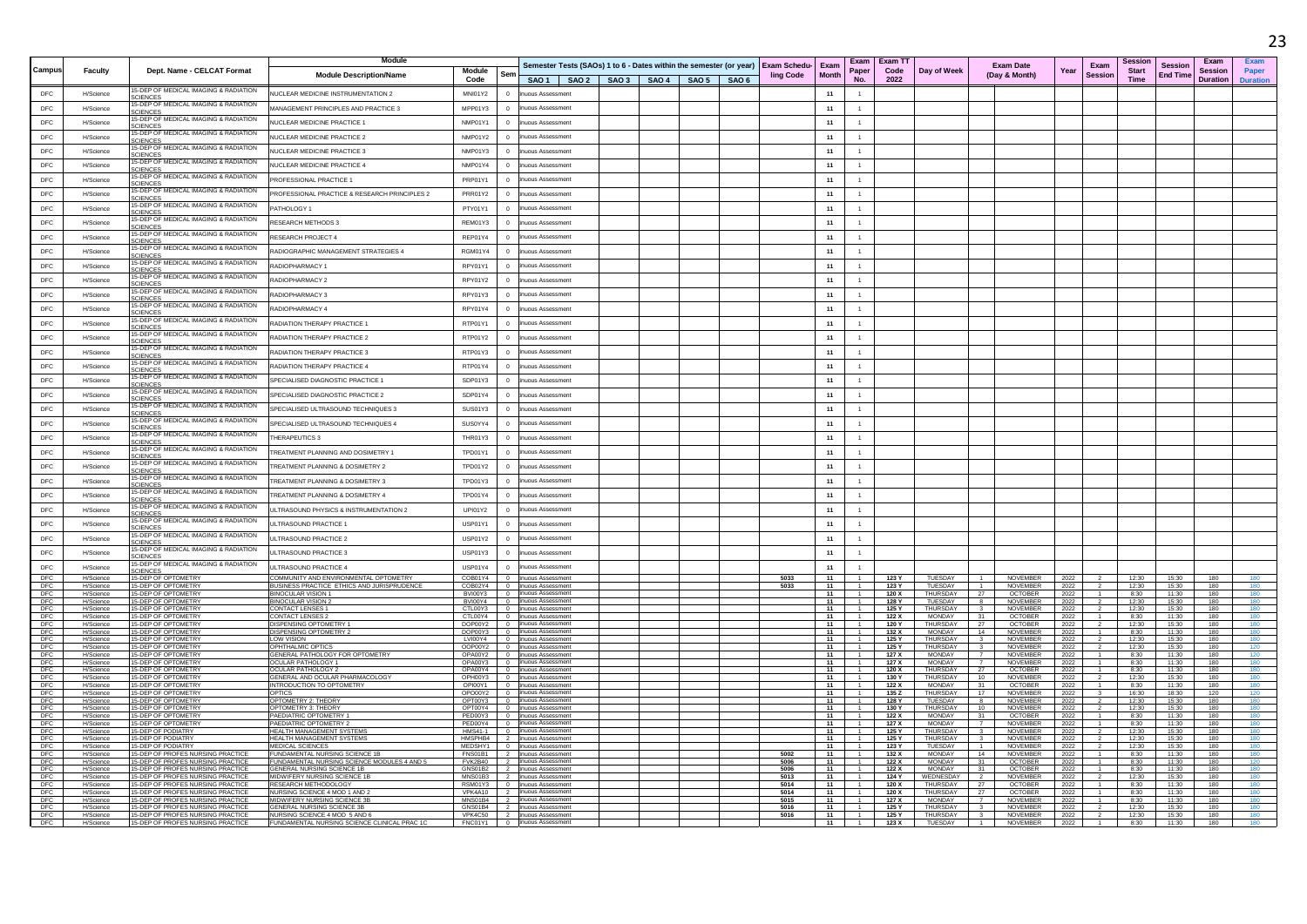|                   |                          |                                                                        | <b>Module</b>                                                                                 |                                                           |                                                                    |                                                                                   |                                                              | Exam   Exam TT |                                  |                                                             |              | Session                                |                            | Exam            |            |
|-------------------|--------------------------|------------------------------------------------------------------------|-----------------------------------------------------------------------------------------------|-----------------------------------------------------------|--------------------------------------------------------------------|-----------------------------------------------------------------------------------|--------------------------------------------------------------|----------------|----------------------------------|-------------------------------------------------------------|--------------|----------------------------------------|----------------------------|-----------------|------------|
| Campus            | <b>Faculty</b>           | Dept. Name - CELCAT Format                                             | <b>Module Description/Name</b>                                                                | Module<br>Ser                                             |                                                                    | Semester Tests (SAOs) 1 to 6 - Dates within the semester (or year)   Exam Schedu- | Exam<br>Paper<br>Month                                       | Code           | Day of Week                      | <b>Exam Date</b><br>(Day & Month)                           | Year         | Exam<br><b>Start</b><br><b>Session</b> | Session<br><b>End Time</b> | Sessior         |            |
|                   |                          |                                                                        |                                                                                               | Code                                                      |                                                                    | SAO 1   SAO 2   SAO 3   SAO 4   SAO 5   SAO 6                                     | ling Code<br>No.                                             | 2022           |                                  |                                                             |              | Time                                   |                            | <b>Duration</b> |            |
| DFC               | H/Science                | 15-DEP OF PROFES NURSING PRACTICI                                      | OCCUPATIONAL HEALTH NURSING SCIENCE MOD 1 & 2                                                 | GGB2017<br>- 0                                            | nuous Assessment                                                   |                                                                                   | 11                                                           | 122 Y          | <b>MONDAY</b>                    | <b>OCTOBER</b>                                              | 2022         | 12:30                                  | 15:30                      | 180             |            |
| DFC               | H/Science                | 15-DEP OF PROFES NURSING PRACTICI                                      | OCCUPATIONAL HEALTH NURSING SCIENCE MOD 3 & 4                                                 | GGB2037<br>$\overline{0}$                                 | nuous Assessment<br>inuous Assessment                              |                                                                                   | 11                                                           | 125 X          | THURSDAY                         | NOVEMBER                                                    | 2022         | 8:30                                   | 11:30                      | 180             | 180        |
| DFC<br><b>DFC</b> | H/Science<br>H/Science   | 15-DEP OF PROFES NURSING PRACTICE<br>15-DEP OF PROFES NURSING PRACTICI | OCCUPATIONAL HEALTH NURSING SCIENC MOD. 5 & 6<br>OCCUPATIONAL HEALTH NURSING SCIENCE MODULE 7 | GGB2057 0<br>GGB2077<br>$\overline{0}$                    | uous Assessmen                                                     |                                                                                   | $\overline{1}$<br>11<br>11                                   | 127 X<br>130 X | MONDAY<br><b>THURSDAY</b>        | $\overline{7}$<br>NOVEMBER<br>10<br><b>NOVEMBER</b>         | 2022<br>2022 | 8:30<br>8:30                           | 11:30<br>11:30             | 180<br>180      | 180<br>180 |
| DFC               | H/Science                | 15-DEP OF PROFES NURSING PRACTICI                                      | PRIMARY HEALTH CARE: DIAG TREAT & CARE PAPER 1                                                | GGP2037<br>$\overline{0}$                                 | nuous Assessment                                                   |                                                                                   | - 11                                                         | 125 X          | THURSDAY                         | <b>NOVEMBER</b>                                             | 2022         | 8:30                                   | 11:30                      | 180             | 180        |
| DFC               | H/Science                | 15-DEP OF PROFES NURSING PRACTICE                                      | PRIMARY HEALTH.: DIAG. TREAT.& CARE PAPER 2                                                   | GGP2057<br>$\overline{0}$                                 | inuous Assessment                                                  |                                                                                   | 11<br>$-1$                                                   | 127 X          | MONDAY                           | NOVEMBER                                                    | 2022         | 8:30                                   | 11:30                      | 180             | 180        |
| <b>DFC</b>        | H/Science                | 15-DEP OF PROFES NURSING PRACTICE                                      | PRIMARY HEALTH CARE:DIAG.TREAT & CARE PAPER :                                                 | GGP2077<br>$\overline{0}$                                 | nuous Assessmen                                                    |                                                                                   | 11                                                           | 130 X          | <b>THURSDAY</b>                  | 10<br>NOVEMBER                                              | 2022         | 8:30                                   | 11:30                      | 180             | 180        |
| DFC<br>DFC        | H/Science<br>H/Science   | 15-DEP OF PROFES NURSING PRACTICE<br>15-DEP OF PROFES NURSING PRACTICE | COMMUNITY HEALTH NURSING SCIENCE MOD 1 & 2<br>COMMUNITY HEALTH NURSING SCIENCE MOD 3 & 4      | GGV0017<br>$\Omega$<br>GGV0037                            | inuous Assessment<br>0 inuous Assessment                           |                                                                                   | 11<br>11<br>$-1$                                             | 122 Y<br>125 X | <b>MONDAY</b><br><b>THURSDAY</b> | 31<br><b>OCTOBER</b><br>NOVEMBER<br>$\mathbf{3}$            | 2022<br>2022 | 12:30<br>8:30                          | 15:30<br>11:30             | 180<br>180      | 180<br>180 |
| DFC               | H/Science                | 15-DEP OF PROFES NURSING PRACTIC                                       | OMMUNITY HEALTH NURSING SCIENCE MOD 5 & 6                                                     | GGV0057<br>$\overline{\phantom{0}}$                       | inuous Assessment                                                  |                                                                                   | 11<br>$\overline{1}$                                         | 127 X          | <b>MONDAY</b>                    | $\overline{7}$<br>NOVEMBER                                  | 2022         | 8:30                                   | 11:30                      | 180             |            |
| DEC               | H/Science                | 15-DEP OF PROFES NURSING PRACTICI                                      | OMMUNITY HEALTH NURSING SCIENCE MODULE 7                                                      | <b>GGV0077</b><br>$\sim$ 0                                | inuous Assessmen                                                   |                                                                                   | 11                                                           | 130 X          | <b>THURSDAY</b>                  | NOVEMBER<br>10                                              | 2022         | 8:30                                   | 11:30                      | 180             | 180        |
| DFC               | H/Science                | 15-DEP OF PROFES NURSING PRACTICE                                      | GENERAL NURSING SCI CLINICAL PRACTICE 1C                                                      | GNC01Y2<br>$\overline{\mathbf{2}}$                        | inuous Assessment                                                  |                                                                                   | 11                                                           | 126 X          | FRIDAY                           | NOVEMBER<br>4                                               | 2022         | 8:30                                   | 11:30                      | 180             | 180        |
| DFC<br>DFC        | H/Science<br>H/Science   | 15-DEP OF PROFES NURSING PRACTICI<br>15-DEP OF PROFES NURSING PRACTIC  | GENERAL NURSING SCI CLINICAL PRACTICE 2<br>SENERAL NURSING SCI CLINICAL PRACTICE 30           | $GNC01Y3$   2<br>GNC01Y4 2                                | nuous Assessment<br>inuous Assessment                              |                                                                                   | 11<br>11                                                     | 127 X<br>121 X | <b>MONDAY</b><br>FRIDAY          | $\overline{7}$<br><b>NOVEMBER</b><br>28<br><b>OCTOBER</b>   | 2022<br>2022 | 8:30<br>8:30                           | 11:30<br>11:30             | 180<br>180      | 180<br>180 |
| DFC               | H/Science                | 15-DEP OF PROFES NURSING PRACTICE                                      | <b>GENERAL NURSING SCIENCE 2B</b>                                                             | GNS01B3<br>$\overline{2}$                                 | tinuous Assessment                                                 |                                                                                   | 11                                                           | 121 X          | FRIDAY                           | 28<br><b>OCTOBER</b>                                        | 2022         | 8:30                                   | 11:30                      | 180             | 180        |
| DFC               | H/Science                | 15-DEP OF PROFES NURSING PRACTICE                                      | MIDWIFERY NURSING SCI CLINICAL RACTICE 1C                                                     | MNC01Y3 0                                                 | inuous Assessment                                                  |                                                                                   | 11<br>$-1$                                                   | 130 X          | THURSDAY                         | 10<br>NOVEMBER                                              | 2022         | 8:30                                   | 11:30                      | 180             | 180        |
| DFC               | H/Science                | 15-DEP OF PROFES NURSING PRACTICE                                      | MIDWIFERY NURSING SCI CLINICAL PRACTICE 2C                                                    | MNC01Y4 0                                                 | inuous Assessment                                                  |                                                                                   | 11<br>$-1$                                                   | 123 X          | TUESDAY                          | NOVEMBER                                                    | 2022         | 8:30                                   | 11:30                      | 180             | 180        |
| DFC<br>DEC        | H/Science<br>H/Science   | 15-DEP OF PROFES NURSING PRACTICE<br>15-DEP OF PROFES NURSING PRACTICI | PHARMACOLOGY 1<br><b>PROFESSIONAL NURSING SCIENCE 1E</b>                                      | PHM01B1<br>$\overline{2}$<br>PNS01B1 2 tinuous Assessment | inuous Assessmer                                                   |                                                                                   | 11<br>- 11                                                   | 126 X<br>122 Y | <b>FRIDAY</b><br><b>MONDAY</b>   | NOVEMBER<br><b>OCTOBER</b><br>31                            | 2022         | 8:30<br>12:30                          | 11:30<br>15:30             | 180<br>180      | 180<br>120 |
| DFC               | H/Science                | 15-DEP OF PROFES NURSING PRACTICE                                      | PROFESSIONAL NURSING SCIENCE 20                                                               | PNS02C1 2                                                 | inuous Assessment                                                  |                                                                                   | 11<br>$-1$                                                   | 120 Z          | THURSDAY                         | <b>OCTOBER</b><br>27                                        | 2022<br>2022 | 16:30                                  | 18:30                      | 120             | 120        |
| DFC               | H/Science                | 15-DEP OF PROFES NURSING PRACTICE                                      | PROFESSIONAL NURSING SCIENCE 3E                                                               | PNS03B2<br>$\overline{2}$                                 | inuous Assessmen                                                   |                                                                                   | 11<br>$\overline{1}$                                         | 123 X          | TUESDAY                          | $\overline{1}$<br>NOVEMBER                                  | 2022         | 8:30                                   | 11:30                      | 180             | 180        |
| DFC               | H/Science                | 15-DEP OF PROFES NURSING PRACTICE                                      | PROFESSIONAL NURSING SCIENCE 1C MODULE 1                                                      | PNS1C10 2                                                 | tinuous Assessment                                                 |                                                                                   | 1<br>11                                                      | 126 Y          | <b>FRIDAY</b>                    | $\overline{4}$<br>NOVEMBER                                  | 2022         | 14:00                                  | 16:00                      | 120             | 120        |
| DFC<br>DFC        | H/Science<br>H/Science   | 15-DEP OF PROFES NURSING PRACTICE<br>15-DEP OF PROFES NURSING PRACTICE | RESEARCH PROJECT<br>NURSING SCIENCE 2 MOD 5 AND                                               | RSP01Y4 0 tinuous Assessment<br><b>VPK2C50</b>            | 2 inuous Assessment                                                |                                                                                   | 11<br>$\overline{1}$<br>11<br>$\overline{1}$                 | 130 X<br>120 X | <b>THURSDAY</b><br>THURSDAY      | 10<br><b>NOVEMBER</b><br>27<br><b>OCTOBER</b>               | 2022<br>2022 | 8:30<br>8:30                           | 11:30<br>11:30             | 180<br>180      | 180        |
| DEC               | H/Science                | 15-DEP OF PROFES NURSING PRACTICI                                      | NURSING SCIENCE 4 MOD 3 & 4                                                                   | <b>VPK4B30</b><br>$\overline{2}$                          | inuous Assessmen                                                   |                                                                                   | 11                                                           | 122 X          | <b>MONDAY</b>                    | <b>OCTOBER</b><br>31                                        | 2022         | 8:30                                   | 11:30                      | 180             | 180        |
| DFC               | H/Science                | 15-DEP OF PSYCHIATRIC NURSING                                          | COMMUNICATION : NURSING SCIENCE MOD 1 AND 2                                                   | KVP0001<br>$\overline{2}$                                 | inuous Assessment                                                  |                                                                                   | 11                                                           | 125 Y          | THURSDAY                         | NOVEMBER<br>-3                                              | 2022         | 12:30                                  | 15:30                      | 180             | 120        |
| APK               | H/Science                | 15-DEP OF SPORT&MOVEMENT STUDIES                                       | PHYSICAL EDUCATION 1B                                                                         | HMSFB01   2 tinuous Assessment                            |                                                                    |                                                                                   | 2079<br>11<br>$-1$                                           | 136 X          | FRIDAY                           | 18<br>NOVEMBER                                              | 2022         | 8:30<br>$\overline{1}$                 | 11:30                      | 180             | 120        |
| APK<br>DFC        | H/Science<br>H/Science   | 15-DEP OF SPORT&MOVEMENT STUDIES<br>5-DEP OF SPORT&MOVEMENT STUDIES    | PHYSICAL EDUCATION 2I<br><b>BIOKINETICS 1</b>                                                 | HMSEB02 2<br>BIK01Y1<br>$\overline{\mathbf{0}}$           | inuous Assessment<br>inuous Assessment                             |                                                                                   | 2081<br>11<br>$-1$<br>5004<br>11                             | 132 X<br>127 X | <b>MONDAY</b><br><b>MONDAY</b>   | 14<br>NOVEMBER<br>NOVEMBER                                  | 2022<br>2022 | 8:30<br>8:30                           | 11:30<br>11:30             | 180<br>180      | 180<br>120 |
| <b>DFC</b>        | H/Science                | 15-DEP OF SPORT&MOVEMENT STUDIES                                       | KINESIOLOGY 1E                                                                                | KIN01B1<br>$\overline{2}$                                 | inuous Assessment                                                  |                                                                                   | 5004<br>11<br>$-1$                                           | 127 X          | <b>MONDAY</b>                    | $\overline{7}$<br><b>NOVEMBER</b>                           | 2022         | 8:30                                   | 11:30                      | 180             | 120        |
| DFC               | H/Science                | 15-DEP OF SPORT&MOVEMENT STUDIES                                       | <b>EXERCISE PHYSIOLOG</b>                                                                     | EXP01Y2 0                                                 | inuous Assessment                                                  |                                                                                   | 5008<br>11<br>$-1$                                           | 131 Y          | FRIDAY                           | 11<br><b>NOVEMBER</b>                                       | 2022         | 14:00                                  | 16:00                      | 120             | 120        |
| DFC<br>DEC        | H/Science                | 15-DEP OF SPORT&MOVEMENT STUDIES<br>15-DEP OF SPORT&MOVEMENT STUDIES   | <b>EXERCISE SCIENCE 2E</b><br>SPORT SOCIOLOGY 3B                                              | EXS02B2<br>$\overline{2}$<br>SPS03B3 2 tinuous Assessment | inuous Assessme                                                    |                                                                                   | 5008<br>11<br>$-1$                                           | 131 Y          | <b>FRIDAY</b><br>THURSDAY        | 11<br>NOVEMBER<br>27<br><b>OCTOBER</b>                      | 2022         | 14:00                                  | 16:00<br>11:30             | 120<br>180      | 120<br>180 |
| <b>DFC</b>        | H/Science<br>H/Science   | 5-DEP OF SPORT&MOVEMENT STUDIES                                        | ANATOMY AND PHYSIOLOGY 1B                                                                     | ANP01B1                                                   | inuous Assessment                                                  |                                                                                   | 5052<br>- 11<br>11                                           | 120 X<br>132 X | <b>MONDAY</b>                    | 14<br>NOVEMBER                                              | 2022<br>2022 | 8:30<br>8:30                           | 11:30                      | 180             | 120        |
| DFC               | H/Science                | 15-DEP OF SPORT&MOVEMENT STUDIES                                       | <b>BIOKINETICS 2</b>                                                                          | BIK01Y2<br>$\overline{0}$                                 | inuous Assessment                                                  |                                                                                   | 11                                                           | 125 \          | THURSDAY                         | NOVEMBER                                                    | 2022         | 12:30                                  | 15:30                      | 180             | 180        |
| DFC               | H/Science                | 15-DEP OF SPORT&MOVEMENT STUDIES                                       | <b>BIOKINETICS 3</b>                                                                          |                                                           | BIK01Y3 0 inuous Assessment                                        |                                                                                   | 11                                                           | 120 X          | THURSDAY                         | 27<br><b>OCTOBER</b>                                        | 2022         | 8:30                                   | 11:30                      | 180             | 180        |
| DEC               | H/Science                | 15-DEP OF SPORT&MOVEMENT STUDIES<br>15-DEP OF SPORT&MOVEMENT STUDIES   | <b>BIOKINETICS 4</b><br><b>IOMECHANICS</b>                                                    | BIK01Y4<br>$\sim$ 0<br>BIM01B1                            | inuous Assessment<br>inuous Assessment                             |                                                                                   | 11<br>$\overline{1}$<br>11                                   | 120 X<br>122 X | THURSDAY<br>MONDAY               | 27<br><b>OCTOBER</b><br>31<br><b>OCTOBER</b>                | 2022<br>2022 | 8:30<br>8:30                           | 11:30<br>11:30             | 180<br>180      | 180        |
| DFC<br><b>DFC</b> | H/Science<br>H/Science   | 5-DEP OF SPORT&MOVEMENT STUDIES                                        | <b>IOKINETICS PRACTICE:</b>                                                                   | BIO01Y4<br>$\overline{\phantom{0}}$                       | inuous Assessmen                                                   |                                                                                   |                                                              | 122 X          | <b>MONDAY</b>                    | <b>OCTOBER</b><br>31                                        | 2022         | 8:30                                   | 11:30                      | 180             | 180        |
| <b>DFC</b>        | H/Science                | 5-DEP OF SPORT&MOVEMENT STUDIES                                        | CLINICAL EXERCISE SCIENCI                                                                     | CEX01B3<br>$\overline{2}$                                 | inuous Assessment                                                  |                                                                                   | 11                                                           | 122 X          | MONDAY                           | <b>OCTOBER</b><br>-31                                       | 2022         | 8:30                                   | 11:30                      | 180             | 180        |
| DFC               | H/Science                | 15-DEP OF SPORT&MOVEMENT STUDIES                                       | DIDACTICS AND COACHING SCIENCE 1B                                                             | DICSH1B 2 tinuous Assessment                              |                                                                    |                                                                                   | 11<br>$-1$                                                   | 133 X          | TUESDAY                          | 15<br><b>NOVEMBER</b>                                       | 2022         | 8:30                                   | 11:30                      | 180             | 180        |
| DFC<br>DFC        | H/Science<br>H/Science   | 15-DEP OF SPORT&MOVEMENT STUDIES<br>5-DEP OF SPORT&MOVEMENT STUDIE     | FACILITY EVENT&HUMAN RESOURCE IN SPORT 3D<br>HEALTH AND WELLNESS PROMOTION 1E                 | FEH03D3 2 inuous Assessment<br>HWPSH1B                    | inuous Assessment                                                  |                                                                                   | 11<br>$-1$<br>11                                             | 122 X<br>125 X | MONDAY<br><b>THURSDAY</b>        | 31<br><b>OCTOBER</b><br>NOVEMBER                            | 2022         | 8:30<br>8:30                           | 11:30<br>11:30             | 180<br>180      | 180<br>180 |
| DFC               | H/Science                | 15-DEP OF SPORT&MOVEMENT STUDIES                                       | HEALTH AND WELLNESS PROMOTION 2E                                                              | HWPSH2B <sub>2</sub>                                      | inuous Assessment                                                  |                                                                                   | - 11                                                         | 123 X          | TUESDAY                          | NOVEMBER                                                    | 2022<br>2022 | 8:30                                   | 11:30                      | 180             | 180        |
| DFC               | H/Science                | 15-DEP OF SPORT&MOVEMENT STUDIES                                       | LEISURE & SPORT TOURISM STUDIES 2D                                                            | LST02D2 2                                                 | inuous Assessment                                                  |                                                                                   | 11<br>$\overline{1}$                                         | 135 Y          | <b>THURSDAY</b>                  | 17<br><b>NOVEMBER</b>                                       | 2022         | 12:30                                  | 15:30                      | 180             | 120        |
| DFC               | H/Science                | 15-DEP OF SPORT&MOVEMENT STUDIES                                       | NOTATIONAL ANALYSIS & EXERCISE SCI PROGRAM 3E                                                 | NAPSH3B<br>$\overline{2}$                                 | inuous Assessmen                                                   |                                                                                   | 11                                                           | 127 Y          | MONDAY                           | $\overline{7}$<br>NOVEMBER                                  | 2022         | 12:30                                  | 15:30                      | 180             |            |
| DFC               | H/Science<br>H/Science   | 15-DEP OF SPORT&MOVEMENT STUDIES<br>15-DEP OF SPORT&MOVEMENT STUDIES   | PERCUPTUAL MOTOR BEHAVIOUR<br>SPORT AND EXCERCISE PRACTICE 1                                  | PMB01Y2   0 tinuous Assessment<br>SEPSH1B <sub>2</sub>    | inuous Assessment                                                  |                                                                                   | 11<br>11<br>$-1$                                             | 122 X<br>128 X | <b>MONDAY</b><br>TUESDAY         | <b>OCTOBER</b><br>-31<br>NOVEMBER<br>-8                     | 2022<br>2022 | 8:30<br>8:30                           | 11:30<br>11:30             | 180<br>180      | 180<br>180 |
| DFC<br>DFC        | H/Science                | 15-DEP OF SPORT&MOVEMENT STUDIE                                        | SPORT AND EXERCISE SCIENCE PRACTICE 3B                                                        | SEPSH3B                                                   | inuous Assessmen                                                   |                                                                                   | 11                                                           | 122 Y          | <b>MONDAY</b>                    | <b>OCTOBER</b>                                              | 2022         | 12:30                                  | 15:30                      | 180             |            |
| DFC               | H/Science                | 15-DEP OF SPORT&MOVEMENT STUDIES                                       | SPORT AND EXERCISE SCIENCE 3B                                                                 | SESSH3B <sub>2</sub>                                      | inuous Assessmen                                                   |                                                                                   | 11                                                           | 125 X          | <b>THURSDAY</b>                  | <b>NOVEMBER</b><br>-3                                       | 2022         | 8:30                                   | 11:30                      | 180             | 180        |
| DFC               | H/Science                | 15-DEP OF SPORT&MOVEMENT STUDIES                                       | ISPORT & PHYS. RECREATION STUDY 2B                                                            | SPR22B2   2<br>STM11B1                                    | inuous Assessment                                                  |                                                                                   | 11<br>$\overline{1}$                                         | 126 X          | FRIDAY                           | $\overline{4}$<br>NOVEMBER                                  | 2022         | 8:30                                   | 11:30                      | 180             | 120        |
| DFC<br><b>DFC</b> | H/Science<br>H/Science   | 5-DEP OF SPORT&MOVEMENT STUDIES<br>15-DEP OF SPORT&MOVEMENT STUDIES    | SPORT MANAGEMENT 1E<br>SPORT MANAGEMENT 2A                                                    | STM2AA2                                                   | huous Assessment<br>12-Apr-22 3-May-22<br>17-May-22                |                                                                                   | 11                                                           | 127 Z          | <b>MONDAY</b>                    | $\overline{7}$<br>NOVEMBER                                  | 2022         | 16:30                                  | 18:30                      | 120             |            |
| DFC               | H/Science                | 15-DEP OF SPORT&MOVEMENT STUDIES                                       | SPORT MANAGEMENT 2A                                                                           | STM22A2                                                   | 17-May-22<br>12-Apr-22 3-May-22                                    |                                                                                   |                                                              |                |                                  |                                                             |              |                                        |                            |                 |            |
| DFC               | H/Science                | 15-DEP OF SPORT&MOVEMENT STUDIES                                       | SPORT MANAGEMENT 2P                                                                           | STM22B2 I<br>$\overline{2}$                               | inuous Assessment                                                  |                                                                                   | 11                                                           | 130 Z          | <b>THURSDAY</b>                  | 10<br><b>NOVEMBER</b>                                       | 2022         | 16:30                                  | 18:30                      | 120             | 120        |
| DFC<br>APK        | H/Science                | 25-DEP OF HUMAN ANATOMY&PHYSIOL<br>16-DEP OF AFRICAN LANGUAG           | APPLIED PHYSIOLOGY 2E<br>METH&PRAC:FET&SEN PHASE SEPEDI 3E                                    | APHSH2B 2<br>MFSPSB3                                      | tinuous Assessment<br>uous Assessmen                               |                                                                                   | 11<br>$-1$<br>2098                                           | 126 X<br>126 X | FRIDAY<br><b>FRIDAY</b>          | 4<br>NOVEMBER<br>NOVEMBER                                   | 2022         | $\overline{1}$<br>8:30<br>8:30         | 11:30<br>11:30             | 180<br>180      | 180<br>120 |
| APK               | Humanities<br>Humanities | 16-DEP OF AFRICAN LANGUAG                                              | METH&PRAC:FET&SEN PHASE ISIZULU 3                                                             | MFSPZB3                                                   | nuous Assessment                                                   |                                                                                   | 2098<br>-11                                                  | 126 X          | FRIDAY                           | $\sim$<br>NOVEMBER                                          | 2022<br>2022 | 8:30                                   | 11:30                      | 180             | 120        |
| APK               | Humanities               | 16-DEP OF AFRICAN LANGUAGE                                             | METH&PRAC:FET ISIZULU 4                                                                       | MFSPZY4                                                   |                                                                    |                                                                                   | 2099<br>11<br>$-1$                                           | 125 Y          | THURSDAY                         | $\mathbf{3}$<br><b>NOVEMBER</b>                             | 2022         | 12:30                                  | 15:30                      | 180             | 60         |
| APK               | Humanities               | 16-DEP OF AFRICAN LANGUAG                                              | <b>ISIZULU 1E</b>                                                                             | IZU1BB1                                                   | 18-Oct-22                                                          |                                                                                   | 6002<br>11<br>$\overline{1}$                                 | 134 X          | WEDENSDAY                        | 16<br>NOVEMBER                                              | 2022         | 8:30                                   | 11:30                      | 180             | 180<br>180 |
| <b>APK</b><br>APK | Humanities<br>Humanities | 16-DEP OF AFRICAN LANGUAGE<br>16-DEP OF AFRICAN LANGUAGE               | <b>SIZULU 2B</b><br><b>ISIZULU 3B</b>                                                         | IZU2BB2<br>IZU3BB3                                        | 18-Oct-22<br>18-Oct-22                                             |                                                                                   | 6004<br>11<br>6006<br>11<br>$-1$                             | 122 X<br>122 Z | <b>MONDAY</b><br><b>MONDAY</b>   | <b>OCTOBER</b><br>31<br><b>OCTOBER</b><br>31                | 2022<br>2022 | 8:30<br>16:30                          | 11:30<br>18:30             | 180<br>120      | 120        |
| APK               | Humanities               | 16-DEP OF AFRICAN LANGUAO                                              | EPEDI 11                                                                                      | SEP1BB1                                                   | 15-Sep-22<br>18-Oct-22                                             |                                                                                   | 6010<br>11                                                   | 122 Y          | <b>MONDAY</b>                    | <b>OCTOBER</b>                                              | 2022         | 12:30                                  | 15:30                      | 180             |            |
| APK               | Humanities               | 16-DEP OF AFRICAN LANGUAGE                                             | SEPEDI 2B                                                                                     | SEP2BB2                                                   | 15-Sep-22 18-Oct-22                                                |                                                                                   | 6012<br>11                                                   | 127 X          | <b>MONDAY</b>                    | NOVEMBER<br>$\overline{7}$                                  | 2022         | 8:30                                   | 11:30                      | 180             | 180        |
| APK<br>APK        | Humanities<br>Humanities | 16-DEP OF AFRICAN LANGUAGE<br>16-DEP OF AFRICAN LANGUAG                | SEPEDI 3B<br>ZULU 1B (NON MOTHERTONGUE SPEAKERS                                               | SEP3BB3<br>$\overline{2}$<br>ZUL1BB1                      | 15-Sep-22 18-Oct-22<br>17-Oct-22                                   |                                                                                   | 6014<br>11<br>$\overline{1}$<br>6016<br>11<br>$\overline{1}$ | 123 Y<br>128 X | TUESDAY<br>TUESDAY               | $\overline{1}$<br>NOVEMBER<br><b>NOVEMBER</b><br>-8         | 2022<br>2022 | 12:30<br>8:30                          | 15:30<br>11:30             | 180<br>180      | 180<br>180 |
| APK               | Humanities               | 16-DEP OF AFRICAN LANGUAGE                                             | METH&PRAC:FET SEPEDI 4                                                                        | MFSPSY4                                                   |                                                                    |                                                                                   | 11                                                           | 122 X          | <b>MONDAY</b>                    | <b>OCTOBER</b>                                              | 2022         | 8:30                                   | 11:30                      | 180             | 60         |
| APK               | Humanities               | 6-DEP OF AFRICAN LANGUAGE                                              | NORTHERN SOTHO 1B (NON-MOTHERTONGUE SPEAKERS)                                                 | NOS1BB1                                                   | 13-Sep-22<br>18-Oct-22                                             |                                                                                   | 11<br>$\overline{4}$                                         | 131 X          | <b>FRIDAY</b>                    | 11<br><b>NOVEMBER</b>                                       | 2022         | $\mathbf{1}$<br>8:30                   | 11:30                      | 180             | 180        |
| APK               | Humanities               | 16-DEP OF AFRICAN LANGUAGE                                             | NORTHERN SOTHO FOR SENIOR & FET PHASE 1B                                                      | NSS1BB1                                                   | 4-Oct-22                                                           |                                                                                   | 11<br>$\sim$                                                 | 133 X          | TUESDAY                          | <b>NOVEMBER</b><br>15                                       | 2022         | 8:30                                   | 11:30                      | 180             | 120        |
| APK               | Humanities               | 16-DEP OF AFRICAN LANGUAGE                                             | ZULU FOR SENIOR & FET PHASE 1B                                                                | ZUS1BB1 2                                                 | 4-Oct-22                                                           |                                                                                   | 11<br>$\overline{1}$                                         | 136 Y          | FRIDAY                           | 18<br><b>NOVEMBER</b>                                       | 2022         | 14:00<br>$\overline{2}$                | 16:00                      | 120             | 120        |
| APK               | Humanities               | 16-DEP OF ANTHROP & DEV STUDIES                                        | ANTHROPOLOGY 1B                                                                               | ATL1B21 2                                                 |                                                                    |                                                                                   | 6030<br>11<br>$-1$                                           | 136 X          | FRIDAY                           | 18<br><b>NOVEMBER</b>                                       | 2022         | 8:30                                   | 11:30                      | 180             | 120        |
| APK               | Humanities               | 16-DEP OF ANTHROP & DEV STUDIES                                        | ANTHROPOLOGY 1E                                                                               | ATL1BB1                                                   |                                                                    |                                                                                   | 11<br>6030                                                   | 136 X          | FRIDAY                           | <b>NOVEMBER</b><br>18                                       | 2022         | 8:30                                   | 11:30                      | 180             | 120        |
| DFC<br>APK        | Humanities<br>Humanities | 16-DEP OF ANTHROP & DEV STUDIES<br>16-DEP OF ANTHROP & DEV STUDIES     | ANTHROPOLOGY 1E<br>ANTHROPOLOGY 2E                                                            | ATI 1BB1<br>$\overline{2}$<br>ATL2B21                     |                                                                    |                                                                                   | 6030<br>11<br>$\overline{1}$<br>6032<br>11<br>$-1$           | 136 X<br>133 X | <b>FRIDAY</b><br>TUESDAY         | 18<br>NOVEMBER<br>15<br><b>NOVEMBER</b>                     | 2022<br>2022 | 8:30<br>8:30                           | 11:30<br>11:30             | 180<br>180      | 120<br>120 |
| APK               | Humanities               | 16-DEP OF ANTHROP & DEV STUDIES                                        | <b>ANTHROPOLOGY 2E</b>                                                                        | ATL2BB2                                                   |                                                                    |                                                                                   | 11<br>6032                                                   | 133 X          | TUESDAY                          | 15<br><b>NOVEMBER</b>                                       | 2022         | 8:30                                   | 11:30                      | 180             | 120        |
| APK               | Humanities               | 16-DEP OF ANTHROP & DEV STUDIES                                        | ANTHROPOLOGY 3E                                                                               | $\overline{2}$<br>ATL3B21                                 |                                                                    |                                                                                   | 6034<br>11                                                   | 127 X          | <b>MONDAY</b>                    | $\overline{7}$<br><b>NOVEMBER</b>                           | 2022         | 8:30                                   | 11:30                      | 180             | 180        |
| APK               | Humanities               | 16-DEP OF ANTHROP & DEV STUDIES                                        | ANTHROPOLOGY 3E                                                                               | ATL3BB3                                                   |                                                                    |                                                                                   | 6034<br>11                                                   | 127 X          | <b>MONDAY</b>                    | <b>NOVEMBER</b>                                             | 2022         | 8:30                                   | 11:30                      | 180             | 180        |
| APK<br>APK        | Humanities<br>Humanities | 16-DEP OF ANTHROP & DEV STUDIES<br>16-DEP OF ANTHROP & DEV STUDIES     | DEVELOPMENT STUDIES<br>DEVELOPMENT STUDIES 1B                                                 | DEV1BB1<br>DEVEXB1<br>$\overline{\phantom{0}}$            |                                                                    |                                                                                   | 6036<br>11<br>6036<br>11                                     | 125 Y<br>125 Y | THURSDAY<br>THURSDAY             | 3<br>NOVEMBER<br><b>NOVEMBER</b><br>$\overline{\mathbf{3}}$ | 2022<br>2022 | 12:30<br>12:30                         | 15:30<br>15:30             | 180<br>180      | 120<br>120 |
| APK               | Humanities               | 16-DEP OF ANTHROP & DEV STUDIES                                        | DEVELOPMENT STUDIES 1B                                                                        | OWS1B21                                                   |                                                                    |                                                                                   | 6036<br>11                                                   | 125 Y          | THURSDAY                         | <b>NOVEMBER</b>                                             | 2022         | 12:30                                  | 15:30                      | 180             | 120        |
| DFC               | Humanities               | 16-DEP OF ANTHROP & DEV STUDIES                                        | <b>DEVELOPMENT STUDIES 1B</b>                                                                 | DEV1BB1                                                   |                                                                    |                                                                                   | 6036<br>11<br>$-1$                                           | 125 Y          | THURSDAY                         | $\overline{\mathbf{3}}$<br><b>NOVEMBER</b>                  | 2022         | 12:30                                  | 15:30                      | 180             | 120        |
| SWC<br>APK        | Humanities<br>Humanities | 16-DEP OF ANTHROP & DEV STUDIES<br>16-DEP OF ANTHROP & DEV STUDIES     | DEVELOPMENT STUDIES 1B<br>DEVELOPMENT STUDIES 2B                                              | DEV1BB1<br>DEV2BB2                                        |                                                                    |                                                                                   | 6036<br>6038<br>11                                           | 125 Y<br>122 X | THURSDAY<br>MONDAY               | NOVEMBER<br>-31                                             | 2022<br>2022 | 12:30<br>8:30                          | 15:30<br>11:30             | 180<br>180      | 120        |
| APK               | Humanities               | 16-DEP OF ANTHROP & DEV STUDIES                                        | DEVELOPMENT STUDIES 2B                                                                        | OWS2B21<br>$\overline{2}$                                 |                                                                    |                                                                                   | 6038<br>11<br>$-1$                                           | 122 X          | <b>MONDAY</b>                    | <b>OCTOBER</b><br>31<br>OCTOBER                             | 2022         | 8:30                                   | 11:30                      | 180             | 120<br>120 |
| DFC               | Humanities               | 16-DEP OF ANTHROP & DEV STUDIES                                        | DEVELOPMENT STUDIES 2B                                                                        | DEV2BB2                                                   |                                                                    |                                                                                   | $\overline{1}$<br>6038<br>11                                 | 122 X          | MONDAY                           | 31<br><b>OCTOBER</b>                                        | 2022         | 8:30                                   | 11:30                      | 180             | 120        |
| SWC               | Humanities               | 16-DEP OF ANTHROP & DEV STUDIES                                        | DEVELOPMENT STUDIES 2B                                                                        | DEV2BB2                                                   |                                                                    |                                                                                   | 11<br>6038                                                   | 122 X          | MONDAY                           | <b>OCTOBER</b>                                              | 2022         | 8:30                                   | 11:30                      |                 |            |
| APK<br>DFC        | Humanities<br>Humanities | 16-DEP OF ANTHROP & DEV STUDIES<br>16-DEP OF ANTHROP & DEV STUDIES     | DEVELOPMENT STUDIES 3B<br>DEVELOPMENT STUDIES 3B                                              | DEV3BB3<br>DEV3BB3 2                                      |                                                                    |                                                                                   | 6040<br>-11<br>6040<br>11<br>$-1$                            | 124 Y<br>124 Y | WEDNESDAY<br>WEDNESDAY           | NOVEMBER<br>NOVEMBER                                        | 2022<br>2022 | 12:30<br>12:30                         | 15:30<br>15:30             | 180<br>180      | 180<br>180 |
| APK               | Humanities               | 16-DEP OF COMM AND MEDIA STUDIES                                       | COMMUNICATION AND MEDIA 1B                                                                    | CAM1BB1<br>$\overline{2}$                                 | 22-Aug-22<br>3-Oct-22                                              |                                                                                   | 6043<br>11                                                   | 122 Y          | MONDAY                           | <b>OCTOBER</b><br>31                                        | 2022         | 12:30                                  | 15:30                      | 180             | 120        |
| APK               | Humanities               | 16-DEP OF COMM AND MEDIA STUDIES                                       | COMMUNICATION 1B: MASS COMMUNICATION                                                          |                                                           | CMS1B21 2 22-Aug-22 3-Oct-22                                       |                                                                                   | 6043<br>$-1$<br>- 11                                         | 122 Y          | <b>MONDAY</b>                    | 31<br><b>OCTOBER</b>                                        | 2022         | 12:30                                  | 15:30                      | 180             | 120        |
| APK               | Humanities               | 16-DEP OF COMM AND MEDIA STUDIES                                       | OMMUNICATION 1B: MASS COMMUNICATION                                                           | CMS1BB1                                                   | 22-Aug-22 3-Oct-22                                                 |                                                                                   | 6043<br>11<br>$-1$                                           | 122 Y          | <b>MONDAY</b>                    | <b>OCTOBER</b><br>31                                        | 2022         | 12:30                                  | 15:30                      | 180             | 120        |
| DFC<br>APK        | Humanities<br>Humanities | 16-DEP OF COMM AND MEDIA STUDIES<br>16-DEP OF COMM AND MEDIA STUDIES   | COMMUNICATION 1B: MASS COMMUNICATION<br>COMMUNICATION AND MEDIA 2B                            | CMS1BB1<br>CAM2BB2 2                                      | 22-Aug-22 3-Oct-22<br>15-Aug-22 26-Sep-22                          |                                                                                   | 6043<br>11<br>6045<br>11<br>1                                | 122 Y<br>130 Y | MONDAY<br>THURSDAY               | <b>OCTOBER</b><br>31<br>10<br><b>NOVEMBER</b>               | 2022<br>2022 | 12:30<br>12:30                         | 15:30<br>15:30             | 180<br>180      | 120<br>120 |
| APK               | Humanities               | 16-DEP OF COMM AND MEDIA STUDIES                                       | COMMUNICATION 2B: COMMUNICATION RESEARCH                                                      | CMS2B21<br>$\overline{\mathbf{2}}$                        | 15-Aug-22 26-Sep-22                                                |                                                                                   | 6045<br>11<br>$\overline{1}$                                 | 130 Y          | THURSDAY                         | 10<br>NOVEMBER                                              | 2022         | 12:30                                  | 15:30                      | 180             | 120        |
| APK               | Humanities               | 16-DEP OF COMM AND MEDIA STUDIES                                       | COMMUNICATION 2B: COMMUNICATION RESEARCH                                                      | CMS2BB2<br>$\overline{2}$                                 | 15-Aug-22 26-Sep-22                                                |                                                                                   | 6045<br>11<br>$\overline{1}$                                 | 130 Y          | <b>THURSDAY</b>                  | 10<br>NOVEMBER                                              | 2022         | 12:30                                  | 15:30                      | 180             | 120        |
| DFC               | Humanities               | 16-DEP OF COMM AND MEDIA STUDIES                                       | COMMUNICATION 2B: COMMUNICATION RESEARCH                                                      | CMS2BB2 2                                                 | 15-Aug-22 26-Sep-22                                                |                                                                                   | 6045<br>$11 \quad$<br>1                                      | 130 Y          | THURSDAY                         | 10<br><b>NOVEMBER</b>                                       | 2022         | 12:30                                  | 15:30                      | 180             | 120        |
| APK<br>APK        | Humanities<br>Humanities | 16-DEP OF COMM AND MEDIA STUDIES<br>16-DEP OF COMM AND MEDIA STUDIES   | COMMUNICATION 3B:GLOBAL COMMUNICATION<br>COMMUNICATION 3B:GLOBAL COMMUNICATION                | CMS3B21<br>- 2<br>CMS3BB3 2                               | 15-Aug-22 19-Sep-22<br>3-Oct-22<br>15-Aug-22 19-Sep-22<br>3-Oct-22 |                                                                                   | 6047<br>11<br>6047<br>11<br>$\overline{1}$                   | 122 X<br>122 X | MONDAY<br><b>MONDAY</b>          | <b>OCTOBER</b><br>31<br>31<br><b>OCTOBER</b>                | 2022<br>2022 | 8:30<br>8:30<br>$\overline{1}$         | 11:30<br>11:30             | 180<br>180      | 180<br>180 |
| DFC               | Humanities               | 16-DEP OF COMM AND MEDIA STUDIES                                       | COMMUNICATION 3B:GLOBAL COMMUNICATION                                                         | CMS3BB3 2                                                 | 15-Aug-22 19-Sep-22<br>3-Oct-22                                    |                                                                                   | 6047<br>$-1$<br>11                                           | 122 X          | MONDAY                           | OCTOBER<br>31                                               | 2022         | $\overline{1}$<br>8:30                 | 11:30                      | 180             | 180        |
| APK               | Humanities               | 16-DEP OF COMM AND MEDIA STUDIE:                                       | HEORY OF FILM AND TELEVISION STUDIES 1B                                                       | FTV1BB1                                                   | 24-Aug-22 5-Oct-22                                                 |                                                                                   | 11<br>6089                                                   | 123 X          | TUESDAY                          | NOVEMBER                                                    | 2022         | 8:30                                   | 11:30                      | 180             | 120        |
| APK<br>APK        | Humanities<br>Humanities | 16-DEP OF COMM AND MEDIA STUDIES<br>16 DEP OF COMM AND MEDIA STUDIES.  | THEORY OF FILM AND TELEVISION STUDIES 2B<br>THEORY OF FILM AND TELEVISION STUDIES 3B.         |                                                           | FTV2BB2 2 10-Aug-22 28-Sep-22<br>FTV3BB3 2 24-Aug-22 5-Oct-22      |                                                                                   | 6091<br>$\overline{1}$<br>11  <br>6093<br>11 1               | 136 X<br>123 Y | FRIDAY<br>TUESDAY                | <b>NOVEMBER</b><br>18<br>1<br>NOVEMBER                      | 2022<br>2022 | 8:30<br>12:30<br>$\overline{2}$        | 11:30<br>15:30             | 180<br>180      | 120<br>180 |
| APK               | Humanities               | 16-DEP OF COMM AND MEDIA STUDIES                                       | THEORY OF FILM AND TELEVISION STUDIES 3B                                                      |                                                           | AJN1BB1 2 19-Aug-22 30-Sep-22                                      |                                                                                   | 11   1   124 X                                               |                | WEDNESDAY                        | 2<br><b>NOVEMBER</b>                                        | 2022         | $\blacksquare$<br>8:30                 | 11:30                      | 180             | 120        |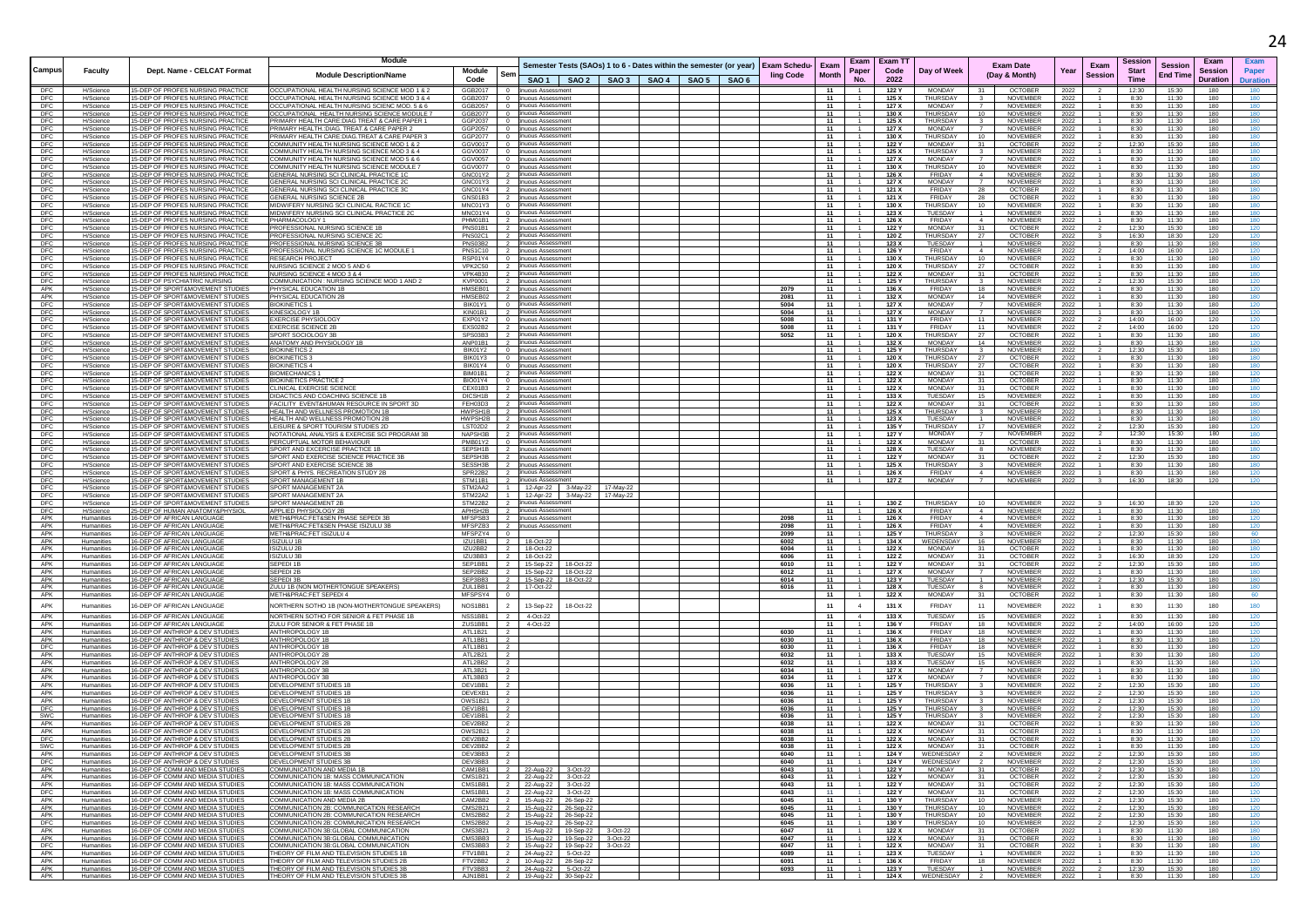|                   |                          |                                                                        | <b>Module</b>                                                                                      |                                                                                 |                                                      |           |                                                                    |  |                                  |                      |                                  | Exam Exam T1    |                                         |                                  |                                   |                                | Sessior        |                            | Exam            |                 |
|-------------------|--------------------------|------------------------------------------------------------------------|----------------------------------------------------------------------------------------------------|---------------------------------------------------------------------------------|------------------------------------------------------|-----------|--------------------------------------------------------------------|--|----------------------------------|----------------------|----------------------------------|-----------------|-----------------------------------------|----------------------------------|-----------------------------------|--------------------------------|----------------|----------------------------|-----------------|-----------------|
| Campus            | <b>Faculty</b>           | Dept. Name - CELCAT Format                                             | <b>Module Description/Name</b>                                                                     | Module<br>Sem                                                                   |                                                      |           | Semester Tests (SAOs) 1 to 6 - Dates within the semester (or year) |  | <b>Exam Schedu-</b><br>ling Code | Exam<br><b>Month</b> | Paper                            | Code            | Day of Week                             |                                  | <b>Exam Date</b><br>(Day & Month) | Exam<br>Year<br><b>Session</b> | <b>Start</b>   | Sessior<br><b>End Time</b> | Session         | Paper           |
|                   |                          |                                                                        |                                                                                                    | Code                                                                            |                                                      |           | SAO 1   SAO 2   SAO 3   SAO 4   SAO 5   SAO 6                      |  |                                  |                      | No.                              | 2022            |                                         |                                  |                                   |                                | Time           |                            | <b>Duration</b> | <b>Duration</b> |
| APK<br>APK        | Humanities<br>Humanities | 16-DEP OF COMM AND MEDIA STUDIES<br>16-DEP OF COMM AND MEDIA STUDIES   | APPLIED JOURNALISM 2B<br>APPLIED JOURNALISM 3B                                                     | AJN2BB2<br>$\overline{2}$<br>AJN3BB3<br>$\overline{2}$                          | 23-Aug-22 13-Sep-22                                  |           |                                                                    |  |                                  | 11<br>- 11           | -1.                              | 132 X<br>121 X  | MONDAY<br>FRIDAY                        | 14<br>-28                        | <b>NOVEMBER</b><br><b>OCTOBER</b> | 2022                           | 8:30<br>8:30   | 11:30<br>11:30             | 180<br>180      | 180             |
| APK               | Humanities               | 16-DEP OF COMM AND MEDIA STUDIES                                       | APPLIED FILM AND TELEVISION STUDIES 1F                                                             | ATV1BB1                                                                         | 2-Sep-22 29-Sep-22<br>26-Sep-22 3-Oct-22             |           |                                                                    |  |                                  | 11                   | $\overline{1}$                   | 131 X           | FRIDAY                                  | 11                               | NOVEMBER                          | 2022<br>2022                   | 8:30           | 11:30                      | 180             | 120             |
| APK               | Humanities               | 16-DEP OF COMM AND MEDIA STUDIES                                       | APPLIED FILM AND TELEVISION STUDIES 2E                                                             | ATV2BB2                                                                         | Portfolio                                            |           |                                                                    |  |                                  | 11                   | $\overline{1}$                   | 135 X           | THURSDAY                                | 17                               | NOVEMBER                          | 2022                           | 8:30           | 11:30                      | 180             | 120             |
| APK               | Humanities               | 16-DEP OF COMM AND MEDIA STUDIES                                       | APPLIED FILM AND TELEVISION STUDIES 3B                                                             | ATV3BB3                                                                         | Portfolio                                            |           |                                                                    |  |                                  | 11                   |                                  | 120 X           | THURSDAY                                | 27                               | OCTOBER                           | 2022                           | 8:30           | 11:30                      | 180             | 120             |
| APK               | Humanities               | 16-DEP OF COMM AND MEDIA STUDIES                                       | COMMUNICATION AND MEDIA 3J: COMMUNICATION, MEDIA<br>AND SOCIETY: COMMUNICATION AND MEDIA IN AFRICA | CAM3JB3<br>$\overline{2}$                                                       | uous Assessmen                                       |           |                                                                    |  |                                  | 11                   |                                  | 130 X           | THURSDAY                                | 10                               | <b>NOVEMBER</b>                   | 2022                           | 8:30           | 11:30                      | 180             | 180             |
| APK               | Humanities               | 16-DEP OF COMM AND MEDIA STUDIE:                                       | COMMUNICATION AND MEDIA 3L: JOURNALISM PRACTICE                                                    | CAM3LB3                                                                         | 3-Oct-22                                             |           |                                                                    |  |                                  | 11                   |                                  | 124 Y           | WEDNESDAY                               |                                  | NOVEMBER                          | 2022                           | 12:30          | 15:30                      | 180             | 180             |
| APK               | Humanities               | 16-DEP OF COMM AND MEDIA STUDIES                                       | OMMUNICATION AND MEDIA 3N: SCREEN STUDIES: SCREEN                                                  | CAM3NB3                                                                         | Portfolio                                            |           |                                                                    |  |                                  | 11                   | $\overline{1}$                   | 132 X           | <b>MONDAY</b>                           | 14                               | <b>NOVEMBER</b>                   | 2022                           | 8:30           | 11:30                      | 180             | 180             |
| APK               |                          | 16-DEP OF COMM AND MEDIA STUDIES                                       | PRACTICE<br>JOURNALISM 1B                                                                          | JNS1BB1                                                                         |                                                      |           |                                                                    |  |                                  | 11                   |                                  | 130 Y           | <b>THURSDAY</b>                         |                                  | NOVEMBER                          | 2022                           | 12:30          | 15:30                      | 180             |                 |
| APK               | Humanities<br>Humanities | 16-DEP OF COMM AND MEDIA STUDIES                                       | JOURNALISM 2B                                                                                      | JNS2BB2<br>- 2                                                                  | 30-Aug-22<br>26-Sep-22 10-Oct-22                     | 27-Sep-22 |                                                                    |  |                                  | 11                   | $\overline{1}$                   | 126 X           | FRIDAY                                  | 10<br>4                          | NOVEMBER                          | 2022                           | 8:30           | 11:30                      | 180             | 120<br>120      |
| APK               | Humanities               | 16-DEP OF COMM AND MEDIA STUDIES                                       | JOURNALISM 3B                                                                                      | JNS3BB3                                                                         | 31-Aug-22                                            | 6-Oct-22  |                                                                    |  |                                  | 11                   | 1                                | 120 X           | THURSDAY                                | 27                               | <b>OCTOBER</b>                    | 2022                           | 8:30           | 11:30                      | 180             | 180             |
| APK<br>APK        | Humanities               | 16-DEP OF ENGLISH<br>16-DEP OF ENGLISH                                 | <b>ENGLISH 1B</b>                                                                                  | ENG1B21<br>ENG1BB1<br>$\overline{2}$                                            | 17-Aug-22 14-Sep-22                                  |           |                                                                    |  | 6049<br>6049                     | 11<br>11             | $\overline{1}$                   | 127 X<br>127 X  | MONDAY<br><b>MONDAY</b>                 | 7<br>$\overline{7}$              | NOVEMBER<br>NOVEMBER              | 2022                           | 8:30<br>8:30   | 11:30<br>11:30             | 180<br>180      | 180<br>180      |
| APK               | Humanities<br>Humanities | 16-DEP OF ENGLISH                                                      | <b>ENGLISH 1E</b><br><b>ENGLISH 2B</b>                                                             | ENG2B21                                                                         | 17-Aug-22 14-Sep-22<br>16-Sep-22                     |           |                                                                    |  | 6052                             | 11                   | -1                               | 123 Y           | TUESDAY                                 | $\overline{1}$                   | NOVEMBER                          | 2022<br>2022                   | 12:30          | 15:30                      | 180             | 180             |
| APK               | Humanities               | 16-DEP OF ENGLIS                                                       | NGLISH 21                                                                                          | ENG2BB2                                                                         | 16-Sep-22                                            |           |                                                                    |  | 6052                             | 11                   |                                  | 123 \           | <b>TUESDAY</b>                          |                                  | NOVEMBER                          | 2022                           | 12:30          | 15:30                      | 180             |                 |
| APK<br>APK        | Humanities<br>Humanities | 16-DEP OF ENGLISH<br><b>16-DEP OF ENGLISH</b>                          | <b>ENGLISH 3B</b><br><b>ENGLISH 3B</b>                                                             | ENG3B21<br>ENG3BB3<br>$\overline{z}$                                            | 1-Sep-22<br>1-Sep-22                                 |           |                                                                    |  | 6054<br>6054                     | 11<br>- 11           | $\overline{1}$                   | 128 Y<br>128 Y  | TUESDAY<br>TUESDAY                      | 8<br>8                           | <b>NOVEMBER</b><br>NOVEMBER       | 2022<br>2022                   | 12:30<br>12:30 | 15:30<br>15:30             | 180<br>180      | 180<br>180      |
| APK               | Humanities               | 16-DEP OF ENGLISH                                                      | <b>ENGLISH 1D</b>                                                                                  | ENG0D21                                                                         | uous Assessmer                                       |           |                                                                    |  | 6195                             | 11                   | $-1$                             | 120 X           | THURSDAY                                | 27                               | <b>OCTOBER</b>                    | 2022                           | 8:30           | 11:30                      | 180             | 180             |
| APK               | Humanities               | 16-DEP OF ENGLISH                                                      | ENGLISH 1D                                                                                         | ENG0DB1                                                                         | uous Assessmen                                       |           |                                                                    |  | 6195                             | 11                   |                                  | 120 X           | THURSDAY                                | 27                               | OCTOBER                           | 2022                           | 8:30           | 11:30                      | 180             | 180             |
| APK               | Humanities               | <b>16-DEP OF ENGLISH</b><br>16-DEP OF ENGLISH                          | <b>ENGLISH 1D</b><br><b>ENGLISH 1D</b>                                                             | ENGEXD1<br>- 2                                                                  | huous Assessment                                     |           |                                                                    |  | 6195                             | - 11                 | $\overline{1}$<br>$\overline{1}$ | 120 X           | THURSDAY<br><b>THURSDAY</b>             | - 27                             | <b>OCTOBER</b>                    | 2022                           | 8:30           | 11:30                      | 180<br>180      | 180<br>180      |
| <b>SWC</b><br>APK | Humanities<br>Humanities | 16-DEP OF HISTOR'                                                      | <b>HISTORY 1E</b>                                                                                  | ENG0DB1<br><b>HIS1B21</b>                                                       | 22-Aug-22                                            |           |                                                                    |  | 6195<br>6082                     | 11<br>11             |                                  | 120 X<br>132 X  | <b>MONDAY</b>                           | 27<br>14                         | <b>OCTOBER</b><br>NOVEMBER        | 2022<br>2022                   | 8:30<br>8:30   | 11:30<br>11:30             | 180             | 120             |
| APK               | Humanities               | 16-DEP OF HISTORY                                                      | <b>HISTORY 1E</b>                                                                                  | HIS1BB1                                                                         | 22-Aug-22                                            |           |                                                                    |  | 6082                             | 11                   |                                  | 132 X           | <b>MONDAY</b>                           | 14                               | NOVEMBER                          | 2022                           | 8:30           | 11:30                      | 180             | 120             |
| APK<br>APK        | Humanities               | 16-DEP OF HISTORY<br>16-DEP OF HISTORY                                 | <b>HISTORICAL STUDIES 2B</b><br><b>HISTORY 2E</b>                                                  | $\overline{2}$<br>HIS2B21<br>HIS2BB2                                            | 22-Aug-22                                            |           |                                                                    |  | 6085<br>6085                     | 11<br>11             | $\overline{1}$                   | 130 X<br>130 X  | THURSDAY<br>THURSDAY                    | 10<br>10                         | NOVEMBER<br>NOVEMBER              | 2022                           | 8:30           | 11:30<br>11:30             | 180<br>180      | 120<br>120      |
| APK               | Humanities<br>Humanities | 16-DEP OF HISTORY                                                      | HISTORICAL STUDIES 3E                                                                              | <b>HIS3B21</b>                                                                  | 22-Aug-22<br>22-Aug-22                               | 4-Oct-22  |                                                                    |  | 6087                             | 11                   |                                  | 127 X           | <b>MONDAY</b>                           |                                  | NOVEMBER                          | 2022<br>2022                   | 8:30<br>8:30   | 11:30                      | 180             | 180             |
| APK               | Humanities               | 16-DEP OF HISTORY                                                      | <b>HISTORY 3B</b>                                                                                  | HIS3BB3                                                                         | 22-Aug-22                                            | 4-Oct-22  |                                                                    |  | 6087                             | 11                   | $-1$                             | 127 X           | <b>MONDAY</b>                           | $\overline{7}$                   | NOVEMBER                          | 2022                           | 8:30           | 11:30                      | 180             | 180             |
| APK               | Humanities               | 16-DEP OF LANG CUL STUD&APPL LIN                                       | METH&PRAC:FET AFRIKAANS 4                                                                          | MFSPAY4                                                                         |                                                      |           |                                                                    |  | 2099                             | 11                   | $\overline{1}$                   | 125 Y           | THURSDAY                                | $\overline{\mathbf{3}}$          | NOVEMBER                          | 2022                           | 12:30          | 15:30                      | 180             | 60              |
| APK<br>APK        | Humanities<br>Humanities | 16-DEP OF LANG CUL STUD&APPL LIN<br>16-DEP OF LANG CUL STUD&APPL LIN   | <b>AFRIKAANS 3E</b><br>AFRIKAANS 3E                                                                | AFR3BB3<br>AFR3BB3                                                              | 12-Oct-22<br>12-Oct-22                               |           |                                                                    |  | 6026<br>6027                     | 11<br>11             |                                  | 125 Y<br>133 X  | THURSDAY<br>TUESDAY                     | 3<br>15                          | NOVEMBER<br><b>NOVEMBER</b>       | 2022<br>2022                   | 12:30<br>8:30  | 15:30<br>11:30             | 180<br>180      | 120<br>120      |
| APK               | Humanities               | 16-DEP OF LANG CUL STUD&APPL LIN                                       | <b>FRENCH 2B</b>                                                                                   | FRE2BB2                                                                         | 8-Aug-22                                             | 26-Sep-22 |                                                                    |  | 6060                             | - 11                 | $\overline{1}$                   | 131 X           | FRIDAY                                  | - 11                             | NOVEMBER                          | 2022                           | 8:30           | 11:30                      | 180             | 180             |
| APK<br>APK        | Humanities<br>Humanities | 16-DEP OF LANG CUL STUD&APPL LIN<br>16-DEP OF LANG CUL STUD&APPL LIN   | <b>FRENCH 3E</b><br><b>FRENCH 3E</b>                                                               | FRE3BB3<br>FRE3BB3                                                              | 10-Aug-22                                            | 19-Sep-22 |                                                                    |  | 6063<br>6064                     | 11<br>11             | $\overline{1}$                   | 126 X<br>132 X  | FRIDAY<br><b>MONDAY</b>                 | $\overline{4}$<br>14             | NOVEMBER<br>NOVEMBER              | 2022                           | 8:30<br>8:30   | 11:30<br>11:30             | 180<br>180      | 180<br>180      |
| APK               | Humanities               | 16-DEP OF LANG CUL STUD&APPL LIN                                       | MODERN GREEK 1                                                                                     | MDG1BB1                                                                         | 10-Aug-22 19-Sep-22<br>15-Oct-22                     |           |                                                                    |  | 6066                             | 11                   |                                  | 131 X           | FRIDAY                                  | - 11                             | NOVEMBER                          | 2022<br>2022                   | 8:30           | 11:30                      | 180             | 180             |
| APK               | Humanities               | 16-DEP OF LANG CUL STUD&APPL LIN                                       | <b>MODERN GREEK 2B</b>                                                                             | MDG2BB2<br>$\overline{2}$                                                       | 15-Oct-22                                            |           |                                                                    |  | 6068                             | 11                   | $\overline{1}$                   | 134 X           | WEDENSDAY                               | 16                               | NOVEMBER                          | 2022                           | 8:30           | 11:30                      | 180             | 180             |
| APK               | Humanities<br>Humanities | 16-DEP OF LANG CUL STUD&APPL LIN<br>16-DEP OF LANG CUL STUD&APPL LIN   | CLASSICAL CULTURE AND MYTHOLOGIES 1B<br>CLASSICAL CULTURE AND MYTHOLOGIES 2E                       | CLC1BB1<br>$\overline{2}$<br>CLC2BB2                                            | 12-Oct-22                                            |           |                                                                    |  | 6070<br>6072                     | 11                   | $\overline{1}$                   | 130 Y           | THURSDAY<br>FRIDAY                      | 10                               | NOVEMBER                          | 2022                           | 12:30          | 15:30                      | 180             | 120             |
| APK<br>APK        | Humanities               | 16-DEP OF LANG CUL STUD&APPL LIN                                       | <b>LINGUISTICS 3B</b>                                                                              | LIN3BB3                                                                         | 30-Aug-22<br>30-Aug-22                               | 4-Oct-22  |                                                                    |  | 6100                             | 11<br>11             | 1                                | 121 Y<br>130 Y  | THURSDAY                                | 28<br>10                         | <b>OCTOBER</b><br><b>NOVEMBER</b> | 2022<br>2022                   | 14:00<br>12:30 | 16:00<br>15:30             | 120<br>180      | 120<br>120      |
| APK               | Humanities               | 16-DEP OF LANG CUL STUD&APPL LIN                                       | LANGUAGE PRACTICE 1E                                                                               | LPR1BB1                                                                         | 21-Sep-22                                            |           |                                                                    |  | 6101                             | 11                   | $\overline{1}$                   | 123 X           | TUESDAY                                 | $\overline{1}$                   | NOVEMBER                          | 2022                           | 8:30           | 11:30                      | 180             | 180             |
| APK               | Humanities               | 16-DEP OF LANG CUL STUD&APPL LIN<br>16-DEP OF LANG CUL STUD&APPL LIN   | <b>INGUISTICS 1B</b>                                                                               | LIN1BB1<br>LINEXB1                                                              | 16-Aug-22                                            | 4-Oct-22  |                                                                    |  | 6103<br>6103                     | 11<br>11             | $\overline{1}$                   | 133 X<br>133 X  | TUESDAY                                 | 15<br>15                         | NOVEMBER                          | 2022                           | 8:30           | 11:30                      | 180<br>180      | 180<br>180      |
| APK<br>APK        | Humanities<br>Humanities | 16-DEP OF LANG CULSTUD&APPL LIN                                        | <b>LINGUISTICS 1B</b><br><b>LINGUISTICS 2B</b>                                                     | I IN2BB2<br>$\overline{2}$                                                      | 16-Aug-22<br>26-Sep-22                               | 4-Oct-22  |                                                                    |  | 6105                             | 11                   | $\overline{1}$                   | 125 Y           | TUESDAY<br>THURSDAY                     | $\overline{\mathbf{3}}$          | NOVEMBER<br><b>NOVEMBER</b>       | 2022<br>2022                   | 8:30<br>12:30  | 11:30<br>15:30             | 180             | 180             |
| APK               | Humanities               | 16-DEP OF LANG CUL STUD&APPL LIN                                       | <b>LINGUISTICS 3E</b>                                                                              | LIN3BB3                                                                         | 30-Aug-22                                            | 4-Oct-22  |                                                                    |  | 6107                             | 11                   | $\overline{2}$                   | 125 Y           | THURSDAY                                | $\overline{\mathbf{3}}$          | NOVEMBER                          | 2022                           | 12:30          | 15:30                      | 180             | 120             |
| APK<br>DEC        | Humanities               | 16-DEP OF LANG CUL STUD&APPL LIN                                       | AFRIKAANS E<br>UNDAMENTAL RESEARCH PRACTICE (HUM) EXT                                              | AFR0BB1<br>FRPEX01                                                              | 12-Oct-22                                            |           |                                                                    |  | 6211                             | 11                   |                                  | 136 Y           | FRIDAY<br><b>MONDAY</b>                 | 18                               | NOVEMBER                          | 2022                           | 14:00          | 16:00                      | 120             | 120             |
| APK               | Humanities<br>Humanities | 16-DEP OF LANG CUL STUD&APPL LIN<br>16-DEP OF LANG CUL STUD&APPL LIN   | AFRIKAANS 1B                                                                                       | AFR1BB1<br>$\overline{2}$                                                       | 12-Oct-22                                            |           |                                                                    |  | 10000                            | - 11<br>11           | $-1$                             | 122 X<br>120 X  | THURSDAY                                | -31<br>27                        | OCTOBER<br><b>OCTOBER</b>         | 2022<br>2022                   | 8:30<br>8:30   | 11:30<br>11:30             | 180<br>180      | 180<br>180      |
| APK               | Humanities               | 16-DEP OF LANG CUL STUD&APPL LIN                                       | AFRIKAANS 2E                                                                                       | AFR2BB2 2                                                                       | 19-Sep-22                                            |           |                                                                    |  |                                  | 11                   | $-1$                             | 129 Y           | WEDNESDAY                               | 9                                | NOVEMBER                          | 2022                           | 12:30          | 15:30                      | 180             | 120             |
| APK               | Humanities               | 16-DEP OF LANG CUL STUD&APPL LIN<br>16-DEP OF LANG CUL STUD&APPL LIN   | AFRIKAANS 2E<br>CLASSICAL CULTURE AND MYTHOLOGIES 3E                                               | AFR2BB2<br>CLC3BB3                                                              | 19-Sep-22                                            |           |                                                                    |  |                                  | 11<br>11             | $\overline{1}$                   | 135 Y<br>128 Y  | THURSDAY<br>TUESDAY                     | 17<br>-8                         | NOVEMBER                          | 2022                           | 12:30<br>12:30 | 15:30<br>15:30             | 180<br>180      | 120<br>180      |
| APK<br>APK        | Humanities<br>Humanities | 16-DEP OF LANG CUL STUD&APPL LIN                                       | FRENCH 1B                                                                                          | FRE1BB1                                                                         | 8-Aug-22                                             |           |                                                                    |  |                                  | 11                   | $-1$                             | 125 Y           | THURSDAY                                | $\overline{\mathbf{3}}$          | <b>NOVEMBER</b><br>NOVEMBER       | 2022<br>2022                   | 12:30          | 15:30                      | 180             | 180             |
| APK               | Humanities               | 16-DEP OF LANG CUL STUD&APPL LIN                                       | RENCH <sub>11</sub>                                                                                | FRE1BB1                                                                         | 8-Aug-22                                             |           |                                                                    |  |                                  | 11                   |                                  | 128 Y           | TUESDAY                                 | -8                               | <b>NOVEMBER</b>                   | 2022                           | 12:30          | 15:30                      | 180             | 180             |
| APK<br>APK        | Humanities<br>Humanities | 16-DEP OF LANG CUL STUD&APPL LIN<br>16-DEP OF LANG CUL STUD&APPL LIN   | LANGUAGE PRACTICE 2E<br>LANGUAGE PRACTICE 3B                                                       | LPR2BB2<br>I PR3BB3                                                             | 30-Aug-22                                            | 4-Oct-22  |                                                                    |  |                                  | 11<br>11             | $-1$<br>$\overline{1}$           | 120 X<br>132 X  | <b>THURSDAY</b><br>MONDAY               | - 27<br>14                       | <b>OCTOBER</b><br><b>NOVEMBER</b> | 2022<br>2022                   | 8:30<br>8:30   | 11:30<br>11:30             | 180<br>180      | 180<br>120      |
| APK               | Humanities               | 16-DEP OF LANG CUL STUD&APPL LIN                                       | LANGUAGE PRACTICE 3E                                                                               | LPR3BB3                                                                         |                                                      |           |                                                                    |  |                                  | 11                   | $\overline{1}$                   | 120 X           | THURSDAY                                | 27                               | <b>OCTOBER</b>                    | 2022                           | 8:30           | 11:30                      | 180             | 120             |
| APK               | Humanities               | 16-DEP OF LANG CUL STUD&APPL LIN                                       | <b>MODERN GREEK 3</b>                                                                              | MDG3BB3                                                                         | 10-Oct-22                                            |           |                                                                    |  |                                  | 11                   | 1                                | 131 X           | FRIDAY                                  | 11                               | NOVEMBER                          | 2022                           | 8:30           | 11:30                      | 180             | 120             |
| APK<br>APK        | Humanities<br>Humanities | 16-DEP OF LANG CUL STUD&APPL LIN<br>16-DEP OF LANG CUL STUD&APPL LIN   | MODERN GREEK 31<br>MAPS IN THE HUMANITIES                                                          | MDG3BB3<br>MHUEX01                                                              | 10-Oct-22                                            |           |                                                                    |  |                                  | - 11<br>11           | $\overline{1}$<br>$\overline{1}$ | 124 Z<br>122 X  | WEDNESDAY<br>MONDAY                     | $\overline{2}$<br>31             | NOVEMBER<br><b>OCTOBER</b>        | 2022<br>2022                   | 16:30<br>8:30  | 18:30<br>11:30             | 120<br>180      | 120<br>120      |
| DFC               | Humanities               | 16-DEP OF LANG CUL STUD&APPL LIN                                       | ENGLISH: COMMUNICATION SKILLS 1 (MODULE 2)                                                         | CSA1BB1                                                                         |                                                      |           |                                                                    |  |                                  | 11                   |                                  | <b>SSA ONL</b>  |                                         |                                  |                                   |                                |                |                            |                 | 180             |
| <b>DFC</b>        | Humanities               | 16-DEP OF LANG CUL STUD&APPL LIN                                       | ENGINEERING COMMUNICATION SKILLS 1B                                                                | ECS1BB1                                                                         |                                                      |           |                                                                    |  |                                  | - 11                 | -1.                              | <b>SSA ONLY</b> |                                         |                                  |                                   |                                |                |                            |                 | 180             |
| APK<br>APK        | Humanities<br>Humanities | 16-DEP OF PHILOSOPHY<br>16-DEP OF PHILOSOPHY                           | PHILOSOPHY 1B<br>PHILOSOPHY 1B                                                                     | FII 1B21<br>PHL1BB1                                                             | 29-Aug-22<br>29-Aug-22 1-Sep-22                      | 1-Sep-22  | 10-Oct-22<br>10-Oct-22                                             |  | 6110<br>6110                     | 11<br>11             | $\overline{1}$<br>$-1$           | 135 X<br>135 X  | THURSDAY<br>THURSDAY                    | 17<br>17                         | NOVEMBER<br>NOVEMBER              | 2022<br>2022                   | 8:30<br>8:30   | 11:30<br>11:30             | 180<br>180      | 120<br>120      |
| APK               | Humanities               | 16-DEP OF PHILOSOPHY                                                   | PHILOSOPHY 2E                                                                                      | <b>FIL2B21</b>                                                                  | 25-Aug-22                                            | 5-Oct-22  | 10-Oct-22                                                          |  | 6112                             | 11                   |                                  | 131 X           | FRIDAY                                  | 11                               | NOVEMBER                          | 2022                           | 8:30           | 11:30                      | 180             | 180             |
| APK               | Humanities               | 16-DEP OF PHILOSOPHY                                                   | PHILOSOPHY 2E                                                                                      | PHL2BB2<br>- 2                                                                  | 25-Aug-22 5-Oct-22                                   |           | 10-Oct-22                                                          |  | 6112                             | 11                   |                                  | 131 X           | FRIDAY                                  | - 11                             | NOVEMBER                          | 2022                           | 8:30           | 11:30                      | 180             | 180             |
| APK<br>APK        | Humanities<br>Humanities | 16-DEP OF PHILOSOPHY<br>16-DEP OF PHILOSOPHY                           | PHILOSOPHY 3B<br>PHILOSOPHY 31                                                                     | <b>FIL3B21</b><br>PHL3BB3                                                       | 22-Aug-22 25-Aug-22 10-Oct-22<br>22-Aug-22 25-Aug-22 |           | 10-Oct-22                                                          |  | 6114<br>6114                     | 11<br>11             | $-1$                             | 121 X<br>121 X  | FRIDAY<br>FRIDAY                        | 28<br>28                         | <b>OCTOBER</b><br><b>OCTOBER</b>  | 2022<br>2022                   | 8:30<br>8:30   | 11:30<br>11:30             | 180<br>180      | 180<br>180      |
| APK               | Humanities               | 16-DEP OF POLITICS&INTERNAT RELAT                                      | POLITICS 1B                                                                                        | PIR1BB1                                                                         | 15-Aug-22                                            | 3-Oct-22  |                                                                    |  | 6116                             | 11                   |                                  | 126 Y           | FRIDAY                                  | 4                                | NOVEMBER                          | 2022                           | 14:00          | 16:00                      | 120             | 120             |
| APK               | Humanities               | 16-DEP OF POLITICS&INTERNAT RELAT                                      | POLITICS 1B                                                                                        | POI 1BB1                                                                        | 15-Aug-22 3-Oct-22                                   |           |                                                                    |  | 6116                             | 11                   | $\overline{1}$                   | 126 Y           | FRIDAY                                  | $\sim$ 4                         | <b>NOVEMBER</b>                   | 2022                           | 14:00          | 16:00                      | 120             | 120             |
| APK<br>SWC        | Humanities<br>Humanities | 16-DEP OF POLITICS&INTERNAT RELA'<br>16-DEP OF POLITICS&INTERNAT RELAY | POLITICS 1E<br>POLITICS 1B                                                                         | PTS1B21<br>POL1BB1                                                              | 15-Aug-22<br>15-Aug-22 3-Oct-22                      | 3-Oct-22  |                                                                    |  | 6116<br>6116                     | 11<br>11             |                                  | 126 Y<br>126 Y  | FRIDAY<br>FRIDAY                        | $\overline{4}$<br>$\overline{4}$ | NOVEMBER<br>NOVEMBER              | 2022<br>2022                   | 14:00<br>14:00 | 16:00<br>16:00             | 120<br>120      | 120<br>120      |
| APK               | Humanities               | 16-DEP OF POLITICS&INTERNAT RELAT                                      | POLITICS 2B                                                                                        | PIR2BB2                                                                         | 24-Aug-22 5-Oct-22                                   |           |                                                                    |  | 6118                             | - 11                 | -1.                              | 129 Y           | WEDNESDAY                               | 9                                | NOVEMBER                          | 2022                           | 12:30          | 15:30                      | 180             | 120             |
| APK               | Humanities               | 16-DEP OF POLITICS&INTERNAT RELAT                                      | POLITICS 2B                                                                                        | POL2BB2<br>PTS2B21                                                              | 24-Aug-22 5-Oct-22                                   |           |                                                                    |  | 6118                             | 11                   | $\overline{1}$                   | 129 Y           | WEDNESDAY                               | 9<br>9                           | NOVEMBER                          | 2022                           | 12:30          | 15:30                      | 180             | 120             |
| APK<br><b>SWC</b> | Humanities<br>Humanities | 16-DEP OF POLITICS&INTERNAT RELAT<br>16-DEP OF POLITICS&INTERNAT RELAT | POLITICS 2B<br>POLITICS 2B                                                                         | POL2BB2                                                                         | 24-Aug-22 5-Oct-22<br>18-Aug-22 6-Oct-22             |           |                                                                    |  | 6118<br>6118                     | 11<br>- 11           | $\overline{1}$                   | 129 Y<br>129 Y  | WEDNESDAY<br>WEDNESDAY                  | 9                                | <b>NOVEMBER</b><br>NOVEMBER       | 2022<br>2022                   | 12:30<br>12:30 | 15:30<br>15:30             | 180<br>180      | 120<br>120      |
| <b>SWC</b>        | Humanities               | 16-DEP OF POLITICS&INTERNAT RELAT                                      | POLITICS 2B                                                                                        | PTS2B21                                                                         | 18-Aug-22                                            | 6-Oct-22  |                                                                    |  | 6118                             | 11                   | $\overline{1}$                   | 129 Y           | WEDNESDAY                               | 9                                | NOVEMBER                          | 2022                           | 12:30          | 15:30                      | 180             | 120             |
| APK<br>APK        | Humanities               | 16-DEP OF POLITICS&INTERNAT RELA'<br>16-DEP OF POLITICS&INTERNAT RELAT | POLITICS 3E                                                                                        | PIR3BB3<br>POL3BB3                                                              | 15-Aug-22 7-Oct-22<br>15-Aug-22 7-Oct-22             |           |                                                                    |  | 6120<br>6120                     | 11<br>11             |                                  | 126 X<br>126 X  | FRIDAY<br>FRIDAY                        | $\overline{4}$<br>$\sim$         | NOVEMBER<br>NOVEMBER              | 2022                           | 8:30           | 11:30<br>11:30             | 180             | 180             |
| APK               | Humanities<br>Humanities | 16-DEP OF POLITICS&INTERNAT RELAT                                      | POLITICS 3B<br><b>POLITICS 3B</b>                                                                  | PTS3B21<br>$\overline{\mathbf{2}}$                                              | 15-Aug-22                                            | 7-Oct-22  |                                                                    |  | 6120                             | 11                   | $\overline{1}$                   | 126 X           | FRIDAY                                  | 4                                | NOVEMBER                          | 2022<br>2022                   | 8:30<br>8:30   | 11:30                      | 180<br>180      | 180<br>180      |
| <b>SWC</b>        | Humanities               | 16-DEP OF POLITICS&INTERNAT RELAT                                      | POLITICS 3B                                                                                        | <b>POL3BB3</b>                                                                  | 16-Aug-22 11-Oct-22                                  |           |                                                                    |  | 6120                             | 11                   | $\overline{1}$                   | 126 X           | FRIDAY                                  | $\sim$ 4                         | NOVEMBER                          | 2022                           | 8:30           | 11:30                      | 180             | 180             |
| SWC<br>APK        | Humanities               | 16-DEP OF POLITICS&INTERNAT RELAT<br>16-DEP OF POLITICS&INTERNAT RELAT | POLITICS 38                                                                                        | PTS3B21<br>POL2DB2                                                              | 16-Aug-22                                            | 11-Oct-22 |                                                                    |  | 6120                             | 11<br>11             |                                  | 126 X           | <b>FRIDAY</b><br>MONDAY                 | $\overline{4}$<br>- 14           | NOVEMBER                          | 2022                           | 8:30<br>8:30   | 11:30<br>11:30             | 180<br>180      | 180<br>120      |
| APK               | Humanities<br>Humanities | 16-DEP OF POLITICS&INTERNAT RELAT                                      | POLITICS 2D<br>POLITICS 2D                                                                         | PTS2D21                                                                         | 27-Aug-22<br>27-Aug-22 8-Oct-22                      | 8-Oct-22  |                                                                    |  | 6199<br>6199                     | 11                   | $-1$                             | 132 X<br>132 X  | <b>MONDAY</b>                           | 14                               | NOVEMBER<br>NOVEMBER              | 2022<br>2022                   | 8:30           | 11:30                      | 180             | 120             |
| APK               | Humanities               | 16-DEP OF POLITICS&INTERNAT RELAT                                      | POLITICS 3D                                                                                        | POL3DB3                                                                         | 26-Aug-22                                            | 7-Oct-22  |                                                                    |  | 6201                             | 11                   |                                  | 120 X           | THURSDAY                                | 27                               | <b>OCTOBER</b>                    | 2022                           | 8:30           | 11:30                      | 180             |                 |
| APK<br>APK        | Humanities<br>Humanities | 16-DEP OF POLITICS&INTERNAT RELAT<br>16-DEP OF PSYCHOLOGY              | POLITICS 3D<br>POSITIVE PSYCHOLOGY 2D                                                              | PTS3D21 2 26-Aug-22 7-Oct-22                                                    |                                                      |           |                                                                    |  | 6201                             | 11 1<br>11           | $\overline{1}$<br>1              | 120 X<br>126 X  | THURSDAY<br>FRIDAY                      | 27<br>4 <sup>1</sup>             | <b>OCTOBER</b><br>NOVEMBER        | 2022<br>2022                   | 8:30<br>8:30   | 11:30<br>11:30             | 180<br>180      | 180             |
| APK               | Humanities               | 16-DEP OF PSYCHOLOGY                                                   | PSYCHOLOGY 2D: POSITIVE PSYCHOLOGY                                                                 | PSY2D21 2 23-Aug-22 15-Sep-22 20-Sep-22<br>PSY2DB2                              | 2 23-Aug-22 15-Sep-22 20-Sep-22                      |           |                                                                    |  | 6122<br>6122                     | 11                   | 1                                | 126 X           | <b>FRIDAY</b>                           | $\sim$ 4                         | <b>NOVEMBER</b>                   | 2022                           | 8:30           | 11:30                      | 180             | 180             |
| DFC               | Humanities               | 16-DEP OF PSYCHOLOGY                                                   | PSYCHOLOGY 2D: POSITIVE PSYCHOLOGY                                                                 | PSY2DB2 2 23-Aug-22 15-Sep-22 20-Sep-22                                         |                                                      |           |                                                                    |  | 6122                             | 11                   | 1                                | 126 X           | FRIDAY                                  | 4 <sup>1</sup>                   | NOVEMBER                          | 2022                           | 8:30           | 11:30                      | 180             | 180             |
| APK<br>APK        | Humanities<br>Humanities | 16-DEP OF PSYCHOLOGY<br>16-DEP OF PSYCHOLOGY                           | CONTEMPORARY PSYCHOLOGY 2F<br>CONTEMPORARY PSYCHOLOGY 2F                                           | PSY2F21 2 1-Sep-22 15-Sep-22 6-Oct-22<br>PSY2FB2 2 1-Sep-22 15-Sep-22 6-Oct-22  |                                                      |           |                                                                    |  | 6123<br>6123                     | 11<br>11             | $\overline{1}$<br>$\sim$ 1       | 127 X<br>127 X  | MONDAY<br>MONDAY                        | 7<br>7                           | NOVEMBER<br>NOVEMBER              | 2022                           | 8:30<br>8:30   | 11:30<br>11:30             | 180<br>180      | 180<br>180      |
| APK               | Humanities               | 16-DEP OF PSYCHOLOGY                                                   | PERSONALITY PSYCHOLOGY 2H                                                                          | PSY2H21 2 31-Aug-22 14-Sep-22 12-Oct-22                                         |                                                      |           |                                                                    |  | 6124                             | 11                   | $-1$                             | 125 Y           | THURSDAY                                | $3^{\circ}$                      | NOVEMBER                          | 2022<br>2022<br>$\overline{2}$ | 12:30          | 15:30                      | 180             | 180             |
| APK               | Humanities               | 16-DEP OF PSYCHOLOGY                                                   | PERSONALITY PSYCHOLOGY 2H                                                                          | PSY2HB2                                                                         | 2 31-Aug-22 14-Sep-22 12-Oct-22                      |           |                                                                    |  | 6124                             | 11                   | $-1$                             | 125 Y           | THURSDAY                                | $\overline{\mathbf{3}}$          | NOVEMBER                          | 2022                           | 12:30          | 15:30                      | 180             | 180             |
| APK<br>DFC        | Humanities<br>Humanities | 16-DEP OF PSYCHOLOGY<br>16-DEP OF PSYCHOLOGY                           | PSYCHOLOGY 1B<br>PSYCHOLOGY 1B                                                                     | PSY1BB1 2 2-Sep-22 16-Sep-22 21-Oct-22<br>PSY1BB1 I<br>$\overline{\phantom{0}}$ |                                                      |           |                                                                    |  | 6126<br>6126                     | 11<br>11             | $-1$<br>1                        | 129 Y           | 129 Y WEDNESDAY<br>WEDNESDAY            | 9<br>9                           | <b>NOVEMBER</b><br>NOVEMBER       | 2022                           | 12:30          | 15:30                      | 180<br>180      | 180<br>180      |
| APK               | Humanities               | 16-DEP OF PSYCHOLOGY                                                   | PSYCHOLOGY 3D: PSYCHOPATHOLOGY                                                                     | PSY3D21                                                                         | 2 inuous Assessment                                  |           |                                                                    |  | 6131                             | 11                   | $\overline{1}$                   | 123 Y           | TUESDAY                                 |                                  | NOVEMBER                          | 2022<br>2022                   | 12:30<br>12:30 | 15:30<br>15:30             | 180             | 180             |
| APK               | Humanities               | 16-DEP OF PSYCHOLOGY                                                   | PSYCHOLOGY 3D: PSYCHOPATHOLOGY                                                                     | PSY3DB3 2 inuous Assessment                                                     |                                                      |           |                                                                    |  | 6131                             | 11                   | $\overline{1}$                   | 123 Y           | TUESDAY                                 | 1                                | <b>NOVEMBER</b>                   | 2022                           | 12:30          | 15:30                      | 180             | 180             |
| DFC               | Humanities               | 16-DEP OF PSYCHOLOGY                                                   | PSYCHOLOGY 3D: PSYCHOPATHOLOGY                                                                     | PSY3DB3 2 27-Aug-22 8-Oct-22                                                    |                                                      |           |                                                                    |  | 6131                             | 11                   | $-1$                             | 123 Y           | TUESDAY                                 | $-1$                             | NOVEMBER                          | 2022                           | 12:30          | 15:30                      | 180             | 180             |
| APK               | Humanities               | 16-DEP OF PSYCHOLOGY                                                   | PSYCHOLOGY 3F: PSYCHOTHERAPHY:THEO AND MODELS                                                      | PSY3F21<br>$\overline{2}$                                                       | 24-Aug-22                                            | 14-Sep-22 | 5-Oct-22                                                           |  | 6133                             | 11                   | $\overline{1}$                   | 129 Y           | WEDNESDAY                               | 9                                | <b>NOVEMBER</b>                   | 2022<br>$\overline{2}$         | 12:30          | 15:30                      | 180             | 180             |
| APK               | Humanities               | 16-DEP OF PSYCHOLOGY                                                   | PSYCHOLOGY 3F: PSYCHOTHERAPHY:THEO AND MODELS                                                      | PSY3FB3<br>$\overline{2}$                                                       | 24-Aug-22                                            | 14-Sep-22 | 5-Oct-22                                                           |  | 6133                             | 11                   | $\overline{1}$                   | 129 Y           | WEDNESDAY                               | -9                               | <b>NOVEMBER</b>                   | 2022<br>$\overline{2}$         | 12:30          | 15:30                      | 180             | 180             |
| APK               | Humanities               | 16-DEP OF PSYCHOLOGY                                                   | SPORT PSYCHOLOGY 2B                                                                                | SPS2B21                                                                         | 27-Sep-22                                            |           |                                                                    |  | 6135                             | 11                   | $\overline{1}$                   | 132X            | <b>MONDAY</b>                           | 14                               | NOVEMBER                          | 2022                           | 8:30           | 11:30                      | 180             | 180             |
| APK               | Humanities               | 16-DEP OF PSYCHOLOGY                                                   | SPORT PSYCHOLOGY 2B                                                                                | SPS2BB2                                                                         | 2 27-Sep-22                                          |           |                                                                    |  | 6135                             | 11                   | 1                                | 132 X           | <b>MONDAY</b>                           | 14                               | <b>NOVEMBER</b>                   | 2022                           | 8:30           | 11:30                      | 180             | 180             |
| <b>DFC</b>        | Humanities               | 16-DEP OF PSYCHOLOGY                                                   | SPORT PSYCHOLOGY 2B                                                                                | SPS2BB2 2 31-Aug-22                                                             |                                                      |           |                                                                    |  | 6135                             |                      |                                  |                 | 11   1   132 X   MONDAY   14   NOVEMBER |                                  |                                   | $\overline{1}$<br>2022         | 8:30           | 11:30                      | 180             | 180             |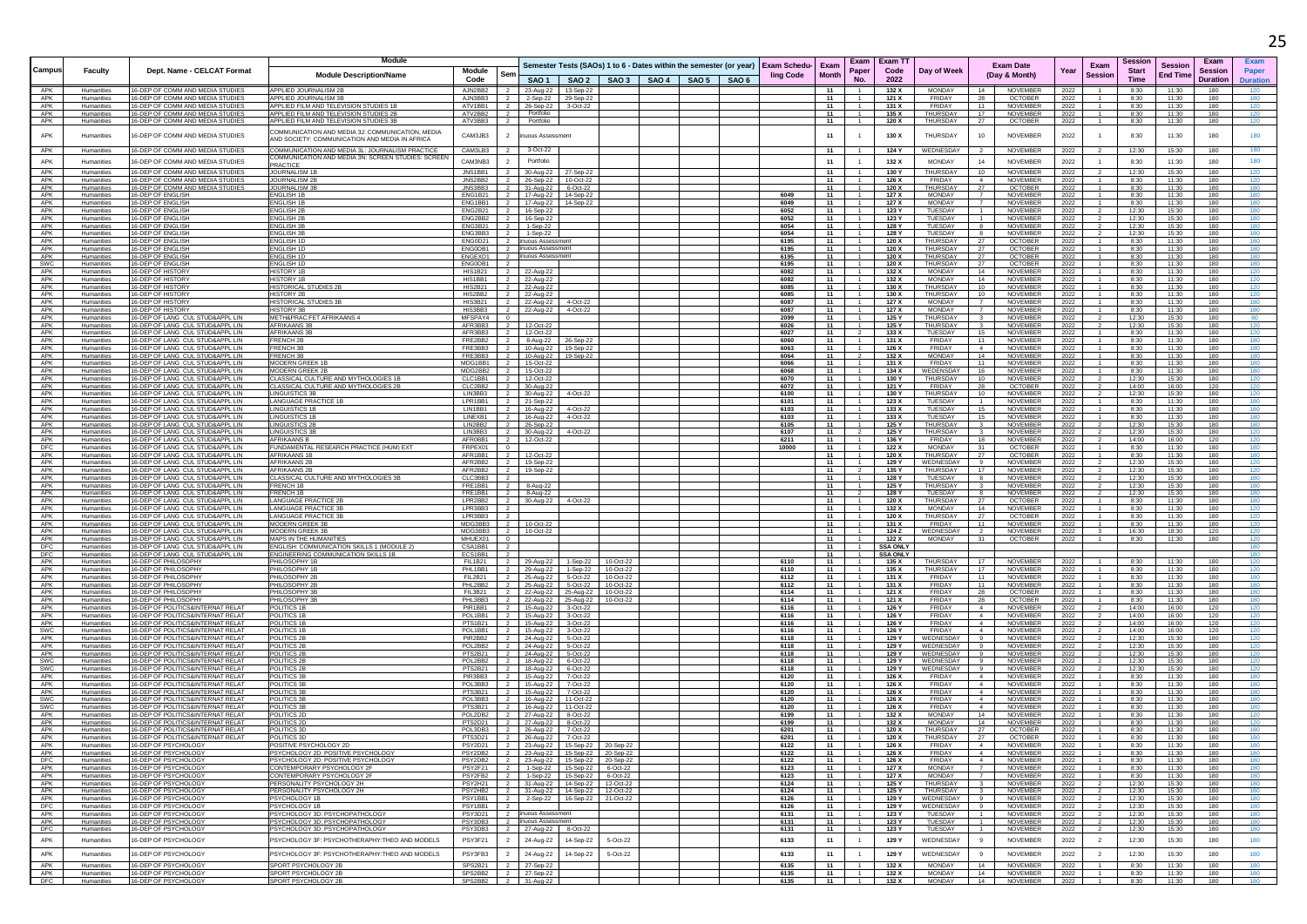|            |                          |                                                                        | Module                                                                                   |                                                        |                                                                                      |  |  |              |              |                |                        |                                  |                                                                    |              |                |                         |                 |                        |                 |
|------------|--------------------------|------------------------------------------------------------------------|------------------------------------------------------------------------------------------|--------------------------------------------------------|--------------------------------------------------------------------------------------|--|--|--------------|--------------|----------------|------------------------|----------------------------------|--------------------------------------------------------------------|--------------|----------------|-------------------------|-----------------|------------------------|-----------------|
| Campus     | Faculty                  | Dept. Name - CELCAT Format                                             |                                                                                          | Module                                                 | Semester Tests (SAOs) 1 to 6 - Dates within the semester (or year) Exam Schedu- Exam |  |  |              |              | Paper          | Exam   Exam TT<br>Code |                                  | <b>Exam Date</b>                                                   | Year         | Exam           | Sessior<br><b>Start</b> | <b>Session</b>  | Exam<br><b>Session</b> | Pape            |
|            |                          |                                                                        | <b>Module Description/Name</b>                                                           |                                                        |                                                                                      |  |  | ling Code    | <b>Month</b> |                |                        | Day of Week                      | (Day & Month)                                                      |              | <b>Session</b> |                         | <b>End Time</b> |                        |                 |
|            |                          |                                                                        |                                                                                          | Code                                                   | SAO 1   SAO 2   SAO 3   SAO 4   SAO 5   SAO 6                                        |  |  |              |              | No.            | 2022                   |                                  |                                                                    |              |                | <b>Time</b>             |                 | <b>Duration</b>        | <b>Duration</b> |
| APK        | Humanities               | 16-DEP OF PSYCHOLOGY                                                   | PSYCHOLOGY 3B: PERSONALITY PSYCHOLOGY                                                    | PSY3BB3                                                |                                                                                      |  |  |              | 11           |                | 126 X                  | FRIDAY                           | NOVEMBER                                                           | 2022         |                | 8:30                    | 11:30           | 180                    |                 |
| DFC<br>APK | Humanities<br>Humanities | 16-DEP OF PSYCHOLOGY<br>16-DEP OF RELIGION STUDIE                      | SPORT PSYCHOLOGY 3B<br><b>RELIGION 1B</b>                                                | SPS3BB3<br>REL1B21                                     | uous assessme                                                                        |  |  | 6139         | 11<br>11     |                | 126 X<br>134 Y         | FRIDAY<br>WEDENSDAY              | <b>NOVEMBER</b><br>16<br><b>NOVEMBER</b>                           | 2022<br>2022 |                | 8:30<br>12:30           | 11:30<br>15:30  | 180<br>180             | 120             |
| APK        | Humanities               | 16-DEP OF RELIGION STUDIES                                             | <b>RELIGION 1E</b>                                                                       | REL1BB1                                                | inuous assessmen                                                                     |  |  | 6139         | 11           |                | 134 Y                  | WEDENSDAY                        | 16<br>NOVEMBER                                                     | 2022         |                | 12:30                   | 15:30           | 180                    |                 |
| APK        | Humanities               | 16-DEP OF RELIGION STUDIE:                                             | RELIGION 2                                                                               | REL2B21<br>$\overline{2}$                              | inuous assessmen                                                                     |  |  | 6141         | 11           |                | 126 Y                  | FRIDAY                           | 4<br>NOVEMBER                                                      | 2022         |                | 14:00                   | 16:00           | 120                    | 120             |
| APK        | Humanities               | 16-DEP OF RELIGION STUDIE:                                             | <b>RELIGION 2E</b>                                                                       | REL2BB2<br>$\overline{2}$                              | inuous assessmen                                                                     |  |  | 6141         | 11           |                | 126 Y                  | <b>FRIDAY</b>                    | 4<br>NOVEMBER                                                      | 2022         |                | 14:00                   | 16:00           | 120                    |                 |
| APK        | Humanities               | 16-DEP OF RELIGION STUDIES                                             | <b>RELIGION 3E</b>                                                                       | REL3B21<br>$\overline{2}$                              | tinuous assessmen                                                                    |  |  | 6143         | 11           |                | 120 X                  | THURSDAY                         | 27<br>OCTOBER                                                      | 2022         |                | 8:30                    | 11:30           | 180                    |                 |
| APK        | Humanities               | 16-DEP OF RELIGION STUDIE:                                             | RELIGION 3                                                                               | REL3BB3                                                | inuous assessm                                                                       |  |  | 6143         | 11           |                | 120 X                  | THURSDAY                         | 27<br><b>OCTOBER</b>                                               | 2022         |                | 8:30                    | 11:30           | 180                    |                 |
| APK        | Humanities               | 16-DEP OF SOCIAL WORK&COMMUNITY I                                      | SOCIAL WORK 2                                                                            | SCW2BB2                                                |                                                                                      |  |  | 6146         | 11           |                | 124 Y                  | WEDNESDAY                        | <b>NOVEMBER</b><br>$\overline{2}$                                  | 2022         |                | 12:30                   | 15:30           | 180                    |                 |
| APK<br>APK | Humanities               | 16-DEP OF SOCIAL WORK&COMMUNITY D                                      | SOCIAL WORK 2D                                                                           | SCW2DB2<br>$\overline{2}$                              |                                                                                      |  |  | 6146         | 11<br>11     | $\overline{1}$ | 124 Y                  | WEDNESDAY<br>THURSDAY            | NOVEMBER<br>2<br>27                                                | 2022         |                | 12:30                   | 15:30<br>11:30  | 180<br>180             | 180             |
| APK        | Humanities<br>Humanities | 16-DEP OF SOCIAL WORK&COMMUNITY D<br>16-DEP OF SOCIAL WORK&COMMUNITY D | <b>SOCIAL WORK 3F</b><br><b>SOCIAL WORK 3.</b>                                           | SCW3FB3<br>SCW3JB3                                     |                                                                                      |  |  | 6150<br>6150 | 11           |                | 120 X<br>120 X         | THURSDAY                         | OCTOBER<br>27<br><b>OCTOBER</b>                                    | 2022         |                | 8:30<br>8:30            | 11:30           | 180                    | 180             |
| APK        | Humanities               | 16-DEP OF SOCIAL WORK&COMMUNITY D                                      | SOCIAL WORK 4B                                                                           | SCW4BB4                                                |                                                                                      |  |  | 6151         | 11           |                | 126 X                  | FRIDAY                           | $\sim$<br><b>NOVEMBER</b>                                          | 2022<br>2022 |                | 8:30                    | 11:30           | 180                    | 180             |
| APK        | Humanities               | 16-DEP OF SOCIAL WORK&COMMUNITY D                                      | SOCIAL WORK 4D                                                                           | SCW4DB4                                                |                                                                                      |  |  | 6153         | 11           |                | 122 Y                  | <b>MONDAY</b>                    | 31<br><b>OCTOBER</b>                                               | 2022         |                | 12:30                   | 15:30           | 180                    | 180             |
| APK        | Humanities               | 16-DEP OF SOCIAL WORK&COMMUNITY D                                      | SOCIAL WORK 4F                                                                           | SCW4FB4                                                |                                                                                      |  |  |              | 11           |                | 133 X                  | TUESDAY                          | 15<br>NOVEMBER                                                     | 2022         |                | 8:30                    | 11:30           | 180                    | 180             |
| APK        | Humanities               | 16-DEP OF SOCIAL WORK&COMMUNITY D                                      | SOCIAL WORK 4H                                                                           | SCW4HB4                                                |                                                                                      |  |  | 6156         | 11           |                | 120 Y                  | THURSDAY                         | 27<br><b>OCTOBER</b>                                               | 2022         |                | 12:30                   | 15:30           | 180                    | 180             |
| APK        | Humanities               | 16-DEP OF SOCIAL WORK&COMMUNITY D                                      | SOCIAL WORK 3B                                                                           | SCW3BB3                                                |                                                                                      |  |  | 6163         | 11           |                | 127 X                  | <b>MONDAY</b>                    | <b>NOVEMBER</b>                                                    | 2022         |                | 8:30                    | 11:30           | 180                    | 180             |
| APK        | Humanities               | 16-DEP OF SOCIAL WORK&COMMUNITY D                                      | SOCIAL WORK 3H                                                                           | SCW3HB3<br>2                                           |                                                                                      |  |  | 6163         | 11           |                | 127 X                  | <b>MONDAY</b>                    | 7<br><b>NOVEMBER</b>                                               | 2022         |                | 8:30                    | 11:30           | 180                    | 180             |
| SWC        | Humanities               | 16-DEP OF SOCIAL WORK&COMMUNITY D                                      | OMMUNITY DEVELOPMENT AND LEADERSHIP 1B                                                   | CDL1BB1                                                |                                                                                      |  |  | 6203         | 11           |                | 127 Y                  | <b>MONDAY</b><br><b>THURSDAY</b> | <b>NOVEMBER</b>                                                    | 2022         |                | 12:30                   | 15:30           | 180                    | 180             |
| SWC        | Humanities               | 16-DEP OF SOCIAL WORK&COMMUNITY D                                      | OMMUNITY DEVELOPMENT AND LEADERSHIP 2B<br>COMMUNITY DEVELOPMENT AND LEADERSHIP 3B        | CDL2BB2<br>$\overline{2}$                              |                                                                                      |  |  | 6205<br>6207 | 11           |                | 120 Y                  | THURSDAY                         | 27<br><b>OCTOBER</b>                                               | 2022         |                | 12:30                   | 15:30           | 180                    |                 |
| SWC<br>SWC | Humanities<br>Humanities | 16-DEP OF SOCIAL WORK&COMMUNITY D<br>16-DEP OF SOCIAL WORK&COMMUNITY D | OMMUNITY DEVELOPMENT AND LEADERSHIP 3B                                                   | CDL3B21<br>CDL3BB3                                     |                                                                                      |  |  | 6207         | 11<br>11     |                | 120 X<br>120 X         | THURSDAY                         | 27<br><b>OCTOBER</b><br>27<br>OCTOBER                              | 2022<br>2022 |                | 8:30<br>8:30            | 11:30<br>11:30  | 180<br>180             |                 |
| APK        | Humanities               | 16-DEP OF SOCIAL WORK&COMMUNITY D                                      | SOCIAL WORK 1B                                                                           | SCW1BB1                                                |                                                                                      |  |  |              | 11           |                | 122 Y                  | <b>MONDAY</b>                    | 31<br><b>OCTOBER</b>                                               | 2022         |                | 12:30                   | 15:30           | 180                    |                 |
| APK        | Humanities               | 16-DEP OF SOCIAL WORK&COMMUNITY D                                      | SOCIAL WORK 4J                                                                           | SCW4J04                                                |                                                                                      |  |  |              | 11           |                | 120 X                  | THURSDAY                         | 27<br>OCTOBER                                                      | 2022         |                | 8:30                    | 11:30           | 180                    |                 |
| APK        | Humanities               | 16-DEP OF SOCIAL WORK&COMMUNITY D                                      | SOCIAL WORK 4                                                                            | SCW4LB4                                                |                                                                                      |  |  |              | 11           |                | 126 X                  | FRIDAY                           | <b>NOVEMBER</b><br>$\overline{4}$                                  | 2022         |                | 8:30                    | 11:30           | 180                    |                 |
| APK        | Humanities               | 16-DEP OF SOCIOLOGY                                                    | SOCIOLOGY 1E                                                                             | SOC1BB1                                                | 3-Oct-22                                                                             |  |  | 6158         | 11           |                | 121 Y                  | <b>FRIDAY</b>                    | 28<br>OCTOBER                                                      | 2022         |                | 14:00                   | 16:00           | 120                    |                 |
| APK        | Humanities               | 16-DEP OF SOCIOLOG'                                                    | OCIOLOGY 1E                                                                              | SOS1B21                                                | 3-Oct-22                                                                             |  |  | 6158         | 11           |                | 121 Y                  | FRIDAY                           | 28<br>OCTOBER                                                      | 2022         |                | 14:00                   | 16:00           | 120                    |                 |
| DFC        | Humanities               | 16-DEP OF SOCIOLOG'                                                    | SOCIOLOGY 1E                                                                             | SOC1BB1                                                | 3-Oct-22                                                                             |  |  | 6158         | 11           |                | 121 Y                  | FRIDAY                           | <b>OCTOBER</b><br>28                                               | 2022         |                | 14:00                   | 16:00           | 120                    |                 |
| APK        | Humanities               | 16-DEP OF SOCIOLOGY                                                    | SOCIOLOGY 2E                                                                             | SOC2BB2                                                | 15-Aug-22<br>3-Oct-22                                                                |  |  | 6160         | 11           |                | 128 X                  | TUESDAY                          | NOVEMBER<br>8                                                      | 2022         |                | 8:30                    | 11:30           | 180                    |                 |
| APK<br>DFC | Humanities<br>Humanities | 16-DEP OF SOCIOLOGY<br>16-DEP OF SOCIOLOGY                             | SOCIOLOGY 2E<br>SOCIOLOGY 2E                                                             | SOS2B21<br>SOC2BB2                                     | 15-Aug-22<br>3-Oct-22<br>15-Aug-22<br>3-Oct-22                                       |  |  | 6160<br>6160 | 11<br>11     |                | 128 X<br>128 X         | TUESDAY<br>TUESDAY               | <b>NOVEMBER</b><br>8<br><b>NOVEMBER</b>                            | 2022         |                | 8:30<br>8:30            | 11:30<br>11:30  | 180<br>180             |                 |
| DFC        | Humanities               | 16-DEP OF SOCIOLOGY                                                    | OCIOLOGY 2E                                                                              | SOS2B21                                                | 15-Aug-22<br>3-Oct-22                                                                |  |  | 6160         | 11           |                | 128 X                  | TUESDAY                          | NOVEMBER<br>8                                                      | 2022<br>2022 |                | 8:30                    | 11:30           | 180                    | 180             |
| APK        | Humanities               | 16-DEP OF SOCIOLOGY                                                    | OCIOLOGY 3E                                                                              | SOC3BB3                                                | 10-Aug-22<br>28-Sep-22                                                               |  |  | 6162         | 11           |                | 131 X                  | <b>FRIDAY</b>                    | NOVEMBER<br>11                                                     | 2022         |                | 8:30                    | 11:30           | 180                    |                 |
| APK        | Humanities               | 16-DEP OF SOCIOLOGY                                                    | SOCIOLOGY 3E                                                                             | SOS3B21                                                | 10-Aug-22<br>28-Sep-22                                                               |  |  | 6162         | 11           |                | 131 X                  | <b>FRIDAY</b>                    | 11<br><b>NOVEMBER</b>                                              | $-2022$      |                | 8:30                    | 11:30           | 180                    | 180             |
| DFC        | Humanities               | 16-DEP OF SOCIOLOGY                                                    | SOCIOLOGY 3E                                                                             | SOC3BB3<br>$\overline{2}$                              | 10-Aug-22<br>28-Sep-22                                                               |  |  | 6162         | 11           |                | 131 X                  | <b>FRIDAY</b>                    | 11<br><b>NOVEMBER</b>                                              | 2022         |                | 8:30                    | 11:30           | 180                    |                 |
| APK        | Humanities               | 16-DEP OF STRATEGIC COMMUNICATION                                      | TRATEGIC COM 1B: COMMUNITIES OF STRAT COM PR                                             | SCO1BB1                                                | 16-Aug-22 20-Sep-22 18-Oct-22                                                        |  |  | 6008         | 11           |                | 121 Y                  | <b>FRIDAY</b>                    | 28<br>OCTOBER                                                      | 2022         |                | 14:00                   | 16:00           | 120                    | 120             |
| APK        | Humanities               | 16-DEP OF STRATEGIC COMMUNICATION                                      | STRATEGIC COMMUNICATION 1B                                                               | SCOEXB1<br>$\overline{2}$                              | 16-Aug-22 20-Sep-22 18-Oct-22                                                        |  |  | 6008         | 11           |                | 121 Y                  | FRIDAY                           | 28<br><b>OCTOBER</b>                                               | 2022         |                | 14:00                   | 16:00           | 120                    | 120             |
| APB        | Humanities               | 16-DEP OF STRATEGIC COMMUNICATION                                      | COMMUNICATION MANAGEMENT 2 EXTENDED                                                      | COMEXY2<br>$\Omega$                                    | 15-Mar-22  19-Apr-22  23-Aug-22                                                      |  |  | 6164         | 11           |                | 130 Z                  | <b>THURSDAY</b>                  | 10<br><b>NOVEMBER</b>                                              | 2022         |                | 16:30                   | 18:30           | 120<br>180             | 120             |
| APB        | Humanities               | 16-DEP OF STRATEGIC COMMUNICATION<br>16-DEP OF STRATEGIC COMMUNICATION | PUBLIC RELATIONS 1B                                                                      | PRI 1BB1<br>$\overline{2}$                             | 12-Sep-22<br>3-Oct-22                                                                |  |  | 6170         | 11           |                | 127 Y                  | MONDAY<br><b>MONDAY</b>          | 7<br>NOVEMBER<br><b>NOVEMBER</b><br>$\overline{7}$                 | 2022         |                | 12:30<br>12:30          | 15:30<br>15:30  | 180                    | 120             |
| DFC<br>APK | Humanities<br>Humanities | 16-DEP OF STRATEGIC COMMUNICATION                                      | PUBLIC RELATIONS 1E<br>APPLIED CORPORATE COMMUNICATION 1B                                | SKW11B1<br>ACC1BB1<br>$\overline{2}$                   | 12-Sep-22<br>3-Oct-22<br>15-Aug-22<br>19-Sep-22                                      |  |  | 6170<br>6179 | 11<br>11     |                | 127 Y<br>131 X         | FRIDAY                           | <b>NOVEMBER</b><br>11                                              | 2022<br>2022 |                | 8:30                    | 11:30           | 180                    | 120<br>120      |
| APK        | Humanities               | 16-DEP OF STRATEGIC COMMUNICATION                                      | APPLIED MARKETING COMMUNICATION 1B                                                       | AMC1BB1<br>$\overline{2}$                              | 15-Aug-22 19-Sep-22                                                                  |  |  | 6179         | - 11         |                | 131 X                  | FRIDAY                           | 11<br>NOVEMBER                                                     | 2022         |                | 8:30                    | 11:30           | 180                    | 120             |
| APK        | Humanities               | 16-DEP OF STRATEGIC COMMUNICATION                                      | APPLIED CORPORATE COMMUNICATION 2B                                                       | ACC2BB2<br>$\overline{2}$                              | 22-Aug-22<br>26-Sep-22                                                               |  |  | 6181         | 11           |                | 136 Y                  | <b>FRIDAY</b>                    | 18<br><b>NOVEMBER</b>                                              | 2022         |                | 14:00                   | 16:00           | 120                    | 120             |
| APK        | Humanities               | 16-DEP OF STRATEGIC COMMUNICATION                                      | APPLIED MARKETING COMMUNICATION 2                                                        | AMC2BB2                                                | 22-Aug-22<br>26-Sep-22                                                               |  |  | 6181         | 11           |                | 136 Y                  | FRIDAY                           | 18<br><b>NOVEMBER</b>                                              | 2022         |                | 14:00                   | 16:00           | 120                    |                 |
| APK        | Humanities               | 16-DEP OF STRATEGIC COMMUNICATION                                      | STRATEGIC COM 2D: DIGITAL COMMUNICATION                                                  | SCO2DB2<br>$\overline{2}$                              | 27-Sep-22 18-Oct-22<br>22-Aug-22                                                     |  |  | 6181         | 11           |                | 136 Y                  | <b>FRIDA</b>                     | 18<br><b>NOVEMBER</b>                                              | 2022         |                | 14:00                   | 16:00           | 120                    |                 |
| APK        | Humanities               | 16-DEP OF STRATEGIC COMMUNICATION                                      | APPLIED CORPORATE COMMUNICATION 3B                                                       | ACC3BB3                                                | 17-Aug-22<br>5-Oct-22 27-Oct-22                                                      |  |  | 6185         | 11           |                | 120 X                  | <b>THURSDAY</b>                  | 27<br><b>OCTOBER</b>                                               | 2022         |                | 8:30                    | 11:30           | 180                    |                 |
| APK        | Humanities               | 16-DEP OF STRATEGIC COMMUNICATION                                      | APPLIED MARKETING COMMUNICATION 3B                                                       | AMC3BB3                                                | 17-Aug-22<br>5-Oct-22                                                                |  |  | 6185         | 11           |                | 120 X                  | THURSDAY                         | 27<br><b>OCTOBER</b>                                               | 2022         |                | 8:30                    | 11:30           | 180                    |                 |
| APK<br>APK | Humanities               | 16-DEP OF STRATEGIC COMMUNICATION                                      | ORPORATE COMMUNICATION 1B                                                                | SCC1BB1                                                | 22-Aug-22<br>26-Sep-22                                                               |  |  | 6187         | 11           |                | 132 X                  | <b>MONDAY</b>                    | 14<br><b>NOVEMBER</b>                                              | 2022         |                | 8:30                    | 11:30           | 180                    |                 |
| APK        | Humanities<br>Humanities | 16-DEP OF STRATEGIC COMMUNICATION<br>16-DEP OF STRATEGIC COMMUNICATION | <b>MARKETING COMMUNICATION 1E</b><br>CORPORATE COMMUNICATION 2B                          | SCM1BB1<br>SCC2BB2<br>$\overline{2}$                   | 26-Sep-22<br>22-Aug-22<br>15-Aug-22  19-Sep-22                                       |  |  | 6187<br>6189 | 11<br>11     |                | 132 X<br>126 X         | MONDAY<br>FRIDAY                 | 14<br><b>NOVEMBER</b><br>4<br><b>NOVEMBER</b>                      | 2022<br>2022 |                | 8:30<br>8:30            | 11:30<br>11:30  | 180<br>180             | 120             |
| APK        | Humanities               | 16-DEP OF STRATEGIC COMMUNICATION                                      | MARKETING COMMUNICATION 2E                                                               | SCM2BB2                                                | 15-Aug-22<br>19-Sep-22                                                               |  |  | 6189         | 11           |                | 126 X                  | <b>FRIDAY</b>                    | <b>NOVEMBER</b><br>4                                               | 2022         |                | 8:30                    | 11:30           | 180                    |                 |
| APK        | Humanities               | 16-DEP OF STRATEGIC COMMUNICATION                                      | STRATEGIC COM 2B: EMPLOYEE ENGAGEMENT                                                    | SCO2BB2                                                | 16-Aug-22<br>19-Sep-22                                                               |  |  | 6189         | 11           |                | 126 X                  | FRIDAY                           | $\overline{4}$<br>NOVEMBER                                         | 2022         |                | 8:30                    | 11:30           | 180                    |                 |
| APK        | Humanities               | 16-DEP OF STRATEGIC COMMUNICATION                                      | CORPORATE COMMUNICATION 3B                                                               | SCC3BB3                                                | 29-Aug-22<br>26-Sep-22                                                               |  |  | 6191         | 11           |                | 127 X                  | MONDAY                           | 7<br><b>NOVEMBER</b>                                               | 2022         |                | 8:30                    | 11:30           | 180                    | 180             |
| APK        | Humanities               | 16-DEP OF STRATEGIC COMMUNICATION                                      | MARKETING COMMUNICATION 3B                                                               | SCM3BB3<br>$\overline{2}$                              | 29-Aug-22<br>26-Sep-22                                                               |  |  | 6191         | 11           |                | 127 X                  | <b>MONDAY</b>                    | 7<br>NOVEMBER                                                      | 2022         |                | 8:30                    | 11:30           | 180                    |                 |
| DFC        | Humanities               | 16-DEP OF STRATEGIC COMMUNICATION                                      | BASIC BUSINESS CALCULATIONS (HUMANITIES) EXT                                             | BBCEX01<br>$\Omega$                                    |                                                                                      |  |  | 8026         | $-11$        |                | 127Y                   | MONDAY                           | 7<br><b>NOVEMBER</b>                                               | 2022         |                | 12:30                   | 15:30           | 180                    | 120             |
| APB        | Humanities               | 16-DEP OF STRATEGIC COMMUNICATION                                      | OMMUNICATION MANAGEMENT 1B                                                               | COM1BB1<br>$\overline{2}$                              | 26-Aug-22<br>15-Sep-22                                                               |  |  |              | 11           |                | 130 Z                  | <b>THURSDAY</b>                  | 10<br><b>NOVEMBER</b>                                              | 2022         |                | 16:30                   | 18:30           | 120                    |                 |
| APB<br>APB | Humanities               | 16-DEP OF STRATEGIC COMMUNICATION                                      | OMMUNICATION 2B<br>MEDIA 1B                                                              | COM2BB2<br>MED1BB1<br>$\overline{2}$                   | 4-Aug-22<br>16-Sep-22                                                                |  |  |              | 11<br>11     |                | 120 Y                  | THURSDAY<br><b>FRIDAY</b>        | 27<br><b>OCTOBER</b><br>$\sim$                                     | 2022         |                | 12:30                   | 15:30<br>11:30  | 180<br>180             | 120             |
| APB        | Humanities<br>Humanities | 16-DEP OF STRATEGIC COMMUNICATION<br>16-DEP OF STRATEGIC COMMUNICATION | MEDIA 2B                                                                                 | MED2BB2<br>$\overline{2}$                              | 31-Aug-22<br>15-Sep-22                                                               |  |  |              | 11           |                | 126 X<br>122 Y         | <b>MONDAY</b>                    | <b>NOVEMBER</b><br>31<br><b>OCTOBER</b>                            | 2022         |                | 8:30<br>12:30           | 15:30           | 180                    | 120             |
| APB        | Humanities               | 16-DEP OF STRATEGIC COMMUNICATION                                      | PUBLIC RELATIONS 2E                                                                      | PRL2BB2<br>$\overline{2}$                              | 12-Sep-22 26-Sep-22<br>19-Aug-22  19-Sep-22                                          |  |  |              | 11           |                | 125 Z                  | THURSDAY                         | $3^{\circ}$<br><b>NOVEMBER</b>                                     | 2022<br>2022 |                | 16:30                   | 18:30           | 120                    | 120             |
| <b>APB</b> | Humanities               | 16-DEP OF STRATEGIC COMMUNICATION                                      | PUBLIC RELATIONS 2 EXT                                                                   | PRLEXY2<br>$\Omega$                                    | 16-Mar-22 4-May-22 31-Aug-22                                                         |  |  |              | 11           |                | 127 Y                  | <b>MONDAY</b>                    | NOVEMBER<br>$\overline{7}$                                         | 2022         |                | 12:30                   | 15:30           | 180                    | 120             |
| APB        | Humanities               | 16-DEP OF STRATEGIC COMMUNICATION                                      | COMMUNICATION LEADERSHIP AND CHANGI                                                      | SCO7X01<br>$\overline{2}$                              |                                                                                      |  |  |              | 11           |                | 121 X                  | FRIDAY                           | 28<br><b>OCTOBER</b>                                               | 2022         |                | 8:30                    | 11:30           | 180                    | 120             |
| APB        | Humanities               | 16-DEP OF STRATEGIC COMMUNICATION                                      | OMMUNICATION LEADERSHIP AND CHANGE:                                                      | SCO7X02                                                |                                                                                      |  |  |              | 11           |                | 123 X                  | TUESDAY                          | $\overline{1}$<br>NOVEMBER                                         | 2022         |                | 8:30                    | 11:30           | 180                    | 120             |
| APB        | Humanities               | 16-DEP OF STRATEGIC COMMUNICATION                                      | SSUES IN STRATEGIC COMMUNICATION MANAGEMENT                                              | SCO7X03                                                |                                                                                      |  |  |              | 11           |                | 128 X                  | TUESDAY                          | <b>NOVEMBER</b><br>8                                               | 2022         |                | 8:30                    | 11:30           | 180                    | 120             |
| APB        | Humanities               | 16-DEP OF STRATEGIC COMMUNICATION                                      | STAKEHOLDER MANAGEMENT                                                                   | SCO7X04                                                |                                                                                      |  |  |              | - 11         |                | 131 X                  | FRIDAY                           | 11<br><b>NOVEMBER</b>                                              | 2022         |                | 8:30                    | 11:30           | 180                    | 120             |
| APK<br>APK | Humanities               | 16-DEP OF STRATEGIC COMMUNICATION<br>16-DEP OF STRATEGIC COMMUNICATION | STRATEGIC COM 3B: SUSTAINABILITY LEADERSHI<br>TRATEGIC COM 3D: CONTENT CREATION&STORYTEL | SCO3BB3<br>$\overline{2}$<br>SCO3DB3<br>$\overline{2}$ | 29-Aug-22 26-Sep-22 27-Oct-22                                                        |  |  | 6185<br>6191 | 11<br>11     |                | 120 X<br>127 X         | THURSDAY<br><b>MONDAY</b>        | 27<br><b>OCTOBER</b><br><b>NOVEMBER</b>                            | 2022<br>2022 |                | 8:30<br>8:30            | 11:30<br>11:30  | 180<br>180             | 120             |
| DFC        | Humanities<br>Humanities | 16-DEP OF STRATEGIC COMMUNICATION                                      | COMMUNICATION MANAGEMENT 1 EXTENDED                                                      | COMEXY1                                                | 17-Aug-22   5-Oct-22                                                                 |  |  |              | 11           |                | 125 Y                  | THURSDAY                         | NOVEMBER<br>$\overline{\mathbf{3}}$                                | 2022         |                | 12:30                   | 15:30           | 180                    |                 |
| DFC        | Humanities               | 16-DEP OF STRATEGIC COMMUNICATION                                      | PUBLIC RELATIONS 1 EXT                                                                   | PRLEXY1                                                |                                                                                      |  |  |              | 11           |                | 120 Y                  | THURSDAY                         | 27<br><b>OCTOBER</b>                                               | 2022         |                | 12:30                   | 15:30           | 180                    | 180             |
| APB        | CBE                      | 34-APPLIED INFORMATION SYSTEMS                                         | NFORMATION SYSTEMS 3B                                                                    | IFS03B1                                                | nuous Assessmer                                                                      |  |  | 8108         | 11           |                | 125 Y                  | THURSDAY                         | NOVEMBER<br>$\overline{\mathbf{3}}$                                | 2022         |                | 12:30                   | 15:30           | 180                    | 120             |
| DFC        | CB                       | 34-APPLIED INFORMATION SYSTEMS                                         | SYSTEM ANALYSIS AND DESIGN 1B                                                            | <b>BSO11B1</b>                                         | inuous Assessmen                                                                     |  |  | 8196         | 11           |                | 130 Z                  | THURSDAY                         | 10<br>NOVEMBER                                                     | 2022         |                | 16:30                   | 18:30           | 120                    | 120             |
| DFC        | CB                       | 34-APPLIED INFORMATION SYSTEMS                                         | YSTEM ANALYSIS AND DESIGN 1B                                                             | SAD01B1                                                | inuous Assessmen                                                                     |  |  | 8196         | 11           |                | 130Z                   | THURSDAY                         | 10<br>NOVEMBER                                                     | 2022         |                | 16:30                   | 18:30           | 120                    |                 |
| APK        | CB                       | 34-APPLIED INFORMATION SYSTEMS                                         | MANAGEMENT 1B                                                                            | <b>ITM21B1</b><br>$\overline{2}$                       | 25-Aug-22 13-Oct-22                                                                  |  |  | 8201         | 11           |                | 128 Y                  | TUESDAY                          | <b>NOVEMBER</b><br>8                                               | 2022         |                | 12:30                   | 15:30           | 180                    | 120             |
| APK<br>APK | CBE<br>CBE               | 34-APPLIED INFORMATION SYSTEMS<br>34-APPLIED INFORMATION SYSTEMS       | T MANAGEMENT 2B - MODULE 1<br>T MANAGEMENT 2B                                            | TTB2B01<br><b>ITM22B2</b><br>$\overline{2}$            | 25-Aug-22 13-Oct-22                                                                  |  |  | 8205         | $-11$<br>11  |                | 124 Y                  | WEDNESDAY<br>WEDNESDAY           | <b>NOVEMBER</b><br>NOVEMBER                                        | 2022         |                | 12:30                   | 15:30<br>15:30  | 180<br>180             | 120<br>120      |
|            |                          |                                                                        |                                                                                          |                                                        | 25-Aug-22 13-Oct-22                                                                  |  |  | 8205         |              |                | 124 Y                  |                                  |                                                                    | 2022         |                | 12:30                   |                 |                        |                 |
| APB<br>APB | CBE<br>CBE               | 34-APPLIED INFORMATION SYSTEMS<br>34-APPLIED INFORMATION SYSTEMS       | <b>BUSINESS ANALYSIS 1I</b><br>BUSINESS ANALYSIS 2B                                      | BAY01B1<br>BAY02B1<br>$\overline{2}$                   | inuous Assessmer<br>inuous Assessment                                                |  |  |              | 11<br>11     |                | 121 X<br>125 Y         | FRIDAY<br>THURSDAY               | <b>OCTOBER</b><br>NOVEMBER                                         | 2022<br>2022 |                | 8:30<br>12:30           | 11:30<br>15:30  | 180<br>180             | 180             |
| APB        | CBE                      | 34-APPLIED INFORMATION SYSTEMS                                         | <b>BUSINESS ANALYSIS 3P</b>                                                              | BAY03B1<br>$\overline{2}$                              | inuous Assessment                                                                    |  |  |              | 11           |                | 120 X                  | THURSDAY                         | <b>OCTOBER</b><br>27                                               | 2022         |                | 8:30                    | 11:30           | 180                    | 180             |
| APB        | CBE                      | 34-APPLIED INFORMATION SYSTEMS                                         | MANAGEMENT INFORMATION SYSTEMS 2                                                         | <b>BIS41-2</b><br>$\overline{2}$                       | inuous Assessm                                                                       |  |  |              | 11           |                | 126 X                  | <b>FRIDAY</b>                    | $\sim$<br><b>NOVEMBER</b>                                          | 2022         |                | 8:30                    | 11:30           | 180                    | 180             |
| APB        | CB                       | 34-APPLIED INFORMATION SYSTEMS                                         | OMMUNICATION NETWORKS 2E                                                                 | CMN02B1                                                | inuous Assessment                                                                    |  |  |              | 11           |                | 130 Z                  | <b>THURSDAY</b>                  | 10<br><b>NOVEMBER</b>                                              | 2022         |                | 16:30                   | 18:30           | 120                    | 120             |
| APB        | CBE                      | 34-APPLIED INFORMATION SYSTEMS                                         | COMMUNICATION NETWORKS 3F                                                                | CMN03B1<br>$\overline{2}$                              | inuous Assessmen                                                                     |  |  |              | 11           |                | 127 X                  | <b>MONDAY</b>                    | 7<br>NOVEMBER                                                      | 2022         |                | 8:30                    | 11:30           | 180                    | 120             |
| APB        | CBE                      | 34-APPLIED INFORMATION SYSTEMS                                         | DEVELOPMENT SOFTWARE 1B                                                                  | DEV1B01<br>$\overline{2}$                              | inuous Assessment                                                                    |  |  |              | 11           |                | 120 Z                  | THURSDAY                         | 27<br><b>OCTOBER</b>                                               | 2022         |                | 16:30                   | 18:30           | 120                    | 120             |
| APB        | CBE                      | 34-APPLIED INFORMATION SYSTEMS                                         | DEVELOPMENT SOFTWARE 2B                                                                  | DEV2B01<br>$\overline{2}$                              | inuous Assessment                                                                    |  |  |              | 11           |                | 120 X                  | THURSDAY                         | 27<br><b>OCTOBER</b>                                               | 2022         |                | 8:30                    | 11:30           | 180                    | 180             |
| APB<br>APB | CBE<br>CBE               | 34-APPLIED INFORMATION SYSTEMS<br>34-APPLIED INFORMATION SYSTEMS       | DEVELOPMENT SOFTWARE 1B<br>DEVELOPMENT SOFTWARE 2B                                       | DSW01B1<br>$\overline{2}$<br>DSW02B1                   | inuous Assessment<br>inuous Assessment                                               |  |  |              | 11<br>11     |                | 122 Z                  | MONDAY<br>THURSDAY               | <b>OCTOBER</b><br>31                                               | 2022         |                | 16:30                   | 18:30<br>11:30  | 120<br>180             | 120<br>180      |
| APB        | CBE                      | 34-APPLIED INFORMATION SYSTEMS                                         | HUMAN COMPUTER INTERFACE                                                                 | $\overline{2}$<br><b>HCI21B1</b><br>$\overline{2}$     | inuous Assessment                                                                    |  |  |              | 11           |                | 120 X<br>125 Y         | THURSDAY                         | 27<br><b>OCTOBER</b><br><b>NOVEMBER</b><br>$\overline{\mathbf{3}}$ | 2022<br>2022 |                | 8:30<br>12:30           | 15:30           | 180                    | 180             |
| APB        | CBE                      | 34-APPLIED INFORMATION SYSTEMS                                         | <b>INFORMATION SYSTEMS 1B</b>                                                            | IFS01B1<br>$\overline{2}$                              | inuous Assessmer                                                                     |  |  |              | - 11         |                | 127 Y                  | <b>MONDAY</b>                    | <b>NOVEMBE</b>                                                     | 2022         |                | 12:30                   | 15:30           | 180                    | 120             |
| APB        | CB                       | 34-APPLIED INFORMATION SYSTEMS                                         | <b>INFORMATION SYSTEMS 2B</b>                                                            | IFS02B1<br>$\overline{2}$                              | inuous Assessmer                                                                     |  |  |              | 11           |                | 127 Y                  | MONDAY                           | NOVEMBER                                                           | 2022         |                | 12:30                   | 15:30           | 180                    | 120             |
| APB        | CBE                      | 34-APPLIED INFORMATION SYSTEMS                                         | <b>INFORMATION SYSTEMS 1B</b>                                                            | ILS1B01<br>$\overline{2}$                              | inuous Assessment                                                                    |  |  |              | 11           |                | 125 Y                  | THURSDAY                         | <b>NOVEMBER</b><br>$\overline{\mathbf{3}}$                         | 2022         |                | 12:30                   | 15:30           | 180                    | 120             |
| APB        | CBE                      | 34-APPLIED INFORMATION SYSTEMS                                         | <b>INFORMATION SYSTEMS 2B</b>                                                            | ILS2B01<br>$\overline{2}$                              | inuous Assessmen                                                                     |  |  |              | 11           |                | 122 X                  | <b>MONDAY</b>                    | 31<br><b>OCTOBER</b>                                               | 2022         |                | 8:30                    | 11:30           | 180                    | 180             |
| APB        | CBE                      | 34-APPLIED INFORMATION SYSTEMS                                         | <b>INFORMATION SYSTEMS 3E</b>                                                            | ILS3B01<br>$\overline{2}$                              | inuous Assessmen                                                                     |  |  |              | 11           |                | 122 X                  | MONDAY                           | 31<br><b>OCTOBER</b>                                               | 2022         |                | 8:30                    | 11:30           | 180                    |                 |
| APB        | CBE                      | 34-APPLIED INFORMATION SYSTEMS                                         | <b>IS PROJECT</b>                                                                        | <b>PRO001</b><br>$\overline{0}$                        | inuous Assessment                                                                    |  |  |              | 11           |                | 125 X                  | <b>THURSDAY</b>                  | NOVEMBER<br>$\mathbf{3}$                                           | 2022         |                | 8:30                    | 11:30           | 180                    |                 |
| APB<br>APB | CBE<br>CB                | 34-APPLIED INFORMATION SYSTEMS<br>34-APPLIED INFORMATION SYSTEMS       | SYSTEM SOFTWARE 1E<br>SOFTWARE PROJECT                                                   | SSW01B1<br>$\overline{2}$                              | inuous Assessmer<br>inuous Assessmen                                                 |  |  |              | 11           |                | 126 X                  | FRIDAY                           | <b>NOVEMBER</b>                                                    | 2022         |                | 8:30                    | 11:30           | 180                    | 120             |
| APB        | CBE                      | 34-APPLIED INFORMATION SYSTEMS                                         | SOFTWARE TESTING                                                                         | SWT21B1<br>$\overline{2}$                              | inuous Assessment                                                                    |  |  |              | 11           |                | 122X                   | <b>MONDAY</b>                    | 31<br><b>OCTOBER</b>                                               | 2022         |                | 8:30                    | 11:30           | 180                    |                 |
| DFC        | CBE                      | 34-APPLIED INFORMATION SYSTEMS                                         | <b>INFORMATION LITERACY</b>                                                              | <b>INL11B1</b><br>$\overline{2}$                       | inuous Assessment                                                                    |  |  |              | 11           | $\overline{1}$ | 130 Y                  | THURSDAY                         | 10<br><b>NOVEMBER</b>                                              | 2022         |                | 12:30                   | 15:30           | 180                    |                 |
| <b>DFC</b> | CBE                      | 34-APPLIED INFORMATION SYSTEMS                                         | WORD PROCESSING & PRES, APPL                                                             | WPP11B1<br>$\overline{2}$                              | inuous Assessment                                                                    |  |  |              | 11           |                | 125Z                   | THURSDAY                         | NOVEMBER                                                           | 2022         |                | 16:30                   | 18:30           | 120                    |                 |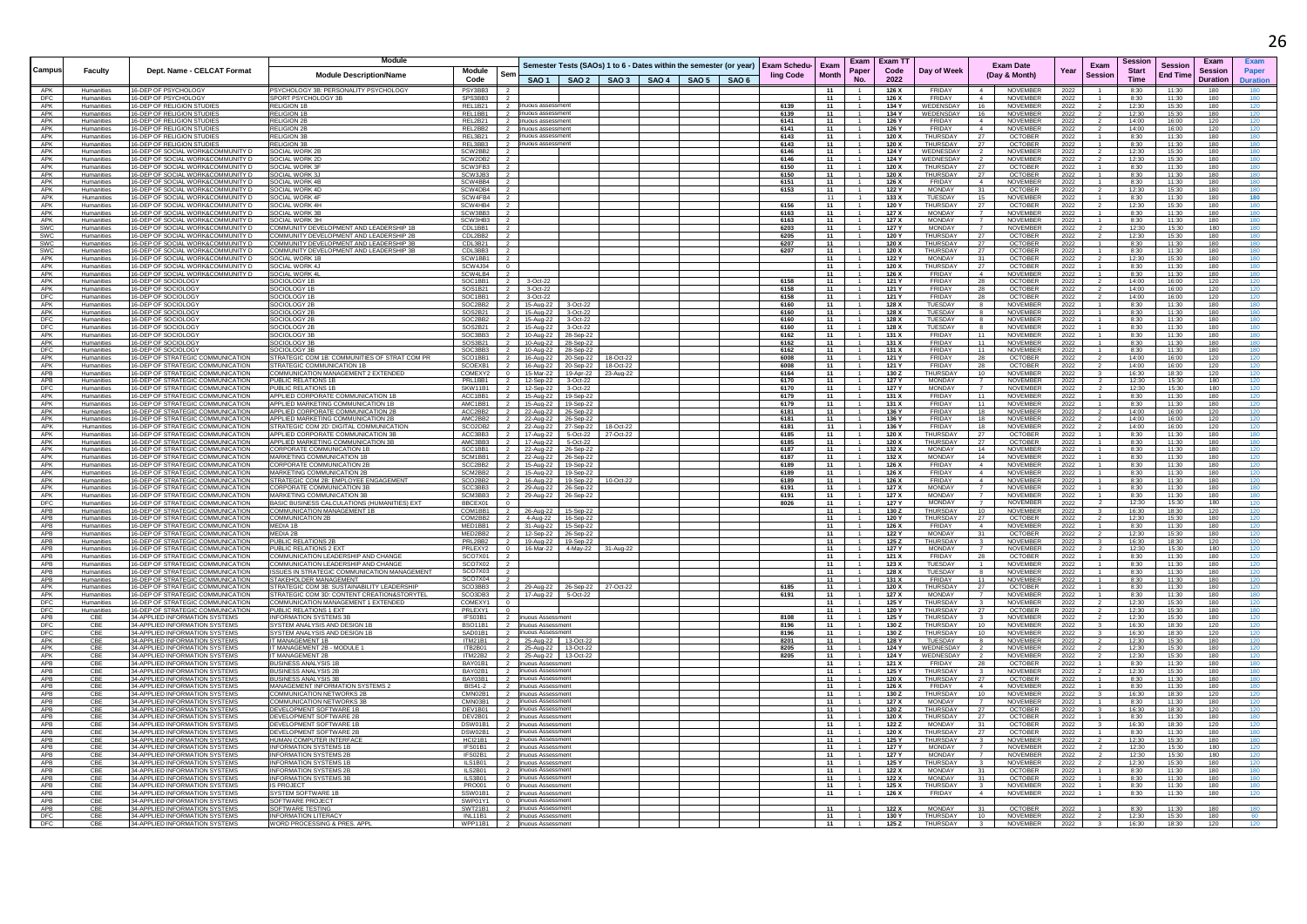|            |                |                                                | <b>Module</b>                                                                           |                                             |                                |                                            |                                         |                                                                                                                     |  |                                  |               |                                  | <b>Exam T</b>   |                      |                          |                                   |              |                        | Sessior                     |                                   |                                           |                                  |
|------------|----------------|------------------------------------------------|-----------------------------------------------------------------------------------------|---------------------------------------------|--------------------------------|--------------------------------------------|-----------------------------------------|---------------------------------------------------------------------------------------------------------------------|--|----------------------------------|---------------|----------------------------------|-----------------|----------------------|--------------------------|-----------------------------------|--------------|------------------------|-----------------------------|-----------------------------------|-------------------------------------------|----------------------------------|
| Campus     | <b>Faculty</b> | Dept. Name - CELCAT Format                     | <b>Module Description/Name</b>                                                          | Module<br>Sen<br>Code                       |                                |                                            |                                         | Semester Tests (SAOs) 1 to 6 - Dates within the semester (or year)<br>SAO 1   SAO 2   SAO 3   SAO 4   SAO 5   SAO 6 |  | <b>Exam Schedu-</b><br>ling Code | Exam<br>Month | Exam<br>Paper<br>No.             | Code<br>2022    | Day of Week          |                          | <b>Exam Date</b><br>(Day & Month) | Year         | Exam<br><b>Session</b> | <b>Start</b><br><b>Time</b> | <b>Session</b><br><b>End Time</b> | Exam<br><b>Session</b><br><b>Duration</b> | Exam<br>Paper<br><b>Duration</b> |
| APK        | CBE            | 34-DEP OF ACCOUNTANCY                          | <b>ACCOUNTING 1B (DEGREE</b>                                                            | ACC01B1                                     |                                | 11-Aug-22 23-Aug-22                        |                                         | 3-Oct-22<br>10-Oct-22                                                                                               |  | 3002                             | 11            |                                  | 125 Y           | THURSDAY             |                          | <b>NOVEMBER</b>                   | 2022         |                        | 12:30                       | 15:30                             | 180                                       | 150                              |
| APK        | CBE            | 34-DEP OF ACCOUNTANCY                          | ACCOUNTING 1R (DEGREE)                                                                  | RFK1B01                                     |                                | 11-Aug-22 23-Aug-22                        |                                         | 3-Oct-22<br>10-Oct-22                                                                                               |  | 3002                             | 11            | $\overline{1}$                   | 125 Y           | <b>THURSDAY</b>      | $\mathbf{R}$             | <b>NOVEMBER</b>                   | 2022         |                        | 12:30                       | 15:30                             | 180                                       | 150                              |
| SWC<br>APK | CBE<br>CBE     | 34-DEP OF ACCOUNTANCY<br>34-DEP OF ACCOUNTANC' | ACCOUNTING 1B (DEGREE)<br>CCOUNTING 2B (DEGREE                                          | ACC01B1<br>ACC02B2                          | 24-Aug-22                      | 11-Aug-22 23-Aug-22                        | 31-Aug-22                               | 3-Oct-22<br>10-Oct-22<br>12-Oct-22<br>5-Oct-22                                                                      |  | 3002<br>3004                     | 11<br>11      | $-1$                             | 125 Y<br>126 X  | THURSDAY<br>FRIDAY   |                          | NOVEMBER<br><b>NOVEMBER</b>       | 2022<br>2022 |                        | 12:30<br>8:30               | 15:30<br>11:30                    | 180<br>180                                | 150<br>180                       |
| APK        | CBE            | 34-DEP OF ACCOUNTANCY                          | ACCOUNTING 2B (DEGREE)                                                                  | ACT02B2                                     | $\overline{2}$                 | 24-Aug-22 31-Aug-22                        |                                         | 5-Oct-22<br>12-Oct-22                                                                                               |  | 3004                             | 11            | $\overline{1}$                   | 126 X           | FRIDAY               | $\sim$                   | NOVEMBER                          | 2022         |                        | 8:30                        | 11:30                             | 180                                       | 180                              |
| APK<br>SWC | CBE<br>CBE     | 34-DEP OF ACCOUNTANCY<br>34-DEP OF ACCOUNTANC' | ACCOUNTING 2B (DEGREE)<br><b>ACCOUNTING 2B (DEGREE</b>                                  | REK2B01<br>ACT02B2                          | $\overline{2}$                 | 24-Aug-22 31-Aug-22<br>24-Aug-22           | 31-Aug-22                               | 5-Oct-22<br>12-Oct-22<br>5-Oct-22<br>12-Oct-22                                                                      |  | 3004<br>3004                     | 11<br>11      | $\overline{1}$<br>$\overline{1}$ | 126 X<br>126 X  | FRIDAY<br>FRIDAY     | $\sim$<br>$\overline{4}$ | NOVEMBER<br><b>NOVEMBER</b>       | 2022<br>2022 | $\mathbf{1}$           | 8:30<br>8:30                | 11:30<br>11:30                    | 180<br>180                                | 180                              |
| SWC        | CBE            | 34-DEP OF ACCOUNTANCY                          | ACCOUNTING 2B (DEGREE)                                                                  | REK2B01<br>$\overline{z}$                   | 24-Aug-22                      |                                            | 31-Aug-22                               | 5-Oct-22<br>12-Oct-22                                                                                               |  | 3004                             | 11            | $\mathbf{1}$                     | 126 X           | FRIDAY               | $\sim$                   | <b>NOVEMBER</b>                   | 2022         | -1                     | 8:30                        | 11:30                             | 180                                       | 180                              |
| APK        | CBE            | 34-DEP OF ACCOUNTANCY                          | ACCOUNTING 300                                                                          | ACC300                                      | 11-Mar-22:<br>22-Mar-22        |                                            | 5-May-22;<br>12-May-22                  | 15-Aug-22<br>28-Sep-22;<br>23-Aug-22                                                                                |  | 3005                             | 11            | $\mathbf{1}$                     | 124 Y           | WEDNESDAY            |                          | NOVEMBER                          | 2022         | $\overline{2}$         | 12:30                       | 15:30                             | 180                                       | 225                              |
| APK        | CBE            | 34-DEP OF ACCOUNTANCY                          | ACCOUNTING 3B (DEGREE)                                                                  | ACC03B3                                     | (S)<br>24-Aug-22<br>31-Aug-22  |                                            | (S)<br>10-Oct-22                        | 06-Oct-22 (S)<br>(S)                                                                                                |  | 3006                             | 11            |                                  | 125 Y           | THURSDAY             | 3                        | NOVEMBER                          | 2022         | $\overline{2}$         | 12:30                       | 15:30                             | 180                                       | 180                              |
| APK        | CBE            | 34-DEP OF ACCOUNTANCY                          | <b>ACCOUNTING 3AB</b>                                                                   | ACC3AB0                                     | (S)<br>11-Mar-22<br>22-Mar-22  |                                            | 19-Oct-22 (S)<br>1-May-22;<br>18-May-22 | 24-Aug-22<br>10-Oct-22<br>31-Aug-22                                                                                 |  | 3006                             | 11            | $\overline{1}$                   | 125 Y           | THURSDAY             |                          | NOVEMBER                          | 2022         | $\overline{2}$         | 12:30                       | 15:30                             | 180                                       | 180                              |
| APK        | CBE            | 34-DEP OF ACCOUNTANCY                          | <b>ACCOUNTING</b>                                                                       | ADIA001                                     | (S)<br>22-Mar-22               | 1-Mar-22                                   | <b>65</b><br>1-May-22:<br>18-May-22     | 9-Oct-22 (S<br>(S)<br>24-Aug-22<br>10-Oct-22;                                                                       |  | 3006                             |               | $\overline{1}$                   |                 | THURSDAY             |                          | <b>NOVEMBER</b>                   |              |                        |                             |                                   |                                           | 180                              |
|            |                |                                                |                                                                                         |                                             | (S)<br>11-Mar-22               |                                            | 1-May-22;                               | 31-Aug-22<br>9-Oct-22 (S<br>24-Aug-22<br>10-Oct-22:                                                                 |  |                                  | 11            |                                  | 125 Y           |                      |                          |                                   | 2022         | $\overline{2}$         | 12:30                       | 15:30                             | 180                                       |                                  |
| APK        | CBE            | 34-DEP OF ACCOUNTANCY                          | <b>ACCOUNTING 3AB</b>                                                                   | REK3AB0<br>$\Omega$                         | 22-Mar-22<br>(S)<br>24-Aug-22  |                                            | 18-May-22<br>10-Oct-22                  | 31-Aug-22<br>9-Oct-22 (S)                                                                                           |  | 3006                             | 11            |                                  | 125 Y           | THURSDAY             | $\mathbf{3}$             | <b>NOVEMBER</b>                   | 2022         | $\overline{2}$         | 12:30                       | 15:30                             | 180                                       | 180                              |
| APK        | CBE            | 34-DEP OF ACCOUNTANCY                          | <b>ACCOUNTING 3B (DEGREE)</b>                                                           | REK3B01                                     | 31-Aug-22<br>(S)               | 1-Mar-22                                   | 19-Oct-22 (S<br>1-May-22;               | 24-Aug-22                                                                                                           |  | 3006                             | 11            |                                  | 125 Y           | THURSDAY             |                          | NOVEMBER                          | 2022         | $\overline{2}$         | 12:30                       | 15:30                             | 180                                       | 180                              |
| SWC        | CBE            | 34-DEP OF ACCOUNTANCY                          | ACCOUNTING 3AB                                                                          | ACC3AB0+K3<br>240:K2242                     | 22-Mar-22<br>(S)               |                                            | 18-May-22<br><b>65</b>                  | 10-Oct-22:<br>31-Aug-22<br>9-Oct-22 (S)<br>(S)                                                                      |  | 3006                             | 11            | $\overline{1}$                   | 125 Y           | THURSDAY             |                          | <b>NOVEMBER</b>                   | 2022         | $\overline{2}$         | 12:30                       | 15:30                             | 180                                       | 180                              |
| SWC        | CBE            | 34-DEP OF ACCOUNTANCY                          | <b>ACCOUNTING 3AB</b>                                                                   | REK3AB0                                     | 11-Mar-22<br>22-Mar-22<br>(S)  |                                            | 1-May-22;<br>18-May-22<br>(S)           | 24-Aug-22<br>10-Oct-22:<br>31-Aug-22<br>9-Oct-22 (S)                                                                |  | 3006                             | 11            |                                  | 125 Y           | <b>THURSDAY</b>      |                          | NOVEMBER                          | 2022         | $\overline{2}$         | 12:30                       | 15:30                             | 180                                       | 180                              |
| APK<br>APK | CBE<br>CBE     | 34-DEP OF ACCOUNTANCY<br>34-DEP OF ACCOUNTANCY | ACCOUNTING B (DEGREE)<br><b>ACCOUNTING B (DEGREE)</b>                                   | ACC0BB1<br>REK0B01                          | 12-Aug-22<br>12-Aug-22         |                                            | 23-Aug-22<br>23-Aug-22                  | 7-Oct-22<br>30-Sep-22<br>7-Oct-22<br>30-Sep-22                                                                      |  | 3008<br>3008                     | 11<br>11      | $\overline{1}$                   | 125 Y<br>125 Y  | THURSDAY<br>THURSDAY |                          | NOVEMBER<br>NOVEMBER              | 2022<br>2022 |                        | 12:30<br>12:30              | 15:30<br>15:30                    | 180<br>180                                | 120<br>120                       |
| DFC        | CBE            | 34-DEP OF ACCOUNTANCY                          | ACCOUNTING B (DEGREE)                                                                   | ACC0BB1                                     | 12-Aug-22<br>$\overline{2}$    |                                            | 23-Aug-22                               | 30-Sep-22<br>7-Oct-22                                                                                               |  | 3008                             | 11            | $-1$                             | 125 Y           | THURSDAY             | $\mathbf{3}$             | <b>NOVEMBER</b>                   | 2022         | $\overline{2}$         | 12:30                       | 15:30                             | 180                                       | 120                              |
| APK        | CBE            | 34-DEP OF ACCOUNTANCY                          | AUDITING 300                                                                            | AUD300                                      | 16-Mar-22:<br>24-Mar-22        |                                            | 25-Apr-22;<br>09-May-22                 | 17-Aug-22;<br>3-Oct-22;<br>24-Aug-22<br>2-Oct-22 (S)                                                                |  | 3010                             | 11            |                                  | 127 Y           | <b>MONDAY</b>        |                          | <b>NOVEMBER</b>                   | 2022         | $\overline{2}$         | 12:30                       | 15:30                             | 180                                       | 225                              |
| APK        | CBE            | 34-DEP OF ACCOUNTANCY                          | <b>BUSINESS INFORMATION SYSTEMS 2B (DEGREE)</b>                                         | <b>BIS22B2</b>                              |                                |                                            |                                         |                                                                                                                     |  | 3012                             | 11            |                                  | 131 X           | FRIDAY               |                          | <b>NOVEMBER</b>                   | 2022         |                        | 8:30                        | 11:30                             | 180                                       | 180                              |
| APK<br>APK | CBE<br>CBE     | 34-DEP OF ACCOUNTANCY<br>34-DEP OF ACCOUNTANCY | <b>BUSINESS INFORMATION SYSTEMS 2B (DEGREE)</b><br>COMMERCIAL COMPUTER SYSTEMS (DEGREE) | BIS2B01                                     |                                |                                            | 13-Oct-22                               |                                                                                                                     |  | 3012<br>3013                     | 11<br>11      | $\overline{1}$<br>$\overline{1}$ | 131 X<br>120 Y  | FRIDAY<br>THURSDAY   | 11<br>27                 | <b>NOVEMBER</b>                   | 2022<br>2022 |                        | 8:30<br>12:30               | 11:30<br>15:30                    | 180<br>180                                | 180                              |
| APK        | CBE            | 34-DEP OF ACCOUNTANCY                          | COMMERCIAL COMPUTER SYSTEMS (DEGREE)                                                    | CCS22B2<br><b>KRS2001</b><br>$\overline{2}$ | 6-Oct-22                       | 6-Oct-22                                   | 13-Oct-22                               |                                                                                                                     |  | 3013                             | 11            | $\overline{1}$                   | 120 Y           | THURSDAY             | 27                       | <b>OCTOBER</b><br><b>OCTOBER</b>  | 2022         | $\overline{2}$         | 12:30                       | 15:30                             | 180                                       | 120<br>120                       |
| APK        | CBE            | 34-DEP OF ACCOUNTANCY                          | <b>FAXATION 300</b>                                                                     | <b>TAX300</b>                               | 23-Mar-22                      | 14-Mar-22;                                 | 03-May-22;<br>11-May-22                 | 19-Aug-22<br>30-Sep-22<br>25-Aug-22<br>7-Oct-22 (S)                                                                 |  | 3014                             | 11            | $\overline{1}$                   | 122 Y           | <b>MONDAY</b>        | 31                       | <b>OCTOBER</b>                    | 2022         | $\overline{2}$         | 12:30                       | 15:30                             | 180                                       | 225                              |
| APK        | CBE            | 34-DEP OF ACCOUNTANCY                          | TAXATION PLANNING 2B (DEGREE)                                                           | TXP02B2                                     | (S)<br>17-Aug-22<br>24-Mar-22  |                                            | (S)<br>26-Aug-22                        | (S)<br>29-Sep-22<br>10-Oct-22                                                                                       |  | 3016                             | 11            | $\overline{1}$                   | 129 X           | WEDNESDAY            | -9.                      | <b>NOVEMBER</b>                   | 2022         | $\overline{1}$         | 8:30                        | 11:30                             | 180                                       | 120                              |
| APK        | CBE            | 34-DEP OF ACCOUNTANCY                          | <b>FAXATION 2AB (DEGREE)</b>                                                            | <b>TAX2B00</b>                              | 31-Mar-22                      |                                            | 16-May-22;<br>23 May-22                 | 22-Aug-22<br>3-Oct-22:<br>30-Aug-22<br>7-Oct-22 (S)                                                                 |  |                                  | 11            |                                  | 132 X           | <b>MONDAY</b>        | 14                       | NOVEMBER                          | 2022         |                        | 8:30                        | 11:30                             | 180                                       | 180                              |
| APK        | CBE            | 34-DEP OF ACCOUNTANCY                          | TAXATION PLANNING 2B (DEGREE)                                                           | <b>TXP2B01</b>                              | (S)<br>17-Aug-22               | 18-Mar-22;                                 | (S)<br>26-Aug-22<br>28-Apr-22;          | (S)<br>29-Sep-22<br>10-Oct-22<br>12-Aug-22                                                                          |  | 3016                             | 11            |                                  | 129 X           | WEDNESDAY            |                          | <b>NOVEMBER</b>                   | 2022         |                        | 8:30                        | 11:30                             | 180                                       | 120                              |
| APK        | CBE            | 34-DEP OF ACCOUNTANCY                          | <b>FINANCIAL MANAGEMENT 300</b>                                                         | <b>FMA300</b>                               | 25-Mar-22<br>(S)               |                                            | 10 May-22<br><b>65</b>                  | 23-Sep-22<br>22-Aug-22<br>04-Oct-22 (S)<br>(S)                                                                      |  | 3017                             | 11            | $\overline{1}$                   | 126 X           | FRIDAY               |                          | <b>NOVEMBER</b>                   | 2022         |                        | 8:30                        | 11:30                             | 180                                       | 225                              |
| APK        | CBE            | 34-DEP OF ACCOUNTANCY                          | <b>FAXATION 3B (DEGREE)</b>                                                             | BEL3B01                                     | 22-Aug-22                      |                                            | 30-Aug-22                               | 3-Oct-22<br>17-Oct-22 (S)                                                                                           |  | 3018                             | 11            | $\overline{1}$                   | 121 X           | FRIDAY               | 28                       | OCTOBER                           | 2022         | $\overline{1}$         | 8:30                        | 11:30                             | 180                                       | 180                              |
| APK        | CBE            | 34-DEP OF ACCOUNTANCY                          | <b>FAXATION 3B (DEGREE)</b>                                                             | <b>TAX03B3</b>                              | 22-Aug-22                      |                                            | 30-Aug-22                               | 3-Oct-22<br>7-Oct-22 (S)                                                                                            |  | 3018                             | 11            | $\overline{1}$                   | 121 X           | FRIDAY               | 28                       | OCTOBER                           | 2022         |                        | 8:30                        | 11:30                             | 180                                       | 180                              |
| APK        | CBE            | 34-DEP OF ACCOUNTANCY                          | <b>FAXATION 2A (DEGREE)</b>                                                             | BEL2A01                                     | 22-Aug-22                      |                                            | 30-Aug-22                               | 3-Oct-22<br>7-Oct-22 (S)                                                                                            |  | 3020                             | 11            | $\overline{1}$                   | 132 X           | <b>MONDAY</b>        | 14                       | <b>NOVEMBER</b>                   | 2022         | $\overline{1}$         | 8:30                        | 11:30                             | 180                                       | 180                              |
| APK        | CBE            | 34-DEP OF ACCOUNTANCY                          | <b>FAXATION 2A (DEGREE)</b>                                                             | <b>TAX02A2</b>                              | 22-Aug-22                      |                                            | 30-Aug-22<br>(S)                        | 3-Oct-22<br>7-Oct-22 (S)                                                                                            |  | 3020                             | 11            | $\overline{1}$                   | 132 X           | <b>MONDAY</b>        | 14                       | <b>NOVEMBER</b>                   | 2022         | $\overline{1}$         | 8:30                        | 11:30                             | 180                                       | 180                              |
| APK        | CBE            | 34-DEP OF ACCOUNTANCY                          | AUDITING                                                                                | ADIA003                                     | 25-Mar-22<br>(S)               | 8-Mar-22;                                  | 06-May-22;<br>13-May-22                 | 16-Aug-22<br>05-Oct-22:<br>26-Aug-22<br>13-Oct-22 (S)<br>(S)                                                        |  | 3022                             | 11            |                                  | 122 X           | <b>MONDAY</b>        | 31                       | OCTOBER                           | 2022         |                        | 8:30                        | 11:30                             | 180                                       |                                  |
| APK        | CBE            | 34-DEP OF ACCOUNTANCY                          | GOVERNANCE AND CONTROL 3AB                                                              | GAC3AB0                                     | 18-Mar-22:<br>25-Mar-22<br>(S) |                                            | 06-May-22:<br>13-May-22                 | 16-Aug-22<br>05-Oct-22<br>26-Aug-22<br>3-Oct-22 (S)                                                                 |  | 3022                             | 11            | $\mathbf{1}$                     | 122 X           | <b>MONDAY</b>        | 31                       | <b>OCTOBER</b>                    | 2022         |                        | 8:30                        | 11:30                             | 180                                       | 180                              |
| APK        | CBE            | 34-DEP OF ACCOUNTANCY                          | GOVERNANCE AND CONTROL 3AB                                                              | GOC3AB0                                     | 18-Mar-22:<br>25-Mar-22<br>(S) |                                            | 06-May-22;<br>13-May-22<br>(S)          | 16-Aug-22<br>05-Oct-22;<br>26-Aug-22<br>3-Oct-22 (S)<br>(S)                                                         |  | 3022                             | 11            |                                  | 122 X           | <b>MONDAY</b>        | 31                       | <b>OCTOBER</b>                    | 2022         |                        | 8:30                        | 11:30                             | 180                                       | 180                              |
| APK        | CBE            | 34-DEP OF ACCOUNTANCY                          | PERFORMANCE MANAGEMENT                                                                  | ADFM005                                     |                                |                                            |                                         |                                                                                                                     |  | 3024                             | 11            |                                  | 125 X           | THURSDAY             |                          | NOVEMBER                          | 2022         |                        | 8:30                        | 11:30                             | 180                                       | 200                              |
| APK<br>APK | CBE<br>CBE     | 34-DEP OF ACCOUNTANCY<br>34-DEP OF ACCOUNTANCY | <b>FINANCIAL MANAGEMENT</b><br><b>ENTERPRISE MANAGEMENT</b>                             | ADFM006<br>ADFM009                          |                                |                                            |                                         |                                                                                                                     |  | 3025<br>3028                     | 11<br>11      | $\overline{1}$<br>$\overline{1}$ | 128 X<br>121 X  | TUESDAY<br>FRIDAY    | 8<br>28                  | <b>NOVEMBER</b><br><b>OCTOBER</b> | 2022<br>2022 | $\mathbf{1}$           | 8:30<br>8:30                | 11:30<br>11:30                    | 180<br>180                                | 180                              |
| APK        | CBE            | 34-DEP OF ACCOUNTANCY                          | <b>BUSINESS ETHICS AND CITIZENSHIP</b>                                                  | ADIA005<br>$\Omega$                         | 19-Aug-22                      |                                            | 29-Aug-22                               | 7-Oct-22<br>4-Oct-22 (S)                                                                                            |  | 3072                             | 11            | $\overline{1}$                   | 130 X           | THURSDAY             | 10                       | <b>NOVEMBER</b>                   | 2022         | $\mathbf{1}$           | 8:30                        | 11:30                             | 180                                       | 180                              |
| APK        | CBE            | 34-DEP OF ACCOUNTANCY                          | FINANCIAL MANAGEMENT 3B                                                                 | <b>BSR3B01</b>                              | 19-Aug-22                      |                                            | 29-Aug-22<br>(S)                        | 7-Oct-22<br>4-Oct-22 (S)                                                                                            |  | 3072                             | 11            | $\overline{1}$                   | 130 X           | THURSDAY             | 10                       | NOVEMBER                          | 2022         | $\overline{1}$         | 8:30                        | 11:30                             | 180                                       | 180                              |
| APK        | CBE            | 34-DEP OF ACCOUNTANCY                          | FINANCIAL MANAGEMENT 3B                                                                 | FNM03B3                                     | 19-Aug-22                      |                                            | 29-Aug-22                               | 7-Oct-22<br>4-Oct-22 (S                                                                                             |  | 3072                             | 11            | $\overline{1}$                   | 130 X           | THURSDAY             | 10                       | NOVEMBER                          | 2022         | $\overline{1}$         | 8:30                        | 11:30                             | 180                                       | 180                              |
| APK        | CBE            | 34-DEP OF ACCOUNTANCY                          | FINANCIAL MANAGEMENT 2B (DEGREE)                                                        | BSR2B01                                     | 19-Aug-22                      |                                            | 29-Aug-22<br>(S)                        | 7-Oct-22<br>4-Oct-22 (S)                                                                                            |  | 3073                             | 11            | $\overline{1}$                   | 123 Y           | TUESDAY              |                          | NOVEMBER                          | 2022         | $\overline{2}$         | 12:30                       | 15:30                             | 180                                       | 180                              |
| APK        | CBE            | 34-DEP OF ACCOUNTANCY                          | COST AND MANAGEMENT ACCOUNTING 2B                                                       | CMA02B2                                     | 19-Aug-22                      |                                            | 29-Aug-22<br>(S)                        | 7-Oct-22<br>4-Oct-22 (S)                                                                                            |  | 3073                             | 11            | $\overline{1}$                   | 123 Y           | TUESDAY              |                          | NOVEMBER                          | 2022         | $\overline{2}$         | 12:30                       | 15:30                             | 180                                       | 180                              |
| APK        | CBE            | 34-DEP OF ACCOUNTANCY                          | INANCIAL MANAGEMENT 2B (DEGREE)                                                         | FNM02B2                                     | 19-Aug-22                      |                                            | 29-Aug-22                               | 7-Oct-22<br>4-Oct-22 (S)                                                                                            |  | 3073                             | 11            | $\overline{1}$                   | 123 Y           | TUESDAY              |                          | NOVEMBER                          | 2022         | $\overline{2}$         | 12:30                       | 15:30                             | 180                                       | 180                              |
| APK        | CBE            | 34-DEP OF ACCOUNTANCY                          | FINANCIAL MANAGEMENT 1B (DEGREE)                                                        | BSR1B01                                     |                                | 15-Aug-22                                  | (S)<br>24-Aug-22                        | 29-Sep-22<br>6-Oct-22                                                                                               |  | 3074                             | 11            | $-1$                             | 120 Y           | THURSDAY             | 27                       | OCTOBER                           | 2022         | $\overline{2}$         | 12:30                       | 15:30                             | 180                                       | 120                              |
| APK        | CBE            | 34-DEP OF ACCOUNTANCY                          | INANCIAL MANAGEMENT 1B (DEGREE                                                          | <b>FNM1B01</b>                              | 15-Aug-22                      |                                            | 24-Aug-22<br>26-Aug-22                  | 6-Oct-22<br>29-Sep-22                                                                                               |  | 3074                             | 11            |                                  | 120 Y           | THURSDAY             | 27                       | OCTOBER                           | 2022         |                        | 12:30                       | 15:30                             | 180                                       | 120                              |
| APK<br>APK | CBE<br>CBE     | 34-DEP OF ACCOUNTANCY<br>34-DEP OF ACCOUNTANCY | ETHICAL FOUNDATION TO COMMERCE 2B<br>ETHICAL FOUNDATION TO COMMERCE 2A                  | EFC02B2<br>$\overline{2}$<br>EFC2A01        | 16-Aug-22<br>16-Aug-22         |                                            | 26-Aug-22                               |                                                                                                                     |  | 3091<br>3091                     | 11<br>11      | $\overline{1}$                   | 127 X<br>127 X  | MONDAY<br>MONDAY     | $\overline{7}$           | NOVEMBER<br><b>NOVEMBER</b>       | 2022<br>2022 | $\overline{1}$         | 8:30<br>8:30                | 11:30<br>11:30                    | 180<br>180                                | 180                              |
| APK        | CBE            | 34-DEP OF ACCOUNTANCY                          | ACCOUNTING 100                                                                          | ACC100<br>$\overline{0}$                    | 22-Mar-22                      | 11-Mar-22;                                 | 03-May-22;<br>11-May-22                 | 19-Aug-22;<br>23-Sep-22;<br>25-Aug-22                                                                               |  |                                  | 11            | $\overline{1}$                   | 123 X           | TUESDAY              |                          | NOVEMBER                          | 2022         |                        | 8:30                        | 11:30                             | 180                                       | 150                              |
|            |                |                                                |                                                                                         |                                             | (S)<br>18-Mar-22;              |                                            | (S)<br>25-Apr-22;                       | 06-Oct-22 (S)<br>(S)<br>12-Aug-22<br>30-Sep-22:                                                                     |  |                                  |               |                                  |                 |                      |                          |                                   |              |                        |                             |                                   |                                           |                                  |
| APK        | CBE            | 34-DEP OF ACCOUNTANCY                          | <b>ACCOUNTING 200</b>                                                                   | ACC200                                      | 28-Mar-22<br>(S)               |                                            | 09-May-22<br>(S)                        | 23-Aug-22<br>12-Oct-22 (S)<br>(S)                                                                                   |  |                                  | 11            | $\overline{1}$                   | 122 Y           | <b>MONDAY</b>        | 31                       | <b>OCTOBER</b>                    | 2022         | $\overline{2}$         | 12:30                       | 15:30                             | 180                                       | 188                              |
| APK<br>APK | CBE<br>CBE     | 34-DEP OF ACCOUNTANCY<br>34-DEP OF ACCOUNTANCY | 4IR ACCOUNTING<br>TAXATION                                                              | ACC4IRB<br>ADIA002                          | $\Omega$                       | 12-Oct-22 20-Oct-22<br>22-Aug-22 30-Aug-22 |                                         | 17-Oct-22<br>3-Oct-22                                                                                               |  |                                  | 11            |                                  | 127 X<br>121 X  | MONDAY<br>FRIDAY     | 28                       | NOVEMBER<br><b>OCTOBER</b>        | 2022<br>2022 | $\overline{1}$         | 8:30<br>8:30                | 11:30<br>11:30                    | 180<br>180                                | 150<br>180                       |
| APK        | CBE            | 34-DEP OF ACCOUNTANCY                          | ACCOUNTING STUDIES 100                                                                  | AST1B01<br>$\overline{2}$                   |                                | nuous Assessment                           |                                         |                                                                                                                     |  |                                  | 11            | $-1$                             | <b>SSA ONLY</b> |                      |                          |                                   |              |                        |                             |                                   |                                           | 135                              |
| APK        | CBE            | 34-DEP OF ACCOUNTANCY                          | AUDITING 200                                                                            | AUD2B01                                     | 26-Aug-22<br>(S)               | 19-Aug-22;                                 | 23-Sep-22;<br>06-Oct-22 (S)             |                                                                                                                     |  |                                  | 11            | $\overline{1}$                   | 131 X           | FRIDAY               | 11                       | NOVEMBER                          | 2022         |                        | 8:30                        | 11:30                             | 180                                       | 188                              |
| APK        | CBE            | 34-DEP OF ACCOUNTANCY                          | FINANCIAL MANAGEMENT 200                                                                | <b>FMA200</b><br>$^{\circ}$                 | 11-Mar-22:<br>23-Mar-22<br>(S) |                                            | 03-May-22;<br>11-May-22<br><b>1S</b>    | 17-Aug-22;<br>28-Sep-22;<br>25-Aug-22<br>07-Oct-22 (S)<br>(S)                                                       |  |                                  | 11            | $\overline{1}$                   | 120 Y           | THURSDAY             | 27                       | <b>OCTOBER</b>                    | 2022         | $\overline{2}$         | 12:30                       | 15:30                             | 180                                       | 188                              |
| APK        | CBE            | 34-DEP OF ACCOUNTANCY                          | FINANCIAL RECORDING ANALYSIS & MANAGEMENT(B)                                            | FRAM0A1                                     |                                | 13-Apr-22                                  | 16-May-22                               | 25-May-22<br>(S)                                                                                                    |  |                                  |               |                                  |                 |                      |                          |                                   |              |                        |                             |                                   |                                           |                                  |
| APK        | CBE            | 34-DEP OF ACCOUNTANCY                          | FINANCIAL RECORDING ANALYSIS & MANAGEMENT(B)                                            | FRAM0B1                                     | 22-Aug-22                      |                                            | 6-Oct-22                                | 13-Oct-22 (S)                                                                                                       |  |                                  | 11            | $\overline{1}$                   | 132 X           | <b>MONDAY</b>        | 14                       | NOVEMBER                          | 2022         | $\overline{1}$         | 8:30                        | 11:30                             | 180                                       | 150                              |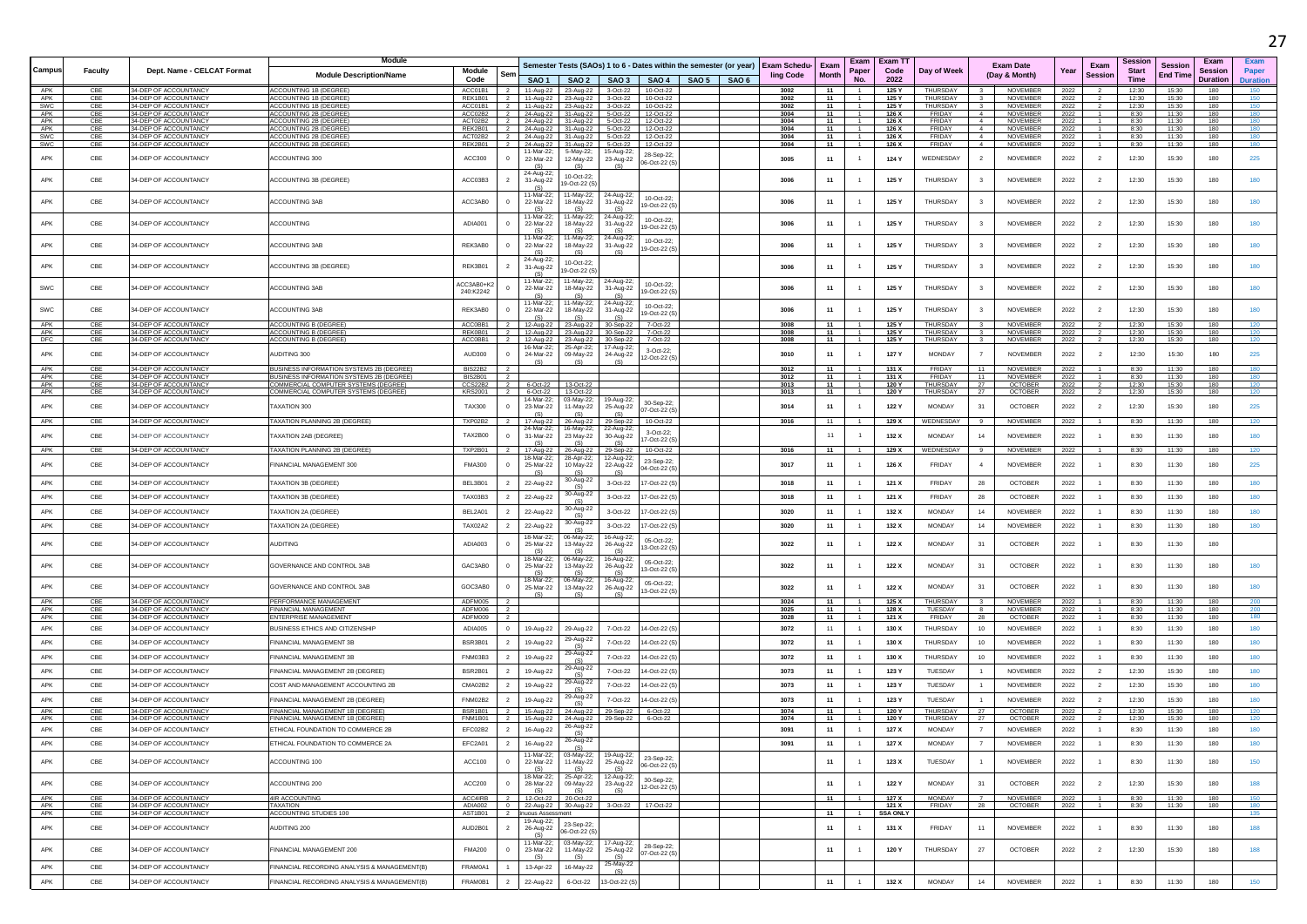|            |         |                               | Module                                    |                |     |                         |                         |                        |                            |       |                  |                                                                                 |              | Exam  | Exam TT |                 |    |                  |      |                | <b>Session</b> |                 | Exam            | Exam             |
|------------|---------|-------------------------------|-------------------------------------------|----------------|-----|-------------------------|-------------------------|------------------------|----------------------------|-------|------------------|---------------------------------------------------------------------------------|--------------|-------|---------|-----------------|----|------------------|------|----------------|----------------|-----------------|-----------------|------------------|
| Campus     | Faculty | Dept. Name - CELCAT Format    |                                           | <b>Module</b>  |     |                         |                         |                        |                            |       |                  | Semester Tests (SAOs) 1 to 6 - Dates within the semester (or year) Exam Schedu- | Exam         | Paper | Code    | Day of Week     |    | <b>Exam Date</b> | Year | Exam           | <b>Start</b>   | <b>Session</b>  | <b>Session</b>  | Paper            |
|            |         |                               | <b>Module Description/Name</b>            | Code           | Sen | SAO <sub>1</sub>        | SAO <sub>2</sub>        | SAO <sub>3</sub>       | SAO 4                      | SAO 5 | SAO <sub>6</sub> | ling Code                                                                       | <b>Month</b> | No.   | 2022    |                 |    | (Day & Month)    |      | <b>Session</b> | Time           | <b>End Time</b> | <b>Duration</b> | <b>Duration</b>  |
|            |         |                               |                                           |                |     |                         | 25-Aug-22               |                        |                            |       |                  |                                                                                 |              |       |         |                 |    |                  |      |                |                |                 |                 |                  |
|            | CBE     | 34-DEP OF ACCOUNTANCY         | <b>MANAGEMENT ACCOUNTING STRATEGY 2B</b>  | MAS02B2        |     | 12-Aug-22               |                         | 30-Sep-22              | 1-Oct-22 (S)               |       |                  |                                                                                 |              |       | 129'    | WEDNESDAY       |    | <b>NOVEMBER</b>  | 2022 |                | 12:30          | 15:30           | 180             | 180              |
|            | CBE     | 34-DEP OF ACCOUNTANCY         | TAXATION 200                              | TAX2AB0        |     | 16-Mar-22:<br>25-Mar-22 | 05 May-22:<br>12-May-22 | 15-Aug-22<br>24-Aug-22 | 03-Oct-22<br>13-Oct-22 (S) |       |                  |                                                                                 |              |       | 128'    | <b>TUESDAY</b>  |    | <b>NOVEMBER</b>  | 2022 |                | 12:30          | 15:30           | 180             | 150              |
| APB        | CBE     | 34-DEP OF BUSINESS MANAGEMENT | <b>USINESS MANAGEMENT 1P</b>              | BMA01B1        |     | 26-Aug-22               | $3-Oct-22$              | 10-Oct-22              |                            |       |                  | 8029                                                                            |              |       | 120 Y   | <b>THURSDAY</b> |    | <b>OCTOBER</b>   | 2022 |                | 12.30          | 15.30           | 180             | 120              |
| APB        | CBE     | 34-DEP OF BUSINESS MANAGEMENT | <b>ILISINESS MANAGEMENT 1 MOD B (EXT)</b> | BMF0YB1        |     | 26-Aug-22               | 3-Oct-22                | 10-Oct-22              |                            |       |                  | 8029                                                                            |              |       | 120 Y   | <b>THURSDAY</b> |    | OCTOBER          | 2022 |                | 12:30          | 15:30           | 180             | 120              |
| <b>DFC</b> | CBE     | 34-DEP OF BUSINESS MANAGEMENT | <b>IUSINESS MANAGEMENT 1E</b>             | <b>BEM11B2</b> |     | 26-Aug-22               | 3-Oct-22                | 10-Oct-22              |                            |       |                  | 8029                                                                            |              |       | 120 Y   | THURSDAY        |    | OCTOBER          | 2022 |                | 12:30          | 15:30           | 180             | 120              |
| <b>DFC</b> | CBE     | 34-DEP OF BUSINESS MANAGEMENT | <b>BUSINESS MANAGEMENT 1E</b>             | BMA01B1        |     | 26-Aug-22               | 3-Oct-22                | 10-Oct-22              |                            |       |                  | 8029                                                                            | 11           |       | 120 Y   | THURSDAY        | 27 | OCTOBER          | 2022 |                | 12:30          | 15:30           | 180             | 120              |
| DFC        | CBE     | 34-DEP OF BUSINESS MANAGEMENT | BUSINESS MANAGEMENT 1 MOD B (EXT)         | BMF0YB1        |     | 26-Aug-22               | 3-Oct-22                | 10-Oct-22              |                            |       |                  | 8029                                                                            | 11           |       | 120 Y   | <b>THURSDAY</b> |    | OCTOBER          | 2022 |                | 12:30          | 15:30           | 180             | 120              |
| SWC        | CBE     | 34-DEP OF BUSINESS MANAGEMENT | <b>BUSINESS MANAGEMENT 1</b>              | BMA01B1        |     | 26-Aug-22               | 3-Oct-22                | 10-Oct-22              |                            |       |                  | 8029                                                                            | 11           |       | 120 Y   | <b>THURSDAY</b> |    | OCTOBER          | 2022 |                | 12:30          | 15:30           | 180             | 120 <sub>1</sub> |
| <b>SWC</b> | CBE     | 34-DEP OF BUSINESS MANAGEMENT | BUSINESS MANAGEMENT 1 MOD B (EXT)         | BME0YB1        |     | 26-Aug-22               | 3-Oct-22                | 10-Oct-22              |                            |       |                  | 8029                                                                            |              |       | 120 Y   | THURSDAY        |    | <b>OCTOBER</b>   | 2022 |                | 12:30          | 15:30           | 180             | 120              |
| APB        | CBE     | 34-DEP OF BUSINESS MANAGEMENT | <b>BUSINESS MANAGEMENT 1E</b>             | <b>BMA21B1</b> |     | 13-Aug-22               | 12-Sep-22               | 5-Oct-22               |                            |       |                  | 8032                                                                            |              |       | 122 X   | <b>MONDAY</b>   |    | OCTOBER          | 2022 |                | 8:30           | 11:30           | 180             | 120              |
| APK        | CBE     | 34-DEP OF BUSINESS MANAGEMENT | <b>BUSINESS MANAGEMENT 1</b>              | BMA1B01        |     | 13-Aug-22               | 12-Sep-22               | 5-Oct-22               |                            |       |                  | 8032                                                                            |              |       | 122 X   | <b>MONDAY</b>   |    | OCTOBEI          | 2022 |                | 8:30           | 11:30           | 180             | 120              |
| APK        | CBE     | 34-DEP OF BUSINESS MANAGEMENT | <b>BUSINESS MANAGEMENT 1E</b>             | <b>BMA21B1</b> |     | 13-Aug-22               | 12-Sep-22               | 5-Oct-22               |                            |       |                  | 8032                                                                            | 11           |       | 122 X   | <b>MONDAY</b>   |    | OCTOBER          | 2022 |                | 8:30           | 11:30           | 180             | 120              |
| DFC        | CBE     | 34-DEP OF BUSINESS MANAGEMENT | <b>BUSINESS MANAGEMENT 1E</b>             | BMA1B01        |     | 13-Aug-22               | 12-Sep-22               | 5-Oct-22               |                            |       |                  | 8032                                                                            | 11           |       | 122 X   | <b>MONDAY</b>   |    | OCTOBER          | 2022 |                | 8:30           | 11:30           | 180             | 120              |
| <b>DFC</b> | CBE     | 34-DEP OF BUSINESS MANAGEMENT | <b>BUSINESS MANAGEMENT 1</b>              | <b>BMA21B1</b> |     | 13-Aug-22               | 12-Sep-22               | 5-Oct-22               |                            |       |                  | 8032                                                                            | 11           |       | 122X    | <b>MONDAY</b>   |    | OCTOBER          | 2022 |                | 8:30           | 11:30           | 180             | 120              |
| SWC        | CBE     | 34-DEP OF BUSINESS MANAGEMENT | <b>BUSINESS MANAGEMENT 1E</b>             | <b>BMA21B1</b> |     | 13-Aug-22               | 12-Sep-22               | 5-Oct-22               |                            |       |                  | 8032                                                                            |              |       | 122 X   | <b>MONDAY</b>   |    | <b>OCTOBER</b>   | 2022 |                | 8:30           | 11:30           | 180             | 120              |
| APB        | CBE     | 34-DEP OF BUSINESS MANAGEMENT | <b>BUSINESS MANAGEMENT 2E</b>             | <b>BEM22B2</b> |     | 25-Aug-22               | 6-Oct-22                | 14-Oct-22              |                            |       |                  | 8034                                                                            | 11           |       | 120 Y   | THURSDAY        | 27 | OCTOBER          | 2022 |                | 12:30          | 15:30           | 180             | 150              |
| APB        | CBE     | 34-DEP OF BUSINESS MANAGEMENT | <b>BUSINESS MANAGEMENT 2P</b>             | BMA02B2        |     | 25-Aug-22               | 6-Oct-22                | 14-Oct-22              |                            |       |                  | 8034                                                                            | 11           |       | 120 Y   | <b>THURSDAY</b> |    | OCTOBER          | 2022 |                | 12:30          | 15:30           | 180             | 150              |
| <b>DFC</b> | CBE     | 34-DEP OF BUSINESS MANAGEMENT | <b>BUSINESS MANAGEMENT 2E</b>             | <b>BFM22B2</b> |     | 25-Aug-22               | 6-Oct-22                | 14-Oct-22              |                            |       |                  | 8034                                                                            |              |       | 120 Y   | <b>THURSDAY</b> | 27 | <b>OCTOBEI</b>   | 2022 |                | 12.30          | 15:30           | 190             | 150              |
| <b>DFC</b> | CBE     | 34-DEP OF BUSINESS MANAGEMENT | <b>BUSINESS MANAGEMENT 2F</b>             | BMA02B2        |     | 25-Aug-22               | 6-Oct-22                | 14-Oct-22              |                            |       |                  | 8034                                                                            |              |       | 120 Y   | <b>THURSDAY</b> |    | OCTOBER          | 2022 |                | 12:30          | 15:30           | 180             | 150              |
| SWC        | CBE     | 34-DEP OF BUSINESS MANAGEMENT | <b>BUSINESS MANAGEMENT 2E</b>             | <b>BFM22B2</b> |     | 25-Aug-22               | 6-Oct-22                | 14-Oct-22              |                            |       |                  | 8034                                                                            |              |       | 120 Y   | THURSDAY        |    | OCTOBER          | 2022 |                | 12:30          | 15.30           | 180             | 150              |
| SWC        | CBE     | 34-DEP OF BUSINESS MANAGEMENT | <b>BUSINESS MANAGEMENT 2E</b>             | BMA02B2        |     | 25-Aug-22               | 6-Oct-22                | 14-Oct-22              |                            |       |                  | 8034                                                                            |              |       | 120 Y   | THURSDAY        |    | <b>OCTOBER</b>   | 2022 |                | 12:30          | 15:30           | 180             | 150              |
| APK        | CBE     | 34-DEP OF BUSINESS MANAGEMENT | <b>BUSINESS MANAGEMENT 2E</b>             | <b>BMA22B2</b> |     | 16-Aug-22               | 16-Sep-22               | 5-Oct-22               |                            |       |                  | 8036                                                                            | 11           |       | 122 X   | <b>MONDAY</b>   | 31 | OCTOBER          | 2022 |                | 8:30           | 11:30           | 180             | 150              |
| APK        | CBE     | 34-DEP OF BUSINESS MANAGEMENT | <b>BUSINESS MANAGEMENT 2F</b>             | BMG02B2        |     | 16-Aug-22               | 16-Sep-22               | 5-Oct-22               |                            |       |                  | 8036                                                                            | 11           |       | 122 X   | <b>MONDAY</b>   |    | OCTOBER          | 2022 |                | 8:30           | 11:30           | 180             | 150              |
| APK        | CBE     | 34-DEP OF BUSINESS MANAGEMENT | <b>BUSINESS STUDIES 2E</b>                | <b>BMX22B2</b> |     | 16-Aug-22               | 16-Sep-22               | 5-Oct-22               |                            |       |                  | 8036                                                                            |              |       | 122 X   | <b>MONDAY</b>   |    | OCTOBER          | 2022 |                | 8:30           | 11:30           | 180             | 150              |
| APK        | CBE     | 34-DEP OF BUSINESS MANAGEMENT | <b>BUSINESS STUDIES 2B</b>                | BMX2B01        |     | 16-Aug-22               | 16-Sep-22               | 5-Oct-22               |                            |       |                  | 8036                                                                            |              |       | 122 X   | <b>MONDAY</b>   |    | OCTOBER          | 2022 |                | 8:30           | 11:30           | 180             | 150              |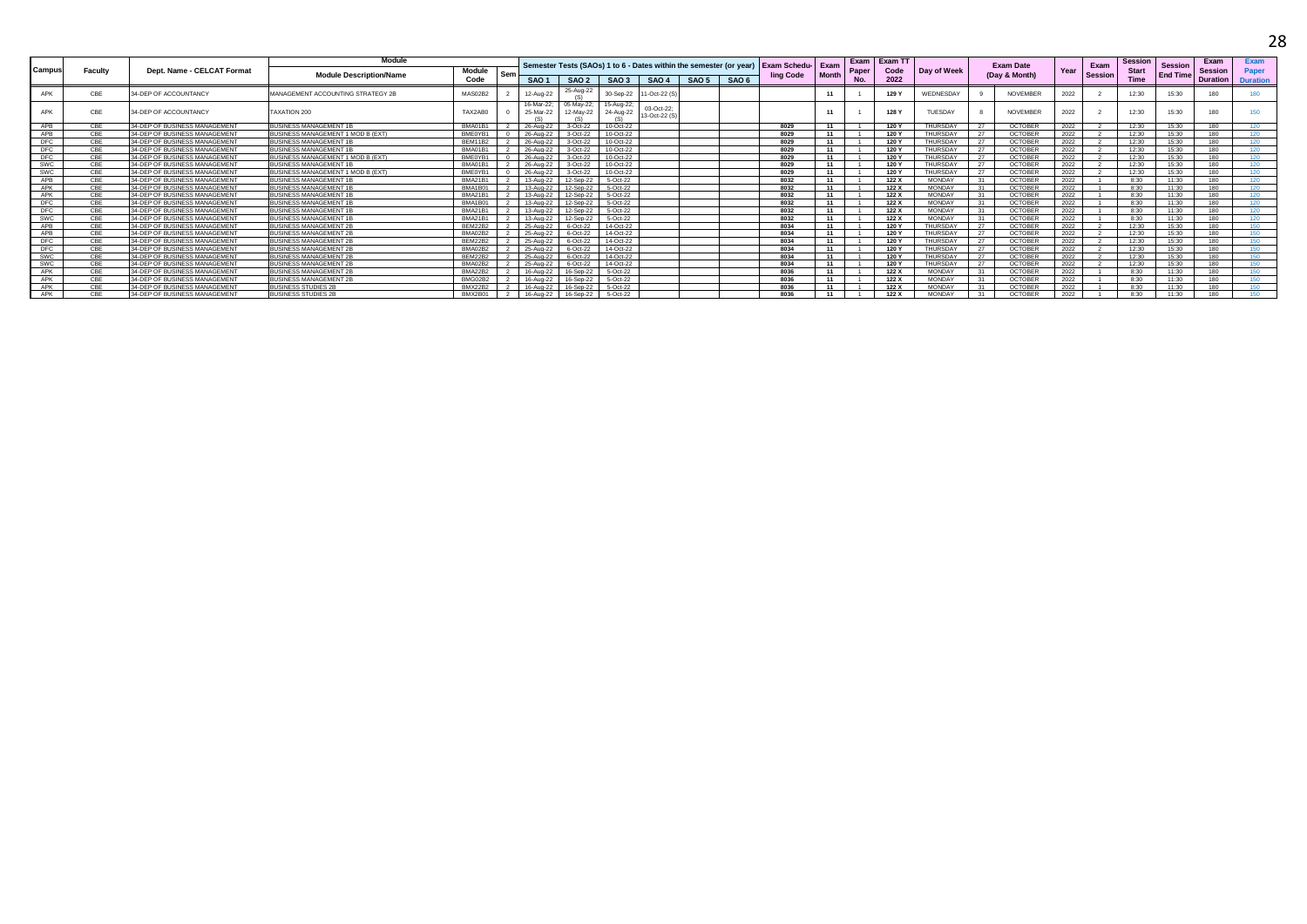|                          |                |                                                                           | Module                                                                            |                               |                                  |                                                                |                                            |                        |                                                                    |                                  |                      | Exam                             | Exam T         |                                |                                                                 |              |                                  | Sessior        |                            | Exam            |                 |
|--------------------------|----------------|---------------------------------------------------------------------------|-----------------------------------------------------------------------------------|-------------------------------|----------------------------------|----------------------------------------------------------------|--------------------------------------------|------------------------|--------------------------------------------------------------------|----------------------------------|----------------------|----------------------------------|----------------|--------------------------------|-----------------------------------------------------------------|--------------|----------------------------------|----------------|----------------------------|-----------------|-----------------|
| Campus                   | <b>Faculty</b> | Dept. Name - CELCAT Format                                                | <b>Module Description/Name</b>                                                    | Module                        | Ser                              |                                                                |                                            |                        | Semester Tests (SAOs) 1 to 6 - Dates within the semester (or year) | <b>Exam Schedu-</b><br>ling Code | Exam<br><b>Month</b> | Paper                            | Code           | Day of Week                    | <b>Exam Date</b><br>(Day & Month)                               | Year         | Exam<br>Session                  | <b>Start</b>   | <b>Session</b><br>End Time | Session         | <b>Paper</b>    |
|                          |                |                                                                           |                                                                                   | Code                          |                                  |                                                                | $SAO1$ SAO 2                               |                        | SAO 3   SAO 4   SAO 5   SAO 6                                      |                                  |                      | No.                              | 2022           |                                |                                                                 |              |                                  | <b>Time</b>    |                            | <b>Duration</b> | <b>Duration</b> |
| DFC<br>SWC               | CBE<br>CBE     | 34-DEP OF BUSINESS MANAGEMENT<br>34-DEP OF BUSINESS MANAGEMENT            | <b>BUSINESS MANAGEMENT 2E</b><br><b>BUSINESS MANAGEMENT 2B</b>                    | BMA2B01<br>BMA22B2            | $\overline{2}$                   |                                                                | 16-Aug-22 16-Sep-22<br>16-Aug-22 16-Sep-22 | 5-Oct-22<br>5-Oct-22   |                                                                    | 8036<br>8036                     | 11<br>11             | $-1$                             | 122 X<br>122 X | MONDAY<br><b>MONDAY</b>        | <b>OCTOBER</b><br>31<br><b>OCTOBER</b><br>31                    | 2022<br>2022 | $\sim$                           | 8:30<br>8:30   | 11:30<br>11:30             | 180<br>180      | 150<br>150      |
| SWC                      | CBE            | 34-DEP OF BUSINESS MANAGEMENT                                             | <b>BUSINESS MANAGEMENT 2E</b>                                                     | BMA2B01                       |                                  | 16-Aug-22                                                      | 16-Sep-22                                  | 5-Oct-22               |                                                                    | 8036                             | 11                   |                                  | 122 X          | <b>MONDAY</b>                  | <b>OCTOBER</b>                                                  | 2022         |                                  | 8:30           | 11:30                      | 180             | 150             |
| <b>SWC</b><br>APK        | CBE<br>CBE     | 34-DEP OF BUSINESS MANAGEMENT<br>34-DEP OF BUSINESS MANAGEMENT            | <b>BUSINESS MANAGEMENT 2B</b><br><b>BUSINESS MANAGEMENT 3B</b>                    | BMG02B2<br>BMA23B3            | $\overline{2}$<br>$\overline{2}$ | 23-Aug-22 22-Sep-22                                            | 16-Aug-22 16-Sep-22                        | 5-Oct-22<br>8-Oct-22   |                                                                    | 8036<br>8038                     | - 11<br>11           | -1.<br>$\overline{1}$            | 122 X<br>128 X | <b>MONDAY</b><br>TUESDAY       | <b>OCTOBER</b><br>31<br><b>NOVEMBER</b><br>-8                   | 2022<br>2022 |                                  | 8:30<br>8:30   | 11:30<br>11:30             | 180<br>180      | 150<br>180      |
| APK                      | CBE            | 34-DEP OF BUSINESS MANAGEMENT                                             | <b>BUSINESS MANAGEMENT 3E</b>                                                     | BMA3B01                       |                                  |                                                                | 23-Aug-22 22-Sep-22                        | 8-Oct-22               |                                                                    | 8038                             | 11                   | 1                                | 128 X          | TUESDAY                        | 8<br><b>NOVEMBER</b>                                            | 2022         |                                  | 8:30           | 11:30                      | 180             | 180             |
| APK<br>APK               | CBE<br>CBE     | 34-DEP OF BUSINESS MANAGEMENT<br>34-DEP OF BUSINESS MANAGEMENT            | BUSINESS MANAGEMENT 3E<br><b>BUSINESS STUDIES 3E</b>                              | BMG03B3<br>BMX23B3            |                                  | 23-Aug-22<br>23-Aug-22 22-Sep-22                               | 22-Sep-22                                  | 8-Oct-22<br>8-Oct-22   |                                                                    | 8038<br>8038                     | 11<br>11             |                                  | 128 X<br>128 X | TUESDAY<br>TUESDAY             | NOVEMBER<br>NOVEMBER                                            | 2022<br>2022 |                                  | 8:30<br>8:30   | 11:30<br>11:30             | 180<br>180      | 180<br>180      |
| APK                      | CBE            | 4-DEP OF BUSINESS MANAGEMEN'                                              | USINESS STUDIES 3                                                                 | BMX3B01                       |                                  | 23-Aug-22 22-Sep-22                                            |                                            | 8-Oct-22               |                                                                    | 8038                             | 11                   |                                  | 128 X          | TUESDAY                        | NOVEMBEI                                                        | 2022         |                                  | 8:30           | 11:30                      | 180             |                 |
| DFC<br><b>SWC</b>        | CBE<br>CBE     | 34-DEP OF BUSINESS MANAGEMENT<br>34-DEP OF BUSINESS MANAGEMENT            | <b>BUSINESS MANAGEMENT 3</b><br>BUSINESS MANAGEMENT 3B                            | BMA3B01<br>BMA23B3 2          | $\overline{2}$                   | 23-Aug-22 22-Sep-22<br>23-Aug-22 22-Sep-22                     |                                            | 8-Oct-22<br>8-Oct-22   |                                                                    | 8038<br>8038                     | 11<br>- 11           | -1.                              | 128 X<br>128 X | TUESDAY<br>TUESDAY             | NOVEMBER<br>-8<br>NOVEMBER<br>-8                                | 2022<br>2022 |                                  | 8:30<br>8:30   | 11:30<br>11:30             | 180<br>180      | 180<br>180      |
| SWC                      | CBE            | 34-DEP OF BUSINESS MANAGEMENT                                             | <b>BUSINESS MANAGEMENT 3P</b>                                                     | RMA3B01 2                     |                                  | 23-Aug-22 22-Sep-22                                            |                                            | 8-Oct-22               |                                                                    | 8038                             | 11                   | $-1$                             | 128 X          | TUESDAY                        | <b>NOVEMBER</b><br>-8                                           | 2022         |                                  | 8:30           | 11:30                      | 180             | 180             |
| SWC<br>APB               | CBE<br>CBE     | 34-DEP OF BUSINESS MANAGEMENT<br>34-DEP OF BUSINESS MANAGEMENT            | <b>BUSINESS MANAGEMENT 3</b><br><b>ENTREPRENEURSHIP 2B</b>                        | BMG03B3 2<br>ETS22B2 2        |                                  | 23-Aug-22 22-Sep-22<br>22-Aug-22 28-Sep-22                     |                                            | 8-Oct-22<br>6-Oct-22   |                                                                    | 8038<br>8041                     | 11<br>11             |                                  | 128 X<br>127 X | TUESDAY<br><b>MONDAY</b>       | <b>NOVEMBER</b><br>NOVEMBER                                     | 2022<br>2022 |                                  | 8:30<br>8:30   | 11:30<br>11:30             | 180<br>180      | 180<br>180      |
| APK                      | CBE            | 34-DEP OF BUSINESS MANAGEMENT                                             | <b>ENTREPRENEURSHIP 2B</b>                                                        | EMT2B01 2                     |                                  | 22-Aug-22 28-Sep-22                                            |                                            | 6-Oct-22               |                                                                    | 8041                             | 11                   | $-1$                             | 127 X          | MONDAY                         | $\overline{7}$<br><b>NOVEMBER</b>                               | 2022         |                                  | 8:30           | 11:30                      | 180             | 180             |
| APK<br>SWC               | CBE<br>CBE     | 34-DEP OF BUSINESS MANAGEMENT<br>34-DEP OF BUSINESS MANAGEMENT            | ENTREPRENEURSHIP 2B<br><b>INTREPRENEURSHIP 2E</b>                                 | ETS22B2 2<br>ETS22B2          | $\overline{2}$                   | 22-Aug-22 28-Sep-22<br>22-Aug-22 28-Sep-22                     |                                            | 6-Oct-22<br>6-Oct-22   |                                                                    | 8041<br>8041                     | 11<br>11             | $\sim$                           | 127 X<br>127 X | MONDAY<br><b>MONDAY</b>        | $\overline{7}$<br>NOVEMBER<br>NOVEMBER                          | 2022<br>2022 |                                  | 8:30<br>8:30   | 11:30<br>11:30             | 180<br>180      | 180<br>180      |
| APB                      | CBE            | 34-DEP OF BUSINESS MANAGEMENT                                             | <b>ENTREPRENEURSHIP 3P</b>                                                        | ETS23B3 2                     |                                  | 15-Aug-22   19-Sep-22                                          |                                            | 7-Oct-22               |                                                                    | 8043                             | 11                   | $\overline{1}$                   | 120 X          | THURSDAY                       | <b>OCTOBER</b><br>27                                            | 2022         |                                  | 8:30           | 11:30                      | 180             | 180             |
| APK<br>SWC               | CBE<br>CBE     | 34-DEP OF BUSINESS MANAGEMENT<br>34-DEP OF BUSINESS MANAGEMENT            | ENTREPRENEURSHIP 3E<br>NTREPRENEURSHIP 3B                                         | ETS23B3 2<br>ETS23B3          |                                  | 15-Aug-22  19-Sep-22<br>15-Aug-22                              | 19-Sep-22                                  | 7-Oct-22<br>7-Oct-22   |                                                                    | 8043<br>8043                     | 11<br>11             |                                  | 120 X<br>120 X | THURSDAY<br>THURSDAY           | 27<br><b>OCTOBER</b><br>27<br><b>OCTOBER</b>                    | 2022<br>2022 |                                  | 8:30<br>8:30   | 11:30<br>11:30             | 180<br>180      | 180<br>180      |
| APK                      | CBE            | 34-DEP OF BUSINESS MANAGEMENT                                             | THE ECONOMIC & BUSINESS ENVIRON (B)                                               | FBF00B1                       | $\overline{z}$                   | 30-Aug-22                                                      | 3-Oct-22                                   | 2-Oct-2022             |                                                                    | 8057                             | 11                   | $\sim$                           | 134 Y          | WEDENSDAY                      | 16<br><b>NOVEMBER</b>                                           | 2022         | $\overline{2}$                   | 12:30          | 15:30                      | 180             | 120             |
| APB                      | CBE            | 34-DEP OF BUSINESS MANAGEMENT                                             | <b>BUSINESS MANAGEMENT 3B</b>                                                     | BEM33B3                       | $\overline{2}$                   | 26-Aug-22                                                      | 7-Oct-22                                   | (S)<br>10-Oct-22       |                                                                    | 8060                             | 11                   | $\overline{1}$                   | 120 X          | THURSDAY                       | 27<br><b>OCTOBER</b>                                            | 2022         | $\overline{1}$                   | 8:30           | 11:30                      | 180             | 180             |
| APB                      | CBE            | 34-DEP OF BUSINESS MANAGEMENT                                             | <b>BUSINESS MANAGEMENT 3E</b>                                                     | BMA03B3                       |                                  | 26-Aug-22                                                      | 7-Oct-22                                   | 10-Oct-22              |                                                                    | 8060                             | 11                   |                                  | 120 X          | <b>THURSDAY</b>                | 27<br><b>OCTOBER</b>                                            | 2022         |                                  | 8:30           | 11:30                      | 180             | 180             |
| DFC<br>DFC               | CBE<br>CBE     | 34-DEP OF BUSINESS MANAGEMENT<br>34-DEP OF BUSINESS MANAGEMENT            | <b>BUSINESS MANAGEMENT 3</b><br><b>BUSINESS MANAGEMENT 3E</b>                     | BEM33B3<br>BMA03B3 2          |                                  | 26-Aug-22<br>26-Aug-22 7-Oct-22                                | 7-Oct-22                                   | 10-Oct-22<br>10-Oct-22 |                                                                    | 8060<br>8060                     | 11<br>11             |                                  | 120 X<br>120 X | THURSDAY<br>THURSDAY           | 27<br><b>OCTOBER</b><br>OCTOBER<br>27                           | 2022<br>2022 |                                  | 8:30<br>8:30   | 11:30<br>11:30             | 180<br>180      | 180             |
| <b>SWC</b>               | CBE            | 34-DEP OF BUSINESS MANAGEMENT                                             | <b>BUSINESS MANAGEMENT 3E</b>                                                     | BEM33B3 2                     |                                  | 26-Aug-22 7-Oct-22                                             |                                            | 10-Oct-22              |                                                                    | 8060                             | 11                   | $\overline{1}$                   | 120 X          | THURSDAY                       | 27<br><b>OCTOBER</b>                                            | 2022         |                                  | 8:30           | 11:30                      | 180             | 180             |
| SWC<br>SWC               | CBE<br>CBE     | 34-DEP OF BUSINESS MANAGEMENT<br>34-DEP OF BUSINESS MANAGEMENT            | <b>BUSINESS MANAGEMENT 3E</b><br><b>ENTREPRENEURSHIP 1B</b>                       | BMA03B3<br>ENT01B1 2          | $\overline{2}$                   | 26-Aug-22<br>26-Aug-22                                         | 7-Oct-22<br>7-Oct-22                       | 10-Oct-22<br>14-Oct-22 |                                                                    | 8060<br>8165                     | 11<br>11             | $\sim$                           | 120 X<br>130 Z | THURSDAY<br>THURSDAY           | 27<br><b>OCTOBER</b><br>10<br>NOVEMBER                          | 2022<br>2022 |                                  | 8:30<br>16:30  | 11:30<br>18:30             | 180<br>120      | 180<br>120      |
| SWC                      | CBE            | 34-DEP OF BUSINESS MANAGEMENT                                             | ENTREPRENEURIAL GROWTH STRATEGIES E                                               | EGS01B1                       | $\overline{2}$                   | 25-Aug-22                                                      | 22-Sep-22                                  | 16-Oct-22              |                                                                    | 8167                             | 11                   |                                  | 120 X          | THURSDAY                       | <b>OCTOBER</b><br>27                                            | 2022         |                                  | 8:30           | 11:30                      | 180             | 150             |
| SWC                      | CBE            | 34-DEP OF BUSINESS MANAGEMENT                                             | ENTREPRENEURSHIP 2E                                                               | ENT02B2                       | $\overline{2}$                   | 26-Aug-22                                                      | 7-Oct-22                                   | 14-Oct-22              |                                                                    | 8169                             | 11                   |                                  | 127 X          | <b>MONDAY</b>                  | <b>NOVEMBER</b><br>$\overline{7}$                               | 2022         |                                  | 8:30           | 11:30                      | 180             | 150             |
| <b>SWC</b><br>SWC        | CBE<br>CBE     | 34-DEP OF BUSINESS MANAGEMENT<br>34-DEP OF BUSINESS MANAGEMENT            | ENTREPRENEURSHIP 2B<br>ENTREPRENEURSHIP 3E                                        | ENT22B2 2<br>ENT03B3          | $\overline{2}$                   | 26-Aug-22 7-Oct-22<br>19-Sep-22 14-Oct-22                      |                                            | 14-Oct-22              |                                                                    | 8169<br>8171                     | 11<br>11             |                                  | 127 X<br>122 X | MONDAY<br><b>MONDAY</b>        | <b>NOVEMBER</b><br>31<br><b>OCTOBER</b>                         | 2022<br>2022 |                                  | 8:30<br>8:30   | 11:30<br>11:30             | 180<br>180      | 150<br>60       |
| <b>SWC</b>               | CBE            | 34-DEP OF BUSINESS MANAGEMENT                                             | <b>ENTREPRENEURSHIP 3B</b>                                                        | ENT33B3 2                     |                                  | 19-Sep-22 14-Oct-22                                            |                                            |                        |                                                                    | 8171                             | - 11                 | $\overline{1}$                   | 122 X          | <b>MONDAY</b>                  | <b>OCTOBER</b><br>31                                            | 2022         |                                  | 8:30           | 11:30                      | 180             | 60              |
| <b>APB</b><br>APB        | CBE<br>CBE     | 34-DEP OF BUSINESS MANAGEMENT<br>4-DEP OF BUSINESS MANAGEMENT             | STRATEGIC MANAGEMEN<br><b>APPLIED RESEARCH FOR RETAILING</b>                      | STR7XB1<br>ARR7X00            |                                  |                                                                | 23-Aug-22 20-Sep-22                        | 18-Oct-22              |                                                                    | 8220                             | 11<br>11             |                                  | 122 Y<br>122 X | <b>MONDAY</b><br><b>MONDAY</b> | 31<br><b>OCTOBER</b><br>31<br><b>OCTOBER</b>                    | 2022<br>2022 |                                  | 12:30<br>8:30  | 15:30<br>11:30             | 180<br>180      | 180<br>180      |
| APB                      | CBE            | 34-DEP OF BUSINESS MANAGEMENT                                             | BUSINESS MANAGEMENT 1 MOD A (EXT)                                                 | BME0YA1                       | $\overline{0}$                   | inuous Assessment                                              |                                            |                        |                                                                    |                                  |                      |                                  |                |                                |                                                                 |              |                                  |                |                            |                 |                 |
| APB<br>APB               | CBE<br>CBE     | 34-DEP OF BLISINESS MANAGEMENT<br>34-DEP OF BUSINESS MANAGEMENT           | <b>BUSINESS PRACTICE</b><br><b>BUSINESS PRACTICE</b>                              | BPR7XB1<br>BPR7XB1            | $\overline{2}$<br>$\overline{2}$ | huous Assessment                                               |                                            |                        |                                                                    |                                  | 11<br>11             | $-1$                             | 130 X          | THURSDAY                       | <b>NOVEMBER</b><br>10                                           | 2022         |                                  | 8:30           | 11:30                      | 180             | 180             |
| APK                      | CBE            | 34-DEP OF BUSINESS MANAGEMENT                                             | ANGUANGE FOR THE ECONOMIC SCIENCES                                                | LES0X00                       |                                  | 9-May-22                                                       | 26-May-22                                  | 28-Sep-22              | 14-Oct-22                                                          |                                  |                      |                                  |                |                                |                                                                 |              |                                  |                |                            |                 |                 |
| APB                      | CBE            | 34-DEP OF BUSINESS MANAGEMENT                                             | INTERNATIONAL MANAGEMENT                                                          | INT01B1                       | $\overline{2}$                   | 17-Aug-22 14-Sep-22                                            |                                            | 12-Oct-22              |                                                                    |                                  | 11                   |                                  | 127 X          | MONDAY                         | NOVEMBER                                                        | 2022         | $\mathbf{1}$                     | 8:30           | 11:30                      | 180             | 180             |
| APB<br>APB               | CBE<br>CBE     | 34-DEP OF BUSINESS MANAGEMENT<br>34-DEP OF BUSINESS MANAGEMENT            | MANAGEMENT PRACTICE<br>PROJECT MANAGEMENT                                         | MNP01B1<br>PJM01B1            |                                  | huous Assessment                                               | 22-Aug-22 13-Sep-22                        | 10-Oct-22              |                                                                    |                                  | 11                   |                                  | 125 Y          | THURSDAY                       | NOVEMBER                                                        | 2022         |                                  | 12:30          | 15:30                      | 180             | 180             |
|                          |                |                                                                           |                                                                                   |                               |                                  | 25 Apr-22;                                                     | 17-Aug-22                                  | 28-Sep-22:             |                                                                    |                                  |                      |                                  |                |                                |                                                                 |              |                                  |                |                            |                 |                 |
| APK                      | CBE            | 34-DEP OF BUSINESS MANAGEMENT                                             | COMMERCE 100                                                                      | COM100                        |                                  | 09-May-22<br>(S)                                               | 24-Aug-22<br>(S)                           | 07-Oct-22 (S)          |                                                                    |                                  | 11                   |                                  | 126 Y          | FRIDAY                         | NOVEMBER                                                        | 2022         | $\overline{2}$                   | 14:00          | 16:00                      | 120             | 120             |
| APK                      | CBE            | 34-DEP OF BUSINESS MANAGEMENT                                             | MANAGEMENT PRINCIPLES AND PRACTICE 3B                                             | EBP3B21                       |                                  | 30-Aug-22 22-Sep-22                                            |                                            | 13-Oct-22              |                                                                    |                                  | 11                   |                                  | 130 X          | THURSDAY                       | 10<br><b>NOVEMBER</b>                                           | 2022         |                                  | 8:30           | 11:30                      | 180             | 180             |
| APK<br>DFC               | CBE<br>CBE     | 34-DEP OF BUSINESS MANAGEMENT<br>34-DEP OF BUSINESS MANAGEMENT            | ENTREPRENEURSHIP AND NEW VENTURE CREATION 3C<br>BUSINESS MANAGEMENT 1 MOD A (EXT) | ENV3C01<br>BMF0YA1            | $\overline{2}$<br>$\Omega$       | inuous Assessment<br>uous Assessment                           |                                            |                        |                                                                    |                                  | 11                   | $\overline{1}$                   | 120 X          | THURSDAY                       | <b>OCTOBER</b><br>27                                            | 2022         |                                  | 8:30           | 11:30                      | 180             | 180             |
| DFC                      | CBE            | 34-DEP OF BUSINESS MANAGEMENT                                             | INNOVATION AND ENTREPRENEURIAL SKILLS 3                                           | IESCHB3                       | $\overline{\phantom{a}}$         | 18-Aug-22                                                      |                                            |                        |                                                                    |                                  | 11                   |                                  | 127 X          | <b>MONDAY</b>                  | <b>NOVEMBER</b>                                                 | 2022         |                                  | 8:30           | 11:30                      | 180             |                 |
| SWC<br><b>SWC</b>        | CBE<br>CBE     | 34-DEP OF BUSINESS MANAGEMENT<br>34-DEP OF BUSINESS MANAGEMENT            | BUSINESS MANAGEMENT 1 MOD A (EXT)<br>INTRO TO BUSINESS MANAGEMENT 1B              | BME0YA1<br>IBM01B1            | $\sim$ 0<br>$\overline{2}$       | inuous Assessment<br>29-Sep-22                                 | 7-Oct-22                                   | 19-Oct-22              |                                                                    |                                  | 11                   |                                  | 132 Y          | <b>MONDAY</b>                  | 14<br>NOVEMBER                                                  | 2022         |                                  | 12:30          | 15:30                      | 180             | 120             |
| APB                      | CBE            | 34-DEP OF MARKETING MANAGEMENT                                            | ACCOUNTING AND FINANCE FOR MANAGEMENT B                                           | AFM7XB1 2                     |                                  |                                                                |                                            |                        |                                                                    | 3051                             | 11                   |                                  | 132 Y          | MONDAY                         | 14<br>NOVEMBER                                                  | 2022         |                                  | 12:30          | 15:30                      | 180             | 180             |
| SWC<br>APB               | CBE<br>CBE     | 34-DEP OF COMMERCIAL ACCOUNTING<br>34-DEP OF COMMERCIAL ACCOUNTING        | AUDITING AND INTERNAL CONTROL 3B<br>APPLIED ACCOUNTANCY SKILLS 1B                 | AIC33B3<br>AAS1BB1            |                                  | 22-Aug-22<br>29-Aug-22                                         | 19-Sep-22<br>19-Sep-22                     | 26-Sep-22              | 10-Oct-22                                                          | 3027<br>3029                     | 11<br>- 11           |                                  | 127 X<br>127 X | <b>MONDAY</b><br><b>MONDAY</b> | NOVEMBER<br><b>NOVEMBER</b>                                     | 2022<br>2022 |                                  | 8:30<br>8:30   | 11:30<br>11:30             | 180<br>180      | 180<br>120      |
| <b>SWC</b>               | CBE            | 34-DEP OF COMMERCIAL ACCOUNTING                                           | APPLIED ACCOUNTANCY SKILLS 1B                                                     | AAS1BB1 2                     |                                  | 29-Aug-22 19-Sep-22                                            |                                            |                        | 26-Sep-22 10-Oct-22                                                | 3029                             | 11                   | $\mathbf{1}$                     | 127 X          | MONDAY                         | NOVEMBER                                                        | 2022         |                                  | 8:30           | 11:30                      | 180             | 120             |
| DFC<br>DFC               | CBE<br>CBE     | 34-DEP OF COMMERCIAL ACCOUNTING<br>34-DEP OF COMMERCIAL ACCOUNTING        | COSTING AND ESTIMATING 1B<br>INANCIAL PRINCIPLES IN OPERATIONS MOD B              | CAE01B1<br>FPO0BB1 2          | $\overline{2}$                   |                                                                | 30-Aug-22 27-Sep-22<br>30-Aug-22 27-Sep-22 |                        | 20-Sep-22 11-Oct-22<br>20-Sep-22 11-Oct-22                         | 3031<br>3031                     | 11<br>11             |                                  | 123 Z<br>123 Z | TUESDAY<br>TUESDAY             | <b>NOVEMBER</b><br>NOVEMBER                                     | 2022<br>2022 |                                  | 16:30<br>16:30 | 18:30<br>18:30             | 120<br>120      | 120<br>120      |
| SWC                      | CBE            | 34-DEP OF COMMERCIAL ACCOUNTING                                           | COSTING AND ESTIMATING MOD B (EXT)                                                | BKM1BB0                       |                                  | 30-Aug-22 27-Sep-22                                            |                                            |                        | 20-Sep-22 11-Oct-22                                                | 3031                             | 11                   |                                  | 123 Z          | TUESDAY                        | NOVEMBER                                                        | 2022         |                                  | 16:30          | 18:30                      | 120             | 120             |
| SWC<br>SWC               | CBE<br>CBE     | 34-DEP OF COMMERCIAL ACCOUNTING<br>34-DEP OF COMMERCIAL ACCOUNTING        | OSTING AND ESTIMATING 1B<br><b>FAXATION 3E</b>                                    | CAE01B1<br>TAX33B3            | $\begin{array}{ccc} \end{array}$ | 30-Aug-22 27-Sep-22<br>26-Aug-22 6-Oct-22                      |                                            | 20-Sep-22              | 11-Oct-22                                                          | 3031<br>3034                     | 11<br>11             |                                  | 123 Z<br>123 Y | TUESDAY<br>TUESDAY             | NOVEMBER<br>NOVEMBER                                            | 2022<br>2022 |                                  | 16:30<br>12:30 | 18:30<br>15:30             | 120<br>180      | 120<br>180      |
| SWC                      | CBE            | 34-DEP OF COMMERCIAL ACCOUNTING                                           | COST AND FINANCIAL MANAGEMENT 2B                                                  | CFM22B2                       | $\overline{2}$                   | 23-Aug-22 27-Sep-22                                            |                                            |                        | 21-Oct-22   8-Oct-22                                               | 3039                             | 11                   |                                  | 128 Y          | TUESDAY                        | NOVEMBER                                                        | 2022         |                                  | 12:30          | 15:30                      | 180             | 180             |
| SWC<br>SWC               | CBE<br>CBE     | 34-DEP OF COMMERCIAL ACCOUNTING<br>34-DEP OF COMMERCIAL ACCOUNTING        | COST AND FINANCIAL MANAGEMENT 3B<br>FINANCIAL ACCOUNTING 3B                       |                               |                                  | CFM33B3 2 30-Aug-22 27-Sep-22<br>FAC33B3 2 24-Aug-22 12-Sep-22 |                                            | 18-Oct-22<br>12-Oct-22 |                                                                    | 3041<br>3047                     | 11<br>11             | $\overline{1}$                   | 125 Y<br>130 X | <b>THURSDAY</b><br>THURSDAY    | NOVEMBER<br>$\mathbf{3}$<br>10<br><b>NOVEMBER</b>               | 2022<br>2022 |                                  | 12:30<br>8:30  | 15:30<br>11:30             | 180<br>180      | 180<br>180      |
| APB                      | CBE            | 34-DEP OF COMMERCIAL ACCOUNTING                                           | ADVANCED MARKETING FINANCE 4 B                                                    | BGF44B4                       |                                  |                                                                |                                            |                        |                                                                    | 3051                             | 11                   |                                  | 132 Y          | <b>MONDAY</b>                  | 14<br><b>NOVEMBER</b>                                           | 2022         |                                  | 12:30          | 15:30                      | 180             | 180             |
| APB<br>APB               | CBE<br>CBE     | 34-DEP OF COMMERCIAL ACCOUNTING<br>34-DEP OF COMMERCIAL ACCOUNTING        | FINANCIAL MANAGEMENT ASPECTS<br>MANAGEMENT ACCOUNTING ASPECTS 4                   | FMA7XB1<br>MAA41-2            | $\overline{z}$                   |                                                                |                                            |                        |                                                                    | 3096<br>3096                     | - 11<br>11           | $-1$                             | 121 X<br>121 X | FRIDAY<br>FRIDAY               | <b>OCTOBER</b><br>28<br>28<br><b>OCTOBER</b>                    | 2022<br>2022 |                                  | 8:30<br>8:30   | 11:30<br>11:30             | 180<br>180      | 180<br>180      |
| SWC                      | CBE            | 34-DEP OF COMMERCIAL ACCOUNTING                                           | AUDITING AND INTERNAL CONTROL 2B                                                  | AIC22B2                       | $\overline{2}$                   | 1-Aug-22                                                       | 22-Aug-22                                  | 19-Sep-22              |                                                                    |                                  | 11                   |                                  | 124 Y          | WEDNESDAY                      | NOVEMBER                                                        | 2022         |                                  | 12:30          | 15:30                      | 180             | 180             |
| SWC<br><b>SWC</b>        | CBE<br>CBE     | 34-DEP OF COMMERCIAL ACCOUNTING                                           | COST AND FINANCIAL MANAGEMENT 1B<br>FINANCIAL ACCOUNTING 1B                       | CFM11B1 2<br>FAC11B1 2        |                                  | 26-Aug-22 17-Oct-22                                            |                                            |                        |                                                                    |                                  | 11<br>11             | $\overline{1}$<br>-1             | 127 Y<br>126 X | MONDAY<br>FRIDAY               | NOVEMBER<br>7<br>$\overline{a}$<br><b>NOVEMBER</b>              | 2022         |                                  | 12:30<br>8:30  | 15:30<br>11:30             | 180<br>180      | 180<br>180      |
| <b>SWC</b>               | CBE            | 34-DEP OF COMMERCIAL ACCOUNTING<br>34-DEP OF COMMERCIAL ACCOUNTING        | INANCIAL ACCOUNTING                                                               | FAC22B2                       |                                  | 17-Aug-22   12-Oct-22<br>17-Aug-22                             | 5-Oct-22                                   |                        |                                                                    |                                  | 11                   |                                  | 131 X          | FRIDAY                         | 11<br>NOVEMBER                                                  | 2022<br>2022 |                                  | 8:30           | 11:30                      | 180             |                 |
| APK                      | CBE            | 34-DEP OF ECONOMIC & ECONOMETRICS                                         | <b>ECONOMETRICS 2B</b>                                                            | ECM02B2                       | $\overline{2}$                   | 24-Aug-22                                                      | 14-Sep-22                                  | 03-Oct-22 (S)          |                                                                    | 3053                             | 11                   | $\overline{1}$                   | 124 Y          | WEDNESDAY                      | $\overline{2}$<br>NOVEMBER                                      | 2022         | $\overline{2}$                   | 12:30          | 15:30                      | 180             | 180             |
| APK                      | CBE            | 34-DEP OF ECONOMIC & ECONOMETRICS                                         | <b>ECONOMETRICS 3E</b>                                                            | ECM03B3                       |                                  | 30-Aug-22                                                      | 20-Sep-22                                  | 13-Oct-22              |                                                                    | 3055                             | 11                   |                                  | 131 X          | FRIDAY                         | 11<br>NOVEMBER                                                  | 2022         |                                  | 8:30           | 11:30                      | 180             | 180             |
| APK<br>APK               | CBE<br>CBE     | 34-DEP OF ECONOMIC & ECONOMETRICS<br>34-DEP OF ECONOMIC & ECONOMETRICS    | ECONOMICS 1B (DEGREE)<br><b>ECONOMICS 1B (DEGREE)</b>                             | ECO01B1<br>EKN1B01            | $\overline{2}$<br>$\overline{2}$ | 22-Aug-22 14-Sep-22<br>22-Aug-22                               | 14-Sep-22                                  | 6-Oct-22<br>6-Oct-22   |                                                                    | 3057<br>3057                     | 11<br>11             | $\overline{1}$<br>$\overline{1}$ | 127 Y<br>127 Y | <b>MONDAY</b><br>MONDAY        | <b>NOVEMBER</b><br>$\overline{7}$<br>NOVEMBER<br>$\overline{7}$ | 2022<br>2022 |                                  | 12:30<br>12:30 | 15:30<br>15:30             | 180<br>180      | 120<br>120      |
| DFC                      | CBE            | 34-DEP OF ECONOMIC & ECONOMETRICS                                         | CONOMICS 1B (DEGREE                                                               | ECO01B1                       |                                  | 22-Aug-22                                                      | 14-Sep-22                                  | 6-Oct-22               |                                                                    | 3057                             | 11                   |                                  | 127 Y          | <b>MONDAY</b>                  | NOVEMBER                                                        | 2022         |                                  | 12:30          | 15:30                      | 180             | 120             |
| SWC                      | CBE            | 34-DEP OF ECONOMIC & ECONOMETRICS                                         | ECONOMICS 1B (DEGREE)                                                             | ECO01B1                       |                                  | 22-Aug-22                                                      | 14-Sep-22                                  | 6-Oct-22               |                                                                    | 3057                             | 11                   | $\overline{1}$                   | 127 Y          | MONDAY                         | NOVEMBER                                                        | 2022         |                                  | 12:30          | 15:30                      | 180             | 120             |
| APK                      | CBE            | 34-DEP OF ECONOMIC & ECONOMETRICS                                         | <b>ECONOMICS 2B</b>                                                               | ECO2BB2                       |                                  | 26-Aug-22                                                      | 12-Sep-22                                  | 6-Oct-22 (S)           |                                                                    | 3059                             | 11                   | $\overline{1}$                   | 135 X          | THURSDAY                       | 17<br>NOVEMBER                                                  | 2022         |                                  | 8:30           | 11:30                      | 180             | 120             |
| APK                      | CBE            | 34-DEP OF ECONOMIC & ECONOMETRICS                                         | ECONOMICS 2B (DEGREE)                                                             | EKN2B01                       |                                  | 26-Aug-22                                                      | 12-Sep-22                                  | 6-Oct-22 (S)           |                                                                    | 3059                             | 11                   | $\overline{1}$                   | 135 X          | <b>THURSDAY</b>                | 17<br><b>NOVEMBER</b>                                           | 2022         | $\overline{1}$                   | 8:30           | 11:30                      | 180             | 120             |
| SWC                      | CBE            | 34-DEP OF ECONOMIC & ECONOMETRICS                                         | <b>ECONOMICS 2B</b>                                                               | ECO2BB2                       |                                  | 26-Aug-22                                                      | 12-Sep-22                                  | 6-Oct-22 (S            |                                                                    | 3059                             | 11                   |                                  | 135 X          | <b>THURSDAY</b>                | 17<br><b>NOVEMBER</b>                                           | 2022         |                                  | 8:30           | 11:30                      | 180             | 120             |
| APK                      | CBE            | 34-DEP OF ECONOMIC & ECONOMETRICS                                         | <b>ECONOMICS 2D</b>                                                               | ECO2DB2                       |                                  | 29-Aug-22                                                      | 21-Sep-22                                  | 11-Oct-22              |                                                                    | 3061                             | 11                   | $\overline{1}$                   | 132 X          | <b>MONDAY</b>                  | 14<br><b>NOVEMBER</b>                                           | 2022         |                                  | 8:30           | 11:30                      | 180             | 120             |
| APK                      | CBE            | 34-DEP OF ECONOMIC & ECONOMETRICS                                         | ECONOMICS 2D (DEGREE)                                                             | EKN2D01                       | $\overline{2}$                   | 29-Aug-22 21-Sep-22                                            |                                            | 11-Oct-22              |                                                                    | 3061                             | 11                   | $\overline{1}$                   | 132 X          | MONDAY                         | 14<br><b>NOVEMBER</b>                                           | 2022         | $\sim$                           | 8:30           | 11:30                      | 180             | 120             |
| APK<br>APK               | CBE<br>CBE     | 34-DEP OF ECONOMIC & ECONOMETRICS<br>34-DEP OF ECONOMICS AND ECONOMETRICS | <b>ECONOMICS 2E</b>                                                               | ECO2EB2<br>APS0X00            | $\overline{2}$                   | 22-Aug-22<br>0 inuous Assessment                               | 19-Sep-22                                  | 13-Oct-22              |                                                                    | 3062                             | 11                   |                                  | 131 X          | FRIDAY                         | 11<br>NOVEMBER                                                  | 2022         |                                  | 8:30           | 11:30                      | 180             |                 |
| APK                      | CBE            | 34-DEP OF ECONOMIC & ECONOMETRICS                                         | MASTERING OF ACADEMIC AND PROFESSIONAL SKILLS<br>ECONOMICS 3B (DEGREE)            |                               |                                  | ECO3BB3 2 2-Sep-22 29-Sep-22                                   |                                            | 10-Oct-22              |                                                                    | 3065                             | 11                   |                                  | 123 Y          | TUESDAY                        | NOVEMBER                                                        | 2022         |                                  | 12:30          | 15:30                      | 180             | 180             |
| APK                      | CBE            | 34-DEP OF ECONOMIC & ECONOMETRIC                                          | CONOMICS 3B (DEGREE                                                               | EKN3B01                       |                                  |                                                                | 2-Sep-22 29-Sep-22                         | 10-Oct-22              |                                                                    | 3065                             | 11                   |                                  | 123 Y          | TUESDAY                        | <b>NOVEMBER</b>                                                 | 2022         |                                  | 12:30          | 15:30                      | 180             | 180             |
| <b>SWC</b><br><b>SWC</b> | CBE<br>CBE     | 34-DEP OF ECONOMIC & ECONOMETRICS<br>34-DEP OF ECONOMIC & ECONOMETRICS    | ECONOMICS 3B (DEGREE)<br>ECONOMICS 1B (DIPLOMA)                                   | ECO3BB3 2                     |                                  | ECO11B1 2 22-Aug-22 12-Sep-22                                  | 2-Sep-22 29-Sep-22                         | 10-Oct-22              | 6-Oct-22 13-Oct-22                                                 | 3065<br>3069                     | 11<br>11             | $\overline{1}$<br>$\overline{1}$ | 123 Y<br>130 Z | TUESDAY<br>THURSDAY            | NOVEMBER<br>10 <sup>1</sup><br>NOVEMBER                         | 2022<br>2022 | 3                                | 12:30<br>16:30 | 15:30<br>18:30             | 180<br>120      | 180<br>120      |
| SWC                      | CBE            | 34-DEP OF ECONOMIC & ECONOMETRICS                                         | FINANCIAL SERVICES ECONOMICS 1B                                                   | FSE11B1 2                     |                                  | 22-Aug-22 12-Sep-22                                            |                                            | 6-Oct-22               |                                                                    | 3069                             | 11                   | $\overline{1}$                   | 130 Z          | THURSDAY                       | 10<br><b>NOVEMBER</b>                                           | 2022         |                                  | 16:30          | 18:30                      | 120             | 120             |
| APB<br><b>APB</b>        | CBE<br>CBE     | 34-DEP OF ECONOMIC & ECONOMETRICS<br>34-DEP OF ECONOMIC & ECONOMETRICS    | <b>MANAGEMENT ECONOMICS 3</b><br>MANAGEMENT FCONOMICS                             | BEB41-1 2<br>MNE7XB1 2        |                                  | 10-Aug-22 12-Sep-22<br>15-Aug-22 12-Sep-22                     |                                            | 10-Oct-22              |                                                                    | 8221<br>8221                     | 11<br>11             | $\overline{1}$<br>$\overline{1}$ | 126 X<br>126 X | FRIDAY<br>FRIDAY               | <b>NOVEMBER</b><br>4<br>$\sim$<br>NOVEMBER                      | 2022<br>2022 | $\overline{1}$<br>$\overline{1}$ | 8:30<br>8:30   | 11:30<br>11:30             | 180<br>180      | 180<br>180      |
| APK                      |                |                                                                           |                                                                                   |                               | $\overline{0}$                   | 14-Mar-22;                                                     | 05-May-22;                                 | 12-Aug-22;             | 03-OCt-22;                                                         |                                  |                      |                                  | 127 X          |                                |                                                                 |              |                                  |                |                            |                 |                 |
|                          | CBE            | 34-DEP OF ECONOMIC & ECONOMETRICS                                         | ECONOMICS 100                                                                     | ECO100                        |                                  | 23-Mar-22<br>(S)                                               | 12-May-22<br>(S)                           | 22-Aug-22<br>(S)       | 13-Oct-22 (S)                                                      |                                  | 11                   |                                  |                | MONDAY                         | NOVEMBER<br>$\overline{7}$                                      | 2022         |                                  | 8:30           | 11:30                      | 180             | 150             |
| APK<br>APK               | CBE<br>CBE     | 34-DEP OF ECONOMIC & ECONOMETRICS<br>34-DEP OF ECONOMIC & ECONOMETRICS    | ECONOMICS 3D (DEGREE)<br>QUANTITATIVE ECONOMICS 2B                                | $ECO3DB3$ 2<br>QTE2BB2 2      |                                  | 22-Aug-22 15-Sep-22                                            |                                            | 3-Oct-22<br>10-Oct-22  |                                                                    |                                  | 11<br>- 11           | $\overline{1}$<br>$\overline{1}$ | 132X<br>126 X  | MONDAY<br>FRIDAY               | 14<br>NOVEMBER<br><b>NOVEMBER</b><br>4                          | 2022         | $\overline{1}$                   | 8:30<br>8:30   | 11:30<br>11:30             | 180<br>180      | 180<br>180      |
| APK                      | CBE            | 34-DEP OF ECONOMIC & ECONOMETRICS                                         | QUANTITATIVE ECONOMICS 3B                                                         | QTE3BB3                       | $\overline{2}$                   | 20-Aug-22 23-Sep-22<br>16-Aug-22                               | 12-Sep-22                                  | 7-Oct-22 (S)           |                                                                    |                                  | 11                   | $\overline{1}$                   | 120 Y          | THURSDAY                       | 27<br><b>OCTOBER</b>                                            | 2022<br>2022 | $\overline{2}$                   | 12:30          | 15:30                      | 180             | 180             |
| APK                      | CBE            | 34-DEP OF FINANCE & INVEST                                                | INVESTMENT MANAGEMENT 2B                                                          | BLB2B01                       |                                  | 31-Aug-22                                                      | 28-Sep-22                                  | 6-Oct-22               |                                                                    | 3076                             | 11                   |                                  | 127 Y          | <b>MONDAY</b>                  | <b>NOVEMBER</b>                                                 | 2022         |                                  | 12:30          | 15:30                      | 180             | 180             |
| APK                      | CBE            | 34-DEP OF FINANCE & INVEST                                                | <b>INVESTMENT MANAGEMENT 2B</b>                                                   |                               |                                  | IVM02B2 2 31-Aug-22 28-Sep-22                                  |                                            | 6-Oct-22               |                                                                    | 3076                             | 11                   | $\overline{1}$                   | 127 Y          | <b>MONDAY</b>                  | NOVEMBER                                                        | 2022         |                                  | 12:30          | 15:30                      | 180             | 180             |
| APK<br>APK               | CBE<br>CBE     | 34-DEP OF FINANCE & INVEST<br>34-DEP OF FINANCE & INVEST                  | <b>INVESTMENT MANAGEMENT 3B</b><br><b>INVESTMENT MANAGEMENT 3B</b>                | IVM03B3 2 31-Aug-22 28-Sep-22 |                                  | BLB3B01 2 31-Aug-22 28-Sep-22                                  |                                            | 6-Oct-22<br>6-Oct-22   |                                                                    | 3078<br>3078                     | 11<br>11             | $\overline{1}$<br>$\sim$ 1       | 120 X<br>120 X | THURSDAY<br>THURSDAY 27        | 27<br><b>OCTOBER</b><br><b>OCTOBER</b>                          | 2022<br>2022 | -1<br>$\overline{1}$             | 8:30<br>8:30   | 11:30<br>11:30             | 180<br>180      | 180<br>180      |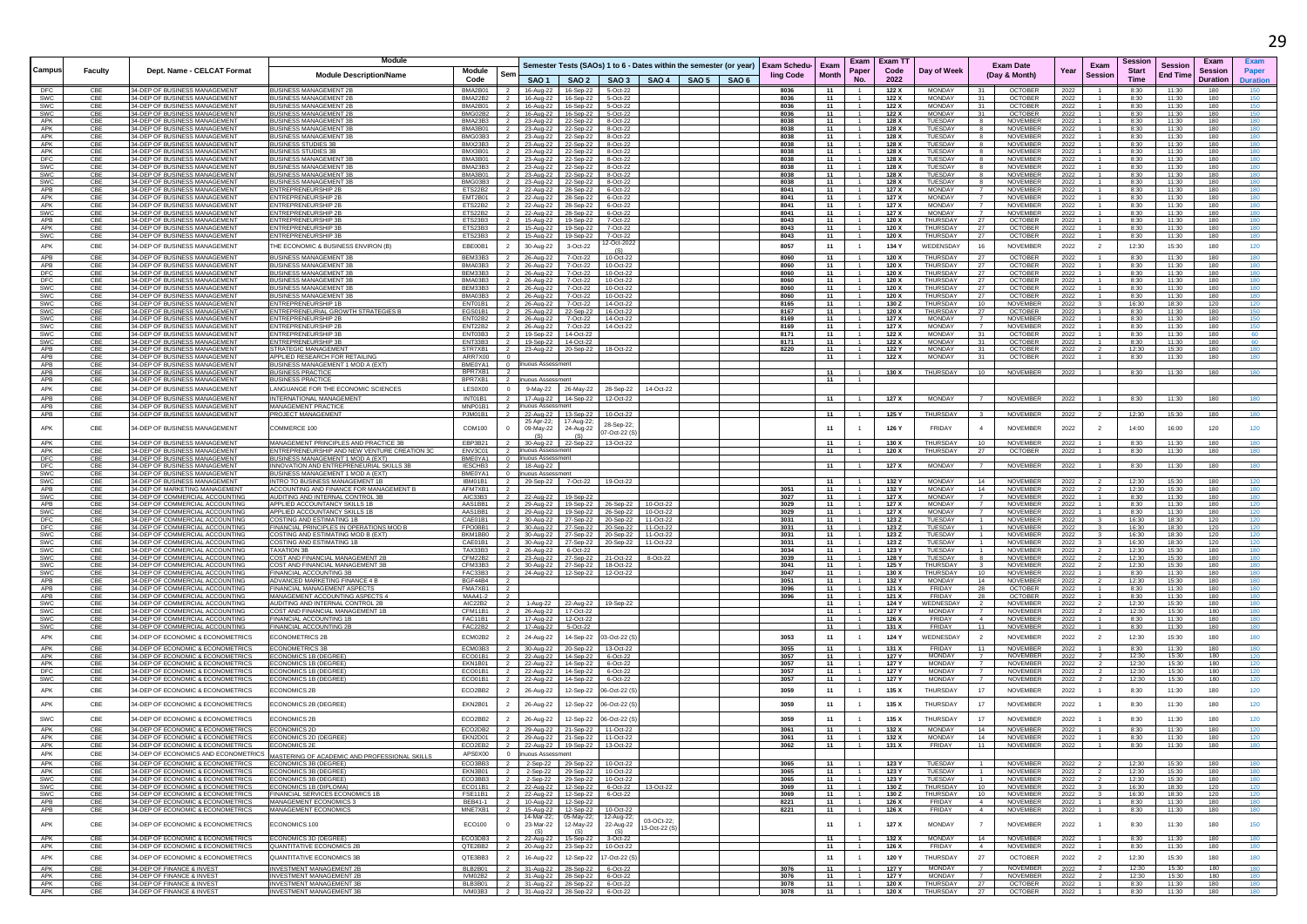|                          |            |                                                                        | Module                                                                               |                                                               |                        |                                                                         |                    |                                 |  |                                                                                              | Exam                  | Exam           | Exam T1        |                                |                                           | <b>Exam Date</b>                   |              | Exam           |                | <b>Session</b>  | Exam            |                 |
|--------------------------|------------|------------------------------------------------------------------------|--------------------------------------------------------------------------------------|---------------------------------------------------------------|------------------------|-------------------------------------------------------------------------|--------------------|---------------------------------|--|----------------------------------------------------------------------------------------------|-----------------------|----------------|----------------|--------------------------------|-------------------------------------------|------------------------------------|--------------|----------------|----------------|-----------------|-----------------|-----------------|
| Campus                   | Faculty    | Dept. Name - CELCAT Format                                             | <b>Module Description/Name</b>                                                       | Module<br>Ser                                                 |                        |                                                                         |                    |                                 |  | Semester Tests (SAOs) 1 to 6 - Dates within the semester (or year) Exam Schedu-<br>ling Code | <b>Month</b>          | Paper          | Code           | Day of Week                    |                                           | (Day & Month)                      | Year         | <b>Session</b> | <b>Start</b>   | <b>End Time</b> | <b>Session</b>  | Paper           |
|                          |            |                                                                        |                                                                                      | Code                                                          |                        | SAO 1   SAO 2   SAO 3   SAO 4   SAO 5   SAO 6                           |                    |                                 |  |                                                                                              |                       | No.            | 2022           |                                |                                           |                                    |              |                | Time           |                 | <b>Duration</b> | <b>Duration</b> |
| APK                      |            | 34-DEP OF FINANCE & INVES                                              | PROPERTY VALUATION AND MANAGEMENT 28                                                 | PVM02B2                                                       | 22-Aug-22              | 23-Sep-22 11-Oct-22                                                     |                    |                                 |  |                                                                                              |                       |                | 131X           | <b>FRIDAY</b>                  |                                           | <b>NOVEMBER</b>                    | 2022         |                | 8:30           | 11:30           | 180             |                 |
| APK<br>APK               | CBE<br>CBE | 34-DEP OF FINANCE & INVES<br>34-DEP OF FINANCE & INVES                 | PROPERTY VALUATION AND MANAGEMENT 2B<br>PROPERTY VALUATION AND MANAGEMENT 3B         | PVM2B01<br>PVM03B3 2                                          | 22-Aug-22              | 23-Sep-22 11-Oct-22<br>24-Aug-22 10-Oct-22 17-Oct-22                    |                    |                                 |  | 3081<br>3083                                                                                 | 11<br>11              |                | 131 X<br>123 Y | FRIDAY<br>TUESDAY              | -11<br>$\overline{1}$                     | <b>NOVEMBER</b><br><b>NOVEMBER</b> | 2022<br>2022 |                | 8:30<br>12:30  | 11:30<br>15:30  | 180<br>180      |                 |
| APK                      | CB         | 34-DEP OF FINANCE & INVE                                               | PROPERTY VALUATION AND MANAGEMENT 3E                                                 | PVM3B01<br>$\overline{2}$                                     | 24-Aug-22              | 10-Oct-22                                                               | 17-Oct-22          |                                 |  | 3083                                                                                         | 11                    |                | 123 Y          | TUESDAY                        |                                           | <b>NOVEMBER</b>                    | 2022         |                | 12:30          | 15:30           | 180             |                 |
| APK<br>APK               | CBE<br>CBE | 34-DEP OF FINANCE & INVE<br>34-DEP OF FINANCE & INVEST                 | FINANCIAL PLANNING 38<br>FINANCIAL PLANNING 3B (DEGREE)                              | FPL03B3<br>$\overline{\phantom{a}}$<br>FPL3B01 2              | 22-Aug-22              | 30-Sep-22 13-Oct-22                                                     |                    |                                 |  | 3085<br>3085                                                                                 | 11<br>11              | $\overline{1}$ | 127 X<br>127 X | MONDAY<br>MONDAY               | $\overline{7}$                            | <b>NOVEMBER</b><br><b>NOVEMBER</b> | 2022         |                | 8:30<br>8:30   | 11:30<br>11:30  | 180<br>180      |                 |
| SWC                      | CBE        | 34-DEP OF FINANCE & INVEST                                             | CREDIT CONTROL 1B                                                                    | CRC11B1 2                                                     | 22-Aug-22<br>1-Sep-22  | 30-Sep-22 13-Oct-22<br>29-Sep-22 13-Oct-22                              |                    |                                 |  | 3086                                                                                         | 11                    |                | 132 X          | MONDAY                         | 14                                        | <b>NOVEMBER</b>                    | 2022<br>2022 |                | 8:30           | 11:30           | 180             |                 |
| SWC                      | CBE        | 34-DEP OF FINANCE & INVEST                                             | <b>BANKING OPERATIONS 2E</b>                                                         | BOP22B2 2                                                     | 1-Sep-22               | 29-Sep-22 13-Oct-22                                                     |                    |                                 |  |                                                                                              | 11                    |                | 124 X          | WEDNESDAY                      | 2                                         | NOVEMBER                           | 2022         |                | 8:30           | 11:30           | 180             |                 |
| SWC                      | CB         | 34-DEP OF FINANCE & INVES                                              | <b>INANCIAL PLANNING OPERATIONS 3B</b>                                               | FPO33B3<br>$\overline{2}$                                     | 29-Aug-22              | 10-Oct-22   15-Oct-22                                                   |                    |                                 |  |                                                                                              | 11                    |                | 127 X          | MONDAY                         |                                           | <b>NOVEMBER</b>                    | 2022         |                | 8:30           | 11:30           | 180             |                 |
| SWC<br>SWC               | CBE<br>CBE | 34-DEP OF FINANCE & INVES<br>34-DEP OF FINANCE & INVES                 | <b>INANCIAL SERVICES OPERATIONS 2E</b><br>FINANCIAL SERVICES OPERATIONS 3E           | FSO22B2 2<br>FSO33B3 2                                        | 29-Aug-22              | 14-Oct-22 21-Oct-22<br>12-Oct-22 21-Oct-22                              |                    |                                 |  |                                                                                              | 11<br>11              |                | 135 X<br>122 Y | THURSDAY<br><b>MONDAY</b>      | 17<br>31                                  | NOVEMBER<br><b>OCTOBER</b>         | 2022<br>2022 |                | 8:30<br>12:30  | 11:30<br>15:30  | 180<br>180      |                 |
| SWC                      |            | 34-DEP OF FINANCE & INVEST                                             | RISK IN FINANCIAL SERVICES 2B                                                        | RFS22B2 2                                                     | 29-Aug-22<br>27-Aug-22 | 15-Oct-22 21-Oct-22                                                     |                    |                                 |  |                                                                                              | 11                    |                | 122 Y          | <b>MONDAY</b>                  | 31                                        | OCTOBER                            | 2022         |                | 12:30          | 15:30           | 180             |                 |
| APB                      | CBE        | 34-DEP OF HOSPITALITY MANAGEMENT                                       | FOOD AND BEVERAGE STUDIES 1E                                                         | FBS1BB1 2                                                     |                        |                                                                         |                    |                                 |  |                                                                                              | 11                    |                | 120 X          | THURSDAY                       | 27                                        | OCTOBER                            | 2022         |                | 8:30           | 11:30           | 180             |                 |
| APB                      | CBE        | 34-DEP OF HOSPITALITY MANAGEMENT                                       | FOOD AND BEVERAGE STUDIES 2B                                                         | FBS2BB2 2                                                     |                        |                                                                         |                    |                                 |  |                                                                                              | 11                    |                | 120 X          | THURSDAY                       | 27                                        | OCTOBER                            | 2022         |                | 8:30           | 11:30           | 180             | 120             |
| APB<br>APB               | CBE<br>CB  | 34-DEP OF HOSPITALITY MANAGEMENT<br>34-DEP OF HOSPITALITY MANAGEMENT   | FOOD AND BEVERAGE STUDIES 3B<br>HOSPITALITY FINANCIAL MANAGEMENT 1B                  | FBS3BB3 2<br>$\overline{2}$                                   |                        |                                                                         |                    |                                 |  |                                                                                              | 11<br>11              |                | 120 X<br>122 X | THURSDAY<br>MONDAY             | 27<br>31                                  | <b>OCTOBER</b><br>OCTOBER          | 2022<br>2022 |                | 8:30<br>8:30   | 11:30<br>11:30  | 180<br>180      |                 |
| APB                      | CB         | 34-DEP OF HOSPITALITY MANAGEMENT                                       | HOSPITALITY FINANCIAL MANAGEMENT 2E                                                  | HFM02B2                                                       |                        |                                                                         |                    |                                 |  |                                                                                              | 11                    |                | 122 X          | <b>MONDAY</b>                  | 31                                        | <b>OCTOBER</b>                     | 2022         |                | 8:30           | 11:30           | 180             |                 |
| APB                      | CBE        | 34-DEP OF HOSPITALITY MANAGEMENT                                       | HOSPITALITY FINANCIAL MANAGEMENT 3B                                                  | HFM3BB3 2                                                     |                        |                                                                         |                    |                                 |  |                                                                                              | 11                    |                | 122 X          | <b>MONDAY</b>                  | 31                                        | OCTOBER                            | 2022         |                | 8:30           | 11:30           | 180             |                 |
| APB<br>APB               | CBE<br>CBE | 34-DEP OF HOSPITALITY MANAGEMENT<br>34-DEP OF HOSPITALITY MANAGEMENT   | HOSPITALITY MANAGEMENT 1B<br>HOSPITALITY MANAGEMENT 2B                               | $HOMO1B1$ 2<br>HOM02B2<br>$\begin{array}{ccc} \end{array}$    |                        |                                                                         |                    |                                 |  |                                                                                              | 11<br>11              |                | 125 Y<br>125 Y | THURSDAY<br><b>THURSDAY</b>    | 3 <sup>3</sup><br>$\overline{\mathbf{3}}$ | <b>NOVEMBER</b><br><b>NOVEMBER</b> | 2022<br>2022 |                | 12:30<br>12:30 | 15:30<br>15:30  | 180<br>180      |                 |
| APB                      |            | 34-DEP OF HOSPITALITY MANAGEMENT                                       | HOSPITALITY MANAGEMENT 3                                                             | HOM03B3                                                       |                        |                                                                         |                    |                                 |  |                                                                                              | 11                    |                | 125 Y          | <b>THURSDAY</b>                |                                           | NOVEMBER                           | 2022         |                | 12:30          | 15:30           | 180             |                 |
| APR                      | CBE        | 34-DEP OF HOSPITALITY MANAGEMENT                                       | ORGANISATIONAL DEVELOPMENT 1                                                         | OGD1BB1                                                       |                        |                                                                         |                    |                                 |  |                                                                                              | 11                    |                | 127X           | <b>MONDAY</b>                  |                                           | <b>NOVEMBER</b>                    | 2022         |                | 8:30           | 11:30           | 180             |                 |
| APB<br><b>APB</b>        | CBE<br>CBE | 34-DEP OF HOSPITALITY MANAGEMENT<br>34-DEP OF HOSPITALITY MANAGEMENT   | ROOMS DIVISION AND REVENUE MANAGEMENT 1B<br>ROOMS DIVISION AND REVENUE MANAGEMENT 2B | RDR1BB1<br>$\overline{2}$<br>RDR2BB2 2                        |                        |                                                                         |                    |                                 |  |                                                                                              | 11<br>11              |                | 127 X<br>130 Y | <b>MONDAY</b><br>THURSDAY      | $\overline{7}$<br>10 <sup>1</sup>         | <b>NOVEMBER</b><br><b>NOVEMBER</b> | 2022         |                | 8:30<br>12:30  | 11:30<br>15:30  | 180<br>180      |                 |
| APB                      | CBE        | 34-DEP OF HOSPITALITY MANAGEMENT                                       | ROOMS DIVISION AND REVENUE MANAGEMENT 3B                                             | RDR3BB3 2                                                     |                        |                                                                         |                    |                                 |  |                                                                                              | 11                    |                | 127 X          | MONDAY                         | $\overline{7}$                            | <b>NOVEMBER</b>                    | 2022<br>2022 |                | 8:30           | 11:30           | 180             |                 |
| SWC                      | CBE        | 34-DEP OF IND PSYCHOLOGY&PEOPLE M                                      | HUMAN RESOURCE MANAGEMENT 1B                                                         | BPB11B1 2                                                     | 23-Aug-22              | 27-Sep-22 11-Oct-22                                                     |                    |                                 |  | 8023                                                                                         | 11                    |                | 132 X          | <b>MONDAY</b>                  | 14                                        | <b>NOVEMBER</b>                    | 2022         |                | 8:30           | 11:30           | 180             |                 |
| <b>SWC</b>               | CBE<br>CB  | 34-DEP OF IND PSYCHOLOGY&PEOPLE M                                      | HUMAN RESOURCE MANAGEMENT 1E                                                         | HRM01B1 2 23-Aug-22 27-Sep-22 5-Oct-22 11-Oct-22              |                        |                                                                         |                    |                                 |  | 8023                                                                                         | 11                    |                | 132X           | <b>MONDAY</b><br>MONDAY        | 14<br>14                                  | NOVEMBER                           | 2022         |                | 8:30           | 11:30<br>11:30  | 180             |                 |
| SWC<br>APB               | CBE        | 34-DEP OF IND PSYCHOLOGY&PEOPLE M<br>34-DEP OF IND PSYCHOLOGY&PEOPLE M | HUMAN RESOURCE MANAGEMENT 1B<br>UNDAMENTALS OF BUSINESS MATHEMATICS                  | HRM0Y1B 0<br>FBM10Y1 0                                        | 13-Apr-22              |                                                                         |                    |                                 |  | 8023<br>8026                                                                                 | 11<br>11              |                | 132 X<br>127 Y | MONDAY                         | $\overline{7}$                            | NOVEMBER<br><b>NOVEMBER</b>        | 2022<br>2022 |                | 8:30<br>12:30  | 15:30           | 180<br>180      |                 |
| <b>DFC</b>               | CBE        | 34-DEP OF IND PSYCHOLOGY&PEOPLE M                                      | BASIC BUSINESS CALCULATIONS (MAN) EXT.                                               | BBC1000 0                                                     | 16-Aug-22              | 27-Sep-22 11-Oct-22                                                     |                    |                                 |  | 8026                                                                                         | - 11 - I              |                | 127 Y          | <b>MONDAY</b>                  | 7                                         | NOVEMBER                           | 2022         |                | 12:30          | 15:30           | 180             |                 |
| <b>DFC</b>               | CBE        | 34-DEP OF IND PSYCHOLOGY&PEOPLE M                                      | FUNDAMENTALS OF BUSINESS MATHEMATICS                                                 | FBM10Y1 0                                                     |                        |                                                                         |                    |                                 |  | 8026                                                                                         | 11                    |                | 127 Y          | <b>MONDAY</b><br>MONDAY        | $\overline{7}$                            | <b>NOVEMBER</b>                    | 2022         |                | 12:30          | 15:30           | 180             |                 |
| SWC<br>APK               | CBE        | 34-DEP OF IND PSYCHOLOGY&PEOPLE M<br>34-DEP OF IND PSYCHOLOGY&PEOPLE M | FUNDAMENTALS OF BUSINESS MATHEMATICS<br>IUMAN RESOURCE MANAGEMENT 1E                 | FBM10Y1 0<br>HRM1BB1<br>$\overline{2}$                        | 16-Aug-22              | 4-Oct-22 11-Oct-22                                                      |                    |                                 |  | 8026<br>8045                                                                                 | 11<br>11              |                | 127 Y<br>130 Z | THURSDAY                       | $\overline{7}$<br>10                      | NOVEMBER<br><b>NOVEMBER</b>        | 2022<br>2022 |                | 12:30<br>16:30 | 15:30<br>18:30  | 180<br>120      |                 |
| APK                      | CB         | 34-DEP OF IND PSYCHOLOGY&PEOPLE M                                      | HUMAN RESOURCE MANAGEMENT 1E                                                         | <b>HRM21B1</b>                                                | 16-Aug-22              | 4-Oct-22 11-Oct-22                                                      |                    |                                 |  | 8045                                                                                         | 11                    |                | 130Z           | <b>THURSDAY</b>                | 10                                        | NOVEMBER                           | 2022         |                | 16:30          | 18:30           | 120             |                 |
| APK                      | CBE        | 34-DEP OF IND PSYCHOLOGY&PEOPLE M                                      | HUMAN RESOURCE MANAGEMENT 1B                                                         | MHB1B01 2                                                     | 16-Aug-22              | 27-Sep-22                                                               | 4-Oct-22           |                                 |  | 8045                                                                                         | 11                    |                | 130Z           | <b>THURSDAY</b>                | 10                                        | <b>NOVEMBER</b>                    | 2022         |                | 16:30          | 18:30           | 120             |                 |
| <b>DFC</b><br>SWC        | CB<br>CBE  | 34-DEP OF IND PSYCHOLOGY&PEOPLE M<br>34-DEP OF IND PSYCHOLOGY&PEOPLE M | HUMAN RESOURCE MANAGEMENT 1E<br>HUMAN RESOURCE MANAGEMENT 1E                         | MHB1B01<br>HRM1BB1<br>$\frac{1}{2}$                           | 16-Aug-22              | 4-Oct-22                                                                | 11-Oct-22          |                                 |  | 8045<br>8045                                                                                 | 11<br>11              |                | 130 Z<br>130 Z | THURSDAY<br>THURSDAY           | 10<br>10                                  | <b>NOVEMBER</b><br>NOVEMBER        | 2022<br>2022 |                | 16:30<br>16:30 | 18:30<br>18:30  | 120<br>120      |                 |
| SWC                      | CBE        | 34-DEP OF IND PSYCHOLOGY&PEOPLE M                                      | HUMAN RESOURCE MANAGEMENT 1B                                                         | HRM21B1 2                                                     | 16-Aug-22              | 4-Oct-22 11-Oct-22                                                      |                    |                                 |  | 8045                                                                                         | 11                    |                | 130 Z          | THURSDAY                       | 10                                        | <b>NOVEMBER</b>                    | 2022         |                | 16:30          | 18:30           | 120             | 120             |
| APK                      | CBE        | 34-DEP OF IND PSYCHOLOGY&PEOPLE M                                      | HUMAN RESOURCE MANAGEMENT 2E                                                         | <b>HRM22B2</b><br>$\overline{2}$                              | 24-Aug-22              | 28-Sep-22                                                               | 5-Oct-22           |                                 |  | 8047                                                                                         | 11                    |                | 124 Y          | WEDNESDAY                      | $\overline{2}$                            | NOVEMBER                           | 2022         |                | 12:30          | 15:30           | 180             |                 |
| APK<br>APK               | CBE        | 34-DEP OF IND PSYCHOLOGY&PEOPLE M<br>34-DEP OF IND PSYCHOLOGY&PEOPLE M | HUMAN RESOURCE MANAGEMENT 2E<br>HUMAN RESOURCE MANAGEMENT 2E                         | HRM2BB2<br>$\overline{2}$<br>MHB2B01                          | 22-Aug-22              | 19-Sep-22                                                               | 4-Oct-22           |                                 |  | 8047<br>8047                                                                                 | 11<br>11              |                | 124 Y<br>124 Y | WEDNESDAY<br>WEDNESDAY         |                                           | NOVEMBER<br><b>NOVEMBER</b>        | 2022         |                | 12:30<br>12:30 | 15:30<br>15:30  | 180<br>180      |                 |
| <b>SWC</b>               | CBE        | 34-DEP OF IND PSYCHOLOGY&PEOPLE M                                      | HUMAN RESOURCE MANAGEMENT 2B                                                         | HRM22B2 2                                                     | 24-Aug-22              | 28-Sep-22<br>19-Aug-22  16-Sep-22  7-Oct-22                             | 5-Oct-22           |                                 |  | 8047                                                                                         | 11 I                  |                | 124 Y          | WEDNESDAY                      | $\overline{2}$                            | <b>NOVEMBER</b>                    | 2022<br>2022 |                | 12:30          | 15:30           | 180             |                 |
| SWC                      | CBE        | 34-DEP OF IND PSYCHOLOGY&PEOPLE M                                      | HUMAN RESOURCE MANAGEMENT 2B                                                         | HRM2BB2 2                                                     | 19-Aug-22              | 16-Sep-22                                                               | 7-Oct-22           |                                 |  | 8047                                                                                         | 11                    |                | 124 Y          | WEDNESDAY                      |                                           | NOVEMBER                           | 2022         |                | 12:30          | 15:30           | 180             |                 |
| SWC<br>APK               | CB         | 34-DEP OF IND PSYCHOLOGY&PEOPLE M                                      |                                                                                      | MHB2B01                                                       |                        |                                                                         |                    |                                 |  | 8047<br>8049                                                                                 | 11<br>11              |                | 124 Y          | WEDNESDAY<br><b>MONDAY</b>     | $\overline{2}$                            | NOVEMBER<br>NOVEMBER               | 2022         |                | 12:30          | 15:30           | 180             |                 |
| APK                      | CBE        | 34-DEP OF IND PSYCHOLOGY&PEOPLE M<br>34-DEP OF IND PSYCHOLOGY&PEOPLE M | HUMAN RESOURCE MANAGEMENT 3E<br>HUMAN RESOURCE MANAGEMENT 3B                         | <b>HRM23B3</b><br>$\overline{2}$<br>HRM3BB2                   | 26-Aug-22<br>26-Aug-22 | 30-Sep-22<br>30-Sep-22 14-Oct-22                                        | 14-Oct-22          |                                 |  | 8049                                                                                         | 11                    |                | 127 X<br>127 X | MONDAY                         |                                           | NOVEMBER                           | 2022<br>2022 |                | 8:30<br>8:30   | 11:30<br>11:30  | 180<br>180      |                 |
| APK                      | CBE        | 34-DEP OF IND PSYCHOLOGY&PEOPLE M                                      | HUMAN RESOURCE MANAGEMENT 3B                                                         | MHB3B01<br>$\overline{2}$                                     | 26-Aug-22              | 30-Sep-22                                                               | 14-Oct-22          |                                 |  | 8049                                                                                         | 11                    |                | 127 X          | <b>MONDAY</b>                  | $\overline{7}$                            | <b>NOVEMBER</b>                    | 2022         |                | 8:30           | 11:30           | 180             |                 |
| SWC                      | CBE        | 34-DEP OF IND PSYCHOLOGY&PEOPLE M                                      | HUMAN RESOURCE MANAGEMENT 3B                                                         | HRM23B3 2                                                     | 24-Aug-22              | 14-Sep-22 5-Oct-22                                                      |                    |                                 |  | 8049                                                                                         | 11                    |                | 127 X          | <b>MONDAY</b>                  |                                           | <b>NOVEMBER</b>                    | 2022         |                | 8:30           | 11:30           | 180             |                 |
| <b>SWC</b><br><b>SWC</b> | CBE<br>CB  | 34-DEP OF IND PSYCHOLOGY&PEOPLE M<br>34-DEP OF IND PSYCHOLOGY&PEOPLE M | HUMAN RESOURCE MANAGEMENT 3E                                                         | HRM3BB2<br>$\overline{2}$<br>MHB3B01 2                        | 24-Aug-22              | 14-Sep-22                                                               | 5-Oct-22           |                                 |  | 8049<br>8049                                                                                 | 11<br>11              |                | 127 X<br>127X  | <b>MONDAY</b><br><b>MONDAY</b> |                                           | NOVEMBER<br>NOVEMBER               | 2022<br>2022 |                | 8:30<br>8:30   | 11:30<br>11:30  | 180<br>180      |                 |
| APK                      | CBE        | 34-DEP OF IND PSYCHOLOGY&PEOPLE M                                      | INDUSTRIAL PSYCHOLOGY 1B                                                             | <b>BSK1B01</b>                                                | 19-Aug-22              | 16-Sep-22                                                               | 14-Oct-22          |                                 |  | 8051                                                                                         | 11                    |                | 134 Y          | WEDENSDAY                      | 16                                        | NOVEMBER                           | 2022         |                | 12:30          | 15:30           | 180             |                 |
| APK                      | CBE        | 34-DEP OF IND PSYCHOLOGY&PEOPLE M                                      | INDUSTRIAL PSYCHOLOGY 1B                                                             | IPS21B1<br>$\overline{2}$                                     | 19-Aug-22              | 23-Sep-22                                                               | 14-Oct-22          |                                 |  | 8051                                                                                         | 11                    |                | 134 Y          | WEDENSDAY                      | 16                                        | <b>NOVEMBER</b>                    | 2022         |                | 12:30          | 15:30           | 180             |                 |
| DFC<br>APK               | CBE<br>CBE | 34-DEP OF IND PSYCHOLOGY&PEOPLE M<br>34-DEP OF IND PSYCHOLOGY&PEOPLE M | INDUSTRIAL PSYCHOLOGY 1B<br><b>INDUSTRIAL PSYCHOLOGY 2B</b>                          | IPS21B1 2<br>BSK2B01 2                                        | 31-Aug-22<br>30-Aug-22 | 28-Sep-22 5-Oct-22<br>27-Sep-22 11-Oct-22                               |                    |                                 |  | 8051<br>8053                                                                                 | 11<br>11 I            |                | 134 X          | 134 Y WEDENSDAY<br>WEDENSDAY   | 16<br>16                                  | <b>NOVEMBER</b><br><b>NOVEMBER</b> | 2022<br>2022 |                | 12.30<br>8:30  | 15:30<br>11:30  | 180<br>180      |                 |
| APK                      | CBE        | 34-DEP OF IND PSYCHOLOGY&PEOPLE M                                      | INDUSTRIAL PSYCHOLOGY 2B                                                             | IPS22B2 2                                                     |                        | 30-Aug-22 27-Sep-22 11-Oct-22                                           |                    |                                 |  | 8053                                                                                         | 11                    |                |                | 134 X WEDENSDAY                | 16                                        | <b>NOVEMBER</b>                    | 2022         |                | 8:30           | 11:30           | 180             |                 |
| DFC                      | CB         | 34-DEP OF IND PSYCHOLOGY&PEOPLE M                                      | INDUSTRIAL PSYCHOLOGY 2E                                                             | IPS22B2                                                       | 30-Aug-22              | 27-Sep-22 18-Oct-22                                                     |                    |                                 |  | 8053                                                                                         | 11                    |                | 134 X          | WEDENSDAY                      | 16                                        | <b>NOVEMBER</b>                    | 2022         |                | 8:30           | 11:30           | 180             |                 |
| APK<br>APK               | CB<br>CBE  | 34-DEP OF IND PSYCHOLOGY&PEOPLE M<br>34-DEP OF IND PSYCHOLOGY&PEOPLE M | INDUSTRIAL PSYCHOLOGY 3E<br>INDUSTRIAL PSYCHOLOGY 3B                                 | BSK3B01<br>$\overline{2}$<br>$IPS23B3$ 2                      | 24-Aug-22              | 21-Sep-22                                                               | 5-Oct-22           |                                 |  | 8055<br>8055                                                                                 | 11<br>11              |                | 124 Y<br>124 Y | WEDNESDAY<br>WEDNESDAY         |                                           | NOVEMBER<br><b>NOVEMBER</b>        | 2022<br>2022 |                | 12:30<br>12:30 | 15:30<br>15:30  | 180<br>180      |                 |
| <b>DFC</b>               | CBE        | 34-DEP OF IND PSYCHOLOGY&PEOPLE M                                      | INDUSTRIAL PSYCHOLOGY 3B                                                             | $IPS23B3$ 2                                                   | 24-Aug-22<br>29-Aug-22 | 21-Sep-22 5-Oct-22<br>26-Sep-22                                         | 17-Oct-22          |                                 |  | 8055                                                                                         | $11 \quad$            |                | 124 Y          | WEDNESDAY                      | $\overline{2}$                            | <b>NOVEMBER</b>                    | 2022         |                | 12:30          | 15:30           | 180             |                 |
| SWC                      | CB         | 34-DEP OF IND PSYCHOLOGY&PEOPLE M                                      | HUMAN RESOURCE MANAGEMENT 1A                                                         | HRM0Y1A 0                                                     | 12-Apr-22              | 17-May-22                                                               |                    |                                 |  | 8115                                                                                         | 11                    |                | 120 Y          | THURSDAY                       | 27                                        | <b>OCTOBER</b>                     | 2022         |                | 12:30          | 15:30           | 180             |                 |
| <b>APB</b>               | CBE        | 34-DEP OF IND PSYCHOLOGY&PEOPLE M                                      | EMPLOYMENT RELATIONS 1B                                                              | EMR01B1 2                                                     | 24-Aug-22              | 28-Sep-22 12-Oct-22                                                     |                    |                                 |  | 8118                                                                                         | 11 <b>I</b>           |                | 123 Y          | TUESDAY                        | 1                                         | <b>NOVEMBER</b>                    | 2022         |                | 12:30          | 15:30           | 180             |                 |
| SWC<br><b>SWC</b>        | CB<br>CBE  | 34-DEP OF IND PSYCHOLOGY&PEOPLE M<br>34-DEP OF IND PSYCHOLOGY&PEOPLE M | EMPLOYMENT RELATIONS 1<br>MANAGEMENT OF TRAINING 1B                                  | EMR01B1 2<br>BOL11B1 2                                        | 22-Aug-22              | 24-Aug-22 28-Sep-22 12-Oct-22<br>26-Sep-22 10-Oct-22                    |                    |                                 |  | 8118<br>8120                                                                                 | 11<br>11              |                | 123 Y<br>130 Y | TUESDAY<br>THURSDAY            | 10                                        | NOVEMBER<br><b>NOVEMBER</b>        | 2022<br>2022 |                | 12:30<br>12:30 | 15:30<br>15:30  | 180<br>180      |                 |
| SWC                      | CBE        | 34-DEP OF IND PSYCHOLOGY&PEOPLE M.                                     | MANAGEMENT OF TRAINING 1B                                                            | MOT01B1 2                                                     | 22-Aug-22              | 26-Sep-22 10-Oct-22                                                     |                    |                                 |  | 8120                                                                                         | 11                    |                | 130 Y          | THURSDAY                       | 10                                        | <b>NOVEMBER</b>                    | 2022         |                | 12.30          | 15:30           | 180             |                 |
| $SW\overline{C}$         | CB         | 34-DEP OF IND PSYCHOLOGY&PEOPLE M                                      | HUMAN RESOURCE MANAGEMENT 2B                                                         | BPB22B2<br>$\overline{2}$                                     | 29-Aug-22              | 19-Sep-22                                                               | 17-Oct-22          |                                 |  | 8122                                                                                         | 11                    |                | 122 X          | <b>MONDAY</b>                  | 31                                        | <b>OCTOBER</b>                     | 2022         |                | 8:30           | 11:30           | 180             |                 |
| SWC<br>SWC               | CBE<br>CB  | 34-DEP OF IND PSYCHOLOGY&PEOPLE M<br>34-DEP OF IND PSYCHOLOGY&PEOPLE M | HUMAN RESOURCE MANAGEMENT 2E<br><b>EMPLOYMENT RELATIONS 2B</b>                       | $HRM02B2$   2<br>BIR22B2<br>$\overline{2}$                    | 29-Aug-22<br>15-Aug-22 | 19-Sep-22 17-Oct-22<br>12-Sep-22                                        | 3-Oct-22           |                                 |  | 8122<br>8124                                                                                 | 11<br>11              |                | 122 X<br>122 X | MONDAY<br><b>MONDAY</b>        | 31<br>31                                  | OCTOBER<br><b>OCTOBER</b>          | 2022<br>2022 |                | 8:30<br>8:30   | 11:30<br>11:30  | 180<br>180      |                 |
| <b>SWC</b>               | CB         | 34-DEP OF IND PSYCHOLOGY&PEOPLE M                                      | <b>EMPLOYMENT RELATIONS 2E</b>                                                       | EMR02B2                                                       | 15-Aug-22              | 12-Sep-22                                                               | $3-0ct-22$         |                                 |  | 8124                                                                                         | 11                    |                | 122X           | MONDAY                         | 31                                        | <b>OCTOBER</b>                     | 2022         |                | 8:30           | 11:30           | 180             |                 |
| SWC                      | CBE        | 34-DEP OF IND PSYCHOLOGY&PEOPLE M                                      | MANAGEMENT OF TRAINING 2B                                                            | BOL22B2 2                                                     | 29-Aug-22              | 26-Sep-22                                                               | 10-Oct-22          |                                 |  | 8126                                                                                         | 11                    |                | 130 Y          | THURSDAY                       | 10                                        | NOVEMBER                           | 2022         |                | 12:30          | 15:30           | 180             |                 |
| SWC<br><b>SWC</b>        | CBE<br>CBE | 34-DEP OF IND PSYCHOLOGY&PEOPLE M<br>34-DEP OF IND PSYCHOLOGY&PEOPLE M | MANAGEMENT OF TRAINING 2B<br>HUMAN RESOURCE MANAGEMENT 3E                            | MOT02B2<br>$\overline{2}$<br>BPB33B3 2                        | 29-Aug-22<br>19-Aug-22 | 26-Sep-22<br>30-Sep-22 14-Oct-22                                        | 10-Oct-22          |                                 |  | 8126<br>8127                                                                                 | 11<br>$\overline{11}$ |                | 130 Y<br>127 X | THURSDAY<br>MONDAY             | 10<br>7                                   | <b>NOVEMBER</b><br>NOVEMBER        | 2022<br>2022 |                | 12:30<br>8:30  | 15:30<br>11:30  | 180<br>180      |                 |
| SWC                      | CB         | 34-DEP OF IND PSYCHOLOGY&PEOPLE M                                      | <b>IUMAN RESOURCE MANAGEMENT 3B</b>                                                  | HRM03B3 2                                                     | 19-Aug-22              | 30-Sep-22 14-Oct-22                                                     |                    |                                 |  | 8127                                                                                         | 11                    |                | 127 X          | <b>MONDAY</b>                  |                                           | NOVEMBER                           | 2022         |                | 8:30           | 11:30           | 180             |                 |
| SWC                      | CB         | 34-DEP OF IND PSYCHOLOGY&PEOPLE M                                      | ABOUR RELATIONS AND LAW 3E                                                           | LRL03B3 2                                                     |                        | 29-Aug-22 3-Oct-22 10-Oct-22                                            |                    |                                 |  | 8172                                                                                         | 11                    |                | 120 X          | THURSDAY                       | 27                                        | <b>OCTOBER</b>                     | 2022         |                | 8:30           | 11:30           | 180             |                 |
| SWC<br>APB               | CBE<br>CBE | 34-DEP OF IND PSYCHOLOGY&PEOPLE M<br>34-DEP OF IND PSYCHOLOGY&PEOPLE M | LABOUR RELATIONS AND LAW 3B<br>FUNDAMENTAL RESEARCH PRACTICE (MAN) EXT               | LRL31B1 2<br>FRP10Y1 0                                        | 29-Aug-22              | 3-Oct-22   10-Oct-22                                                    |                    |                                 |  | 8172<br>10000                                                                                | 11<br>11              |                | 120 X<br>122 X | THURSDAY<br><b>MONDAY</b>      | 27<br>31                                  | OCTOBER<br><b>OCTOBER</b>          | 2022<br>2022 |                | 8:30<br>8:30   | 11:30<br>11:30  | 180<br>180      |                 |
| DFC                      | CBE        | 34-DEP OF IND PSYCHOLOGY&PEOPLE M                                      | FUNDAMENTAL RESEARCH PRACTICE (MAN) EXT                                              | FRP10Y1 0                                                     |                        |                                                                         |                    |                                 |  | 10000                                                                                        | 11                    |                | 122 X          | <b>MONDAY</b>                  | 31                                        | OCTOBER                            | 2022         |                | 8:30           | 11:30           | 180             |                 |
| SWC                      | CBE        | 34-DEP OF IND PSYCHOLOGY&PEOPLE M                                      | FUNDAMENTAL RESEARCH PRACTICE (MAN) EXT                                              | FRP10Y1 0                                                     |                        |                                                                         |                    |                                 |  | 10000                                                                                        | 11                    |                | 122 X          | MONDAY                         | 31                                        | <b>OCTOBER</b>                     | 2022         |                | 8:30           | 11:30           | 180             |                 |
| APB<br>APB               | CBE<br>CB  | 34-DEP OF IND PSYCHOLOGY&PEOPLE M<br>34-DEP OF IND PSYCHOLOGY&PEOPLE M | <b>EMPLOYEE RELATIONS</b><br>MANAGING HUMAN RESOURCE DEVELOPMENT                     | EMR7XB2 2<br>MHR7XA2 2                                        | 16-Aug-22              | 27-Sep-22 11-Oct-22<br>24-Aug-22 21-Sep-22 19-Oct-22                    |                    |                                 |  |                                                                                              | 11<br>11              |                | 127 X<br>120 X | MONDAY<br>THURSDAY             | $\overline{7}$<br>27                      | NOVEMBER<br><b>OCTOBER</b>         | 2022<br>2022 |                | 8:30<br>8:30   | 11:30<br>11:30  | 180<br>180      |                 |
| APB                      | CBE        | 34-DEP OF IND PSYCHOLOGY&PEOPLE M                                      | PERFORMANCE ANALYTICS B                                                              | PAB7XB1 2                                                     | $1-Sep-22$             | 6-Oct-22  13-Oct-22                                                     |                    |                                 |  |                                                                                              | 11                    |                | 130 X          | THURSDAY                       | 10                                        | <b>NOVEMBER</b>                    | 2022         |                | 8:30           | 11:30           | 180             |                 |
| APB                      | CB         | 34-DEP OF IND PSYCHOLOGY&PEOPLE M                                      | PERFORMANCE MANAGEMENT I                                                             | PMA7XB2 2                                                     | 22-Aug-22              | 26-Sep-22                                                               | 3-Oct-22           |                                 |  |                                                                                              | 11                    |                | 125 Y          | THURSDAY                       | $\overline{\mathbf{3}}$                   | NOVEMBER                           | 2022         |                | 12:30          | 15:30           | 180             |                 |
| APK<br>APK               | CBE<br>CBE | 34-DEP OF IND PSYCHOLOGY&PEOPLE M<br>34-DEP OF IND PSYCHOLOGY&PEOPLE M | HUMAN RESOURCE MANAGEMENT 3D<br>PROJECT MANAGEMENT                                   | HRM3DB2 2<br>PRM3BB3 2                                        |                        | 31-Aug-22 12-Oct-22 19-Oct-22                                           |                    |                                 |  |                                                                                              | 11<br>11              |                | 120 X<br>120 X | THURSDAY<br>THURSDAY           | 27<br>27                                  | <b>OCTOBER</b><br>OCTOBER          | 2022         |                | 8:30<br>8:30   | 11:30<br>11:30  | 180<br>180      |                 |
| SWC                      | CBE        | 34-DEP OF IND PSYCHOLOGY&PEOPLE M                                      | PEOPLE MANAGEMENT PERSPECTIVE 1B                                                     | PMP01B1 2                                                     | 23-Aug-22              | 17-Aug-22 28-Sep-22 19-Oct-22<br>27-Sep-22                              | 11-Oct-22          |                                 |  |                                                                                              | 11                    |                | 132 X          | <b>MONDAY</b>                  | 14                                        | NOVEMBER                           | 2022<br>2022 |                | 8:30           | 11:30           | 180             |                 |
| SWC                      | CBE        | 34-DEP OF IND PSYCHOLOGY&PEOPLE M                                      | PEOPLE MANAGEMENT                                                                    | PMP0Y1A                                                       |                        |                                                                         |                    |                                 |  |                                                                                              | 11                    |                | 120 Y          | THURSDAY                       | 27                                        | <b>OCTOBER</b>                     | 2022         |                | 12:30          | 15:30           | 180             |                 |
| APK                      | CB         | 34-DEP OF INFO & KNOWLEDGE MGT                                         | SCHOOL LIBRARY AND INFO CENTRE SUPPORT 1B                                            | <b>SLI21B1</b><br>$\overline{2}$                              | 22-Aug-22              | 29-Aug-22                                                               |                    | 10-Oct-22 17-Oct-22             |  | 2079                                                                                         | 11                    |                | 136 X          | FRIDAY                         | 18                                        | <b>NOVEMBER</b>                    | 2022         |                | 8:30           | 11:30           | 180             |                 |
| APK<br>APK               | CBE<br>CBE | 34-DEP OF INFO & KNOWLEDGE MGT<br>34-DEP OF INFO & KNOWLEDGE MGT       | SCHOOL LIBRARY AND INFO CENTRE SUPPORT 2B<br><b>INFORMATION MANAGEMENT 1B</b>        | SLI22B2 2<br>ILK1B21 2                                        | 25-Aug-22<br>24-Aug-22 | 1-Sep-22 13-Oct-22 20-Oct-22<br>31-Aug-22 5-Oct-22 12-Oct-22            |                    |                                 |  | 2081<br>8068                                                                                 | 11<br>11              |                | 132 X<br>135 X | MONDAY<br><b>THURSDAY</b>      | 14<br>17                                  | NOVEMBER<br><b>NOVEMBER</b>        | 2022<br>2022 |                | 8:30<br>8:30   | 11:30<br>11:30  | 180<br>180      |                 |
| APK                      | CB         | 34-DEP OF INFO & KNOWLEDGE MG                                          | <b>INFORMATION MANAGEMENT 1</b>                                                      | <b>IMA21B1</b><br>$\overline{2}$                              | 24-Aug-22              | 31-Aug-22 5-Oct-22                                                      |                    | 12-Oct-22                       |  | 8068                                                                                         | 11                    |                | 135 X          | THURSDAY                       | 17                                        | NOVEMBER                           | 2022         |                | 8:30           | 11:30           | 180             |                 |
| SWC                      | CB         | 34-DEP OF INFO & KNOWLEDGE MGT                                         | <b>INFORMATION MANAGEMENT 1</b>                                                      | ILK1B21<br>$\overline{2}$                                     | 23-Aug-22              | 30-Aug-22                                                               | 4-Oct-22           | 11-Oct-22                       |  | 8068<br>8068                                                                                 | 11                    |                | 135 X          | THURSDAY<br><b>THURSDAY</b>    | 17<br>17                                  | <b>NOVEMBER</b>                    | 2022         |                | 8:30           | 11:30<br>11:30  | 180<br>180      |                 |
| SWC<br>APK               | CBE<br>CBE | 34-DEP OF INFO & KNOWLEDGE MGT<br>34-DEP OF INFO & KNOWLEDGE MGT       | INFORMATION MANAGEMENT 1E<br><b>INFORMATION MANAGEMENT 2B</b>                        | <b>IMA21B1</b><br>$\overline{2}$<br>$\overline{2}$<br>ILK2B21 | 23-Aug-22<br>22-Aug-22 | 30-Aug-22  4-Oct-22  11-Oct-22<br>05-Sep-22                             |                    | 3-Oct-22 10-Oct-22              |  | 8071                                                                                         | 11<br>11              |                | 135 X<br>132 X | MONDAY                         | 14                                        | <b>NOVEMBER</b><br>NOVEMBER        | 2022<br>2022 |                | 8:30<br>8:30   | 11:30           | 180             |                 |
| APK                      | CBE        | 34-DEP OF INFO & KNOWLEDGE MGT                                         | <b>INFORMATION MANAGEMENT 2B</b>                                                     | IMA22B2 2                                                     | 22-Aug-22              | 05-Sep-22                                                               |                    | 3-Oct-22 10-Oct-22              |  | 8071                                                                                         | 11                    |                | 132 X          | MONDAY                         | 14                                        | <b>NOVEMBER</b>                    | 2022         |                | 8:30           | 11:30           | 180             |                 |
| SWC                      | CB         | 34-DEP OF INFO & KNOWLEDGE MGT                                         | <b>INFORMATION MANAGEMENT 2B</b>                                                     | ILK2B21<br>$\overline{2}$                                     | 22-Aug-22              | 05-Sep-22 3-Oct-22 10-Oct-22                                            |                    |                                 |  | 8071                                                                                         | 11                    |                | 132 X          | <b>MONDAY</b>                  | 14                                        | <b>NOVEMBER</b>                    | 2022         |                | 8:30           | 11:30           | 180             |                 |
| SWC<br>APK               | CBE<br>CB  | 34-DEP OF INFO & KNOWLEDGE MGT<br>34-DEP OF INFO & KNOWLEDGE MGT       | <b>INFORMATION MANAGEMENT 28</b><br><b>INFORMATION MANAGEMENT 38</b>                 | <b>IMA22B2</b><br>$\frac{1}{2}$<br>ILK3B21<br>$\overline{2}$  | 24-Aug-22<br>16-Aug-22 | 30-Aug-22<br>23-Aug-22                                                  | 4-Oct-22           | 5-Oct-22 12-Oct-22<br>11-Oct-22 |  | 8071<br>8073                                                                                 | 11<br>11              |                | 132 X<br>120 X | <b>MONDAY</b><br>THURSDAY      | 14<br>27                                  | NOVEMBER<br><b>OCTOBER</b>         | 2022<br>2022 |                | 8:30<br>8:30   | 11:30<br>11:30  | 180<br>180      |                 |
| APK                      |            | 34-DEP OF INFO & KNOWLEDGE MGT                                         | <b>INFORMATION MANAGEMENT 38</b>                                                     | IMA23B3                                                       | 16-Aug-22              | 23-Aug-22                                                               | 4-Oct-22 11-Oct-22 |                                 |  | 8073                                                                                         | 11                    |                | 120 X          | THURSDAY                       |                                           | <b>OCTOBER</b>                     | 2022         |                | 8:30           | 11:30           | 180             |                 |
| <b>SWC</b>               | CBE        | 34-DEP OF INFO & KNOWLEDGE MGT                                         | <b>INFORMATION MANAGEMENT 3B</b>                                                     | $ LK3B21$ 2                                                   | 15-Aug-22              | 22-Aug-22 3-Oct-22 10-Oct-22                                            |                    |                                 |  | 8073                                                                                         | - 11 - I              |                | 120 X          | THURSDAY                       | 27                                        | OCTOBER                            | 2022         |                | 8:30           | 11:30           | 180             |                 |
| SWC<br>APK               | CBE<br>CBE | 34-DEP OF INFO & KNOWLEDGE MGT<br>34-DEP OF INFO & KNOWLEDGE MGT       | INFORMATION MANAGEMENT 3B<br>KNOWLEDGE ECONOMY                                       | IMA23B3 2<br><b>IMK22B2</b><br>$\vert$ 2                      | 23-Aug-22              | 15-Aug-22 22-Aug-22 3-Oct-22 10-Oct-22<br>30-Aug-22 11-Oct-22 18-Oct-22 |                    |                                 |  | 8073                                                                                         | 11<br>11              | $-1$           | 120 X<br>120 Y | THURSDAY<br>THURSDAY           | 27<br>27                                  | <b>OCTOBER</b><br><b>OCTOBER</b>   | 2022<br>2022 |                | 8:30<br>12:30  | 11:30<br>15:30  | 180<br>180      |                 |
| APK                      |            | 34-DEP OF INFO & KNOWLEDGE MGT                                         | SEARCH ENGINE OPTIMISATION                                                           | <b>IMO21B1</b>                                                |                        | 2 22-Aug-22 29-Aug-22 10-Oct-22 17-Oct-22                               |                    |                                 |  |                                                                                              | 11                    | $\overline{1}$ | 132 Y          | <b>MONDAY</b>                  | 14                                        | NOVEMBER                           | 2022         |                | 12:30          | 15:30           | 180             |                 |
| APK                      |            | 34-DEP OF INFO & KNOWLEDGE MGT                                         | KNOWLEDGE AT RISK                                                                    | <b>IMR23B3</b>                                                | 2 24-Aug-22            | 31-Aug-22                                                               | 5-Oct-22           | 12-Oct-22                       |  |                                                                                              | 11                    |                | 124X           | WEDNESDAY                      |                                           | NOVEMBER                           | 2022         |                | 8:30           | 11:30           |                 |                 |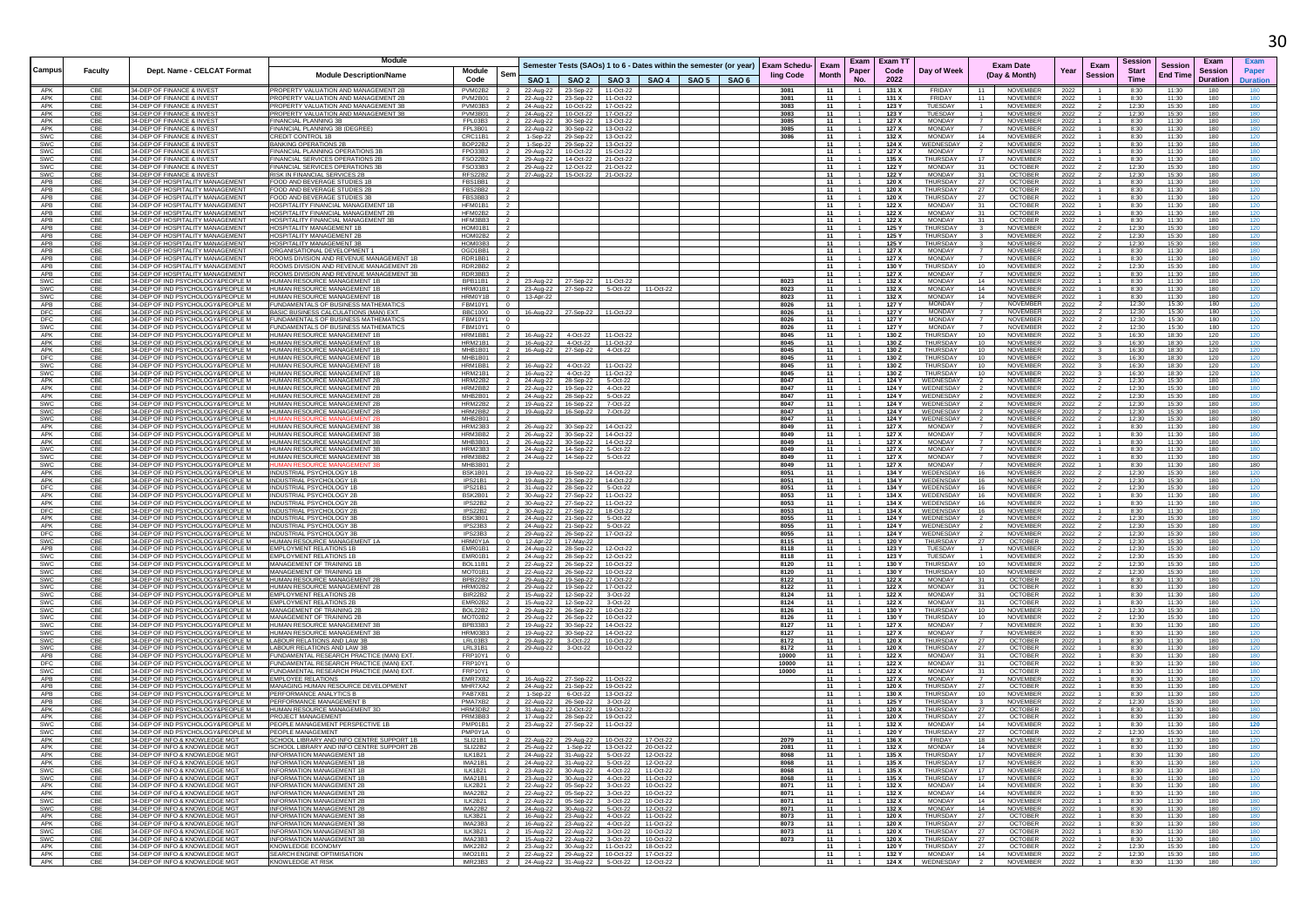|                   |                |                                                                          | Module                                                                           |                                  |                                  |                                                                                          |                        |                   |                       |              |                                  | Exam   Exam TT                |                                                                        |                                  |                                    |              |                                  | Sessior        |                 | Exam            |                 |
|-------------------|----------------|--------------------------------------------------------------------------|----------------------------------------------------------------------------------|----------------------------------|----------------------------------|------------------------------------------------------------------------------------------|------------------------|-------------------|-----------------------|--------------|----------------------------------|-------------------------------|------------------------------------------------------------------------|----------------------------------|------------------------------------|--------------|----------------------------------|----------------|-----------------|-----------------|-----------------|
| Campus            | <b>Faculty</b> | Dept. Name - CELCAT Format                                               |                                                                                  | Module                           | Ser                              | Semester Tests (SAOs) 1 to 6 - Dates within the semester (or year)   Exam Schedu-   Exam |                        |                   |                       |              | Paper                            | Code                          | Day of Week                                                            |                                  | <b>Exam Date</b>                   | Year         | Exam                             | <b>Start</b>   | <b>Session</b>  | <b>Session</b>  | Paper           |
|                   |                |                                                                          | <b>Module Description/Name</b>                                                   | Code                             |                                  | SAO 1   SAO 2   SAO 3   SAO 4   SAO 5   SAO 6                                            |                        |                   | ling Code             | <b>Month</b> | No.                              | 2022                          |                                                                        |                                  | (Day & Month)                      |              | <b>Session</b>                   | Time           | <b>End Time</b> | <b>Duration</b> | <b>Duration</b> |
| APK               | CB             | 34-DEP OF INFO & KNOWLEDGE MG                                            | METHODOLOGY&PRACTICUM: S ROLE SCHOOL ICT 4                                       | <b>SLI1400</b>                   |                                  | nuous assessment                                                                         |                        |                   | ontinuous assessment  |              |                                  |                               |                                                                        |                                  |                                    |              |                                  |                |                 |                 |                 |
| APK               | CBE            | 34-DEP OF INFO & KNOWLEDGE MGT                                           | METHODOLOGY&PRACTICUM: S.ROLE SCHOOL LIC 3B                                      | SI 123B3                         | $\overline{2}$                   | nuous assessment                                                                         |                        |                   | ontinuous assessment; |              |                                  |                               |                                                                        |                                  |                                    |              |                                  |                |                 |                 |                 |
| APB<br>APB        | CBE<br>CB      | 34-DEP OF MARKETING MANAGEMENT<br>34-DEP OF MARKETING MANAGEMENT         | <b>MARKETING 1</b>                                                               | BBH11B1<br>MAR01B                | $\overline{2}$                   | 15-Aug-22 30-Sep-22<br>5-Aug-22 30-Sep-22                                                | 10-Oct-22<br>17-Oct-22 |                   | 8012<br>8012          | 11<br>11     |                                  | 125 Z<br>125 Z                | THURSDAY<br>THURSDAY                                                   |                                  | NOVEMBER<br>NOVEMBER               | 2022<br>2022 |                                  | 16:30<br>16:30 | 18:30<br>18:30  | 120<br>120      | 120<br>120      |
| DFC               | CBE            | 34-DEP OF MARKETING MANAGEMENT                                           | <b>MARKETING 1E</b>                                                              | <b>BBH11B1</b>                   |                                  | 15-Aug-22 30-Sep-22                                                                      | 10-Oct-22              |                   | 8012                  | - 11         |                                  | 125 Z                         | THURSDAY                                                               |                                  | <b>NOVEMBER</b>                    | 2022         |                                  | 16:30          | 18:30           | 120             | 120             |
| DFC               | CBE            | 34-DEP OF MARKETING MANAGEMENT                                           | <b>MARKETING 1B</b>                                                              | MAR01B1                          |                                  | 15-Aug-22 30-Sep-22                                                                      | 17-Oct-22              |                   | 8012                  | 11           |                                  | 125 Z                         | <b>THURSDAY</b>                                                        |                                  | NOVEMBER                           | 2022         |                                  | 16:30          | 18:30           | 120             | 120             |
| SWC               | CB             | 34-DEP OF MARKETING MANAGEMENT                                           | <b>IARKETING I MOD B (EXT)</b>                                                   | BBE1BB0                          |                                  | 15-Aug-22<br>30-Sep-22                                                                   | 10-Oct-22              |                   | 8012                  | 11           |                                  | 125 Z                         | <b>THURSDAY</b><br>THURSDAY                                            |                                  | NOVEMBER                           | 2022         |                                  | 16:30          | 18:30           | 120             | 120             |
| <b>SWC</b><br>SWC | CBE<br>CBE     | 34-DEP OF MARKETING MANAGEMENT<br>34-DEP OF MARKETING MANAGEMENT         | <b>MARKETING 1B</b><br><b>MARKETING 1E</b>                                       | BBH11B1<br>MAR01B1               |                                  | 15-Aug-22 30-Sep-22<br>15-Aug-22 30-Sep-22                                               | 17-Oct-22<br>17-Oct-22 |                   | 8012<br>8012          | - 11<br>11   |                                  | 125 Z<br>125 Z                | THURSDAY                                                               |                                  | <b>NOVEMBER</b><br><b>NOVEMBER</b> | 2022<br>2022 |                                  | 16:30<br>16:30 | 18:30<br>18:30  | 120<br>120      | 120             |
| APB               | CB             | 34-DEP OF MARKETING MANAGEMENT                                           | <b>MARKETING 28</b>                                                              | MAR02B2                          |                                  | 15-Aug-22<br>30-Sep-22                                                                   | 17-Oct-22              |                   | 8016                  | 11           |                                  | 126 X                         | FRIDAY                                                                 | $\overline{4}$                   | NOVEMBER                           | 2022         |                                  | 8:30           | 11:30           | 180             | 120             |
| DFC               | CBE            | 34-DEP OF MARKETING MANAGEMENT                                           | <b>MARKETING 2E</b>                                                              | MAR02B2                          |                                  | 15-Aug-22 30-Sep-22                                                                      | 17-Oct-22              |                   | 8016                  | 11           |                                  | 126 X                         | FRIDAY                                                                 |                                  | NOVEMBER                           | 2022         |                                  | 8:30           | 11:30           | 180             | 120             |
| <b>SWC</b><br>SWC | CB<br>CBE      | 34-DEP OF MARKETING MANAGEMENT<br>34-DEP OF MARKETING MANAGEMENT         | <b>MARKETING 28</b><br><b>MARKETING 2B</b>                                       | <b>BBH221B</b><br>MAR02B2        |                                  | 15-Aug-22 30-Sep-22<br>15-Aug-22 30-Sep-22                                               | 10-Oct-22<br>10-Oct-22 |                   | 8016<br>8016          | 11<br>11     |                                  | 126 X<br>126 X                | FRIDAY<br>FRIDAY                                                       | $\sim$<br>$\sim$                 | <b>NOVEMBER</b><br>NOVEMBER        | 2022<br>2022 |                                  | 8:30<br>8:30   | 11:30<br>11:30  | 180<br>180      | 120<br>120      |
| APK               | CBE            | 34-DEP OF MARKETING MANAGEMENT                                           | MARKETING MANAGEMENT 1B                                                          | MAR11B2                          | $\overline{2}$                   | 19-Aug-22 17-Sep-22                                                                      | 13-Oct-22              |                   | 8077                  | 11           |                                  | 129 Y                         | WEDNESDAY                                                              | 9                                | NOVEMBER                           | 2022         |                                  | 12:30          | 15:30           | 180             | 180             |
| APK               | CB             | 34-DEP OF MARKETING MANAGEMENT                                           | WARKETING MANAGEMENT 11                                                          | <b>MMA21B1</b>                   |                                  | 26-Aug-22 3-Oct-22                                                                       | 16-Sep-22              |                   | 8077                  | 11           |                                  | 129 Y                         | WEDNESDAY                                                              |                                  | NOVEMBER                           | 2022         |                                  | 12:30          | 15:30           | 180             | 180             |
| APK               | CBE            | 34-DEP OF MARKETING MANAGEMENT                                           | MARKETING MANAGEMENT 2F                                                          | <b>MMA22B2</b>                   |                                  | 22-Aug-22 22-Sep-22                                                                      | 11-Oct-22              |                   | 8080                  | 11           | $-1$                             | 121 Y                         | FRIDAY                                                                 | 28                               | <b>OCTOBER</b>                     | 2022         |                                  | 14:00          | 16:00           | 120             | 120             |
| APK<br>APK        | CB<br>CBE      | 34-DEP OF MARKETING MANAGEMENT<br>34-DEP OF MARKETING MANAGEMENT         | <b>SERVICES MARKETING</b><br><b><i>MARKETING MANAGEMENT 20</i></b>               | MMK22B2<br>MAR22C2               |                                  | 15-Aug-22<br>15-Sep-22<br>16-Sep-22   10-Oct-22                                          | 4-Oct-22<br>20-Oct-22  |                   | 8080<br>8082          | 11<br>11     |                                  | 121 Y<br>127 Y                | FRIDAY<br><b>MONDAY</b>                                                | 28                               | <b>OCTOBER</b><br><b>NOVEMBER</b>  | 2022<br>2022 |                                  | 14:00<br>12:30 | 16:00<br>15:30  | 120<br>180      | 180             |
| APK               | CBE            | 34-DEP OF MARKETING MANAGEMENT                                           | INTEGRATED MARKETING COMMUNICATION                                               | MMK2C22                          | $\overline{2}$                   | 16-Sep-22 10-Oct-22                                                                      | 20-Oct-22              |                   | 8082                  | 11           |                                  | 127 Y                         | <b>MONDAY</b>                                                          | $\overline{7}$                   | <b>NOVEMBER</b>                    | 2022         |                                  | 12:30          | 15:30           | 180             | 180             |
| APK               | CBE            | 34-DEP OF MARKETING MANAGEMENT                                           | MARKETING MANAGEMENT 3E                                                          | MAR33B2                          |                                  | 13-Sep-22 11-Oct-22                                                                      | 18-Oct-22              |                   | 8084                  | 11           |                                  | 126 X                         | FRIDAY                                                                 | $\sim$                           | NOVEMBER                           | 2022         |                                  | 8:30           | 11:30           | 180             | 180             |
| APK<br>APK        | CB<br>CBE      | 34-DEP OF MARKETING MANAGEMENT<br>34-DEP OF MARKETING MANAGEMENT         | <b>MARKETING MANAGEMENT :</b><br><b>STRATEGIC MARKETING</b>                      | MMA23B3<br>MMK23B3               |                                  | 13-Sep-22<br>11-Oct-22<br>13-Sep-22 11-Oct-22                                            | 18-Oct-22<br>18-Oct-22 |                   | 8084<br>8084          | 11<br>11     |                                  | 126 X<br>126 X                | FRIDAY<br>FRIDAY                                                       | $\overline{4}$<br>$\overline{4}$ | NOVEMBER<br><b>NOVEMBER</b>        | 2022         |                                  | 8:30<br>8:30   | 11:30<br>11:30  | 180<br>180      | 180             |
| APB               | CBE            | 34-DEP OF MARKETING MANAGEMENT                                           | CONSUMER BEHAVIOUR P                                                             | CBR01B1                          |                                  | 12-Aug-22  19-Sep-22                                                                     | 3-Oct-22               |                   | 8130                  | 11           |                                  | 122Z                          | <b>MONDAY</b>                                                          | 31                               | <b>OCTOBER</b>                     | 2022<br>2022 |                                  | 16:30          | 18:30           | 120             | 120             |
| APB               | CBE            | 34-DEP OF MARKETING MANAGEMENT                                           | <b>MARKETING RESEARCH 3E</b>                                                     | MRR03B3                          |                                  | 14-Jul-22<br>29-Aug-22                                                                   | 21-Oct-22              |                   | 8135                  | 11           |                                  | 122 X                         | MONDAY                                                                 | 31                               | <b>OCTOBER</b>                     | 2022         |                                  | 8:30           | 11:30           | 180             | 120             |
| APB               | CB             | 34-DEP OF MARKETING MANAGEMENT                                           | <b>RETAILING 2B</b>                                                              | RTL02B2                          |                                  | 15-Aug-22<br>16-Sep-22                                                                   | 30-Sep-22              |                   | 8142                  | 11           |                                  | 126 X                         | FRIDAY                                                                 |                                  | NOVEMBER                           | 2022         |                                  | 8:30           | 11:30           | 180             |                 |
| APB<br>APB        | CBE<br>CBE     | 34-DEP OF MARKETING MANAGEMENT<br>34-DEP OF MARKETING MANAGEMENT         | RETAILING 3B                                                                     | <b>BRM33B3</b><br>RTI 03B3       |                                  | 12-Aug-22                                                                                |                        |                   | 8143<br>8143          | 11<br>11     |                                  | 122 X<br>122 X                | <b>MONDAY</b><br><b>MONDAY</b>                                         | 31<br>31                         | OCTOBER<br><b>OCTOBER</b>          | 2022         |                                  | 8:30<br>8:30   | 11:30<br>11:30  | 180<br>180      | 120<br>120      |
| APB               | CBE            | 34-DEP OF MARKETING MANAGEMENT                                           | MARKETING COMMUNICATIONS B                                                       | MRC01B1                          |                                  | 19-Sep-22<br>15-Aug-22<br>19-Sep-22                                                      | 26-Sep-22<br>7-Oct-22  |                   | 8160                  | 11           |                                  | 120 X                         | THURSDAY                                                               | 27                               | <b>OCTOBER</b>                     | 2022<br>2022 |                                  | 8:30           | 11:30           | 180             | 120             |
| APB               | CBE            | 34-DEP OF MARKETING MANAGEMENT                                           | <b><i>IARKETING FOR TOURISM 2B</i></b>                                           | <b>MKT22B2</b>                   |                                  | 22-Aug-22<br>3-Oct-22                                                                    | 7-Oct-22               |                   | 8191                  | 11           |                                  | 122 X                         | MONDAY                                                                 | -31                              | <b>OCTOBER</b>                     | 2022         |                                  | 8:30           | 11:30           | 180             | 120             |
| APB               | CBE            | 34-DEP OF MARKETING MANAGEMENT                                           | MARKETING FOR TOURISM 2B                                                         | MTM02B2                          | $\overline{2}$                   | 22-Aug-22 3-Oct-22                                                                       | 7-Oct-22               |                   | 8191                  | 11           |                                  | 122 X                         | MONDAY                                                                 | 31                               | <b>OCTOBER</b>                     | 2022         |                                  | 8:30           | 11:30           | 180             | 120             |
| DFC<br>DFC        | CBE<br>CB      | 34-DEP OF MARKETING MANAGEMENT<br>34-DEP OF MARKETING MANAGEMENT         | <b>MARKETING 20</b><br><b>AARKETING 2</b>                                        | BBH221C<br>MAR02C2               | $\overline{2}$                   | 15-Aug-22 30-Sep-22<br>15-Aug-22 30-Sep-22                                               | 10-Oct-22<br>10-Oct-22 |                   | 8216<br>8216          | 11<br>11     |                                  | 122 Z<br>122 Z                | MONDAY<br><b>MONDAY</b>                                                | 31<br>31                         | <b>OCTOBER</b><br><b>OCTOBER</b>   | 2022         |                                  | 16:30<br>16:30 | 18:30<br>18:30  | 120<br>120      | 120<br>120      |
| APB               | CBE            | 34-DEP OF MARKETING MANAGEMENT                                           | <b>BRAND MANAGEMENT</b>                                                          | BRM7XB1                          |                                  |                                                                                          |                        |                   | 8229                  | 11           |                                  | 129 X                         | WEDNESDAY                                                              | -9                               | <b>NOVEMBEI</b>                    | 2022<br>2022 |                                  | 8:30           | 11:30           | 180             | 180             |
| APB               | CBE            | 34-DEP OF MARKETING MANAGEMENT                                           | APPLIED MARKETING RESEARCH B                                                     | AMR7XB1                          |                                  |                                                                                          |                        |                   | 8230                  | 11           |                                  | 131 X                         | <b>FRIDAY</b>                                                          | 11                               | NOVEMBER                           | 2022         |                                  | 8:30           | 11:30           | 180             | 180             |
| APB               | CBE            | 34-DEP OF MARKETING MANAGEMENT                                           | RESEARCH DESIGN METHODOLOGY I                                                    | RDM44B4                          |                                  |                                                                                          |                        |                   | 8230                  | 11           |                                  | 131 X                         | FRIDAY                                                                 | 11                               | <b>NOVEMBER</b>                    | 2022         |                                  | 8:30           | 11:30           | 180             | 180             |
| APB<br>APB        | CB<br>CBE      | 34-DEP OF MARKETING MANAGEMENT<br>34-DEP OF MARKETING MANAGEMENT         | CONTEMPORARY RETAILING 1B<br>WARKETING TO AFRICAN MARKET                         | COR21B1<br>MAM7XB1               |                                  |                                                                                          |                        |                   |                       | 11<br>11     |                                  | 125 Y<br>125 Y                | THURSDAY<br><b>THURSDAY</b>                                            |                                  | <b>NOVEMBER</b><br>NOVEMBER        | 2022<br>2022 |                                  | 12:30<br>12:30 | 15:30<br>15:30  | 180<br>180      | 180<br>180      |
| APB               | CBE            | 34-DEP OF MARKETING MANAGEMENT                                           | <b>MARKETING MANAGEMENT :</b>                                                    | MBM41-1                          |                                  |                                                                                          |                        |                   |                       | 11           |                                  | 122 Y                         | MONDAY                                                                 | 31                               | <b>OCTOBER</b>                     | 2022         |                                  | 12:30          | 15:30           | 180             |                 |
| APB               | CBE            | 34-DEP OF MARKETING MANAGEMENT                                           | <b>INTERNATIONAL MARKETING</b>                                                   | MIM44B4                          |                                  |                                                                                          |                        |                   |                       | 11           |                                  | 125 Y                         | THURSDAY                                                               |                                  | NOVEMBER                           | 2022         |                                  | 12:30          | 15:30           | 180             | 180             |
| APB<br>APB        | CBE            | 34-DEP OF MARKETING MANAGEMENT<br>34-DEP OF MARKETING MANAGEMENT         | RETAILING 1B<br><b>STRATEGIC MARKETING</b>                                       | RTL01B1<br>STM7XB1               | -2                               | 15-Aug-22 30-Sep-22                                                                      | 14-Oct-22              |                   |                       | 11<br>11     |                                  | 122 X                         | MONDAY<br><b>MONDAY</b>                                                | -31<br>31                        | <b>OCTOBER</b><br><b>OCTOBER</b>   | 2022         |                                  | 8:30           | 11:30<br>11:30  | 180<br>180      | 120             |
| APB               | CB<br>CBE      | 34-DEP OF MARKETING MANAGEMENT                                           | STRATEGIC RETAILING 1E                                                           | STR22B2                          |                                  |                                                                                          |                        |                   |                       | 11           |                                  | 122 X<br>120 X                | THURSDAY                                                               | 27                               | <b>OCTOBER</b>                     | 2022<br>2022 |                                  | 8:30<br>8:30   | 11:30           | 180             | 180             |
| DFC               | CBE            | 34-DEP OF MARKETING MANAGEMENT                                           | <b>MARKETING FOR SPORT 3E</b>                                                    | <b>BFS33B1</b>                   |                                  |                                                                                          |                        |                   |                       | 11           |                                  | 122 X                         | <b>MONDAY</b>                                                          | -31                              | <b>OCTOBER</b>                     | 2022         |                                  | 8:30           | 11:30           | 180             | 120             |
| SWC               | CBE            | 34-DEP OF MARKETING MANAGEMENT                                           | MARKETING I MOD A (EXT)                                                          | BBE1AA0                          |                                  |                                                                                          |                        |                   |                       | - 11         |                                  | 120 X                         | THURSDAY                                                               | 27                               | <b>OCTOBER</b>                     | 2022         |                                  | 8:30           | 11:30           | 180             | 120             |
| APK<br>APK        | CBE<br>CBE     | 34-DEP OF PUBLIC MANAGEMENT&GOVE<br>34-DEP OF PUBLIC MANAGEMENT&GOVER    | PUBLIC MANAGEMENT AND GOVERNANCE 1E<br>PUBLIC MANAGEMENT AND GOVERNANCE 1        | <b>PMG1B21</b><br>PMG1BB1        |                                  | 17-Aug-22 20-Sep-22<br>17-Aug-22 20-Sep-22                                               | 27-Sep-22              |                   | 8087<br>8087          | 11<br>11     |                                  | 124 X<br>124 X                | WEDNESDAY<br>WEDNESDAY                                                 |                                  | NOVEMBER<br><b>NOVEMBER</b>        | 2022<br>2022 |                                  | 8:30<br>8:30   | 11:30<br>11:30  | 180<br>180      | 120             |
| SWC               | CBE            | 34-DEP OF PUBLIC MANAGEMENT&GOVER                                        | PUBLIC MANAGEMENT AND GOVERNANCE 1                                               | PMG1BB1                          |                                  | 25-Aug-22 21-Sep-22                                                                      | 27-Sep-22<br>12-Oct-22 |                   | 8087                  | 11           |                                  | 124 X                         | WEDNESDAY                                                              |                                  | <b>NOVEMBER</b>                    | 2022         |                                  | 8:30           | 11:30           | 180             | 120             |
| APK               | CBE            | 34-DEP OF PUBLIC MANAGEMENT&GOVER                                        | PUBLIC MANAGEMENT AND GOVERNANCE 2E                                              | PMG2B21                          |                                  | 23-Aug-22 13-Sep-22 20-Sep-22                                                            |                        |                   | 8089                  | 11           | $-1$                             | 127 X                         | <b>MONDAY</b>                                                          |                                  | <b>NOVEMBER</b>                    | 2022         |                                  | 8:30           | 11:30           | 180             | 120             |
| APK               |                | 34-DEP OF PUBLIC MANAGEMENT&GOVER                                        | PUBLIC MANAGEMENT AND GOVERNANCE<br>PUBLIC MANAGEMENT AND GOVERNANCE 2           | PMG2BB:                          |                                  | 23-Aug-22<br>13-Sep-22                                                                   | 20-Sep-22              |                   | 8089                  | 11           |                                  | 127 X<br>127 X                | <b>MONDAY</b>                                                          |                                  | NOVEMBER<br>NOVEMBER               | 2022         |                                  | 8:30           | 11:30<br>11:30  | 180<br>180      |                 |
| SWC<br>APK        | CBE<br>CBE     | 34-DEP OF PUBLIC MANAGEMENT&GOVER<br>34-DEP OF PUBLIC MANAGEMENT&GOVER   | PUBLIC MANAGEMENT AND GOVERNANCE 3B                                              | PMG2BB2<br>PMG3B21               |                                  | 24-Aug-22 14-Sep-22<br>23-Aug-22 13-Sep-22                                               | 12-Oct-22<br>11-Oct-22 |                   | 8089<br>8091          | 11<br>11     |                                  | 131 X                         | <b>MONDAY</b><br>FRIDAY                                                | 11                               | NOVEMBER                           | 2022<br>2022 |                                  | 8:30<br>8:30   | 11:30           | 180             | 180             |
| APK               | CBE            | 34-DEP OF PUBLIC MANAGEMENT&GOVER                                        | PUBLIC MANAGEMENT AND GOVERNANCE 3                                               | PMG3BB3                          |                                  | 23-Aug-22<br>13-Sep-22                                                                   | 11-Oct-22              |                   | 8091                  | 11           |                                  | 131 X                         | FRIDAY                                                                 | 11                               | NOVEMBER                           | 2022         |                                  | 8:30           | 11:30           | 180             |                 |
| SWC               | CBE            | 34-DEP OF PUBLIC MANAGEMENT&GOVER                                        | PUBLIC MANAGEMENT AND GOVERNANCE 3                                               | <b>PMG3B21</b>                   |                                  | 24-Aug-22 21-Sep-22                                                                      | 12-Oct-22              |                   | 8091                  | 11           |                                  | 131 X                         | FRIDAY                                                                 | 11                               | NOVEMBER                           | 2022         |                                  | 8:30           | 11:30           | 180             |                 |
| SWC<br>SWC        | CB<br>CBE      | 34-DEP OF PUBLIC MANAGEMENT&GOVER<br>34-DEP OF PUBLIC MANAGEMENT&GOVER   | PUBLIC MANAGEMENT AND GOVERNANCE 3<br>PUBLIC LEADERSHIP AND LOCAL GOVERNANCE     | PMG3BB3<br>PLG1BB1               | $\overline{2}$                   | 24-Aug-22 21-Sep-22<br>18-Aug-22 12-Sep-22                                               | 12-Oct-22<br>6-Oct-22  |                   | 8091<br>8176          | 11<br>11     |                                  | 131 X<br>132 X                | FRIDAY<br><b>MONDAY</b>                                                | 11<br>14                         | NOVEMBER<br><b>NOVEMBER</b>        | 2022         |                                  | 8:30<br>8:30   | 11:30<br>11:30  | 180<br>180      | 180<br>120      |
| SWC               | CBE            | 34-DEP OF PUBLIC MANAGEMENT&GOVER                                        | PUBLIC LEADERSHIP AND LOCAL GOVERNANCE 2E                                        | PLG2B21                          | $\overline{2}$                   | 11-Aug-22 16-Sep-22                                                                      | 6-Oct-22               |                   | 8177                  | 11           |                                  | 120 Z                         | THURSDAY                                                               | 27                               | <b>OCTOBER</b>                     | 2022<br>2022 |                                  | 16:30          | 18:30           | 120             | 120             |
| SWC               |                | 34-DEP OF PUBLIC MANAGEMENT&GOVER                                        | UBLIC LEADERSHIP AND LOCAL GOVERNANCE                                            | PLG2BB1                          |                                  | 11-Aug-22<br>16-Sep-22                                                                   | 6-Oct-22               |                   | 8177                  | 11           |                                  | 120Z                          | <b>THURSDAY</b>                                                        |                                  | <b>OCTOBER</b>                     | 2022         |                                  | 16:30          | 18:30           | 120             |                 |
| SWC               | CBE            | 34-DEP OF PUBLIC MANAGEMENT&GOVER                                        | PUBLIC LEADERSHIP AND LOCAL GOVERNANCE 3                                         | PLG3B21                          |                                  | 17-Aug-22  14-Sep-22                                                                     | 5-Oct-22               |                   | 8178                  | - 11         |                                  | 122 X                         | <b>MONDAY</b>                                                          | 31                               | <b>OCTOBER</b>                     | 2022         |                                  | 8:30           | 11:30           | 180             | 180             |
| SWC<br>APK        | CBE<br>CBE     | 34-DEP OF PUBLIC MANAGEMENT&GOVER<br>34-DEP OF PUBLIC MANAGEMENT&GOVER   | PUBLIC LEADERSHIP AND LOCAL GOVERNANCE 3E<br>PUBLIC MANAGEMENT AND GOVERNANCE 3I | PLG3BB1<br>PMG3D2                |                                  | 17-Aug-22 14-Sep-22<br>16-Aug-22<br>11-Oct-22                                            | 5-Oct-22<br>18-Oct-22  |                   | 8178<br>8181          | 11<br>11     |                                  | 122 X<br>129 Y                | <b>MONDAY</b><br>WEDNESDAY                                             | 31<br>9                          | <b>OCTOBER</b><br>NOVEMBER         | 2022<br>2022 |                                  | 8:30<br>12:30  | 11:30<br>15:30  | 180<br>180      | 180<br>180      |
| APK               | CBE            | 34-DEP OF PUBLIC MANAGEMENT&GOVER                                        | PUBLIC MANAGEMENT AND GOVERNANCE 3D                                              | PMG3D23                          |                                  | 16-Aug-22<br>11-Oct-22                                                                   | 18-Oct-22              |                   | 8181                  | 11           |                                  | 129 Y                         | WEDNESDAY                                                              |                                  | NOVEMBER                           | 2022         |                                  | 12:30          | 15:30           | 180             |                 |
| APK               | CBE            | 34-DEP OF PUBLIC MANAGEMENT&GOVER                                        | PUBLIC MANAGEMENT AND GOVERNANCE 3D                                              | <b>PMG3D33</b>                   | $\overline{2}$                   | 16-Aug-22<br>11-Oct-22                                                                   | 18-Oct-22              |                   | 8181                  | 11           |                                  | 129 Y                         | WEDNESDAY                                                              | -9                               | NOVEMBER                           | 2022         |                                  | 12:30          | 15:30           | 180             | 180             |
| APB<br>APB        | CB<br>CBE      | 34-DEP OF TOURISM MANAGEMEN'<br>34-DEP OF TOURISM MANAGEMEN              | <b>EVENT MANAGEMENT 1E</b><br>EVENT MANAGEMENT 2B                                | FVT01B1<br>EVT02B2               |                                  |                                                                                          |                        |                   | 8154<br>8154          | 11<br>11     |                                  | 125 \<br>125 Y                | THURSDAY<br>THURSDAY                                                   |                                  | NOVEMBER<br><b>NOVEMBER</b>        | 2022         |                                  | 12:30<br>12:30 | 15:30<br>15:30  | 180<br>180      | 120             |
| APB               | CB             | 34-DEP OF TOURISM MANAGEMEN'                                             | FRAVEL OPERATIONS 1A: WORLD DESTINATIONS                                         | <b>TRL11A2</b>                   |                                  | 13-Sep-22<br>11-Oct-22                                                                   | 18-Oct-22              |                   | 8025                  | 11           |                                  | 122 X                         | MONDAY                                                                 | 31                               | OCTOBER                            | 2022<br>2022 |                                  | 8:30           | 11:30           | 180             | 120             |
| APB               | CBE            | 34-DEP OF TOURISM MANAGEMENT                                             | TRAVEL OPERATIONS 1A: WORLD DESTINATIONS                                         | <b>TRO11A2</b>                   |                                  | 11-Oct-22<br>13-Sep-22                                                                   | 18-Oct-22              |                   | 8025                  | 11           |                                  | 122 X                         | <b>MONDAY</b>                                                          | 31                               | <b>OCTOBER</b>                     | 2022         |                                  | 8:30           | 11:30           | 180             |                 |
| APB               | CBE            | 34-DEP OF TOURISM MANAGEMENT                                             | <b>IMPACT OF TOURISM</b>                                                         | <b>TOS11B2</b>                   |                                  | 22-Aug-22 16-Sep-22                                                                      | 7-Oct-22               |                   | 8093                  | 11           |                                  | 132 Y                         | MONDAY                                                                 | 14                               | <b>NOVEMBER</b>                    | 2022         |                                  | 12:30          | 15:30           | 180             | 120             |
| APB               | CB             | 34-DEP OF TOURISM MANAGEMEN'                                             | <b>FOURISM DEVELOPMENT 1</b>                                                     | TOU21B1                          |                                  | 16-Aug-22<br>27-Sep-22                                                                   | 11-Oct-22              |                   | 8093                  | 11           |                                  | 132 Y                         | <b>MONDAY</b>                                                          | 14<br>$\mathbf{q}$               | NOVEMBER                           | 2022         |                                  | 12:30          | 15:30<br>11:30  | 180             |                 |
| APB<br>APB        | CBE<br>CBE     | 34-DEP OF TOURISM MANAGEMENT<br>34-DEP OF TOURISM MANAGEMENT             | SUSTAINABLE AND RESPONSIBLE TOURISM<br>SUSTAINABLE AND RESPONSIBLE TOURISM       | <b>TOD22B2</b><br><b>TOS22B2</b> |                                  | 16-Aug-22<br>28-Sep-22<br>16-Aug-22 28-Sep-22                                            | 12-Oct-22<br>12-Oct-22 |                   | 8095<br>8095          | 11<br>11     |                                  | 129 X<br>129 X                | WEDNESDAY<br>WEDNESDAY                                                 | $\mathbf{q}$                     | <b>NOVEMBER</b><br><b>NOVEMBER</b> | 2022<br>2022 |                                  | 8:30<br>8:30   | 11:30           | 180<br>180      | 120             |
| APB               | CBE            | 34-DEP OF TOURISM MANAGEMEN'                                             | <b><i>FOURISM DEVELOPMENT 2E</i></b>                                             | TOU22B2                          |                                  | 16-Aug-22 27-Sep-22                                                                      | 11-Oct-22              |                   | 8095                  | 11           |                                  | 129 X                         | WEDNESDAY                                                              |                                  | NOVEMBER                           | 2022         |                                  | 8:30           | 11:30           | 180             | 120             |
| APK<br>APK        | CBE            | <b>134-DEP OF TOURISM MANAGEMENT</b>                                     | <b>TOURISM DEVELOPMENT 2E</b>                                                    | TOU22B2                          | $\overline{2}$                   | 16-Aug-22 11-Oct-22                                                                      | 18-Oct-22              |                   | 8095                  | 11           |                                  | 129 X                         | WEDNESDAY                                                              | -9                               | NOVEMBER                           | 2022         |                                  | 8:30           | 11:30<br>11:30  | 180             | 120             |
| APB               | CBE<br>CB      | 34-DEP OF TOURISM MANAGEMENT<br>34-DEP OF TOURISM MANAGEMEN              | <b>TOURISM DEVELOPMENT 21</b><br><b>TRAVEL OPERATIONS 2B: EVENT MANAGEMENT</b>   | TOW2B21<br><b>TRL22B2</b>        |                                  | 16-Aug-22 11-Oct-22<br>16-Aug-22 27-Sep-22                                               | 18-Oct-22<br>11-Oct-22 |                   | 8095<br>8154          | - 11<br>11   |                                  | 129 X<br>125 \                | WEDNESDAY<br>THURSDAY                                                  | -9                               | NOVEMBER<br>NOVEMBEI               | 2022<br>2022 |                                  | 8:30<br>12:30  | 15:30           | 180<br>180      | 120             |
| APB               | CBE            | 34-DEP OF TOURISM MANAGEMENT                                             | TRAVEL OPERATIONS 2B: EVENT MANAGEMENT                                           | <b>TRO22B2</b>                   |                                  | 16-Aug-22 27-Sep-22                                                                      | $11-Oct-22$            |                   | 8154                  | 11           |                                  | 125 Y                         | THURSDAY                                                               |                                  | <b>NOVEMBER</b>                    | 2022         |                                  | 12:30          | 15:30           | 180             | 120             |
| APB               | CBE            | 34-DEP OF TOURISM MANAGEMENT                                             | TRAVEL AND TOURISM MANAGEMENT 1B                                                 | <b>RTB11B2</b>                   |                                  | 25-Aug-22 29-Sep-22                                                                      | 13-Oct-22              |                   | 8190                  | 11           |                                  | 120 X                         | THURSDAY                                                               | 27                               | <b>OCTOBER</b>                     | 2022         |                                  | 8:30           | 11:30           | 180             | 120             |
| APB<br>APB        | CBE<br>CB      | 34-DEP OF TOURISM MANAGEMENT<br>34-DEP OF TOURISM MANAGEMEN'             | TRAVEL AND TOURISM MANAGEMENT 1<br>INANCIAL MANAGEMENT COMPONENT                 | <b>TTM11B2</b><br>RTB22B2        |                                  | 25-Aug-22<br>29-Sep-22<br>22-Aug-22 30-Sep-22                                            | 13-Oct-22<br>14-Oct-22 |                   | 8190<br>8193          | 11<br>11     |                                  | 120 X<br>120 X                | THURSDAY<br>THURSDAY                                                   | 27<br>27                         | <b>OCTOBER</b><br>OCTOBER          | 2022         |                                  | 8:30<br>8:30   | 11:30<br>11:30  | 180<br>180      | 120<br>120      |
| APB               | CBE            | 34-DEP OF TOURISM MANAGEMENT                                             | FINANCIAL MANAGEMENT COMPONENT                                                   | <b>TTM22B2</b>                   |                                  | 22-Aug-22 30-Sep-22                                                                      | 14-Oct-22              |                   | 8193                  | 11           |                                  | 120 X                         | THURSDAY                                                               | 27                               | <b>OCTOBER</b>                     | 2022<br>2022 |                                  | 8:30           | 11:30           | 180             | 120             |
| APB               | CBE            | 34-DEP OF TOURISM MANAGEMENT                                             | TOURISM DEVELOPMENT 3B                                                           | TOU23B3                          | $\overline{2}$                   | 15-Aug-22 28-Sep-22                                                                      | 12-Oct-22              |                   | 8210                  | 11           |                                  | 125 Y                         | <b>THURSDAY</b>                                                        | $\mathbf{3}$                     | <b>NOVEMBER</b>                    | 2022         |                                  | 12:30          | 15:30           | 180             | 180             |
| APK               | CBE            | 34-DEP OF TOURISM MANAGEMENT                                             | TOURISM DEVELOPMENT 3B                                                           | <b>TOW3B21</b>                   | $\overline{2}$                   | 16-Aug-22  11-Oct-22  18-Oct-22                                                          |                        |                   | 8210                  | 11           |                                  | 125 Y                         | THURSDAY                                                               |                                  | NOVEMBER                           | 2022         |                                  | 12:30          | 15:30           | 180             | 180             |
| APB<br>APB        | CB<br>CBE      | 34-DEP OF TOURISM MANAGEMEN'<br>34-DEP OF TOURISM MANAGEMENT             | VORK INTEGRATED LEARNING :<br><b>WORK INTEGRATED LEARNING 3</b>                  | WIL33B3<br>WIL3BB2               |                                  |                                                                                          |                        |                   | 8213<br>8213          | 11<br>- 11   |                                  | 120 X<br>120 X                | <b>THURSDAY</b><br><b>THURSDAY</b>                                     | 27                               | OCTOBER<br><b>OCTOBER</b>          | 2022<br>2022 |                                  | 8:30<br>8:30   | 11:30<br>11:30  | 180<br>180      | 120<br>120      |
| APB               | CBE            | 34-DEP OF TOURISM MANAGEMEN'                                             | CULTURAL TOURISM 1E                                                              | CLT1BB1                          |                                  | 18-Aug-22  15-Sep-22                                                                     | 6-Oct-22               |                   |                       | 11           |                                  | 122 X                         | MONDAY                                                                 |                                  | <b>OCTOBER</b>                     | 2022         |                                  | 8:30           | 11:30           | 180             | 120             |
| APB               | CBE            | 34-DEP OF TOURISM MANAGEMEN'                                             | CULTURAL TOURISM 2E                                                              |                                  |                                  | 18-Aug-22 15-Sep-22                                                                      | 4-Oct-22               |                   |                       | 11           |                                  | 120 X                         | THURSDAY                                                               | 27                               | <b>OCTOBER</b>                     | 2022         |                                  | 8:30           | 11:30           | 180             | 120             |
| APB               | CBE            | 34-DEP OF TOURISM MANAGEMENT                                             | <b><i>FOURISM DEVELOPMENT</i></b><br>TOURISM MARKETING 1B                        | TDE7XB2<br>TOM1BB1               | $\overline{2}$                   |                                                                                          |                        |                   |                       | - 11         |                                  | 126 X                         | FRIDAY                                                                 | 4                                | <b>NOVEMBER</b>                    | 2022         |                                  | 8:30           | 11:30           | 180             | 180             |
| APB<br>APB        | CBE<br>CBE     | 34-DEP OF TOURISM MANAGEMENT<br>34-DEP OF TOURISM MANAGEMENT             | TOURISM MARKETING 2B                                                             |                                  |                                  | 24-Aug-22 21-Sep-22<br>TOM2BB2 2 24-Aug-22 21-Sep-22 7-Oct-22                            | 7-Oct-22               |                   |                       | 11<br>11     |                                  | 120 X<br>$\overline{1}$ 122 X | <b>THURSDAY</b><br>MONDAY                                              | 27<br>31                         | <b>OCTOBER</b><br><b>OCTOBER</b>   | 2022<br>2022 |                                  | 8:30<br>8:30   | 11:30<br>11:30  | 180<br>180      | 120             |
| APB               | CBE            | 34-DEP OF TOURISM MANAGEMENT                                             | TOURISM DESTINATIONS A                                                           | TRD2BB2                          | $\overline{2}$                   | 12-Aug-22  19-Sep-22  10-Oct-22                                                          |                        |                   |                       | 11           | $\overline{1}$                   | 125 Y                         | THURSDAY                                                               | $\overline{\mathbf{3}}$          | <b>NOVEMBER</b>                    | 2022         |                                  | 12:30          | 15:30           | 180             | 120             |
| APB               | CBE            | 34-DEP OF TOURISM MANAGEMENT                                             | TOURISM MANAGEMENT 1B                                                            | TRM1BB1                          | 2                                | 16-Aug-22 27-Sep-22 11-Oct-22                                                            |                        |                   |                       | - 11         | $\overline{1}$                   | 125 Y                         | THURSDAY                                                               |                                  | <b>NOVEMBER</b>                    | 2022         |                                  | 12:30          | 15:30           | 180             | 120             |
| <b>APB</b><br>APB | CBE<br>CBE     | 34-DEP OF TOURISM MANAGEMENT<br>34-DEP OF TOURISM MANAGEMENT             | TOURISM MANAGEMENT 2B<br>TOURISM MANAGEMENT 3B                                   | TRM2BB2<br>TRM3BB3 2             | 2                                | 23-Aug-22 13-Sep-22 6-Oct-22<br>24-Aug-22 21-Sep-22 5-Oct-22                             |                        |                   |                       | 11<br>11     | $-1$<br>1                        | 127 X<br>120 X                | <b>MONDAY</b><br>THURSDAY                                              | 7<br>27                          | NOVEMBER<br><b>OCTOBER</b>         | 2022<br>2022 | $\overline{1}$<br>$\overline{1}$ | 8:30<br>8:30   | 11:30<br>11:30  | 180<br>180      | 120<br>180      |
| APB               | CBE            | 34-DEP OF TOURISM MANAGEMENT                                             | TOURISM RESEARCH PROJECT A                                                       | TRR3AA3                          | 2                                | 18-Aug-22 15-Sep-22 13-Oct-22                                                            |                        |                   |                       | - 11         | $\overline{1}$                   | 128 X                         | TUESDAY                                                                | -8                               | <b>NOVEMBER</b>                    | 2022         |                                  | 8:30           | 11:30           | 180             | 180             |
| APB               | CBE            | 34-DEP OF TOURISM MANAGEMENT                                             | TOURISM RESEARCH PROJECT B                                                       | TRR3BB3                          | $\overline{2}$                   | 18-Aug-22 22-Sep-22 5-Oct-22                                                             |                        |                   |                       | 11           | $\blacksquare$                   | 122 X                         | <b>MONDAY</b>                                                          | 31                               | OCTOBER                            | 2022         | $\overline{1}$                   | 8:30           | 11:30           | 180             | 180             |
| APB<br>APB        | CBE<br>CBE     | 34-DEP OF TRANS &SUPPLY CHAIN MGT<br>34-DEP OF TRANS & SUPPLY CHAIN MGT  | <b>LOGISTICS 2B</b><br>LOGISTICS 2 MOD B (EXT)                                   | LOG02B2                          | $\overline{2}$                   | 22-Aug-22 29-Sep-22 30-Sep-22                                                            |                        |                   | 8002<br>8002          | 11           | $\overline{1}$                   | 130 Y                         | THURSDAY<br>THURSDAY                                                   | 10<br>10                         | NOVEMBER<br><b>NOVEMBER</b>        | 2022         |                                  | 12:30          | 15:30           | 180<br>180      | 180<br>180      |
| APB               | CBE            | 34-DEP OF TRANS & SUPPLY CHAIN MGT                                       | PURCHASING 2B                                                                    | LOG0Y2B<br>PUR02B2               | $\overline{0}$<br>$\overline{2}$ | 19-Aug-22 21-Sep-22                                                                      | 3-Oct-22               |                   | 8005                  | 11<br>11     | $\overline{1}$<br>$\overline{1}$ | 130 Y<br>132 X                | <b>MONDAY</b>                                                          | 14                               | <b>NOVEMBER</b>                    | 2022<br>2022 | $\overline{1}$                   | 12:30<br>8:30  | 15:30<br>11:30  | 180             | 180             |
| APB               | CBE            | 34-DEP OF TRANS & SUPPLY CHAIN MGT                                       | PURCHASING MANAGEMENT II MOD B (EXT)                                             | PUR0Y2B                          | $\overline{0}$                   |                                                                                          |                        |                   | 8005                  | 11           | $-1$                             | 132 X                         | MONDAY                                                                 | 14                               | NOVEMBER                           | 2022         | $\overline{1}$                   | 8:30           | 11:30           | 180             | 180             |
| APB               | CBE            | 34-DEP OF TRANS & SUPPLY CHAIN MGT                                       | <b>FRANSPORTATION 2B</b>                                                         | <b>TRA02B2</b>                   | $\overline{2}$                   | 15-Aug-22 21-Sep-22                                                                      |                        | 3-Oct-22 7-Oct-22 | 8006                  | 11           | $\overline{1}$                   | 132 X                         | MONDAY                                                                 | 14                               | NOVEMBER                           | 2022         |                                  | 8:30           | 11:30           | 180             | 180             |
| APB<br>APK        | CBE<br>CBE     | 34-DEP OF TRANS & SUPPLY CHAIN MGT<br>34-DEP OF TRANS & SUPPLY CHAIN MGT | <b>TRANSPORTATION 2B</b><br>LOGISTICS MANAGEMENT 2B - MODULE 1                   | TRA0Y2B<br><b>IBE2B01</b>        | $\Omega$<br>$\overline{2}$       | 29-Aug-22 29-Sep-22 17-Oct-22                                                            |                        |                   | 8006<br>8097          | 11<br>11     | $-1$<br>$-1$                     | 132 X<br>124 Y                | MONDAY<br>WEDNESDAY                                                    | 14<br>$\overline{2}$             | NOVEMBER<br><b>NOVEMBER</b>        | 2022<br>2022 | $\overline{2}$                   | 8:30<br>12:30  | 11:30<br>15:30  | 180<br>180      | 180<br>180      |
| APK               | CBE            | 34-DEP OF TRANS & SUPPLY CHAIN MGT                                       | <b>OGISTICS MANAGEMENT 2B</b>                                                    | <b>LMA22B2</b>                   | 2                                | 29-Aug-22 29-Sep-22 17-Oct-22                                                            |                        |                   | 8097                  | 11           | $-1$                             | 124 Y                         | WEDNESDAY                                                              | $\overline{2}$                   | <b>NOVEMBER</b>                    | 2022         |                                  | 12:30          | 15:30           | 180             | 180             |
| APK               | CBE            | 34-DEP OF TRANS &SUPPLY CHAIN MGT                                        | LOGISTICS MANAGEMENT 3B - MODULE                                                 |                                  |                                  | LBE3B01 2 29-Aug-22 3-Oct-22 14-Oct-22                                                   |                        |                   | 8099                  | 11           |                                  | $1$ 131 X                     | FRIDAY                                                                 | 11                               | NOVEMBER                           | 2022         |                                  | 8:30           | 11:30           | 180             | 180             |
| APK               | CBE            | 34-DEP OF TRANS & SUPPLY CHAIN MGT                                       | LOGISTICS MANAGEMENT 3B                                                          |                                  |                                  | 1MA23B3 2 29-Aug-22 3-Oct-22 14-Oct-22                                                   |                        |                   | 8099                  |              |                                  |                               | 11   1   131X   FRIDAY   11   NOVEMBER   2022   1   8:30   11:30   180 |                                  |                                    |              |                                  |                |                 |                 | 180             |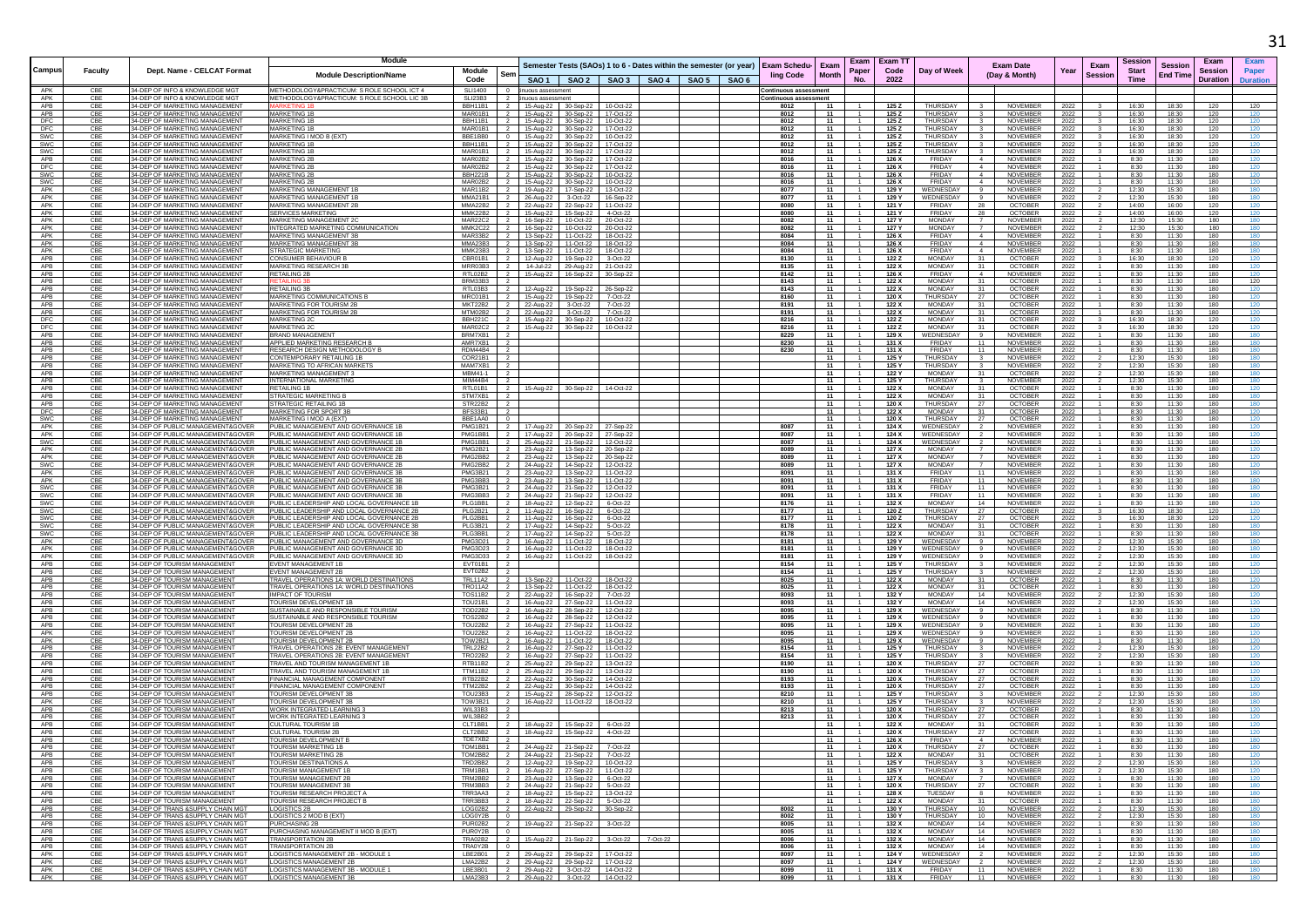|                   |                        |                                                                          | Module                                                                                         |                             |                                                      |                                                                          |                     |                               |                                                                    |                                       |              | Exam                             | <b>Exam TT</b> |                                     |                                                    |                                    |              | Sessior                                |                        | Exam            | Exam       |
|-------------------|------------------------|--------------------------------------------------------------------------|------------------------------------------------------------------------------------------------|-----------------------------|------------------------------------------------------|--------------------------------------------------------------------------|---------------------|-------------------------------|--------------------------------------------------------------------|---------------------------------------|--------------|----------------------------------|----------------|-------------------------------------|----------------------------------------------------|------------------------------------|--------------|----------------------------------------|------------------------|-----------------|------------|
| Campus            | Faculty                | Dept. Name - CELCAT Format                                               |                                                                                                | Module                      | Ser                                                  |                                                                          |                     |                               | Semester Tests (SAOs) 1 to 6 - Dates within the semester (or year) | Exam Schedu- Exam<br><b>ling Code</b> | <b>Month</b> | Paper                            | Code           | Day of Week                         |                                                    | <b>Exam Date</b><br>(Day & Month)  | Year         | Exam<br><b>Start</b><br><b>Session</b> | <b>Session</b>         | <b>Session</b>  | Paper      |
|                   |                        |                                                                          | <b>Module Description/Name</b>                                                                 | Code                        |                                                      |                                                                          |                     |                               | SAO 1   SAO 2   SAO 3   SAO 4   SAO 5   SAO 6                      |                                       |              | No.                              | 2022           |                                     |                                                    |                                    |              | <b>Time</b>                            | <b>End Time</b>        | <b>Duration</b> | Duratior   |
| APK<br>APB        | CBE                    | 34-DEP OF TRANS & SUPPLY CHAIN MGT                                       | TRANSPORT ECONOMICS 3B                                                                         | TRE23B3 2                   |                                                      |                                                                          |                     | 25-Aug-22 30-Sep-22 12-Oct-22 |                                                                    | 8107                                  | 11           |                                  | 129 Y          | WEDNESDAY                           | -9                                                 | <b>NOVEMBER</b>                    | 2022         | 12:30                                  | 15:30                  | 180             |            |
| APB               | CBE<br>CBE             | 34-DEP OF TRANS & SUPPLY CHAIN MGT<br>34-DEP OF TRANS & SUPPLY CHAIN MGT | <b>PURCHASING 3B</b><br>PURCHASING 3F                                                          | BIC33B3<br>PUR03B3          | - 2                                                  | 19-Aug-22 21-Sep-22                                                      | 19-Aug-22 21-Sep-22 | 3-Oct-22<br>3-Oct-22          |                                                                    | 8148<br>8148                          | - 11<br>11   | -1.<br>$-1$                      | 125 Y<br>125 Y | THURSDAY<br><b>THURSDAY</b>         | -3-                                                | NOVEMBER<br>NOVEMBER               | 2022<br>2022 | 12:30<br>12:30                         | 15:30<br>15:30         | 180<br>180      | 180        |
| APB               | CBE                    | 34-DEP OF TRANS & SUPPLY CHAIN MGT                                       | <b>LOGISTICS 3E</b>                                                                            | PML33B3                     |                                                      | 22-Aug-22 26-Sep-22                                                      |                     | 30-Sep-22                     |                                                                    | 8152                                  | 11           |                                  | 130 Y          | THURSDAY                            | 10                                                 | NOVEMBER                           | 2022         | 12:30                                  | 15:30                  | 180             | 180        |
| APB<br>APB        | CBE<br>CBE             | 34-DEP OF TRANS & SUPPLY CHAIN MGT<br>34-DEP OF TRANS & SUPPLY CHAIN MGT | LOGISTICS 3B<br>STORAGE & DISTRIBUTION MANAGEMENT B                                            | LOG03B3                     | $\overline{2}$                                       | 22-Aug-22 26-Sep-22 30-Sep-22<br>SDM02B2 2 26-Aug-22 23-Sep-22 11-Oct-22 |                     |                               |                                                                    | 8152<br>8156                          | 11<br>11     | $\overline{1}$                   | 130 Y<br>126 X | THURSDAY<br>FRIDAY                  | 10<br>$\overline{4}$                               | NOVEMBER<br><b>NOVEMBER</b>        | 2022<br>2022 | 12:30<br>8:30                          | 15:30<br>11:30         | 180<br>180      | 180<br>180 |
| APB               | CBE                    | 34-DEP OF TRANS & SUPPLY CHAIN MGT                                       | <b>TRANSPORTATION 3B</b>                                                                       | TRA03B3                     | $\overline{2}$                                       | 15-Aug-22 16-Sep-22                                                      |                     | 13-Oct-22                     |                                                                    | 8159                                  | 11           |                                  | 126 X          | FRIDAY                              | $\overline{4}$                                     | NOVEMBER                           | 2022         | 8:30                                   | 11:30                  | 180             | 180        |
| APB<br>APB        | CBE<br>CBE             | 34-DEP OF TRANS & SUPPLY CHAIN MG"<br>34-DEP OF TRANS & SUPPLY CHAIN MG" | <b>FRANSPORTATION 3B</b><br><b>TRANSPORTATION 2A</b>                                           | <b>TRA3B01</b><br>TRA0Y2A   | $\overline{0}$                                       | 15-Aug-22 16-Sep-22                                                      |                     | 13-Oct-22                     |                                                                    | 8159<br>8185                          | 11<br>11     | $\overline{1}$                   | 126 X<br>132 Y | <b>FRIDAY</b><br><b>MONDAY</b>      | $\overline{4}$<br>14                               | NOVEMBER<br>NOVEMBER               | 2022<br>2022 | 8:30<br>12:30                          | 11:30<br>15:30         | 180<br>180      | 180        |
| APB               | CBE                    | 34-DEP OF TRANS & SUPPLY CHAIN MGT                                       | PURCHASING MANAGEMENT II MOD A (EXT)                                                           | PUR0Y2A                     | $^{\circ}$                                           |                                                                          |                     |                               |                                                                    | 8186                                  | 11           | $-1$                             | 132 Y          | MONDAY                              | 14                                                 | <b>NOVEMBER</b>                    | 2022         | 12:30                                  | 15:30                  | 180             | 180        |
| APB               | CBE                    | 34-DEP OF TRANS & SUPPLY CHAIN MG"                                       | GLOBAL SUPPLY CHAIN MANAGEMENT                                                                 | GSC01B1                     | $\overline{2}$                                       | 19-Aug-22 19-Sep-22                                                      |                     | 14-Oct-22                     |                                                                    |                                       | 11           | $\overline{1}$<br>1              | 123 X          | TUESDAY                             | $-1$                                               | NOVEMBER                           | 2022         | 8:30                                   | 11:30                  | 180             | 180        |
| APB<br>APB        | CBE<br>CBE             | 34-DEP OF TRANS & SUPPLY CHAIN MG"<br>34-DEP OF TRANS & SUPPLY CHAIN MG  | <b>OGISTICS 2 MOD A (EXT)</b><br>QUANTITATIVE TECHNIQUE:                                       | LOGOY2A 0<br>QAN01B1        | $\overline{2}$                                       |                                                                          | 26-Aug-22 26-Sep-22 | 17-Oct-22                     |                                                                    |                                       | 11<br>- 11   | $\overline{1}$                   | 131 X<br>120 Y | <b>FRIDAY</b><br>THURSDAY           | 11<br>-27                                          | <b>NOVEMBER</b><br>OCTOBER         | 2022<br>2022 | 8:30<br>12:30                          | 11:30<br>15:30         | 180<br>180      | 180<br>180 |
| APB               | CBE                    | 34-DEP OF TRANS & SUPPLY CHAIN MGT                                       | TRANSPORT OPERATIONS AND COSTING                                                               | TOC01B1                     | $\overline{2}$                                       | 19-Aug-22 19-Sep-22                                                      |                     | 14-Oct-22                     |                                                                    |                                       | 11           | $\overline{1}$                   | 122 X          | MONDAY                              | 31                                                 | <b>OCTOBER</b>                     | 2022         | 8:30                                   | 11:30                  | 180             | 180        |
| APB<br>APK        | CBE<br>CBE             | 34-DEP OF TRANS & SUPPLY CHAIN MGT<br>34-DEP OF TRANS & SUPPLY CHAIN MG  | TRANSPORT PLANNING AND MANAGEMENT<br><b>LOGISTICS MANAGEMENT SYSTEMS 3B</b>                    | TPM01B1<br>LMS23B3          | $\frac{1}{2}$<br>$\overline{2}$                      | 26-Aug-22 26-Sep-22                                                      |                     | 17-Oct-22<br>10-Oct-22        |                                                                    |                                       | 11<br>- 11   | $-1$<br>$\overline{1}$           | 120 X<br>125 Y | <b>THURSDAY</b><br>THURSDAY         | 27<br>-3                                           | OCTOBER<br>NOVEMBER                | 2022<br>2022 | 8:30<br>12:30                          | 11:30<br>15:30         | 180<br>180      | 180<br>180 |
| APK               | CBE                    | 34-DEP OF TRANS & SUPPLY CHAIN MGT                                       | TRANSPORT FCONOMICS 1B                                                                         |                             |                                                      | 19-Aug-22 28-Sep-22<br>TRE21B1 2 29-Aug-22 3-Oct-22                      |                     | 12-Oct-22                     |                                                                    |                                       | 11           | $-1$                             | 130 Z          | <b>THURSDAY</b>                     | 10                                                 | <b>NOVEMBER</b>                    | 2022         | 16:30                                  | 18:30                  | 120             | 120        |
| APK               | CBE                    | 34-DEP OF TRANS & SUPPLY CHAIN MGT                                       | TRANSPORT ECONOMICS 2E                                                                         | TRE22B2 2                   |                                                      | 19-Aug-22 8-Oct-22 14-Oct-22                                             |                     |                               |                                                                    |                                       | 11           | $\overline{1}$                   | 132 X          | <b>MONDAY</b>                       | 14                                                 | NOVEMBER                           | 2022         | 8:30                                   | 11:30                  | 180             | 180        |
| APB<br>DFC        | CBE<br>CBE             | DEP OF COMM AND MEDIA STUDIES<br>DEP OF COMM AND MEDIA STUDIES           | INANCIAL MANAGEMENT<br>SPREADSHEETS AND DATABASES                                              | <b>FMA01B1</b><br>SND11B1   | $\overline{2}$                                       | inuous Assessment                                                        |                     |                               |                                                                    |                                       | 11<br>11     | $\overline{1}$                   | 120 X<br>120 X | THURSDAY<br>THURSDAY                | 27<br>- 27                                         | <b>OCTOBER</b><br><b>OCTOBER</b>   | 2022<br>2022 | 8:30<br>8:30                           | 11:30<br>11:30         | 180<br>180      | 120        |
| SWC               | Education              | 51-DEP OF CHILDHOOD EDUCATION                                            | INTRO TO MATHEMATICS FOR INTERME PHASE 1B                                                      | MATINB1 2                   |                                                      | 19-Sep-22 10-Oct-22                                                      |                     |                               |                                                                    | 2003                                  | 11           | $\overline{1}$                   | 122 Y          | <b>MONDAY</b>                       | 31                                                 | <b>OCTOBER</b>                     | 2022         | 12.30                                  | 15:30                  | 180             | 120        |
| SWC<br>SWC        | Education<br>Education | 51-DEP OF CHILDHOOD EDUCATION<br>51-DEP OF CHILDHOOD EDUCATION           | MATHEMATICS FOR THE FOUNDATION PHASE 1B<br><b>EDUCATION STUDIES 1B</b>                         | MFP20B1<br>EDS20B1          | $\overline{2}$<br>$\overline{2}$                     | 19-Sep-22 10-Oct-22<br>inuous Assessment                                 |                     |                               |                                                                    | 2003<br>2009                          | 11<br>11     | $\overline{1}$                   | 122 Y<br>126 Y | <b>MONDAY</b><br>FRIDAY             | 31<br>$\sim$                                       | <b>OCTOBER</b><br>NOVEMBER         | 2022<br>2022 | 12:30<br>14:00                         | 15:30<br>16:00         | 180<br>120      | 120<br>120 |
| SWC               | Education              | 51-DEP OF CHILDHOOD EDUCATION                                            | <b>EDUCATION STUDIES 1B</b>                                                                    | EDUSTB1 2                   |                                                      | inuous Assessment                                                        |                     |                               |                                                                    | 2009                                  | 11           |                                  | 126 Y          | FRIDAY                              | $\sim$ 4                                           | NOVEMBER                           | 2022         | 14:00                                  | 16:00                  | 120             | 120        |
| SWC<br>SWC        | Education              | 51-DEP OF CHILDHOOD EDUCATION<br>51-DEP OF CHILDHOOD EDUCATION           | <b>EACHING STUDIES 3B</b><br><b>TEACHING STUDIES 3B</b>                                        | <b>TEASTB3</b><br>TSD20B3 2 |                                                      | uous Assessmen<br>inuous Assessmen                                       |                     |                               |                                                                    | 2019<br>2019                          | 11<br>11     |                                  | 122 X<br>122 X | <b>MONDAY</b><br><b>MONDAY</b>      | 31<br>31                                           | <b>OCTOBER</b><br><b>OCTOBER</b>   | 2022<br>2022 | 8:30                                   | 11:30<br>11:30         | 180<br>180      | 120        |
| SWC               | Education<br>Education | 51-DEP OF CHILDHOOD EDUCATION                                            | ISIZULU FOR THE FOUNDATION PHASE 1B (ADL)                                                      | ZUF1BB1 2                   |                                                      | 3-Oct-22                                                                 |                     |                               |                                                                    | 2064                                  | 11           | $\overline{1}$                   | 133 X          | TUESDAY                             | 15                                                 | NOVEMBER                           | 2022         | 8:30<br>8:30                           | 11:30                  | 180             | 180        |
| SWC               | Education              | 51-DEP OF CHILDHOOD EDUCATION                                            | INTRO ISIZULU FOR INTERMEDIATE PHASE 1B (ADL                                                   | ZUI1BB1                     | $\overline{2}$                                       | 3-Oct-22                                                                 |                     |                               |                                                                    | 2064                                  | 11           | $\overline{1}$                   | 133 X          | TUESDAY                             | 15                                                 | <b>NOVEMBER</b>                    | 2022         | 8:30                                   | 11:30                  | 180             | 180        |
| SWC<br>SWC        | Education<br>Education | 51-DEP OF CHILDHOOD EDUCATION<br>51-DEP OF CHILDHOOD EDUCATION           | SESOTHO FOR THE FOUNDATION PHASE (FLT) 3B<br>SESOTHO FOR INTERMEDIATE PHASE 3B (ADL            | SFP3BB3<br>SIP3BB3 I        | $\overline{\phantom{0}}$<br>$\overline{\phantom{0}}$ | inuous Assessmer<br>inuous Assessment                                    |                     |                               |                                                                    | 2069<br>2069                          | 11<br>- 11   | $\overline{1}$                   | 123 Y<br>123 Y | TUESDAY<br>TUESDAY                  |                                                    | NOVEMBER<br>NOVEMBER               | 2022<br>2022 | 12:30<br>12:30                         | 15:30<br>15:30         | 180<br>180      | 180        |
| SWC               | Education              | 51-DEP OF CHILDHOOD EDUCATION                                            | SESOTHO FOR THE FOUNDATION PHASE 3B (ADL                                                       | SOF3BB3                     | $\overline{2}$                                       | tinuous Assessment                                                       |                     |                               |                                                                    | 2069                                  | 11           | $\overline{1}$                   | 123 Y          | TUESDAY                             | $\overline{1}$                                     | NOVEMBER                           | 2022         | 12:30                                  | 15:30                  | 180             | 180        |
| SWC               | Education              | 51-DEP OF CHILDHOOD EDUCATION                                            | SESOTHO FOR INTERMEDIATE PHASE 3B (FLT)                                                        | SOI3BB3 2<br>MPSTOB3        | $\overline{2}$                                       | inuous Assessment<br>uous Assessmer                                      |                     |                               |                                                                    | 2069                                  | 11<br>11     | $\overline{1}$                   | 123 Y          | TUESDAY<br><b>FRIDAY</b>            | $-1$                                               | NOVEMBER<br><b>NOVEMBER</b>        | 2022         | 12:30                                  | 15:30                  | 180<br>120      | 180        |
| SWC<br>SWC        | Education<br>Education | 51-DEP OF CHILDHOOD EDUCATION<br>51-DEP OF CHILDHOOD EDUCATION           | TEACHING METHODOLOGY&PRACTICUM 3B:SESOTHO<br>TEACHING METHODOLOGY&PRACTICUM 3B:ISIZULU         | SZI3BB3 2                   |                                                      | tinuous Assessmen                                                        |                     |                               |                                                                    | 2075<br>2075                          | 11           | $\overline{1}$                   | 131 Y<br>131 Y | FRIDAY                              | 11<br>- 11                                         | NOVEMBER                           | 2022<br>2022 | 14:00<br>14:00                         | 16:00<br>16:00         | 120             | 120<br>120 |
| SWC               | Education              | 51-DEP OF CHILDHOOD EDUCATION                                            | ENGLISH FOR THE FOUNDATION PHASE 2B                                                            | EFP20B2 2                   |                                                      | uous Assessmen                                                           |                     |                               |                                                                    | 2091                                  | 11           | $\overline{1}$                   | 125 Z          | THURSDAY                            | $\overline{\mathbf{3}}$                            | NOVEMBER                           | 2022         | 16:30                                  | 18:30                  | 120             | 120        |
| SWC<br>SWC        | Education<br>Education | 51-DEP OF CHILDHOOD EDUCATION<br>51-DEP OF CHILDHOOD EDUCATION           | ENGLISH FOR THE PRIMARY SCHOOL 2B<br><b>ENGLISH FOR THE FOUNDATION PHASE 3F</b>                | EPS20B2<br>EFP20B3 2        | $\overline{2}$                                       | inuous Assessment                                                        |                     |                               |                                                                    | 2091<br>2092                          | 11<br>11     | $-1$                             | 125 Z<br>120 Y | THURSDAY<br>THURSDAY                | 27                                                 | NOVEMBER<br>OCTOBER                | 2022<br>2022 | 16:30<br>12:30                         | 18:30<br>15:30         | 120<br>180      | 120<br>120 |
| SWC               | Education              | 51-DEP OF CHILDHOOD EDUCATION                                            | ENGLISH FOR THE PRIMARY SCHOOL 3B                                                              | EPS20B3 2                   |                                                      | tinuous Assessmen<br>inuous Assessment                                   |                     |                               |                                                                    | 2092                                  | 11           | $\overline{1}$                   | 120 Y          | THURSDAY                            | 27                                                 | <b>OCTOBER</b>                     | 2022         | 12:30                                  | 15:30                  | 180             | 120        |
| SWC               | Education              | 51-DEP OF CHILDHOOD EDUCATION                                            | <b>EDUCATION STUDIES 2B</b>                                                                    | EDUSTB2                     | $\overline{2}$                                       | inuous Assessment                                                        |                     |                               |                                                                    | 2094                                  | 11           | $\overline{1}$                   | 131 Y          | FRIDAY                              | 11                                                 | NOVEMBER                           | 2022         | 14:00                                  | 16:00                  | 120             | 120        |
| SWC<br>SWC        | Education<br>Education | 51-DEP OF CHILDHOOD EDUCATION<br>51-DEP OF CHILDHOOD EDUCATION           | INTRO TO ISIZULU FOR FOUNDATION PHASE 1B(FLT)<br>INTRO TO ISIZULU FOR INTERMED PHASE 1B (FLT)  | $ZFP1BB1$ 2<br>ZLU1BB1      | - 2                                                  | uous Assessmen<br>uous Assessmen                                         |                     |                               |                                                                    | 2103<br>2103                          | 11<br>- 11   |                                  | 124 X<br>124 X | WEDNESDAY<br>WEDNESDAY              |                                                    | <b>NOVEMBER</b><br><b>NOVEMBER</b> | 2022<br>2022 | 8:30<br>8:30                           | 11:30<br>11:30         | 180<br>180      | 180        |
| SWC               | Education              | 51-DEP OF CHILDHOOD EDUCATION                                            | SESOTHO FOR FOUNDATION PHASE 1B (FLT)                                                          | SFP1BB1 2                   |                                                      | inuous Assessment                                                        |                     |                               |                                                                    | 2104                                  | 11           | $\overline{1}$                   | 136 X          | FRIDAY                              | 18                                                 | <b>NOVEMBER</b>                    | 2022         | 8:30                                   | 11:30                  | 180             | 120        |
| SWC               | Education              | 51-DEP OF CHILDHOOD EDUCATION                                            | INTRO TO SESOTHO FOR INTERMED PHASE 1B(ADL)                                                    | SIP1BB1 2                   |                                                      | tinuous Assessmen                                                        |                     |                               |                                                                    | 2104                                  | 11           | $-1$                             | 136 X          | FRIDAY                              | 18                                                 | NOVEMBER                           | 2022         | 8:30                                   | 11:30                  | 180             | 120        |
| SWC<br>SWC        | Education<br>Education | 1-DEP OF CHILDHOOD EDUCATION<br>51-DEP OF CHILDHOOD EDUCATION            | <b>ESOTHO FOR THE FOUNDATION PHASE 1B (ADI)</b><br>INTRO TO SESOTHO FOR INTERMED PHASE 1B(FLT  | SOF1BB1<br>SOI1BB1          | $\overline{2}$<br>$\overline{2}$                     | nuous Assessmen<br>inuous Assessment                                     |                     |                               |                                                                    | 2104<br>2104                          | 11<br>11     | $\overline{1}$                   | 136 X<br>136 X | <b>FRIDAY</b><br>FRIDAY             | 18<br>- 18                                         | <b>NOVEMBER</b><br>NOVEMBER        | 2022<br>2022 | 8:30<br>8:30                           | 11:30<br>11:30         | 180<br>180      | 120        |
| SWC               | Education              | 51-DEP OF CHILDHOOD EDUCATION                                            | ISIZULU FOR FOUNDATION PHASE (FLT) 3B                                                          | ZFP3BB3 2                   |                                                      | inuous Assessment                                                        |                     |                               |                                                                    | 2105                                  | 11           | $\overline{1}$                   | 124 Y          | WEDNESDAY                           | $\overline{2}$                                     | NOVEMBER                           | 2022         | 12:30                                  | 15:30                  | 180             | 180        |
| SWC               | Education              | 51-DEP OF CHILDHOOD EDUCATION                                            | ISIZULU FOR INTERMEDIATE PHASE 3B (FLT)                                                        | ZLU3BB3                     | $\overline{2}$                                       | uous Assessmen                                                           |                     |                               |                                                                    | 2105                                  | 11           |                                  | 124 Y          | WEDNESDAY                           |                                                    | NOVEMBER                           | 2022         | 12:30                                  | 15:30                  | 180             | 180        |
| SWC<br>SWC        | Education<br>Education | 51-DEP OF CHILDHOOD EDUCATION<br>51-DEP OF CHILDHOOD EDUCATION           | ISIZULU FOR THE FOUNDATION PHASE 3B (ADL)<br>ISIZULU FOR INTERMEDIATE PHASE 3B (ADL)           |                             |                                                      | ZUF3BB3 2 tinuous Assessment<br>ZUI3BB3 2 tinuous Assessment             |                     |                               |                                                                    | 2106<br>2106                          | 11<br>11     | $\overline{1}$<br>1              | 124 Y<br>124 Y | WEDNESDAY<br>WEDNESDAY              | $\overline{2}$<br>$\overline{2}$                   | NOVEMBER<br>NOVEMBER               | 2022<br>2022 | 12:30<br>12:30                         | 15:30<br>15:30         | 180<br>180      | 180<br>180 |
| SWC               | Education              | 51-DEP OF CHILDHOOD EDUCATION                                            | CULTURE&THE NATURAL ENVIRONMENT FOUN PHASE 18                                                  | CNE20B1                     | $\overline{2}$                                       | inuous Assessmen                                                         |                     |                               |                                                                    |                                       | 11           | $\overline{1}$                   | 131 Y          | FRIDAY                              | 11                                                 | <b>NOVEMBER</b>                    | 2022         | 14:00<br>$\overline{2}$                | 16:00                  | 120             | 120        |
|                   |                        |                                                                          |                                                                                                |                             |                                                      |                                                                          |                     |                               |                                                                    |                                       |              |                                  |                |                                     |                                                    |                                    |              |                                        |                        |                 |            |
| SWC               | Education              | 51-DEP OF CHILDHOOD EDUCATION                                            | CULTURE&THE NATURAL ENVIRONMENT FOUN PHASE 2E                                                  | CNE20B2                     | $\overline{2}$                                       | nuous Assessment                                                         |                     |                               |                                                                    |                                       | 11           |                                  | 136 X          | <b>FRIDAY</b>                       |                                                    | NOVEMBER                           | 2022         | 8:30                                   | 11:30                  | 180             | 120        |
| SWC               | Education              | 51-DEP OF CHILDHOOD EDUCATION                                            | INTRO TO CULTURE&THE NAT ENV INTERME PHASE 1B                                                  | CNEINB1                     | $\overline{2}$                                       | inuous Assessment                                                        |                     |                               |                                                                    |                                       | 11           | - 1                              | 127 Z          | MONDAY                              |                                                    | NOVEMBER                           | 2022         | 16:30                                  | 18:30                  | 120             | 120        |
| SWC<br>SWC        | Education<br>Education | 51-DEP OF CHILDHOOD EDUCATION<br>51-DEP OF CHILDHOOD EDUCATION           | CULTURE&THE NAT SC INTERME PHASE 2B<br>ENGLISH FOR THE PRIMARY SCHOOL 1B                       | CNEINB2<br>EPS20B1 2        | $\overline{2}$                                       | inuous Assessment<br>inuous Assessment                                   |                     |                               |                                                                    |                                       | 11<br>11     | $\overline{1}$<br>$\overline{1}$ | 127 Y<br>120 Y | MONDAY<br>THURSDAY                  | 7<br>27                                            | <b>NOVEMBER</b><br><b>OCTOBER</b>  | 2022<br>2022 | 12:30<br>12:30                         | 15:30<br>15:30         | 180<br>180      | 120<br>120 |
| SWC               | Education              | 51-DEP OF CHILDHOOD EDUCATION                                            | MATHEMATICS FOR INTERMEDIATE PHASE 2B                                                          | MATINB2                     | $\overline{2}$                                       | uous Assessmen                                                           |                     |                               |                                                                    |                                       | 11           | $\overline{1}$                   | 120 Y          | THURSDAY                            | 27                                                 | <b>OCTOBER</b>                     | 2022         | 12:30                                  | 15:30                  | 180             | 120        |
| SWC               | Education              | 51-DEP OF CHILDHOOD EDUCATION                                            | MATHEMATICS FOR INTERME PHASE 3B                                                               |                             |                                                      | MATINB3 2 tinuous Assessment                                             |                     |                               |                                                                    |                                       | 11           | $\overline{1}$                   | 128 Z          | TUESDAY                             | -8                                                 | NOVEMBER                           | 2022         | 16:30                                  | 18:30                  | 120             | 120        |
| SWC<br>SWC        | Education<br>Education | 51-DEP OF CHILDHOOD EDUCATION<br>51-DEP OF CHILDHOOD EDUCATION           | MATHEMATICS FOR THE FOUNDATION PHASE 2E<br>MATHEMATICS FOR THE FOUNDATION PHASE 3E             | MFP20B2 2<br>MFP20B3        | $\overline{2}$                                       | 19-Sep-22 10-Oct-22<br>17-Oct-22                                         |                     |                               |                                                                    |                                       | 11<br>11     | $\overline{1}$<br>$\overline{1}$ | 120 Z<br>125 ነ | THURSDAY<br>THURSDAY                | 27                                                 | <b>OCTOBER</b><br>NOVEMBER         | 2022<br>2022 | 16:30<br>12:30                         | 18:30<br>15:30         | 120<br>180      | 120<br>120 |
| SWC               | Education              | 51-DEP OF CHILDHOOD EDUCATION                                            | TEACHING METHODOLOGY&PRACTICUM 3B: ENGLISH                                                     | MPENGB3 2                   |                                                      | tinuous Assessmen                                                        |                     |                               |                                                                    |                                       | 11           | $\overline{1}$                   | 125 Z          | THURSDAY                            | $\overline{\mathbf{3}}$                            | NOVEMBER                           | 2022         | 16:30                                  | 18:30                  | 120             | 120        |
| SWC               | Education              | 51-DEP OF CHILDHOOD EDUCATION                                            | <b>FEACHING METHODOLOGY&amp;PRACTICUM 3B:MATHEMATICS</b>                                       | MPMATB3                     | $\overline{2}$                                       | nuous Assessmen                                                          |                     |                               |                                                                    |                                       | 11           |                                  | 132 X          | <b>MONDAY</b>                       |                                                    | NOVEMBER                           | 2022         | 8:30                                   | 11:30                  | 180             | 120        |
| SWC               | Education              | 51-DEP OF CHILDHOOD EDUCATION                                            | TEACHING METHODOLOGY&PRACTICUM 3B:SC&TECHNO                                                    | MPSCTB3 2                   |                                                      | inuous Assessment                                                        |                     |                               |                                                                    |                                       | 11           | $\overline{1}$                   | 123 Y          | TUESDAY                             | $\sim$                                             | <b>NOVEMBER</b>                    | 2022         | 12.30                                  | 15:30                  | 180             | 120        |
| <b>SWC</b><br>SWC | Education<br>Education | 51-DEP OF CHILDHOOD EDUCATION<br>51-DEP OF CHILDHOOD EDUCATION           | <b>FEACHING METHODOLOGY&amp;PRACTICUM 3B:SOCIAL SC</b><br>SCIENCES&TECHNO FOR INTERME PHASE 2B | MPSOSB3<br>SATINB2          | $\overline{2}$                                       | nuous Assessmen<br>tinuous Assessment                                    |                     |                               |                                                                    |                                       | 11<br>11     | $\overline{1}$                   | 129 Y<br>122 X | WEDNESDAY<br><b>MONDAY</b>          | - 31                                               | NOVEMBER<br><b>OCTOBER</b>         | 2022<br>2022 | 12:30<br>8:30                          | 15:30<br>11:30         | 180<br>180      | 120        |
| SWC               | Education              | 51-DEP OF CHILDHOOD EDUCATION                                            | SCIENCES&TECHNO FOR INTERME PHASE 3B                                                           | SATINB3 2                   |                                                      | inuous Assessment                                                        |                     |                               |                                                                    |                                       | 11           | $\overline{1}$                   | 130 Y          | THURSDAY                            | 10                                                 | <b>NOVEMBER</b>                    | 2022         | 12:30                                  | 15:30                  | 180             | 120        |
| SWC               | Education              | 51-DEP OF CHILDHOOD EDUCATION                                            | SESOTHO FOR INTERMEDIATE PHASE 2B (ADL                                                         | SIP2BB2                     | $\overline{2}$                                       | inuous Assessment                                                        |                     |                               |                                                                    |                                       | 11           | $\overline{1}$                   | 126 X          | FRIDAY                              | $\overline{4}$                                     | NOVEMBER                           | 2022         | 8:30                                   | 11:30                  | 180             | 120        |
| SWC<br><b>SWC</b> | Education<br>Education | 51-DEP OF CHILDHOOD EDUCATION<br>51-DEP OF CHILDHOOD EDUCATION           | GEOGRAPHY FOR THE INTERMEDIATE PHASE 3E<br>SOCIAL SCIENCES FOR THE INTERMEDIATE PHASE 2B       | SOSGEB3 2<br>SOSIPB2 2      |                                                      | tinuous Assessmen<br>inuous Assessment                                   |                     |                               |                                                                    |                                       | 11<br>11     | $-1$<br>$\overline{1}$           | 128 Y<br>123 Z | TUESDAY<br>TUESDAY                  | 8<br>$\overline{1}$                                | <b>NOVEMBER</b><br>NOVEMBER        | 2022<br>2022 | 12:30<br>16:30                         | 15:30<br>18:30         | 180<br>120      | 120<br>120 |
| SWC               | Education              | 51-DEP OF CHILDHOOD EDUCATION                                            | <b>FEACHING STUDIES 1B</b>                                                                     | TEASTB1                     | $\overline{2}$                                       | inuous Assessment                                                        |                     |                               |                                                                    |                                       | 11           | $\overline{1}$                   | 131 X          | <b>FRIDAY</b>                       | -11                                                | NOVEMBER                           | 2022         | 8:30                                   | 11:30                  | 180             |            |
| SWC<br>SWC        | Education<br>Education | 51-DEP OF CHILDHOOD EDUCATION<br>51-DEP OF CHILDHOOD EDUCATION           | <b><i>FEACHING STUDIES 21</i></b><br><b>TEACHING STUDIES 1B</b>                                | TEASTB2 2<br>TSD20B1        | $\overline{2}$                                       | 17-Oct-22<br>inuous Assessmer                                            |                     |                               |                                                                    |                                       | 11<br>11     | $\overline{1}$                   | 135 Y<br>127 Z | <b>THURSDAY</b><br><b>MONDAY</b>    | 17<br>$\overline{7}$                               | NOVEMBER<br>NOVEMBER               | 2022<br>2022 | 12:30<br>16:30                         | 15:30<br>18:30         | 180<br>120      | 120<br>120 |
| SWC               | Education              | 51-DEP OF CHILDHOOD EDUCATION                                            | TEACHING STUDIES 2B                                                                            | TSD20B2 2                   |                                                      | 29-Aug-22                                                                |                     |                               |                                                                    |                                       | - 11         | $\overline{1}$                   | 132 Z          | <b>MONDAY</b>                       | 14                                                 | NOVEMBER                           | 2022         | 16:30                                  | 18:30                  | 120             | 120        |
| SWC               | Education              | 51-DEP OF CHILDHOOD EDUCATION                                            | ISIZULU FOR INTERMEDIATE PHASE 2B (FLT)                                                        | $ZLU2BB2$ 2                 |                                                      | inuous Assessmen                                                         |                     |                               |                                                                    |                                       | 11           |                                  | 122 X          | MONDAY                              | 31                                                 | <b>OCTOBER</b>                     | 2022         | 8:30                                   | 11:30                  | 180             | 180        |
| APK<br>APK        | Education<br>Education | 51-DEP OF EDU LEADERSHIP & MAN<br>51-DEP OF EDUCATION&CURRICULUM S       | <b>FEACHING STUDIES 4</b><br><b>EDUCATION STUDIES 3I</b>                                       | TST00Y4<br>EST20B3          | $\overline{0}$<br>$\overline{2}$                     | uous Assessmen<br>inuous Assessmen                                       |                     |                               |                                                                    | 2022                                  | 11<br>11     | $\overline{1}$                   | 130 \<br>121 X | <b>THURSDAY</b><br>FRIDAY           | 10<br>- 28                                         | NOVEMBER<br>OCTOBER                | 2022<br>2022 | 12:30<br>8:30                          | 15:30<br>11:30         | 180<br>180      | 180        |
| APK               | Education              | 51-DEP OF EDUCATION&CURRICULUM ST                                        | METH PRAC: S ROLE SCHOOL PHYSICAL EDU 4                                                        | MOFPXY4 0                   |                                                      | inuous Assessment                                                        |                     |                               |                                                                    | 2024                                  | 11           | $\overline{1}$                   | 131 Y          | FRIDAY                              | 11                                                 | <b>NOVEMBER</b>                    | 2022         | 14:00                                  | 16:00                  | 120             | 60         |
| APK               | Education              | 51-DEP OF EDUCATION&CURRICULUM ST<br>51-DEP OF EDUCATION&CURRICULUM ST   | TEACHING METHODOLOGY&PRAC: BUSINESS&MANAG<br>TEACHING METHODOLOGY&PRAC: SP LANGUAGES           | MPSBMY1 0                   |                                                      | inuous Assessment                                                        |                     |                               |                                                                    | 2027                                  | 11           | $\overline{1}$<br>1              | 122 Y<br>122 Y | <b>MONDAY</b><br><b>MONDAY</b>      | 31                                                 | <b>OCTOBER</b><br>OCTOBER          | 2022         | 12:30                                  | 15:30<br>15:30         | 180<br>180      | 60<br>60   |
| APK<br>APK        | Education<br>Education | 51-DEP OF EDUCATION&CURRICULUM S                                         | METH PRAC: S ROLE SCHOOL PHYSICAL EDU 3B                                                       | MPSLAY1 0<br>MOFPXB3        | $\overline{2}$                                       | tinuous Assessmen<br>inuous Assessmen                                    |                     |                               |                                                                    | 2027<br>2086                          | 11<br>- 11   |                                  | 127 X          | <b>MONDAY</b>                       | 31                                                 | <b>NOVEMBER</b>                    | 2022<br>2022 | 12:30<br>8:30                          | 11:30                  | 180             |            |
| APK               | Education              | 51-DEP OF EDUCATION&CURRICULUM ST                                        | <b>EDUCATION STUDIES 1B</b>                                                                    | EST20B1 2                   |                                                      | inuous Assessment                                                        |                     |                               |                                                                    | 2088                                  | 11           | $\overline{1}$                   | 131 X          | FRIDAY                              | -11                                                | NOVEMBER                           | 2022         | 8:30                                   | 11:30                  | 180             | 180        |
| APK<br>APK        | Education<br>Education | 51-DEP OF EDUCATION&CURRICULUM ST<br>51-DEP OF EDUCATION&CURRICULUM ST   | METH&PRAC:FET&SEN PHASE ENGLISH 3B<br>METH&PRAC:FET ENGLISH 4                                  | MFSPEB3 2<br>MESPEY4 0      |                                                      | inuous Assessmen<br>inuous Assessmen                                     |                     |                               |                                                                    | 2098<br>2099                          | 11<br>- 11   | - 1 -                            | 126 X<br>125 Y | FRIDAY<br>THURSDAY                  | $\overline{4}$<br>- 3                              | <b>NOVEMBER</b><br>NOVEMBER        | 2022<br>2022 | 8:30<br>12:30                          | 11:30<br>15:30         | 180<br>180      | 120<br>60  |
| APK               | Education              | 51-DEP OF EDUCATION&CURRICULUM ST                                        | METHODOLOGY&PRACTICUM: FET HOSPITALITY STU 4                                                   |                             |                                                      | MOFPHY4 0 linuous Assessment                                             |                     |                               |                                                                    | 2100                                  | 11           | $-1$                             | 120 X          | <b>THURSDAY</b>                     | 27                                                 | OCTOBER                            | 2022         | 8:30                                   | 11:30                  | 180             | 60         |
| APK               | Education              | 51-DEP OF EDUCATION&CURRICULUM ST                                        | METHODOLOGY PRACTICUM: FET TOURISM 4                                                           |                             |                                                      | MOFPTY4 0 inuous Assessment                                              |                     |                               |                                                                    | 2100                                  | 11           | 1                                | 120 X          | THURSDAY                            | 27                                                 | <b>OCTOBER</b>                     | 2022         | 8:30                                   | 11:30                  | 180             |            |
| APK<br>APK        | Education<br>Education | 51-DEP OF EDUCATION&CURRICULUM ST<br>51-DEP OF EDUCATION&CURRICULUM ST   | METHODOLOGY&PRACTICUM: FET HOSPITALITY STU 3B<br>METHODOLOGY PRACTICUM: FET TOURISM 3B         |                             |                                                      | MOFPHB3 2 inuous Assessment<br>MOFPTB3 2 inuous Assessment               |                     |                               |                                                                    | 2101<br>2101                          | 11<br>- 11   | $-1$                             | 130 Y<br>130Y  | THURSDAY<br>THURSDAY                | 10<br>10                                           | NOVEMBER<br><b>NOVEMBER</b>        | 2022<br>2022 | 12:30<br>12:30                         | 15:30<br>15:30         | 180<br>180      | -60        |
| APK               | Education              | 51-DEP OF EDUCATION&CURRICULUM ST                                        | ACADEMIC LITERACY FOR EDUCATION                                                                |                             |                                                      | ALE00Y1 0 inuous Assessment                                              |                     |                               |                                                                    |                                       | 11           | $-1$                             | 123Z           | TUESDAY                             | $-1$                                               | NOVEMBER                           | 2022         | 16:30<br>$\mathbf{3}$                  | 18:30                  | 120             | 60         |
| APK               | Education              | 51-DEP OF EDUCATION&CURRICULUM ST                                        | ENGLISH AS LANGUAGE FOR TEACHING&LEARNING 1B                                                   | EFT20B1 2                   |                                                      | inuous Assessment                                                        |                     |                               |                                                                    |                                       | 11           | $\overline{1}$<br>$-1$           | 128 Y          | TUESDAY                             | 8                                                  | NOVEMBER                           | 2022         | 12:30                                  | 15:30                  | 180             | 180        |
| APK<br>APK        | Education<br>Education | 51-DEP OF EDUCATION&CURRICULUM ST<br>51-DEP OF EDUCATION&CURRICULUM ST   | EDUCATION AND TEACHING STUDIES<br>METHODOLOGY&PRACTICUM: FET ACCOUNTING 3B                     |                             |                                                      | ETS00Y1 0 inuous Assessment<br>MOFPAB3 2 inuous Assessment               |                     |                               |                                                                    |                                       | 11<br>11     | $\sim$ 1                         | 120 X<br>132 X | THURSDAY<br>MONDAY                  | 27<br>14                                           | <b>OCTOBER</b><br><b>NOVEMBER</b>  | 2022<br>2022 | 8:30<br>8:30                           | 11:30<br>11:30         | 180<br>180      | 180<br>60  |
| APK               | Education              | 51-DEP OF EDUCATION&CURRICULUM ST                                        | METHODOLOGY&PRACTICUM: FET ACCOUNTING 4                                                        | MOFPAY4 0                   |                                                      | tinuous Assessment                                                       |                     |                               |                                                                    |                                       | 11           | $1 -$                            | 127 X          | MONDAY                              |                                                    | NOVEMBER                           | 2022         | 8:30                                   | 11:30                  | 180             |            |
| APK<br>APK        | Education<br>Education | 51-DEP OF EDUCATION&CURRICULUM ST<br>51-DEP OF EDUCATION&CURRICULUM ST   | METHODOLOGY&PRACTICUM: FET BUSINESS STUDIES3B<br>METHODOLOGY&PRACTICUM: FET BUSINESS STUDIES 4 |                             |                                                      | MOFPBB3 2 inuous Assessment<br>MOFPBY4 0 tinuous Assessment              |                     |                               |                                                                    |                                       | 11 1         | $11 \t11$<br>$\blacksquare$      | 126 Y<br>121 Y | FRIDAY<br>FRIDAY                    | $\overline{4}$<br>- 28                             | <b>NOVEMBER</b><br><b>OCTOBER</b>  | 2022<br>2022 | 14:00<br>14:00                         | 16:00<br>16:00         | 120<br>120      | 60<br>60   |
| APK               | Education              | 51-DEP OF EDUCATION&CURRICULUM ST                                        | METHODOLOGY & PRACTICUM: FET ECONOMICS 3B                                                      |                             |                                                      | MOFPEB3 2 inuous Assessment                                              |                     |                               |                                                                    |                                       | 11           | $\sim$ 1                         | 129 Y          | WEDNESDAY                           | 9 <sup>1</sup>                                     | <b>NOVEMBER</b>                    | 2022         | 12:30                                  | 15:30                  | 180             | 60         |
| APK               | Education              | 51-DEP OF EDUCATION&CURRICULUM ST                                        | METHODOLOGY & PRACTICUM: FET ECONOMICS 4                                                       |                             |                                                      | MOFPEY4 0 inuous Assessment                                              |                     |                               |                                                                    |                                       | 11           | $-1$                             | 122 X          | MONDAY                              | 31                                                 | <b>OCTOBER</b>                     | 2022         | 8:30                                   | 11:30                  | 180             | 60         |
| APK<br>APK        | Education<br>Education | 51-DEP OF EDUCATION&CURRICULUM ST<br>51-DEP OF EDUCATION&CURRICULUM ST   | METHODOLOGY&PRACTICUM: FET GEOGRAPHY 3B<br>METHODOLOGY&PRACTICUM: FET GEOGRAPHY 4              |                             |                                                      | MOFPGB3 2 tinuous Assessment<br>MOFPGY4 0 tinuous Assessment             |                     |                               |                                                                    |                                       | 11 1<br>11   | $\sim$ 1<br>$-1$                 | 125 Y<br>125 Z | THURSDAY<br>THURSDAY                | $\overline{\mathbf{3}}$<br>$\overline{\mathbf{3}}$ | <b>NOVEMBER</b><br>NOVEMBER        | 2022<br>2022 | 12:30<br>16:30                         | 15:30<br>18:30         | 180<br>120      | 60<br>60   |
| APK               | Education              | 51-DEP OF EDUCATION&CURRICULUM ST                                        | METHODOLOGY&PRACTICUM: FET HISTORY 3B                                                          |                             |                                                      | MOFPOB3 2 inuous Assessment                                              |                     |                               |                                                                    |                                       |              | 11 1 1 124 Y                     |                | WEDNESDAY                           | $\overline{2}$                                     | NOVEMBER                           | 2022         | 12:30                                  | 15:30                  | 180             | 60         |
| APK               | Education              | 51-DEP OF EDUCATION&CURRICULUM ST                                        | METHODOLOGY&PRACTICUM: FFT HISTORY 4<br>METHODOLOGY&PRACTICUM: FFT VISUAL ARTS 3P              | MOFPOY4                     | $\overline{0}$                                       | tinuous Assessment                                                       |                     |                               |                                                                    |                                       | 11           | 1<br>$-1$                        | 120 X          | THURSDAY                            | 27                                                 | OCTOBER                            | 2022         | 8:30                                   | 11:30                  | 180             | 60         |
| APK<br>APK        | Education<br>Education | 51-DEP OF EDUCATION&CURRICULUM ST<br>51-DEP OF EDUCATION&CURRICULUM ST   | METHODOLOGY&PRACTICUM: FET VISUAL ARTS 4                                                       |                             |                                                      | MOFPVB3 2 inuous Assessment<br>MOFPVY4 0 inuous Assessment               |                     |                               |                                                                    |                                       | 11  <br>11   | $\mathbf{1}$                     | 131 X<br>122 X | FRIDAY<br><b>MONDAY</b>             | - 11<br>31                                         | <b>NOVEMBER</b><br><b>OCTOBER</b>  | 2022<br>2022 | 8:30<br>8:30                           | 11:30<br>11:30         | 180<br>180      | 60<br>60   |
| APK               | Education              | 51-DEP OF EDUCATION&CURRICULUM ST                                        | METH PRAC: SENIOR PHASE ART&CULTURE 3B                                                         |                             |                                                      | MOSPAB3 2 inuous Assessment                                              |                     |                               |                                                                    |                                       | 11           | 1                                | 125 Y          | THURSDAY                            | $\overline{\mathbf{3}}$                            | NOVEMBER                           | 2022         | 12:30                                  | 15:30                  | 180             | 60         |
| APK<br>APK        | Education<br>Education | 51-DEP OF EDUCATION&CURRICULUM ST<br>51-DEP OF EDUCATION&CURRICULUM ST   | METHODOLOGY & PRACTICUM: SENIOR PHASE EMS 3B<br>METH PRAC: SENIOR PHASE SOCIAL SCIENCES 3B     |                             |                                                      | MOSPEB3 2 inuous Assessment<br>MOSPSB3 2 tinuous Assessment              |                     |                               |                                                                    |                                       |              | 11 $1 \t 1 \t 131Y$              |                | FRIDAY<br>11   1   130 Y   THURSDAY | 11<br>10                                           | NOVEMBER<br>NOVEMBER               | 2022<br>2022 | 14:00                                  | 16:00<br>$12:30$ 15:30 | 120<br>180      | 60         |